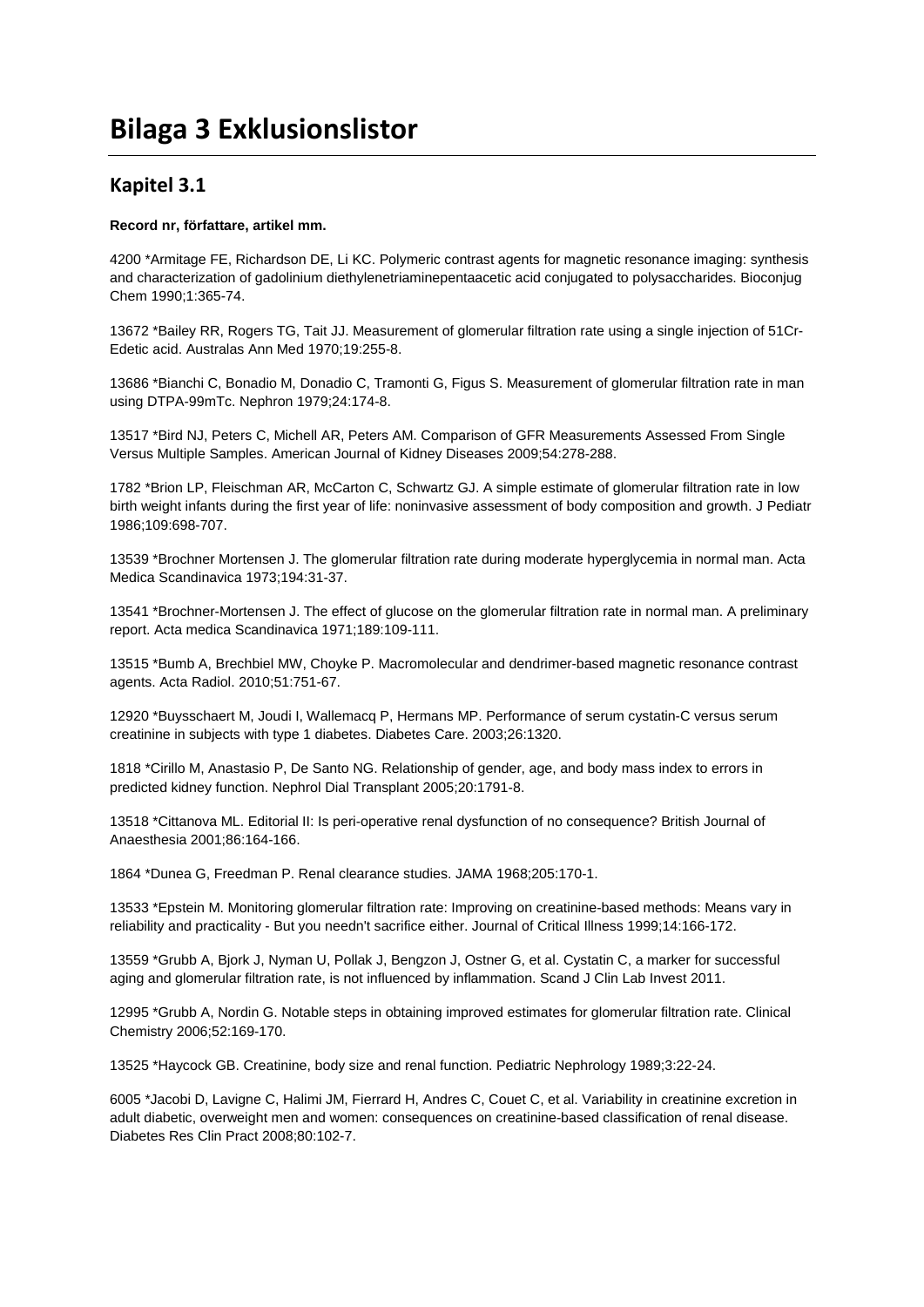2017 \*Kampf D, Schurig R, Korsukewitz I, Bruckner O. Cefoxitin pharmacokinetics: relation to three different renal clearance studies in patients with various degrees of renal insufficiency. Antimicrob Agents Chemother 1981;20:741-6.

13530 \*Kerr DNS, Davison JM. The assessment of renal function. British Journal of Hospital Medicine 1975;14:360-372.

4219 \*Lebduskova P, Kotek J, Hermann P, Vander Elst L, Muller RN, Lukes I, et al. A gadolinium(III) complex of a carboxylic-phosphorus acid derivative of diethylenetriamine covalently bound to inulin, a potential macromolecular MRI contrast agent. Bioconjug Chem 2004;15:881-9.

13710 \*London GM, Safar ME, Levenson JA, Simon AC, Temmar MA. Renal filtration fraction, effective vascular compliance, and partition of fluid volumes in sustained essential hypertension. Kidney Int 1981;20:97-103.

13397 \*Maillard N, Mehdi M, Thibaudin L, Berthoux F, Alamartine E, Mariat C. Creatinine-based GFR predicting equations in renal transplantation: Reassessing the tubular secretion effect. Nephrology Dialysis Transplantation 2010;25:3076-3082.

13141 \*Mojiminiyi OA, Al Shayji I, George S. Serum cystatin C could replace serum creatinine as an indicator of glomerular filtration rate in routine practice. European Journal of Laboratory Medicine 1998;6:98-101.

13535 \*Moonie A, Mooney A. The estimated glomerular filtration rate in primary and secondary care. British Journal of Hospital Medicine 2007;68:638-639.

13702 \*Morris K, Skinner R, Keir M, Palmer J, Lambert H, Pearson A, et al. Problems with the single injection method for the measurement of the glomerular filtration rate in man. Clin Sci (Lond) 1991;81:831-3.

13538 \*Mourad A, Carney S, Gillies A, Hibberd A, Trevillian P, Nanra R. Measurement of glomerular filtration rate in renal transplant recipients: A comparison of methods. Nephrology 2002;7:77-82.

13145 \*Mouton R, Holder K. Laboratory tests of renal function. Anaesthesia and Intensive Care Medicine 2006;7:240-243.

13537 \*Neuberger J. Renal failure late after liver transplantation. Liver Transplantation 2002;8:922-924.

13721 \*O'Dell RM. Determination of glomerular filtration rate by use of single injection of iodine-131 labelled sodium diatrizoate. J Nucl Med 1966;7:470-3.

1470 \*Perico N, Gaspari F, Remuzzi G. Assessing renal function by GFR prediction equations in kidney transplantation. Am J Transplant 2005;5:1175-6.

7235 \*Poggio ED, Batty DS, Flechner SM. Evaluation of renal function in transplantation. Transplantation 2007;84:131-6.

13480 \*Ravnskov U. On renal handling of plasma proteins: With special reference to (alpha)(2) microglobulin, (beta)(2) microglobulin, lysozyme and albumin. SOURCE Scandinavian Journal of Urology and Nephrology (1973) Sup.20. Date of Publication: 1973.

13705 \*Reams GP, Lau A, Hamory A, Bauer JH. Amlodipine therapy corrects renal abnormalities encountered in the hypertensive state. Am J Kidney Dis 1987;10:446-51.

13221 \*Rodrigo E, Fernandez-Fresnedo G, Castaneda O, Arias M. Estimation of renal function in adult kidney transplant recipients by equations. Transplantation Reviews 2007;21:1-16.

2247 \*Rosenkranz B, Fejes-Toth G, Diener U, Frolich JC. Effects of sulfinpyrazone on renal function and prostaglandin formation in man. Nephron 1985;39:237-43.

7537 \*Rule AD. Understanding estimated glomerular filtration rate: implications for identifying chronic kidney disease. Curr Opin Nephrol Hypertens 2007;16:242-9.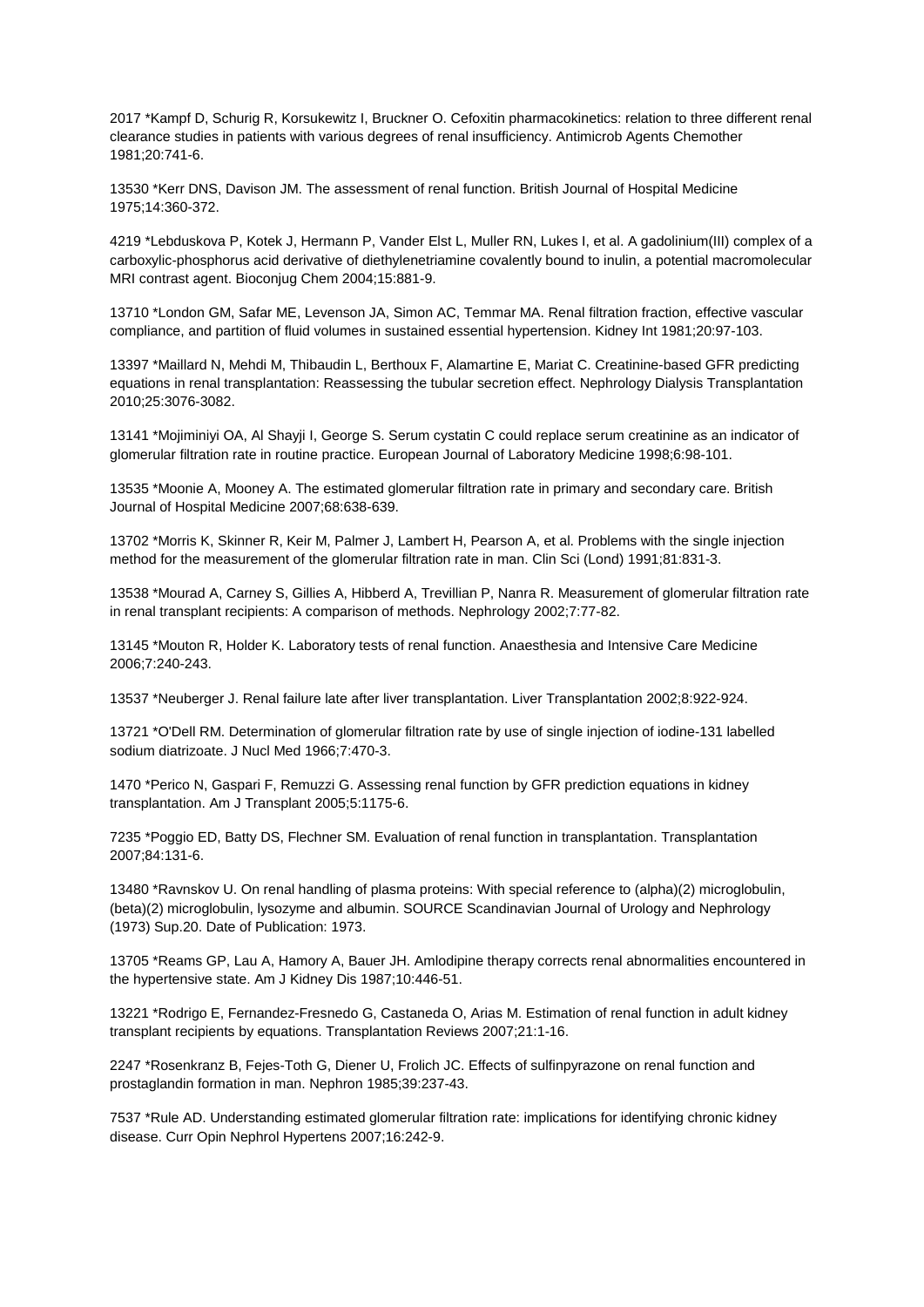13252 \*Sharma AP, Filler G. Monitoring kidney function and renal disease in children following transplant. Pediatric Health 2009;3:155-163.

1565 \*Siebenhofer A, Meinitzer A, Brandmair J, Plank J, Pieber TR. Increased glomerular filtration rate in patients after reconstructive surgery on the abdominal aorta.Diabet Med 2001;18:464-8.

13359 \*Smith WH. Measurement of the filtration rate. In: The Kidney: Structure and function in health and disease: Oxford University Press, USA; 1951. p 39-62.

13670 \*Stolz A, Hoizey G, Toupance O, Lavaud S, Vitry F, Chanard J, et al. Evaluation of sample bias for measuring plasma iohexol clearance in kidney transplantation. Transplantation. 2010;89:440-5.

13534 \*Van Stralen KJ, Jager KJ, Zoccali C, Dekker FW. Agreement between methods. Kidney International 2008;74:1116-1120.

13528 \*Wood SM. Assessment of renal functions in hypertensive pregnancies. Clinical Obstetrics and Gynecology 1977;4:747-758.

209 \*Work DF, Schwartz GJ. Estimating and measuring glomerular filtration rate in children. Curr Opin Nephrol Hypertens 2008;17:320-5.

13523 \*Yeh SDJ. Recent advances in the urological application of radionuclides. Current Opinion in Urology 1993;3:76-85.

2426 \*Zahran A, Qureshi M, Shoker A. Comparison between creatinine and cystatin C-based GFR equations in renal transplantation. Nephrol Dial Transplant 2007;22:2659-68.

13707 \*Zech PY, Chau NP, Pozet N, Labeeuw M, Hadj-Aissa A. Ranitidine kinetics in chronic renal impairment. Clin Pharmacol Ther 1983;34:667-72.

13532 Direct measurement of glomerular filtration rate. Nephrology 2005;10:S168-S171.

34 \*Aaronson IA, Mann MD. Measurement of glomerular filtration rate in children using technetium-99m diethylenetriamine penta-acetic acid. S Afr Med J 1985;67:507-9.

4272 \*Abraham PA, Opsahl JA, Rachael KM, Asinger R, Halstenson CE. Renal function during erythropoietin therapy for anemia in predialysis chronic renal failure patients. Am J Nephrol 1990;10:128-36.

211 \*Adefuin PY, Gur A, Siegel NJ, Spencer RP, Hayslett JP. Single subcutaneous injection of iothalamate sodium I 125 to measure glomerular filtration rate. JAMA 1976;235:1467-9.

212 \*Agarwal R. Ambulatory GFR measurement with cold iothalamate in adults with chronic kidney disease. Am J Kidney Dis 2003;41:752-9.

4298 \*Agarwal R. Reproducibility of renal function measurements in adult men with diabetic nephropathy: research and clinical implications. Am J Nephrol 2007;27:92-100.

1709 \*Ahmed SB, Bentley-Lewis R, Hollenberg NK, Graves SW, Seely EW. A Comparison of Prediction Equations for Estimating Glomerular Filtration Rate in Pregnancy. Hypertens Pregnancy 2009:1-13.

35 \*Ahrenholz P, Falkenhagen D, Roy T, Esther G, Klinkmann H. Tc-99m-DTPA--a new test substance for detoxification devices. Int J Artif Organs 1982;5:185-90.

13625 \*Aissa AH, Collard M, Pozet N. Separate calculation of glomerular and tubular clearance by means of renal scintigraphy with hippural and DTPA. Nephron 1985;40:401-404.

13650 \*Aitken JM, Lindsay R, Hart DM. The redistribution of body sodium in women on long term oestrogen therapy. Clinical Science and Molecular Medicine 1974;47:179-187.

12871 \*Al Wakeel JS, Hammad D, Al Suwaida A, Tarif N, Chaudhary A, Isnani A, et al. Validation of predictive equations for glomerular filtration rate in the Saudi population. Saudi J Kidney Dis Transpl. 2009;20:1030-7.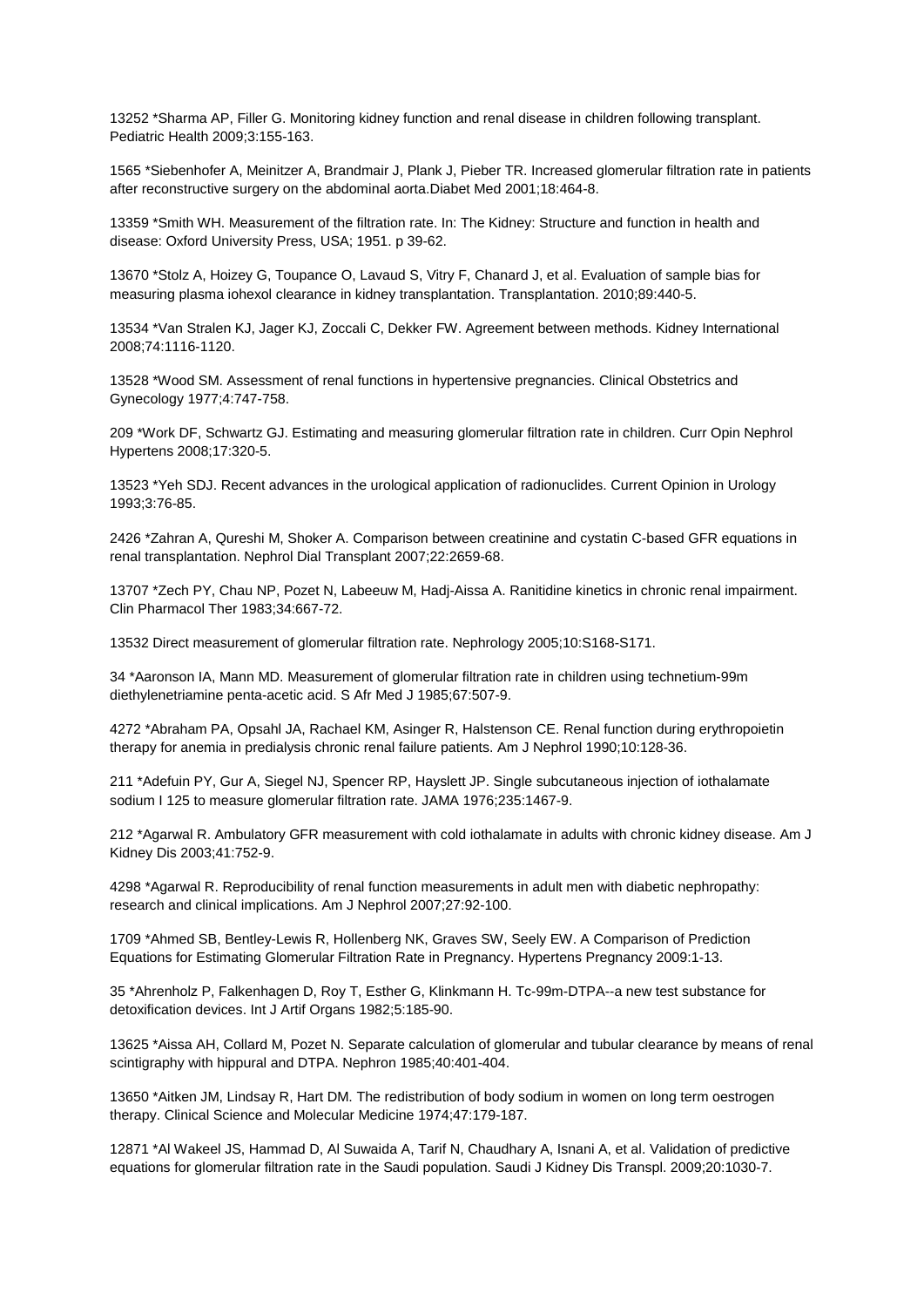13475 \*Alatas H, Manz F, Scharer K. Cr(51) EDTA single injection clearance to measure the glomerular filtration rate in renal disease. Annals of the Academy of Medicine Singapore 1975;4:202-206.

13570 \*Alazraki N, Verba JW, Henry JE. Determination of glomerular filtration rate utilizing X ray fluorescence of cold iothalamate levels in plasma and urine. Journal of Nuclear Medicine 1975;16:510.

13567 \*Alazraki N, Verba JW, Henry JE, Becker R, Taylor A, Jr., Halpern SE. Noninvasive determination of glomerular filtration rate using x-ray fluorescence. Radiology 1977;122:183-6.

13722 \*Alestig K, Hood B, Vikgren P. [Determination of glomerular infiltration with a single injection of inulin (II). Comparison with introductory kidney function tests]. Lakartidningen 1966;63:1659-62.

13723 \*Alestig K, Hood B, Vikgren P. [Determination of glomerular filtration with a single injection of inulin (I)]. Lakartidningen 1966;63:1554-9.

168 \*Alexander K, Del Castillo JR, Ybarra N, Morin V, Gauvin D, Authier S, et al. Single-slice dynamic computed tomographic determination of glomerular filtration rate by use of Patlak plot analysis in anesthetized pigs. Am J Vet Res 2007;68:297-304.

1712 \*Alinei P, Guignard JP. Assessment of glomerular filtration rate in infants. Comparison of three methods used in clinical practice. Helv Paediatr Acta 1987;42:253-62.

2441 \*Allen DB, Fogo A, el-Hayek R, Langhough R, Friedman AL. Effects of prolonged growth hormone administration in rats with chronic renal insufficiency. Pediatr Res 1992;31:406-10.

13521 \*Almen T, Dawson P, Katzberg RW, Harnish PP, Bettmann MA, Wolf GL. Use of iohexol clearance to determine glomerular filtration rate. Investigative Radiology 1994;29:S2-S7.

338 \*Anastasio P, Cirillo M, Spitali L, Frangiosa A, Pollastro RM, De Santo NG. Level of hydration and renal function in healthy humans. Kidney Int 2001;60:748-56.

1713 \*Anastasio P, Spitali L, Frangiosa A, Molino D, Stellato D, Cirillo E, et al. Glomerular filtration rate in severely overweight normotensive humans. Am J Kidney Dis 2000;35:1144-8.

4366 \*Andersen TB, Eskild-Jensen A, Frokiaer J, Brochner-Mortensen J. Measuring glomerular filtration rate in children; can cystatin C replace established methods? A review. Pediatr Nephrol 2009;24:929-41.

213 \*Anderson CF, Jaecks DM, Ballon HS, De Palma JR, Cutler RE. Renal handling of creatinine in nephrotic and non-nephrotic patients. Clin Sci 1970;38:555-62.

214 \*Anderson CF, Sawyer TK, Cutler RE. Iothalamate sodium I 125 vs cyanocobalamin Co 57 as a measure of glomerular filtration rate in man. JAMA 1968;204:653-6.

1716 \*Ansquer JC, Dalton RN, Causse E, Crimet D, Le Malicot K, Foucher C. Effect of fenofibrate on kidney function: a 6-week randomized crossover trial in healthy people. Am J Kidney Dis 2008;51:904-13.

1719 \*Aperia A, Broberger O, Elinder G, Herin P, Zetterstrom R. Postnatal development of renal function in preterm and full-term infants. Acta Paediatr Scand 1981;70:183-7.

1721 \*Apple FS, Benson P, Abraham PA, Rosano TG, Halstenson CE. Assessment of renal function by inulin clearance: comparison with creatinine clearance as determined by enzymatic methods. Clin Chem 1989;35:312- 4.

985 \*Arant BS, Jr. Postnatal development of renal function during the first year of life. Pediatr Nephrol 1987;1:308-13.

4245 \*Arant BS, Jr., Edelmann CM, Jr., Spitzer A. The congruence of creatinine and inulin clearances in children: use of the Technicon AutoAnalyzer. J Pediatr 1972;81:559-61.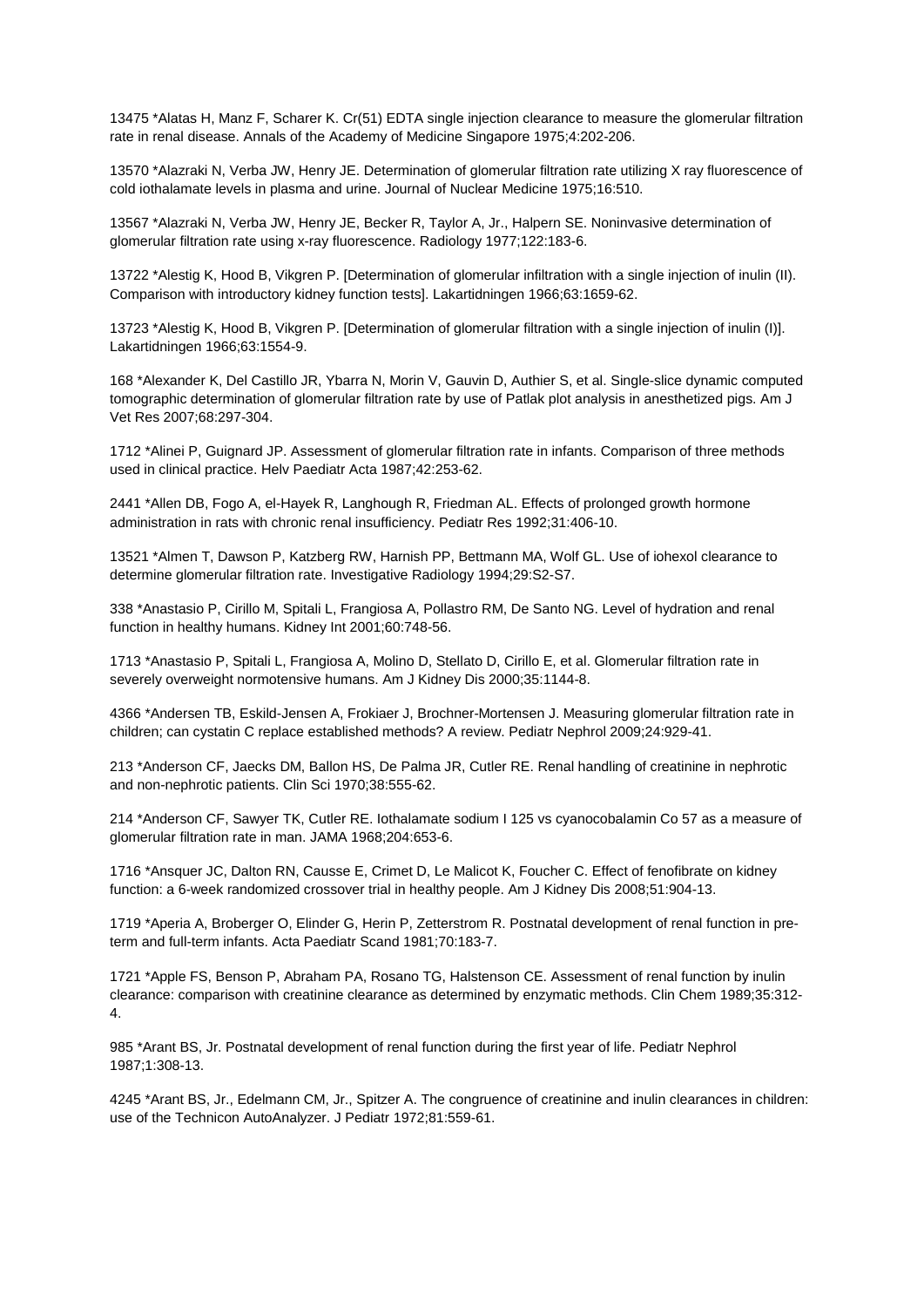13519 \*Argani H, Dabiri S, Taghizadeh M, Pishahang P, Rezvan NH, Emami P. Estimation of glomerular filtration rate in renal transplants based on serum creatinine level after oral cimetidine. Transplantation Proceedings 2000;32:545-546.

3183 \*Armangil D, Yurdakok M, Canpolat FE, Korkmaz A, Yigit S, Tekinalp G. Determination of reference values for plasma cystatin C and comparison with creatinine in premature infants. Pediatr Nephrol 2008;23:2081-3.

13444 \*Atherton JC. Renal blood flow, glomerular filtration and plasma clearance. Anaesthesia and Intensive Care Medicine 2009;10:271-275.

93 \*Aurell M. Renal clearance of 51Cr-EDTA-complex. Strahlentherapie Sonderb 1968;67:420-4.

171 \*Aurell M. Accurate and feasible measurements of GFR--is the iohexol clearance the answer? Nephrol Dial Transplant 1994;9:1222-4.

13583 \*Bacchetta J, Cochat P, Rognant N, Ranchin B, Hadj-Aissa A, Dubourg L. Which Creatinine and Cystatin C Equations Can Be Reliably Used in Children? Clin J Am Soc Nephrol. 2010.

999 \*Back SE, Ljungberg B, Nilsson-Ehle I, Borga O, Nilsson-Ehle P. Age dependence of renal function: clearance of iohexol and p-amino hippurate in healthy males. Scand J Clin Lab Invest 1989;49:641-6.

94 \*Backlund L, Goransson M, Muller-Suur R, Olsen L. Evaluation of glomerular filtration rate in infants. Acta Paediatr Scand Suppl 1983;305:77-8.

13360 \*Bajaj G, Alexander SR, Browne R, Sakarcan A, Seikaly MG. 125Iodine-iothalamate clearance in children. A simple method to measure glomerular filtration. Pediatr Nephrol 1996;10:25-8.

37 \*Balachandran S, Toguri AG, Petrusick TW, Abbott LC. Comparative evaluation of quantitative glomerular filtration rate measured by isotopic and nonisotopic methods. Clin Nucl Med 1981;6:150-3.

2460 \*Balint P, Forgacs I. CONSIDERATIONS ON THE EVALUATION OF THE CLEARANCE METHODS. Acta Physiol Acad Sci Hung 1964;25:203-15.

2461 \*Balint P, Forgacs I. [RECENT VIEWS ON THE EVALUATION OF CLEARANCE METHODS.]. Kiserl Orvostud 1964;16:101-11.

1002 \*Bandaranayake N, Ankrah-Tetteh T, Wijeratne S, Swaminathan R. Intra-individual variation in creatinine and cystatin C. Clin Chem Lab Med 2007;45:1237-9.

221 \*Baracskay D, Jarjoura D, Cugino A, Blend D, Rutecki GW, Whittier FC. Geriatric renal function: estimating glomerular filtration in an ambulatory elderly population. Clin Nephrol 1997;47:222-8.

1004 \*Barai S, Bandopadhayaya GP, Patel CD, Rathi M, Kumar R, Bhowmik D, et al. Do healthy potential kidney donors in india have an average glomerular filtration rate of 81.4 ml/min? Nephron Physiol 2005;101:p21-6.

1006 \*Barai S, Gambhir S, Prasad N, Sharma RK, Ora M, Kumar A, et al. Levels of GFR and protein-induced hyperfiltration in kidney donors: a single-center experience in India. Am J Kidney Dis 2008;51:407-14.

4202 \*Barbour GL, Crumb CK, Boyd CM, Reeves RD, Rastogi SP, Patterson RM. Comparison of inulin, iothalamate, and 99mTc-DTPA for measurement of glomerular filtration rate. J Nucl Med 1976;17:317-20.

13724 \*Barnard HF, Bassir O, Hough JM. Fall in the inulin clearance following a single injection. Q J Exp Physiol Cogn Med Sci 1955;40:217-24.

1733 \*Barri YM, Ramos EL, Balagtas RS, Peterson JC, Karlix JL. Cimetidine or ranitidine in renal transplant patients receiving cyclosporine. Clin Transplant 1996;10:34-8.

4516 \*Bauer JH, Brooks CS. The long-term effect of propranolol therapy on renal function. Am J Med 1979;66:405-10.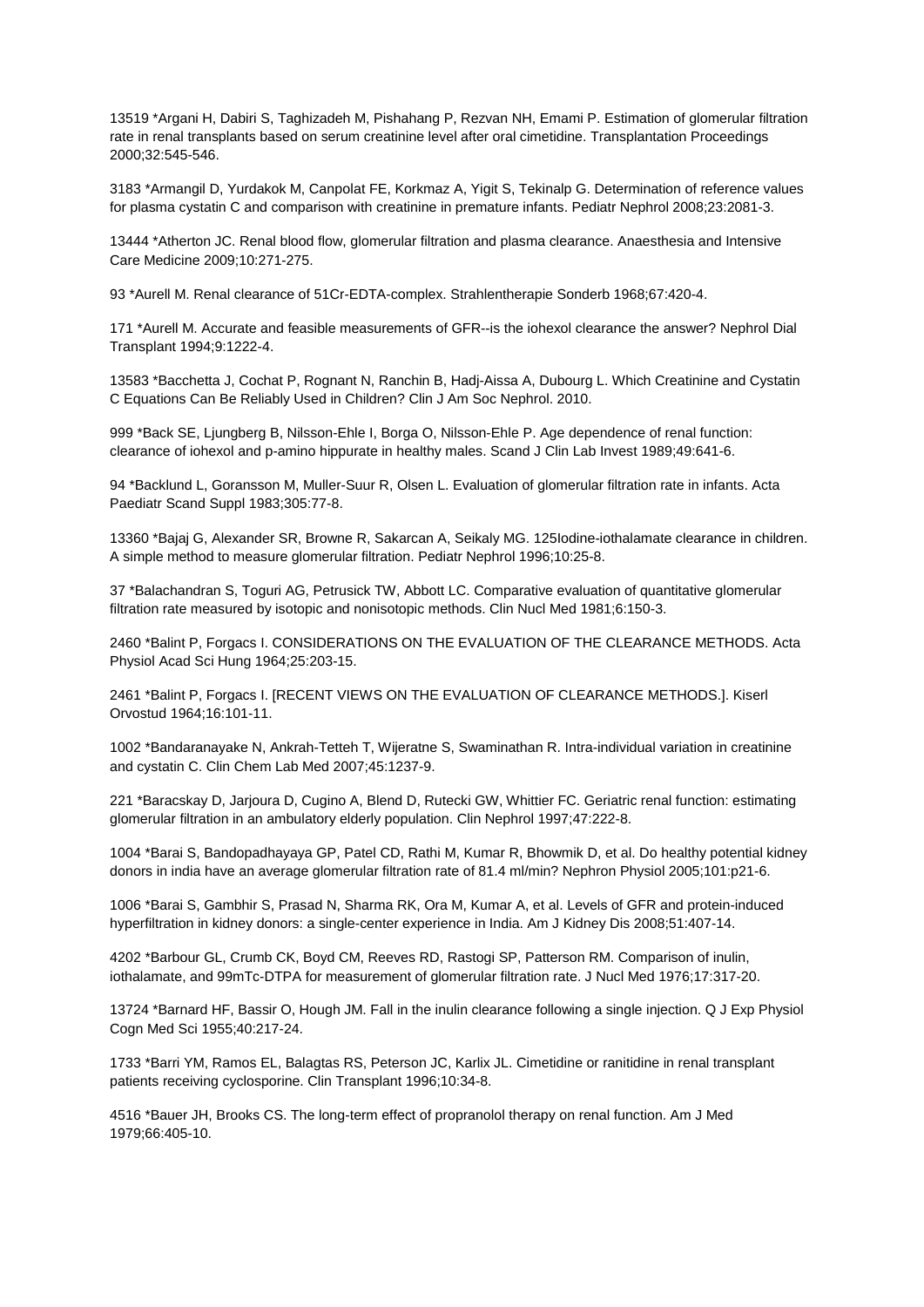4517 \*Bauer JH, Brooks CS. Comparative effects of ticrynafen and hydrochlorothiazide on blood pressure, renal function, serum uric acid and electrolytes, and body fluid spaces in hypertensive man. Nephron 1979;23 Suppl 1:57-63.

1011 \*Bauer JH, Brooks CS, Burch RN. Clinical appraisal of creatinine clearance as a measurement of glomerular filtration rate. Am J Kidney Dis 1982;2:337-46.

1737 \*Bauer JH, Brooks CS, Burch RN. Renal function studies in man with advanced renal insufficiency. Am J Kidney Dis 1982;2:30-5.

1740 \*Bauer R, Walter B, Zwiener U. Comparison between inulin clearance and endogenous creatinine clearance in newborn normal weight and growth restricted newborn piglets. Exp Toxicol Pathol 2000;52:367-72.

38 \*Bauman LA, Watson NE, Jr., Scuderi PE, Peters MA. Transcutaneous renal function monitor: precision during unsteady hemodynamics. J Clin Monit Comput 1998;14:275-82.

1745 \*Bello E, Caramelo C. [Increase of tubular secretion of creatinine by L-arginine: mechanism of practical significance in the assessment of renal function based on creatinine clearance]. Nefrologia 2000;20:517-22.

1753 \*Berg U. Evaluation of the formula clearance as a measure of the glomerular filtration rate in cyclosporintreated children following renal transplantation. Transpl Int 1991;4:72-6.

13392 \*Berg UB, Back R, Celsi G, Halling SE, Homberg I, Krmar RT, et al. Comparison of Plasma Clearance of Iohexol and Urinary Clearance of Inulin for Measurement of GFR in Children. Am J Kidney Dis 2011; 57: 55-61.

13640 \*Berg UB, Ericzon BG, Nemeth A, McDiarmid SV. Renal function in pediatric liver transplant recipients. Transplantation 2001;72:561-562.

2484 \*Berlyne GM, Varley H, Nilwarangkur S, Hoerni M. ENDOGENOUS-CREATININE CLEARANCE AND GLOMERULAR-FILTRATION RATE. Lancet 1964;2:874-6.

1759 \*Bertoli M, Luisetto G, Ruffatti A, Urso M, Romagnoli G. Renal function during calcitriol therapy in chronic renal failure. Clin Nephrol 1990;33:98-102.

4599 \*Bianchi C, Donadio C, Tramonti G, Lorusso P, Norpoth M, Sibilia G, et al. A reappraisal of the bladder cumulative method as a reliable technique for the measurement of glomerular filtration rate. Ren Fail 1998;20:257-65.

4 \*Biglarnia AR, Wadstrom J, Larsson A. Decentralized glomerular filtration rate (GFR) estimates in healthy kidney donors show poor correlation and demonstrate the need for improvement in quality and standardization of GFR measurements in Sweden. Scand J Clin Lab Invest 2007;67:227-35.

39 \*Bird NJ, Peters C, Michell AR, Peters AM. Extracellular distribution volumes of hydrophilic solutes used to measure the glomerular filtration rate: comparison between chromium-51-EDTA and iohexol. Physiol Meas 2007;28:223-34.

378 \*Bird NJ, Peters C, Michell AR, Peters AM. Reproducibilities and responses to food intake of GFR measured with chromium-51-EDTA and iohexol simultaneously and independently in normal subjects. Nephrol Dial Transplant 2008;23:1902-9.

1022 \*Bird NJ, Peters C, Michell AR, Peters AM. Using the slope-only technique and estimated glomerular filtration rate for checking the reliability of slope-intercept measurement of glomerular filtration rate. Nucl Med Commun 2008;29:1086-92.

1023 \*Bird NJ, Peters C, Michell AR, Peters AM. Suitability of a simplified technique based on iohexol for decentralized measurement of glomerular filtration rate. Scand J Urol Nephrol 2008;42:472-80.

13473 \*Blachar Y, Eliahou EH, Iana A, Boichis H. Glomerular filtration rate (GFR) in children with vesico-urethral (V-U) reflux: Cr(51) EDTA clearance (C) versus inulin and endogenous creatinine clearance (ECC). Pediatric Research 1978;12:no.1052.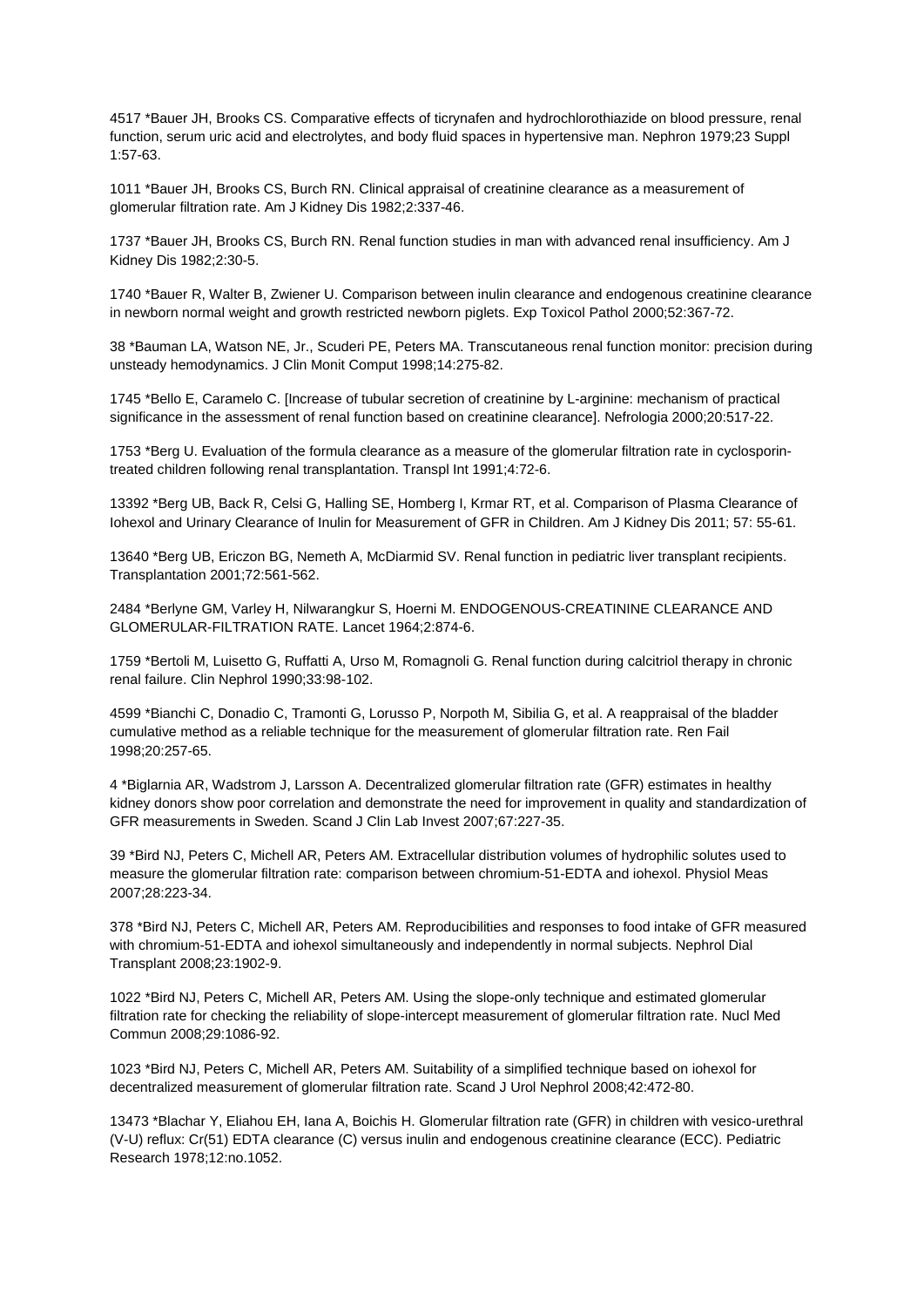1028 \*Blake GM, Gardiner N, Gnanasegaran G, Dizdarevic S. Reference ranges for 51Cr-EDTA measurements of glomerular filtration rate in children. Nucl Med Commun 2005;26:983-7.

13479 \*Bochner F, Hooper WD, Sutherland JM. The renal handling of diphenylhydantoin and 5 (p hydroxyphenyl) 5 phenylhydantoin. Clinical pharmacology and therapeutics 1973;14:791-796.

1764 \*Bochud M, Elston RC, Maillard M, Bovet P, Schild L, Shamlaye C, et al. Heritability of renal function in hypertensive families of African descent in the Seychelles (Indian Ocean). Kidney Int 2005;67:61-9.

1766 \*Bock HA, Bachofen M, Landmann J, Thiel G. Glomerular hyperfiltration after unilateral nephrectomy in living kidney donors. Transpl Int 1992;5 Suppl 1:S156-9.

4639 \*Bodem G, Grieser H, Eichelbaum M, Gugler R. Pharmacokinetics of practolol in renal failure. Eur J Clin Pharmacol 1974;7:249-52.

1767 \*Bohle A, Mackensen-Haen S, von Gise H, Grund KE, Wehrmann M, Batz C, et al. The consequences of tubulo-interstitial changes for renal function in glomerulopathies. A morphometric and cytological analysis. Pathol Res Pract 1990;186:135-44.

1034 \*Bokenkamp A, Dieterich C, Schumann G. Pediatric reference values for cystatin C revisited. Pediatr Nephrol 1999;13:367-8.

3231 \*Bokenkamp A, Domanetzki M, Zinck R, Schumann G, Brodehl J. Reference values for cystatin C serum concentrations in children. Pediatr Nephrol 1998;12:125-9.

12907 \*Bokenkamp A, Laarman CARC, Braam KI, Van Wijk JAE, Kors WA, Kool M, et al. Effect of corticosteroid therapy on low-molecular-weight protein markers of kidney function [5]. Clinical Chemistry 2007;53:2219-2221.

225 \*Bollerup AC, Hesse B, Steiness E. Renal handling of iodamide and diatrizoate. Evidence of active tubular secretion of iodamide. Eur J Clin Pharmacol 1975;9:63-7.

227 \*Boner G, Shelp WD, Newton M, Rieselbach RE. Factors influencing the increase in glomerular filtration rate in the remaining kidney of transplant donors. Am J Med 1973;55:169-74.

383 \*Bosch JP, Saccaggi A, Lauer A, Ronco C, Belledonne M, Glabman S. Renal functional reserve in humans. Effect of protein intake on glomerular filtration rate. Am J Med 1983;75:943-50.

13638 \*Boyer O, Le Bidois J, Dechaux M, Gubler MC, Niaudet P. Improvement of renal function in pediatric heart transplant recipients treated with low-dose calcineurin inhibitor and mycophenolate mofetil. Transplantation 2005;79:1405-1410.

387 \*Brandle E, Melzer H, Gomez-Anson B, Flohr P, Kleinschmidt K, Sieberth HG, et al. [Can examination of spontaneous urine samples adequately replace 24-hour-urine samples for determining excretory rate of various lithogenic and inhibitory substances in metabolic evaluation of kidney calculi patients?]. Urologe A 1996;35:136- 41.

1045 \*Brandt JR, Wong CS, Hanrahan JD, Qualls C, McAfee N, Watkins SL. Estimating absolute glomerular filtration rate in children. Pediatr Nephrol 2006;21:1865-72.

1774 \*Branten AJ, Vervoort G, Wetzels JF. Serum creatinine is a poor marker of GFR in nephrotic syndrome. Nephrol Dial Transplant 2005;20:707-11.

13624 \*Brater DC. Measurement of renal function during drug development. British Journal of Clinical Pharmacology 2002;54:87-95.

13383 \*Brauner L, Westling H. On the necessity of strict bed rest during determination of 51Cr-EDTA clearance. Clinical Physiology 1981:175–180.

4232 \*Brien TG. Measurement of glomerular filtration-rate. Lancet 1968;2:1248.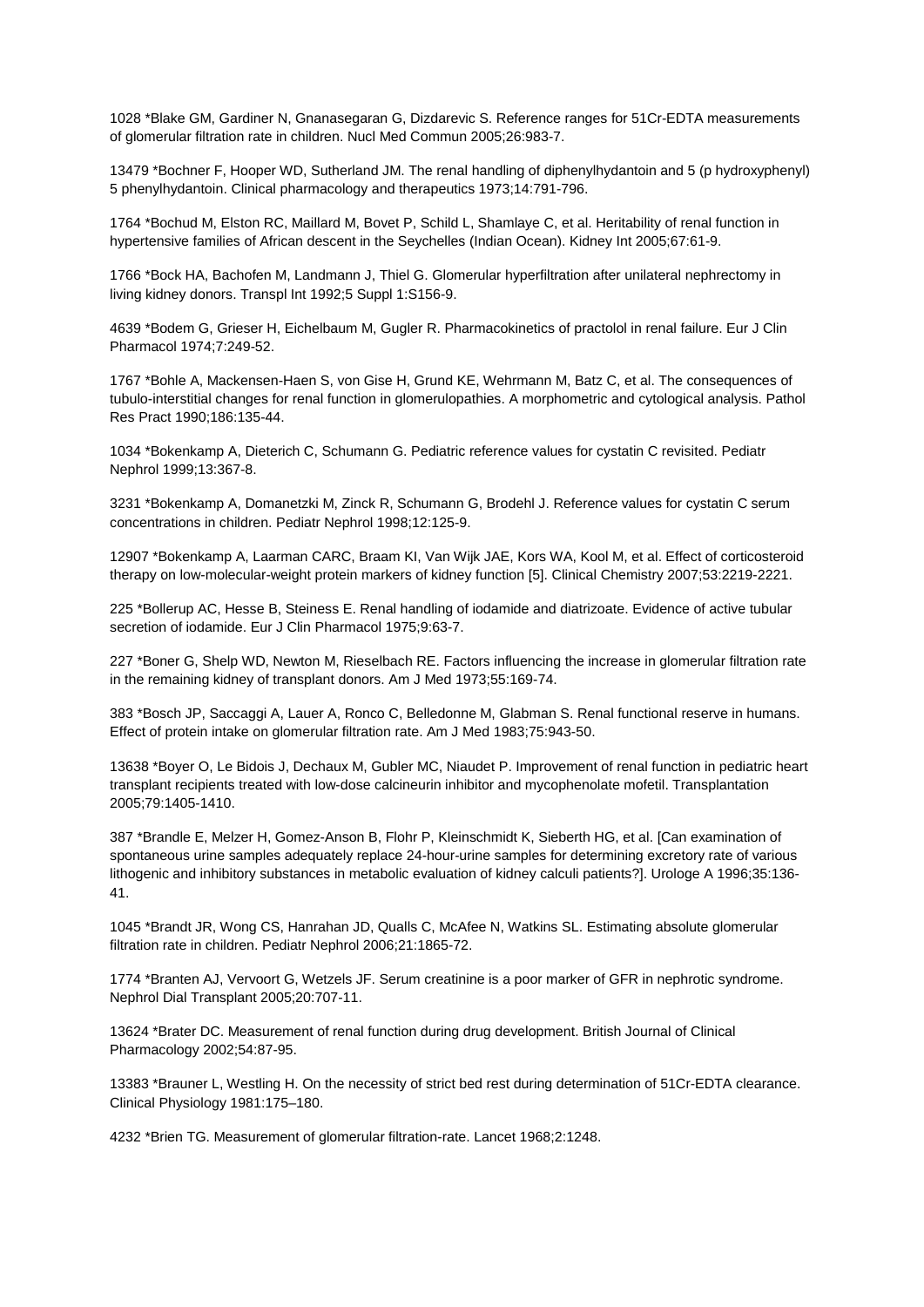13714 \*Broberger U. Determination of glomerular filtration rate in the newborn. Comparison between results obtained by the single injection technique without collection of urine and the standard clearance technique. Acta Paediatr Scand 1973;62:625-9.

13713 \*Broberger U, Aperia A. Renal function in idiopathic respiratory distress syndrome. Acta Paediatr Scand 1978;67:313-9.

13646 \*Brochner-Mortensen J. Current status on assessment and measurement of glomerular filtration rate. Clinical Physiology 1985;5:1-17.

102 \*Brochner-Mortensen J, Giese J, Rossing N. Renal inulin clearance versus total plasma clearance of 51Cr-EDTA. Scand J Clin Lab Invest 1969;23:301-5.

4719 \*Brochner-Mortensen J, Hammerich B, Christoffersen J. Assessment of renal function from plasma urea and plasma creatinine in children. Scand J Urol Nephrol 1982;16:229-36.

1787 \*Brown J, Corr L. Renal mechanisms of human alpha-atrial natriuretic peptide in man. J Physiol 1987;387:31-46.

174 \*Brown SC, O'Reilly PH. Iohexol clearance for the determination of glomerular filtration rate in clinical practice: evidence for a new gold standard. J Urol 1991;146:675-9.

103 \*Brucker M, Caillard S, Moulin B. [Methods of assessment of the renal function in kidney transplant patients]. Nephrol Ther 2008;4 Suppl 1:S40-S44.

2525 \*Brunner H. [Effects of acetazolamide, chlorothiazide and chlormerodrin on inulin clearance, true endogenous creatinine, para-aminohippuric acid and urea. Differentiation of nephrotoxic effects of diuretics from dehydration sequelae in healthy rats.]. Naunyn Schmiedebergs Arch Exp Pathol Pharmakol 1959;236:559-81.

1790 \*Bunke M, Sloan R, Brier M, Ganzel B. An improved glomerular filtration rate in cardiac transplant recipients with once-a-day cyclosporine dosing. Transplantation 1995;59:537-40.

105 \*Burke JT, Brault Y, Kahan BD, Hricik DE, Grinyo JM, Chapman JR, et al. Accuracy and variability of equations to estimate glomerular filtration rates in renal transplant patients receiving sirolimus and/or calcineurin inhibitor immunosuppression. Transpl Int 2008;21:434-40.

1793 \*Burkhardt H, Bojarsky G, Gretz N, Gladisch R. Creatinine clearance, Cockcroft-Gault formula and cystatin C: estimators of true glomerular filtration rate in the elderly? Gerontology 2002;48:140-6.

1797 \*Burkhardt H, Hahn T, Gretz N, Gladisch R. Bedside estimation of the glomerular filtration rate in hospitalized elderly patients. Nephron Clin Pract 2005;101:c1-8.

13474 \*Burland WL, Gleadle RI, Mills JG. The effect of cimetidine on renal function Cimetidine: Proceedings of the Second International Symposium on Histamine H(2)-Receptor Antagonists. SOURCE EXCERPTA MEDICA,AMSTERDAM - ICS (1977) No. 416 (67-73). Date of Publication: 1977.

402 \*Buzio C, Mutti A, Capani F, Andrulli S, Perazzoli F, Alinovi R, et al. Circadian rhythm of proteinuria: effects of an evening meat meal. Nephrol Dial Transplant 1989;4:266-70.

403 \*Buzio C, Mutti A, Perazzoli F, Alinovi R, Arisi L, Negro A. Protein-induced changes in kidney function depend on the time of administration but not on the dietary source. Nephron 1990;56:234-40.

404 \*Buzio C, Quaretti P, Arisi L, Negro A, Barani R, Alquati MG. Time-dependent increase of glomerular filtration rate after oral protein load: evidence for diurnal variations in renal response. Scand J Clin Lab Invest 1988;48:15- 9.

1800 \*Campens D, Buntinx F. Selecting the best renal function tests. A meta-analysis of diagnostic studies. Int J Technol Assess Health Care 1997;13:343-56.

231 \*Cangiano JL, Genuth SM, Renerts L, Berman LB. Simplified measurement of glomerular filtration rate. Invest Urol 1971;9:34-8.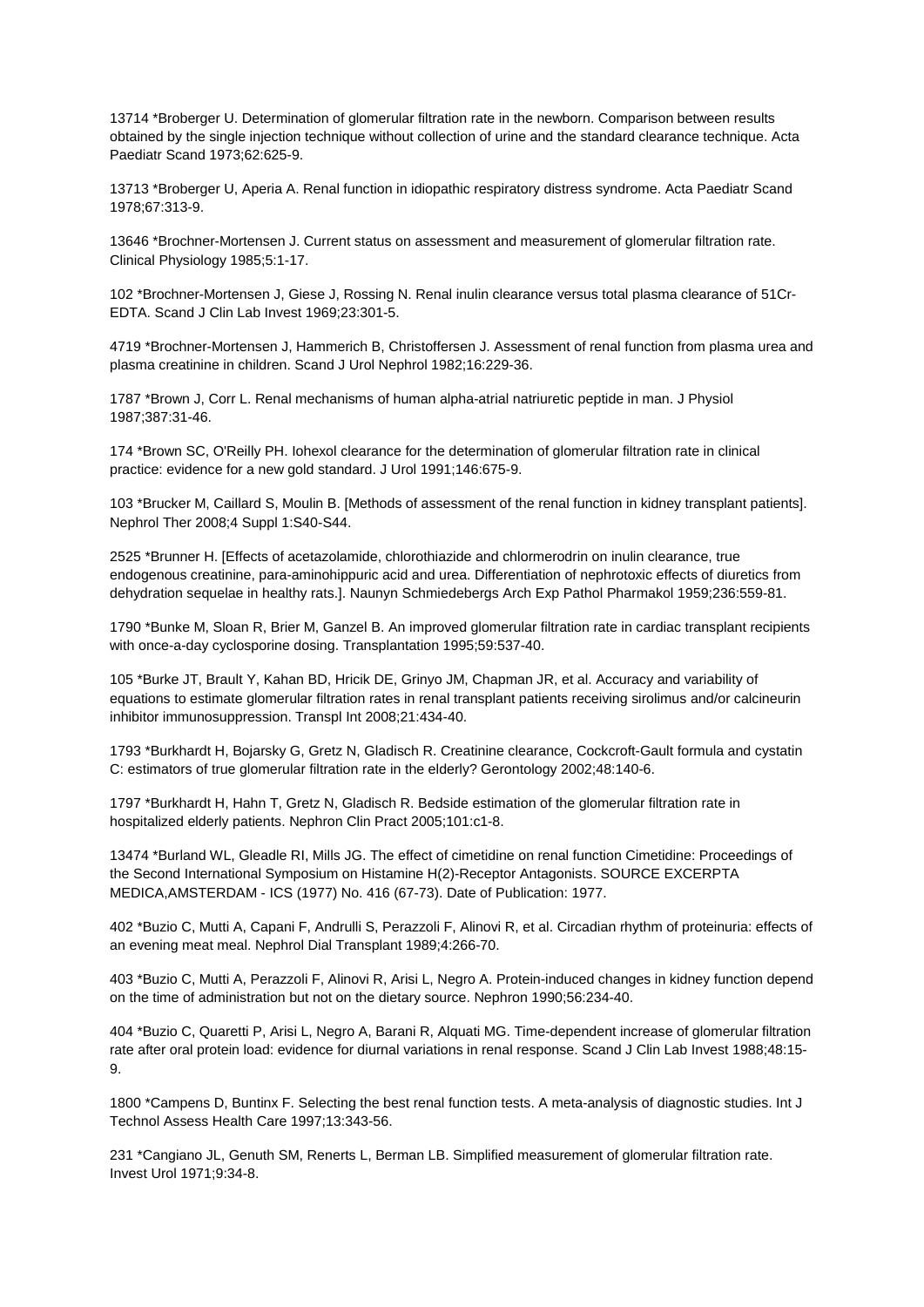1804 \*Caregaro L, Menon F, Angeli P, Amodio P, Merkel C, Bortoluzzi A, et al. Limitations of serum creatinine level and creatinine clearance as filtration markers in cirrhosis. Arch Intern Med 1994;154:201-5.

408 \*Carola F. Renal ptosis and change of glomerular filtration values in the upright and supine positions. Clin Nucl Med 2003;28:150-3.

4247 \*Carrie BJ, Golbetz HV, Michaels AS, Myers BD. Creatinine: an inadequate filtration marker in glomerular diseases. Am J Med 1980;69:177-82.

411 \*Castenfors J. Renal function during exercise. With special reference to exercise proteinuria and the release of renin. Acta Physiol Scand Suppl 1967;293:1-44.

412 \*Castenfors J, Piscator M. Renal haemodynamics, urine flow and urinary protein excretion during exercise in supine position at different loads. Acta Med Scand Suppl 1967;472:231-44.

3265 \*Cataldi L, Mussap M, Bertelli L, Ruzzante N, Fanos V, Plebani M. Cystatin C in healthy women at term pregnancy and in their infant newborns: relationship between maternal and neonatal serum levels and reference values. Am J Perinatol 1999;16:287-95.

40 \*Chachati A, Meyers A, Godon JP, Rigo P. Rapid method for the measurement of differential renal function: validation. J Nucl Med 1987;28:829-36.

41 \*Chachati A, Meyers A, Rigo P, Godon JP. Validation of a simple isotopic technique for the measurement of global and separated renal function. Uremia Invest 1985;9:177-9.

12925 \*Chakrabarti S, Chattopadhyay I. Measuring renal function in old age. Reviews in Clinical Gerontology 2008;18:257-267.

13641 \*Chan C, Maurer J, Cardella C, Cattran D, Pei Y. A randomized controlled trial of verapamil on cyclosporine nephrotoxicity in heart and lung transplant recipients. Transplantation 1997;63:1435-1440.

106 \*Chantler C, Garnett ES, Parsons V, Veall N. Glomerular filtration rate measurement in man by the single injection methods using 51Cr-EDTA. Clin Sci 1969;37:169-80.

1807 \*Chantrel F, Agin A, Offner M, Koehl C, Moulin B, Hannedouche T. Comparison of cystatin C versus creatinine for detection of mild renal failure. Clin Nephrol 2000;54:374-81.

12928 \*Chaudhry O, Mayo MM, Mooradian AD. Undetectable plasma creatinine in a paralyzed patient infected with human immunodeficiency virus. Laboratory Medicine 2005;36:479-481.

4246 \*Chennavasin P, Brater DC. Nomograms for drug use in renal disease. Clin Pharmacokinet 1981;6:193-214.

13634 \*Cherney DZI, Scholey JW, Miller JA. Insights into the regulation of renal hemodynamic function in diabetic mellitus. Current Diabetes Reviews 2008;4:280-290.

42 \*Chervu LR, Blaufox MD. Renal radiopharmaceuticals--an update. Semin Nucl Med 1982;12:224-45.

233 \*Chervu LR, Freeman LM, Blaufox MD. Radiopharmaceuticals for renal studies. Semin Nucl Med 1974;4:3- 22.

1813 \*Chollet-Dallon E, Stoermann-Chopard C, Martin PY. [Could cystatine C replace creatinine as a market of glomerular filtration rate?]. Rev Med Suisse 2006;2:582-5.

4911 \*Cholongitas E, Shusang V, Marelli L, Nair D, Thomas M, Patch D, et al. Review article: renal function assessment in cirrhosis - difficulties and alternative measurements. Aliment Pharmacol Ther 2007;26:969-78.

1816 \*Cianciaruso B, Bellizzi V, Capuano A, Bovi G, Nastasi A, Conte G, et al. Short-term effects of low proteinnormal sodium diet on renal function in chronic renal failure. Kidney Int 1994;45:852-60.

234 \*Cimmino CJ. Benefits of direct glomerular filtration rate (GFR) determination versus creatinine-based tests for evaluating renal function. J Am Osteopath Assoc 1998;98:437-44.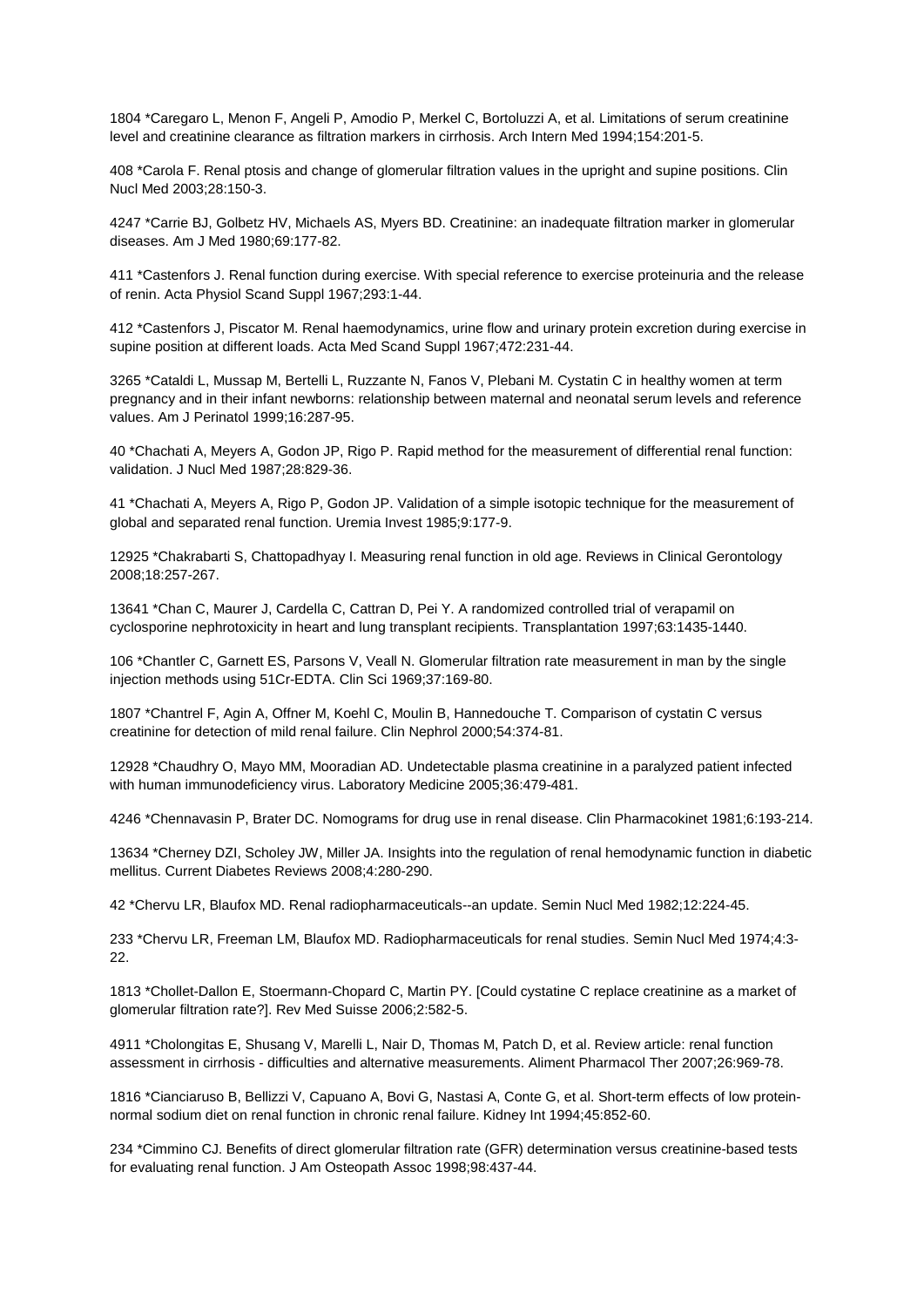1077 \*Claeys V, Nicolet G, Guignard JP. [Nephrological tests: normal values]. Rev Med Suisse Romande 1985;105:959-68.

13626 \*Clarkson JC, Smidt KP. Measurement of glomerular filtration rate in neonates using the single injection clearance of (113)mIn DTPA. Australian Paediatric Journal 1973;9:195-199.

235 \*Cohen ML. Radionuclide clearance techniques. Semin Nucl Med 1974;4:23-38.

236 \*Cohen ML, Smith FG, Jr., Mindell RS, Vernier RL. A simple, reliable method of measuring glomerular filtration rate using single, low dose sodium iothalamate I-131. Pediatrics 1969;43:407-15.

13439 \*Cohney S, Kanellis J, Howell M. Donor renal function. Nephrology 2010;15:S137-S145.

1824 \*Conil JM, Georges B, Fourcade O, Seguin T, Lavit M, Samii K, et al. Assessment of renal function in clinical practice at the bedside of burn patients. Br J Clin Pharmacol 2007;63:583-94.

4243 \*Coresh J, Toto RD, Kirk KA, Whelton PK, Massry S, Jones C, et al. Creatinine clearance as a measure of GFR in screenees for the African-American Study of Kidney Disease and Hypertension pilot study. Am J Kidney Dis 1998;32:32-42.

1087 \*Couchoud C, Pozet N, Labeeuw M, Pouteil-Noble C. Screening early renal failure: cut-off values for serum creatinine as an indicator of renal impairment. Kidney Int 1999;55:1878-84.

13708 \*Coulthard MG. Comparison of methods of measuring renal function in preterm babies using inulin. J Pediatr 1983;102:923-30.

43 \*Cousins C, Gunasekera RD, Mubashar M, Mohammadtaghi S, Strong R, Myers MJ, et al. Comparative kinetics of microvascular inulin and 99mTc-labelled diethylenetriaminepenta-acetic acid exchange. Clin Sci (Lond) 1997;93:471-7.

44 \*Cousins C, Mohammadtaghi S, Mubashar M, Strong R, Gunasekera RD, Myers MJ, et al. Clearance kinetics of solutes used to measure glomerular filtration rate. Nucl Med Commun 1999;20:1047-54.

45 \*Cousins C, Skehan SJ, Rolph SM, Flaxman ME, Ballinger JR, Bird NJ, et al. Comparative microvascular exchange kinetics of [(77)Br]bromide and (99m)Tc-DTPA in humans. Eur J Nucl Med Mol Imaging 2002;29:655-62.

2555 \*Crawford B. Depression of the exogenous creatinine/inulin or thiosulfate clearance ratios in man by diodrast and p-aminohippuric acid. J Clin Invest 1948;27:171-5.

452 \*Curtis G, Fogel M. Creatinine excretion: diurnal variation and variability of whole and part-day measures. A methodologic issue in psychoendocrine research. Psychosom Med 1970;32:337-50.

13628 \*Dalton RN, Chetty R, Stuart M, Iacona RB, Swaisland A. Effects of the Src inhibitor saracatinib (AZD0530) on renal function in healthy subjects. Anticancer Research 2010;30:2935-2942.

1832 \*D'Amico G, Remuzzi G, Maschio G, Gentile MG, Gotti E, Oldrizzi L, et al. Effect of dietary proteins and lipids in patients with membranous nephropathy and nephrotic syndrome. Clin Nephrol 1991;35:237-42.

1833 \*Daniel JP, Chantrel F, Offner M, Moulin B, Hannedouche T. Comparison of cystatin C, creatinine and creatinine clearance vs. GFR for detection of renal failure in renal transplant patients. Ren Fail 2004;26:253-7.

455 \*Dann EJ, Gillis S, Burstein R. Effect of fluid intake on renal function during exercise in the cold. Eur J Appl Physiol Occup Physiol 1990;61:133-7.

13476 \*Davison JM, Hytten FE. Glomerular filtration during and after pregnancy. J.Obstet.Gynaec.Brit.Cwlth. 1974;81:588-595.

13527 \*Davison JM, Lindheimer MD. Renal disease in pregnant women. Clinical Obstetrics and Gynecology 1978;21:411-427.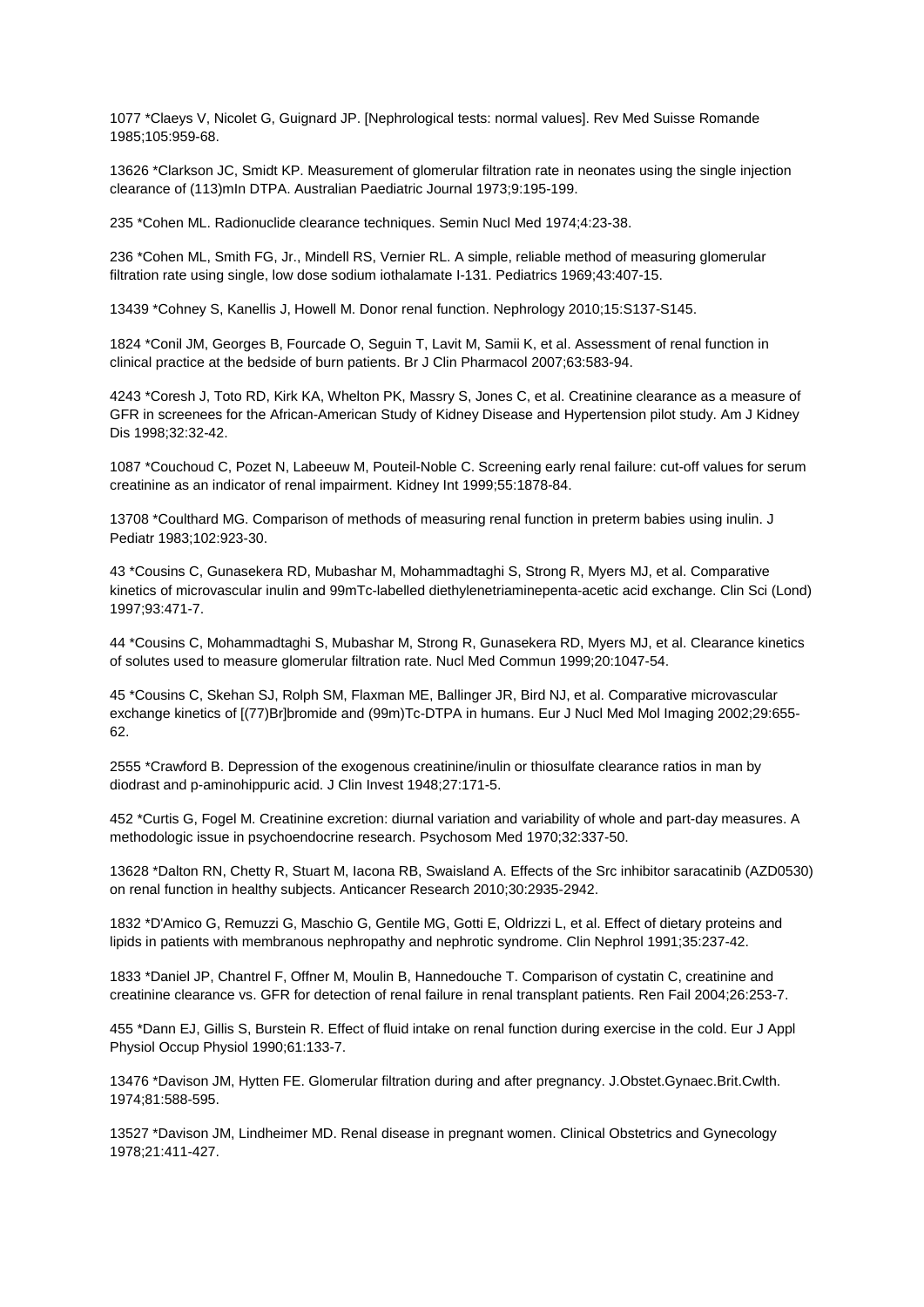13639 \*De Rosa ML, Cardace P, Rossi M, Baiano A, De Cristofaro A. Evaluation of long-term efficacy and tolerability of irbesartan in elderly hypertensive patients with renal impairment in an open-label study. Current Therapeutic Research - Clinical and Experimental 2002;63:201-215.

1839 \*De Rosa ML, de Cristofaro A, Rossi M, Baiano A, Cardace P, Albanese L, et al. Irbesartan effects on renal function in patients with renal impairment and hypertension: a drug-withdrawal study. J Cardiovasc Pharmacol 2001;38:482-9.

46 \*De Santo NG, Anastasio P, Cirillo M, Santoro D, Spitali L, Mansi L, et al. Measurement of glomerular filtration rate by the 99mTc-DTPA renogram is less precise than measured and predicted creatinine clearance. Nephron 1999;81:136-40.

13643 \*De Santo NG, Anastasio P, Cirillo M, Spitali L, Capazzo G, Santoro D. Sequential analysis of variation in glomerular filtration rate to calculate the haemodynamic response to a meat meal. Nephrology Dialysis Transplantation 1995;10:1629-1636.

1105 \*De Santo NG, Anastasio P, Spitali L, Cirillo M, Santoro D, Pollastro RM, et al. The renal hemodynamic response to an oral protein load is normal in IgA nephropathy. Nephron 1997;76:406-10.

13454 \*De Santo NG, Anastasio P, Spitali L, Del Vecchio Bianco C, Carvinelli M, Cirillo M. Creatinine clearance: An inadequate marker of penal filtration in patients with early posthepatitic cirrhosis (Child A) without fluid retention and muscle wasting. Nephron 1995;70:421-424.

107 \*Deckart H, Herzmann H. [Nephrographic evaluation of glomerular filtration rate using I-131-inulin, I-131 diatrizoate and Co58-EDTA respectively]. Strahlentherapie Sonderb 1968;67:406-13.

47 \*Deckart H, Herzmann H, Roick H. [EDTA and DTPA labelled with Cr-51 and Co-58 in renal diagnosis]. Med Klin 1969;64:1858-61.

1847 \*Dehne MG, Muhling J, Papke G, Nopens H, Kuntzsch U, Hempelmann G. Unrecognized renal damage in critically ill patients. Ren Fail 1999;21:695-706.

1112 \*Delanaye P, Cavalier E, Depas G, Chapelle JP, Krzesinski JM. New data on the intraindividual variation of cystatin C. Nephron Clin Pract 2008;108:c246-8.

177 \*Delanaye P, Chapelle JP, Ferir AM, Gielen J, Krzesinski JM, Rorive G. [Evaluation of glomerular filtration rate in clinical practice]. Rev Med Liege 2003;58:95-100.

13651 \*Delanaye P, Scheen AJ. Effects of fibrates on cardiovascular outcomes. The Lancet 2010;376:1051.

2 \*Delanghe JR. How to estimate GFR in children. Nephrol Dial Transplant 2009;24:714-6.

1854 \*DeSanto NG, Anastasio P, Coppola S, Barba G, Jadanza A, Capasso G. Age-related changes in renal reserve and renal tubular function in healthy humans. Child Nephrol Urol 1991;11:33-40.

1855 \*DeSanto NG, Anastasio P, Loguercio C, Spitali L, Del Vecchio Blanco C, Corvinelli M, et al. Creatinine clearance: an inadequate marker of renal filtration in patients with early posthepatitic cirrhosis (Child A) without fluid retention and muscle wasting. Nephron 1995;70:421-4.

1856 \*DeSanto NG, Coppola S, Anastasio P, Coscarella G, Capasso G, Bellini L, et al. Predicted creatinine clearance to assess glomerular filtration rate in chronic renal disease in humans. Am J Nephrol 1991;11:181-5.

13361 \*DeSanto NG, Coppola S, Anastasio P, Coscarella G, Capasso G, Santangelo R, et al. Lithium clearance in patients with chronic renal failure. Miner Electrolyte Metab 1991;17:166-72.

13636 \*Diskin CJ. Creatinine and GFR: An imperfect marriage of convenience [6]. Nephrology Dialysis Transplantation 2006;21:3338-3339.

239 \*Dittrich P, Riccabona G. [Clearance examinations with 131-I iothalamate]. Wildl Dis 1968;49:401-5.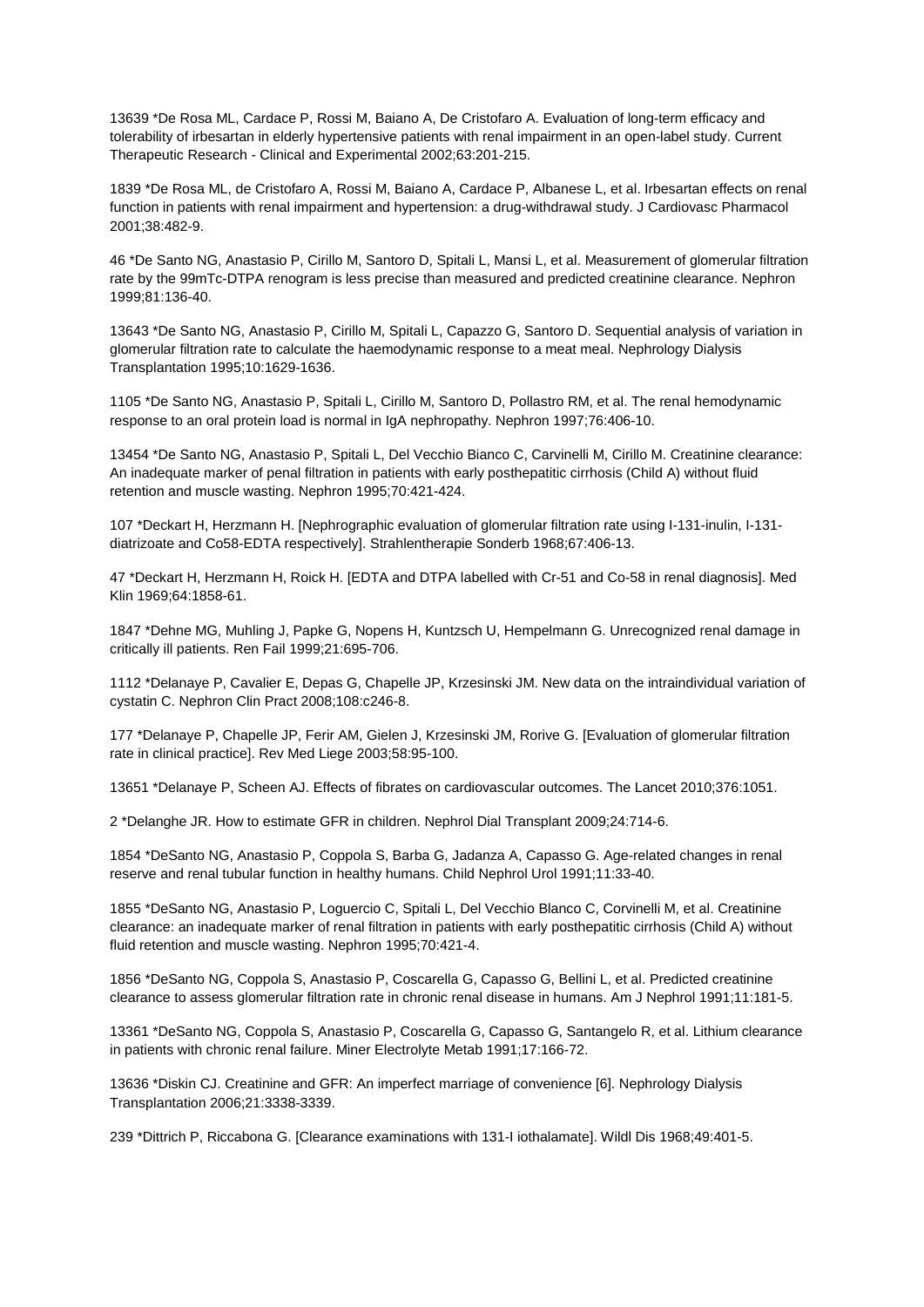110 \*Ditzel J, Vestergaard P, Brinklov M. [Glomerular filtration rate determined using 51Cr-EDTA. A practical method based upon the plasma disappearance curve for 4 plasma samples]. Nord Med 1971;85:650-3.

111 \*Ditzel J, Vestergaard P, Brinklov M. Glomerular filtration rate determined by 51 Cr-EDTA-complex. A practical method based upon the plasma disappearance curve determined from four plasma samples. Scand J Urol Nephrol 1972;6:166-70.

468 \*Dodge WF, Travis LB, Daeschner CW. Comparison of endogenous creatinine clearance with inulin clearance. Am J Dis Child 1967;113:683-92.

48 \*Donadio C, Consani C, Ardini M, Caprio F, Grassi G, Lucchesi A. Prediction of glomerular filtration rate from body cell mass and plasma creatinine. Curr Drug Discov Technol 2004;1:221-8.

13540 \*Donath A. The simultaneous determination in children of glomerular filtration rate and effective renal plasma flow by the single injection celarance technique. Acta paediatrica Scandinavica 1971;60:512-520.

1860 \*Donckerwolcke RM, Coppes MJ. Adaptation of renal function after unilateral nephrectomy in children with renal tumors. Pediatr Nephrol 2001;16:568-74.

2583 \*Doxiadis SA, Goldfinch MK. Comparison of inulin and endogenous creatinine clearance in young children. J Physiol 1952;118:454-60.

13461 \*Dratwa M, Burette A, Van Gossum M, Collart F, Wens R, Charlier L, et al. No rise in glomerular filtration rate after protein loading in cirrhotics. Kidney international 1987;32:S-32-S-34.

4206 \*Drukker W. Measuring GFR. Int J Artif Organs 1987;10:129-30.

50 \*Durbin PW, Schmidt CT. Predicting the kinetics of chelating agents in man from animal data. Health Phys 1989;57 Suppl 1:165-73; discussion 174.

1867 \*Eisenhauer T, Jungmann E, Warneboldt D, Ansorge G, Scherberich J, Talartschik J. [Behavior of the renal functional reserve in type I diabetic patients: effect of ACE-inhibition]. Klin Wochenschr 1990;68:750-7.

13627 \*Eisenhauer T, Talartschik J, Scheler F. Angiotensin converting enzyme inhibition by captopril reduces amino acid-mediated increase in glomerular filtration rate. In: Journal of Hypertension; 1986. p S258-s260.

2592 \*Ek J, Josephson B. On the influence of beer and a purine derivative on the renal clearance of creatinine, inulin and para-aminohippuric acid. Acta Physiol Scand 1953;28:347-54.

240 \*Elwood CM, Sigman EM. The measurement of glomerular filtration rate and effective renal plasma flow in man by iothalamate 125-I and iodopyracet 131-I. Circulation 1967;36:441-8.

241 \*Elwood CM, Sigman EM, Treger C. The measurement of glomerular filtration rate with 125I-sodium iothalamate (Conray). Br J Radiol 1967;40:581-3.

1872 \*Emara M, Zahran A, Abd El Hady H, Shoker A. How to best define patients with moderate chronic kidney disease. Nephron Clin Pract 2008;110:c195-206.

1875 \*Englund MS, Berg UB, Arfwidson K. Renal functional reserve in transplanted and native single kidneys of children and adults. Pediatr Nephrol 1997;11:312-7.

1878 \*Epstein M, Parving HH, Ruilope LM. Surrogate endpoints and renal protection: focus on microalbuminuria. Blood Press Suppl 1997;2:52-7.

113 \*Erd W, Fritzer W, Hofer R, Oei HJ, Pfeiffer G. [Comparative studies on renal clearance using inulin, PAH, Cr-51-EDTA and I-125-hippuran]. Wien Z Inn Med 1969;50:106-11.

178 \*Erley CM, Bader BD, Berger ED, Vochazer A, Jorzik JJ, Dietz K, et al. Plasma clearance of iodine contrast media as a measure of glomerular filtration rate in critically ill patients. Crit Care Med 2001;29:1544-50.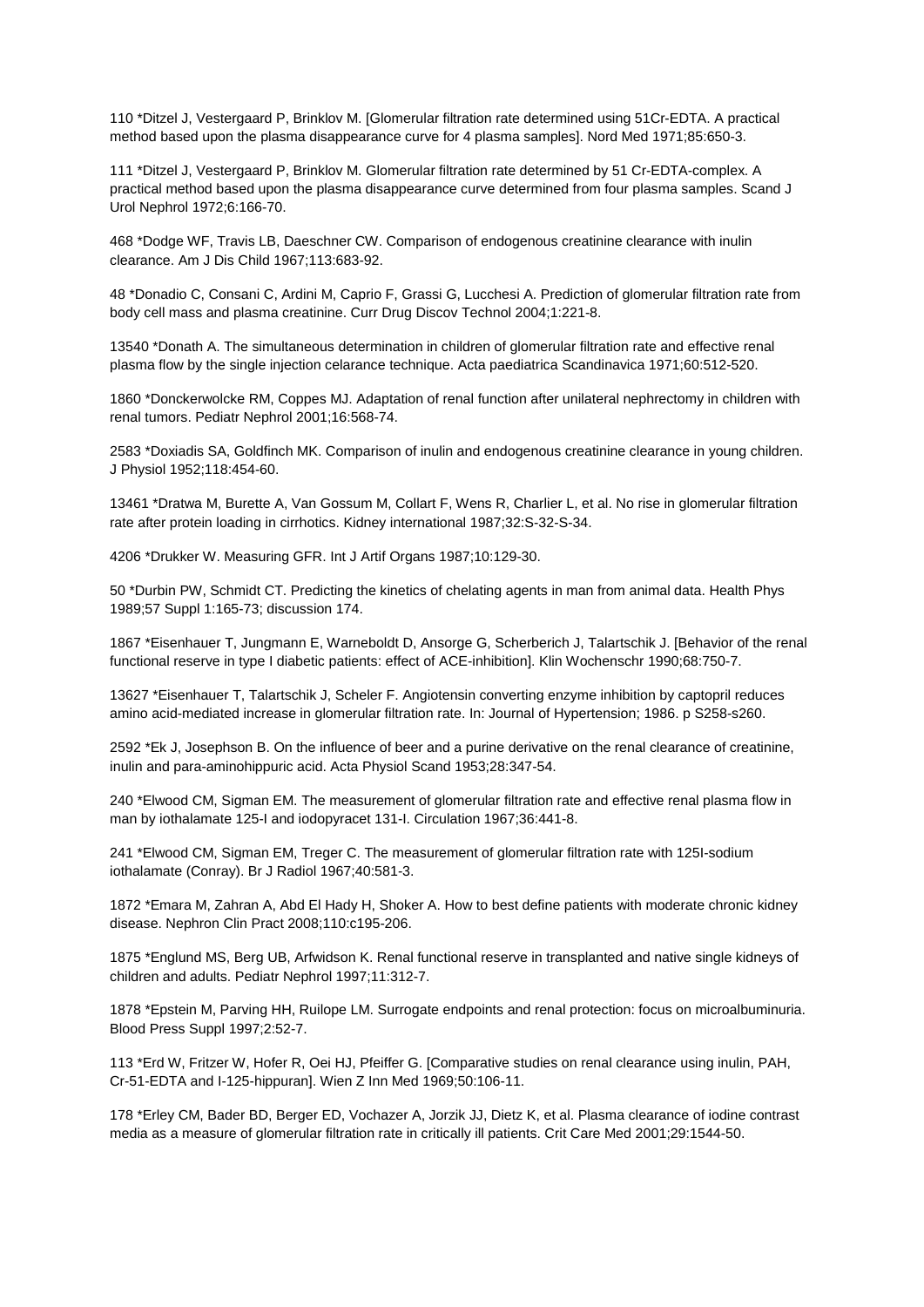13642 \*Erley CM, Klass M, Kramer D, Berger E, Heyne N, Braun N, et al. Randomized controlled trial of ACEinhibitors and (beta)-blockers with and without vasodilating activity in chronic glomerulonephritis. International journal of clinical pharmacology and therapeutics 1996;34:504-509.

1158 \*Esposito C, Plati A, Mazzullo T, Fasoli G, De Mauri A, Grosjean F, et al. Renal function and functional reserve in healthy elderly individuals. J Nephrol 2007;20:617-25.

13468 \*Falkheden T, Ohlsson L, Sjogren B. Renal function in primary hyperparathyroidism. A follow-up study two to eleven years after surgery comprising 139 patients. Scandinavian Journal of Urology and Nephrology 1980;14:167-175.

3354 \*Fanos V, Mussap M, Plebani M, Cataldi L. Cystatin C in paediatric nephrology. Present situation and prospects. Minerva Pediatr 1999;51:167-77.

1885 \*Farker K, Merkel U, Schweer H, Haerting J, Madani SF, Eggers R, et al. Effects of short-term treatment with diclofenac-colestyramine on renal function and urinary prostanoid excretion in patients with type-2 diabetes. Eur J Clin Pharmacol 2002;58:85-91.

1887 \*Farker K, Nassr N, Huck F, Zerle G, Rosenkranz B, Schmieder G, et al. Dipyrone and diclofenac do not influence creatinine-clearance, inulin-clearance or PAH-clearance in healthy male volunteers. Int J Clin Pharmacol Ther 1995;33:125-30.

494 \*Farquhar WB, Morgan AL, Zambraski EJ, Kenney WL. Effects of acetaminophen and ibuprofen on renal function in the stressed kidney. J Appl Physiol 1999;86:598-604.

13712 \*Fawer CL, Torrado A, Guignard JP. Single injection clearance in the neonate. Biol Neonate 1979;35:321- 4.

114 \*Favre H. Critical study of the value of renal clearances measured by the single shot technic. Contrib Nephrol 1978;11:19-21.

4233 \*Favre HR, Wing AJ. Simultaneous 51Cr edetic acid, inulin, and endogenous creatinine clearances in 20 patients with renal disease. Br Med J 1968;1:84-6.

1167 \*Fehrman-Ekholm I, Skeppholm L. Renal function in the elderly (>70 years old) measured by means of iohexol clearance, serum creatinine, serum urea and estimated clearance. Scand J Urol Nephrol 2004;38:73-7.

12963 \*Filler G. How to measure renal function in children - What is the role of cystatin C? Current Pediatric Reviews 2006;2:225-231.

51 \*Filler G, Sharma AP. How to monitor renal function in pediatric solid organ transplant recipients. Pediatr Transplant 2008;12:393-401.

1170 \*Filler G, Witt I, Priem F, Ehrich JH, Jung K. Are cystatin C and beta 2-microglobulin better markers than serum creatinine for prediction of a normal glomerular filtration rate in pediatric subjects? Clin Chem 1997;43:1077-8.

2620 \*Finco DR, Groves C. Mechanism of renal excretion of creatinine by the pony. Am J Vet Res 1985;46:1625- 8.

499 \*Finkelstein J, Joshi A, Hise MK. Association of physical activity and renal function in subjects with and without metabolic syndrome: a review of the Third National Health and Nutrition Examination Survey (NHANES III). Am J Kidney Dis 2006;48:372-82.

1172 \*Finney H, Newman DJ, Price CP. Adult reference ranges for serum cystatin C, creatinine and predicted creatinine clearance. Ann Clin Biochem 2000;37 ( Pt 1):49-59.

1173 \*Finney H, Newman DJ, Thakkar H, Fell JM, Price CP. Reference ranges for plasma cystatin C and creatinine measurements in premature infants, neonates, and older children. Arch Dis Child 2000;82:71-5.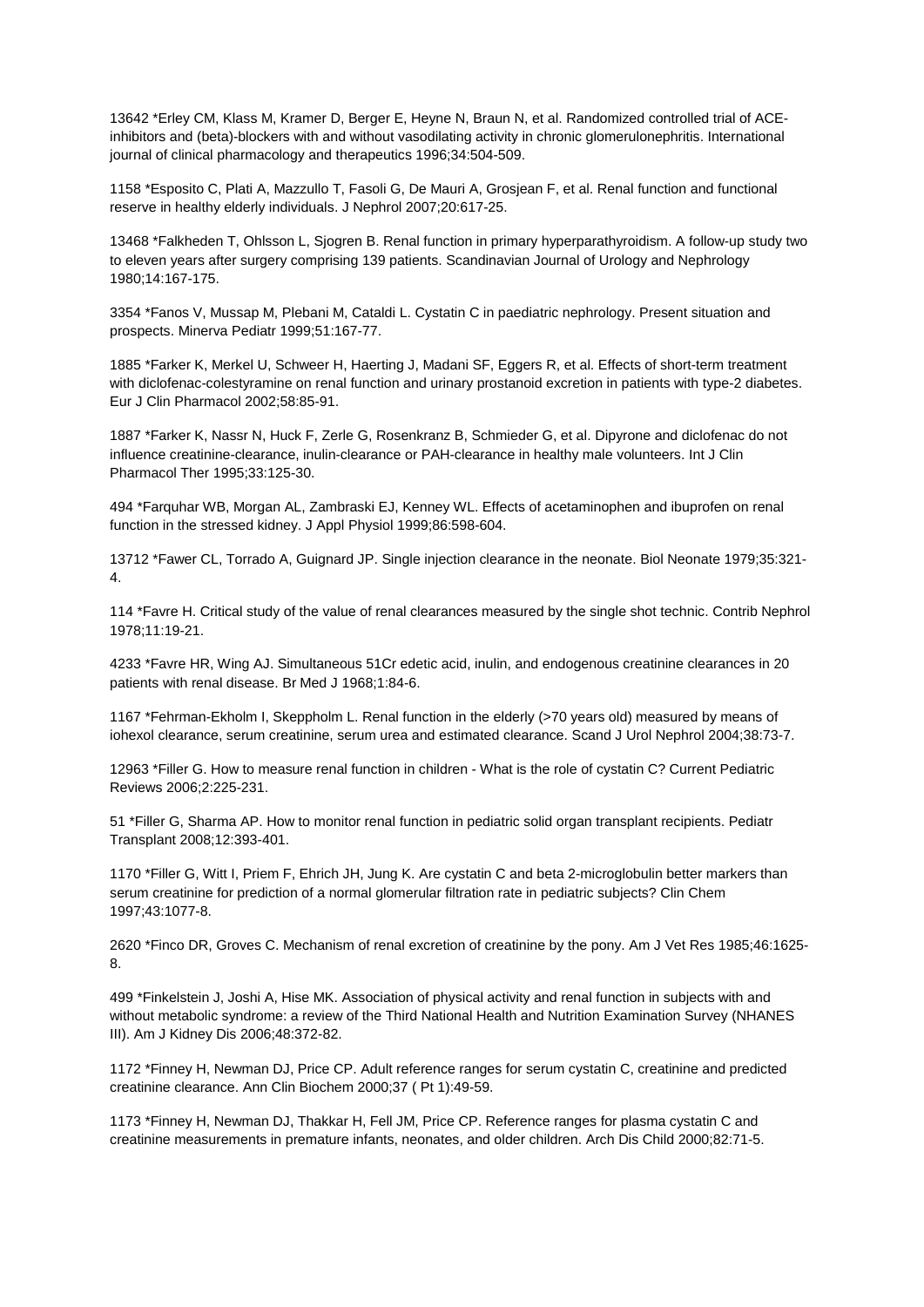3369 \*Fischbach M, Graff V, Terzic J, Bergere V, Oudet M, Hamel G. Impact of age on reference values for serum concentration of cystatin C in children. Pediatr Nephrol 2002;17:104-6.

1897 \*Fliser D, Bischoff I, Hanses A, Block S, Joest M, Ritz E, et al. Renal handling of drugs in the healthy elderly. Creatinine clearance underestimates renal function and pharmacokinetics remain virtually unchanged. Eur J Clin Pharmacol 1999;55:205-11.

13701 \*Florijn KW, Barendregt JN, Lentjes EG, van Dam W, Prodjosudjadi W, van Saase JL, et al. Glomerular filtration rate measurement by "single-shot" injection of inulin. Kidney Int 1994;46:252-9.

116 \*Fogh-Andersen N. Binding of the chromium-ethylenediaminetetraacetic acid complex (CrEDTA) to human albumin. Scand J Clin Lab Invest 1980;40:805-8.

52 \*Fotopoulos A, Bokharhli JA, Tsiouris S, Katsaraki A, Papadopoulos A, Tsironi M, et al. [Comparison of six radionuclidic and non-radionuclidic methods for the assessment of glomerular filtration rate in patients with chronic renal failure]. Hell J Nucl Med 2006;9:133-40.

13438 \*Francoz C, Glotz D, Moreau R, Durand F. The evaluation of renal function and disease in patients with cirrhosis. Journal of Hepatology 2010;52:605-613.

13631 \*Frank H, Graf J, Amann-Gassner U, Bratke R, Daniel H, Heemann U, et al. Effect of short-term highprotein compared with normal-protein diets on renal hemodynamics and associated variables in healthy young men. American Journal of Clinical Nutrition 2009;90:1509-1516.

53 \*Frennby B, Sterner G. Contrast media as markers of GFR. Eur Radiol 2002;12:475-84.

181 \*Frennby B, Sterner G, Almen T, Chai CM, Jonsson BA, Mansson S. Extrarenal plasma clearance of iohexol, chromium-51-ethylenediaminetetraacetic acid, and inulin in anephric pigs. Acad Radiol 1996;3:145-53.

13522 \*Frennby B, Sterner G, Almen T, Hagstam KE, Jacobsson L. Determination of low glomerular filtration rate using iohexol clearance. Investigative Radiology 1994;29:S234-S235.

1910 \*Freysz M, Lafleur P, Dupont G, Guilland JC, d'Athis P, Escousse A, et al. Comparison of creatinine and inulin clearances in multiple trauma. Biomed Pharmacother 1990;44:175-80.

54 \*Funck-Brentano JL, Leski M. [Measurement of the indirect clearance of DTPA 140 La without taking urine in edematous patients. Preliminary note]. J Urol Nephrol (Paris) 1969;75:933-9.

3391 \*Galteau MM, Guyon M, Gueguen R, Siest G. Determination of serum cystatin C: biological variation and reference values. Clin Chem Lab Med 2001;39:850-7.

526 \*Gambaro G, Verlato F, Budakovic A, Casara D, Saladini G, Del Prete D, et al. Renal impairment in chronic cigarette smokers. J Am Soc Nephrol 1998;9:562-7.

4234 \*Garnett ES, Parsons V, Veall N. Measurement of glomerular filtration-rate in man using a 51Cr-edetic-acid complex. Lancet 1967;1:818-9.

249 \*Gaspar Hernandez J, Vazquez Torres G, Herrera Acosta J, Pena JC. [Studies on the mechanism of 131Iiodothalamate renal excretion and its use to measure glomerular filtration (author's transl)]. Rev Invest Clin 1980;32:487-95.

182 \*Gaspari F, Guerini E, Perico N, Mosconi L, Ruggenenti P, Remuzzi G. Glomerular filtration rate determined from a single plasma sample after intravenous iohexol injection: is it reliable? J Am Soc Nephrol 1996;7:2689-93.

183 \*Gaspari F, Perico N, Matalone M, Signorini O, Azzollini N, Mister M, et al. Precision of plasma clearance of iohexol for estimation of GFR in patients with renal disease. J Am Soc Nephrol 1998;9:310-3.

55 \*Gaspari F, Perico N, Remuzzi G. Measurement of glomerular filtration rate. Kidney Int Suppl 1997;63:S151-4.

185 \*Gaspari F, Perico N, Remuzzi G. Application of newer clearance techniques for the determination of glomerular filtration rate. Curr Opin Nephrol Hypertens 1998;7:675-80.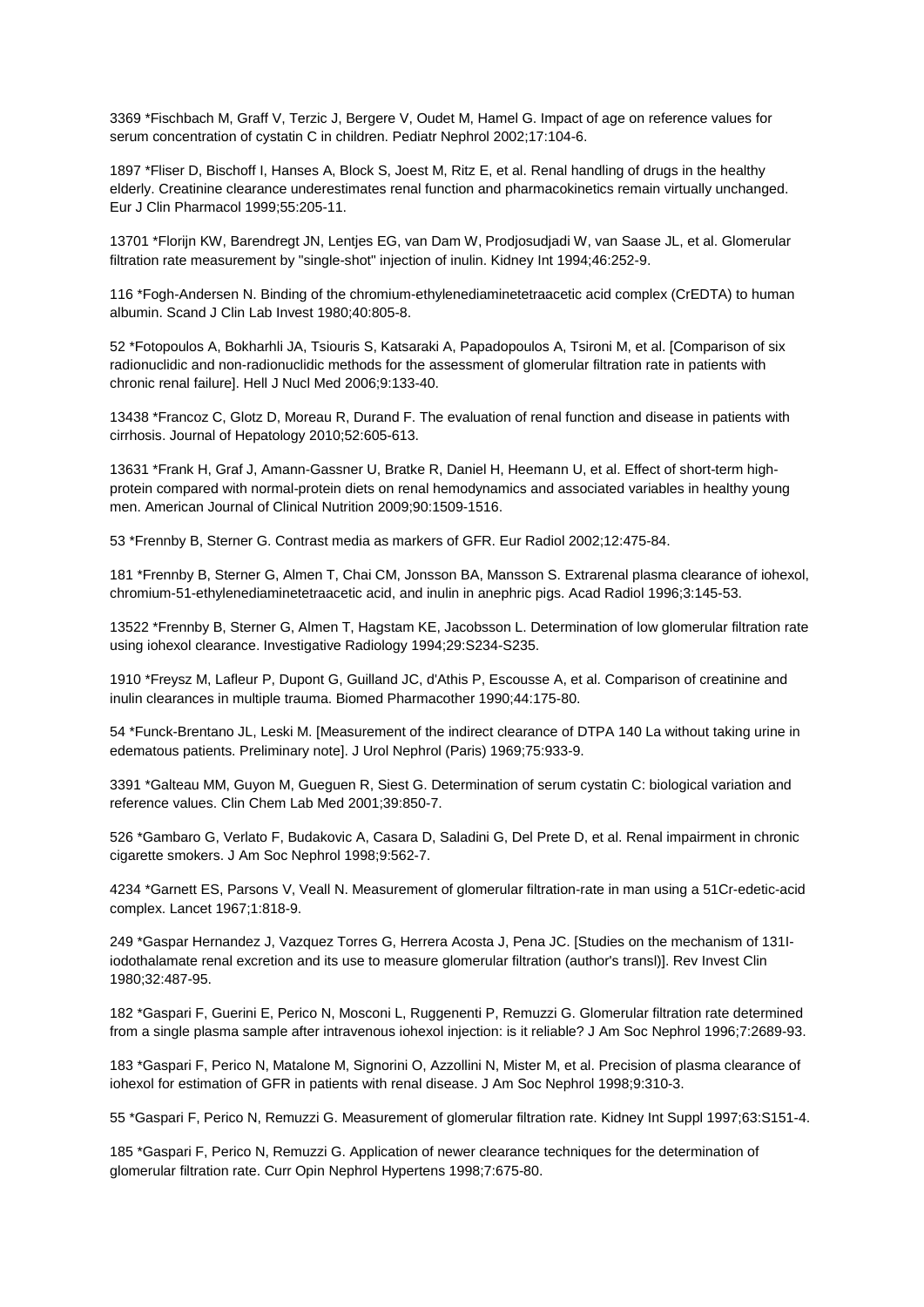186 \*Gaspari F, Perico N, Ruggenenti P, Mosconi L, Amuchastegui CS, Guerini E, et al. Plasma clearance of nonradioactive iohexol as a measure of glomerular filtration rate. J Am Soc Nephrol 1995;6:257-63.

119 \*Gibb DM, Dalton NR, Barratt MT. Measurement of glomerular filtration rate in children with insulin-dependent diabetes mellitus. Clin Chim Acta 1989;182:131-9.

1919 \*Giovannetti S, Barsotti G. In defense of creatinine clearance. Nephron 1991;59:11-4.

13633 \*Glassock RJ, Winearls CG. eGFR: Readjusting its rating. Clinical Journal of the American Society of Nephrology 2009;4:867-869.

121 \*Granerus G, Aurell M. Reference values for 51Cr-EDTA clearance as a measure of glomerular filtration rate. Scand J Clin Lab Invest 1981;41:611-6.

122 \*Grebe SF, Weise M, Berghauser H, Fangewisch GL, Temme H. [Comparison of conventional renal clearance values with differently evaluated results of radioisotope nephrography (author's transl)]. Radiologe 1981;21:553-61.

1209 \*Grewal GS, Blake GM. Reference data for 51Cr-EDTA measurements of the glomerular filtration rate derived from live kidney donors. Nucl Med Commun 2005;26:61-5.

1211 \*Gross JL, Friedman R, Azevedo MJ, Silveiro SP, Pecis M. Effect of age and sex on glomerular filtration rate measured by 51Cr-EDTA. Braz J Med Biol Res 1992;25:129-34.

254 \*Groth T, Tengstrom B. A simple method for the estimation of glomerular filtration rate. Scand J Clin Lab Invest 1977;37:39-47.

255 \*Groth T, Tengstrom B. The usefulness of 125I-sodium lothalamate as a GFR-indicator in single intravenous injection tests. Ups J Med Sci 1978;83:53-63.

1931 \*Grzeszczak W, Zukowska-Szczechowska E, Zembala M, Religa Z, Pokrzywnicki W, Kochanska-Dziurowicz A. Serum beta-2-microglobulin (beta-2-M) levels in heart transplant patients (HTP). J Cardiovasc Surg (Torino) 1996;37:105-7.

256 \*Guedon J, Gluckmann JC, Chapiro E, Semat P. [Inadequacy of intravenous urography for evaluation of individual kidney function in unilateral renal disease]. Presse Med 1970;78:1263-8.

13465 \*Guignard JP, Tabin R, Vienny H, Genton N. Effect of trimethoprim-sulfamethoxazole on renal function. Current Therapeutic Research - Clinical and Experimental 1983;34:801-806.

1218 \*Guignard JP, Torrado A, Feldman H, Gautier E. Assessment of glomerular filtration rate in children. Helv Paediatr Acta 1980;35:437-47.

56 \*Gunasekera RD, Allison DJ, Peters AM. Glomerular filtration rate in relation to extracellular fluid volume: similarity between 99mTc-DTPA and inulin. Eur J Nucl Med 1996;23:49-54.

57 \*Hadj Aissa A, Collard M, Pozet N, Zech P, Traeger J. Separate calculation of glomerular and tubular clearance by means of renal scintigraphy with hippuran and DTPA. Nephron 1985;40:401-4.

544 \*Hadj-Aissa A, Bankir L, Fraysse M, Bichet DG, Laville M, Zech P, et al. Influence of the level of hydration on the renal response to a protein meal. Kidney Int 1992;42:1207-16.

1940 \*Hadj-Aissa A, Cochat P, Dubourg L, Wright C, Pozet N. [Measurement of renal function in children]. Arch Pediatr 1994;1:273-80.

4248 \*Hagstam KE, Nordenfelt I, Svensson L, Svensson SE. Comparison of different methods for determination of glomerular filtration rate in renal disease. Scand J Clin Lab Invest 1974;34:31-6.

553 \*Halimi JM, Philippon C, Mimran A. Contrasting renal effects of nicotine in smokers and non-smokers. Nephrol Dial Transplant 1998;13:940-4.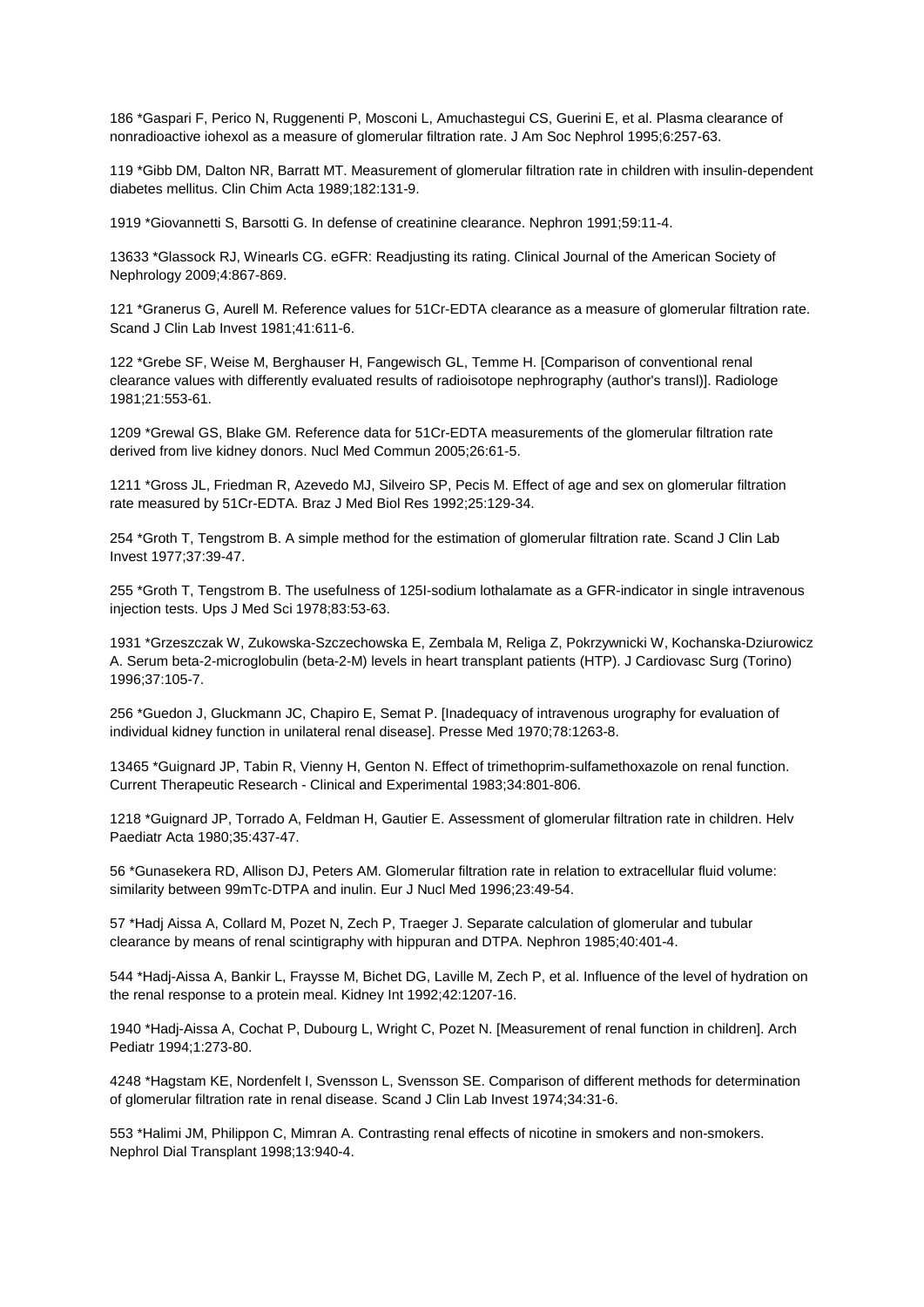13529 \*Hall JE, Gutyon AC. Single injection clearances of 125 I iothalamate. Federation Proceedings 1976;35:No.1857.

187 \*Haller M, Rohner K, Muller W, Reutter F, Binder H, Estelberger W, et al. Single-injection inulin clearance for routine measurement of glomerular filtration rate in cats. J Feline Med Surg 2003;5:175-81.

124 \*Hamilton D, Riley P, Miola U, Mousa D, Popovich W, al Khader A. Total plasma clearance of 51Cr-EDTA: variation with age and sex in normal adults. Nucl Med Commun 2000;21:187-92.

259 \*Harries JD, Mildenberger RR, Malowany AS, Drummond KN. A computerized cummulative integral method for the precise measurement of the glomerular filtration rate. 1. Proc Soc Exp Biol Med 1972;140:1148-55.

260 \*Harris KM, Koike TI. Apparent volumes of distribution of 125-I-lothalamate and inulin in chickens. Proc Soc Exp Biol Med 1975;149:242-7.

1948 \*Hatano M. [Clinical study of tubular creatinine secretion in renal dysfunction]. Nippon Jinzo Gakkai Shi 1991;33:1097-104.

13526 \*Haycock GB. Old and new tests of renal function. Journal of Clinical Pathology 1981;34:1276-1281.

1232 \*Heaf JG. The origin of the 1 x 73-m2 body surface area normalization: problems and implications. Clin Physiol Funct Imaging 2007;27:135-7.

4235 \*Heath DA, Knapp MS, Walker WH. Comparison between inulin and 51Cr-labelled edetic acid for the measurement of glomerular filtration-rate. Lancet 1968;2:1110-2.

13704 \*Hedman A, Adan-Abdi Y, Alvan G, Strandvik B, Arvidsson A. Influence of the glomerular filtration rate on renal clearance of ceftazidime in cystic fibrosis. Clin Pharmacokinet 1988;15:57-65.

1954 \*Heering P, Kutkuhn B, Kreuzpaintner G, Reinhard T, Sundmacher R, Grabensee B. [Kidney function of patients with healthy kidneys during cyclosporin treatment]. Klin Wochenschr 1991;69:880-6.

1957 \*Hellerstein S, Alon U, Warady BA. Creatinine for estimation of glomerular filtration rate. Pediatr Nephrol 1992;6:507-11.

1958 \*Hellerstein S, Berenbom M, Alon US, Warady BA. Creatinine clearance following cimetidine for estimation of glomerular filtration rate. Pediatr Nephrol 1998;12:49-54.

1961 \*Henry ML, Elkhammas EA, Davies EA, Ferguson RM. A clinical trial of cyclosporine G in cadaveric renal transplantation. Pediatr Nephrol 1995;9 Suppl:S49-51.

1962 \*Herbst CP, Dunn M, Viviers AC, van Zyl M, van Aswegen A, Otto AC. [A comparison of three different techniques for measuring glomerular filtration rate]. S Afr Med J 1990;78:266-7.

1963 \*Herrera J, Rodriguez-Iturbe B. Stimulation of tubular secretion of creatinine in health and in conditions associated with reduced nephron mass. Evidence for a tubular functional reserve. Nephrol Dial Transplant 1998;13:623-9.

125 \*Hilbrands LB, Artz MA, Wetzels JF, Koene RA. Cimetidine improves the reliability of creatinine as a marker of glomerular filtration. Kidney Int 1991;40:1171-6.

1969 \*Hilbrands LB, Wetzels JF, Hoitsma AJ, Koene RA. Cyclosporin does not inhibit the tubular secretion of creatinine. Nephrol Dial Transplant 1996;11:833-6.

13536 \*Hilson AJW, Moore AEB, Blake GM, Fogelman I. Overestimation of true renal clearance by conventional measurements of GFR using (51)Cr-EDTA (multiple letters). European Journal of Nuclear Medicine and Molecular Imaging 2003;30:934-935.

13457 \*Hirata-Dulas CAT, Halstenson CE, Kasiske BL. Improvement in the accuracy and precision of creatinine clearance as a measure of glomerular filtration rate with oral cimetidine m renal transplant recipients. Clinical Transplantation 1993;7:552-558.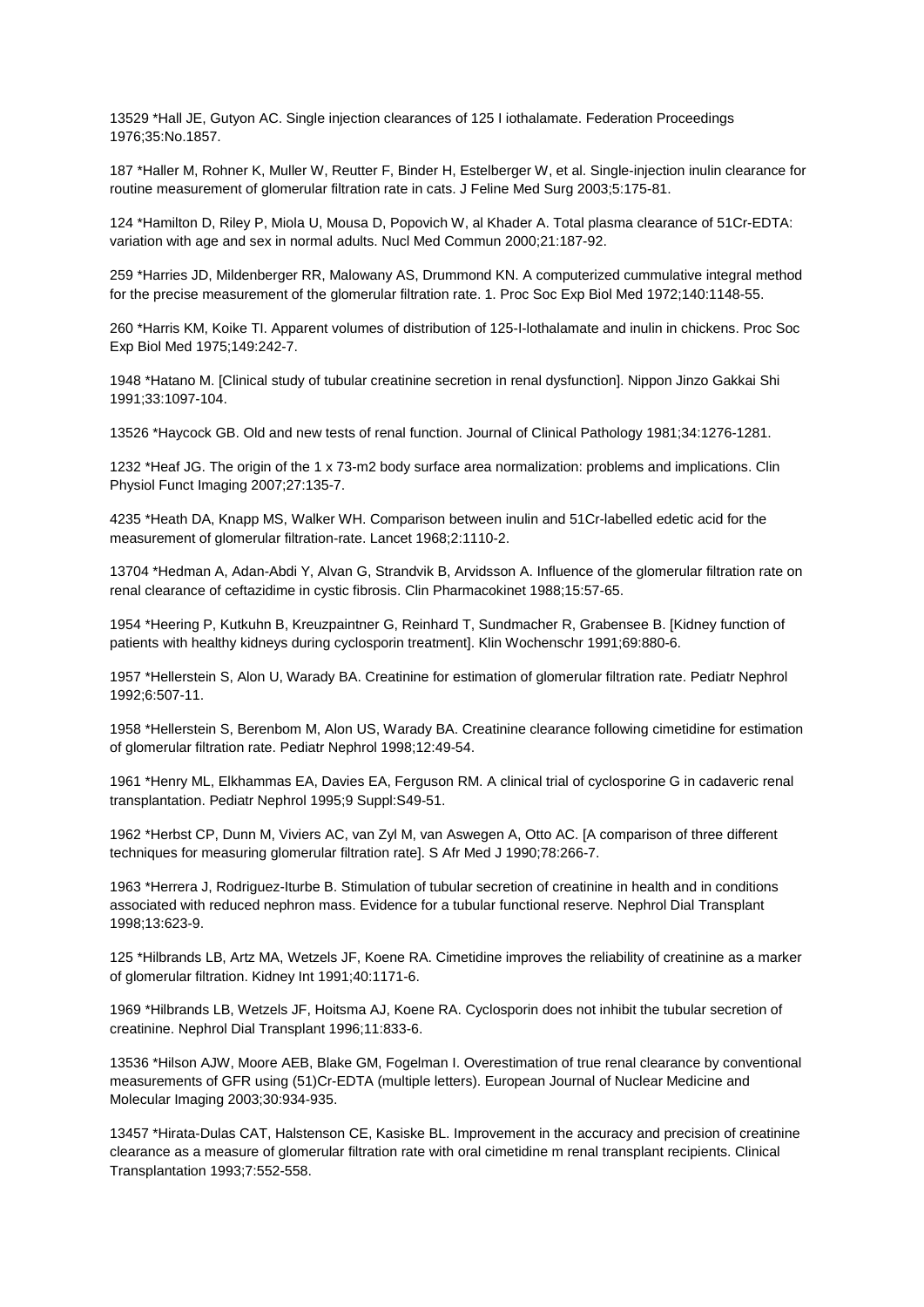1244 \*Hladunewich MA, Derby GC, Lafayette RA, Blouch KL, Druzin ML, Myers BD. Effect of L-arginine therapy on the glomerular injury of preeclampsia: a randomized controlled trial. Obstet Gynecol 2006;107:886-95.

261 \*Holliday MA, Heilbron D, al-Uzri A, Hidayat J, Uauy R, Conley S, et al. Serial measurements of GFR in infants using the continuous iothalamate infusion technique. Southwest Pediatric Nephrology Study Group (SPNSG). Kidney Int 1993;43:893-8.

262 \*Holweger K, Bokemeyer C, Lipp HP. Accurate measurement of individual glomerular filtration rate in cancer patients: an ongoing challenge. J Cancer Res Clin Oncol 2005;131:559-67.

263 \*Hor G. Advantages and limitations of radioisotope clearance methods from a clinician's point of view. J Nucl Biol Med 1972;16:167-76.

1986 \*Horackova M, Schuck O, Komers R, Charvat J, Teplan V, Kvapil M. Effect of rofecoxib on the glomerular filtration rate, proteinuria and the renin-angiotensin-aldosterone system in elderly subjects with chronic renal impairment. Int J Clin Pharmacol Ther 2005;43:413-9.

1988 \*Horakova M, Schuck O, Komers R, Teplan V, Charvat J, Kvapil M. [Effects of specific cycloxygenase-2 inhibition on the renal functions of ederly patients with renal function impairment]. Cas Lek Cesk 2006;145:777- 81.

13697 \*Horio M, Yasuda Y, Takahara S, Imai E, Watanabe T, Matsuo S. Comparison of a simple and a standard method for inulin renal clearance. Clin Exp Nephrol 2010;14:427-30.

58 \*Hosain F, Wagner HN, Jr. Measurement of extracellular fluid volume with 169Ybdiethylenetriaminepentaacetate. J Lab Clin Med 1971;77:699-704.

1990 \*Hottelart C, el Esper N, Achard JM, Pruna A, Fournier A. [Fenofibrate increases blood creatinine, but does not change the glomerular filtration rate in patients with mild renal insufficiency]. Nephrologie 1999;20:41-4.

60 \*Huttunen K, Huttunen NP, Koivula A, Ahonen A, Puukka R. 99mTc-DTPA--a useful clinical tool for the measurement of glomerular filtration rate. Scand J Urol Nephrol 1982;16:237-41.

61 \*Ibrahim S, Rashid L, Darai M. Modification of Diet in Renal Disease equation underestimates glomerular filtration rate in Egyptian kidney donors. Exp Clin Transplant 2008;6:144-8.

13520 \*Idee JM, Bonnemain B. Reliability of experimental models of iodinated contrast media-induced acute renal failure: From methodological considerations to pathophysiology. Investigative Radiology 1996;31:230-241.

2000 \*Imai E. [Equation for estimating GFR from creatinine in Japan]. Nippon Rinsho 2008;66:1725-9.

2002 \*Imai E, Horio M, Nitta K, Yamagata K, Iseki K, Hara S, et al. Estimation of glomerular filtration rate by the MDRD study equation modified for Japanese patients with chronic kidney disease. Clin Exp Nephrol 2007;11:41- 50.

1266 \*Imai E, Horio M, Nitta K, Yamagata K, Iseki K, Tsukamoto Y, et al. Modification of the Modification of Diet in Renal Disease (MDRD) Study equation for Japan. Am J Kidney Dis 2007;50:927-37.

3473 \*Imperiale A, Olianti C, Comis G, La Cava G. Evaluation of (123)I-orthoiodohippurate single kidney clearance rate by renal sequential scintigraphy in a large cohort of likely normal subjects aged between 0 and 18 years. Eur J Nucl Med Mol Imaging 2006;33:1483-90.

583 \*Irving RA, Noakes TD, Burger SC, Myburgh KH, Querido D, van Zyl Smit R. Plasma volume and renal function during and after ultramarathon running. Med Sci Sports Exerc 1990;22:581-7.

13355 \*Isaka Y, Fujiwara Y, Yamamoto S, Ochi S, Shin S, Inoue T, et al. Modified plasma clearance technique using nonradioactive iothalamate for measuring GFR. Kidney Int 1992;42:1006-11.

192 \*Isaka Y, Yamamoto S, Fujiwara Y, Shin SH, Ochi S, Kamada T, et al. [A new analytical method for simultaneous measurement of iothalamate and iohexol]. Rinsho Byori 1992;40:703-7.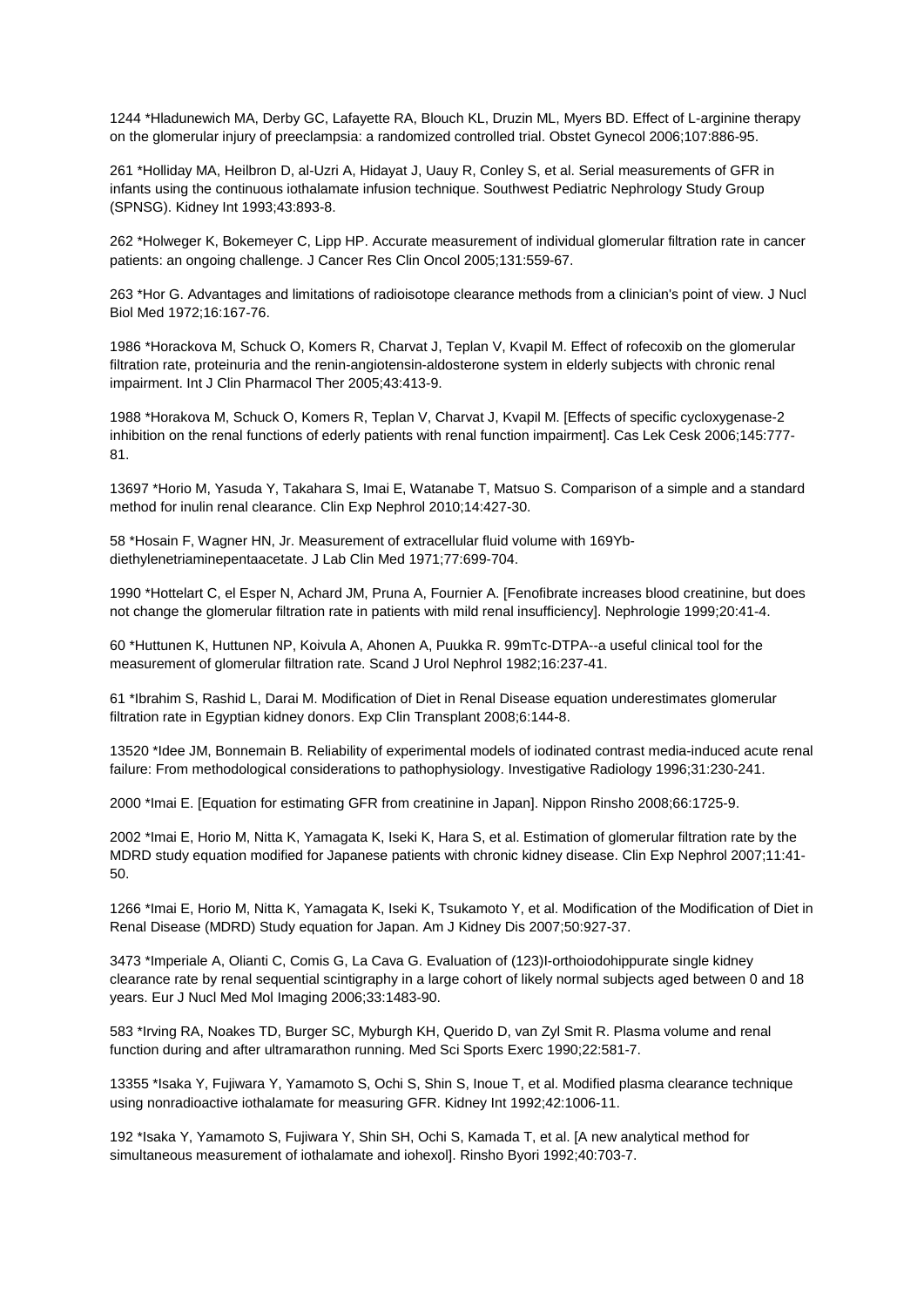266 \*Israelit AH, Long DL, White MG, Hull AR. Measurement of glomerular filtration rate utilizing a single subcutaneous injection of 125I-iothalamate. Kidney Int 1973;4:346-9.

126 \*Jagenburg R, Attman PO, Aurell M, Bucht H. Determination of glomerular filtration rate in advanced renal insufficiency. Scand J Urol Nephrol 1978;12:133-7.

62 \*James AE, Jr., Hosain F, DeLand FH, Reba RC, Wagner HN, Jr. 169 Ytterbium diethylenetriaminepentaacetic acid ( 169 YB DTPA)--a versatile radiopharmaceutical. J Can Assoc Radiol 1971;22:136-43.

13652 \*Janssen A, Dumoulin A, De Waele JJ, Vanholder R, Waterloos MA, Hoste EA. Assessment of increased glomerular filtration rate in ICU patients. SOURCE Intensive Care Medicine (2010) 36 SUPPL. 2 (S402). Date of Publication: September 2010 CONFERENCE NAME 23rd Annual Congress of the European Society of Intensive Care Medicine, ESICM CONFERENCE LOCATION Barcelona, Spain CONFERENCE DATE 2010-10-09 to 2010- 10-13.

13711 \*Jarnberg PO, Ekstrand J, Irestedt L. Renal fluoride excretion and plasma fluoride levels during and after enflurane anesthesia are dependent on urinary pH. Anesthesiology 1981;54:48-52.

1287 \*Jose PA, Fildes RD. Postnatal development of renal function. Mead Johnson Symp Perinat Dev Med 1988:71-6.

13703 \*Jung K, Henke W, Schulze BD, Sydow K, Precht K, Klotzek S. Single-injection inulin clearance using only one blood sample as a suitable procedure to measure glomerular filtration rate. Nephron 1991;59:694-5.

4214 \*Jung K, Henke W, Schulze BD, Sydow K, Precht K, Klotzek S. Practical approach for determining glomerular filtration rate by single-injection inulin clearance. Clin Chem 1992;38:403-7.

1290 \*Kabat-Koperska J, Motyl W, Domanski L, Safranow K, Golembiewska E, Kedzierska K, et al. Methods of GFR determination--creatinine clearance after cimetidine administration in clinical practice. Acta Med Austriaca 2004;31:51-5.

602 \*Kachadorian WA, Johnson RE. Renal responses to various rates of exercise. J Appl Physiol 1970;28:748- 52.

13441 \*Kakuta Y, Okumi M, Ichimaru N, Abe T, Nonomura N, Okuyama A, et al. Utility of the Japanese GFR estimation equation for evaluating potential donor kidney function. Clinical and experimental nephrology 2010;14:63-67.

13635 \*Kamper AL. The importance of a correct evaluation of progression in studies on chronic kidney disease. Nephrology Dialysis Transplantation 2007;22:3-5.

2018 \*Kampmann JP, Hansen JM. Glomerular filtration rate and creatinine clearance. Br J Clin Pharmacol 1981;12:7-14.

2020 \*Karlsen SJ, Berg KJ. Acute changes in renal function following extracorporeal shock wave lithotripsy in patients with a solitary functioning kidney. J Urol 1991;145:253-6.

267 \*Kasmer RJ, Cutler RE, Munger MA, Jarvis RC, Hricik D, Nara AR, et al. Single-dose effects of ibopamine hydrochloride on renal function in patients with congestive heart failure. Br J Clin Pharmacol 1990;30:485-9.

4216 \*Katzberg RW, Pabico RC, Morris TW, Hayakawa K, McKenna BA, Ventura JA, et al. A comparison of clearance and arteriovenous extraction techniques for measurements of renal hemodynamic functions. Invest Radiol 1986;21:910-6.

1302 \*Keevil BG, Kilpatrick ES, Nichols SP, Maylor PW. Biological variation of cystatin C: implications for the assessment of glomerular filtration rate. Clin Chem 1998;44:1535-9.

13629 \*Keller F, Hartmann B. An easy to calculate equation to estimate GFR based on inulin clearance. Nephrology Dialysis Transplantation 2010;25:1345-1346.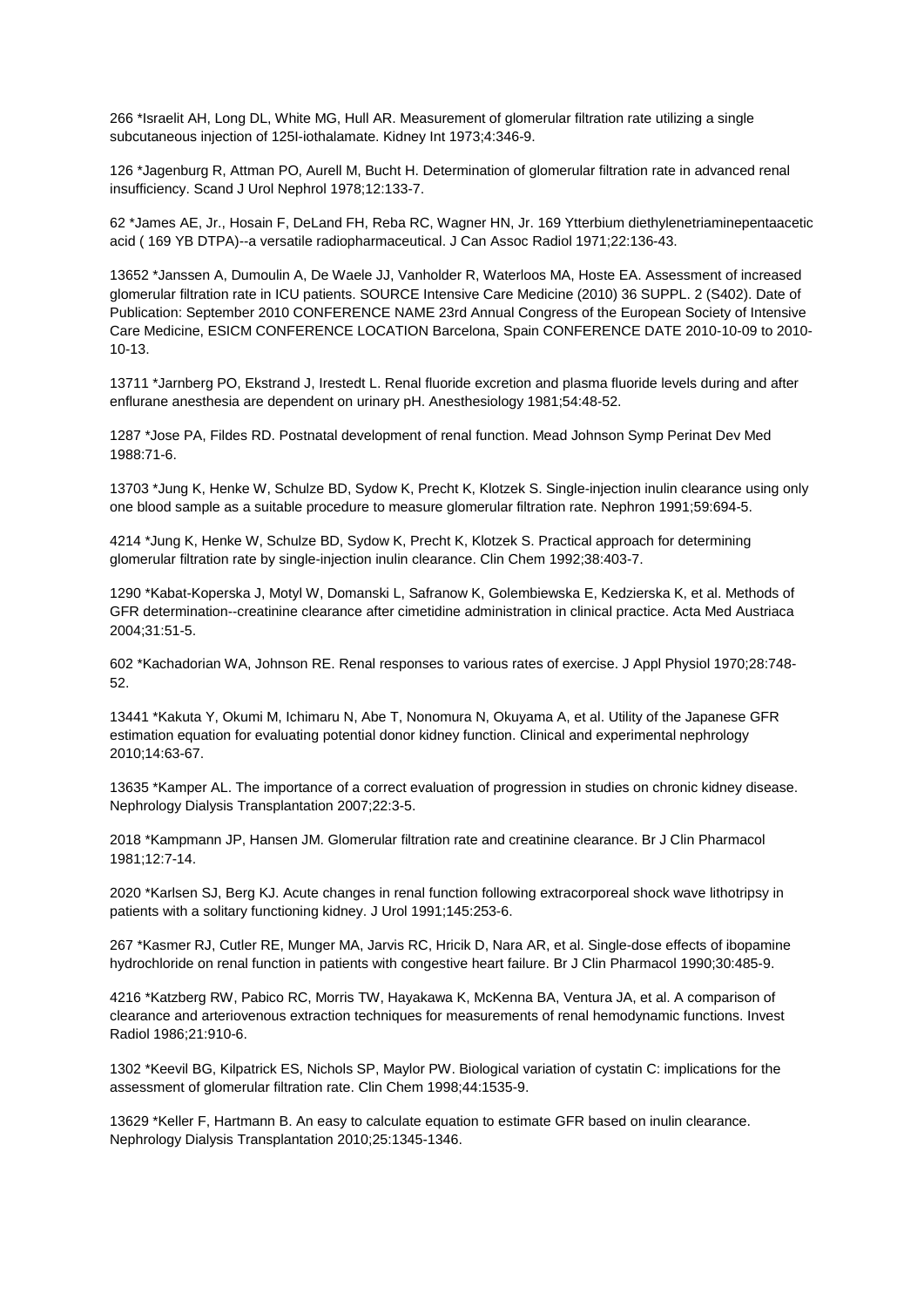2028 \*Kim KE, Onesti G, Ramirez O, Brest AN, Swartz C. Creatinine clearance in renal disease. A reappraisal. Br Med J 1969;4:11-4.

1308 \*King AJ, Levey AS. Dietary protein and renal function. J Am Soc Nephrol 1993;3:1723-37.

13455 \*Kinowski JM, Bressolle F, Rodier M, Augey V, Fabre D, Richard JL, et al. A limited sampling model with Bayesian estimation to determine inulin pharmacokinetics using the population data modelling program P-PHARM. Clinical Drug Investigation 1995;9:260-269.

6214 \*Kitt TM, Park GD, Spector R, Lawton W, Tsalikian E. Renal clearances of oxypurinol and inulin on an isocaloric, low-protein diet. Clin Pharmacol Ther 1988;43:681-7.

1310 \*Klassen DK, Weir MR, Buddemeyer EU. Simultaneous measurements of glomerular filtration rate by two radioisotopic methods in patients without renal impairment. J Am Soc Nephrol 1992;3:108-12.

2752 \*Klaus D. [Endogenous creatinine and inulin clearance.]. Z Gesamte Inn Med 1953;8:954-6.

63 \*Kleinert J, Lorenz M, Hauser AC, Becherer A, Staudenherz A, Fodinger M, et al. Measurement of renal function in patients with Fabry disease. Acta Paediatr Suppl 2005;94:19-23; discussion 9-10.

64 \*Klopper JF, Hauser W, Atkins HL, Eckelman WC, Richards P. Evaluation of 99m Tc-DTPA for the measurement of glomerular filtration rate. J Nucl Med 1972;13:107-10.

13573 \*Knapp MS, Heath DA. Measurement of G.F.R. in renal disease. Lancet 1970;1:362-3.

2035 \*Koch M, Beien A, Fussha Ller A, Zitta S, Haastert B, Trapp R. Impact of age, body mass index, insulin resistance and proteinuria on the kidney function in obese patients with Type 2 diabetes and renal insufficiency. Clin Nephrol 2008;69:10-7.

13653 \*Koetje PM, Spaan JJ, Kooman JP, Spaanderman ME, Peeters LL. Pregnancy Reduces the Accuracy of the Estimated Glomerular Filtration Rate Based on Cockroft-Gault and MDRD Formulas. Reprod Sci. 2010.

13442 \*Kooman JP. Estimation of renal function in patients with chronic kidney disease. Journal of Magnetic Resonance Imaging 2009;30:1341-1346.

623 \*Koopman MG, Koomen GC, Krediet RT, de Moor EA, Hoek FJ, Arisz L. Circadian rhythm of glomerular filtration rate in normal individuals. Clin Sci (Lond) 1989;77:105-11.

625 \*Koopman MG, Koomen GC, van Acker BA, Arisz L. Circadian rhythm in glomerular transport of macromolecules through large pores and shunt pathway. Kidney Int 1996;49:1242-9.

626 \*Koopman MG, Krediet RT, Arisz L. Circadian rhythms and the kidney. A review. Neth J Med 1985;28:416- 23.

13456 \*Kover G, Tost H. The renal actions of adenosine. Acta Physiologica Hungarica 1994;82:215-228.

2041 \*Kuan Y, Hossain M, Surman J, El Nahas AM, Haylor J. GFR prediction using the MDRD and Cockcroft and Gault equations in patients with end-stage renal disease. Nephrol Dial Transplant 2005;20:2394-401.

13507 \*Kwong YT, Stevens LA, Selvin E, Zhang YL, Greene T, Van Lente F, et al. Imprecision of urinary iothalamate clearance as a gold-standard measure of GFR decreases the diagnostic accuracy of kidney function estimating equations. In: American journal of kidney diseases : the official journal of the National Kidney Foundation; 2010. p 39-49.

129 \*La Batide-Alanore A, Azizi M, Froissart M, Raynaud A, Plouin PF. Split renal function outcome after renal angioplasty in patients with unilateral renal artery stenosis. J Am Soc Nephrol 2001;12:1235-41.

13717 \*Ladegaard-Pedersen HJ. Measurement of extracellular volume and renal clearance by a single injection of inulin. Scand J Clin Lab Invest 1972;29:145-53.

130 \*Ladegaard-Pedersen HJ, Engell HC. A comparison of the distribution volumes of inulin and ( 51 Cr)EDTA in man and nephrectomized dogs. Scand J Clin Lab Invest 1972;30:267-70.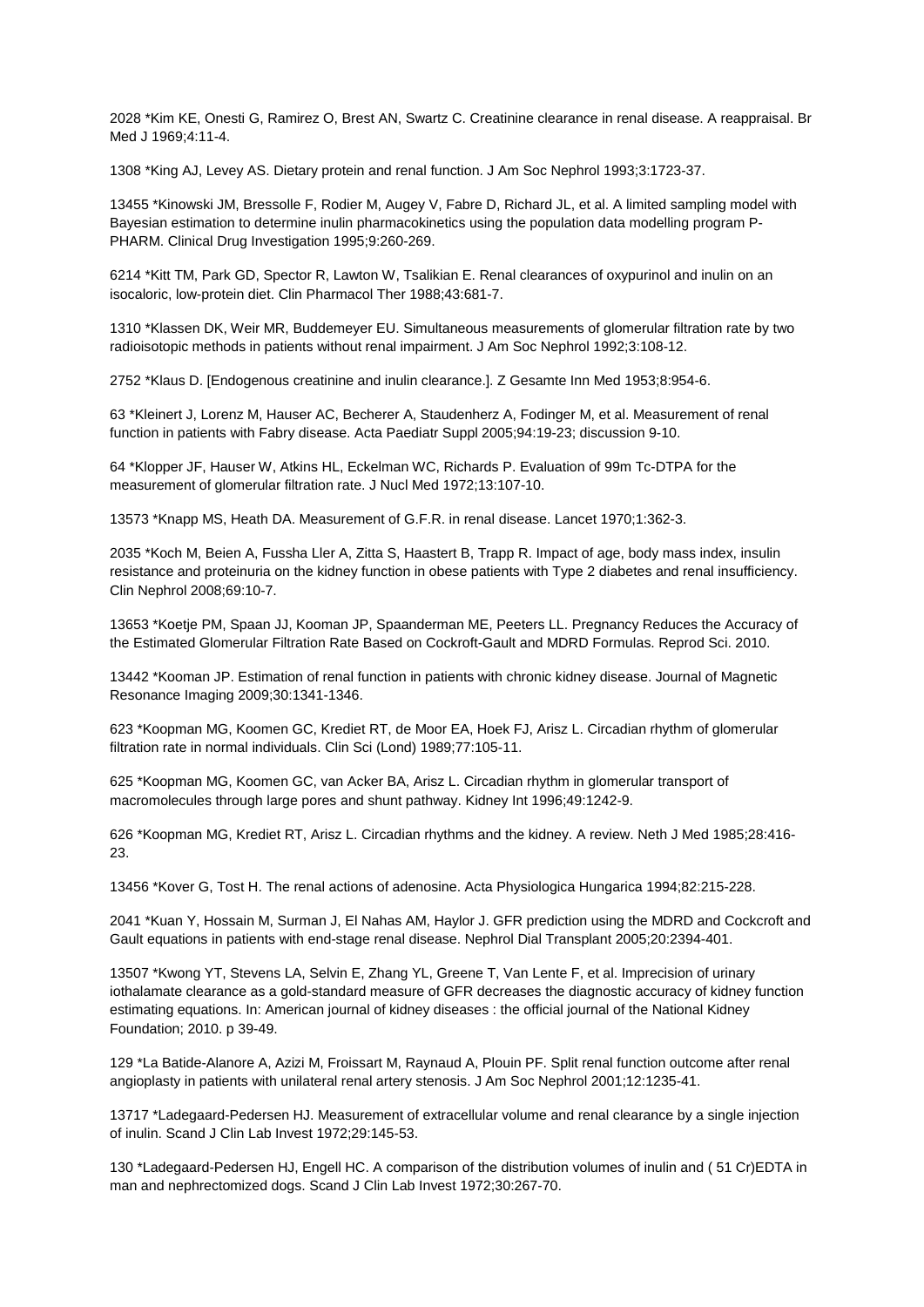131 \*Ladegaard-Pedersen HJ, Engell HC. A comparison between the changes in the distribution volumes of inulin and [51Cr]EDTA after major surgery. Scand J Clin Lab Invest 1975;35:109-13.

13080 \*Lamb E. Assessment of kidney function in adults. Medicine 2007;35:359-364.

644 \*Larsson A, Akerstedt T, Hansson LO, Axelsson J. Circadian variability of cystatin C, creatinine, and glomerular filtration rate (GFR) in healthy men during normal sleep and after an acute shift of sleep. Chronobiol Int 2008;25:1047-61.

1339 \*Larsson M, Jagenburg R, Landahl S. Renal function in an elderly population. A study of S-creatinine, 51Cr-EDTA clearance, endogenous creatinine clearance and maximal tubular water reabsorption. Scand J Clin Lab Invest 1986;46:593-8.

4236 \*Lavender S, Hilton PJ, Jones NF. The measurement of glomerular filtration-rate in renal disease. Lancet 1969;2:1216-8.

2054 \*Leblond V, Sutton L, Jacquiaud C, Item C, Sadoun R, Jaudon MC, et al. Evaluation of renal function in 60 long-term survivors of bone marrow transplantation. J Am Soc Nephrol 1995;6:1661-5.

13654 \*Lee CS, Cha RH, Lim YH, Kim H, Song KH, Gu N, et al. Ethnic coefficients for glomerular filtration rate estimation by the Modification of Diet in Renal Disease study equations in the Korean population. J Korean Med Sci. 2010;25:1616-25.

2060 \*Lema G, Meneses G, Urzua J, Jalil R, Canessa R, Moran S, et al. Effects of extracorporeal circulation on renal function in coronary surgical patients. Anesth Analg 1995;81:446-51.

2061 \*Lema G, Urzua J, Jalil R, Canessa R, Moran S, Sacco C, et al. Renal protection in patients undergoing cardiopulmonary bypass with preoperative abnormal renal function. Anesth Analg 1998;86:3-8.

2064 \*Lema G, Vogel A, Canessa R, Jalil R, Carvajal C, Becker P, et al. Renal function and cardiopulmonary bypass in pediatric cardiac surgical patients. Pediatr Nephrol 2006;21:1446-51.

271 \*Lemann J, Bidani AK, Bain RP, Lewis EJ, Rohde RD. Use of the serum creatinine to estimate glomerular filtration rate in health and early diabetic nephropathy. Collaborative Study Group of Angiotensin Converting Enzyme Inhibition in Diabetic Nephropathy. Am J Kidney Dis 1990;16:236-43.

13460 \*Lemann Jr J, Bidani AK, Bain RP, Lewis EJ, Rohde RD. Use of the serum creatinine to estimate glomerular filtration rate in health and early diabetic nephropathy. American Journal of Kidney Diseases 1990;16:236-243.

13645 \*Levey AS. Use of glomerular filtration rate measurements to assess the progression of renal disease. Seminars in Nephrology 1989;9:370-379.

13362 \*Levey AS, Berg RL, Gassman JJ, Hall PM, Walker WG. Creatinine filtration, secretion and excretion during progressive renal disease. Modification of Diet in Renal Disease (MDRD) Study Group. Kidney Int Suppl 1989;27:S73-80.

13363 \*Levey AS, Greene T, Schluchter MD, Cleary PA, Teschan PE, Lorenz RA, et al. Glomerular filtration rate measurements in clinical trials. Modification of Diet in Renal Disease Study Group and the Diabetes Control and Complications Trial Research Group. J Am Soc Nephrol 1993;4:1159-71.

65 \*Lewis R, Kerr N, Van Buren C, Lowry P, Sandler C, Frazier OH, et al. Comparative evaluation of urographic contrast media, inulin, and 99mTc-DTPA clearance methods for determination of glomerular filtration rate in clinical transplantation. Transplantation 1989;48:790-6.

1357 \*Lin J, Knight EL, Hogan ML, Singh AK. A comparison of prediction equations for estimating glomerular filtration rate in adults without kidney disease. J Am Soc Nephrol 2003;14:2573-80.

13524 \*Lindberg JS, Copley JB. Evaluation of glomerular filtration rate in intensive care unit patients. Journal of Intensive Care Medicine 1992;7:283-292.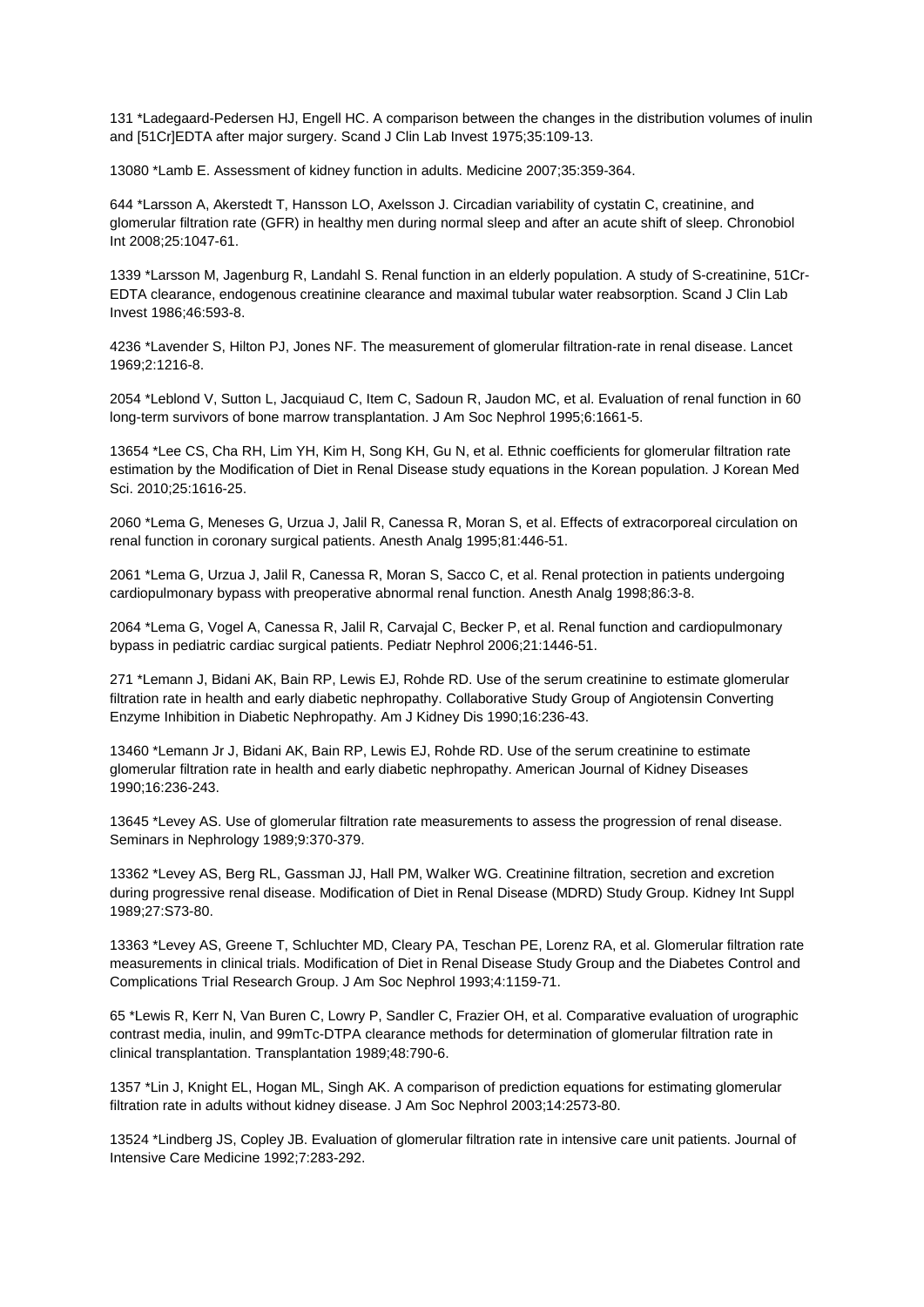197 \*Lindblad HG, Berg UB. Comparative evaluation of iohexol and inulin clearance for glomerular filtration rate determinations. Acta Paediatr 1994;83:418-22.

13644 \*Lloveras JJ, Durand D, Ader JL, Tran Van T, Tack I, Rostaing L, et al. Comparison between glomerular filtration rate and renal plasma flow between kidney and heart transplant recipients maintained on a similar cyclosporine dosage. Transplantation Proceedings 1994;26:248.

13630 \*Lorenzen J, Kramer R, Kliem V, Bode-Boeger SM, Veldink H, Haller H, et al. Circulating levels of osteopontin are closely related to glomerular filtration rate and cardiovascular risk markers in patients with chronic kidney disease. European Journal of Clinical Investigation 2010;40:294-300.

274 \*Ludescher E, Hohenwallner W, Riccabona J. [Single injection clearance with sodium Iothalamate I-131 in children (author's transl)]. Padiatr Padol 1971;6:357-64.

668 \*Luft FC, Fineberg NS, Miller JZ, Rankin LI, Grim CE, Weinberger MH. The effects of age, race and heredity on glomerular filtration rate following volume expansion and contraction in normal man. Am J Med Sci 1980;279:15-24.

2083 \*Luke DR, Halstenson CE, Opsahl JA, Matzke GR. Validity of creatinine clearance estimates in the assessment of renal function. Clin Pharmacol Ther 1990;48:503-8.

13395 \*Macdonald JH, Marcora SM, Jibani M, Roberts G, Kumwenda MJ, Glover R, et al. Bioelectrical impedance can be used to predict muscle mass and hence improve estimation of glomerular filtration rate in nondiabetic patients with chronic kidney disease. Nephrology Dialysis Transplantation 2006;21:3481-3487.

13396 \*Macdonald JH, Marcora SM, Kumwenda MJ, Jibani M, Roberts G, Glover R, et al. The relationship between estimated glomerular filtration rate, demographic and anthropometric variables is mediated by muscle mass in non-diabetic patients with chronic kidney disease. Nephrology Dialysis Transplantation 2006;21:3488- 3494.

669 \*Macisaac RJ, Jerums G. Albuminuric and non-albuminuric pathways to renal impairment in diabetes. Minerva Endocrinol 2005;30:161-77.

1374 \*Mahajan S, Mukhiya GK, Singh R, Tiwari SC, Kalra V, Bhowmik DM, et al. Assessing glomerular filtration rate in healthy Indian adults: a comparison of various prediction equations. J Nephrol 2005;18:257-61.

277 \*Maher FT, Nolan NG, Elveback LR. Comparison of simultaneous clearances of 125-I-labeled sodium lothalamate (Glofil) and of inulin. Mayo Clin Proc 1971;46:690-1.

278 \*Maher FT, Tauxe WN. Renal clearance in man of pharmaceuticals containing radioactive iodine. JAMA 1969;207:97-104.

2087 \*Maillard N, Mariat C, Bonneau C, Mehdi M, Thibaudin L, Laporte S, et al. Cystatin C-based equations in renal transplantation: moving toward a better glomerular filtration rate prediction? Transplantation 2008;85:1855- 8.

279 \*Mak RH, Al Dahhan J, Azzopardi D, Bosque M, Chantler C, Haycock GB. Measurement of glomerular filtration rate in children after renal transplantation. Kidney Int 1983;23:410-3.

280 \*Malamos B, Dontas AS, Koutras DA, Marketos S, Sfontouris J, Papanicolaou N. 125I-sodium iothalamate in the determination of the glomerular filtration rate. Nucl Med (Stuttg) 1967;6:304-10.

137 \*Manz F, Alatas H, Kochen W, Lutz P, Rebien W, Scharer K. Determination of glomerular function in advanced renal failure. Arch Dis Child 1977;52:721-4.

13623 \*Manzar S, Nair AK, Pai MG, Al-Khusaiby SM. A simplified bedside method for estimating glomerular filtration rate in term neonates. Saudi Medical Journal 2004;25:1501-1502.

13637 \*Mariat C, Alamartine E, Afiani A, Thibaudin L, Laurent B, Berthoux P, et al. Predicting glomerular filtration rate in kidney transplantation: Are the K/DOQI guidelines applicable? American Journal of Transplantation 2005;5:2698-2703.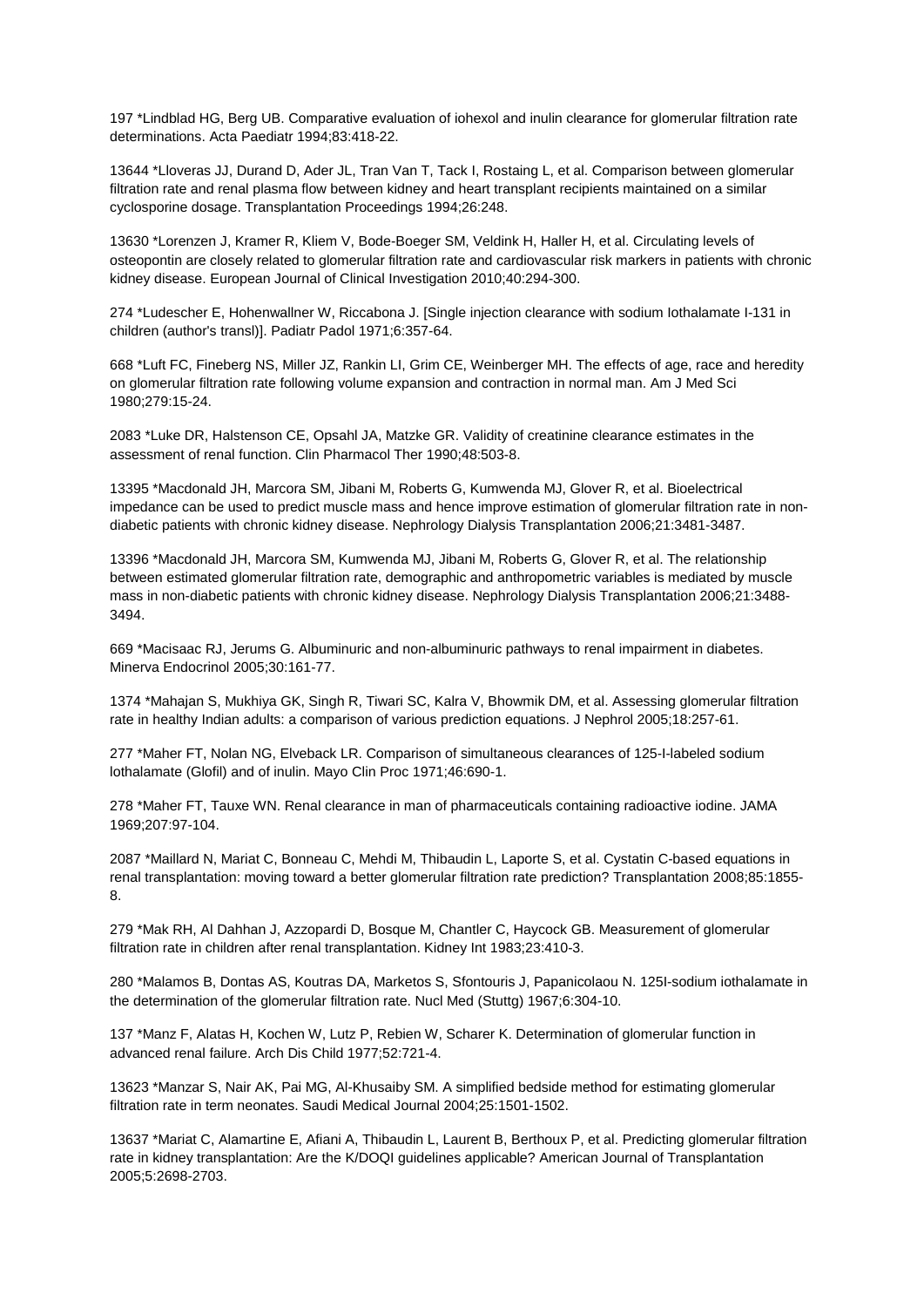2095 \*Mariat C, Alamartine E, Barthelemy JC, De Filippis JP, Thibaudin D, Berthoux P, et al. Assessing renal graft function in clinical trials: can tests predicting glomerular filtration rate substitute for a reference method? Kidney Int 2004;65:289-97.

2099 \*Martini S, Prevot A, Mosig D, Werner D, van Melle G, Guignard JP. Glomerular filtration rate: measure creatinine and height rather than cystatin C! Acta Paediatr 2003;92:1052-7.

281 \*Materson BJ. Measurement of glomerular filtration rate. CRC Crit Rev Clin Lab Sci 1971;2:1-43.

4241 \*Mazzachi BC, Peake MJ, Ehrhardt V. Reference range and method comparison studies for enzymatic and Jaffe creatinine assays in plasma and serum and early morning urine. Clin Lab 2000;46:53-5.

2110 \*McDougal WS, Koch MO. Accurate determination of renal function in patients with intestinal urinary diversions. J Urol 1986;135:1175-8.

138 \*McElduff A, Shuter B, Cooper R, Davies L, Fulcher G, Hoschl R, et al. Measuring renal function in patients with diabetes mellitus. J Diabetes Complications 1997;11:225-9.

2827 \*McGonigal MD, Lucas CE, Ledgerwood AM. The effects of treatment of renal trauma on renal function. J Trauma 1987;27:471-6.

139 \*Medeiros FS, Sapienza MT, Prado ES, Agena F, Shimizu MH, Lemos FB, et al. Validation of plasma clearance of 51Cr-EDTA in adult renal transplant recipients: comparison with inulin renal clearance. Transpl Int 2009;22:323-31.

2829 \*Mertz DP, Sarre H, Cremer Z. [On the diagnostic value of semiquantitative kidney function tests. III. Correlations between the plasma concentrations of rest nitrogen and "true" endogenous creatinine and inulin clearance.]. Klin Wochenschr 1962;40:889-93.

2830 \*Mertz DP, Sarre H, Cremer Z. [On the diagnostic value of semi-quantitative kidney function tests. I. Correlation of plasma concentration of "genuine" endogenous creatinine and inulin clearance.]. Klin Wochenschr 1962;40:687-92.

67 \*Milutinovic J, Cutler RE, Hoover P, Meijsen B, Scribner BH. Measurement of residual glomerular filtration rate in the patient receiving repetitive hemodialysis. Kidney Int 1975;8:185-90.

13399 \*Mingat N, Allard J, Villard E, Guillotreau J, Paparel P, Roche JB, et al. Which is the most accurate biomarker to assess renal functions in neurogenic patients? European Urology, Supplements 2010;9:180-181.

285 \*Mirouze J, Monnier L, Olivier C. Study of renal functions by repeated constant infusion of radiotracers before and after initiation of therapy in hypertension or in diabetes mellitus. Pathol Biol (Paris) 1975;23:599-603.

286 \*Mogensen CE. Glomerular filtration rate and renal plasma flow in short-term and long-term juvenile diabetes mellitus. Scand J Clin Lab Invest 1971;28:91-100.

140 \*Monteiro MC, Alonso G, Ajzen H, Pereira AB. Assessment of glomerular filtration rate utilizing subcutaneously injected 51Cr-EDTA. Braz J Med Biol Res 1994;27:2557-64.

68 \*Moran SM, Myers BD. Pathophysiology of protracted acute renal failure in man. J Clin Invest 1985;76:1440-8.

69 \*Morton KA, Pisani DE, Whiting JH, Jr., Cheung AK, Arias JM, Valdivia S. Determination of glomerular filtration rate using technetium-99m-DTPA with differing degrees of renal function. J Nucl Med Technol 1997;25:110-4.

142 \*Motwani JG, Fenwick MK, Struthers AD. Comparison of three methods of glomerular filtration rate measurement with and without captopril pretreatment in groups of patients with left ventricular dysfunction. Eur Heart J 1992;13:1195-200.

1408 \*Motyl W. [The effect of H2 receptor blockers on renal function. An attempt to accurately measure glomerular filtration]. Ann Acad Med Stetin 2004;50:97-105.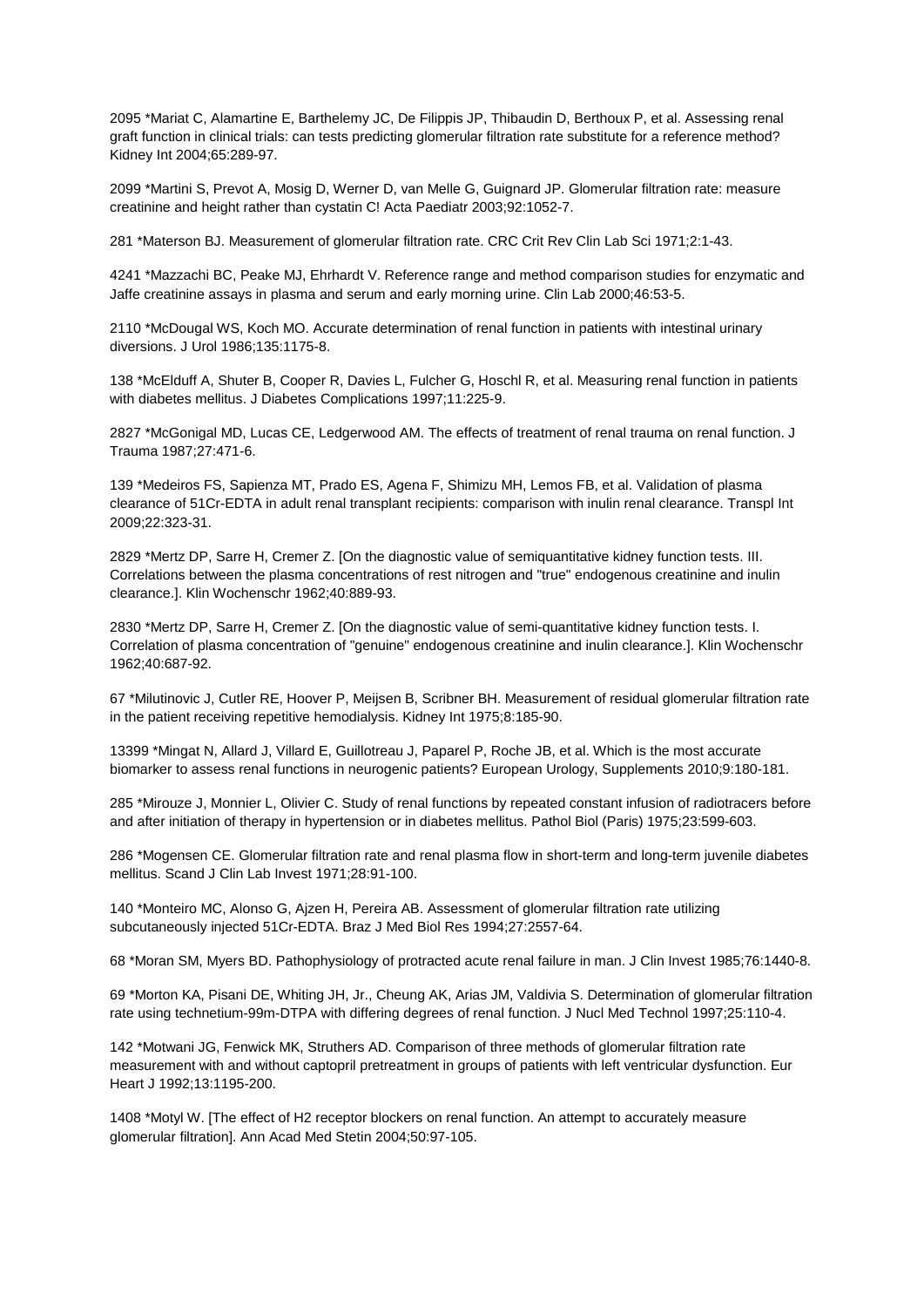2131 \*Mpio I, Laville M, Hadj-Aissa A, Fauvel JP. Predicted creatinine clearance to evaluate glomerular filtration rate in black Caribbean subjects. Nephrol Dial Transplant 2003;18:1307-10.

2133 \*Mujais SK, Quintanilla A, Zahid M, Koch K, Shaw W, Gibson T. Renal handling of enalaprilat. Am J Kidney Dis 1992;19:121-5.

143 \*Muller-Suur R, Goransson M, Olsen L, Backlund G, Backlund L. Inulin single injection clearance. Microsample technique useful in children for determination of glomerular filtration rate. Clin Physiol 1983;3:19-27.

2134 \*Munar MY, Elzinga L, Brummett R, Golper TA, Bennett WM. The effect of tobramycin on the renal handling of vancomycin. J Clin Pharmacol 1991;31:618-23.

2851 \*Murphy GP, Gagnon JA. THE ALTERATIONS IN GLOMERULAR FILTRATION RATE, OSMOLAR, AND FREE WATER CLEARANCE DURING MANNITOL OSMOTIC DIURESIS. J Urol 1964;92:17-24.

2136 \*Murray MD, Black PK, Kuzmik DD, Haag KM, Manatunga AK, Mullin MA, et al. Acute and chronic effects of nonsteroidal antiinflammatory drugs on glomerular filtration rate in elderly patients. Am J Med Sci 1995;310:188- 97.

2137 \*Murray MD, Greene PK, Brater DC, Manatunga AK, Hall SD. Effects of flurbiprofen on renal function in patients with moderate renal insufficiency. Br J Clin Pharmacol 1992;33:385-93.

6897 \*Muther RS, Bennett WM. Effects of aspirin on glomerular filtration rate in normal humans. Ann Intern Med 1980;92:386-7.

1417 \*Myers GL, Miller WG, Coresh J, Fleming J, Greenberg N, Greene T, et al. Recommendations for improving serum creatinine measurement: a report from the Laboratory Working Group of the National Kidney Disease Education Program. Clin Chem 2006;52:5-18.

3696 \*Nakai K, Kikuchi M, Koyamaa T, Saito K, Suwabe A. [Evaluation of glomerular filtration rate in children- serum markers and prediction equations]. Rinsho Byori 2009;57:338-44.

13706 \*Nielsen OM, Engell HC. Increased glomerular filtration rate in patients after reconstructive surgery on the abdominal aorta. Br J Surg 1986;73:34-7.

2144 \*Nitta K, Hayashi T, Uchida K, Honda K, Tsukada M, Sekine S, et al. Serum cystatin C concentration as a marker of glomerular filtration rate in patients with various renal diseases. Intern Med 2002;41:931-5.

70 \*Notghi A, Merrick MV, Ferrington C, Anderton JL. A comparison of simplified and standard methods for the measurement of glomerular filtration rate and renal tubular function. Br J Radiol 1986;59:35-9.

2149 \*Nowack R, Hofner MC, Reichel H, Schmidt-Gayk H, Ritz E. Subacute effects of thiazide administration on renal hemodynamics and calcium metabolism. Clin Investig 1992;70:686-91.

145 \*Oberhausen E. [Investigation of renal clearance in nuclear medicine (author's transl)]. Radiologe 1981;21:548-52.

13453 \*Oda A, Iwatsubo E, Haraoka M, Segawa J, Kitada S, Osada Y. Clinical significance of serum (beta)(2) microglobulin as a predictor of renal function in patients with spinal cord injury. Nishinihon Journal of Urology 1996;58:5-8.

146 \*Odlind B, Hallgren R, Sohtell M, Lindstrom B. Is 125I iothalamate an ideal marker for glomerular filtration? Kidney Int 1985;27:9-16.

2155 \*Opravil M, Keusch G, Luthy R. Pyrimethamine inhibits renal secretion of creatinine. Antimicrob Agents Chemother 1993;37:1056-60.

2157 \*Orita Y, Gejyo F, Sakatsume M, Shiigai T, Maeda Y, Imai E, et al. [Estimation of glomerular filtration rate by inulin clearance: comparison with creatinine clearance]. Nippon Jinzo Gakkai Shi 2005;47:804-12.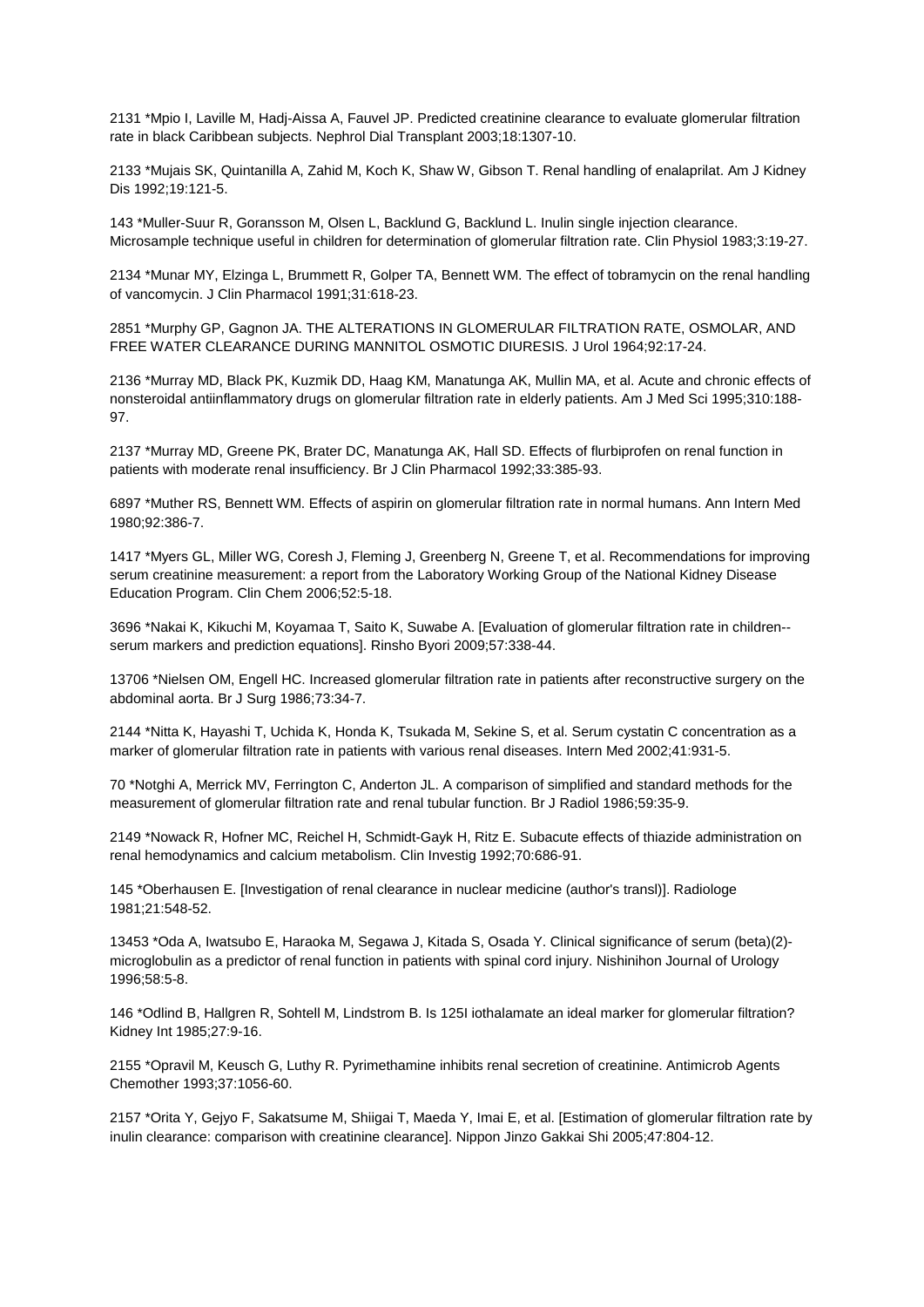2159 \*Orita Y, Okada M, Harada S, Horio M. Skim soy protein enhances GFR as much as beefsteak protein in healthy human subjects. Clin Exp Nephrol 2004;8:103-8.

2161 \*Orlando R, Floreani M, Napoli E, Padrini R, Palatini P. Renal clearance of N(1)-methylnicotinamide: a sensitive marker of the severity of liver dysfunction in cirrhosis. Nephron 2000;84:32-9.

13700 \*Orlando R, Floreani M, Padrini R, Palatini P. Determination of inulin clearance by bolus intravenous injection in healthy subjects and ascitic patients: equivalence of systemic and renal clearances as glomerular filtration markers. Br J Clin Pharmacol 1998;46:605-9.

2163 \*Orlando R, Floreani M, Padrini R, Palatini P. Evaluation of measured and calculated creatinine clearances as glomerular filtration markers in different stages of liver cirrhosis. Clin Nephrol 1999;51:341-7.

1451 \*Orlando R, Mussap M, Plebani M, Piccoli P, De Martin S, Floreani M, et al. Diagnostic value of plasma cystatin C as a glomerular filtration marker in decompensated liver cirrhosis. Clin Chem 2002;48:850-8.

751 \*Orth SR, Schroeder T, Ritz E, Ferrari P. Effects of smoking on renal function in patients with type 1 and type 2 diabetes mellitus. Nephrol Dial Transplant 2005;20:2414-9.

13632 \*Ott C, Ritt M, Titze SI, Schaufele T, Schmieder RE. Rosuvastatin does not affect intrarenal hemodynamics in patients with hypercholesterolemia. Journal of Nephrology 2009;22:675-681.

13516 \*Ott NT. A simple technique for estimating glomerular filtration rate with subcutaneous injection of (125I)lothalamate. Mayo Clin Proc. 1975;50:664-8.

13514 \*Ovcharenko E, Hansen MK, Goltsman I, Abu-Saleh N, Abassi Z, Walsh K, et al. Peroxisome proliferatoractivated receptor alpha and Alpha/Gamma agonists do not cause impairment in renal function in the rat. Nephron - Physiology 2010;115:p21-p30.

754 \*Paaby P, Brochner-Mortensen J, Fjeldborg P, Raffn K, Larsen CE, Moller-Petersen J. Endogenous overnight creatinine clearance compared with 51Cr-EDTA clearance during the menstrual cycle. Acta Med Scand 1987;222:281-4.

13464 \*Pathe M, Schwartz J. Renal hemodynamics and function during oral administration of betaxolol ORIGINAL (NON-ENGLISH) TITLE MODIFICATIONS DE L'HEMODYNAMIQUE ET DE LA FONCTION RENALE DURANT L'ADMINISTRATION ORALE DE BETAXOLOL. Therapie 1985;40:209-212.

1465 \*Payne RB. Creatinine clearance: a redundant clinical investigation. Ann Clin Biochem 1986;23 ( Pt 3):243- 50.

771 \*Pena JC, Herrera Acosta J. [The circadian rhythms of the kidney]. Bol Estud Med Biol 1976;29:47-60.

2175 \*Perez A, Raab R, Chen TC, Turner A, Holick MF. Safety and efficacy of oral calcitriol (1,25 dihydroxyvitamin D3) for the treatment of psoriasis. Br J Dermatol 1996;134:1070-8.

4242 \*Perrone RD, Madias NE, Levey AS. Serum creatinine as an index of renal function: new insights into old concepts. Clin Chem 1992;38:1933-53.

71 \*Perrone RD, Steinman TI, Beck GJ, Skibinski CI, Royal HD, Lawlor M, et al. Utility of radioisotopic filtration markers in chronic renal insufficiency: simultaneous comparison of 125I-iothalamate, 169Yb-DTPA, 99mTc-DTPA, and inulin. The Modification of Diet in Renal Disease Study. Am J Kidney Dis 1990;16:224-35.

72 \*Peters AM, Henderson BL, Lui D, Blunkett M, Cosgriff PS, Myers MJ. Appropriate corrections to glomerular filtration rate and volume of distribution based on the bolus injection and single-compartment technique. Physiol Meas 1999;20:313-27.

73 \*Petri M, Bockenstedt L, Colman J, Whiting-O'Keefe Q, Fitz G, Sebastian A, et al. Serial assessment of glomerular filtration rate in lupus nephropathy. Kidney Int 1988;34:832-9.

200 \*Piepsz A. Iohexol and inulin clearance. Acta Paediatr 1994;83:1160.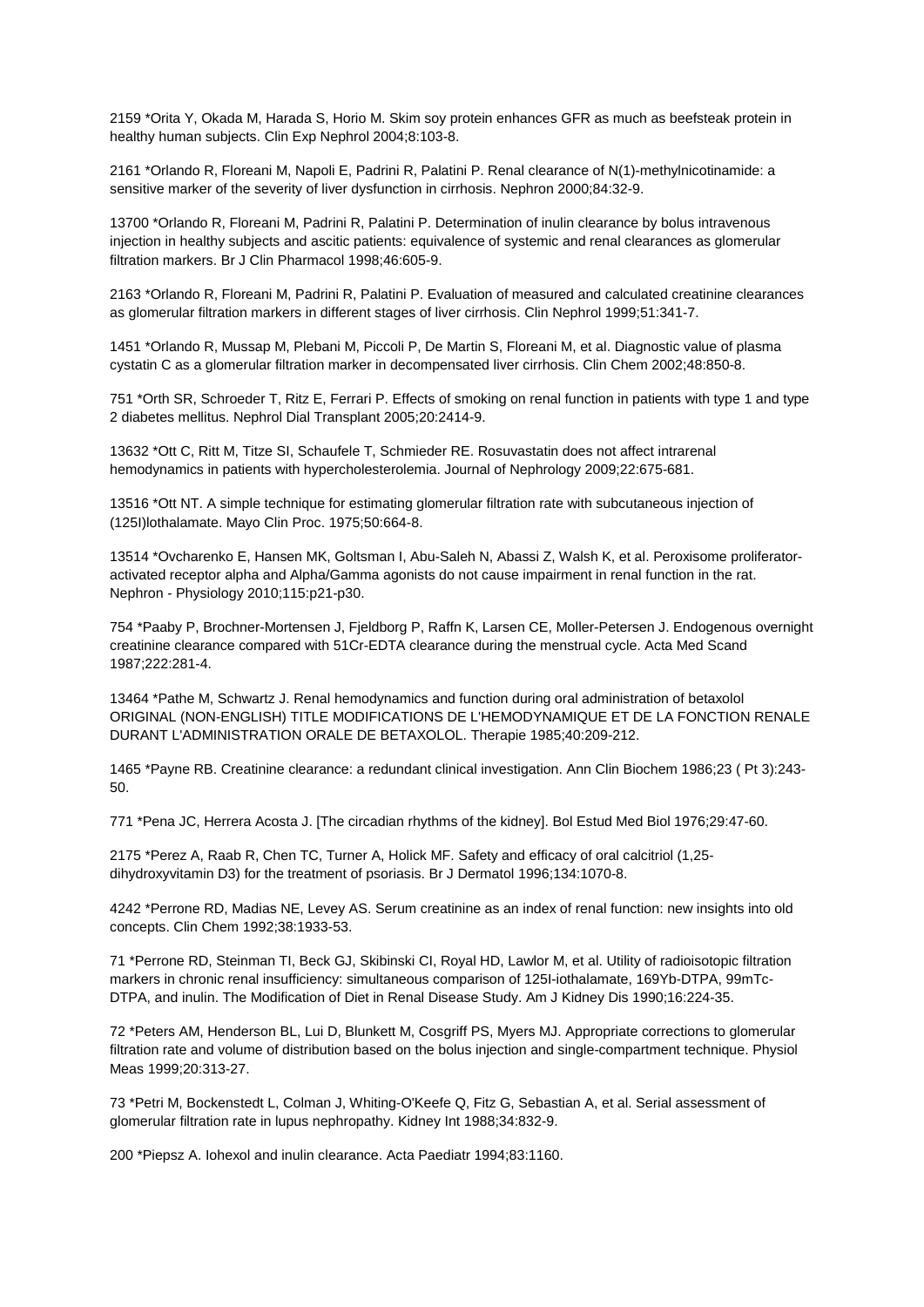74 \*Piepsz A, Dobbeleir A, Erbsmann F. Measurement of separate kidney clearance by means of 99mTc-DTPA complex and a scintillation camera. Eur J Nucl Med 1977;2:173-7.

75 \*Piepsz A, Erbsmann F, Vainsel M, Cantraine F. Determination of glomerular filtration rate in children by external measurement of the disappearance of 113m-indium-DTPA in plasma. Biomedicine 1974;20:192-7.

2178 \*Piepsz A, Ham H. [On what is renal clearance based]. Arch Pediatr 2000;7:213-4.

148 \*Piepsz A, Pintelon H, Ham HR. Estimation of normal chromium-51 ethylene diamine tetra-acetic acid clearance in children. Eur J Nucl Med 1994;21:12-6.

1480 \*Piepsz A, Tondeur M, Ham H. Revisiting normal (51)Cr-ethylenediaminetetraacetic acid clearance values in children. Eur J Nucl Med Mol Imaging 2006;33:1477-82.

1481 \*Piepsz A, Tondeur M, Ham H. Escaping the correction for body surface area when calculating glomerular filtration rate in children. Eur J Nucl Med Mol Imaging 2008;35:1669-72.

2181 \*Pierrat A, Gravier E, Saunders C, Caira MV, Ait-Djafer Z, Legras B, et al. Predicting GFR in children and adults: a comparison of the Cockcroft-Gault, Schwartz, and modification of diet in renal disease formulas. Kidney Int 2003;64:1425-36.

296 \*Pixberg HU, Hilger P, Zielske F. [Determination of glomerular filtration rate with 125-I iothalamate]. Fortschr Geb Rontgenstr Nuklearmed 1969;111:108-11.

2186 \*Plebani M, Dall'Amico R, Mussap M, Montini G, Ruzzante N, Marsilio R, et al. Is serum cystatin C a sensitive marker of glomerular filtration rate (GFR)? A preliminary study on renal transplant patients. Ren Fail 1998;20:303-9.

7226 \*Podracka L, Feber J, Lepage N, Filler G. Intra-individual variation of cystatin C and creatinine in pediatric solid organ transplant recipients. Pediatr Transplant 2005;9:28-32.

1485 \*Poggio ED, Rule AD. Can we do better than a single estimated GFR threshold when screening for chronic kidney disease? Kidney Int 2007;72:534-6.

3768 \*Poggio ED, Rule AD, Tanchanco R, Arrigain S, Butler RS, Srinivas T, et al. Demographic and clinical characteristics associated with glomerular filtration rates in living kidney donors. Kidney Int 2009;75:1079-87.

2192 \*Poinsot O, Romand JA, Favre H, Suter PM. Fenoldopam improves renal hemodynamics impaired by positive end-expiratory pressure. Anesthesiology 1993;79:680-4.

13352 \*Ponteil-Noble C. Is there any relationship between the early glomerular filtration rate and the late graft dysfunction in renal transplantation? In: Touraine JL, editor. Late graft loss: Kluwer Academic Publishers Group; 1997. p 31-37.

781 \*Poortmans JR. Exercise and renal function. Exerc Sport Sci Rev 1977;5:255-94.

782 \*Poortmans JR. Exercise and renal function. Sports Med 1984;1:125-53.

784 \*Poortmans JR, Jourdain M, Heyters C, Reardon FD. Postexercise proteinuria in rowers. Can J Sport Sci 1990;15:126-30.

785 \*Poortmans JR, Ouchinsky M. Glomerular filtration rate and albumin excretion after maximal exercise in aging sedentary and active men. J Gerontol A Biol Sci Med Sci 2006;61:1181-5.

13715 \*Poulsen HL, Jensen HA, Parving HH. Extracellular fluid volume determined by a single injection of inulin in men with untreated essential hypertension. Scand J Clin Lab Invest 1977;37:691-6.

7270 \*Pouteil-Noble C, Chapuis F, Berra N, Hadj-Aissa A, Lacavalerie B, Lefrancois N, et al. Misoprostol in renal transplant recipients: a prospective, randomized, controlled study on the prevention of acute rejection episodes and cyclosporin A nephrotoxicity. Nephrol Dial Transplant 1994;9:552-5.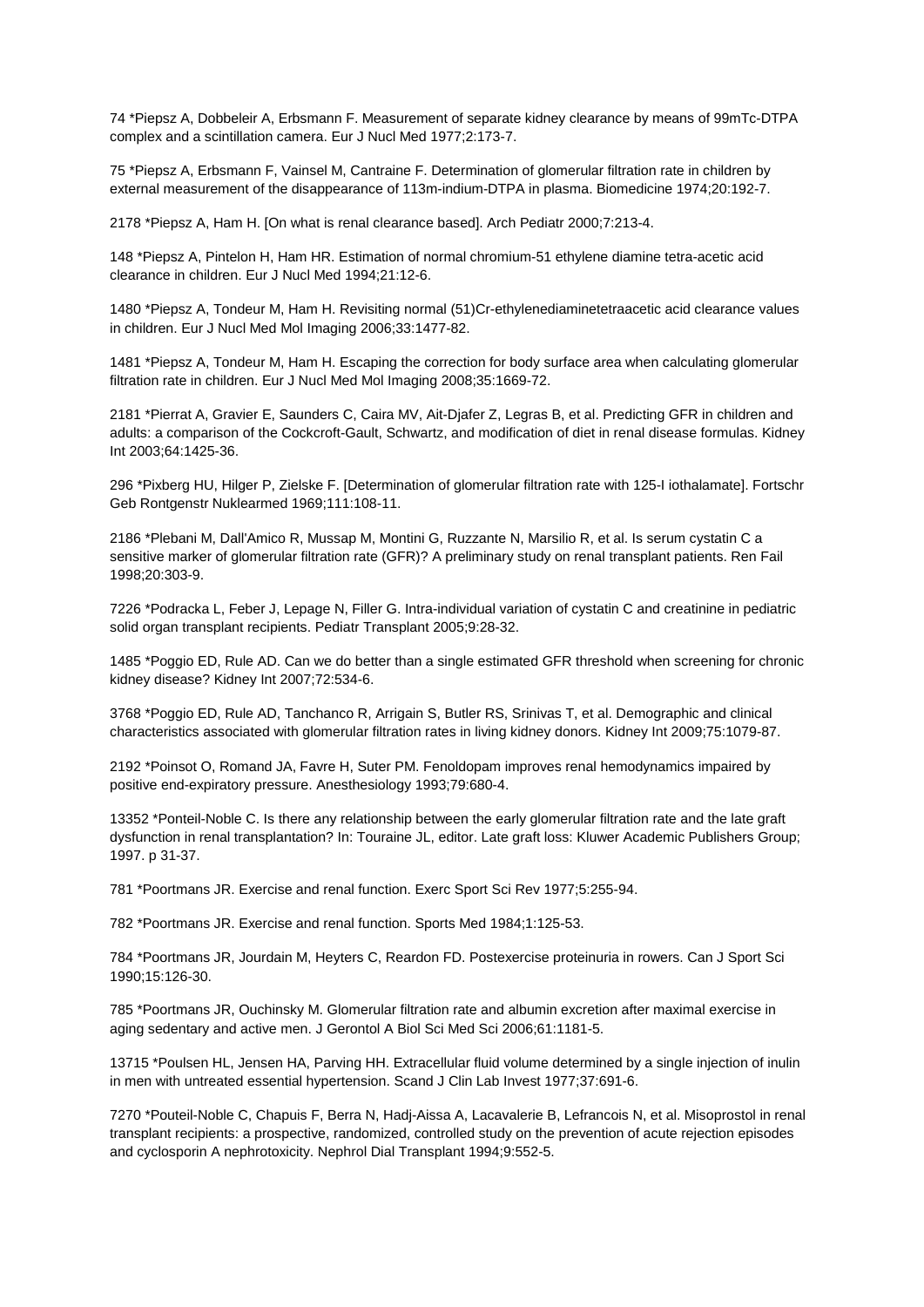297 \*Pouteil-Noble C, Maiza H, Remontet L. Post-transplant glomerular filtration rate as a marker for long-term outcome. Ann Transplant 2000;5:29-36.

2200 \*Prescott LF, Freestone S, McAuslane JA. Reassessment of the single intravenous injection method with inulin for measurement of the glomerular filtration rate in man. Clin Sci (Lond) 1991;80:167-76.

13470 \*Preuss LE, Michaels RS, Bolin FP. Evaluation of a simplified measurement for low glomerular filtration rates with indium-111 DTPA. Henry Ford Hospital Medical Journal 1979;27:122-126.

201 \*Prevot A, Martini S, Guignard JP. [Glomerular filtration markers in pediatrics]. Rev Med Suisse Romande 2002;122:625-30.

1491 \*Price DA, Fisher ND, Osei SY, Lansang MC, Hollenberg NK. Renal perfusion and function in healthy African Americans. Kidney Int 2001;59:1037-43.

13649 \*Price M. Inulin clearance as a screening test for kidney function. Archives of Physical Medicine and Rehabilitation 1974;55:522-523.

2209 \*Proulx NL, Akbari A, Garg AX, Rostom A, Jaffey J, Clark HD. Measured creatinine clearance from timed urine collections substantially overestimates glomerular filtration rate in patients with liver cirrhosis: a systematic review and individual patient meta-analysis. Nephrol Dial Transplant 2005;20:1617-22.

298 \*Prueksaritanont T, Lui CY, Lee MG, Chiou WL. Renal and non-renal clearances of iothalamate. Biopharm Drug Dispos 1986;7:347-55.

2215 \*Rahman SN, Conger JD. Glomerular and tubular factors in urine flow rates of acute renal failure patients. Am J Kidney Dis 1994;23:788-93.

7329 \*Rahman SN, Kim GE, Mathew AS, Goldberg CA, Allgren R, Schrier RW, et al. Effects of atrial natriuretic peptide in clinical acute renal failure. Kidney Int 1994;45:1731-8.

202 \*Rahn KH, Heidenreich S, Bruckner D. How to assess glomerular function and damage in humans. J Hypertens 1999;17:309-17.

2218 \*Rapoport A, Husdan H. Endogenous creatinine clearance and serum creatinine in the clinical assessment of kidney function. Can Med Assoc J 1968;99:149-56.

4227 \*Reba RC, Hosain F, Wagner HN, Jr. Indium-113m diethylenetriaminepentaacetic acid (DTPA): a new radiopharmaceutical for study of the kidneys. Radiology 1968;90:147-9.

76 \*Rehling M, Moller ML, Jensen JJ, Thamdrup B, Lund JO, Trap-Jensen J. Reliability of single kidney glomerular filtration rate measured by a 99mTc-DTPA gamma camera technique. Uremia Invest 1985;9:171-6.

77 \*Rehling M, Moller ML, Thamdrup B, Lund JO, Trap-Jensen J. Simultaneous measurement of renal clearance and plasma clearance of 99mTc-labelled diethylenetriaminepenta-acetate, 51Cr-labelled ethylenediaminetetraacetate and inulin in man. Clin Sci (Lond) 1984;66:613-9.

78 \*Rehling M, Moller ML, Thamdrup B, Lund JO, Trap-Jensen J. Reliability of a 99mTc-DTPA gamma camera technique for determination of single kidney glomerular filtration rate. A comparison to plasma clearance of 51Cr-EDTA in one-kidney patients, using the renal clearance of inulin as a reference. Scand J Urol Nephrol 1986;20:57-62.

13463 \*Reubi FC, Franz KA, Horber F. Hypertension as related to renal function in diabetes mellitus. Hypertension 1985;7:21-28.

151 \*Riccabona G, Dittrich P, Knapp E, Bauer H. [Comparative studies on various methods of determining the glomerular filtration rate with 51 Cr-EDTA]. Nucl Med (Stuttg) 1970;9:242-7.

813 \*Ritz E, Benck U, Franek E, Keller C, Seyfarth M, Clorius J. Effects of smoking on renal hemodynamics in healthy volunteers and in patients with glomerular disease. J Am Soc Nephrol 1998;9:1798-804.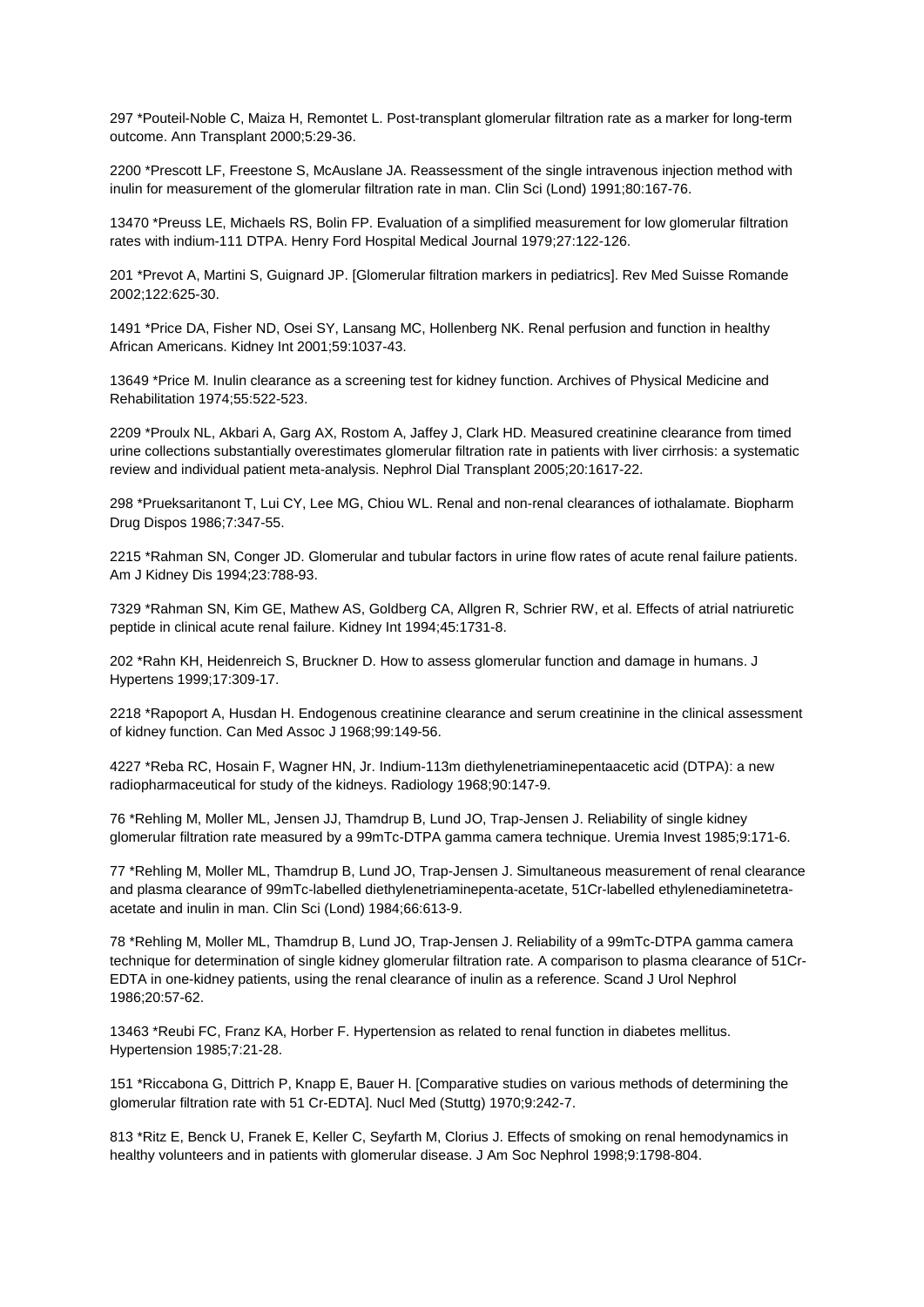2226 \*Robert S, Zarowitz BJ. Is there a reliable index of glomerular filtration rate in critically ill patients? DICP 1991;25:169-78.

2227 \*Robert S, Zarowitz BJ, Peterson EL, Dumler F. Predictability of creatinine clearance estimates in critically ill patients. Crit Care Med 1993;21:1487-95.

203 \*Rodrigo E, de Francisco AL, Escallada R, Ruiz JC, Fresnedo GF, Pinera C, et al. Measurement of renal function in pre-ESRD patients. Kidney Int Suppl 2002:11-7.

13648 \*Rosenbaum R, Hruska K, Anderson C. Inulin, an inadequate marker of glomerular filtration (GF) in the transplanted kidney. Clinical Research 1977;25:596 A.

301 \*Rosenbaum RW, Hruska KA, Anderson C, Robson AM, Slatopolsky E, Klahr S. Inulin: an inadequate marker of glomerular filtration rate in kidney donors and transplant recipients? Kidney Int 1979;16:179-86.

79 \*Roubenoff R, Drew H, Moyer M, Petri M, Whiting-O'Keefe Q, Hellmann DB. Oral cimetidine improves the accuracy and precision of creatinine clearance in lupus nephritis. Ann Intern Med 1990;113:501-6.

2251 \*Roy L, Legault L, Pomier-Layrargues G. Glomerular filtration rate measurement in cirrhotic patients with renal failure. Clin Nephrol 1998;50:342-6.

1523 \*Rule AD, Gussak HM, Pond GR, Bergstralh EJ, Stegall MD, Cosio FG, et al. Measured and estimated GFR in healthy potential kidney donors. Am J Kidney Dis 2004;43:112-9.

1526 \*Rutland MD. A comprehensive analysis of renal DTPA studies. I. Theory and normal values. Nucl Med Commun 1985;6:11-20.

1527 \*Rydstrom M, Tengstrom B, Cederquist I, Ahlmen J. Measurement of glomerular filtration rate by singleinjection, single-sample techniques, using 51Cr-EDTA or iohexol. Scand J Urol Nephrol 1995;29:135-9.

2256 \*Saile P, Fiedler R, Markau S, Kuhn C, Osten B. [Determination of renal function in clinical routine: which is the best method?]. Dtsch Med Wochenschr 2007;132:1093-7.

13231 \*Sambasivan AS, Lepage N, Filler G. Cystatin C intrapatient variability in children with chronic kidney disease is less than serum creatinine. Clin Chem. 2005;51:2215-6.

13364 \*Sambataro M, Thomaseth K, Pacini G, Robaudo C, Carraro A, Bruseghin M, et al. Plasma clearance rate of 51Cr-EDTA provides a precise and convenient technique for measurement of glomerular filtration rate in diabetic humans. J Am Soc Nephrol 1996;7:118-27.

2258 \*Sansoe G, Ferrari A, Castellana CN, Bonardi L, Villa E, Manenti F. Cimetidine administration and tubular creatinine secretion in patients with compensated cirrhosis. Clin Sci (Lond) 2002;102:91-8.

153 \*Saudan P, Muller H, Feraille E, Martin PY, Mach F. Renin-angiotensin system blockade and contrastinduced renal toxicity. J Nephrol 2008;21:681-5.

1537 \*Schaefer RM, Seufert H, Schafferhans K, Gilge U, Schulz HU, Pooth R, et al. [Determination of glomerular filtration rate in man using single shot piracetam clearance]. Internist (Berl) 1992;33 Suppl 1:S23-6.

1540 \*Schirmeister J. [Proceedings: Normal values and samples of findings in kidney diseases]. Med Klin 1975;70:1004-5.

154 \*Schroder H, Schutte H. [Comparative determination of glomerular filtration with inulin and with Cr51-EDTA in hypertensive patients and diabetics]. Fortschr Geb Rontgenstr Nuklearmed 1969;111:573-6.

1548 \*Schuck O, Gottfriedova H, Maly J, Jabor A, Stollova M, Bruzkova I, et al. Glomerular filtration rate assessment in individuals after orthotopic liver transplantation based on serum cystatin C levels. Liver Transpl 2002;8:594-9.

1551 \*Schuck O, Teplan V, Jabor A, Stollova M, Skibova J. Glomerular filtration rate estimation in patients with advanced chronic renal insufficiency based on serum cystatin C levels. Nephron Clin Pract 2003;93:c146-51.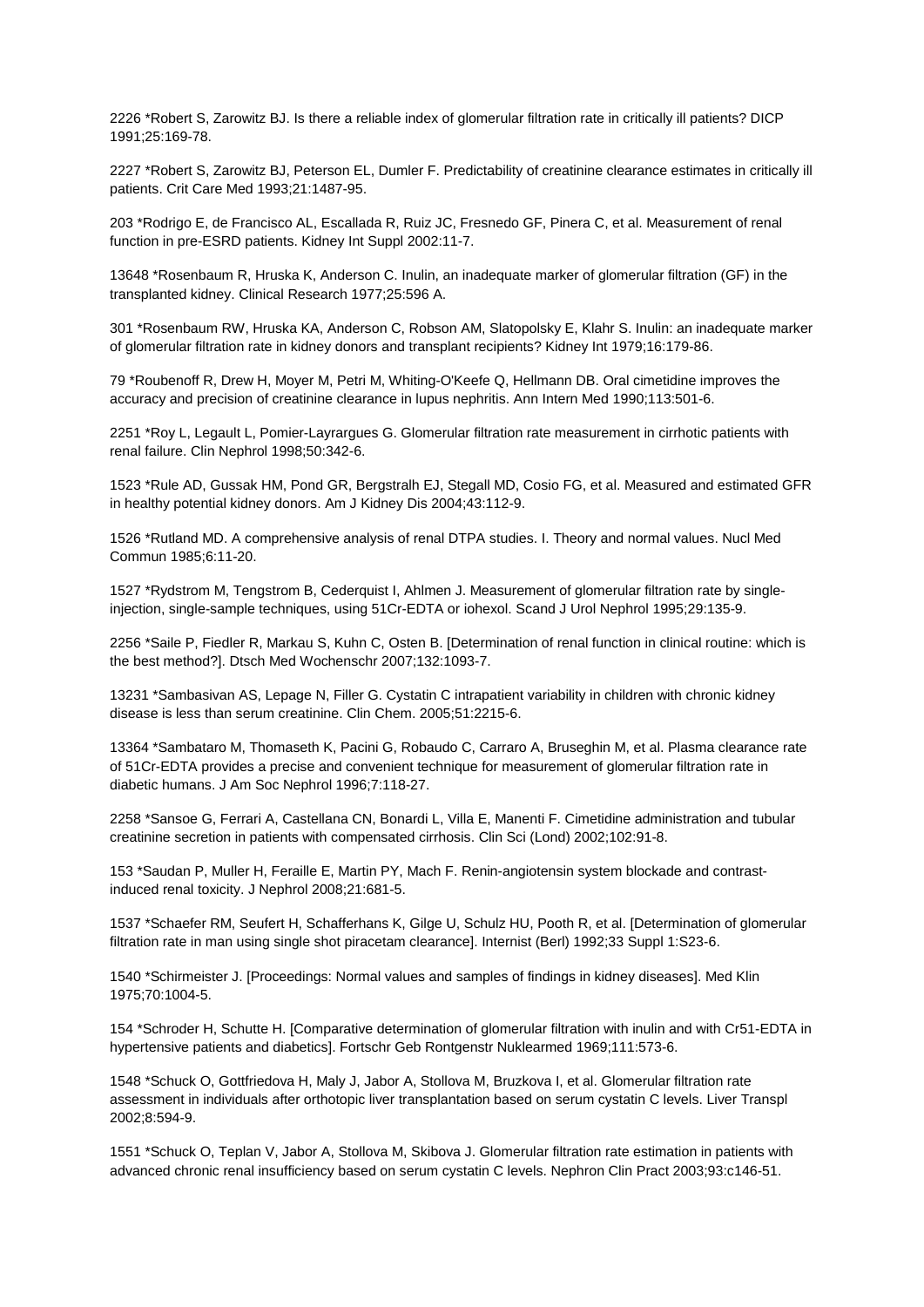2282 \*Schuck O, Teplan V, Nadvornikova H, Skibova J. [Relation between creatinine clearance and glomerular filtration in various stages of chronic renal disease]. Vnitr Lek 1992;38:1181-6.

13450 \*Schuck O, Teplan V, Skibova J, Stollova M. Predicting the GFR in Patients with CRF from the Arithmetic Mean of Creatinine and Urea Clearances: A Simple Mathematical Explanation of an Assumed Coincidence. Dialysis and Transplantation 2003;32:666-674.

80 \*Schulze BD, Sydow K, Precht K, Strangfeld D, Schurer M, Buchali K, et al. [Studies and results of the use of nuclear medicine methods in kidney function tests]. Z Urol Nephrol 1984;77:647-54.

1552 \*Schumann L, Wustenberg PW, Hortian B, Kuhnle HF. Determination of glomerular filtration rate (GFR) on two consecutive days using inulin in a single-sample plasma clearance method. Clin Nephrol 1993;39:65-9.

155 \*Schwartz GJ, Furth SL. Glomerular filtration rate measurement and estimation in chronic kidney disease. Pediatr Nephrol 2007;22:1839-48.

16 \*Schwartz GJ, Haycock GB, Edelmann CM, Jr., Spitzer A. A simple estimate of glomerular filtration rate in children derived from body length and plasma creatinine. Pediatrics 1976;58:259-63.

13245 \*Schwartz GJ, Work DF. Measurement and estimation of GFR in children and adolescents. Clin J Am Soc Nephrol. 2009;4:1832-43.

304 \*Seki T, Orita Y, Yamamoto S, Ueda N, Yanagihara Y, Noguchi K. [A method for the simultaneous determination of iothalamic acid and creatinine clearance by coupled-column liquid chromatography]. Rinsho Byori 1992;40:697-702.

81 \*Shemesh O, Golbetz H, Kriss JP, Myers BD. Limitations of creatinine as a filtration marker in glomerulopathic patients. Kidney Int 1985;28:830-8.

13655 \*Shimokata T, Ando Y, Yasuda Y, Hamada A, Kawada K, Saito H, et al. Prospective evaluation of pharmacokinetically guided dosing of carboplatin in Japanese patients with cancer. Cancer Sci. 2010;101:2601-5.

13445 \*Shimokata T, Yasuda Y, Hamada A, Kawada K, Hasagawa Y, Ando Y. Evaluation of renal function and carboplatin clearance in Japanese cancer patients. Journal of Clinical Oncology 2009;27:2556.

2300 \*Shirota T. [Studies on the renal handling of urea nitrogen, creatinine, water and electrolytes in hyperthyroid patients with Graves' disease]. Nippon Naibunpi Gakkai Zasshi 1991;67:611-21.

1562 \*Shirota T, Shinoda T, Yamada T, Aizawa T. Alteration of renal function in hyperthyroidism: increased tubular secretion of creatinine and decreased distal tubule delivery of chloride. Metabolism 1992;41:402-5.

13354 \*Sigman EM, Elwood C, Reagan ME, Morris AM, Catanzaro A. The Renal Clearance of I-131 Labelled Sodium Iothalamate in Man. Invest Urol 1965;2:432-8.

305 \*Sigman EM, Elwood CM, Knox F. The measurement of glomerular filtration rate in man with sodium iothalamate 131-I (Conray). J Nucl Med 1966;7:60-8.

306 \*Silkalns GI, Jeck D, Earon J, Edelmann CM, Jr., Chervu LR, Blaufox MD, et al. Simultaneous measurement of glomerular filtration rate and renal plasma flow using plasma disappearance curves. J Pediatr 1973;83:749-57.

862 \*Sims EA. Renal function in normal pregnancy. Clin Obstet Gynecol 1968;11:461-72.

863 \*Singh NP, Ingle GK, Saini VK, Jami A, Beniwal P, Lal M, et al. Prevalence of low glomerular filtration rate, proteinuria and associated risk factors in North India using Cockcroft-Gault and Modification of Diet in Renal Disease equation: an observational, cross-sectional study. BMC Nephrol 2009;10:4.

13262 \*Sirwal IA, Banday KA, Reshi AR, Bhat MA, Wani MM. Estimation of glomerular filteration rate (GFR). JK Science 2004;6:121-123.

307 \*Skov PE. Glomerular filtration rate in patients with severe and very severe renal insufficiency. Determined by simultaneous inulin, creatinine and 125 iothalamate clearance. Acta Med Scand 1970;187:419-28.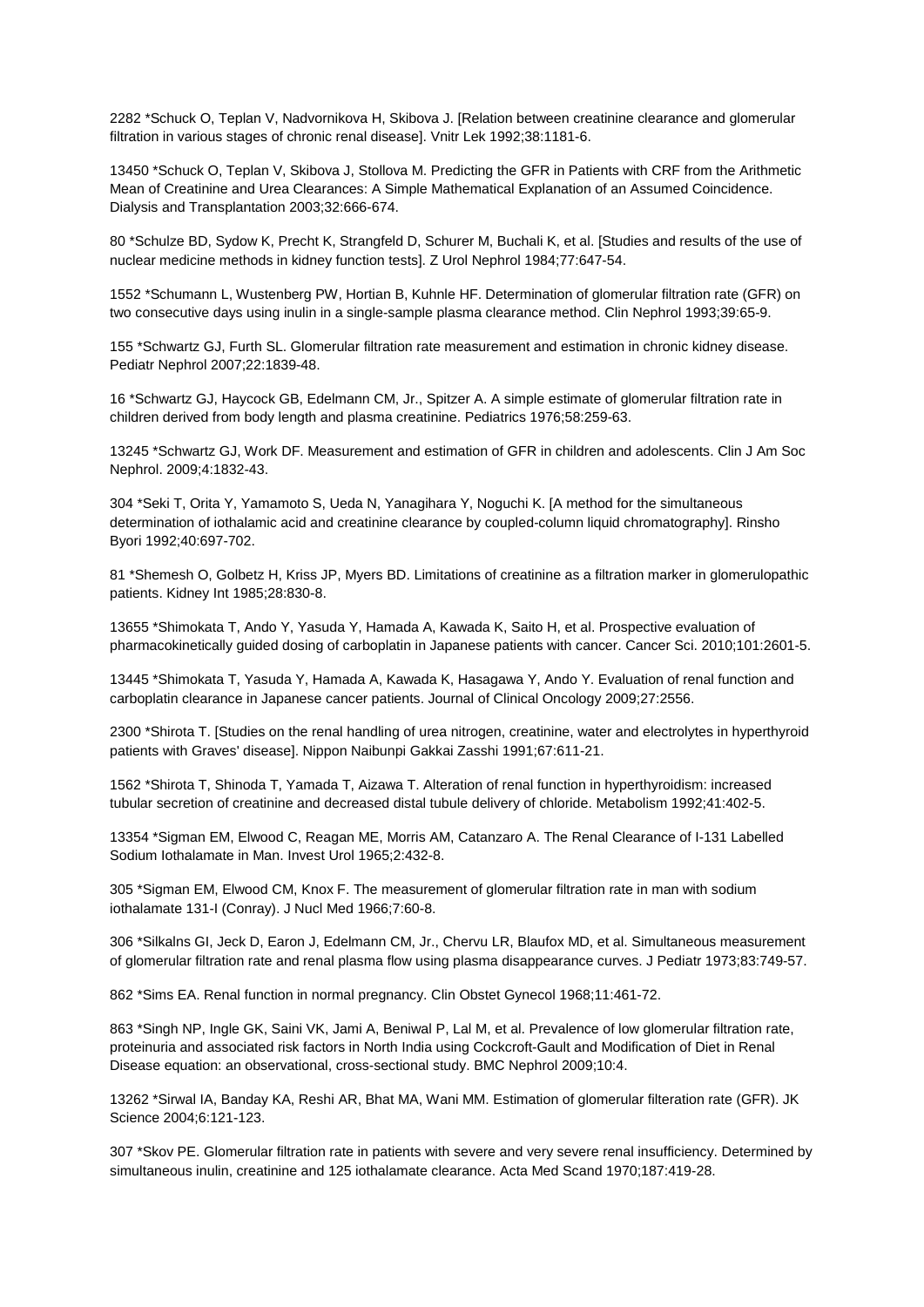308 \*Skov PE, Hansen HE. Glomerular filtration rate, renal plasma flow and filtration fraction in living donors before and after nephrectomy. Acta Med Scand 1974;195:97-103.

4013 \*Slack TK, Wilson DM. Normal renal function: CIN and CPAH in healthy donors before and after nephrectomy. Mayo Clin Proc 1976;51:296-300.

2306 \*Smith CL, Hampton EM. Using estimated creatinine clearance for individualizing drug therapy: a reassessment. DICP 1990;24:1185-90.

13272 \*Soulsby N, Greville H, Coulthard K, Doecke C. Renal dysfunction in cystic fibrosis: Is there cause for concern? Pediatric Pulmonology 2009;44:947-953.

157 \*Speck B. Determination of renal clearances with radioactive diatrizoate, EDTA and o-I-hippuric acid using the single injection technique. Helv Med Acta 1969;34:486-97.

1577 \*Spigt MG, Knottnerus JA, Westerterp KR, Olde Rikkert MG, Schayck CP. The effects of 6 months of increased water intake on blood sodium, glomerular filtration rate, blood pressure, and quality of life in elderly (aged 55-75) men. J Am Geriatr Soc 2006;54:438-43.

4237 \*Stamp TC. 51Cr-edetic-acid clearance and G.F.R. Lancet 1968;2:1348.

13353 \*Stamp TC, Stacey TE, Rose GA. Comparison of glomerular filtration rate measurements using inulin, 51CrEDTA, and a phosphate infusion technique. Clin Chim Acta 1970;30:351-8.

3025 \*Starlinger H, Berghoff A. [Studies on the usefulness of endogenous creatinine clearance in comparison to inulin clearance in experiments during rest and exertion on healthy subjects.]. Int Z Angew Physiol 1962;19:194- 200.

310 \*Steinhoff H, Pabst HW, Heinze HG, Hor G, Hadid D. [Chloriodopropyl-inulin-131-I for the quantitative determination of the glomerular filtrate]. Nucl Med (Stuttg) 1967:321-8.

1582 \*Steinstrasser A, Berberich R, Wilhelm H, Curschmann J. [Age dependence of kidney function]. Urologe A 1989;28:106-11.

2312 \*Stejskal J, Novakova J, Reitschlagrova V. [Validity of routinely used methods of testing glomerular filtration in pediatric practice]. Cesk Pediatr 1990;45:662-6.

1585 \*Stenvinkel P, Saggar-Malik AK, Alvestrand A. Renal haemodynamics and tubular sodium handling following volume expansion with sodium chloride (NaCl) and glucose in healthy humans. Scand J Clin Lab Invest 1992;52:837-46.

206 \*Sterner G, Frennby B, Mansson S, Nyman U, Van Westen D, Almen T. Determining 'true' glomerular filtration rate in healthy adults using infusion of inulin and comparing it with values obtained using other clearance techniques or prediction equations. Scand J Urol Nephrol 2008;42:278-85.

13385 \*Stevens LA, Levey AS. Measured GFR as a confirmatory test for estimated GFR. J Am Soc Nephrol 2009;20:2305-13.

82 \*Stribrna J, Oppelt A, Woller P, Franke WG, Jirickova E, Janata V, et al. [Glomerular filtration measured by plasma clearance of 169Yb-DTPA in kidney recipients. Comparison with the clearance of inulin, polyfructosan S and creatinine]. Cas Lek Cesk 1986;125:1070-2.

13462 \*Stribrna J, Skodova Z, Kotik L. Inulin and creatinine clearance as a measure of glomerular filtration after operation with extracorporeal circulation. Casopis Lekaru Ceskych 1985;124:1622-1624.

13709 \*Swabb EA, Sugerman AA, Frantz M, Platt TB, Stern M. Renal handling of the monobactam azthreonam in healthy subjects. Clin Pharmacol Ther 1983;33:609-14.

13452 \*Swan SK, Rudy DW, Lasseter KC, Ryan CF, Buechel KL, Lambrecht LJ, et al. Effect of cyclooxygenase-2 inhibition on renal function in elderly persons receiving a low-salt diet. A randomized, controlled trial. Annals of internal medicine 2000;133:1-9.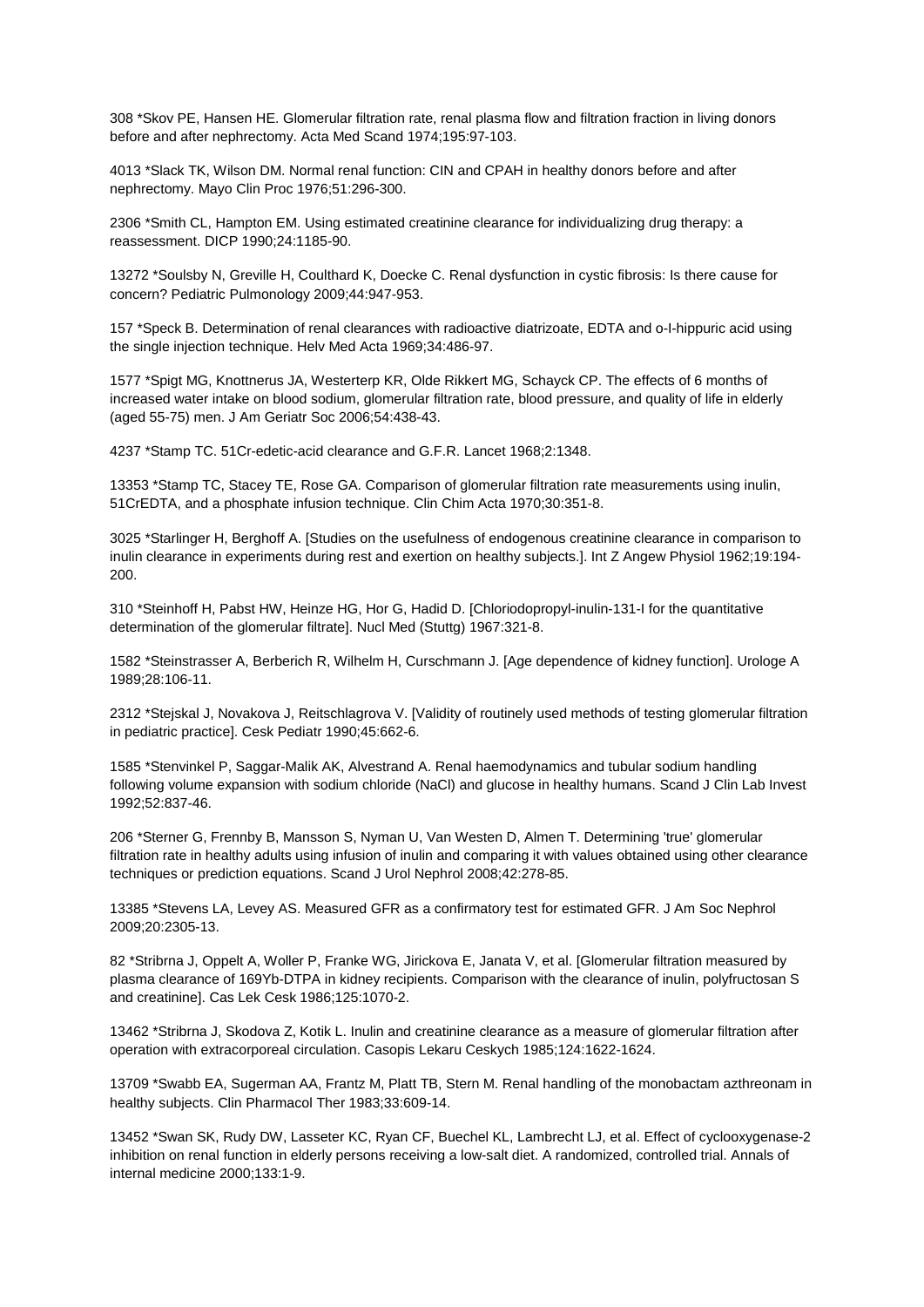2327 \*Svenningsen NW. Single injection polyfructosan clearance in normal and asphyxiated neonates. Acta Paediatr Scand 1975;64:87-95.

13699 \*Swinkels DW, Hendriks JC, Nauta J, de Jong MC. Glomerular filtration rate by single-injection inulin clearance: definition of a workable protocol for children. Ann Clin Biochem 2000;37 ( Pt 1):60-6.

83 \*Sziklas JJ, Hosain F, Reba RC, Wagner HN, Jr. Comparison of 169 Yb-DTPA, 113m In-DTPA, 14 C-insulin and endogeneous creatinine to estimate glomerular filtration. J Nucl Biol Med 1971;15:122-5.

2333 \*Takahira R, Yonemura K, Yonekawa O, Iwahara K, Kanno T, Fujise Y, et al. Tryptophan glycoconjugate as a novel marker of renal function. Am J Med 2001;110:192-7.

84 \*Tauxe WN. Determination of glomerular filtration rate by single-plasma sampling technique following injection of radioiodinated diatrizoate. J Nucl Med 1986;27:45-50.

2338 \*Teplan V, Schuck O, Horackova M, Skibova J, Holecek M. Effect of a keto acid-amino acid supplement on the metabolism and renal elimination of branched-chain amino acids in patients with chronic renal insufficiency on a low protein diet. Wien Klin Wochenschr 2000;112:876-81.

13716 \*Tilstone WJ, Semple PF, Lawson DH, Boyle JA. Effects of furosemide on glomerular filtration rate and clearance of practolol, digoxin, cephaloridine, and gentamicin. Clin Pharmacol Ther 1977;22:389-94.

1616 \*Toffaletti JG, McDonnell EH. Variation of serum creatinine, cystatin C, and creatinine clearance tests in persons with normal renal function. Clin Chim Acta 2008;395:115-9.

85 \*Tomlanovich S, Golbetz H, Perlroth M, Stinson E, Myers BD. Limitations of creatinine in quantifying the severity of cyclosporine-induced chronic nephropathy. Am J Kidney Dis 1986;8:332-7.

2353 \*Toto R, Shultz P, Raij L, Mitchell H, Shaw W, Ramjit D, et al. Efficacy and tolerability of losartan in hypertensive patients with renal impairment. Collaborative Group. Hypertension 1998;31:684-91.

2355 \*Toto RD. Conventional measurement of renal function utilizing serum creatinine, creatinine clearance, inulin and para-aminohippuric acid clearance. Curr Opin Nephrol Hypertens 1995;4:505-9; discussion 503-4.

13297 \*Toto RD. Conventional measurement of renal function utilizing serum creatine, creatine clearance, inulin and para-aminohippuric acid clearance. Current Opinion in Nephrology and Hypertension 1995;4:505-509.

160 \*Traub YM, Sameul R, Lubin E, Lewitus Z, Rosenfeld JB. A comparison between the clearances of inulin, endogenous creatinine and 51 Cr-EDTA. Isr J Med Sci 1973;9:487-9.

314 \*Traynor J, Mactier R, Geddes CC, Fox JG. How to measure renal function in clinical practice. BMJ 2006;333:733-7.

13531 \*Truniger B, Donath A, Kappeler M. Simplified clearance techniques. The single injection method and its modifications. Helvetica medica acta 1968;34:116-129.

4244 \*Tsubaki T, Goodin S, Leader WG, Chandler MH. Estimation of creatinine clearance in patients with gynecologic cancer. Clin Pharm 1993;12:685-90.

2365 \*Tufro A, Arrizurieta EE, Repetto H. Renal functional reserve in children with a previous episode of haemolytic-uraemic syndrome. Pediatr Nephrol 1991;5:184-8.

161 \*Tvedegaard E, Madsen S. Alphacalcidol and renal function in normal subjects. Miner Electrolyte Metab 1988;14:158-62.

13440 \*Uegaki A, Sasaki M, Nakajima K, Tobari M, Ushio Y, Kino K. Cystatin C-based assessment of renal function is more reliable compared to creatine-based aassessment in cirrhotic patients. Hepatology International 2010;4:259.

2368 \*Uemura O, Yamada T, Nagai T, Fujita N. [Chronic kidney disease in children]. Nippon Rinsho 2008;66:1814-20.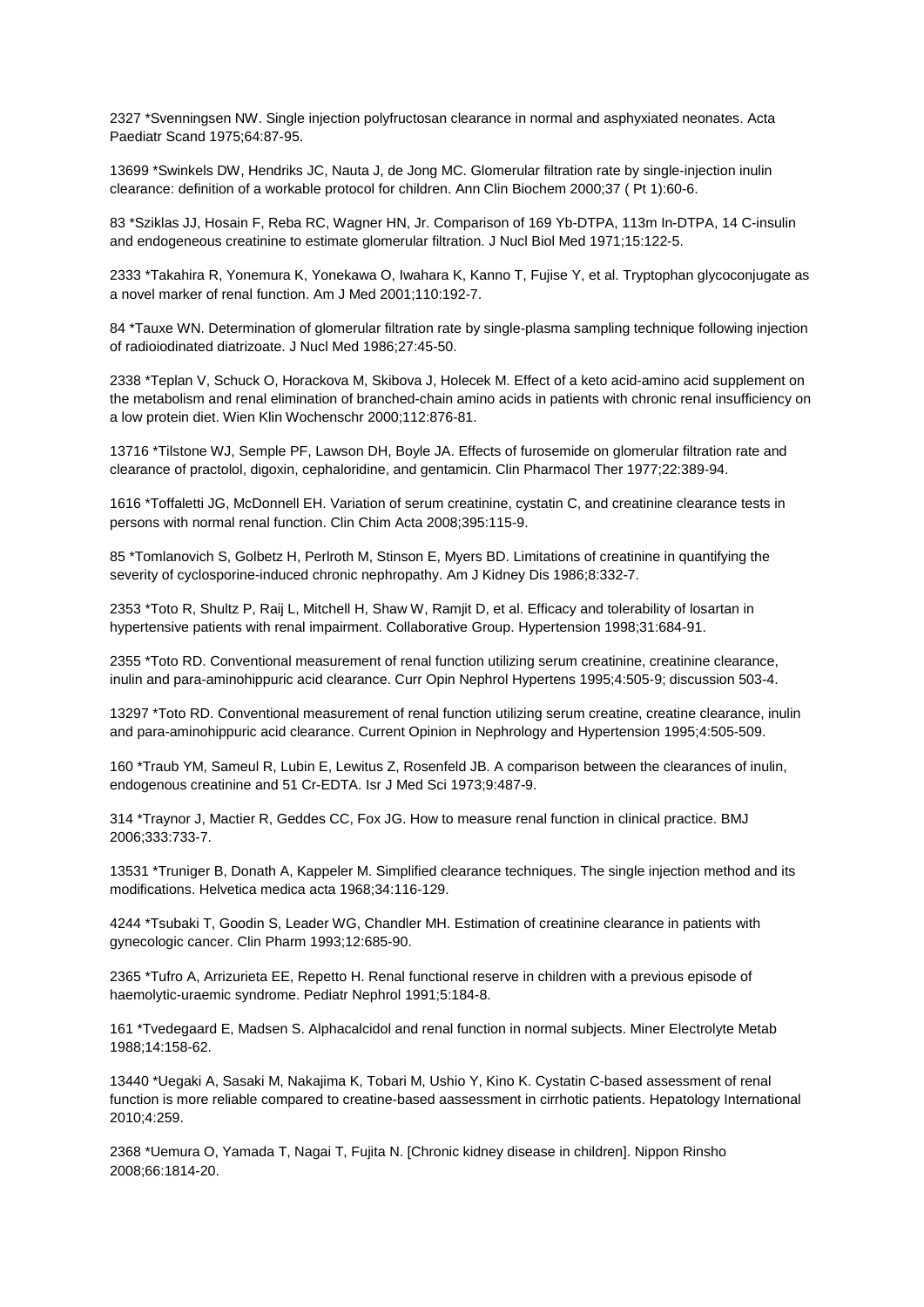2371 \*Walczyk MH, Pulliam J, Bennett WM. Effects of hyperglycemia and mannitol infusions on renal hemodynamics in normal subjects. Am J Med Sci 1990;300:218-24.

2376 \*van Acker BA, Koomen GC, Koopman MG, de Waart DR, Arisz L. Creatinine clearance during cimetidine administration for measurement of glomerular filtration rate. Lancet 1992;340:1326-9.

919 \*van Acker BA, Koomen GC, Koopman MG, Krediet RT, Arisz L. Discrepancy between circadian rhythms of inulin and creatinine clearance. J Lab Clin Med 1992;120:400-10.

2378 \*van den Anker JN, de Groot R, Broerse HM, Sauer PJ, van der Heijden BJ, Hop WC, et al. Assessment of glomerular filtration rate in preterm infants by serum creatinine: comparison with inulin clearance. Pediatrics 1995;96:1156-8.

2379 \*van den Berg JG, Koopman MG, Arisz L. Ranitidine has no influence on tubular creatinine secretion. Nephron 1996;74:705-8.

1642 \*van der Heijden AJ, Frohn-Mulder IM. [Glomerular filtration in premature infants]. Tijdschr Kindergeneeskd 1985;53:181-5.

2381 \*van Olden RW, Krediet RT, Struijk DG, Arisz L. Measurement of residual renal function in patients treated with continuous ambulatory peritoneal dialysis. J Am Soc Nephrol 1996;7:745-50.

2382 \*van Olden RW, van Acker BA, Koomen GC, Krediet RT, Arisz L. Time course of inulin and creatinine clearance in the interval between two haemodialysis treatments. Nephrol Dial Transplant 1995;10:2274-80.

2383 \*van Olden RW, van Acker BA, Koomen GC, Krediet RT, Arisz L. Contribution of tubular anion and cation secretion to residual renal function in chronic dialysis patients. Clin Nephrol 1998;49:167-72.

13433 \*van Pottelbergh G, van Heden L, Mathei C, Degryse J. Methods to evaluate renal function in elderly patients: A systematic literature review. Age and Ageing 2010;39:542-548.

13698 \*van Rossum LK, Cransberg K, de Rijke YB, Zietse R, Lindemans J, Vulto AG. Determination of inulin clearance by single injection or infusion in children. Pediatr Nephrol 2005;20:777-81.

1644 \*van Rossum LK, Mathot RA, Cransberg K, Vulto AG. Optimal sampling strategies to assess inulin clearance in children by the inulin single-injection method. Clin Chem 2003;49:1170-9.

207 \*van Westen D, Almen T, Chai CM, Frennby B, Mansson S, Sterner G. Biliary and total extrarenal clearance of inulin and iohexol in pigs. A source of error when determining gfr as body clearance. Nephron 2002;91:300-7.

2388 \*Vargo DL, Brater DC, Rudy DW, Swan SK. Dopamine does not enhance furosemide-induced natriuresis in patients with congestive heart failure. J Am Soc Nephrol 1996;7:1032-7.

2392 \*Weekers L, Scheen AJ, Godon JP. [How I examine...diabetic nephropathy. Second part: assessment of glomerular filtration]. Rev Med Liege 1998;53:571-5.

3109 \*Vere DW, Walduck A. ENDOGENOUS-CREATININE CLEARANCE AND GLOMERULAR FILTRATION-RATE. Lancet 1964;2:1299.

1655 \*Vervoort G, Willems HL, Wetzels JF. Assessment of glomerular filtration rate in healthy subjects and normoalbuminuric diabetic patients: validity of a new (MDRD) prediction equation. Nephrol Dial Transplant 2002;17:1909-13.

13371 \*Wesson L. Renal hemodynamics in physiological states. In: Physiology of the Human Kidney. New York & London: Grune & Stratton; 1969.

317 \*Westenfelder SR, Naber KG, Madsen PO. Pharmacokinetics of a new cephalosporin, cephacetrile, in patients with normal and impaired renal function. Infection 1973;1:157-62.

2397 \*Wetzels JF, Hoitsma AJ, Berden JH, Koene RA. Renal hemodynamic effects of a short-term high protein and low protein diet in patients with renal disease. Clin Nephrol 1988;30:42-7.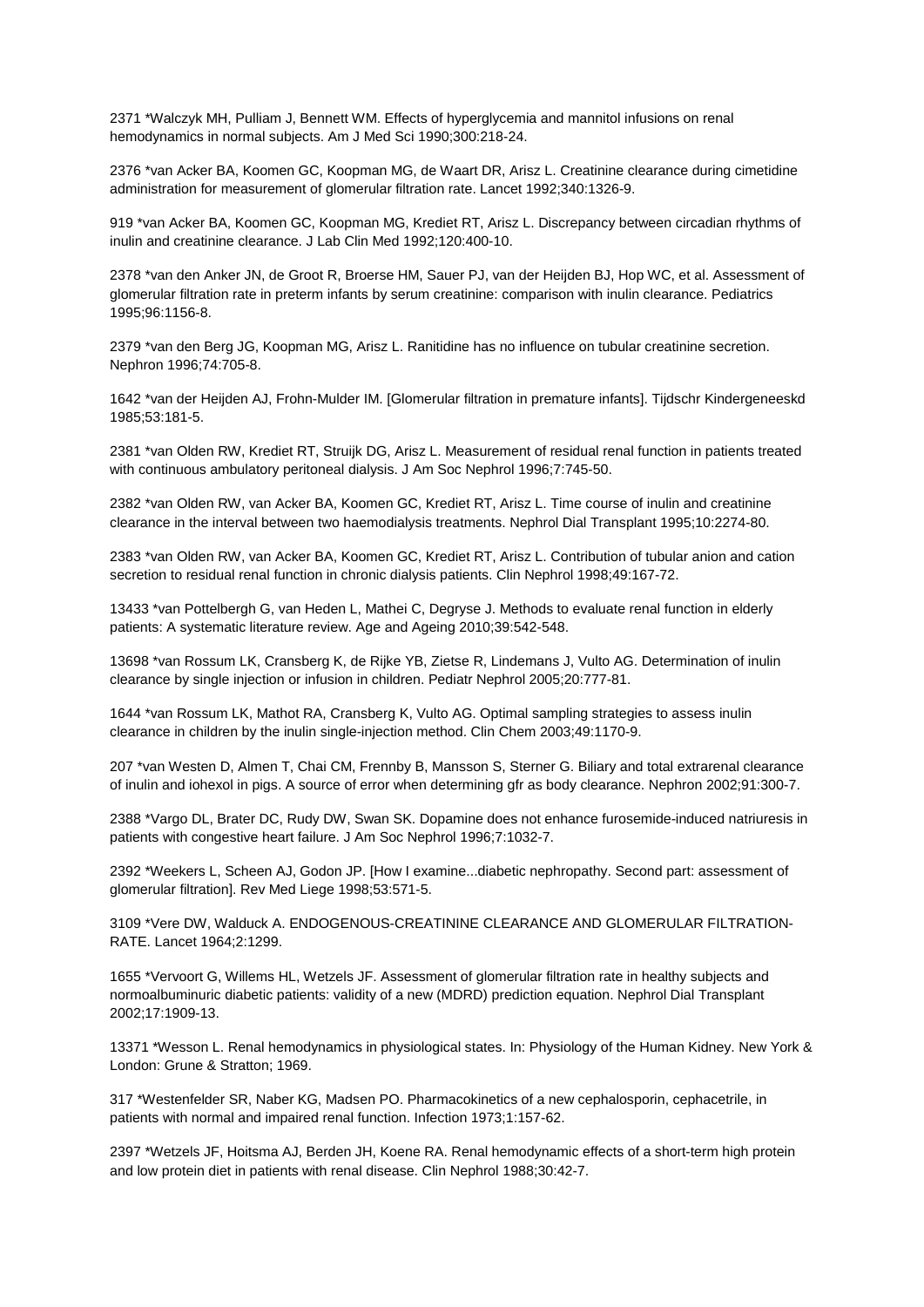86 \*Wharton WW, 3rd, Sondeen JL, McBiles M, Gradwohl SE, Wade CE, Ciceri DP, et al. Measurement of glomerular filtration rate in ICU patients using 99mTc-DTPA and inulin. Kidney Int 1992;42:174-8.

1661 \*White AJ, Strydom WJ. Normalisation of glomerular filtration rate measurements. Eur J Nucl Med 1991;18:385-90.

2401 \*White CA, Huang D, Akbari A, Garland J, Knoll GA. Performance of creatinine-based estimates of GFR in kidney transplant recipients: a systematic review. Am J Kidney Dis 2008;51:1005-15.

13656 \*White MT, Diebel LN, Ledgerwood AM, Lucas CE. The significance of a serum creatinine in defining renal function in seriously injured and septic patients. J Trauma. 2011;70:421-7.

8348 \*Wibell L, Evrin PE, Berggard I. Serum 2 -microglobulin in renal disease. Nephron 1973;10:320-31.

87 \*Wickre CG, Bennett WM. Renal cyst epithelial transport in non-uremic polycystic kidney disease. Kidney Int 1983;23:514-8.

8354 \*Widstam-Attorps U, Berg U. Urinary protein excretion and renal function in young people with diabetes mellitus. Nephrol Dial Transplant 1992;7:487-92.

938 \*Wiegmann TB, Zlomke AM, MacDougall ML, Kipp DE. Controlled changes in chronic dietary protein intake do not change glomerular filtration rate. Am J Kidney Dis 1990;15:147-54.

2408 \*Wilkins BH. A reappraisal of the measurement of glomerular filtration rate in pre-term infants. Pediatr Nephrol 1992;6:323-7.

941 \*Wilkinson J, Fleming JS, Waller DG. Effect of food and activity on the reproducibility of isotopic GFR estimation. Nucl Med Commun 1990;11:697-700.

2409 \*Willems HL, Hilbrands LB, van de Calseyde JF, Monnens LA, Swinkels DW. Is serum cystatin C the marker of choice to predict glomerular filtration rate in paediatric patients? Ann Clin Biochem 2003;40:60-4.

13647 \*Vincent C, Pozet N, Revillard JP. Plasma (beta)(2) microglobulin turnover in renal insufficiency. Acta Clinica Belgica 1980;35:2-13.

2411 \*Windstetter D, Schaefer F, Scharer K, Reiter K, Eife R, Harms HK, et al. Renal function and renotropic effects of secretin in cystic fibrosis. Eur J Med Res 1997;2:431-6.

162 \*Winterborn MH, Beetham R, White RH. Comparison of plasma disappearance and standard clearance techniques for measuring glomerular filtration rate in children with and without vesico-ureteric reflux. Clin Nephrol 1977;7:262-70.

13719 \*Vogeli B, Riedwyl H, Donath A, Oetliker O. Comparison of glomerular filtration rate and effective renal plasma flow determinations obtained by a single injection technique and by means of a standard clearance technique in children. Acta Paediatr Scand 1971;60:528-32.

1671 \*Woitas RP, Stoffel-Wagner B, Flommersfeld S, Poege U, Schiedermaier P, Klehr HU, et al. Correlation of serum concentrations of cystatin C and creatinine to inulin clearance in liver cirrhosis. Clin Chem 2000;46:712-5.

1674 \*Vora JP, Burch A, Owens DR, Peters JR. Simultaneous determination of glomerular filtration rate and effective renal plasma flow. Clin Phys Physiol Meas 1991;12:269-77.

166 \*Vorburger C, Riedwyl H, Reubi F. [Comparative studies on the renal clearance of Na-Cr2Cr51 ethylenediaminetetraacetate, inulin and sodium thiosulfate in humans]. Klin Wochenschr 1969;47:415-20.

89 \*Wustenberg PW, Roman W, Bottcher M, Neumann J, Esther G, Unterspann S. [Comparative estimation of monocompartmental methods of analyzing 99m-Tc-diethylenetriamine pentaacetic acid clearance by declining plasma levels with special reference to long term studies]. Biomed Biochim Acta 1983;42:547-59.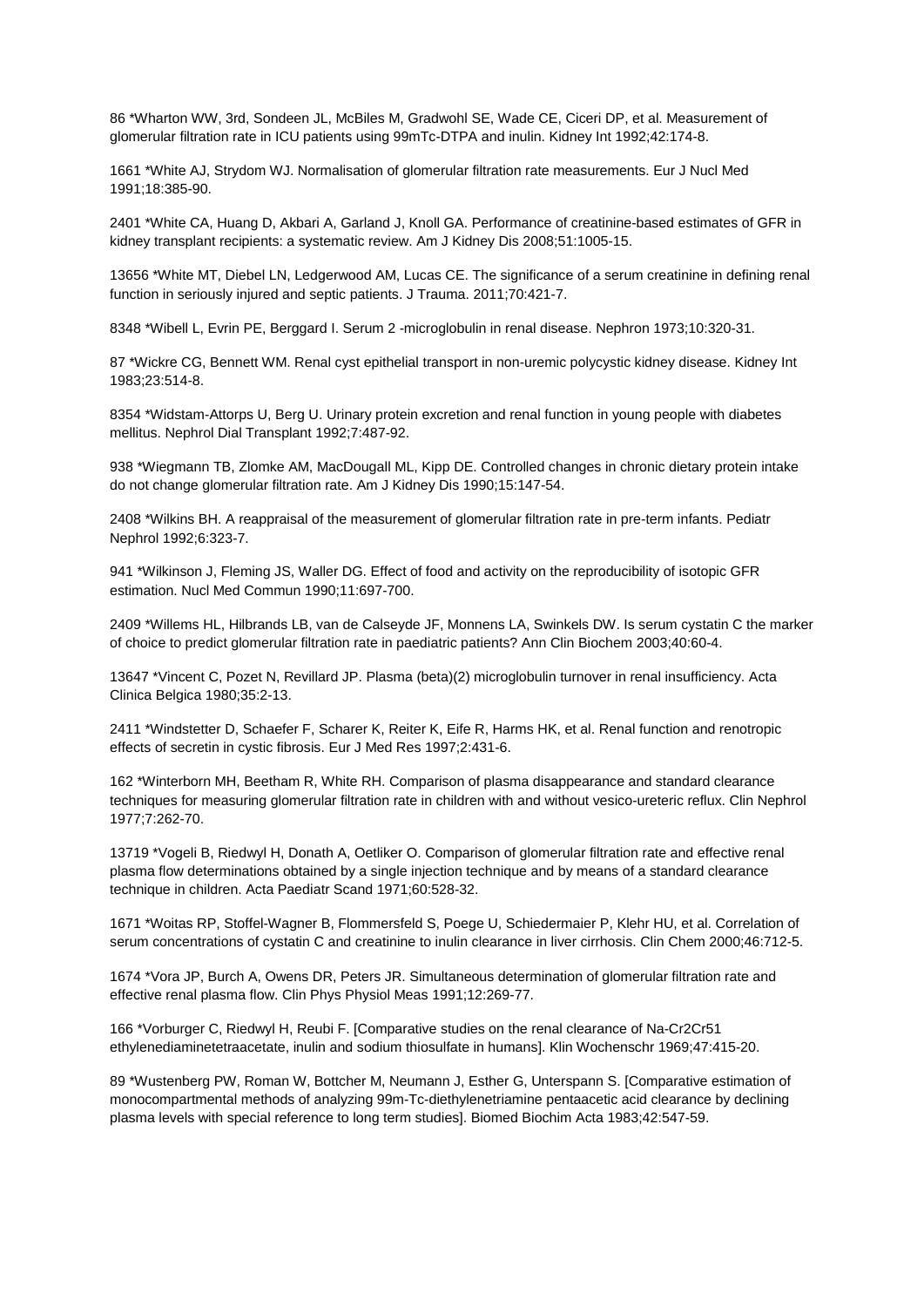8438 \*Wuyts B, Bernard D, Van den Noortgate N, Van de Walle J, Van Vlem B, De Smet R, et al. Reevaluation of formulas for predicting creatinine clearance in adults and children, using compensated creatinine methods. Clin Chem 2003;49:1011-4.

2428 \*Zarowitz BJ, Robert S, Peterson EL. Prediction of glomerular filtration rate using aminoglycoside clearance in critically ill medical patients. Ann Pharmacother 1992;26:1205-10.

13365 \*Zdolsek JH, Lisander B, Hahn RG. Measuring the size of the extracellular fluid space using bromide, iohexol, and sodium dilution. Anesth Analg 2005;101:1770-7.

2429 \*Zeiler M, Bock A, Zurcher R, Gratwohl A, Thiel G. Plasma creatinine for the evaluation of recovery of glomerular filtration rate after discontinuation of cyclosporine A in bone marrow transplantation: results of a prospective study. Transplant Proc 1994;26:2590-3.

3815 \*Zimmermann R. [Reference values in pregnancy]. Praxis (Bern 1994) 2003;92:331-6.

210 \*Zurth C. Mechanism of renal excretion of various X-ray contrast materials in rabbits. Invest Radiol 1984;19:110-5.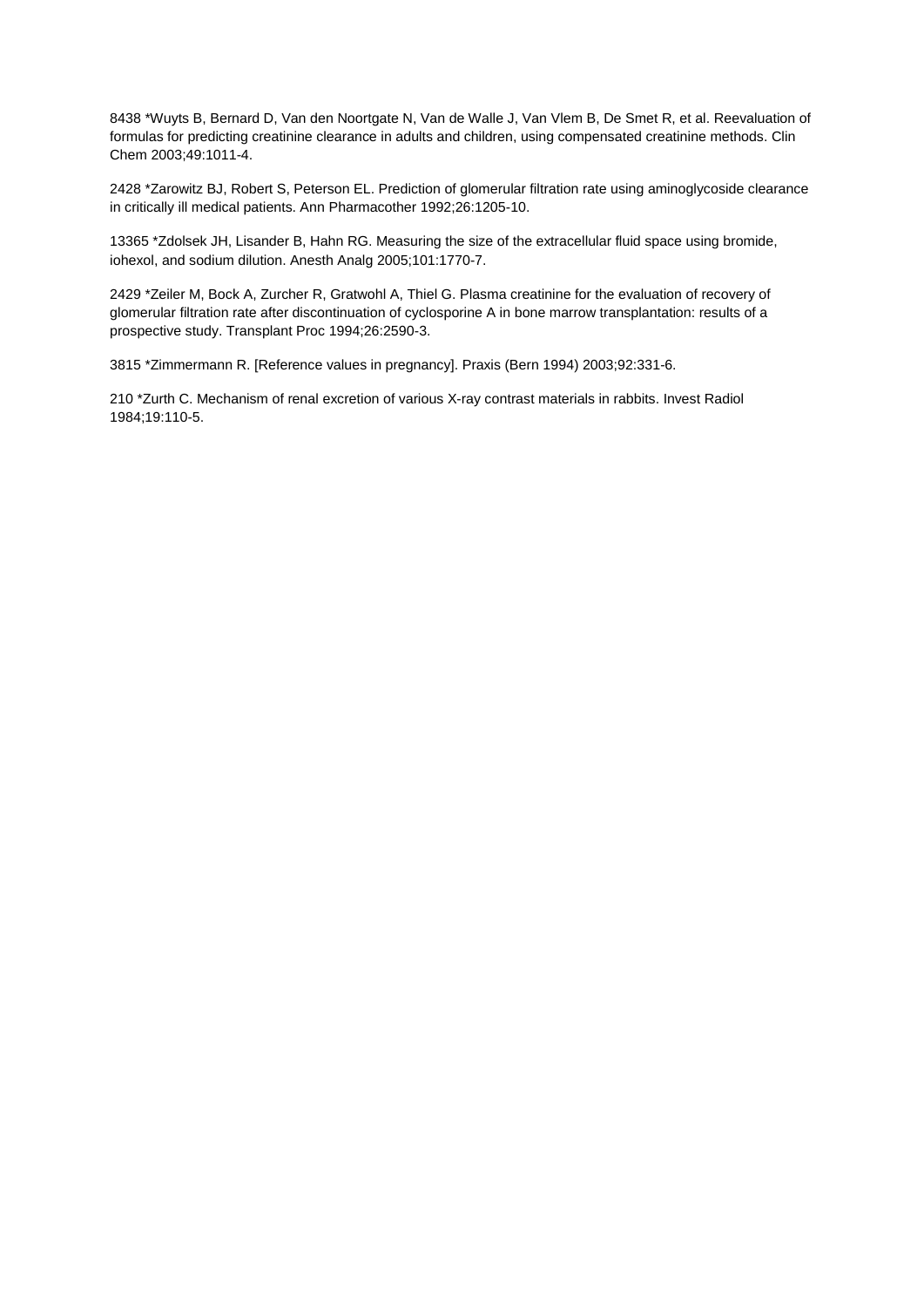## **Kapitel 3.2**

#### **Record nr, artikel, författare mm**

14104 K/DOQI clinical practice guidelines for chronic kidney disease: evaluation, classification, and stratification. Am J Kidney Dis 2002;39:S1-266.

4265 \*Abbink FC, Laarman CA, Braam KI, van Wijk JA, Kors WA, Bouman AA, et al. Beta-trace protein is not superior to cystatin C for the estimation of GFR in patients receiving corticosteroids. Clin Biochem 2008;41:299- 305.

12864 \*Abrahamsson K, Jodal U, Sixt R, Olsson I, Sillen U. Estimation of renal function in children and adolescents with spinal dysraphism. J Urol. 2008;179:2407-9.

4274 \*Accetta NA, Gladstone EH, DiSogra C, Wright EC, Briggs M, Narva AS. Prevalence of estimated GFR reporting among US clinical laboratories. Am J Kidney Dis 2008;52:778-87.

3148 \*Adebisi SA, Adekunle BA, Etu AK. Creatinine clearance: alternative approach to traditional 24-hour urine collection in normal individuals. Afr J Med Med Sci 2001;30:27-30.

4296 \*Agarwal R. Estimating GFR from serum creatinine concentration: pitfalls of GFR-estimating equations. Am J Kidney Dis 2005;45:610-3.

1709 \*Ahmed SB, Bentley-Lewis R, Hollenberg NK, Graves SW, Seely EW. A Comparison of Prediction Equations for Estimating Glomerular Filtration Rate in Pregnancy. Hypertens Pregnancy 2009:1-13.

4317 \*Aksun SA, Ozmen D, Ozmen B, Parildar Z, Mutaf I, Turgan N, et al. Beta2-microglobulin and cystatin C in type 2 diabetes: assessment of diabetic nephropathy. Exp Clin Endocrinol Diabetes 2004;112:195-200.

971 \*Al-Khader AA, Tamim H, Sulaiman MH, Jondeby MS, Taher S, Hejaili FF, et al. What is the most appropriate formula to use in estimating glomerular filtration rate in adult Arabs without kidney disease? Ren Fail 2008;30:205-8.

13683 \*Alper AB, Yi Y, Rahman M, Webber LS, Magee L, von Dadelszen P, et al. Performance of Estimated Glomerular Filtration Rate Prediction Equations in Preeclamptic Patients. Am J Perinatol 2010.

1713 \*Anastasio P, Spitali L, Frangiosa A, Molino D, Stellato D, Cirillo E, et al. Glomerular filtration rate in severely overweight normotensive humans. Am J Kidney Dis 2000;35:1144-8.

4364 \*Anders HJ, Rihl M, Vielhauer V, Schattenkirchner M. Assessment of renal function in rheumatoid arthritis: validity of a new prediction method. J Clin Rheumatol 2002;8:130-3.

4365 \*Andersen S, van Nieuwenhoven FA, Tarnow L, Rossing P, Rossing K, Wieten L, et al. Reduction of urinary connective tissue growth factor by Losartan in type 1 patients with diabetic nephropathy. Kidney Int 2005;67:2325-9.

12878 \*Andersen TB, Erlandsen EJ, Frokiaer J, Eskild-Jensen A, Brochner-Mortensen J. Comparison of withinand between-subject variation of serum cystatin C and serum creatinine in children aged 2-13 years. Scand J Clin Lab Invest. 2010.

4366 \*Andersen TB, Eskild-Jensen A, Frokiaer J, Brochner-Mortensen J. Measuring glomerular filtration rate in children; can cystatin C replace established methods? A review. Pediatr Nephrol 2009;24:929-41.

14023 \*Andersen TB, Jodal L, Boegsted M, Erlandsen EJ, Morsing A, Frokiaer J, et al. GFR Prediction From Cystatin C and Creatinine in Children: Effect of Including Body Cell Mass. American Journal of Kidney Diseases 2011.

14024 \*Anderson J, Glynn LG. Definition of chronic kidney disease and measurement of kidney function in original research papers: A review of the literature. Nephrology Dialysis Transplantation 2011;26:2793-2798.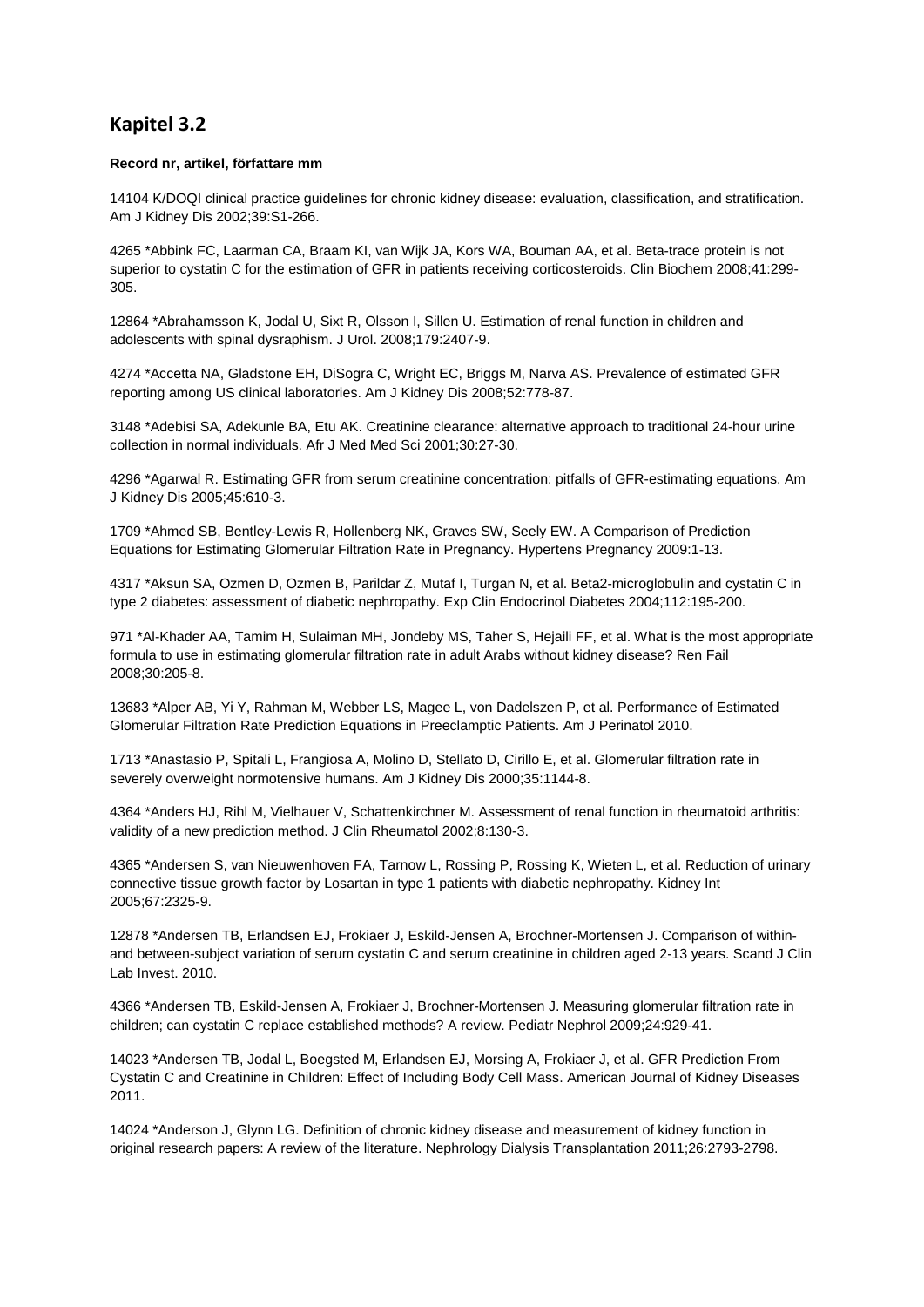1716 \*Ansquer JC, Dalton RN, Causse E, Crimet D, Le Malicot K, Foucher C. Effect of fenofibrate on kidney function: a 6-week randomized crossover trial in healthy people. Am J Kidney Dis 2008;51:904-13.

13481 \*Apakkan Aksun S, Ozmen D, Ozmen B, Parildar Z, Mutaf I, Turgan N, et al. (beta)2-microglobulin and cystatin C in type 2 diabetes: Assessment of diabetic nephropathy. Experimental and Clinical Endocrinology and Diabetes 2004;112:195-200.

982 \*Apperloo JJ, Gerlag PG, Beerenhout CH, Vader HL. [Estimating renal function based on creatinine clearance: application of different formulas and correction for obese patients]. Ned Tijdschr Geneeskd 2007;151:1016-23.

170 \*Artunc FH, Fischer IU, Risler T, Erley CM. Improved estimation of GFR by serum cystatin C in patients undergoing cardiac catheterization. Int J Cardiol 2005;102:173-8.

4419 \*Assadi M, Eftekhari M, Hozhabrosadati M, Saghari M, Ebrahimi A, Nabipour I, et al. Comparison of methods for determination of glomerular filtration rate: low and high-dose Tc-99m-DTPA renography, predicted creatinine clearance method, and plasma sample method. Int Urol Nephrol 2008;40:1059-65.

1724 \*Assan R, Blanchet F, Feutren G, Timsit J, Larger E, Boitard C, et al. Normal renal function 8 to 13 years after cyclosporin A therapy in 285 diabetic patients. Diabetes Metab Res Rev 2002;18:464-72.

13673 \*Aucella F, Guida CC, Lauriola V, Vergura M. How to assess renal function in the geriatric population. J Nephrol. 2010;23 Suppl 15:S46-54.

994 \*Aydin F, Gungor F, Cengiz AK, Tuncer M, Mahsereci E, Ozdem S, et al. Comparison of glomerular filtration rate measurements with the two plasma sample and single plasma sample, gamma camera Gates, creatinine clearance, and prediction equation methods in potential kidney donors with normal renal function. Nucl Med Commun 2008;29:157-65.

12885 \*Aydn F, Tezcan G, Gungor O, Cengiz AK, Hazar V, Akman S, et al. Can serum cystatin C reflect the glomerular filtration rate accurately in pediatric patients under chemotherapeutic treatment? A comparative study with Tc-99m DTPA two-plasma sample method. Nucl Med Commun. 2010.

13482 \*Aygun B, Mortier NA, Smeltzer MP, Hankins JS, Ware RE. Glomerular hyperfiltration and microalbuminuria in children with sickle cell anemia. SOURCE Blood (2009) 114:22. Date of Publication: 20 Nov 2009 CONFERENCE NAME 51st Annual Meeting of the American Society of Hematology, ASH CONFERENCE LOCATION New Orleans, LA CONFERENCE DATE 2009-12-05 to 2009-12-08.

13583 \*Bacchetta J, Cochat P, Rognant N, Ranchin B, Hadj-Aissa A, Dubourg L. Which Creatinine and Cystatin C Equations Can Be Reliably Used in Children? Clin J Am Soc Nephrol. 2011;6:552-560.

4464 \*Bakoush O, Grubb A, Rippe B. Inaccuracy of GFR predictions by plasma cystatin C in patients without kidney dysfunction and in advanced kidney disease. Clin Nephrol 2008;69:331-8.

14025 \*Ballester-Asensio E, Navarro-Ruiz A, Martinez-Pons L, Vallecillo-Hernandez J, Del Valle-Perez R, Codoner-Franch P. Cystatin C in children with severe obesity: Relationship with metabolic risk factors and body composition. International Journal of Obesity 2011;35:S148.

355 \*Banfi G, Del Fabbro M, Lippi G. Serum creatinine concentration and creatinine-based estimation of glomerular filtration rate in athletes. Sports Med 2009;39:331-7.

13584 \*Bargnoux AS, Cavalier E, Cristol JP, Simon N, Dupuy AM, Garrigue V, et al. Cystatin C is a reliable marker for estimation of glomerular filtration rate in renal transplantation: validation of a new turbidimetric assay using monospecific sheep antibodies. Clin Chem Lab Med. 2011;49:265-270.

13832 \*Bargnoux AS, Perrin M, Garrigue V, Badiou S, Dupuy AM, Mourad G, et al. Analytical performances of cystatin C turbidimetric assay: which impact on accuracy of glomerular filtration rate estimation in renal transplantation? Clin Chem Lab Med 2011.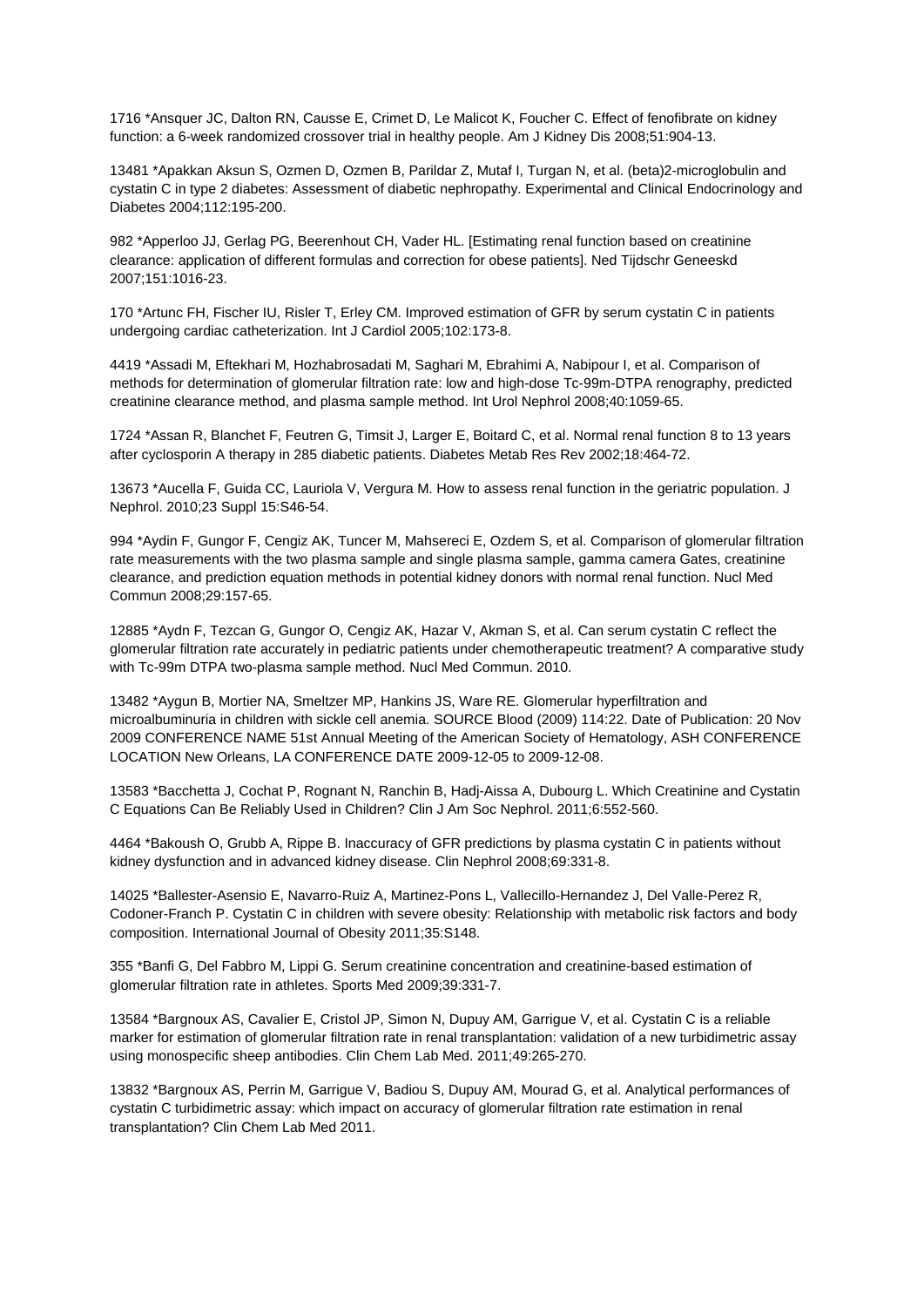14026 \*Bargnoux AS, Simon N, Garrigue V, Dupuy AM, Badiou S, Mourad G, et al. Accuracy of GFR predictive equations using ID-MS traceable creatinine: Compensated Jaffe and enzymatic. Clinical Laboratory 2011;57:357- 361.

13483 \*Barlow AD, Taylor AH, Elwell R, Buttress AS, Moorhouse J, Nicholson ML. The performance of three estimates of glomerular filtration rate before and after live donor nephrectomy. Transplant International 2010;23:417-423.

4492 \*Barraclough LH, Field C, Wieringa G, Swindell R, Livsey JE, Davidson SE. Estimation of renal function - what is appropriate in cancer patients? Clin Oncol (R Coll Radiol) 2008;20:721-6.

13484 \*Barri Y, Parker T, Daoud Y, Glassock R. Age, proteinuria, and low iothalamate GFR (iGFR) before donation predict stage 3 CKD post-kidney donation. SOURCE American Journal of Transplantation (2009) 9 (372) CONFERENCE NAME American Transplant Congress 2009 CONFERENCE LOCATION Boston, MA CONFERENCE DATE 2009-05-30 to 2009-06-03.

13485 \*Barri YM, Parker T, Daoud Y, Glassock RJ. Definition of chronic kidney disease after uninephrectomy in living donors: What are the implications? Transplantation 2010;90:575-580.

4497 \*Barroso S, Martinez JM, Martin MV, Rayo I, Caravaca F. [Accuracy of indirect estimates of renal function in advanced chronic renal failure patients]. Nefrologia 2006;26:344-50.

4529 \*Beauvieux MC, Le Moigne F, Lasseur C, Raffaitin C, Perlemoine C, Barthe N, et al. New predictive equations improve monitoring of kidney function in patients with diabetes. Diabetes Care 2007;30:1988-94.

4535 \*Beddhu S, Samore MH, Roberts MS, Stoddard GJ, Pappas LM, Cheung AK. Creatinine production, nutrition, and glomerular filtration rate estimation. J Am Soc Nephrol 2003;14:1000-5.

1745 \*Bello E, Caramelo C. [Increase of tubular secretion of creatinine by L-arginine: mechanism of practical significance in the assessment of renal function based on creatinine clearance]. Nefrologia 2000;20:517-22.

1750 \*Benohr P, Grenz A, Hartmann JT, Muller GA, Blaschke S. Cystatin C--a marker for assessment of the glomerular filtration rate in patients with cisplatin chemotherapy. Kidney Blood Press Res 2006;29:32-5.

13486 \*Benöhr P, Grenz A, Hartmann JT, Müller GA, Blaschke S. Cystatin C--a marker for assessment of the glomerular filtration rate in patients with cisplatin chemotherapy. In: Kidney & blood pressure research; 2006. p 32-5.

13392 \*Berg UB, Back R, Celsi G, Halling SE, Homberg I, Krmar RT, et al. Comparison of Plasma Clearance of Iohexol and Urinary Clearance of Inulin for Measurement of GFR in Children. Am J Kidney Dis 2010;57:55-61.

1754 \*Berg UB, Ericzon BG, Nemeth A. Renal function before and long after liver transplantation in children. Transplantation 2001;72:631-7.

4578 \*Beringer PM, Hidayat L, Heed A, Zheng L, Owens H, Benitez D, et al. GFR estimates using cystatin C are superior to serum creatinine in adult patients with cystic fibrosis. J Cyst Fibros 2009;8:19-25.

13586 \*Beringer PM, Owens H, Nguyen A, Mordwinkin N, Louie S, Mak M, et al. Estimation of glomerular filtration rate by using serum cystatin C and serum creatinine concentrations in patients with human immunodeficiency virus. Pharmacotherapy. 2010;30:1004-10.

14027 \*Bevc S, Hojs R, Ekart R. Creatinine-based formula (MDRD) versus cistatin c-based formula (simple cystatin C formula) for estimation of GFR in patients with chronic kidney disease. European Journal of Internal Medicine 2011;22:S12.

13844 \*Bevc S, Hojs R, Ekart R, Gorenjak M, Puklavec L. Simple cystatin C formula compared to sophisticated CKD-EPI formulas for estimation of glomerular filtration rate in the elderly. Ther Apher Dial 2011;15:261-8.

13487 \*Bevc S, Zavrsnik M, Hojs R, Ekart R, Gorenjak M, Puklavec L. Cystatin C formula compared to creatinine formulas for estimation of glomerular filtation rate in overweight patients with diabetes mellitus type 2 and chronic kidney disease. SOURCE Diabetes (2009) 58 CONFERENCE NAME 69th Annual Meeting of the American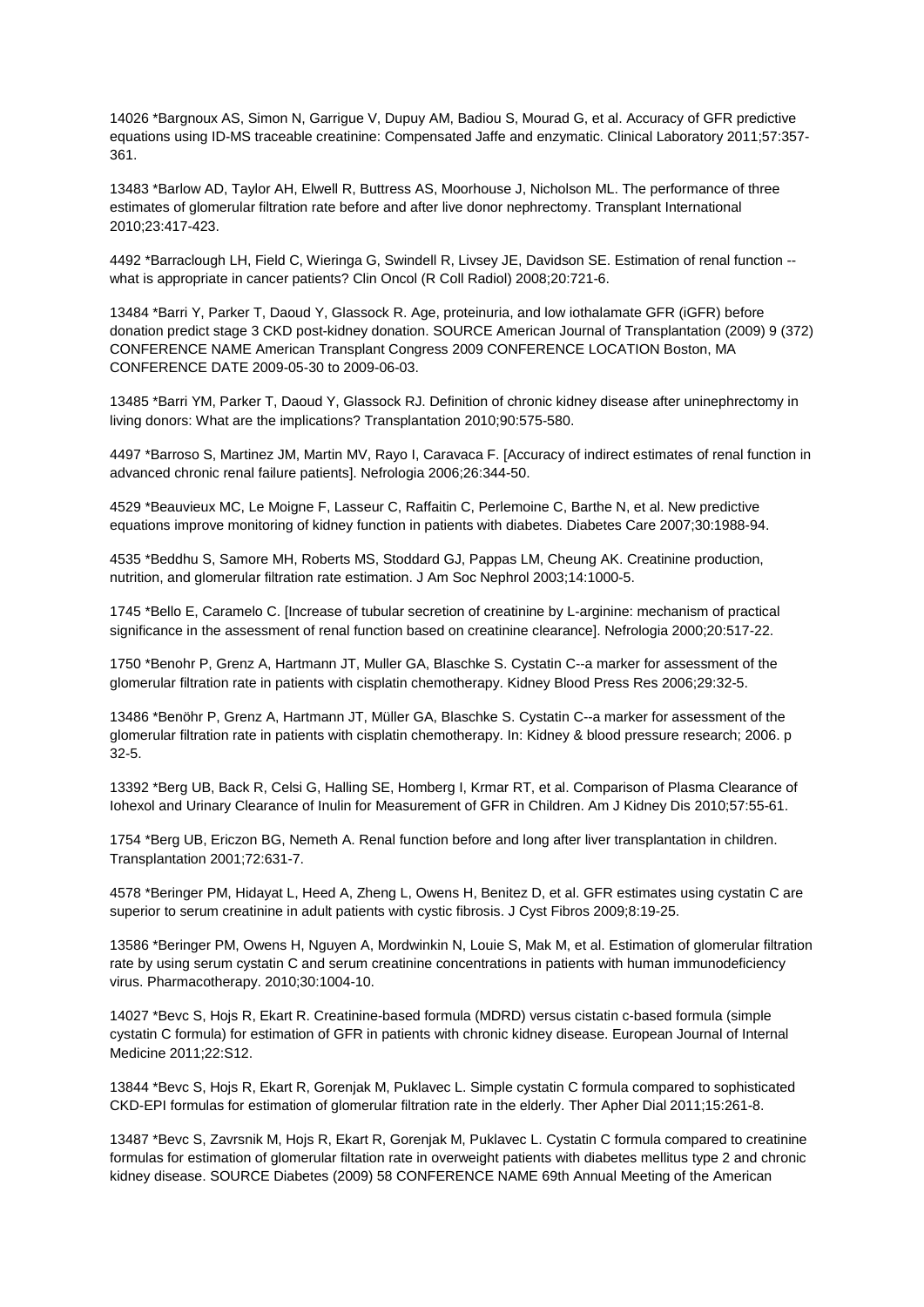Diabetes Association CONFERENCE LOCATION New Orleans, LA CONFERENCE DATE 2009-06-05 to 2009- 06-09.

13845 \*Bhavsar NA, Appel LJ, Kusek JW, Contreras G, Bakris G, Coresh J, et al. Comparison of Measured GFR, Serum Creatinine, Cystatin C, and Beta-Trace Protein to Predict ESRD in African Americans With Hypertensive CKD. Am J Kidney Dis 2011.

4598 \*Bianchi C, Donadio C, Tramonti G, Consani C, Lorusso P, Rossi G. Reappraisal of serum beta2 microglobulin as marker of GFR. Ren Fail 2001;23:419-29.

4601 \*Biancofiore G, Pucci L, Cerutti E, Penno G, Pardini E, Esposito M, et al. Cystatin C as a marker of renal function immediately after liver transplantation. Liver Transpl 2006;12:285-91.

4 \*Biglarnia AR, Wadstrom J, Larsson A. Decentralized glomerular filtration rate (GFR) estimates in healthy kidney donors show poor correlation and demonstrate the need for improvement in quality and standardization of GFR measurements in Sweden. Scand J Clin Lab Invest 2007;67:227-35.

4619 \*Bird NJ, Peters C, Michell AR, Peters AM. Comparison between slope-intercept and slope-only techniques for measuring glomerular filtration rate: use of two independent markers and an independent arbiter. Nucl Med Commun 2007;28:711-8.

1022 \*Bird NJ, Peters C, Michell AR, Peters AM. Using the slope-only technique and estimated glomerular filtration rate for checking the reliability of slope-intercept measurement of glomerular filtration rate. Nucl Med Commun 2008;29:1086-92.

4621 \*Bird NJ, Peters C, Michell AR, Peters AM. Reliability of the MDRD method for estimating glomerular filtration rate in relation to gender, body mass index and extracellular fluid volume. Eur J Clin Invest 2008;38:486- 93.

4622 \*Bird NJ, Peters C, Michell AR, Peters AM. Association between glomerular filtration rate and extracellular fluid volume in normal subjects and patients with renal impairment. Scand J Clin Lab Invest 2008;68:39-49.

33 \*Björk J, Bäck SE, Sterner G, Carlson J, Lindström V, Bakoush O, et al. Prediction of relative glomerular filtration rate in adults: new improved equations based on Swedish Caucasians and standardized plasmacreatinine assays. Scand J Clin Lab Invest 2007;67:678-95.

4628 \*Björk J, Grubb A, Nyman U. Variability in diagnostic accuracy can be estimated using simple population weighting. J Clin Epidemiol 2009;62:54-7.

13671 \*Björk J, Grubb A, Sterner G, Nyman U. Revised equations for estimating glomerular filtration rate based on the Lund-Malmo Study cohort. Scand J Clin Lab Invest 2011;71:232–239.

13846 \*Björk J, Grubb A, Sterner G, Nyman U. Revised equations for estimating glomerular filtration rate based on the Lund-Malmo Study cohort. Scand J Clin Lab Invest 2011;71:232-9.

13831 \*Björk J, Jones I, Nyman U, Sjöström P. Validation of the Lund-Malmö, CKD-EPI and MDRD equations to estimate GFR in a large Swedish clinical population. Scand J Urol Nephrol 2011.

13847 \*Blufpand HN, Tromp J, Abbink FC, Stoffel-Wagner B, Bouman AA, Schouten-van Meeteren AY, et al. Cystatin C more accurately detects mildly impaired renal function than creatinine in children receiving treatment for malignancy. Pediatr Blood Cancer 2011;57:262-7.

1764 \*Bochud M, Elston RC, Maillard M, Bovet P, Schild L, Shamlaye C, et al. Heritability of renal function in hypertensive families of African descent in the Seychelles (Indian Ocean). Kidney Int 2005;67:61-9.

13488 \*Boer DP, De Rijke YB, Hop WC, Cransberg K, Dorresteijn EM. Reference values for serum creatinine in children younger than 1 year of age. Pediatric Nephrology 2010;25:2107-2113.

4650 \*Bokarewa M, Abrahamson M, Levshin N, Egesten A, Grubb A, Dahlberg L, et al. Cystatin C binds serum amyloid A, downregulating its cytokine-generating properties. J Rheumatol 2007;34:1293-301.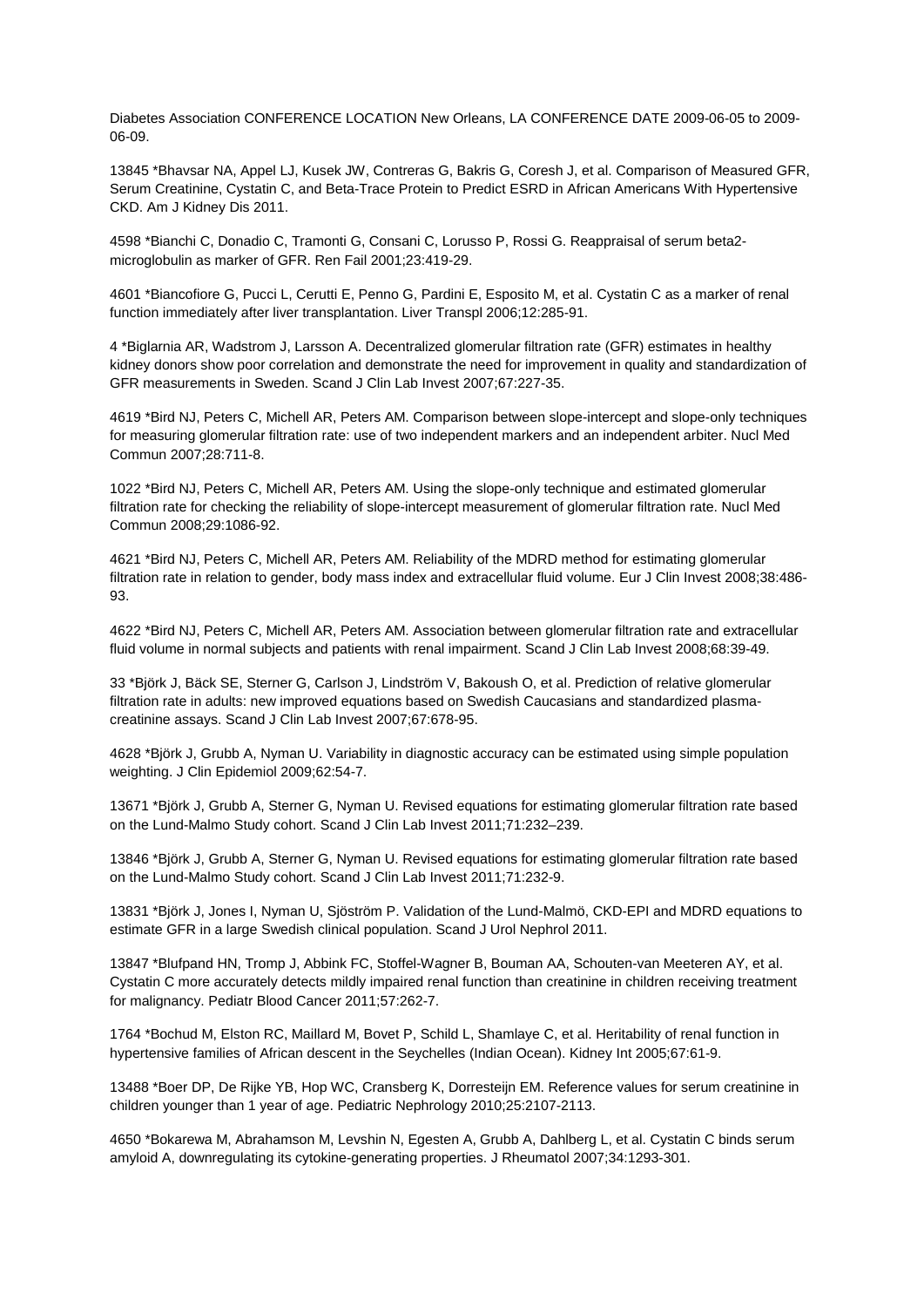1768 \*Bokenkamp A, Domanetzki M, Zinck R, Schumann G, Byrd D, Brodehl J. Cystatin C--a new marker of glomerular filtration rate in children independent of age and height. Pediatrics 1998;101:875-81.

4652 \*Bokenkamp A, Domanetzki M, Zinck R, Schumann G, Byrd D, Brodehl J. Cystatin C serum concentrations underestimate glomerular filtration rate in renal transplant recipients. Clin Chem 1999;45:1866-8.

13674 \*Bonjoch A, Bayes B, Riba J, Puig J, Estany C, Perez-Alvarez N, et al. Validation of estimated renal function measurements compared with the isotopic glomerular filtration rate in an HIV-infected cohort. Antiviral Res. 2010;88:347-54.

4665 \*Bosma RJ, Doorenbos CR, Stegeman CA, van der Heide JJ, Navis G. Predictive performance of renal function equations in renal transplant recipients: an analysis of patient factors in bias. Am J Transplant 2005;5:2193-203.

4667 \*Bostom AG, Kronenberg F, Ritz E. Predictive performance of renal function equations for patients with chronic kidney disease and normal serum creatinine levels. J Am Soc Nephrol 2002;13:2140-4.

1772 \*Botev R, Mallie JP, Couchoud C, Schuck O, Fauvel JP, Wetzels JF, et al. Estimating glomerular filtration rate: Cockcroft-Gault and Modification of Diet in Renal Disease formulas compared to renal inulin clearance. Clin J Am Soc Nephrol 2009;4:899-906.

13833 \*Botev R, Mallie JP, Wetzels JF, Couchoud C, Schuck O. The clinician and estimation of glomerular filtration rate by creatinine-based formulas: current limitations and quo vadis. Clin J Am Soc Nephrol 2011;6:937- 50.

4674 \*Boudville N, Salama M, Jeffrey GP, Ferrari P. The inaccuracy of cystatin C and creatinine-based equations in predicting GFR in orthotopic liver transplant recipients. Nephrol Dial Transplant 2009;24:2926-30.

4680 \*Bouvet Y, Bouissou F, Coulais Y, Seronie-Vivien S, Tafani M, Decramer S, et al. GFR is better estimated by considering both serum cystatin C and creatinine levels. Pediatr Nephrol 2006;21:1299-306.

1044 \*Brandt JR, Wong C, Jones DR, Qualls C, McAfee N, Brewer E, et al. Glomerular filtration rate in children with solid tumors: normative values and a new method for estimation. Pediatr Hematol Oncol 2003;20:309-18.

1045 \*Brandt JR, Wong CS, Hanrahan JD, Qualls C, McAfee N, Watkins SL. Estimating absolute glomerular filtration rate in children. Pediatr Nephrol 2006;21:1865-72.

1774 \*Branten AJ, Vervoort G, Wetzels JF. Serum creatinine is a poor marker of GFR in nephrotic syndrome. Nephrol Dial Transplant 2005;20:707-11.

4729 \*Broekroelofs J, Stegeman CA, Navis GJ, de Haan J, van der Bij W, de Boer WJ, et al. Creatinine-based estimation of rate of long term renal function loss in lung transplant recipients. Which method is preferable? J Heart Lung Transplant 2000;19:256-62.

13587 \*Bronden B, Eyjolfsson A, Blomquist S, Dardashti A, Ederoth P, Bjursten H. Evaluation of cystatin C with iohexol clearance in cardiac surgery. Acta Anaesthesiol Scand. 2011;55:196-202.

13834 \*Brown MA, Pirabhahar S, Kelly JJ, Mangos GJ, Mackenzie C, McConachie P, et al. Inaccuracies in estimated glomerular filtration rate in one Australian renal centre. Nephrology (Carlton) 2011;16:486-94.

14028 \*Budisavljevic MN, Nietert PJ, Zhai Y, Dooley MJ, Rajagopalan PR. Long-term effects of kidney donation on renal function and blood pressure in african americans. Clinical Journal of the American Society of Nephrology 2011;6:1474-1480.

1791 \*Burkhardt H, Bojarsky G, Gladisch R. Diagnostic efficiency of cystatin C and serum creatinine as markers of reduced glomerular filtration rate in the elderly. Clin Chem Lab Med 2002;40:1135-8.

1793 \*Burkhardt H, Bojarsky G, Gretz N, Gladisch R. Creatinine clearance, Cockcroft-Gault formula and cystatin C: estimators of true glomerular filtration rate in the elderly? Gerontology 2002;48:140-6.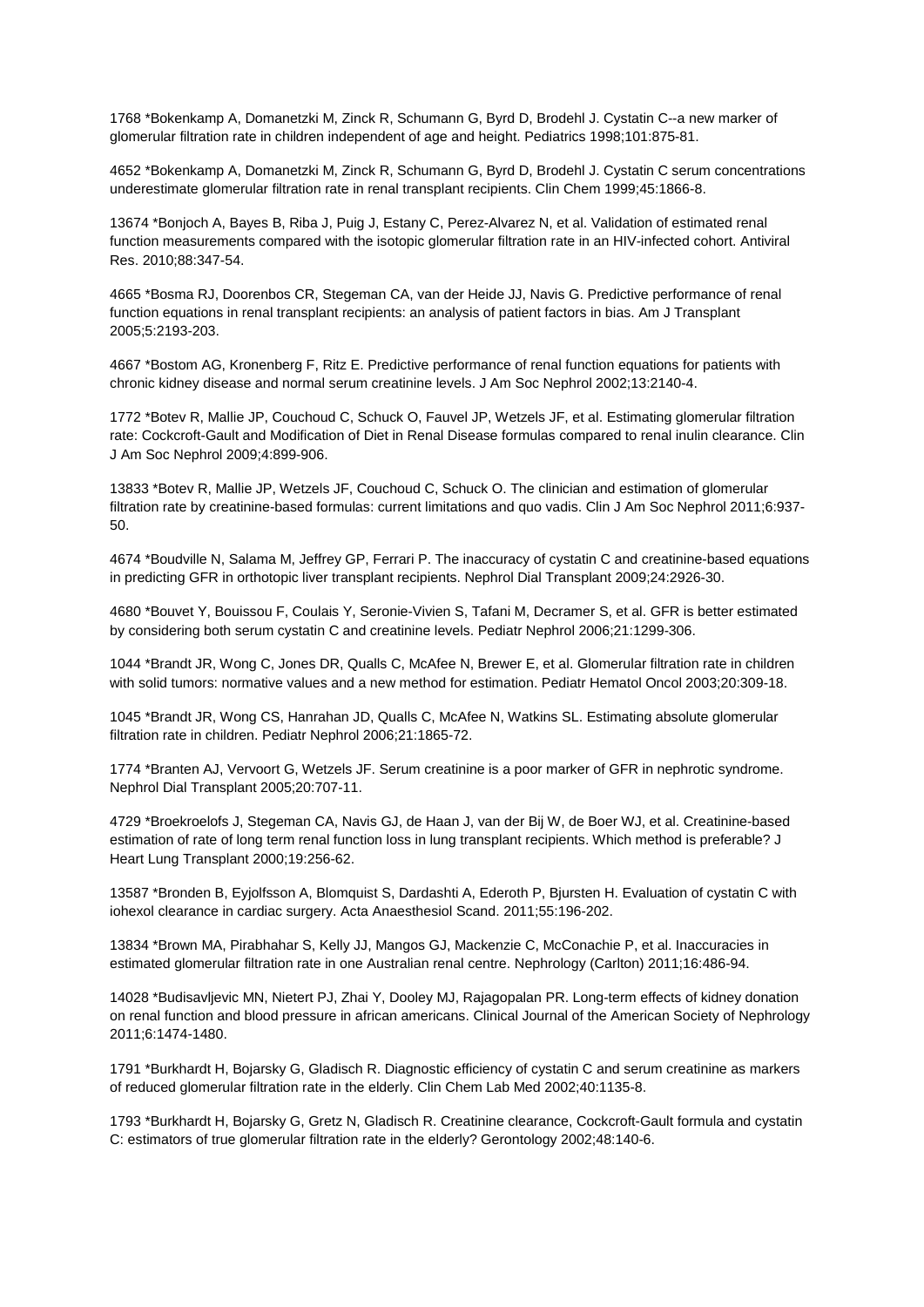1795 \*Burkhardt H, Hahn T, Gladisch R. Is kidney size a useful predictor of renal function in the elderly? Clin Nephrol 2003;59:415-22.

1797 \*Burkhardt H, Hahn T, Gretz N, Gladisch R. Bedside estimation of the glomerular filtration rate in hospitalized elderly patients. Nephron Clin Pract 2005;101:c1-8.

14029 \*Buron F, Hadj-Aissa A, Dubourg L, Morelon E, Steghens JP, Ducher M, et al. Estimating glomerular filtration rate in kidney transplant recipients: Performance over time of four creatinine-based formulas. Transplantation 2011;92:1005-1011.

12921 \*Cabarkapa V, Stosic Z, Deric M, Vucurevic-Ristic L, Zeravica R, Ilincic B. Serum cystatin C in estimating glomerular filtration rate. Journal of Medical Biochemistry 2008;27:46-51.

14030 \*Cachapuz I, Oliveira E, Cruz E, Alves V. Children with chronic kidney disease: Schwartz formula for estimating glomerular filtration rate is replaced by cystatin c formula. Clinical Biochemistry 2011;44:526.

13675 \*Camargo EG, Soares AA, Detanico AB, Weinert LS, Veronese FV, Gomes EC, et al. The Chronic Kidney Disease Epidemiology Collaboration (CKD-EPI) equation is less accurate in patients with Type 2 diabetes when compared with healthy individuals. Diabet Med. 2011;28:90-5.

1800 \*Campens D, Buntinx F. Selecting the best renal function tests. A meta-analysis of diagnostic studies. Int J Technol Assess Health Care 1997;13:343-56.

13489 \*Carnevale V, Pastore L, Camaioni M, Mellozzi M, Sabatini M, Arietti E, et al. Estimate of renal function in oldest old inpatients by MDRD study equation, Mayo Clinic equation and creatinine clearance. Journal of nephrology 2010;23:306-313.

13848 \*Carter JL, Lane CE, Fan SL, Lamb EJ. Estimation of residual glomerular filtration rate in peritoneal dialysis patients using cystatin C: comparison with 51Cr-EDTA clearance. Nephrol Dial Transplant 2011;26:3729- 3732.

13835 \*Carter JL, Stevens PE, Irving JE, Lamb EJ. Estimating glomerular filtration rate: comparison of the CKD-EPI and MDRD equations in a large UK cohort with particular emphasis on the effect of age. QJM 2011;104:839- 47.

13589 \*Cha RH, Lee CS, Lim YH, Kim H, Lee SH, Yu KS, et al. Clinical usefulness of serum cystatin C and the pertinent estimation of glomerular filtration rate based on cystatin C. Nephrology (Carlton). 2010;15:768-76.

12925 \*Chakrabarti S, Chattopadhyay I. Measuring renal function in old age. Reviews in Clinical Gerontology 2008;18:257-267.

13490 \*Chang TI, Chertow GM. GFR estimating equations, CKD prevalence and the public health. Journal of internal medicine 2010;267:354-356.

1807 \*Chantrel F, Agin A, Offner M, Koehl C, Moulin B, Hannedouche T. Comparison of cystatin C versus creatinine for detection of mild renal failure. Clin Nephrol 2000;54:374-81.

13491 \*Chattopadhyay I. Measuring renal function in old age. Reviews in Clinical Gerontology 2003;13:297-302.

13676 \*Cherney DZ, Sochett EB, Dekker MG, Perkins BA. Ability of cystatin C to detect acute changes in glomerular filtration rate provoked by hyperglycaemia in uncomplicated Type 1 diabetes. Diabet Med. 2010;27:1358-65.

4884 \*Cherry RA, Eachempati SR, Hydo L, Barie PS. Accuracy of short-duration creatinine clearance determinations in predicting 24-hour creatinine clearance in critically ill and injured patients. J Trauma 2002;53:267-71.

14031 \*Cheung KL, Soman S, Tamura MK. Special considerations in the management of chronic kidney disease in the elderly. Dialysis and Transplantation 2011;40:241-243.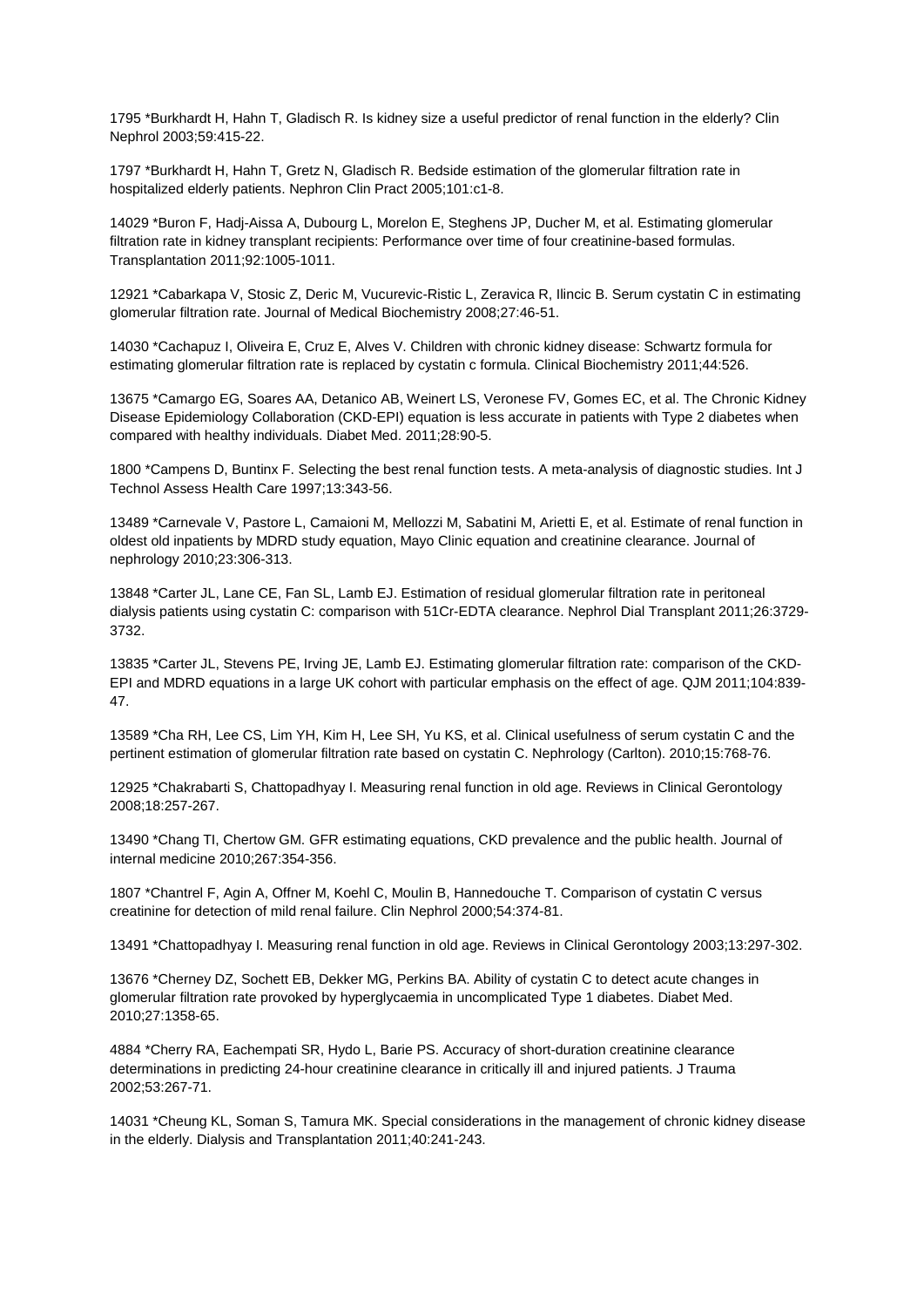4911 \*Cholongitas E, Shusang V, Marelli L, Nair D, Thomas M, Patch D, et al. Review article: renal function assessment in cirrhosis - difficulties and alternative measurements. Aliment Pharmacol Ther 2007;26:969-78.

4918 \*Christensson A, Ekberg J, Grubb A, Ekberg H, Lindstrom V, Lilja H. Serum cystatin C is a more sensitive and more accurate marker of glomerular filtration rate than enzymatic measurements of creatinine in renal transplantation. Nephron Physiol 2003;94:p19-27.

4919 \*Christensson AG, Grubb AO, Nilsson JA, Norrgren K, Sterner G, Sundkvist G. Serum cystatin C advantageous compared with serum creatinine in the detection of mild but not severe diabetic nephropathy. J Intern Med 2004;256:510-8.

4923 \*Chudleigh RA, Ollerton RL, Dunseath G, Peter R, Harvey JN, Luzio S, et al. Performance of the revised '175' Modification of Diet in Renal Disease equation in patients with type 2 diabetes. Diabetologia 2008;51:1714- 8.

4924 \*Chudleigh RA, Ollerton RL, Dunseath G, Peter R, Harvey JN, Luzio S, et al. Use of cystatin C-based estimations of glomerular filtration rate in patients with type 2 diabetes. Diabetologia 2009;52:1274-8.

1818 \*Cirillo M, Anastasio P, De Santo NG. Relationship of gender, age, and body mass index to errors in predicted kidney function. Nephrol Dial Transplant 2005;20:1791-8.

4957 \*Cole M, Price L, Parry A, Keir MJ, Pearson AD, Boddy AV, et al. Estimation of glomerular filtration rate in paediatric cancer patients using 51CR-EDTA population pharmacokinetics. Br J Cancer 2004;90:60-4.

1081 \*Coll E, Botey A, Alvarez L, Poch E, Quinto L, Saurina A, et al. Serum cystatin C as a new marker for noninvasive estimation of glomerular filtration rate and as a marker for early renal impairment. Am J Kidney Dis 2000;36:29-34.

14032 \*Comak E, Dogan CS, Uslu Gokceoglu A, Akbas H, Dinckan A, Gurkan A, et al. Estimation of GFR in pediatric renal transplant recipients: Which formula is best? Pediatric Nephrology 2011;26:1631-1632.

4980 \*Coresh J, Astor BC, McQuillan G, Kusek J, Greene T, Van Lente F, et al. Calibration and random variation of the serum creatinine assay as critical elements of using equations to estimate glomerular filtration rate. Am J Kidney Dis 2002;39:920-9.

4981 \*Coresh J, Auguste P. Reliability of GFR formulas based on serum creatinine, with special reference to the MDRD Study equation. Scand J Clin Lab Invest Suppl 2008;241:30-8.

4984 \*Coresh J, Stevens LA. Kidney function estimating equations: where do we stand? Curr Opin Nephrol Hypertens 2006;15:276-84.

4988 \*Corrao AM, Lisi G, Di Pasqua G, Guizzardi M, Marino N, Ballone E, et al. Serum cystatin C as a reliable marker of changes in glomerular filtration rate in children with urinary tract malformations. J Urol 2006;175:303-9.

14033 \*Craig AJ, Britten A, Heenan SD, Irwin AG. Significant differences when using MDRD for GFR estimation compared to radionuclide measured clearance. European Radiology 2011;21:2211-2217.

13628 \*Dalton RN, Chetty R, Stuart M, Iacona RB, Swaisland A. Effects of the Src inhibitor saracatinib (AZD0530) on renal function in healthy subjects. Anticancer Research 2010;30:2935-2942.

14034 \*Damman K, van der Harst P, Smilde TDJ, Voors AA, Navis G, van Veldhuisen DJ, et al. Use of cystatin C levels in estimating renal function and prognosis in patients with chronic systolic heart failure. Heart 2011.

1833 \*Daniel JP, Chantrel F, Offner M, Moulin B, Hannedouche T. Comparison of cystatin C, creatinine and creatinine clearance vs. GFR for detection of renal failure in renal transplant patients. Ren Fail 2004;26:253-7.

13593 \*De Francisco ALM, Fernandez E. The importance of glomerular filtration rate (GFR) estimating equations in the care of hospitalized patients. European Journal of Internal Medicine 2011;22:120-121.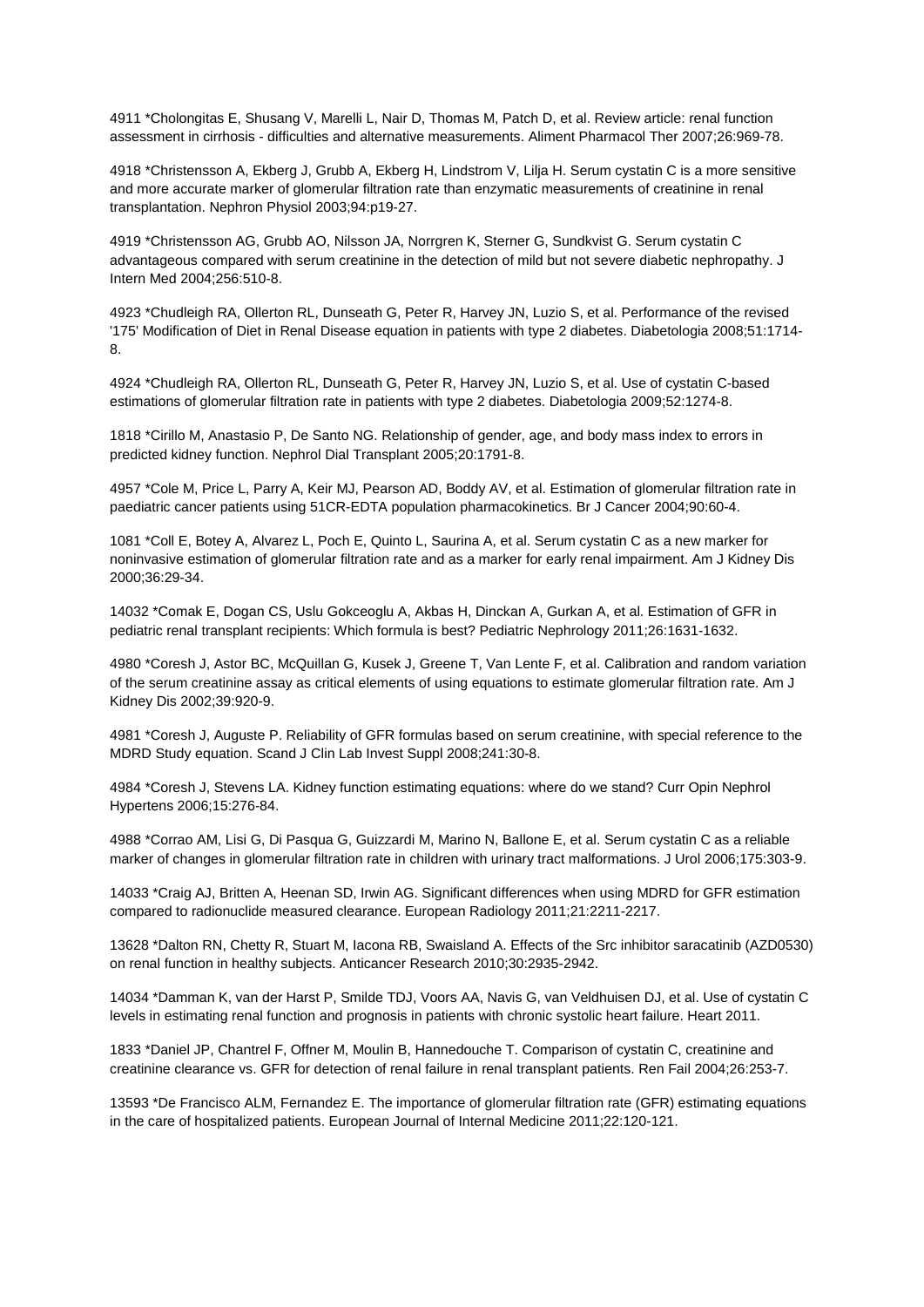5066 \*de Lemos ML, Hsieh T, Hamata L, Levin A, Swenerton K, Djurdjev O, et al. Evaluation of predictive formulae for glomerular filtration rate for carboplatin dosing in gynecological malignancies. Gynecol Oncol 2006;103:1063-9.

13492 \*de Lusignan S, Tomson C, Harris K, van Vlymen J, Gallagher H. Creatinine Fluctuation Has a Greater Effect than the Formula to Estimate Glomerular Filtration Rate on the Prevalence of Chronic Kidney Disease. Nephron - Clinical Practice 2010;117:c213-c224.

14035 \*De Souza V, Selistre L, Rabilloud M, Kassai B, Hadj-Aissa A, Ranchin B, et al. Can we accurately use the nullnewnull Schwartz-formula to estimate glomerular filtration rate in pediatric renal transplant recipients? Pediatric Nephrology 2011;26:1583.

14036 \*De Souza V, Selistre L, Rabilloud M, Kassai B, Hadj-Aissa A, Ranchin B, et al. Estimating glomerular filtration rate in children and young adults. Pediatric Nephrology 2011;26:1635-1636.

13493 \*Deacon A. Limitations of estimating kidney function in adults using formulae [3]. Annals of Clinical Biochemistry 2006;43:85.

13494 \*Delanaye P, Cavalier E, Chapelle JP, Krzesinski JM, Froissart M. Renal extraction of cystatin C [1]. Nephrology Dialysis Transplantation 2006;21:3333.

1112 \*Delanaye P, Cavalier E, Depas G, Chapelle JP, Krzesinski JM. New data on the intraindividual variation of cystatin C. Nephron Clin Pract 2008;108:c246-8.

13495 \*Delanaye P, Cavalier E, Froissart M, Krzesinski JM. Reproducibility of GFR measured by chromium-51- EDTA and iohexol. Nephrology Dialysis Transplantation 2008;23:4077-4078.

5097 \*Delanaye P, Cavalier E, Krzesinski JM, Chapelle JP. Why the MDRD equation should not be used in patients with normal renal function (and normal creatinine values)? Clin Nephrol 2006;66:147-8.

5098 \*Delanaye P, Cavalier E, Krzesinski JM, Mariat C. Cystatin C-based equations: don't repeat the same errors with analytical considerations. Nephrol Dial Transplant 2008;23:1065; author reply 1065-6.

13496 \*Delanaye P, Cavalier E, Mariat C, Maillard N, Krzesinski JM. MDRD or CKD-EPI study equations for estimating prevalence of stage 3 CKD in epidemiological studies: which difference? Is this difference relevant? SOURCE BMC nephrology (2010) 11 (8).

5101 \*Delanaye P, Cavalier E, Radermecker RP, Paquot N, Depas G, Chapelle JP, et al. Cystatin C or creatinine for detection of stage 3 chronic kidney disease in anorexia nervosa. Nephron Clin Pract 2008;110:c158-63.

5102 \*Delanaye P, Cavalier E, Radermecker RP, Paquot N, Depas G, Chapelle JP, et al. Estimation of GFR by different creatinine- and cystatin-C-based equations in anorexia nervosa. Clin Nephrol 2009;71:482-91.

1114 \*Delanaye P, Krzesinski JM. The new Mayo Clinic equation for estimating glomerular filtration rate. Ann Intern Med 2005;142:679-80; author reply 681.

13836 \*Delanaye P, Krzesinski JM. Indexing of Renal Function Parameters by Body Surface Area: Intelligence or Folly? Nephron Clin Pract 2011;119:c289-c292.

13849 \*Delanaye P, Mariat C, Cavalier E, Maillard N, Krzesinski JM, White CA. Trimethoprim, Creatinine and Creatinine-Based Equations. Nephron Clin Pract 2011;119:c187-c194.

13850 \*Delanaye P, Mariat C, Maillard N, Krzesinski JM, Cavalier E. Are the creatinine-based equations accurate to estimate glomerular filtration rate in African American populations? Clin J Am Soc Nephrol 2011;6:906-12.

5109 \*Delanaye P, Nellessen E, Cavalier E, Depas G, Grosch S, Defraigne JO, et al. Is cystatin C useful for the detection and the estimation of low glomerular filtration rate in heart transplant patients? Transplantation 2007;83:641-4.

109 \*Delanaye P, Nellessen E, Grosch S, Depas G, Cavalier E, Defraigne JO, et al. Creatinine-based formulae for the estimation of glomerular filtration rate in heart transplant recipients. Clin Transplant 2006;20:596-603.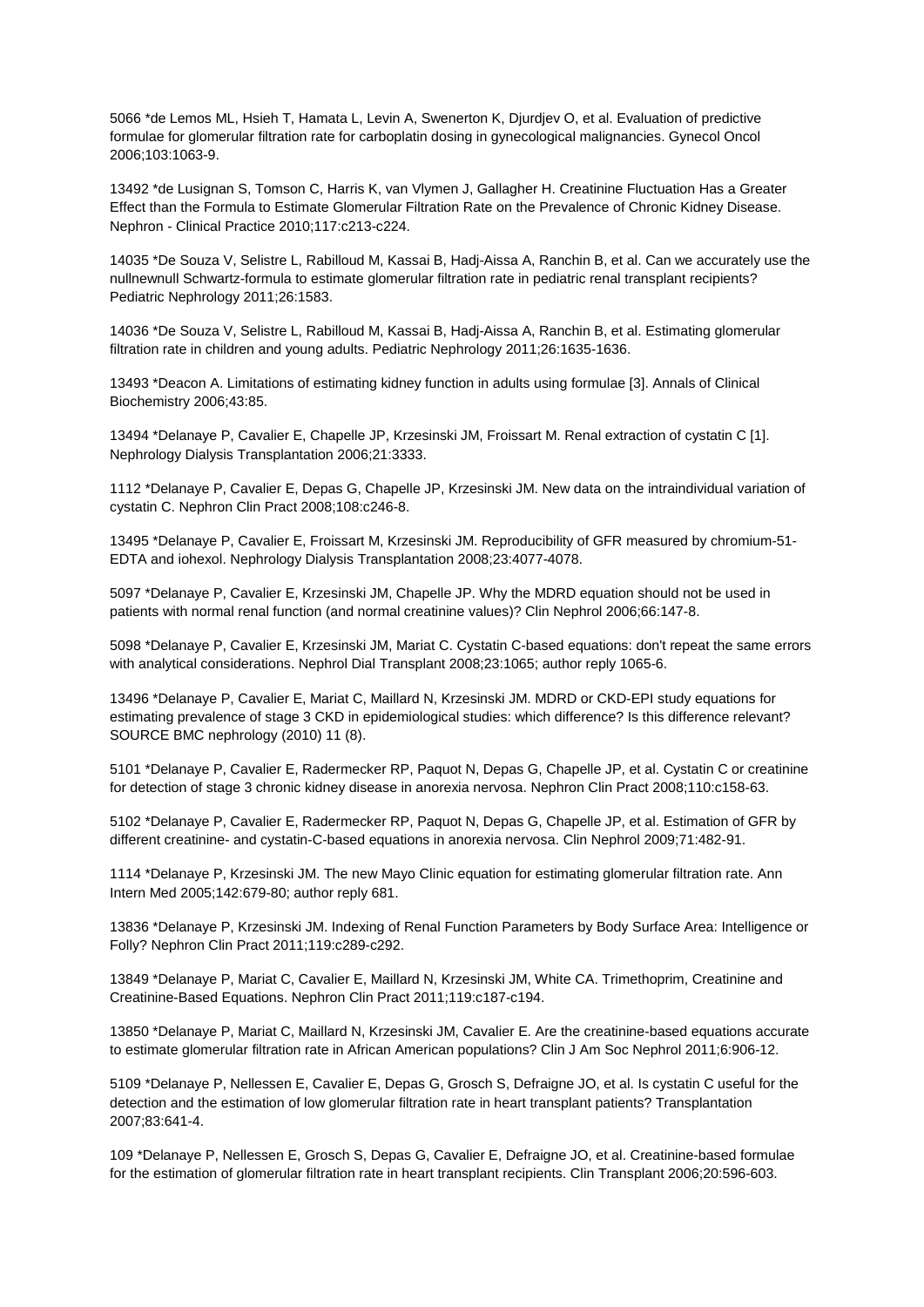5111 \*Delanaye P, Pieroni L, Abshoff C, Lutteri L, Chapelle JP, Krzesinski JM, et al. Analytical study of three cystatin C assays and their impact on cystatin C-based GFR-prediction equations. Clin Chim Acta 2008;398:118- 24.

2 \*Delanghe JR. How to estimate GFR in children. Nephrol Dial Transplant 2009;24:714-6.

5116 \*Demirovic JA, Pai AB, Pai MP. Estimation of creatinine clearance in morbidly obese patients. Am J Health Syst Pharm 2009;66:642-8.

5117 \*Demirtas S, Bozbas A, Akbay A, Yavuz Y, Karaca L. Diagnostic value of serum cystatin C for evaluation of hepatorenal syndrome. Clin Chim Acta 2001;311:81-9.

12948 \*Dharnidharka VR, Kwon C, Stevens G. Serum cystatin C is superior to serum creatinine as a marker of kidney function: a meta-analysis. Am J Kidney Dis. 2002;40:221-6.

13497 \*Didangelos T, Ntemka A, Iliadis F, Makedou A, Margaritidis C, Papanastasiou E, et al. Estimation of glomerular filtration rate in patients with diabetes mellitus type 2: Comparison of CKD EPI equation and cystatin C-based formula. SOURCE Diabetologia (2010) 53 (S478) CONFERENCE NAME 46th Annual Meeting of the European Association for the Study of Diabetes, EASD 2010 CONFERENCE LOCATION Stockholm CONFERENCE DATE 2010-09-20 to 2010-09-24 2011.

48 \*Donadio C, Consani C, Ardini M, Caprio F, Grassi G, Lucchesi A. Prediction of glomerular filtration rate from body cell mass and plasma creatinine. Curr Drug Discov Technol 2004;1:221-8.

5165 \*Donadio C, Lucchesi A, Ardini M, Cosio S, Fanucchi A, Gadducci A. Dose individualization can minimize nephrotoxicity due to carboplatin therapy in patients with ovarian cancer. Ther Drug Monit 2009;31:63-9.

5166 \*Donadio C, Lucchesi A, Ardini M, Cosio S, Gadducci A. Renal impairment in patients with ovarian cancer. Eur J Obstet Gynecol Reprod Biol 2003;106:198-202.

5173 \*Donahue A, McCune JS, Faucette S, Gillenwater HH, Kowalski RJ, Socinski MA, et al. Measured versus estimated glomerular filtration rate in the Calvert equation: influence on carboplatin dosing. Cancer Chemother Pharmacol 2001;47:373-9.

1860 \*Donckerwolcke RM, Coppes MJ. Adaptation of renal function after unilateral nephrectomy in children with renal tumors. Pediatr Nephrol 2001;16:568-74.

14037 \*Dooley M, Poole S, Rischin D. Chemotherapy dose adjustment in cancer patients: Clinical utility of MDRD, CKD-EPI, Cockcroft and Gault and other formulae for renal function estimation. Journal of Oncology Pharmacy Practice 2011;17:11.

5177 \*Dooley MJ, Singh S, Rischin D. Rounding of low serum creatinine levels and consequent impact on accuracy of bedside estimates of renal function in cancer patients. Br J Cancer 2004;90:991-5.

1134 \*Douville P, Martel AR, Talbot J, Desmeules S, Langlois S, Agharazii M. Impact of age on glomerular filtration estimates. Nephrol Dial Transplant 2009;24:97-103.

13498 \*El-Minshawy O, Saber RA, Osman A. 24-hour creatinine clearance reliability for estimation of glomerular filtration rate in different stages of chronic kidney disease. Saudi journal of kidney diseases and transplantation : an official publication of the Saudi Center for Organ Transplantation, Saudi Arabia 2010;21:686-693.

1872 \*Emara M, Zahran A, Abd El Hady H, Shoker A. How to best define patients with moderate chronic kidney disease. Nephron Clin Pract 2008;110:c195-206.

13499 \*Eriksen BO, Mathisen UD, Melsom T, Ingebretsen OC, Jenssen TG, Njolstad I, et al. Cystatin C is not a better estimator of GFR than plasma creatinine in the general population. Kidney Int 2010;78:1305-11.

13851 \*Eriksen BO, Mathisen UD, Melsom T, Ingebretsen OC, Jenssen TG, Njolstad I, et al. The Role of Cystatin C in Improving GFR Estimation in the General Population. Am J Kidney Dis 2011.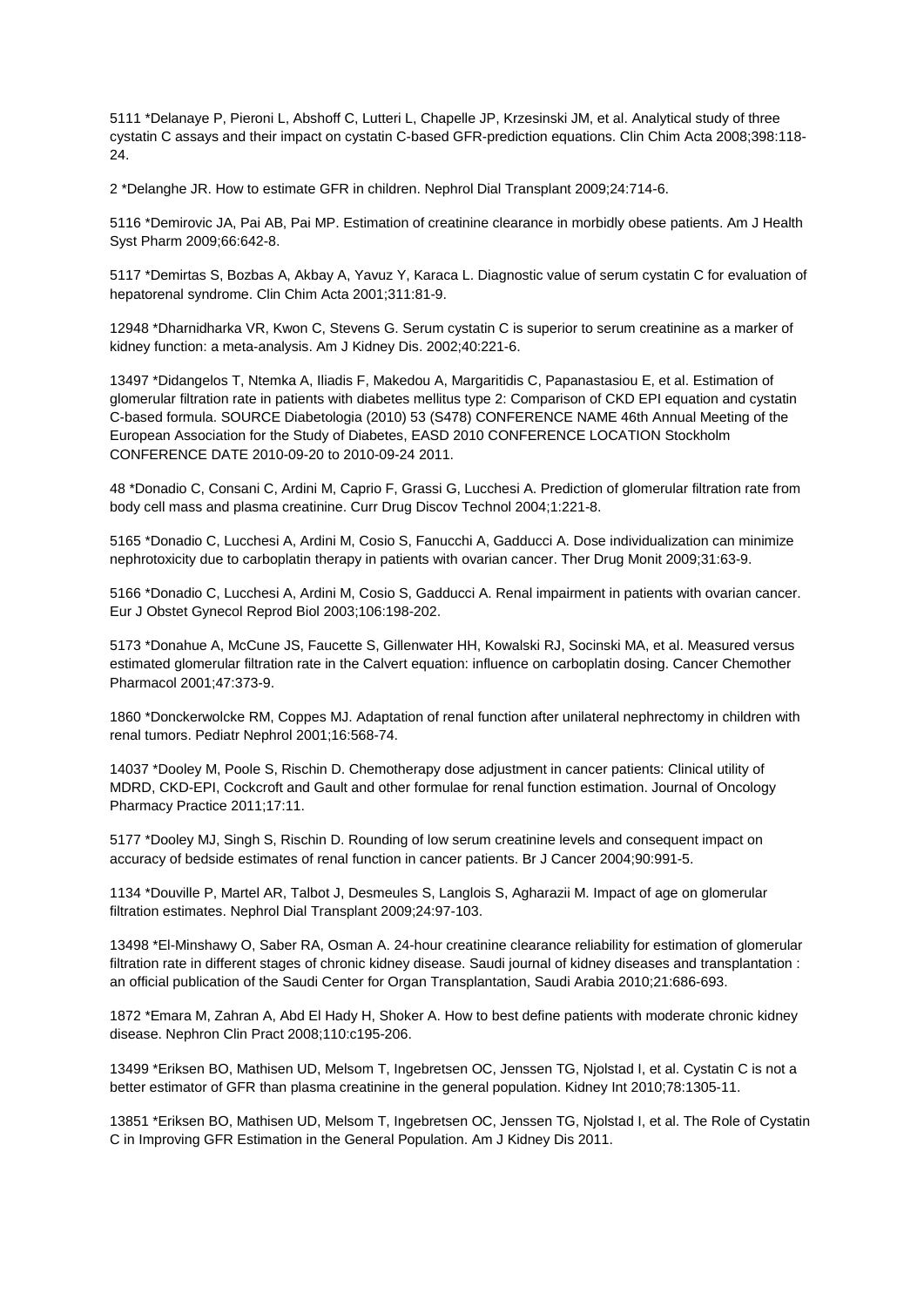5276 \*Erlandsen EJ, Randers E, Kristensen JH. Evaluation of the Dade Behring N Latex Cystatin C assay on the Dade Behring Nephelometer II System. Scand J Clin Lab Invest 1999;59:1-8.

178 \*Erley CM, Bader BD, Berger ED, Vochazer A, Jorzik JJ, Dietz K, et al. Plasma clearance of iodine contrast media as a measure of glomerular filtration rate in critically ill patients. Crit Care Med 2001;29:1544-50.

5283 \*Esnault VL, Brown EA, Apetrei E, Bagon J, Calvo C, DeChatel R, et al. The effects of amlodipine and enalapril on renal function in adults with hypertension and nondiabetic nephropathies: a 3-year, randomized, multicenter, double-blind, placebo-controlled study. Clin Ther 2008;30:482-98.

5285 \*Estorch M, Tembl A, Antonijoan R, Hernandez A, Mari C, Flotats A, et al. Evaluation of renal graft haemodynamia by 51Cr-EDTA and o-[131I]iodohippurate: its use in the early diagnosis of glomerular hyperfiltration. Nucl Med Commun 2003;24:679-82.

13500 \*Estrella MM, Astor BC, Kottgen A, Selvin E, Coresh J, Parekh RS. Prevalence of kidney disease in anaemia differs by GFR-estimating method: The Third National Health and Nutrition Examination Survey (1988- 94). Nephrology Dialysis Transplantation 2010;25:2542-2548.

13852 \*Fabbian F, Pala M, Scanelli G, Manzato E, Longhini C, Portaluppi F. Estimation of renal function in patients with eating disorders. Int J Eat Disord 2011;44:233-7.

14038 \*Fadrowski JJ, Furth SL. GFR estimation in children: Questions and answers (and Questions). Clinical Journal of the American Society of Nephrology 2011;6:1810-1812.

13853 \*Fadrowski JJ, Neu AM, Schwartz GJ, Furth SL. Pediatric GFR estimating equations applied to adolescents in the general population. Clin J Am Soc Nephrol 2011;6:1427-35.

5297 \*Fadrowski JJ, Pierce CB, Cole SR, Moxey-Mims M, Warady BA, Furth SL. Hemoglobin decline in children with chronic kidney disease: baseline results from the chronic kidney disease in children prospective cohort study. Clin J Am Soc Nephrol 2008;3:457-62.

13678 \*Faluyi OO, Masinghe SP, Hayward RL, Clive S. Accuracy of GFR estimation by the Cockroft and Gault, MDRD, and Wright equations in Oncology patients with renal impairment. Med Oncol. 2011.

1885 \*Farker K, Merkel U, Schweer H, Haerting J, Madani SF, Eggers R, et al. Effects of short-term treatment with diclofenac-colestyramine on renal function and urinary prostanoid excretion in patients with type-2 diabetes. Eur J Clin Pharmacol 2002;58:85-91.

5324 \*Fehrman-Ekholm I, Duner F, Brink B, Tyden G, Elinder CG. No evidence of accelerated loss of kidney function in living kidney donors: results from a cross-sectional follow-up. Transplantation 2001;72:444-9.

5325 \*Fehrman-Ekholm I, Seeberger A, Bjork J, Sterner G. Serum cystatin C: a useful marker of kidney function in very old people. Scand J Clin Lab Invest 2009;69:606-11.

1167 \*Fehrman-Ekholm I, Skeppholm L. Renal function in the elderly (>70 years old) measured by means of iohexol clearance, serum creatinine, serum urea and estimated clearance. Scand J Urol Nephrol 2004;38:73-7.

12963 \*Filler G. How to measure renal function in children - What is the role of cystatin C? Current Pediatric Reviews 2006;2:225-231.

12964 \*Filler G, Bokenkamp A, Hofmann W, Le Bricon T, Martinez-Bru C, Grubb A. Cystatin C as a marker of GFR--history, indications, and future research. Clin Biochem. 2005;38:1-8.

5342 \*Filler G, Foster J, Acker A, Lepage N, Akbari A, Ehrich JH. The Cockcroft-Gault formula should not be used in children. Kidney Int 2005;67:2321-4.

5343 \*Filler G, Lepage N. Should the Schwartz formula for estimation of GFR be replaced by cystatin C formula? Pediatr Nephrol 2003;18:981-5.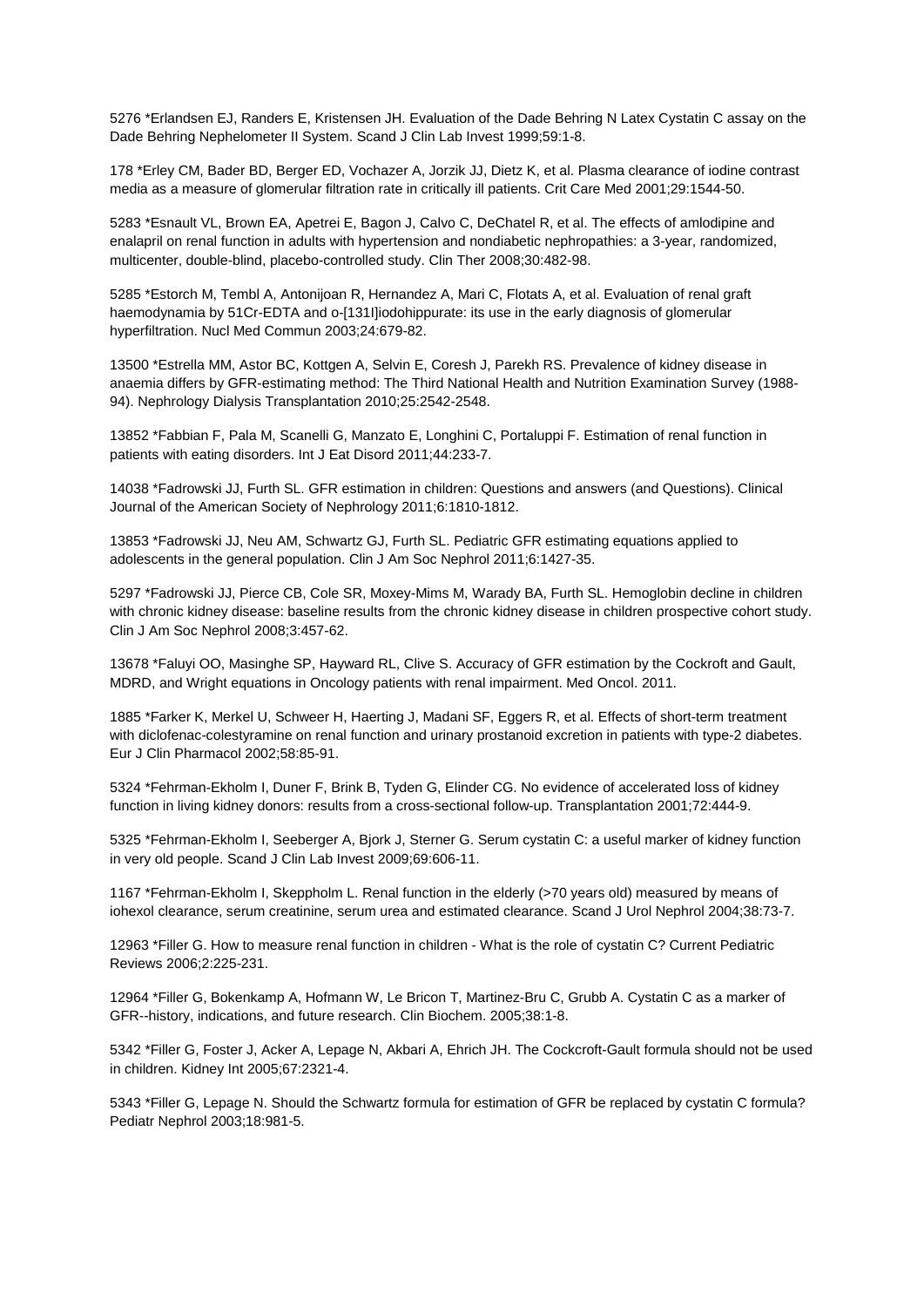1168 \*Filler G, Priem F, Lepage N, Sinha P, Vollmer I, Clark H, et al. Beta-trace protein, cystatin C, beta(2) microglobulin, and creatinine compared for detecting impaired glomerular filtration rates in children. Clin Chem 2002;48:729-36.

1169 \*Filler G, Priem F, Vollmer I, Gellermann J, Jung K. Diagnostic sensitivity of serum cystatin for impaired glomerular filtration rate. Pediatr Nephrol 1999;13:501-5.

51 \*Filler G, Sharma AP. How to monitor renal function in pediatric solid organ transplant recipients. Pediatr Transplant 2008;12:393-401.

1172 \*Finney H, Newman DJ, Price CP. Adult reference ranges for serum cystatin C, creatinine and predicted creatinine clearance. Ann Clin Biochem 2000;37 ( Pt 1):49-59.

1899 \*Fliser D, Ritz E. Serum cystatin C concentration as a marker of renal dysfunction in the elderly. Am J Kidney Dis 2001;37:79-83.

5376 \*Flodin M, Hansson LO, Larsson A. Evaluation of Dade Behring N Latex Cystatin C reagent on Abbott ci8200. Ups J Med Sci 2006;111:209-13.

5377 \*Flodin M, Jonsson AS, Hansson LO, Danielsson LA, Larsson A. Evaluation of Gentian cystatin C reagent on Abbott Ci8200 and calculation of glomerular filtration rate expressed in mL/min/1.73 m(2) from the cystatin C values in mg/L. Scand J Clin Lab Invest 2007;67:560-7.

5382 \*Fommei E, Bruselli L, Ripoli A, Gimelli A, Ghione S, Giorgetti A, et al. Single-shot cardiorenal scintigraphy with 99mTc-tetrofosmin: a dynamic characterization at rest and during adenosine infusion. J Nucl Med 2009;50:1288-95.

5388 \*Fontsere N, Bonal J, Navarro M, Riba J, Fraile M, Torres F, et al. A comparison of prediction equations for estimating glomerular filtration rate in adult patients with chronic kidney disease stages 4-5. Effect of nutritional status and age. Nephron Clin Pract 2006;104:c160-8.

5390 \*Fontsere N, Esteve V, Saurina A, Pou M, Barba N, Deulofeu R, et al. The search for a new marker of renal function in older patients with chronic kidney disease stages 3-4: usefulness of cystatin C-based equations. Nephron Clin Pract 2009;112:c164-70.

5391 \*Fontsere N, Salinas I, Bonal J, Bayes B, Riba J, Torres F, et al. Are prediction equations for glomerular filtration rate useful for the long-term monitoring of type 2 diabetic patients? Nephrol Dial Transplant 2006;21:2152-8.

5392 \*Ford L, Berg J. Delay in separating blood samples affects creatinine measurement using the Roche kinetic Jaffe method. Ann Clin Biochem 2008;45:83-7.

5398 \*Fotopoulos AD, Katopodis K, Balafa O, Katsaraki A, Kalaitzidis R, Siamopoulos KC. Individual renal function in polycystic kidney disease: a follow-up study. Clin Nucl Med 2001;26:518-24.

13679 \*Francoz C, Prie D, Abdelrazek W, Moreau R, Mandot A, Belghiti J, et al. Inaccuracies of creatinine and creatinine-based equations in candidates for liver transplantation with low creatinine: impact on the model for endstage liver disease score. Liver Transpl. 2010;16:1169-77.

5440 \*Froissart M, Rossert J, Jacquot C, Paillard M, Houillier P. Predictive performance of the modification of diet in renal disease and Cockcroft-Gault equations for estimating renal function. J Am Soc Nephrol 2005;16:763-73.

5452 \*Furth SL, Cole SR, Moxey-Mims M, Kaskel F, Mak R, Schwartz G, et al. Design and methods of the Chronic Kidney Disease in Children (CKiD) prospective cohort study. Clin J Am Soc Nephrol 2006;1:1006-15.

5455 \*Gabutti L, Ferrari N, Mombelli G, Marone C. Does cystatin C improve the precision of Cockcroft and Gault's creatinine clearance estimation? J Nephrol 2004;17:673-8.

13502 \*Gansevoort RT, De Jong PE. Challenges for the present CKD classification system. Current Opinion in Nephrology and Hypertension 2010;19:308-314.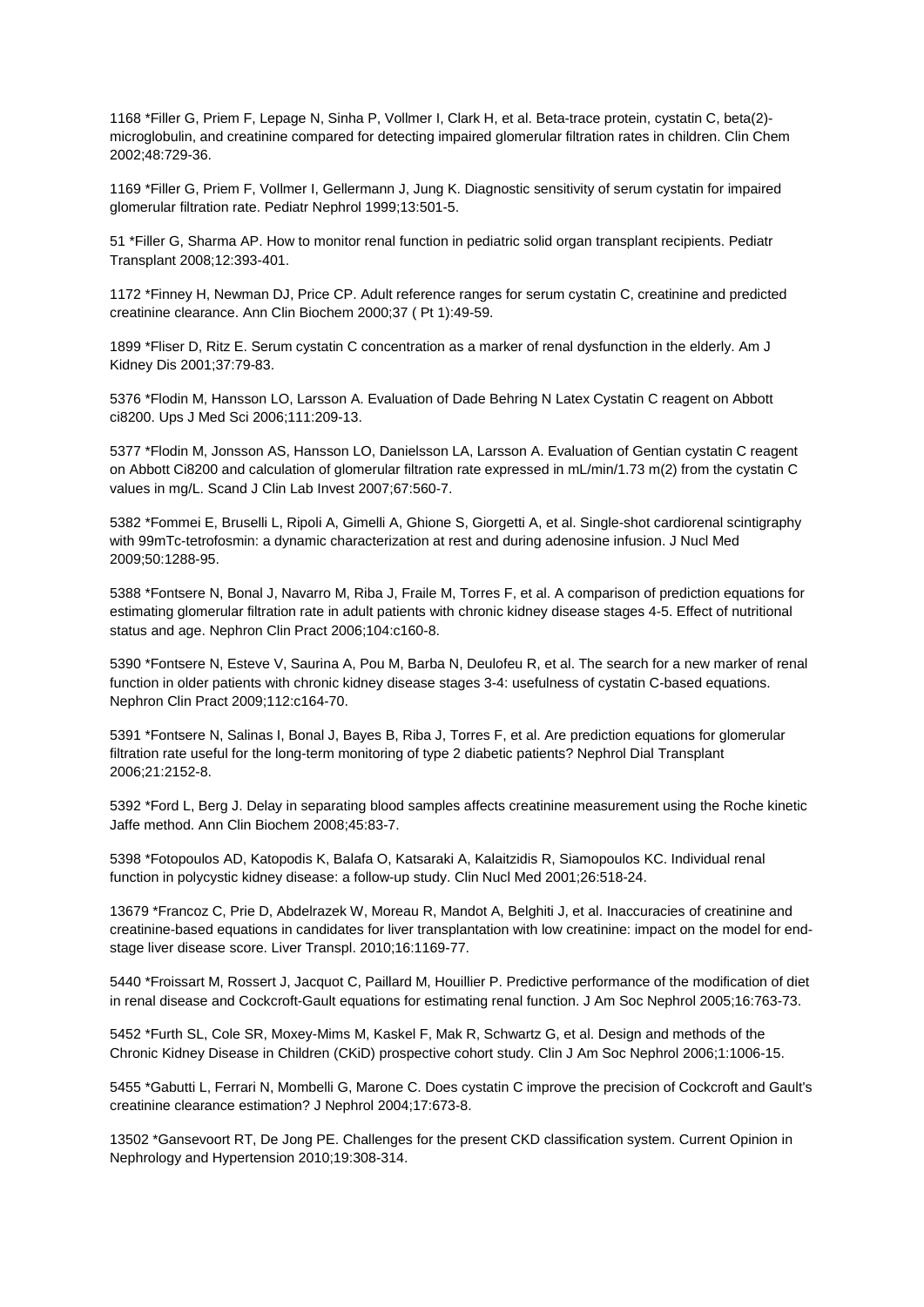14039 \*Gao A, Cachat F, Faouzi M, Mosig D, Girardin E, Chehade H. Assessment of glomerular filtration rate in children: From the new revised Schwartz formula to a new generalized formula. Pediatric Nephrology 2011;26:1577.

14040 \*Garcovich M, Tsochatzis E, Georgadis D, Germani G, Fede G, Davenport A, et al. Reliability of serum creatinine in assessing renal function is diminished in patients with cirrhosis as compared with patients with organic renal disease. J Hepatol 2011;54:S68-S69.

14041 \*Garcovich M, Tsochatzis E, Georgiadis D, Germani G, Fede G, Burroughs AK, et al. Reliability of serum creatinine in assessing renal function is reduced in patients with cirrhosis as compared with patients with organic renal disease. Gastroenterology 2011;140:S954.

14042 \*Garcovich M, Tsochatzis E, Manousou P, Germani G, Fede G, Fatourou E, et al. Reliability of serum creatinine in assessing renal function is reduced in patients with cirrhosis as compared with patients with organic renal disease. Digestive and Liver Disease 2011;43:S101.

5484 \*Garlipp CR, Bottini PV, Queiroz RR, Afaz SH. Estimating glomerular filtration rate by measurement of cystatin C serum concentrations: a comparison with chrome-EDTA clearance. Clin Chim Acta 2008;393:125-7.

5508 \*Gera M, Slezak JM, Rule AD, Larson TS, Stegall MD, Cosio FG. Assessment of changes in kidney allograft function using creatinine-based estimates of glomerular filtration rate. Am J Transplant 2007;7:880-7.

5511 \*Gerhardt T, Poge U, Stoffel-Wagner B, Ahrendt M, Wolff M, Spengler U, et al. Estimation of glomerular filtration rates after orthotopic liver transplantation: Evaluation of cystatin C-based equations. Liver Transpl 2006;12:1667-72.

5512 \*Gerhardt T, Terjung B, Knipper P, Palmedo H, Woitas RP, Kalff J, et al. Renal impairment after liver transplantation - a pilot trial of calcineurin inhibitor-free vs. calcineurin inhibitor sparing immunosuppression in patients with mildly impaired renal function after liver transplantation. Eur J Med Res 2009;14:210-5.

14043 \*Gibson P, Shammas A, Cada M, Licht C, Gupta A. Do nuclear medicine gfr studies contribute to therapeutic decision making in pediatric oncology patients receiving chemotherapy? Pediatric Blood and Cancer 2011;56:937-938.

1198 \*Giles PD, Fitzmaurice DA. Formula estimation of glomerular filtration rate: have we gone wrong? BMJ 2007;334:1198-200.

13503 \*Glassock RJ. Estimated glomerular filtration rate: Time for a performance review? Kidney international 2009;75:1001-1003.

5553 \*Godfrey T, Cuadrado MJ, Fofi C, Abbs I, Khamashta MA, Nunan T, et al. Chromium-51 ethylenediamine tetraacetic acid glomerular filtration rate: a better predictor than glomerular filtration rate calculated by the Cockcroft-Gault formula for renal involvement in systemic lupus erythematosus patients. Rheumatology (Oxford) 2001;40:324-8.

12992 \*Gourishankar S, Courtney M, Jhangri GS, Cembrowski G, Pannu N. Serum cystatin C performs similarly to traditional markers of kidney function in the evaluation of donor kidney function prior to and following unilateral nephrectomy. Nephrol Dial Transplant. 2008;23:3004-9.

5597 \*Grassi G, Abdelkawy H, Barsotti M, Paleologo G, Tregnaghi C, Rizzo G, et al. Living kidney transplantation: evaluation of renal function and morphology of potential donors. Transplant Proc 2009;41:1121-4.

1928 \*Graves JW. Diagnosis and management of chronic kidney disease. Mayo Clin Proc 2008;83:1064-9.

5607 \*Gretz N, Schock D, Sadick M, Pill J. Bias and precision of estimated glomerular filtration rate in children. Pediatr Nephrol 2007;22:167-9.

5611 \*Gronroos MH, Jahnukainen T, Irjala K, Harkonen R, Hurme S, Mottonen M, et al. Comparison of glomerular function tests in children with cancer. Pediatr Nephrol 2008;23:797-803.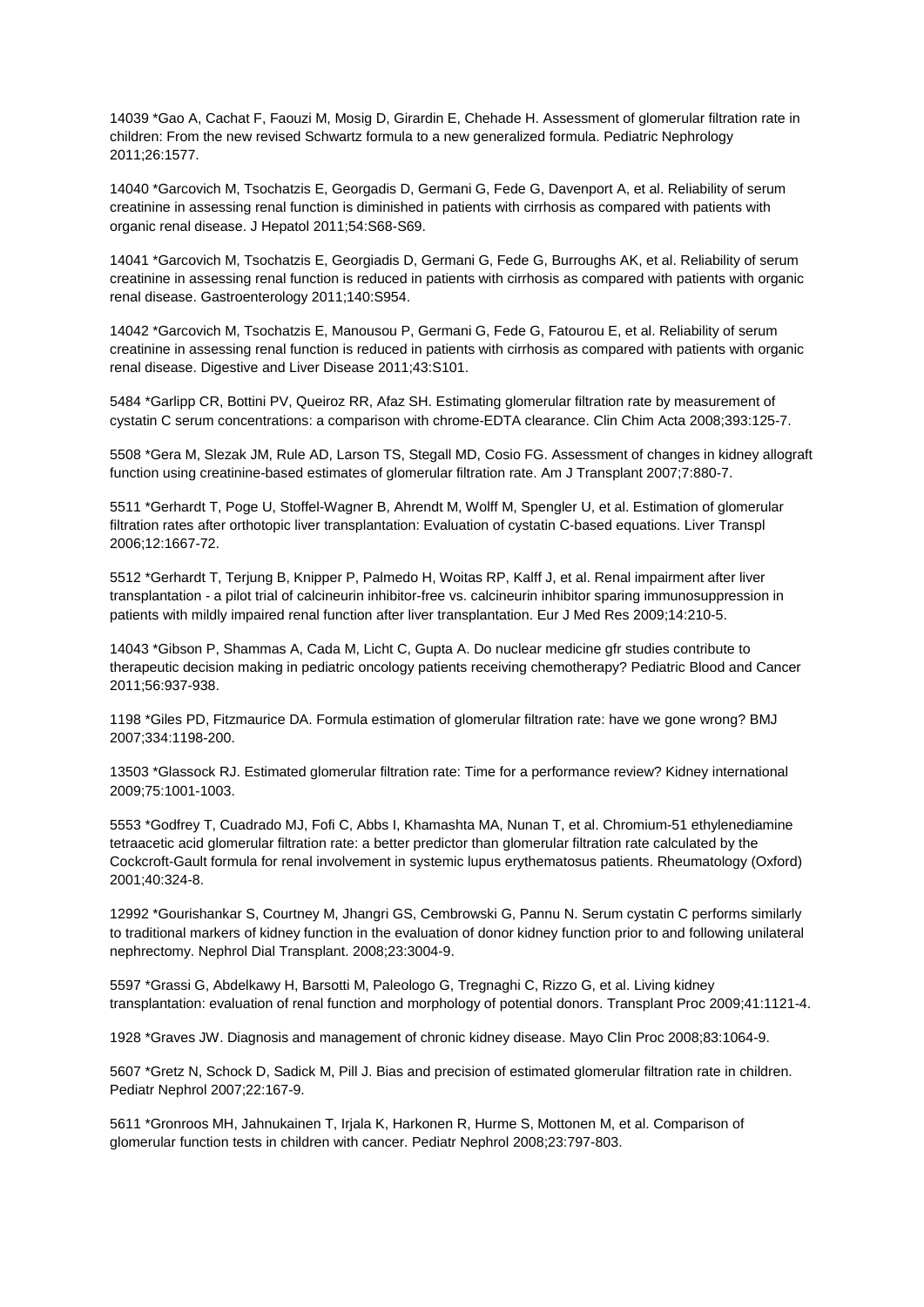14044 \*Grubb A. Cystatin C- and creatinine-based GFR-prediction equations for children and adults. Clinical Biochemistry 2011;44:501-502.

14045 \*Grubb A. Cystatin C for estimation of renal function in CKD. Clinical Chemistry and Laboratory Medicine 2011;49:S28.

1215 \*Grubb A, Bjork J, Lindstrom V, Sterner G, Bondesson P, Nyman U. A cystatin C-based formula without anthropometric variables estimates glomerular filtration rate better than creatinine clearance using the Cockcroft-Gault formula. Scand J Clin Lab Invest 2005;65:153-62.

13741 \*Grubb A, Blirup-Jensen S, Lindstrom V, Schmidt C, Althaus H, Zegers I. First certified reference material for cystatin C in human serum ERM-DA471/IFCC. Clin Chem Lab Med 2010;48:1619-21.

12995 \*Grubb A, Nordin G. Notable steps in obtaining improved estimates for glomerular filtration rate. Clinical Chemistry 2006;52:169-170.

5617 \*Grubb A, Nyman U, Bjork J, Lindstrom V, Rippe B, Sterner G, et al. Simple cystatin C-based prediction equations for glomerular filtration rate compared with the modification of diet in renal disease prediction equation for adults and the Schwartz and the Counahan-Barratt prediction equations for children. Clin Chem 2005;51:1420- 31.

5618 \*Grubb A, Simonsen O, Sturfelt G, Truedsson L, Thysell H. Serum concentration of cystatin C, factor D and beta 2-microglobulin as a measure of glomerular filtration rate. Acta Med Scand 1985;218:499-503.

12996 \*Gruev T, Chakalarovski K, Stojceva-Taneva O, Grueva A, Trenceva K. Effects of glucocorticoid immunosuppression on serum cystatin C levels. Journal of Medical Biochemistry 2009;28:191-196.

5671 \*Hallan S, Asberg A, Lindberg M, Johnsen H. Validation of the Modification of Diet in Renal Disease formula for estimating GFR with special emphasis on calibration of the serum creatinine assay. Am J Kidney Dis 2004;44:84-93.

1222 \*Hallan S, Astor B, Lydersen S. Estimating glomerular filtration rate in the general population: the second Health Survey of Nord-Trondelag (HUNT II). Nephrol Dial Transplant 2006;21:1525-33.

5693 \*Hansson LO, Wadstrom J, Lipcsey M, Biglarnia A, Larsson A. [Current Swedish renal function tests must be better. Uncertain diagnosis with routine formulas--great risk of wrong drug dosages]. Lakartidningen 2008;105:731-4.

1946 \*Harambat J, Ranchin B, Dubourg L, Liutkus A, Hadj-Haissa A, Rivet C, et al. Renal function in pediatric liver transplantation: a long-term follow-up study. Transplantation 2008;86:1028-34.

1230 \*Hari P, Bagga A, Mahajan P, Lakshmy R. Effect of malnutrition on serum creatinine and cystatin C levels. Pediatr Nephrol 2007;22:1757-61.

5697 \*Harmoinen A, Lehtimaki T, Korpela M, Turjanmaa V, Saha H. Diagnostic accuracies of plasma creatinine, cystatin C, and glomerular filtration rate calculated by the Cockcroft-Gault and Levey (MDRD) formulas. Clin Chem 2003;49:1223-5.

5698 \*Harmoinen AP, Kouri TT, Wirta OR, Lehtimaki TJ, Rantalaiho V, Turjanmaa VM, et al. Evaluation of plasma cystatin C as a marker for glomerular filtration rate in patients with type 2 diabetes. Clin Nephrol 1999;52:363-70.

5709 \*Harzallah K, Sellam A, Mhiri A, Slim I, Halouas M, Mezzigue C, et al. Creatinine clearance estimation after kidney transplantation: an analysis of three methods. Transplant Proc 2007;39:2571-3.

1950 \*Hayashi T, Nitta K, Hatano M, Nakauchi M, Nihei H. The serum cystatin C concentration measured by particle-enhanced immunonephelometry is well correlated with inulin clearance in patients with various types of glomerulonephritis. Nephron 1999;82:90-2.

5729 \*Hazar V, Gungor O, Guven AG, Aydin F, Akbas H, Gungor F, et al. Renal function after hematopoietic stem cell transplantation in children. Pediatr Blood Cancer 2009;53:197-202.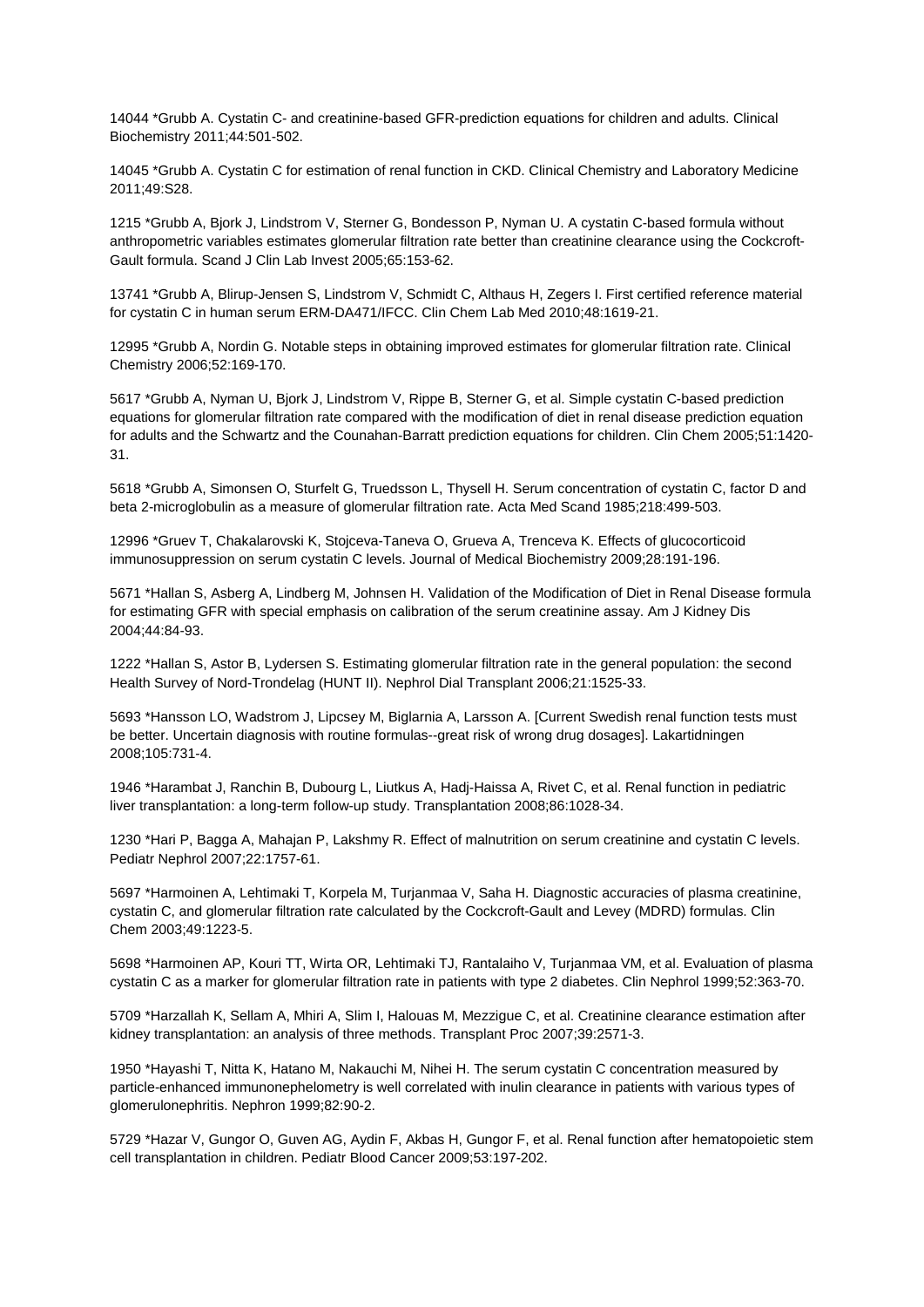5731 \*Heaf JG, Iversen J. Uses and limitations of renal scintigraphy in renal transplantation monitoring. Eur J Nucl Med 2000;27:871-9.

13854 \*Hebert PL, Nori US, Bhatt UY, Hebert LA. A modest proposal for improving the accuracy of creatininebased GFR-estimating equations. Nephrol Dial Transplant 2011;26:2426-8.

13010 \*Heilman RL, Mazur MJ. Cystatin C as a more sensitive indicator of diminished glomerular filtration rate. Liver Transplantation 2005;11:264-266.

1236 \*Helin I, Axenram M, Grubb A. Serum cystatin C as a determinant of glomerular filtration rate in children. Clin Nephrol 1998;49:221-5.

13504 \*Helou R. Should We Continue to Use the Cockcroft-Gault Formula? Nephron - Clinical Practice 2010;116:c172-c186.

5776 \*Herget-Rosenthal S, Bokenkamp A, Hofmann W. How to estimate GFR-serum creatinine, serum cystatin C or equations? Clin Biochem 2007;40:153-61.

5780 \*Herlitz H, Harris K, Risler T, Boner G, Bernheim J, Chanard J, et al. The effects of an ACE inhibitor and a calcium antagonist on the progression of renal disease: the Nephros Study. Nephrol Dial Transplant 2001;16:2158-65.

5792 \*Herrera-Gutierrez ME, Seller-Perez G, Banderas-Bravo E, Munoz-Bono J, Lebron-Gallardo M, Fernandez-Ortega JF. Replacement of 24-h creatinine clearance by 2-h creatinine clearance in intensive care unit patients: a single-center study. Intensive Care Med 2007;33:1900-6.

5795 \*Herts BR, Schneider E, Obuchowski N, Poggio E, Jain A, Baker ME. Probability of reduced renal function after contrast-enhanced CT: a model based on serum creatinine level, patient age, and estimated glomerular filtration rate. AJR Am J Roentgenol 2009;193:494-500.

5830 \*Hjorth L, Wiebe T, Karpman D. Correct evaluation of renal glomerular filtration rate requires clearance assays. Pediatr Nephrol 2002;17:847-51.

13680 \*Hjorth L, Wiebe T, Karpman D. Hyperfiltration evaluated by glomerular filtration rate at diagnosis in children with cancer. Pediatr Blood Cancer. 2011.

1246 \*Hoek FJ, Kemperman FA, Krediet RT. A comparison between cystatin C, plasma creatinine and the Cockcroft and Gault formula for the estimation of glomerular filtration rate. Nephrol Dial Transplant 2003;18:2024- 31.

5842 \*Hoek FJ, Korevaar JC, Dekker FW, Boeschoten EW, Krediet RT. Estimation of residual glomerular filtration rate in dialysis patients from the plasma cystatin C level. Nephrol Dial Transplant 2007;22:1633-8.

5848 \*Hogg RJ, Furth S, Lemley KV, Portman R, Schwartz GJ, Coresh J, et al. National Kidney Foundation's Kidney Disease Outcomes Quality Initiative clinical practice guidelines for chronic kidney disease in children and adolescents: evaluation, classification, and stratification. Pediatrics 2003;111:1416-21.

5850 \*Hojs R, Bevc S, Antolinc B, Gorenjak M, Puklavec L. Serum cystatin C as an endogenous marker of renal function in the elderly. Int J Clin Pharmacol Res 2004;24:49-54.

5851 \*Hojs R, Bevc S, Ekart R, Gorenjak M, Puklavec L. Serum cystatin C as an endogenous marker of renal function in patients with mild to moderate impairment of kidney function. Nephrol Dial Transplant 2006;21:1855- 62.

5852 \*Hojs R, Bevc S, Ekart R, Gorenjak M, Puklavec L. Serum cystatin C-based equation compared to serum creatinine-based equations for estimation of glomerular filtration rate in patients with chronic kidney disease. Clin Nephrol 2008;70:10-7.

5853 \*Hojs R, Bevc S, Ekart R, Gorenjak M, Puklavec L. Serum cystatin C as an endogenous marker of renal function in patients with chronic kidney disease. Ren Fail 2008;30:181-6.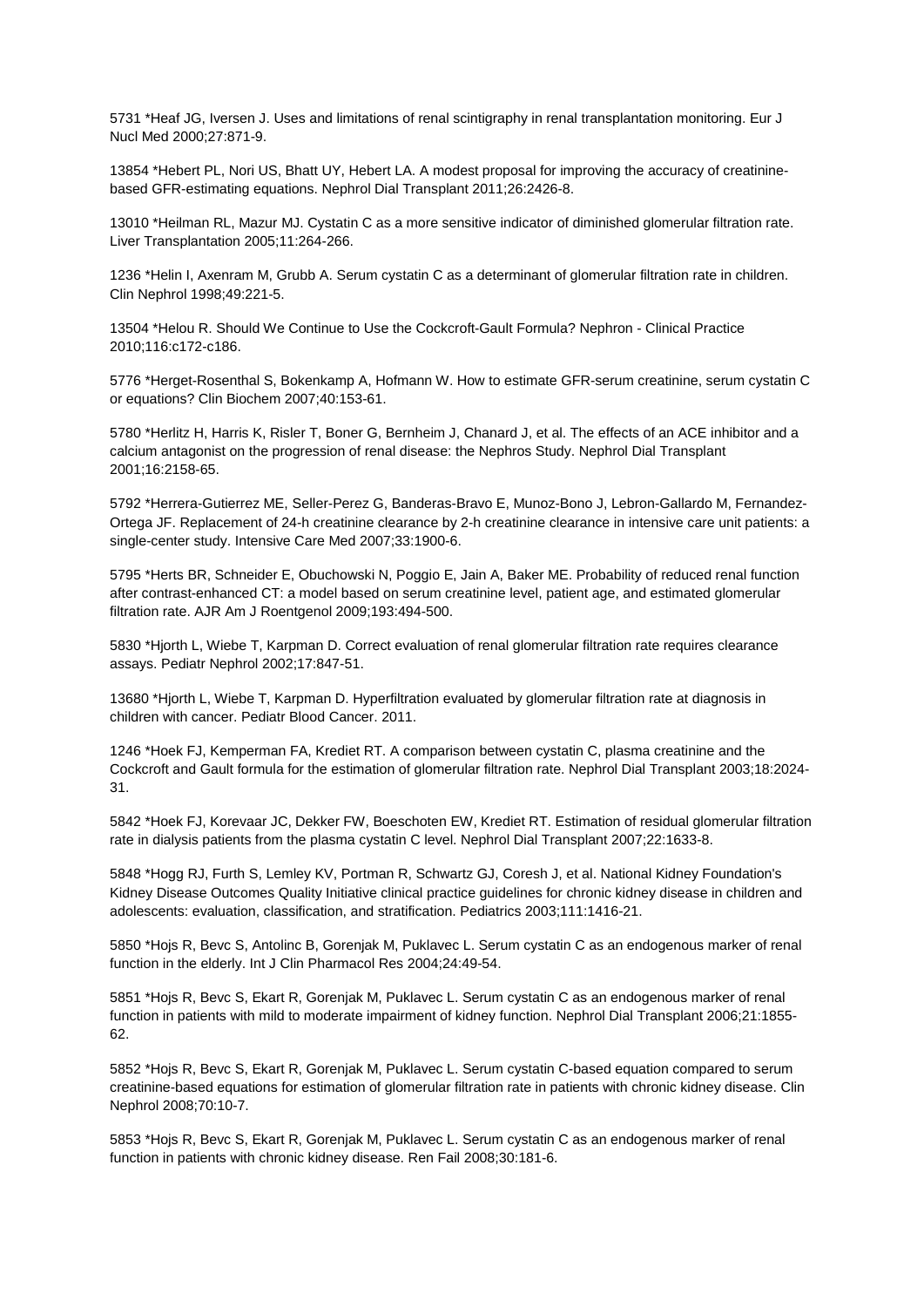13505 \*Hojs R, Bevc S, Ekart R, Gorenjak M, Puklavec L. Serum cystatin C-based formulas for prediction of glomerular filtration rate in patients with chronic kidney disease. Nephron - Clinical Practice 2010;114:c118-c126.

13875 \*Hojs R, Bevc S, Ekart R, Gorenjak M, Puklavec L. Kidney function estimating equations in patients with chronic kidney disease. Int J Clin Pract 2011;65:458-64.

5861 \*Holmquist P, Torffvit O, Sjoblad S. Metabolic status in diabetes mellitus affects markers for glomerular filtration rate. Pediatr Nephrol 2003;18:536-40.

13685 \*Horio M, Imai E, Yasuda Y, Watanabe T, Matsuo S. Modification of the CKD epidemiology collaboration (CKD-EPI) equation for Japanese: accuracy and use for population estimates. Am J Kidney Dis 2010;56:32-8.

13855 \*Horio M, Imai E, Yasuda Y, Watanabe T, Matsuo S. Performance of serum cystatin C versus serum creatinine as a marker of glomerular filtration rate as measured by inulin renal clearance. Clin Exp Nephrol 2011.

5879 \*Hornum M, Burton CM, Iversen M, Hovind P, Hilsted L, Feldt-Rasmussen B. Decline in 51Cr-labelled EDTA measured glomerular filtration rate following lung transplantation. Nephrol Dial Transplant 2007;22:3616-22.

13506 \*Hottelart C, Achard JM, Fournier A. Creatininemia during fibrate therapy: A reply to Lipscombe et al. [3]. Clinical nephrology 2001;56:85-86.

13782 \*Hsu CY, Bansal N. Measured GFR as "gold standard"--all that glitters is not gold? Clin J Am Soc Nephrol 2011;6:1813-4.

13856 \*Hsu CY, Propert K, Xie D, Hamm L, He J, Miller E, et al. Measured GFR Does Not Outperform Estimated GFR in Predicting CKD-related Complications. J Am Soc Nephrol 2011;22:1931-1937.

13857 \*Huang SH, Macnab JJ, Sontrop JM, Filler G, Gallo K, Lindsay RM, et al. Performance of the creatininebased and the cystatin C-based glomerular filtration rate (GFR) estimating equations in a heterogenous sample of patients referred for nuclear GFR testing. Transl Res 2011;157:357-67.

13577 \*Huang SH, Sharma AP, Yasin A, Lindsay RM, Clark WF, Filler G. Hyperfiltration Affects Accuracy of Creatinine eGFR Measurement. Clin J Am Soc Nephrol. 2011;6:274-280.

5938 \*Ibrahim H, Mondress M, Tello A, Fan Y, Koopmeiners J, Thomas W. An alternative formula to the Cockcroft-Gault and the modification of diet in renal diseases formulas in predicting GFR in individuals with type 1 diabetes. J Am Soc Nephrol 2005;16:1051-60.

5939 \*Ibrahim HN, Rogers T, Tello A, Matas A. The performance of three serum creatinine-based formulas in estimating GFR in former kidney donors. Am J Transplant 2006;6:1479-85.

61 \*Ibrahim S, Rashid L, Darai M. Modification of Diet in Renal Disease equation underestimates glomerular filtration rate in Egyptian kidney donors. Exp Clin Transplant 2008;6:144-8.

13837 \*Iliadis F, Didangelos T, Ntemka A, Makedou A, Moralidis E, Gotzamani-Psarakou A, et al. Glomerular filtration rate estimation in patients with type 2 diabetes: creatinine- or cystatin C-based equations? Diabetologia 2011.

2002 \*Imai E, Horio M, Nitta K, Yamagata K, Iseki K, Hara S, et al. Estimation of glomerular filtration rate by the MDRD study equation modified for Japanese patients with chronic kidney disease. Clin Exp Nephrol 2007;11:41- 50.

1266 \*Imai E, Horio M, Nitta K, Yamagata K, Iseki K, Tsukamoto Y, et al. Modification of the Modification of Diet in Renal Disease (MDRD) Study equation for Japan. Am J Kidney Dis 2007;50:927-37.

13858 \*Inker LA, Eckfeldt J, Levey AS, Leiendecker-Foster C, Rynders G, Manzi J, et al. Expressing the CKD-EPI (Chronic Kidney Disease Epidemiology Collaboration) Cystatin C Equations for Estimating GFR With Standardized Serum Cystatin C Values. Am J Kidney Dis 2011;58:682-4.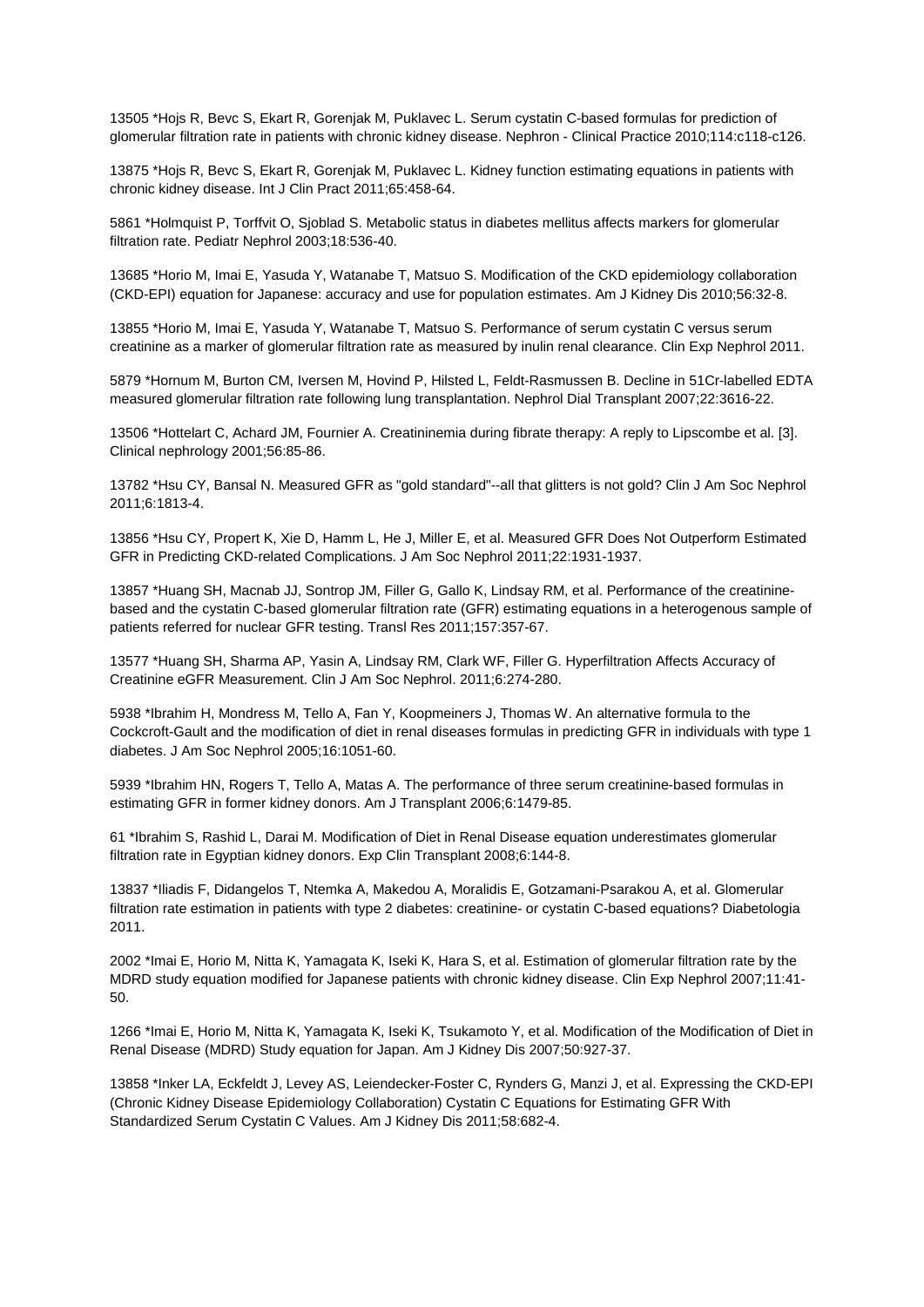5965 \*International Federation of Clinical C, Laboratory M, Working Group on Standardization of Glomerular Filtration Rate A, Panteghini M, Myers GL, Miller WG, et al. The importance of metrological traceability on the validity of creatinine measurement as an index of renal function. Clin Chem Lab Med 2006;44:1287-92.

5979 \*Issa N, Meyer KH, Arrigain S, Choure G, Fatica RA, Nurko S, et al. Evaluation of creatinine-based estimates of glomerular filtration rate in a large cohort of living kidney donors. Transplantation 2008;86:223-30.

5983 \*Itoh K. Comparison of methods for determination of glomerular filtration rate: Tc-99m-DTPA renography, predicted creatinine clearance method and plasma sample method. Ann Nucl Med 2003;17:561-5.

5984 \*Itoh K, Tsushima S, Tsukamoto E, Tamaki N. Reappraisal of single-sample and gamma camera methods for determination of the glomerular filtration rate with 99mTc-DTPA. Ann Nucl Med 2000;14:143-50.

13681 \*Ix JH, Wassel CL, Stevens LA, Beck GJ, Froissart M, Navis G, et al. Equations to estimate creatinine excretion rate: the CKD epidemiology collaboration. Clin J Am Soc Nephrol. 2011;6:184-91.

6005 \*Jacobi D, Lavigne C, Halimi JM, Fierrard H, Andres C, Couet C, et al. Variability in creatinine excretion in adult diabetic, overweight men and women: consequences on creatinine-based classification of renal disease. Diabetes Res Clin Pract 2008;80:102-7.

6008 \*Jacobsen P, Tarnow L, Carstensen B, Hovind P, Poirier O, Parving HH. Genetic variation in the Renin-Angiotensin system and progression of diabetic nephropathy. J Am Soc Nephrol 2003;14:2843-50.

13652 \*Janssen A, Dumoulin A, De Waele JJ, Vanholder R, Waterloos MA, Hoste EA. Assessment of increased glomerular filtration rate in ICU patients. SOURCE Intensive Care Medicine (2010) 36 SUPPL. 2 (S402). Date of Publication: September 2010 CONFERENCE NAME 23rd Annual Congress of the European Society of Intensive Care Medicine, ESICM CONFERENCE LOCATION Barcelona, Spain CONFERENCE DATE 2010-10-09 to 2010- 10-13.

14046 \*Johnson S, Rishi R, Andone A, Khawandi W, Al-Said J, Gletsu-Miller N, et al. Determinants and functional significance of renal parenchymal volume in adults. Clinical Journal of the American Society of Nephrology 2011;6:70-76.

6057 \*Johnson TM, 2nd, Sands JM, Ouslander JG. A prospective evaluation of the glomerular filtration rate in older adults with frequent nighttime urination. J Urol 2002;167:146-50.

13682 \*Jones GR. Use of the CKD-EPI equation for estimation of GFR in an Australian cohort. Pathology. 2010;42:487-8.

6062 \*Jones GR, Imam SK. Validation of the revised MDRD formula and the original Cockcroft and Gault formula for estimation of the glomerular filtration rate using Australian data. Pathology 2009;41:379-82.

13838 \*Jones MA, Golightly LK, Stolpman NM. Use of recalibrated serum creatinine concentrations for adjustment of drug dosages: determination of values compatible with conventional dosing recommendations. Ann Pharmacother 2011;45:748-56.

6065 \*Jonsson AS, Flodin M, Hansson LO, Larsson A. Estimated glomerular filtration rate (eGFRCystC) from serum cystatin C shows strong agreement with iohexol clearance in patients with low GFR. Scand J Clin Lab Invest 2007;67:801-9.

6067 \*Jonsson O, Herlitz H, Lindholm E, Lindstedt G, Pazooki D, Tornqvist H, et al. Prophylaxis against bone loss in Kock reservoir patients with reduced glomerular filtration rate. Scand J Urol Nephrol 2005;39:200-5.

3507 \*Kalaitzakis E, Bjornsson E. Renal function and cognitive impairment in patients with liver cirrhosis. Scand J Gastroenterol 2007;42:1238-44.

1294 \*Kallner A, Ayling PA, Khatami Z. Does eGFR improve the diagnostic capability of S-Creatinine concentration results? A retrospective population based study. Int J Med Sci 2008;5:9-17.

6103 \*Kallner A, Khatami Z. How does the MDRD Study equation compare with serum creatinine in routine healthcare? Anatomy of MDRD-eGFR. Scand J Clin Lab Invest Suppl 2008;241:39-45.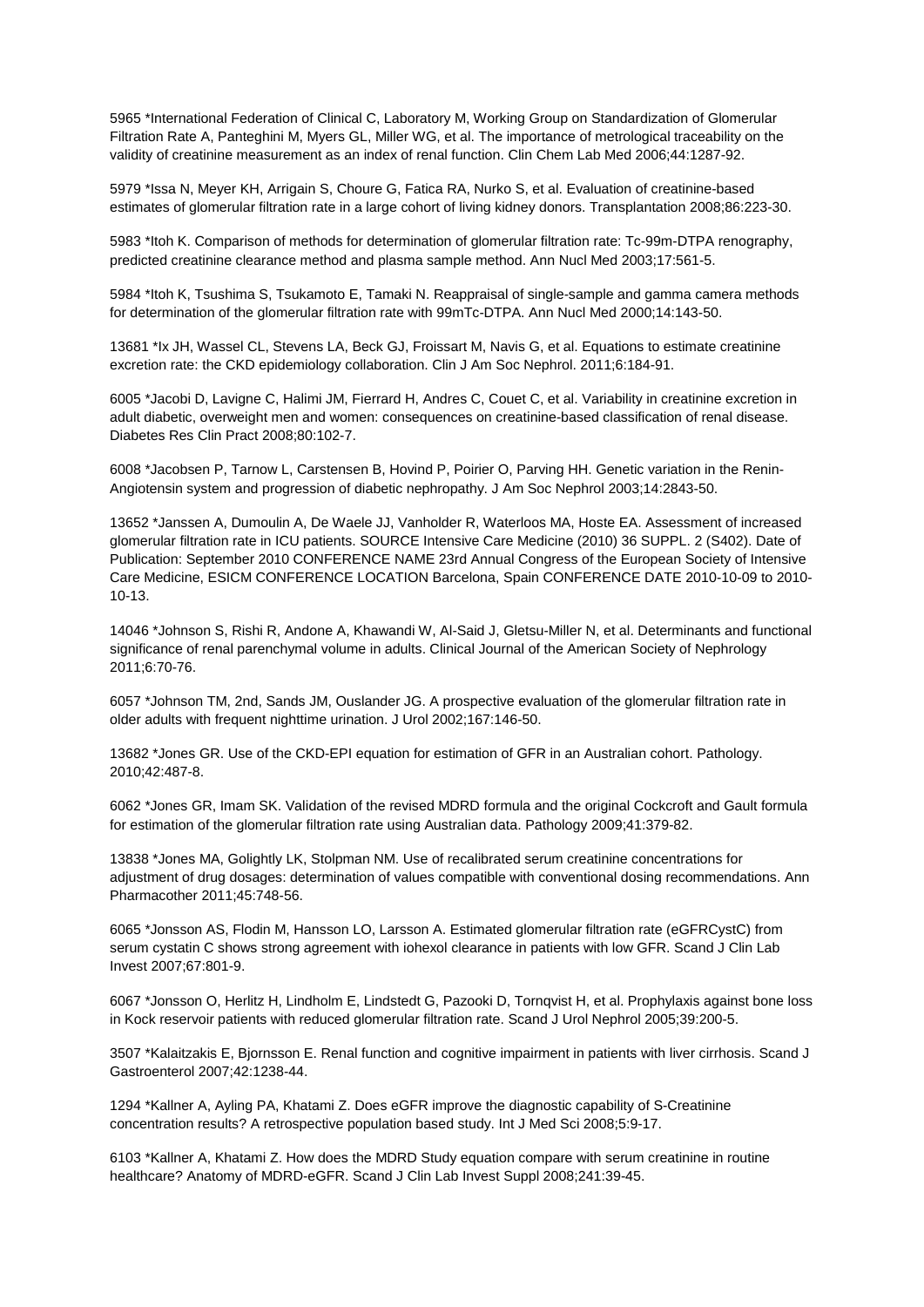2015 \*Kamar N, Van TT, Ribes D, Modesto A, Cointault O, Lavayssiere L, et al. Renal function and histology in kidney transplant patients receiving tacrolimus and sirolimus or mycophenolate mofetil. Exp Clin Transplant 2006;4:532-6.

6109 \*Kamata K, Tochikubo O. Estimation of 24-h urinary sodium excretion using lean body mass and overnight urine collected by a pipe-sampling method. J Hypertens 2002;20:2191-7.

609 \*Kang YS, Han KH, Han SY, Kim HK, Cha DR. Characteristics of population with normal serum creatinine impaired renal function and: the validation of a MDRD formula in a healthy general population. Clin Nephrol 2005;63:258-66.

6120 \*Kapoor A, Kumar S, Gulati S, Gambhir S, Sethi RS, Sinha N. The role of theophylline in contrast-induced nephropathy: a case-control study. Nephrol Dial Transplant 2002;17:1936-41.

6124 \*Karanikas G, Schutz M, Szabo M, Becherer A, Wiesner K, Dudczak R, et al. Isotopic renal function studies in severe hypothyroidism and after thyroid hormone replacement therapy. Am J Nephrol 2004;24:41-5.

6125 \*Karawajczyk M, Ramklint M, Larsson A. Reduced cystatin C-estimated GFR and increased creatinineestimated GFR in comparison with iohexol-estimated GFR in a hyperthyroid patient: A case report. J Med Case Reports 2008;2:66.

6132 \*Karstila K, Harmoinen AP, Lehtimaki TJ, Korpela MM, Mustonen JT, Saha HH. Measurement of the kidney function in patients with rheumatoid arthritis: plasma cystatin C versus 51Cr-EDTA clearance. Nephron Clin Pract 2008;108:c284-90.

6156 \*Kemperman FA, Krediet RT, Arisz L. Formula-derived prediction of the glomerular filtration rate from plasma creatinine concentration. Nephron 2002;91:547-58.

6157 \*Kemperman FA, Silberbusch J, Slaats EH, Prins AM, Krediet RT, Arisz L. Follow-up of GFR estimated from plasma creatinine after cimetidine administration in patients with diabetes mellitus type 2. Clin Nephrol 2000;54:255-60.

6160 \*Kemperman FA, Surachno J, Krediet RT, Arisz L. Cimetidine improves prediction of the glomerular filtration rate by the Cockcroft-Gault formula in renal transplant recipients. Transplantation 2002;73:770-4.

1306 \*Kielstein JT, Boger RH, Bode-Boger SM, Frolich JC, Haller H, Ritz E, et al. Marked increase of asymmetric dimethylarginine in patients with incipient primary chronic renal disease. J Am Soc Nephrol 2002;13:170-6.

6181 \*Kielstein JT, Martens-Lobenhoffer J, Vollmer S, Bode-Boger SM. L-Arginine, ADMA, SDMA, creatinine, MDRD formula: detour to renal function testing. J Nephrol 2008;21:959-61.

2026 \*Kielstein JT, Salpeter SR, Bode-Boeger SM, Cooke JP, Fliser D. Symmetric dimethylarginine (SDMA) as endogenous marker of renal function--a meta-analysis. Nephrol Dial Transplant 2006;21:2446-51.

6185 \*Kilpatrick ES, Keevil BG, Addison GM. Does adjustment of GFR to extracellular fluid volume improve the clinical utility of cystatin C? Arch Dis Child 2000;82:499-502.

6206 \*Kingdon EJ, Knight CJ, Dustan K, Irwin AG, Thomas M, Powis SH, et al. Calculated glomerular filtration rate is a useful screening tool to identify scleroderma patients with renal impairment. Rheumatology (Oxford) 2003;42:26-33.

63 \*Kleinert J, Lorenz M, Hauser AC, Becherer A, Staudenherz A, Fodinger M, et al. Measurement of renal function in patients with Fabry disease. Acta Paediatr Suppl 2005;94:19-23; discussion 9-10.

6229 \*Kletzel M, Pirich L, Haut P, Cohn RA. Comparison of Tc-99 measurement of glomerular filtration rate vs. calculated creatinine clearance to assess renal function pretransplant in pediatric patients undergoing hematopoietic stem cell transplantation. Pediatr Transplant 2005;9:584-8.

2035 \*Koch M, Beien A, Fussha Ller A, Zitta S, Haastert B, Trapp R. Impact of age, body mass index, insulin resistance and proteinuria on the kidney function in obese patients with Type 2 diabetes and renal insufficiency. Clin Nephrol 2008;69:10-7.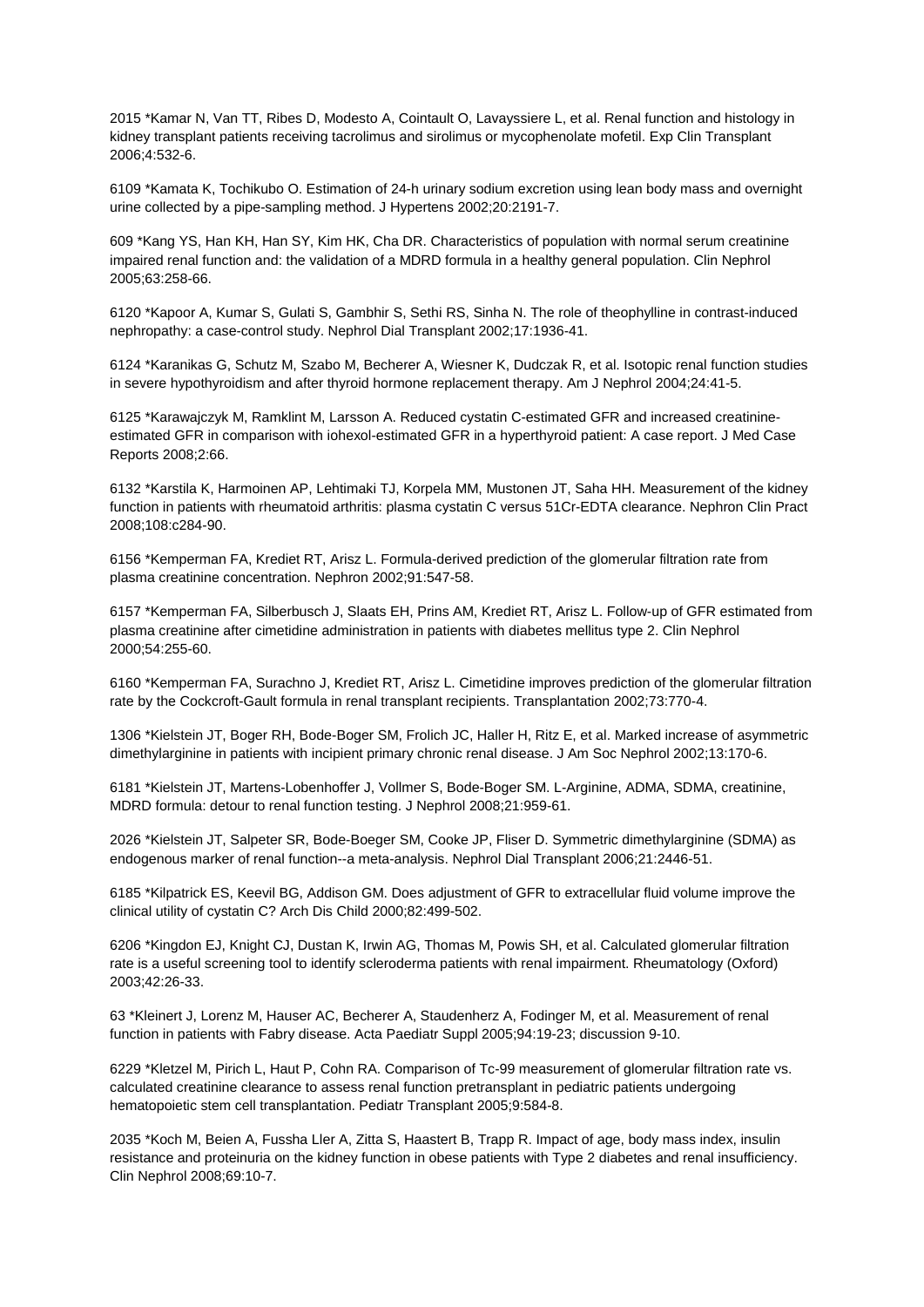13653 \*Koetje PM, Spaan JJ, Kooman JP, Spaanderman ME, Peeters LL. Pregnancy Reduces the Accuracy of the Estimated Glomerular Filtration Rate Based on Cockroft-Gault and MDRD Formulas. Reprod Sci. 2011;18:456-462.

6247 \*Komenda P, Beaulieu M, Seccombe D, Levin A. Regional implementation of creatinine measurement standardization. J Am Soc Nephrol 2008;19:164-9.

6256 \*Kopple JD, Greene T, Chumlea WC, Hollinger D, Maroni BJ, Merrill D, et al. Relationship between nutritional status and the glomerular filtration rate: results from the MDRD study. Kidney Int 2000;57:1688-703.

628 \*Kottgen A, Selvin E, Stevens LA, Levey AS, Van Lente F, Coresh J. Serum cystatin C in the United States: the Third National Health and Nutrition Examination Survey (NHANES III). Am J Kidney Dis 2008;51:385-94.

6275 \*Kramer H, Palmas W, Kestenbaum B, Cushman M, Allison M, Astor B, et al. Chronic kidney disease prevalence estimates among racial/ethnic groups: the Multi-Ethnic Study of Atherosclerosis. Clin J Am Soc Nephrol 2008;3:1391-7.

6285 \*Krieser D, Rosenberg AR, Kainer G, Naidoo D. The relationship between serum creatinine, serum cystatin C and glomerular filtration rate in pediatric renal transplant recipients: a pilot study. Pediatr Transplant 2002;6:392-5.

6290 \*Kronenberg F, Kuen E, Ritz E, Konig P, Kraatz G, Lhotta K, et al. Apolipoprotein A-IV serum concentrations are elevated in patients with mild and moderate renal failure. J Am Soc Nephrol 2002;13:461-9.

2041 \*Kuan Y, Hossain M, Surman J, El Nahas AM, Haylor J. GFR prediction using the MDRD and Cockcroft and Gault equations in patients with end-stage renal disease. Nephrol Dial Transplant 2005;20:2394-401.

13557 \*Kukla A, El-Shahawi Y, Leister E, Kasiske B, Mauer M, Matas A, et al. GFR-estimating models in kidney transplant recipients on a steroid-free regimen. In: Nephrology, dialysis, transplantation : official publication of the European Dialysis and Transplant Association - European Renal Association; 2010. p 1653-61.

6314 \*Kuriyan R, Kurpad AV. Prediction of total body muscle mass from simple anthropometric measurements in young Indian males. Indian J Med Res 2004;119:121-8.

6315 \*Kuriyan R, Thomas T, Kurpad AV. Total body muscle mass estimation from bioelectrical impedance analysis & simple anthropometric measurements in Indian men. Indian J Med Res 2008;127:441-6.

6321 \*Kuypers DR, Neumayer HH, Fritsche L, Budde K, Rodicio JL, Vanrenterghem Y, et al. Calcium channel blockade and preservation of renal graft function in cyclosporine-treated recipients: a prospective randomized placebo-controlled 2-year study. Transplantation 2004;78:1204-11.

13507 \*Kwong YT, Stevens LA, Selvin E, Zhang YL, Greene T, Van Lente F, et al. Imprecision of urinary iothalamate clearance as a gold-standard measure of GFR decreases the diagnostic accuracy of kidney function estimating equations. In: American journal of kidney diseases : the official journal of the National Kidney Foundation; 2010. p 39-49.

1330 \*Kyhse-Andersen J, Schmidt C, Nordin G, Andersson B, Nilsson-Ehle P, Lindstrom V, et al. Serum cystatin C, determined by a rapid, automated particle-enhanced turbidimetric method, is a better marker than serum creatinine for glomerular filtration rate. Clin Chem 1994;40:1921-6.

6345 \*Lamb EJ, Tomson CR, Roderick PJ, Clinical Sciences Reviews Committee of the Association for Clinical B. Estimating kidney function in adults using formulae. Ann Clin Biochem 2005;42:321-45.

6347 \*Lamb EJ, Webb MC, Simpson DE, Coakley AJ, Newman DJ, O'Riordan SE. Estimation of glomerular filtration rate in older patients with chronic renal insufficiency: is the modification of diet in renal disease formula an improvement? J Am Geriatr Soc 2003;51:1012-7.

6348 \*Lamb EJ, Wood J, Stowe HJ, O'Riordan SE, Webb MC, Dalton RN. Susceptibility of glomerular filtration rate estimations to variations in creatinine methodology: a study in older patients. Ann Clin Biochem 2005;42:11- 8.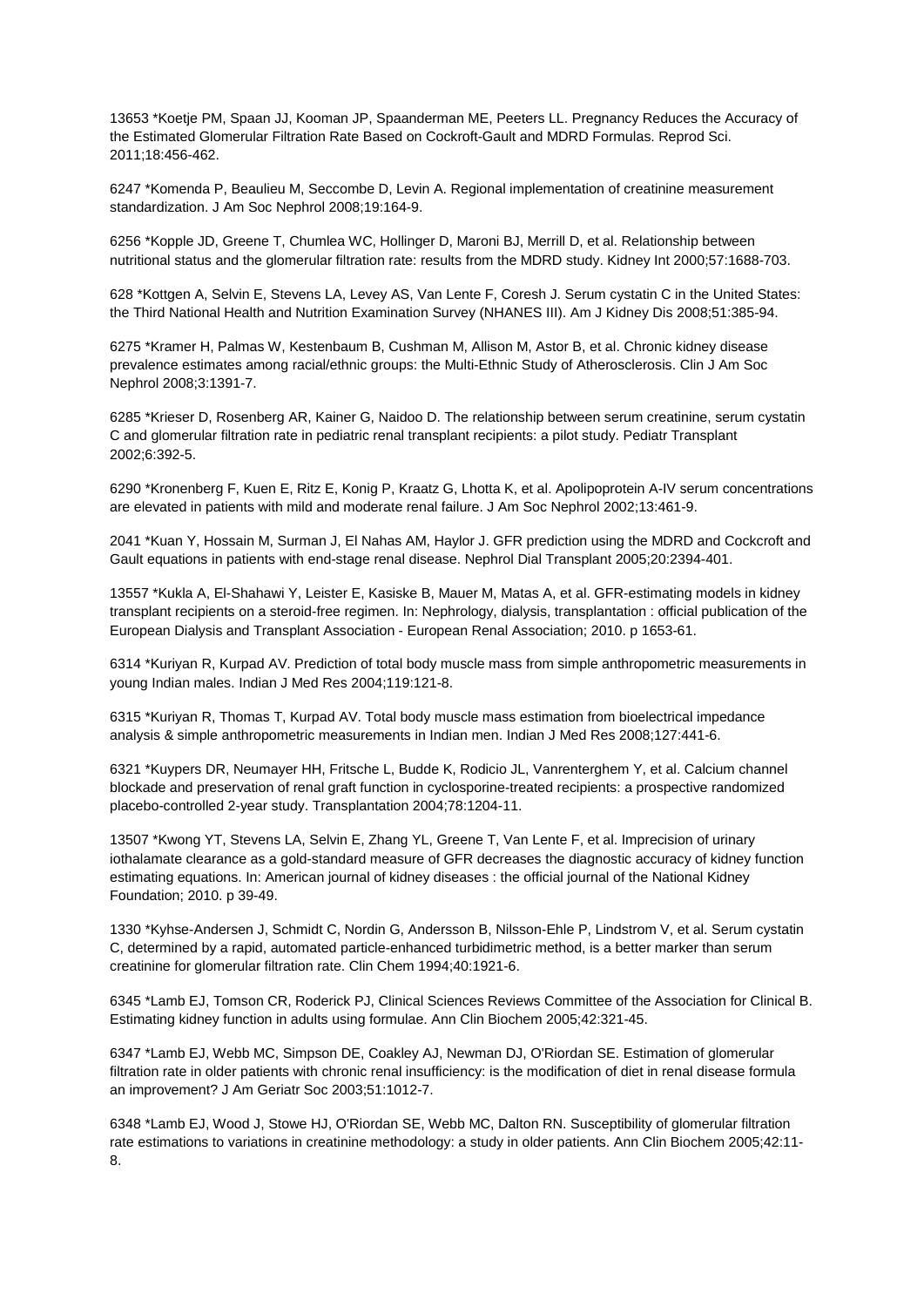13508 \*Lane BR, Demirjian S, Weight CJ, Larson BT, Poggio ED, Campbell SC. Performance of the Chronic Kidney Disease-Epidemiology Study Equations for Estimating Glomerular Filtration Rate Before and After Nephrectomy. Journal of Urology 2010;183:896-902.

6362 \*Lankisch P, Wessalowski R, Maisonneuve P, Haghgu M, Hermsen D, Kramm CM. Serum cystatin C is a suitable marker for routine monitoring of renal function in pediatric cancer patients, especially of very young age. Pediatr Blood Cancer 2006;46:767-72.

6363 \*Laroche ML, Charmes JP, Marcheix A, Bouthier F, Merle L. Estimation of glomerular filtration rate in the elderly: Cockcroft-Gault formula versus modification of diet in renal disease formula. Pharmacotherapy 2006;26:1041-6.

6365 \*Larsson A. Cystatin C: an emerging glomerular filtration rate marker. Scand J Clin Lab Invest 2005;65:89- 91.

5 \*Larsson A, Flodin M, Hansson LO, Carlsson L. Patient selection has a strong impact on cystatin C and Modification of Diet in Renal Disease (MDRD) estimated glomerular filtration rate. Clin Biochem 2008;41:1355-61.

6368 \*Larsson A, Malm J, Grubb A, Hansson LO. Calculation of glomerular filtration rate expressed in mL/min from plasma cystatin C values in mg/L. Scand J Clin Lab Invest 2004;64:25-30.

14047 \*Laskin BL, Goebel J, Bissler JJ, Khoury JC, Davies SM, Jodele S. Cystatin C is a more sensitive estimate of kidney function than creatinine in pediatric autologous bone marrow transplantation. Biology of Blood and Marrow Transplantation 2011;17:S261.

6388 \*Le Bricon T, Leblanc I, Benlakehal M, Gay-Bellile C, Erlich D, Boudaoud S. Evaluation of renal function in intensive care: plasma cystatin C vs. creatinine and derived glomerular filtration rate estimates. Clin Chem Lab Med 2005;43:953-7.

6389 \*Le Bricon T, Thervet E, Benlakehal M, Bousquet B, Legendre C, Erlich D. Changes in plasma cystatin C after renal transplantation and acute rejection in adults. Clin Chem 1999;45:2243-9.

6391 \*le Riche M, Zemlin AE, Erasmus RT, Davids MR. An audit of 24-hour creatinine clearance measurements at Tygerberg Hospital and comparison with prediction equations. S Afr Med J 2007;97:968-70.

6403 \*Lee BM, Yoon SN, Oh CK, Kim JH, Kim SJ, Kim H, et al. Fractional creatinine clearance of the donated kidney using Cockcroft-Gault formula as a predictor of graft function after living donor transplantation. Transplant Proc 2006;38:1974-6.

13654 \*Lee CS, Cha RH, Lim YH, Kim H, Song KH, Gu N, et al. Ethnic coefficients for glomerular filtration rate estimation by the Modification of Diet in Renal Disease study equations in the Korean population. J Korean Med Sci. 2010;25:1616-25.

6404 \*Lee D, Levin A, Roger SD, McMahon LP. Longitudinal analysis of performance of estimated glomerular filtration rate as renal function declines in chronic kidney disease. Nephrol Dial Transplant 2009;24:109-16.

6407 \*Lee EK, Cho YM, Kim JT, Koo BK, Cho HY, Ku YH, et al. Derivation of a new equation for estimating creatinine clearance by using fat-free mass and serum creatinine concentration in Korean patients with type 2 diabetes mellitus. Diabetes Res Clin Pract 2009;83:44-9.

13509 \*Lee JC, Kang IM, Chou CY, Tseng YH, Huang CC, Shih CM, et al. Difference between estimated glomerulofiltration rate by modification of diet in renal diseases and Cockcroft-Gault formula in general population. Journal of Internal Medicine of Taiwan 2009;20:148-154.

1346 \*Leger F, Bouissou F, Coulais Y, Tafani M, Chatelut E. Estimation of glomerular filtration rate in children. Pediatr Nephrol 2002;17:903-7.

271 \*Lemann J, Bidani AK, Bain RP, Lewis EJ, Rohde RD. Use of the serum creatinine to estimate glomerular filtration rate in health and early diabetic nephropathy. Collaborative Study Group of Angiotensin Converting Enzyme Inhibition in Diabetic Nephropathy. Am J Kidney Dis 1990;16:236-43.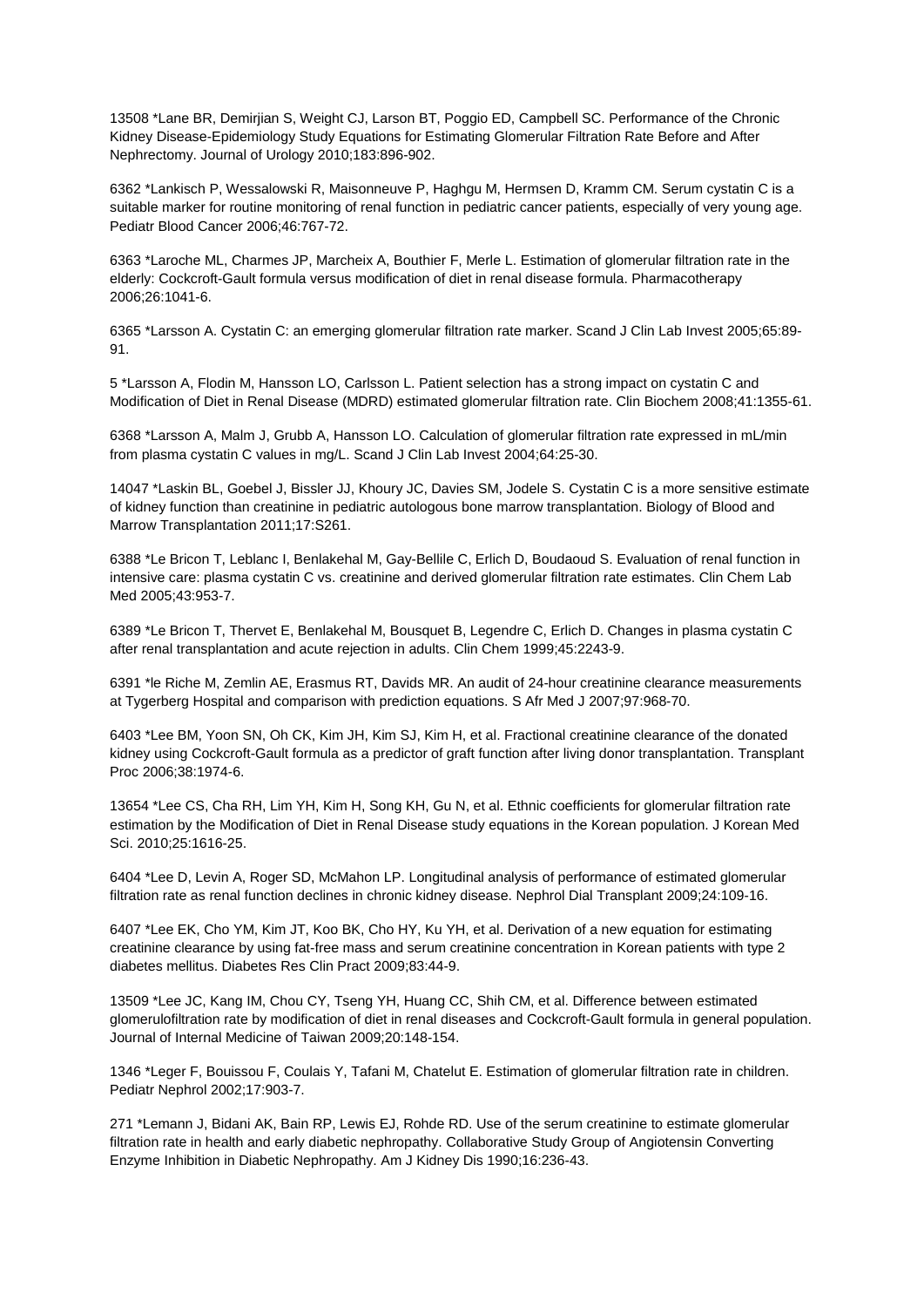13510 \*Lemley KV. Pediatric nephrology: Estimating GFR in children: Schwartz redux. Nature Reviews Nephrology 2009;5:310-311.

6439 \*Leung YY, Lo KM, Tam LS, Szeto CC, Li EK, Kun EW. Estimation of glomerular filtration rate in patients with systemic lupus erythematosus. Lupus 2006;15:276-81.

7 \*Levey AS, Bosch JP, Lewis JB, Greene T, Rogers N, Roth D. A more accurate method to estimate glomerular filtration rate from serum creatinine: a new prediction equation. Modification of Diet in Renal Disease Study Group. Ann Intern Med 1999;130:461-70.

13511 \*Levey AS, Coresh J, Balk E, Kausz A, Levin A, Steffes MW, et al. Clinical guidelines National Kidney Foundation practice guidelines for chronic kidney disease: evaluation, classification, and stratification [corrected] [published erratum appears in ANN INTERN MED 2003 Oct 7;139(7):605]. Annals of Internal Medicine 2003;139:137-47.

13512 \*Levey AS, Coresh J, Greene T, Stevens LA, Zhang Y, Hendriksen S. Chronic Kidney Disease Epidemiology Collaboration. Using standardized serum creatinine values in the Modification of Diet in Renal Disease study equation for estimating glomerular filtration rate (Annals of Internal Medicine (2006) 145, (247- 254)). Annals of Internal Medicine 2008;149:519.

6444 \*Levey AS, Coresh J, Greene T, Stevens LA, Zhang YL, Hendriksen S, et al. Using standardized serum creatinine values in the modification of diet in renal disease study equation for estimating glomerular filtration rate. Ann Intern Med 2006;145:247-54.

13513 \*Levey AS, Stevens LA. Estimating GFR Using the CKD Epidemiology Collaboration (CKD-EPI) Creatinine Equation: More Accurate GFR Estimates, Lower CKD Prevalence Estimates, and Better Risk Predictions. American Journal of Kidney Diseases 2010;55:622-627.

6446 \*Levey AS, Stevens LA, Schmid CH, Zhang YL, Castro AF, 3rd, Feldman HI, et al. A new equation to estimate glomerular filtration rate. Ann Intern Med 2009;150:604-12.

6450 \*Lewis J, Agodoa L, Cheek D, Greene T, Middleton J, O'Connor D, et al. Comparison of cross-sectional renal function measurements in African Americans with hypertensive nephrosclerosis and of primary formulas to estimate glomerular filtration rate. Am J Kidney Dis 2001;38:744-53.

3601 \*Li H, Zhang X, Xu G, Wang X, Zhang C. Determination of reference intervals for creatinine and evaluation of creatinine-based estimating equation for Chinese patients with chronic kidney disease. Clin Chim Acta 2009;403:87-91.

13394 \*Li HX, Xu GB, Wang XJ, Zhang XC, Yang JM. Diagnostic accuracy of various glomerular filtration rates estimating equations in patients with chronic kidney disease and diabetes. Chinese Medical Journal 2010;123:745-751.

6463 \*Li L, Greene T. Varying coefficients model with measurement error. Biometrics 2008;64:519-26.

66 \*Lim WH, Lim EM, McDonald S. Lean body mass-adjusted Cockcroft and Gault formula improves the estimation of glomerular filtration rate in subjects with normal-range serum creatinine. Nephrology (Carlton) 2006;11:250-6.

6500 \*Lindegaard MW, Aass N, Bue ES, Theodorsen L, Fossa SD. Glomerular filtration rate, 131I-hippuran clearance and estimated creatinine clearance in cancer patients. Br J Cancer 1991;64:401-5.

6503 \*Ling Q, Xu X, Li J, Wu J, Chen J, Xie H, et al. A new serum cystatin C-based equation for assessing glomerular filtration rate in liver transplantation. Clin Chem Lab Med 2008;46:405-10.

6504 \*Ling Q, Xu X, Li JJ, Chen J, Shen JW, Zheng SS. Alternative definition of acute kidney injury following liver transplantation: based on serum creatinine and cystatin C levels. Transplant Proc 2007;39:3257-60.

6511 \*Linzbach S, Samigullin A, Yilmaz S, Tsioga M, Zeiher AM, Spyridopoulos I. Role of N-terminal pro-brain natriuretic peptide and cystatin C to estimate renal function in patients with and without heart failure. Am J Cardiol 2009;103:1128-33.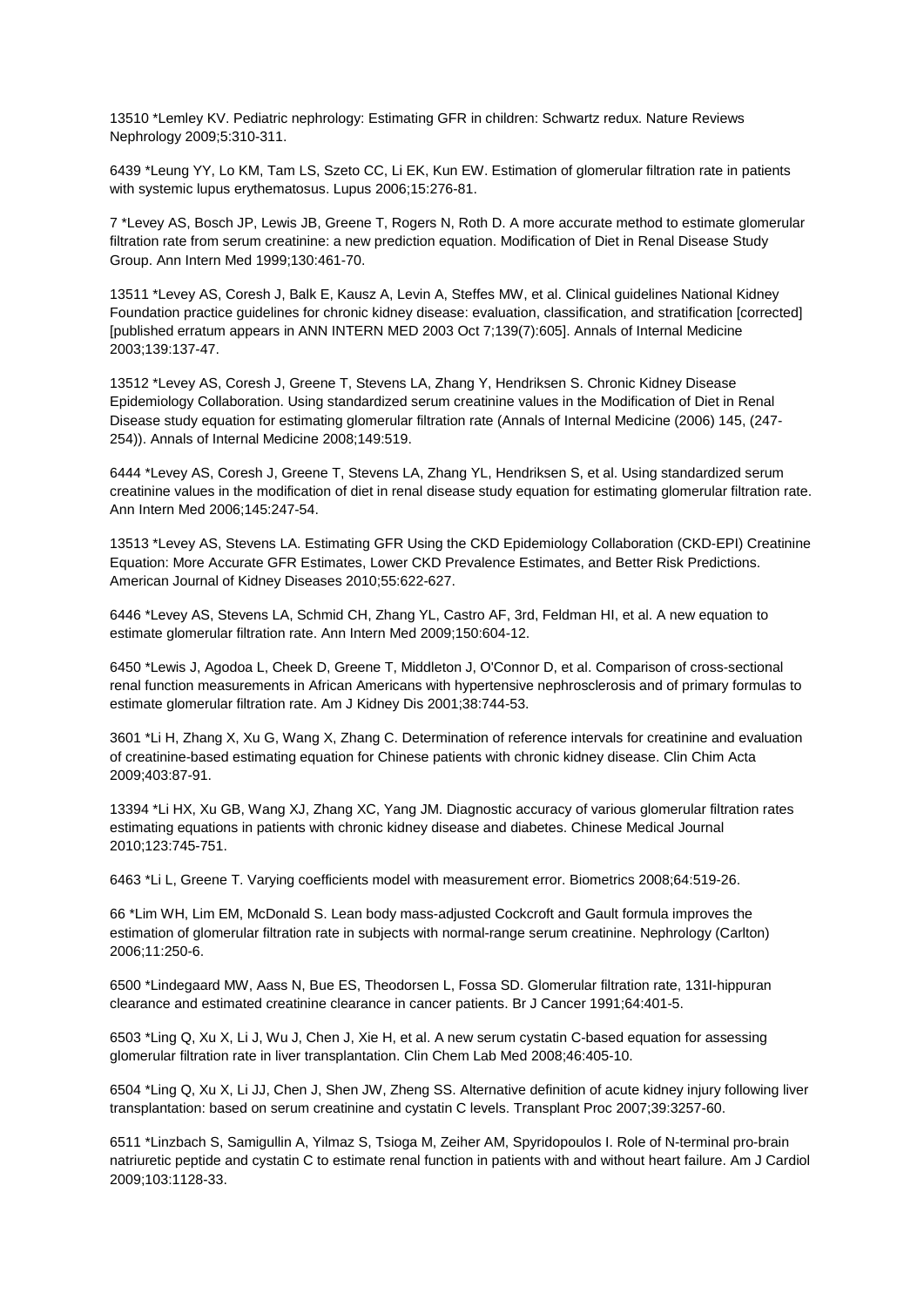13657 \*Lipcsey M, Furebring M, Rubertsson S, Larsson A. Significant differences when using creatinine, modification of diet in renal disease, or cystatin C for estimating glomerular filtration rate in ICU patients. Ups J Med Sci. 2010.

6514 \*Lippi G, Banfi G, Luca Salvagno G, Montagnana M, Franchini M, Cesare Guidi G. Comparison of creatinine-based estimations of glomerular filtration rate in endurance athletes at rest. Clin Chem Lab Med 2008;46:235-9.

6516 \*Lippi G, De Franceschi L, Salvagno GL, Montagnana M, Guidi GC. Estimation of glomerular filtration rate by the modification of diet in renal disease (MDRD) equation in patients with sickle cell disease. Clin Chem Lab Med 2008;46:1200-1.

13658 \*Lippi G, Franchini M, Targher G. Detection of chronic kidney disease in hospitalized patients: Is one estimating glomerular filtration rate equation better than another? European Journal of Internal Medicine 2011;22:119-120.

6518 \*Lippi G, Targher G, Salvagno GL, Montagnana M, Guidi GC. Detecting of chronic kidney disease in older people by the MDRD and MCQ formulas. Age Ageing 2008;37:722.

13659 \*Liu X, Lv L, Wang C, Shi CG, Cheng CL, Tang H, et al. Comparison of prediction equations to estimate glomerular filtration rate in Chinese patients with chronic kidney disease. Intern Med J. 2010.

13660 \*Liu Y, Xu GB. Trueness investigation of routine creatinine assays on nine homogeneous systems in Beijing demonstrates an encouraging outcome that meets clinical requirements. Chin Med J (Engl). 2010;123:2364-9.

6548 \*Long SE, Thompson WL, Sonnemaker RE, Pounds BK, Burdine JA. Tc-99m glucoheptonate estimation of glomerular filtration rate. Correlation with endogenous creatinine clearance. Clin Nucl Med 1984;9:271-4.

6556 \*Louvar DW, Rogers TB, Bailey RF, Matas AJ, Ibrahim HN. Cystatin C is not superior to creatinine-based models in estimating glomerular filtration rate in former kidney donors. Transplantation 2007;84:1112-7.

14048 \*Luangchosiri C, Sobhonslidsuk A, Klyprayong P, Meemaew P, Sangcakul A, Chittamma A, et al. Estimating GFR with creatinine and cystatin C-based equations in cirrhotic patients. Hepatology International 2011;5:357.

2083 \*Luke DR, Halstenson CE, Opsahl JA, Matzke GR. Validity of creatinine clearance estimates in the assessment of renal function. Clin Pharmacol Ther 1990;48:503-8.

6584 \*Ma YC, Zuo L, Chen JH, Luo Q, Yu XQ, Li Y, et al. Modified glomerular filtration rate estimating equation for Chinese patients with chronic kidney disease. J Am Soc Nephrol 2006;17:2937-44.

1369 \*Ma YC, Zuo L, Chen JH, Luo Q, Yu XQ, Li Y, et al. Improved GFR estimation by combined creatinine and cystatin C measurements. Kidney Int 2007;72:1535-42.

6586 \*Ma YC, Zuo L, Wang M, Zhou YH, Zhang CL, Xu GB, et al. [The application of glomerular filtration rate estimation equations in different stages of chronic kidney disease]. Zhonghua Nei Ke Za Zhi 2005;44:285-9.

13839 \*Maahs DM, Jalal D, McFann K, Rewers M, Snell-Bergeon JK. Systematic shifts in cystatin C between 2006 and 2010. Clin J Am Soc Nephrol 2011;6:1952-5.

6592 \*MacAulay J, Thompson K, Kiberd BA, Barnes DC, Peltekian KM. Serum creatinine in patients with advanced liver disease is of limited value for identification of moderate renal dysfunction: are the equations for estimating renal function better? Can J Gastroenterol 2006;20:521-6.

6593 \*MacDiarmid SA, McIntyre WJ, Anthony A, Bailey RR, Turner JG, Arnold EP. Monitoring of renal function in patients with spinal cord injury. BJU Int 2000;85:1014-8.

6594 \*Macdonald J, Marcora S, Jibani M, Roberts G, Kumwenda M, Glover R, et al. GFR estimation using cystatin C is not independent of body composition. Am J Kidney Dis 2006;48:712-9.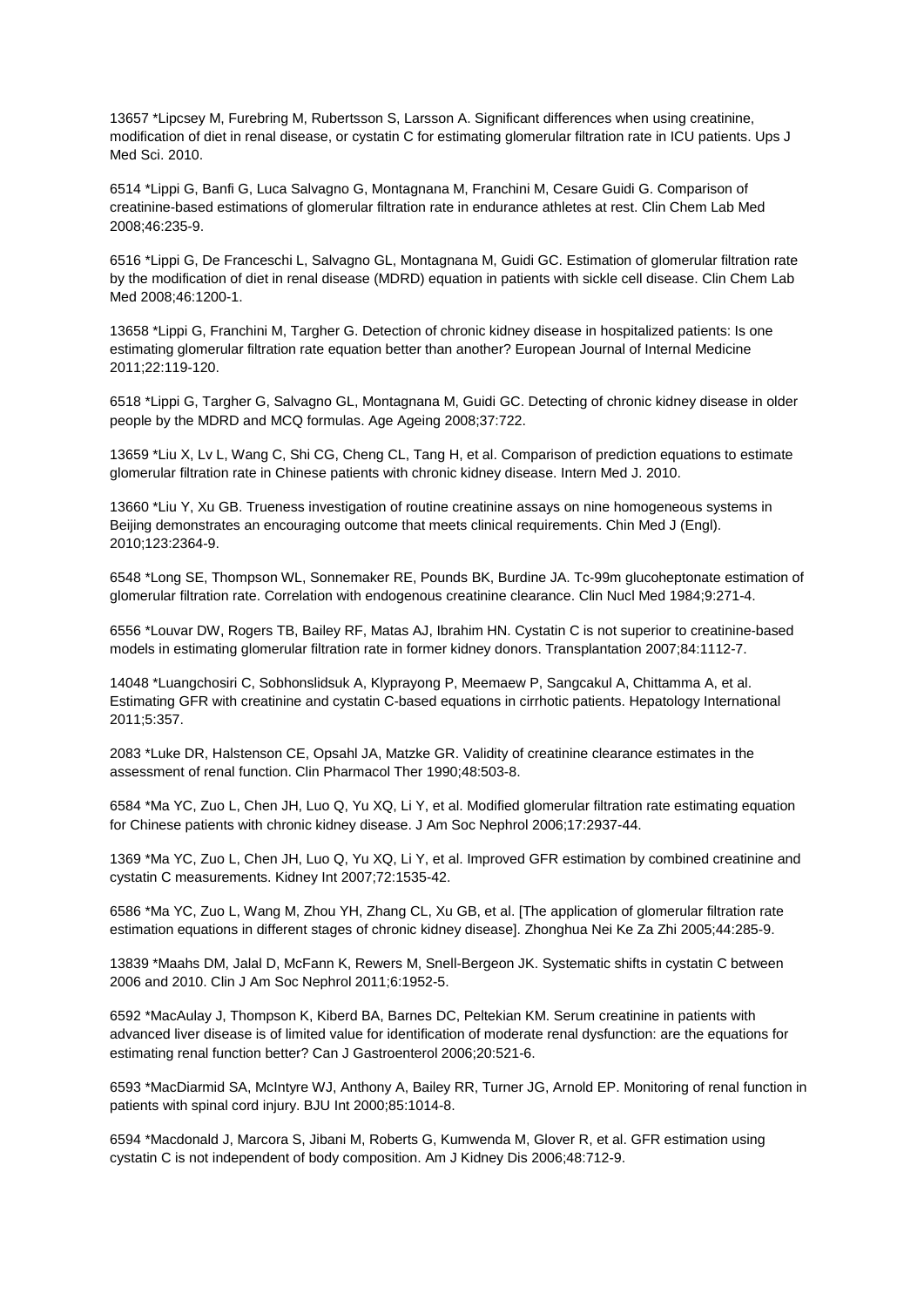13395 \*Macdonald JH, Marcora SM, Jibani M, Roberts G, Kumwenda MJ, Glover R, et al. Bioelectrical impedance can be used to predict muscle mass and hence improve estimation of glomerular filtration rate in nondiabetic patients with chronic kidney disease. Nephrology Dialysis Transplantation 2006;21:3481-3487.

13396 \*Macdonald JH, Marcora SM, Kumwenda MJ, Jibani M, Roberts G, Glover R, et al. The relationship between estimated glomerular filtration rate, demographic and anthropometric variables is mediated by muscle mass in non-diabetic patients with chronic kidney disease. Nephrology Dialysis Transplantation 2006;21:3488- 3494.

6598 \*Macisaac RJ, Tsalamandris C, Thomas MC, Premaratne E, Panagiotopoulos S, Smith TJ, et al. Estimating glomerular filtration rate in diabetes: a comparison of cystatin-C- and creatinine-based methods. Diabetologia 2006;49:1686-9.

1371 \*Macisaac RJ, Tsalamandris C, Thomas MC, Premaratne E, Panagiotopoulos S, Smith TJ, et al. The accuracy of cystatin C and commonly used creatinine-based methods for detecting moderate and mild chronic kidney disease in diabetes. Diabet Med 2007;24:443-8.

6600 \*Mackelaite L, Alsauskas ZC, Ranganna K. Renal failure in patients with cirrhosis. Med Clin North Am 2009;93:855-69, viii.

13859 \*Macunluoglu B, Gokce I, Atakan A, Demirci M, Ari E, Topuzoglu A, et al. A comparison of different methods for the determination of glomerular filtration rate in elderly patients with chronic renal failure. Int Urol Nephrol 2011;43:257-63.

13661 \*Madder RD, Hickman L, Crimmins GM, Puri M, Marinescu V, Safian RD. Estimated glomerular filtration rates are not useful for serial assessment of renal function in patients with atherosclerotic renal artery stenosis. Journal of the American College of Cardiology 2010;56:B93.

1373 \*Mafham MM, Niculescu-Duvaz I, Barron J, Emberson JR, Dockrell ME, Landray MJ, et al. A practical method of measuring glomerular filtration rate by iohexol clearance using dried capillary blood spots. Nephron Clin Pract 2007;106:c104-12.

1374 \*Mahajan S, Mukhiya GK, Singh R, Tiwari SC, Kalra V, Bhowmik DM, et al. Assessing glomerular filtration rate in healthy Indian adults: a comparison of various prediction equations. J Nephrol 2005;18:257-61.

6615 \*Mahajan S, Mukhiya GK, Singh R, Tiwari SC, Kalra V, Guleria S, et al. Assessing suitability for renal donation: can equations predicting glomerular filtration rate substitute for a reference method in the Indian population? Nephron Clin Pract 2005;101:c128-33.

2087 \*Maillard N, Mariat C, Bonneau C, Mehdi M, Thibaudin L, Laporte S, et al. Cystatin C-based equations in renal transplantation: moving toward a better glomerular filtration rate prediction? Transplantation 2008;85:1855- 8.

13397 \*Maillard N, Mehdi M, Thibaudin L, Berthoux F, Alamartine E, Mariat C. Creatinine-based GFR predicting equations in renal transplantation: Reassessing the tubular secretion effect. Nephrology Dialysis Transplantation 2010;25:3076-3082.

14049 \*Maillard N, Moranne O, Thibaudin L, Laurent B, Alamartine E, Mariat C. One-year GFR as a surrogate for long term allograft survival: Estimated versus measured GFR. American Journal of Transplantation 2011;11:400.

279 \*Mak RH, Al Dahhan J, Azzopardi D, Bosque M, Chantler C, Haycock GB. Measurement of glomerular filtration rate in children after renal transplantation. Kidney Int 1983;23:410-3.

6632 \*Malmrose LC, Gray SL, Pieper CF, Blazer DG, Rowe JW, Seeman TE, et al. Measured versus estimated creatinine clearance in a high-functioning elderly sample: MacArthur Foundation Study of Successful Aging. J Am Geriatr Soc 1993;41:715-21.

3636 \*Marco MP, Muray S, Valdivielso JM, Fernandez E. Occult chronic kidney disease: discordance among different methods used to estimate glomerular filtration rate in a healthy population. Clin Nephrol 2009;71:475-81.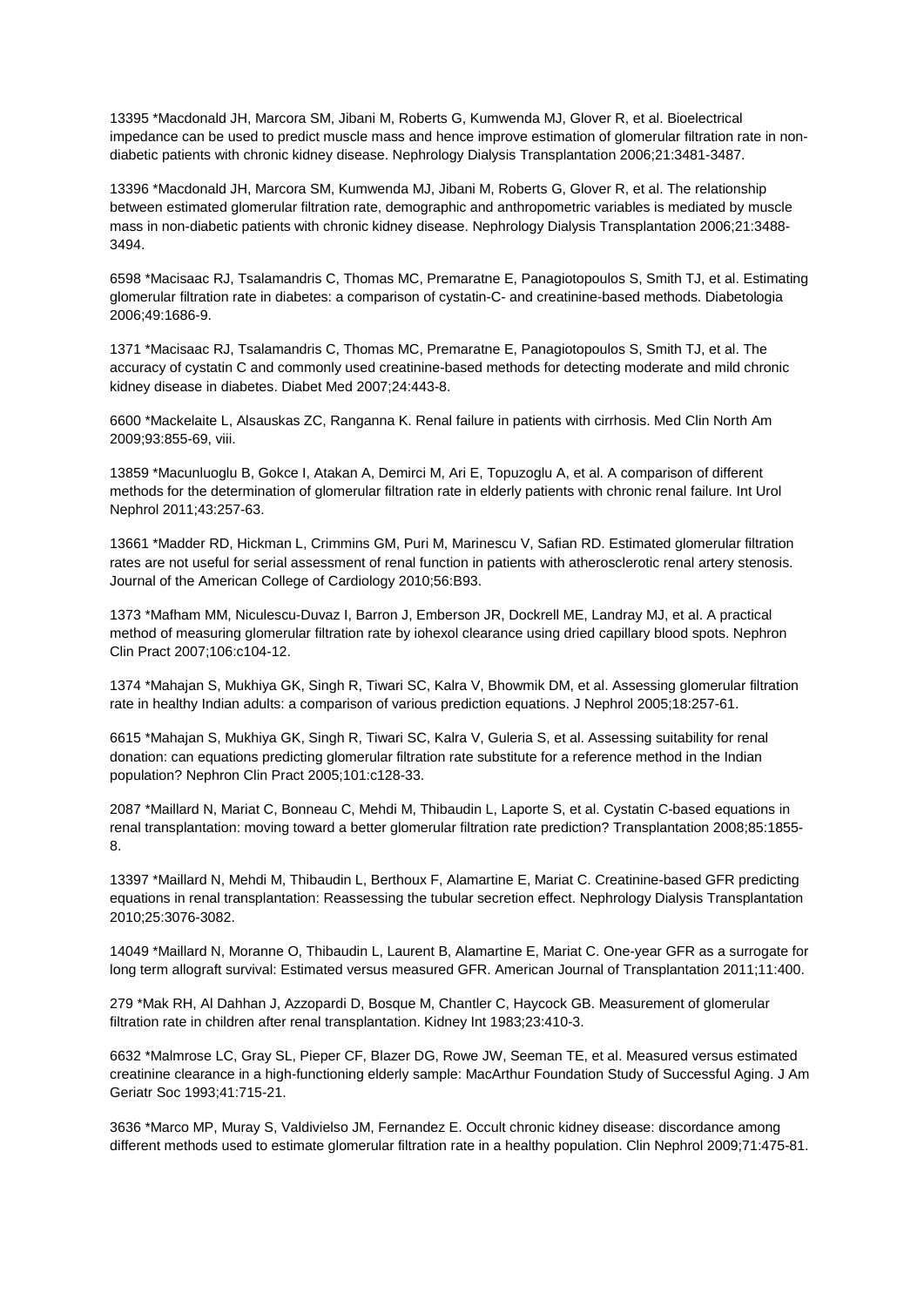2095 \*Mariat C, Alamartine E, Barthelemy JC, De Filippis JP, Thibaudin D, Berthoux P, et al. Assessing renal graft function in clinical trials: can tests predicting glomerular filtration rate substitute for a reference method? Kidney Int 2004;65:289-97.

6666 \*Marouf R, Mojiminiyi O, Abdella N, Kortom M, Al Wazzan H. Comparison of renal function markers in Kuwaiti patients with sickle cell disease. J Clin Pathol 2006;59:345-51.

6671 \*Marshall MR, Song Q, Ma TM, MacDonell SG, Kasabov NK. Evolving connectionist system versus algebraic formulas for prediction of renal function from serum creatinine. Kidney Int 2005;67:1944-54.

13860 \*Martin JH, Fay MF, Udy A, Roberts J, Kirkpatrick C, Ungerer J, et al. Pitfalls of using estimations of glomerular filtration rate in an intensive care population. Intern Med J 2011;41:537-43.

6677 \*Martin L, Chatelut E, Boneu A, Rostaing L, Roussilhes C, Caselles O, et al. Improvement of the Cockcroft-Gault equation for predicting glomerular filtration in cancer patients. Bull Cancer 1998;85:631-6.

14050 \*Martinez-Martinez MU, Mandeville PB, Llamazares-Azuara L, Abud-Mendoza C. Assessment of renal function in systemic lupus erythematosus (SLE) patients. Lupus 2011;20:394.

2099 \*Martini S, Prevot A, Mosig D, Werner D, van Melle G, Guignard JP. Glomerular filtration rate: measure creatinine and height rather than cystatin C! Acta Paediatr 2003;92:1052-7.

6683 \*Marx GM, Blake GM, Galani E, Steer CB, Harper SE, Adamson KL, et al. Evaluation of the Cockroft-Gault, Jelliffe and Wright formulae in estimating renal function in elderly cancer patients. Ann Oncol 2004;15:291-5.

13735 \*Mathisen UD, Melsom T, Ingebretsen OC, Jenssen T, Njolstad I, Solbu MD, et al. Estimated GFR associates with cardiovascular risk factors independently of measured GFR. J Am Soc Nephrol 2011;22:927-37.

2105 \*Matsuo S, Imai E, Horio M, Yasuda Y, Tomita K, Nitta K, et al. Revised equations for estimated GFR from serum creatinine in Japan. Am J Kidney Dis 2009;53:982-92.

13398 \*Matsuo S, Yasuda Y, Imai E, Horio M. Current status of estimated glomerular filtration rate (eGFR) equations for Asians and an approach to create a common eGFR equation. Nephrology 2010;15:45-48.

6700 \*Mattman A, Eintracht S, Mock T, Schick G, Seccombe DW, Hurley RM, et al. Estimating pediatric glomerular filtration rates in the era of chronic kidney disease staging. J Am Soc Nephrol 2006;17:487-96.

6701 \*Matz R. Prediction equation for glomerular filtration rate. Ann Intern Med 1999;131:629; author reply 630.

6706 \*Mauss S, Berger F, Kuschak D, Henke J, Hegener P, Wolf E, et al. Cystatin C as a marker of renal function is affected by HIV replication leading to an underestimation of kidney function in HIV patients. Antivir Ther 2008;13:1091-5.

6710 \*Mazur MJ, Rea DJ, Griffin MD, Larson TS, Prieto M, Gloor JM, et al. Decline in native renal function early after bladder-drained pancreas transplantation alone. Transplantation 2004;77:844-9.

2110 \*McDougal WS, Koch MO. Accurate determination of renal function in patients with intestinal urinary diversions. J Urol 1986;135:1175-8.

138 \*McElduff A, Shuter B, Cooper R, Davies L, Fulcher G, Hoschl R, et al. Measuring renal function in patients with diabetes mellitus. J Diabetes Complications 1997;11:225-9.

6722 \*McKillop DJ, Cairns B, Duly E, Van Drimmelen M, Ryan M. The effect of serum creatinine method choice on estimated glomerular filtration rate determined by the abbreviated MDRD formula. Ann Clin Biochem 2006;43:220-2.

6723 \*McLigeyo SO. Calculation of creatinine clearance from plasma creatinine. East Afr Med J 1993;70:3-5.

3655 \*McNamara NV, Chen R, Janu MR, Bwititi P, Car G, Seibel M. Early renal failure detection by cystatin C in Type 2 diabetes mellitus: varying patterns of renal analyte expression. Pathology 2009;41:269-75.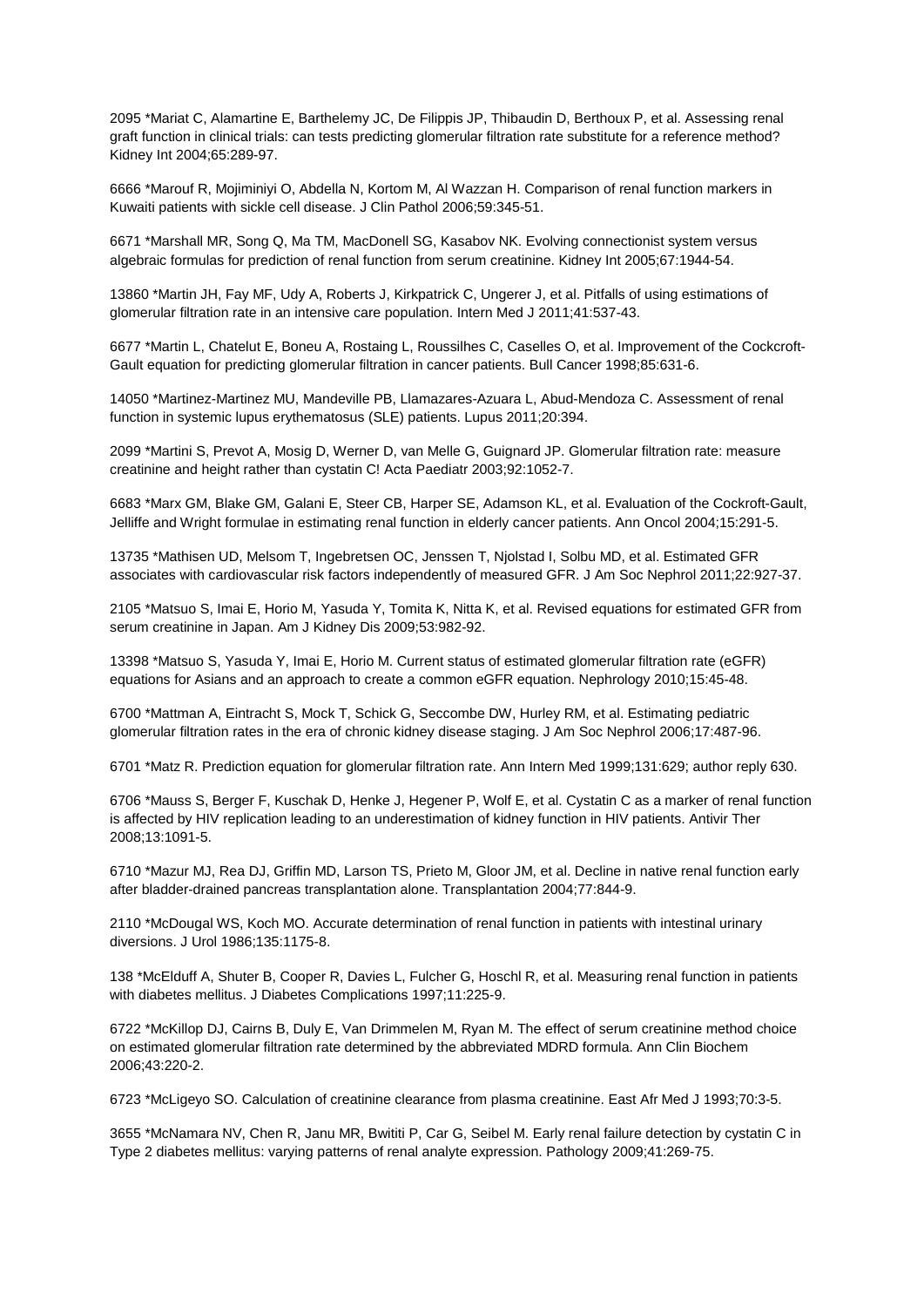6745 \*Mention K, Lahoche-Manucci A, Bonnevalle M, Pruvot FR, Declerck N, Foulard M, et al. Renal function outcome in pediatric liver transplant recipients. Pediatr Transplant 2005;9:201-7.

13662 \*Michels WM, Grootendorst DC, Verduijn M, Elliott EG, Dekker FW, Krediet RT. Performance of the Cockcroft-Gault, MDRD, and new CKD-EPI formulas in relation to GFR, age, and body size. Clin J Am Soc Nephrol. 2010;5:1003-9.

13134 \*Miller WG. Estimating equations for glomerular filtration rate in children: Laboratory considerations. Clinical Chemistry 2009;55:402-403.

13399 \*Mingat N, Allard J, Villard E, Guillotreau J, Paparel P, Roche JB, et al. Which is the most accurate biomarker to assess renal functions in neurogenic patients? European Urology, Supplements 2010;9:180-181.

6806 \*Mohler JL, Ellison MF, Flanigan RC. Creatinine clearance prediction in spinal cord injury patients: comparison of 6 prediction equations. J Urol 1988;139:706-9.

1402 \*Mojiminiyi OA, Abdella N. Evaluation of cystatin C and beta-2 microglobulin as markers of renal function in patients with type 2 diabetes mellitus. J Diabetes Complications 2003;17:160-8.

6821 \*Montgomery MJ, Beringer PM, Louie SG, Gill MA. Estimation of creatinine clearance in patients with metastatic ovarian cancer. Ther Drug Monit 2000;22:695-700.

6823 \*Montini G, Cosmo L, Amici G, Mussap M, Zacchello G. Plasma cystatin C values and inulin clearances in premature neonates. Pediatr Nephrol 2001;16:463-5.

6836 \*Morgan C, Senthilselvan A, Bamforth F, Hoskinson M, Gowrishankar M. Correlation between cystatin Cand renal scan-determined glomerular filtration rate in children with spina bifida. Pediatr Nephrol 2008;23:329-32.

1407 \*Morris MC, Allanby CW, Toseland P, Haycock GB, Chantler C. Evaluation of a height/plasma creatinine formula in the measurement of glomerular filtration rate. Arch Dis Child 1982;57:611-5.

2131 \*Mpio I, Laville M, Hadj-Aissa A, Fauvel JP. Predicted creatinine clearance to evaluate glomerular filtration rate in black Caribbean subjects. Nephrol Dial Transplant 2003;18:1307-10.

13840 \*Murata K, Baumann NA, Saenger AK, Larson TS, Rule AD, Lieske JC. Relative performance of the MDRD and CKD-EPI equations for estimating glomerular filtration rate among patients with varied clinical presentations. Clin J Am Soc Nephrol 2011;6:1963-72.

6890 \*Murthy K, Stevens LA, Stark PC, Levey AS. Variation in the serum creatinine assay calibration: a practical application to glomerular filtration rate estimation. Kidney Int 2005;68:1884-7.

144 \*Mussap M, Dalla Vestra M, Fioretto P, Saller A, Varagnolo M, Nosadini R, et al. Cystatin C is a more sensitive marker than creatinine for the estimation of GFR in type 2 diabetic patients. Kidney Int 2002;61:1453-61.

1415 \*Mussap M, Ruzzante N, Varagnolo M, Plebani M. Quantitative automated particle-enhanced immunonephelometric assay for the routinary measurement of human cystatin C. Clin Chem Lab Med 1998;36:859-65.

6900 \*Myara I, Lahiani F, Cosson C, Duboust A, Moatti N. Estimated creatinine clearance by the formula of Gault and Cockcroft in renal transplantation. Nephron 1989;51:426-7.

6908 \*Nagao S, Fujiwara K, Imafuku N, Kagawa R, Kozuka Y, Oda T, et al. Difference of carboplatin clearance estimated by the Cockroft-Gault, Jelliffe, Modified-Jelliffe, Wright or Chatelut formula. Gynecol Oncol 2005;99:327-33.

1422 \*Nakai K, Kikuchi M, Fujimoto K, Kaneko Y, Omori S, Suwabe A. Serum levels of cystatin C in patients with malignancy. Clin Exp Nephrol 2008;12:132-9.

6926 \*Nankivell BJ, Chapman JR, Allen RD. Predicting glomerular filtration rate after simultaneous pancreas and kidney transplantation. Clin Transplant 1995;9:129-34.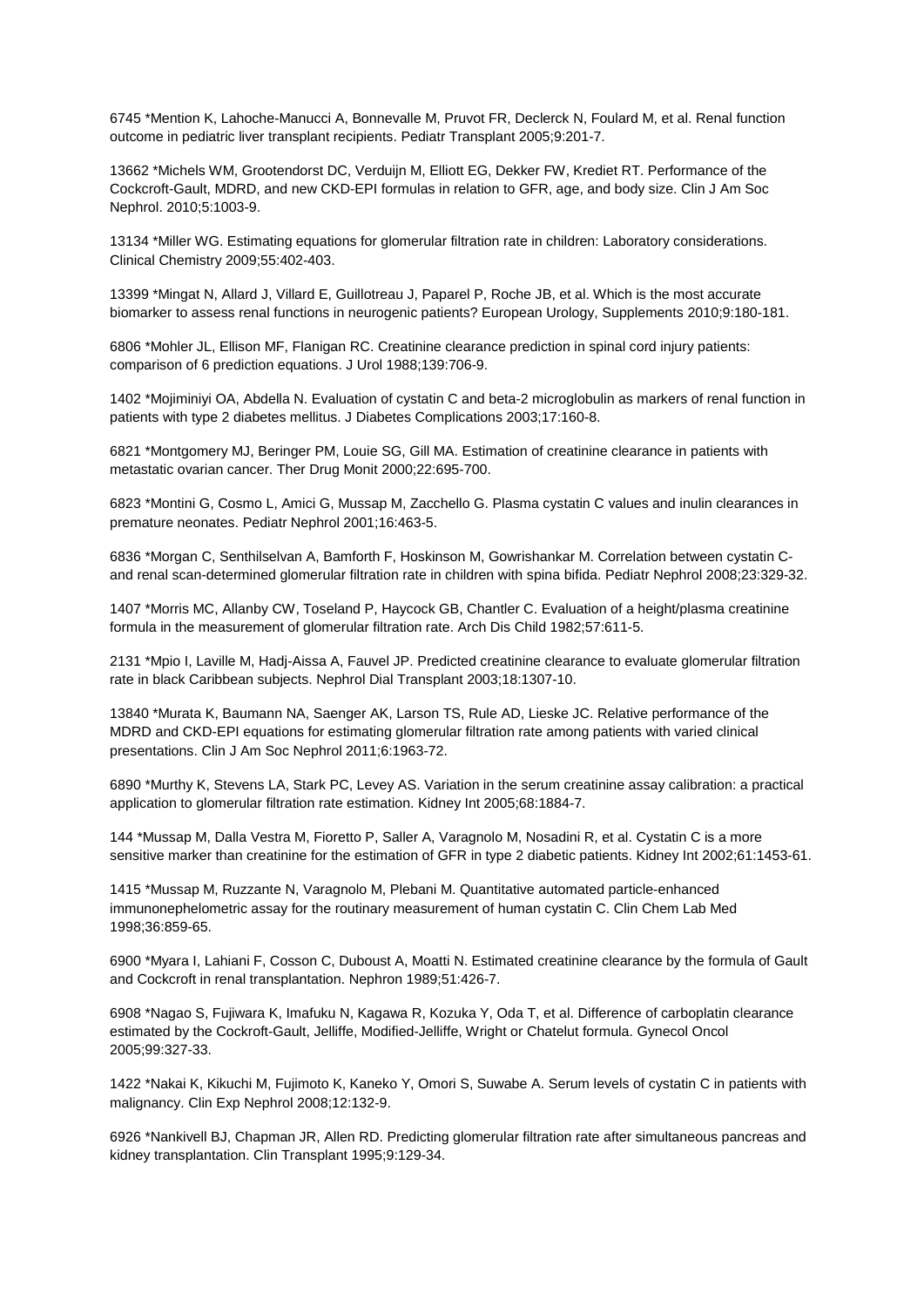6927 \*Nankivell BJ, Gruenewald SM, Allen RD, Chapman JR. Predicting glomerular filtration rate after kidney transplantation. Transplantation 1995;59:1683-9.

14051 \*Nehus EJ, Ross J, Laskin BL, Goebel J. Cystatin C and serum creatinine similarly estimate graft function in pediatric kidney transplant recipients. American Journal of Transplantation 2011;11:494-495.

6954 \*Newman DJ, Thakkar H, Edwards RG, Wilkie M, White T, Grubb AO, et al. Serum cystatin C measured by automated immunoassay: a more sensitive marker of changes in GFR than serum creatinine. Kidney Int 1995;47:312-8.

14052 \*Ng DKS, Schwartz GJ, Jacobson LP, Palella FJ, Margolick JB, Warady BA, et al. Universal GFR determination based on two time points during plasma iohexol disappearance. Kidney Int 2011;80:423-430.

6956 \*Nguyen HT, Shannon AG, Coates PA, Owens DR. Estimation of glomerular filtration rate in type II (noninsulin dependent) diabetes mellitus patients. IMA J Math Appl Med Biol 1997;14:151-60.

13400 \*Nguyen MT, Maynard SE, Kimmel PL. Misapplications of commonly used kidney equations: Renal physiology in practice. Clinical Journal of the American Society of Nephrology 2009;4:528-534.

6965 \*Nicoll SR, Sainsbury R, Bailey RR, King A, Frampton C, Elliot JR, et al. Assessment of creatinine clearance in healthy subjects over 65 years of age. Nephron 1991;59:621-5.

6969 \*Nielsen S, Rehling M, Schmitz A, Mogensen CE. Validity of rapid estimation of glomerular filtration rate in type 2 diabetic patients with normal renal function. Nephrol Dial Transplant 1999;14:615-9.

14053 \*Nigam R, Mathur M. A comparison of estimated creatinine clearence and measured glomerular filtration rate (TC99MDTPA clearance) in Indians. Clinical Chemistry and Laboratory Medicine 2011;49:S566.

6974 \*Nilsson-Ehle P, Grubb A. New markers for the determination of GFR: iohexol clearance and cystatin C serum concentration. Kidney Int Suppl 1994;47:S17-9.

6982 \*Nix DE, Erstad BL, Nakazato PZ, Barletta JF, Matthias KR, Krueger TS. Estimation of creatinine clearance in end-stage liver disease. Ann Pharmacother 2006;40:900-8.

6984 \*Nobrega AM, Gomes CP, Lemos CC, Bregman R. Is it possible to use modification of diet in renal disease (MDRD) equation in a Brazilian population? J Nephrol 2006;19:196-9.

12853 \*Nyman U, Bjork J, Lindstrom V, Grubb A. The Lund-Malmo creatinine-based glomerular filtration rate prediction equation for adults also performs well in children. Scand J Clin Lab Invest 2008:1-9.

7010 \*Nyman U, Bjork J, Sterner G, Back SE, Carlson J, Lindstrom V, et al. Standardization of p-creatinine assays and use of lean body mass allow improved prediction of calculated glomerular filtration rate in adults: a new equation. Scand J Clin Lab Invest 2006;66:451-68.

7012 \*Nyman U, Grubb A, Sterner G, Bjork J. Different equations to combine creatinine and cystatin C to predict GFR. Arithmetic mean of existing equations performs as well as complex combinations. Scand J Clin Lab Invest 2009;69:619-27.

13558 \*Nyman U, Grubb A, Sterner G, Bjork J. The CKD-EPI and MDRD equations to estimate GFR. Validation in the Swedish Lund-Malmo Study cohort. Scand J Clin Lab Invest 2011;71:129-38.

7015 \*Ocheke IE, Agaba EI. Discrepancy between predicted and measured GFR in hospitalized Nigerian children. J Trop Pediatr 2006;52:335-40.

7017 \*Oddoze C, Morange S, Portugal H, Berland Y, Dussol B. Cystatin C is not more sensitive than creatinine for detecting early renal impairment in patients with diabetes. Am J Kidney Dis 2001;38:310-6.

13401 \*Olsson CL, Rippe B, Bendz H. A comparison of plasma cystatin C and plasma creatinine for the screening of renal function in lithium-treated patients. Clinical nephrology 2010;74:132-140.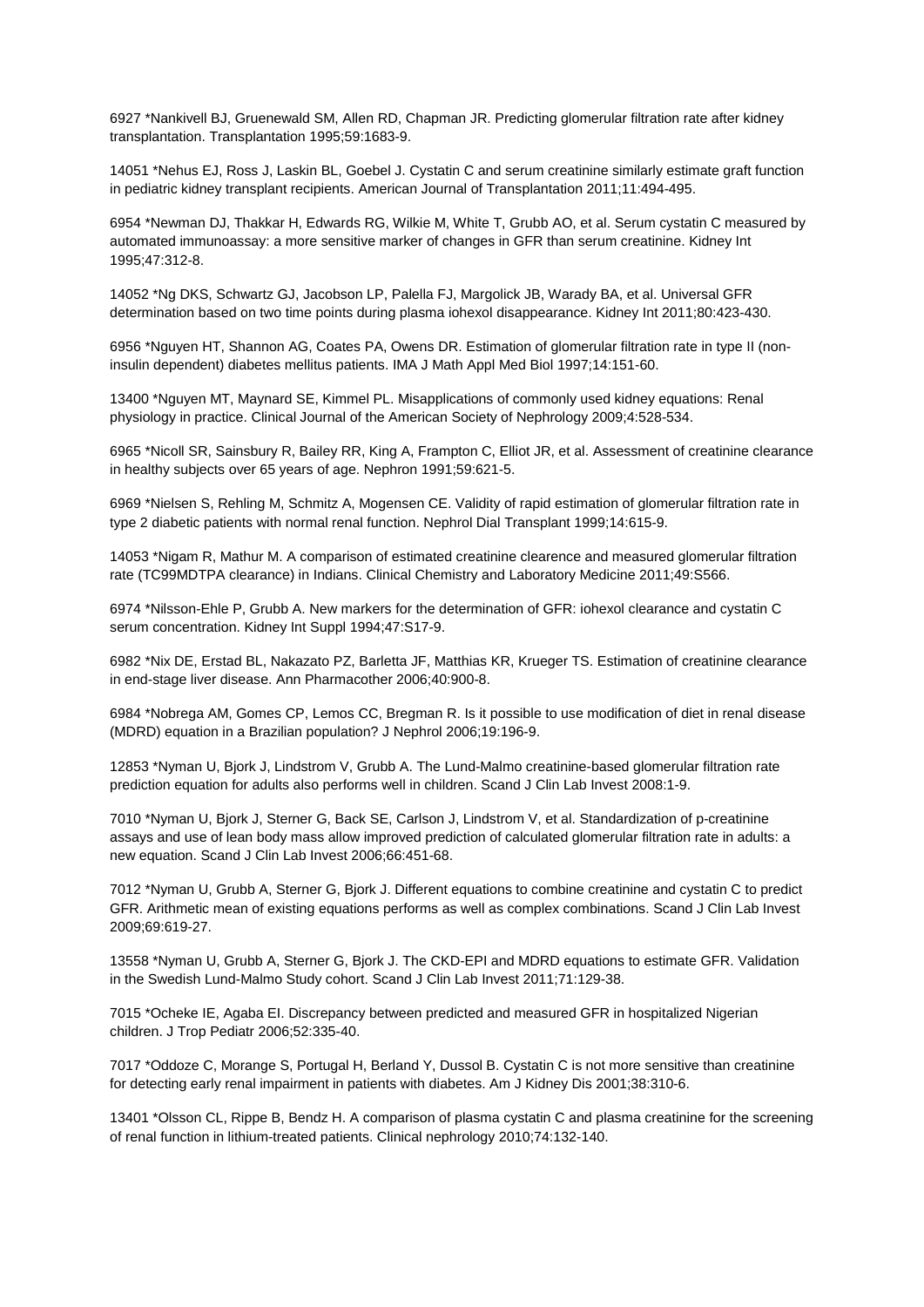1450 \*O'Riordan SE, Webb MC, Stowe HJ, Simpson DE, Kandarpa M, Coakley AJ, et al. Cystatin C improves the detection of mild renal dysfunction in older patients. Ann Clin Biochem 2003;40:648-55.

2163 \*Orlando R, Floreani M, Padrini R, Palatini P. Evaluation of measured and calculated creatinine clearances as glomerular filtration markers in different stages of liver cirrhosis. Clin Nephrol 1999;51:341-7.

13402 \*Orskov B, Borresen ML, Feldt-Rasmussen B, Ostergaard O, Laursen I, Strandgaard S. Estimating glomerular filtration rate using the new CKD-EPI equation and other equations in patients with autosomal dominant polycystic kidney disease. American journal of nephrology 2010;31:53-57.

13403 \*Owiredu WKBA, Ephraim RKD, Amidu N, Eghan Jr BA, Quaye L. Predictive performance of renal function equations among Ghanaians presenting with chronic kidney disease. Journal of Medical Sciences 2008;8:491- 497.

7103 \*Ozmen S, Kaplan MA, Kaya H, Akin D, Danis R, Kizilkan B, et al. Role of lean body mass for estimation of glomerular filtration rate in patients with chronic kidney disease with various body mass indices. Scand J Urol Nephrol 2009;43:171-6.

13404 \*Pai MP. Estimating the Glomerular Filtration Rate in Obese Adult Patients for Drug Dosing. Advances in Chronic Kidney Disease 2010;17:e53-e62.

7109 \*Pai MP, Norenberg JP, Anderson T, Goade DW, Rodvold KA, Telepak RA, et al. Influence of morbid obesity on the single-dose pharmacokinetics of daptomycin. Antimicrob Agents Chemother 2007;51:2741-7.

7115 \*Paleologo G, Abdelkawy H, Barsotti M, Basha A, Bernabini G, Bianchi A, et al. Kidney dimensions at sonography are correlated with glomerular filtration rate in renal transplant recipients and in kidney donors. Transplant Proc 2007;39:1779-81.

14054 \*Pande SA, Malik UM, Mumtaz K, Jain M, Dissanayake I, Bloom EJ, et al. Estimated GFR as a measure of dialytic clearance in patients on peritoneal dialysis. Blood Purification 2011;31:223.

14055 \*Park EJ, Pai MP, Zhang J, Dong T, Ko CW, Crentsil V, et al. Estimation of creatinine clearance (ECLCR) across all weight strata. Clinical Pharmacology and Therapeutics 2011;89:S32-S33.

7159 \*Pedone C, Semeraro R, Chiurco D, D'Andria F, Gigante M, Coppola A, et al. Reliability of equations to estimate glomerular filtration rate in the very old. Aging Clin Exp Res 2008;20:496-502.

7165 \*Pequignot R, Belmin J, Chauvelier S, Gaubert JY, Konrat C, Duron E, et al. Renal Function in Older Hospital Patients Is More Accurately Estimated Using the Cockcroft-Gault Formula Than the Modification Diet in Renal Disease Formula. J Am Geriatr Soc 2009.

7177 \*Perlemoine C, Beauvieux MC, Rigalleau V, Baillet L, Barthes N, Derache P, et al. Interest of cystatin C in screening diabetic patients for early impairment of renal function. Metabolism 2003;52:1258-64.

1472 \*Peters AM, Bird NJ, Halsall I, Peters C, Michell AR. Evaluation of the Modification of Diet in Renal Disease equation (eGFR) against simultaneous, dual-marker multi-sample measurements of glomerular filtration rate. Ann Clin Biochem 2009;46:58-64.

7198 \*Pham-Huy A, Leonard M, Lepage N, Halton J, Filler G. Measuring glomerular filtration rate with cystatin C and beta-trace protein in children with spina bifida. J Urol 2003;169:2312-5.

13841 \*Pieroni L, Delanaye P, Boutten A, Bargnoux AS, Rozet E, Delatour V, et al. A multicentric evaluation of IDMS-traceable creatinine enzymatic assays. Clin Chim Acta 2011;412:2070-2075.

2181 \*Pierrat A, Gravier E, Saunders C, Caira MV, Ait-Djafer Z, Legras B, et al. Predicting GFR in children and adults: a comparison of the Cockcroft-Gault, Schwartz, and modification of diet in renal disease formulas. Kidney Int 2003;64:1425-36.

7221 \*Planet G. Comparison of creatinine clearance estimates with routine measured clearance. Clin Biochem 2007;40:124-7.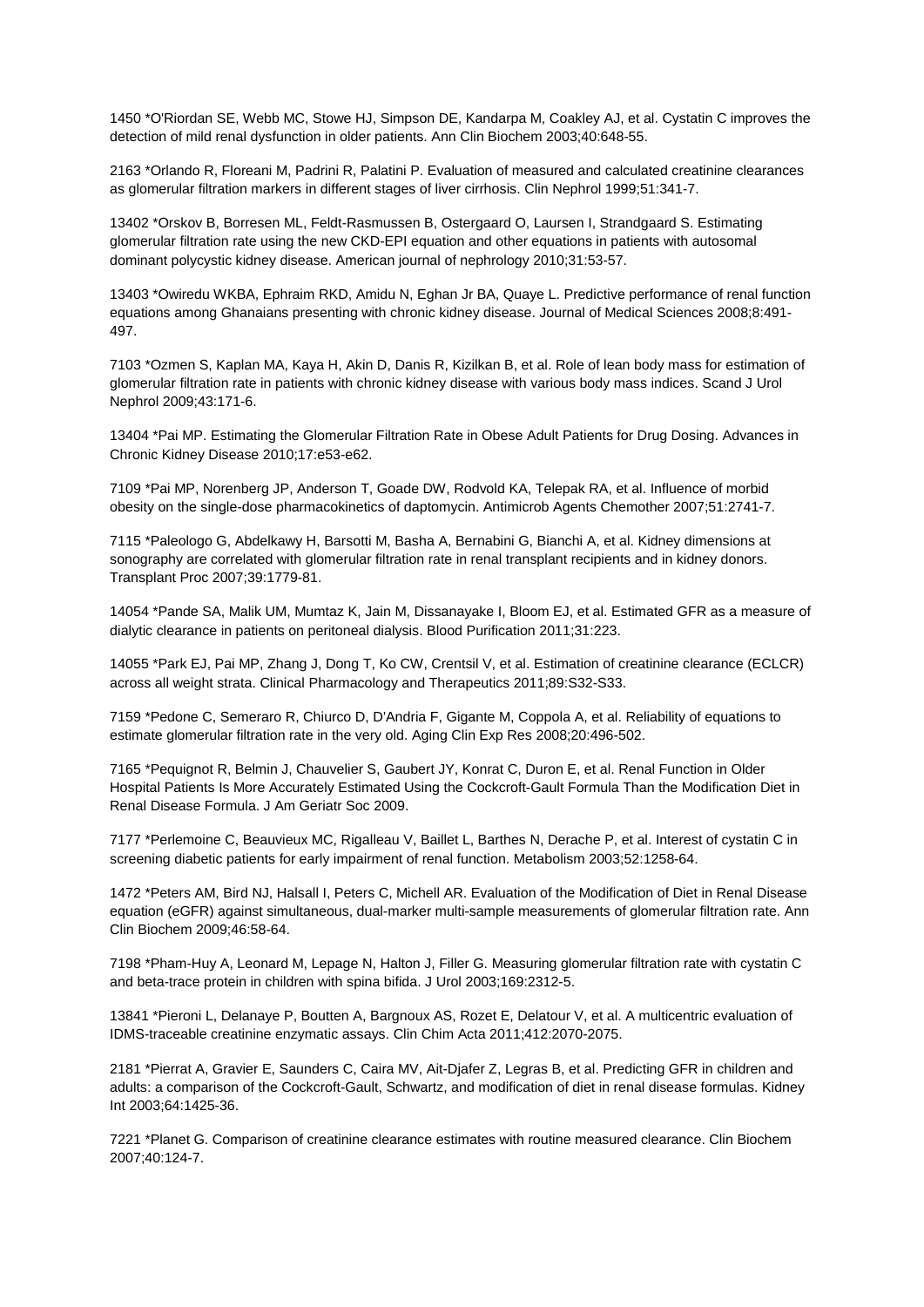2186 \*Plebani M, Dall'Amico R, Mussap M, Montini G, Ruzzante N, Marsilio R, et al. Is serum cystatin C a sensitive marker of glomerular filtration rate (GFR)? A preliminary study on renal transplant patients. Ren Fail 1998;20:303-9.

7226 \*Podracka L, Feber J, Lepage N, Filler G. Intra-individual variation of cystatin C and creatinine in pediatric solid organ transplant recipients. Pediatr Transplant 2005;9:28-32.

2190 \*Poge U, Gerhardt T, Stoffel-Wagner B, Klehr HU, Sauerbruch T, Woitas RP. Calculation of glomerular filtration rate based on cystatin C in cirrhotic patients. Nephrol Dial Transplant 2006;21:660-4.

7228 \*Poge U, Gerhardt T, Stoffel-Wagner B, Palmedo H, Klehr HU, Sauerbruch T, et al. Cystatin C-based calculation of glomerular filtration rate in kidney transplant recipients. Kidney Int 2006;70:204-10.

7229 \*Poge U, Gerhardt T, Stoffel-Wagner B, Palmedo H, Klehr HU, Sauerbruch T, et al. Prediction of glomerular filtration rate in renal transplant recipients: cystatin C or modification of diet in renal disease equation? Clin Transplant 2006;20:200-5.

7230 \*Poge U, Gerhardt T, Stoffel-Wagner B, Palmedo H, Klehr HU, Sauerbruch T, et al. Can modifications of the MDRD formula improve the estimation of glomerular filtration rate in renal allograft recipients? Nephrol Dial Transplant 2007;22:3610-5.

7232 \*Poge U, Gerhardt T, Woitas RP. Equations to estimate GFR using serum cystatin C in kidney transplant recipients. Am J Kidney Dis 2008;52:383-4.

7234 \*Poge U, Stoschus B, Stoffel-Wagner B, Gerhardt T, Klehr HU, Sauerbruch T, et al. Cystatin C as an endogenous marker of glomerular filtration rate in renal transplant patients. Kidney Blood Press Res 2003;26:55- 60.

7236 \*Poggio ED, Nef PC, Wang X, Greene T, Van Lente F, Dennis VW, et al. Performance of the Cockcroft-Gault and modification of diet in renal disease equations in estimating GFR in ill hospitalized patients. Am J Kidney Dis 2005;46:242-52.

1485 \*Poggio ED, Rule AD. Can we do better than a single estimated GFR threshold when screening for chronic kidney disease? Kidney Int 2007;72:534-6.

1486 \*Poggio ED, Wang X, Greene T, Van Lente F, Hall PM. Performance of the modification of diet in renal disease and Cockcroft-Gault equations in the estimation of GFR in health and in chronic kidney disease. J Am Soc Nephrol 2005;16:459-66.

7238 \*Poggio ED, Wang X, Weinstein DM, Issa N, Dennis VW, Braun WE, et al. Assessing glomerular filtration rate by estimation equations in kidney transplant recipients. Am J Transplant 2006;6:100-8.

7255 \*Poole SG, Dooley MJ, Rischin D. A comparison of bedside renal function estimates and measured glomerular filtration rate (Tc99mDTPA clearance) in cancer patients. Ann Oncol 2002;13:949-55.

13405 \*Pottel H, Hoste L, Martens F. New insights in glomerular filtration rate formulas and chronic kidney disease classification. Clinica Chimica Acta 2010;411:1341-1347.

13406 \*Pottel H, Mottaghy FM, Zaman Z, Martens F. On the relationship between glomerular filtration rate and serum creatinine in children. Pediatric Nephrology 2010;25:927-934.

13861 \*Praditpornsilpa K, Townamchai N, Chaiwatanarat T, Tiranathanagul K, Katawatin P, Susantitaphong P, et al. The need for robust validation for MDRD-based glomerular filtration rate estimation in various CKD populations. Nephrol Dial Transplant 2011;26:2780-5.

7285 \*Premaratne E, MacIsaac RJ, Finch S, Panagiotopoulos S, Ekinci E, Jerums G. Serial measurements of cystatin C are more accurate than creatinine-based methods in detecting declining renal function in type 1 diabetes. Diabetes Care 2008;31:971-3.

14056 \*Prestidge C, Chilvers MA, Davidson AGF, Cho E, McMahon V, White CT. Renal function in pediatric cystic fibrosis patients in the first decade of life. Pediatric Nephrology 2011;26:605-612.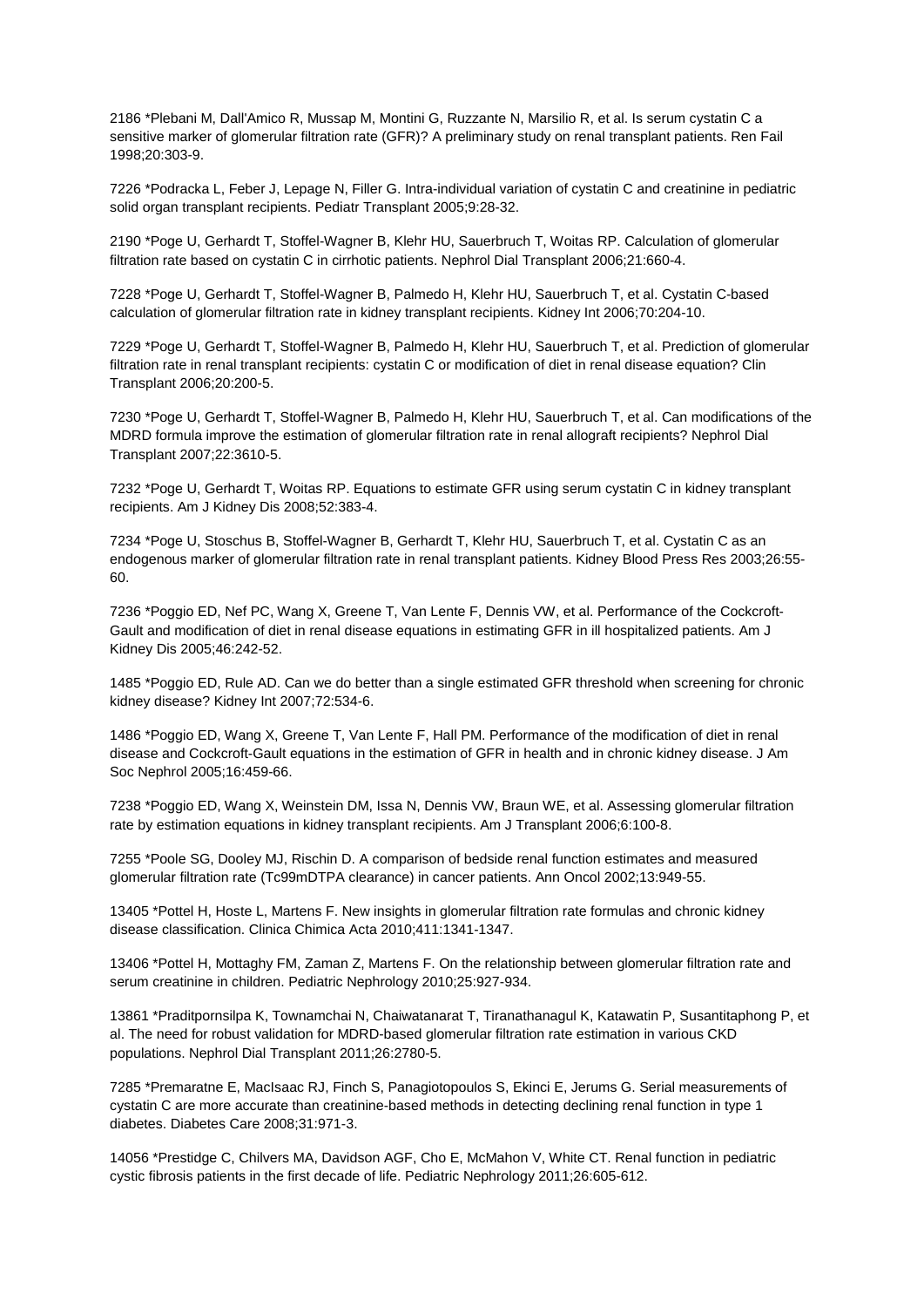2206 \*Price M. Comparison of creatinine clearance to inulin clearance in the determination of glomerular filtration rate. J Urol 1972;107:339-40.

2207 \*Price M, Van Pilsum JF, Markland C, Boen JR. Comparison of creatinine clearance with inulin clearance in paraplegic patients. Proc Annu Clin Spinal Cord Inj Conf 1967;16:176-80.

7295 \*Prigent A. Monitoring renal function and limitations of renal function tests. Semin Nucl Med 2008;38:32-46.

13407 \*Probst LA, Darko W, Smith A, Cwikla GM. Pitfalls of the application of the modification of diet in renal disease equation to drug-dosing practices: A tertiary care teaching hospital experience. Hospital Pharmacy 2008;43:564-570.

2209 \*Proulx NL, Akbari A, Garg AX, Rostom A, Jaffey J, Clark HD. Measured creatinine clearance from timed urine collections substantially overestimates glomerular filtration rate in patients with liver cirrhosis: a systematic review and individual patient meta-analysis. Nephrol Dial Transplant 2005;20:1617-22.

7301 \*Pucci L, Triscornia S, Lucchesi D, Fotino C, Pellegrini G, Pardini E, et al. Cystatin C and estimates of renal function: searching for a better measure of kidney function in diabetic patients. Clin Chem 2007;53:480-8.

13862 \*Quinn MP, Cardwell CR, Kee F, Maxwell AP, Savage G, McCarron P, et al. The finding of reduced estimated glomerular filtration rate is associated with increased mortality in a large UK population. Nephrol Dial Transplant 2011;26:875-80.

7317 \*Quinn MP, Rainey A, Cairns KJ, Marshall AH, Savage G, Kee F, et al. The practical implications of using standardized estimation equations in calculating the prevalence of chronic kidney disease. Nephrol Dial Transplant 2008;23:542-8.

7324 \*Rafey MA, Lipkowitz MS. How accurate are formulas that calculate creatinine clearance? Nat Clin Pract Urol 2007;4:188-9.

7332 \*Raj GV, Iasonos A, Herr H, Donat SM. Formulas calculating creatinine clearance are inadequate for determining eligibility for Cisplatin-based chemotherapy in bladder cancer. J Clin Oncol 2006;24:3095-100.

7336 \*Raju DL, Grover VK, Shoker A. Limitations of glomerular filtration rate equations in the renal transplant patient. Clin Transplant 2005;19:259-68.

14057 \*Ramanathan K, Padmanaban G. Serum cystatin C a new marker of glomerular filtration rate. Biosciences Biotechnology Research Asia 2011;8:345-347.

7345 \*Randers E, Kristensen JH, Erlandsen EJ, Danielsen H. Serum cystatin C as a marker of the renal function. Scand J Clin Lab Invest 1998;58:585-92.

7350 \*Rashid ST, Salman M, Agarwal S, Hamilton G. Occult renal impairment is common in patients with peripheral vascular disease and normal serum creatinine. Eur J Vasc Endovasc Surg 2006;32:294-9.

7360 \*Ravasi G, Lauriola M, Tinelli C, Brandolini M, Uglietti A, Maserati R. Comparison of glomerular filtration rate estimates vs. 24-h creatinine clearance in HIV-positive patients. HIV Med 2009;10:219-28.

14058 \*Riad S, Kukla AK, Leister EC, Matas AJ, Ibrahim HN. Utility of the CKD-EPI equation in estimating GFR in former kidney donors. American Journal of Transplantation 2011;11:310.

7414 \*Rigalleau V, Beauvieux MC, Le Moigne F, Lasseur C, Chauveau P, Raffaitin C, et al. Cystatin C improves the diagnosis and stratification of chronic kidney disease, and the estimation of glomerular filtration rate in diabetes. Diabetes Metab 2008;34:482-9.

13408 \*Rigalleau V, Chauveau P, Lasseur C, Raffaitin C, Perlemoine C, Barthe N, et al. Glomerular filtration rate prediction using lean mass is unsuccessful in diabetic subjects [3]. Nephrology Dialysis Transplantation 2006;21:1443-1444.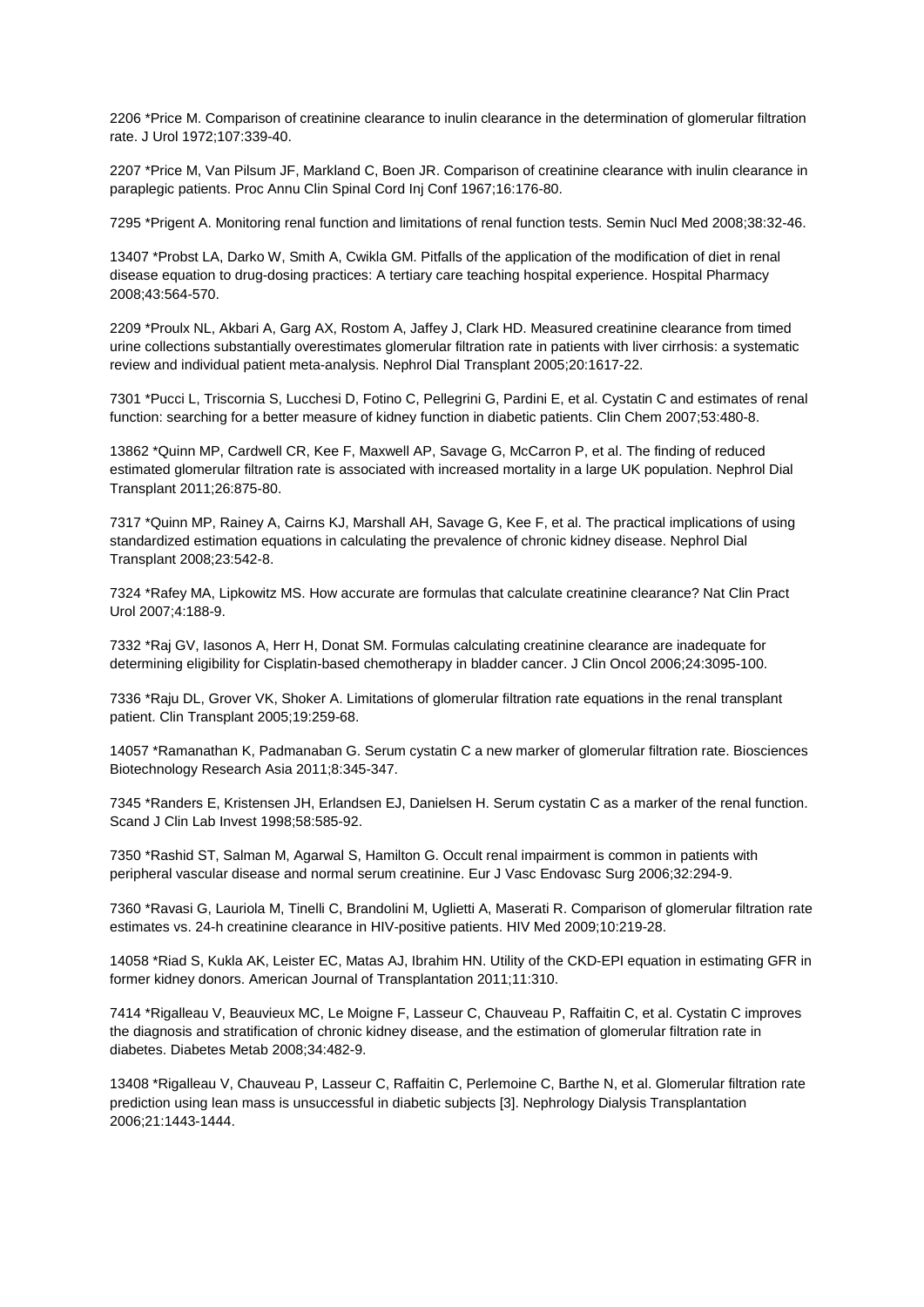7416 \*Rigalleau V, Lasseur C, Perlemoine C, Barthe N, Raffaitin C, de La Faille R, et al. A simplified Cockcroft-Gault formula to improve the prediction of the glomerular filtration rate in diabetic patients. Diabetes Metab 2006;32:56-62.

7417 \*Rigalleau V, Lasseur C, Perlemoine C, Barthe N, Raffaitin C, Liu C, et al. Estimation of glomerular filtration rate in diabetic subjects: Cockcroft formula or modification of Diet in Renal Disease study equation? Diabetes Care 2005;28:838-43.

1510 \*Rigalleau V, Lasseur C, Raffaitin C, Beauvieux MC, Barthe N, Chauveau P, et al. Normoalbuminuric renalinsufficient diabetic patients: a lower-risk group. Diabetes Care 2007;30:2034-9.

13409 \*Rigalleau V, Lasseur C, Raffaitin C, Perlemoine C, Barthe N, Chauveau P, et al. The Mayo Clinic quadratic equation improves the prediction of glomerular filtration rate in diabetic subjects. Nephrology Dialysis Transplantation 2007;22:813-818.

7420 \*Rimon E, Kagansky N, Cojocaru L, Gindin J, Schattner A, Levy S. Can creatinine clearance be accurately predicted by formulae in octogenarian in-patients? QJM 2004;97:281-7.

7425 \*Risch L, Blumberg A, Huber A. Rapid and accurate assessment of glomerular filtration rate in patients with renal transplants using serum cystatin C. Nephrol Dial Transplant 1999;14:1991-6.

7427 \*Risch L, Drexel H, Huber AR. Differences in glomerular filtration rate estimates by 2 cystatin C-based equations. Clin Chem 2005;51:2211-2.

7428 \*Risch L, Huber AR. Assessing glomerular filtration rate in renal transplant recipients by estimates derived from serum measurements of creatinine and cystatin C. Clin Chim Acta 2005;356:204-11.

2226 \*Robert S, Zarowitz BJ. Is there a reliable index of glomerular filtration rate in critically ill patients? DICP 1991;25:169-78.

2227 \*Robert S, Zarowitz BJ, Peterson EL, Dumler F. Predictability of creatinine clearance estimates in critically ill patients. Crit Care Med 1993;21:1487-95.

7441 \*Robertshaw M, Lai KN, Swaminathan R. Prediction of creatinine clearance from plasma creatinine: comparison of five formulae. Br J Clin Pharmacol 1989;28:275-80.

7448 \*Rodby RA, Ali A, Rohde RD, Lewis EJ. Renal scanning 99mTc diethylene-triamine pentaacetic acid glomerular filtration rate (GFR) determination compared with iothalamate clearance GFR in diabetics. The Collaborative Study Group for The study of Angiotensin-Converting Enzyme Inhibition in Diabetic Nephropathy. Am J Kidney Dis 1992;20:569-73.

7454 \*Rodrigo E, Fernandez-Fresnedo G, Ruiz JC, Pinera C, Heras M, de Francisco AL, et al. Assessment of glomerular filtration rate in transplant recipients with severe renal insufficiency by Nankivell, Modification of Diet in Renal Disease (MDRD), and Cockroft-Gault equations. Transplant Proc 2003;35:1671-2.

7470 \*Rolin HA, 3rd, Hall PM, Wei R. Inaccuracy of estimated creatinine clearance for prediction of iothalamate glomerular filtration rate. Am J Kidney Dis 1984;4:48-54.

2244 \*Roos JF, Doust J, Tett SE, Kirkpatrick CM. Diagnostic accuracy of cystatin C compared to serum creatinine for the estimation of renal dysfunction in adults and children--a meta-analysis. Clin Biochem 2007;40:383-91.

7501 \*Rossing P, Astrup AS, Smidt UM, Parving HH. Monitoring kidney function in diabetic nephropathy. Diabetologia 1994;37:708-12.

7502 \*Rossing P, Rossing K, Gaede P, Pedersen O, Parving HH. Monitoring kidney function in type 2 diabetic patients with incipient and overt diabetic nephropathy. Diabetes Care 2006;29:1024-30.

14059 \*Ruggenenti P, Remuzzi G. Chronic kidney disease: Staging CKD: Can we rely on estimated GFRs? Nature Reviews Nephrology 2011;7:307-308.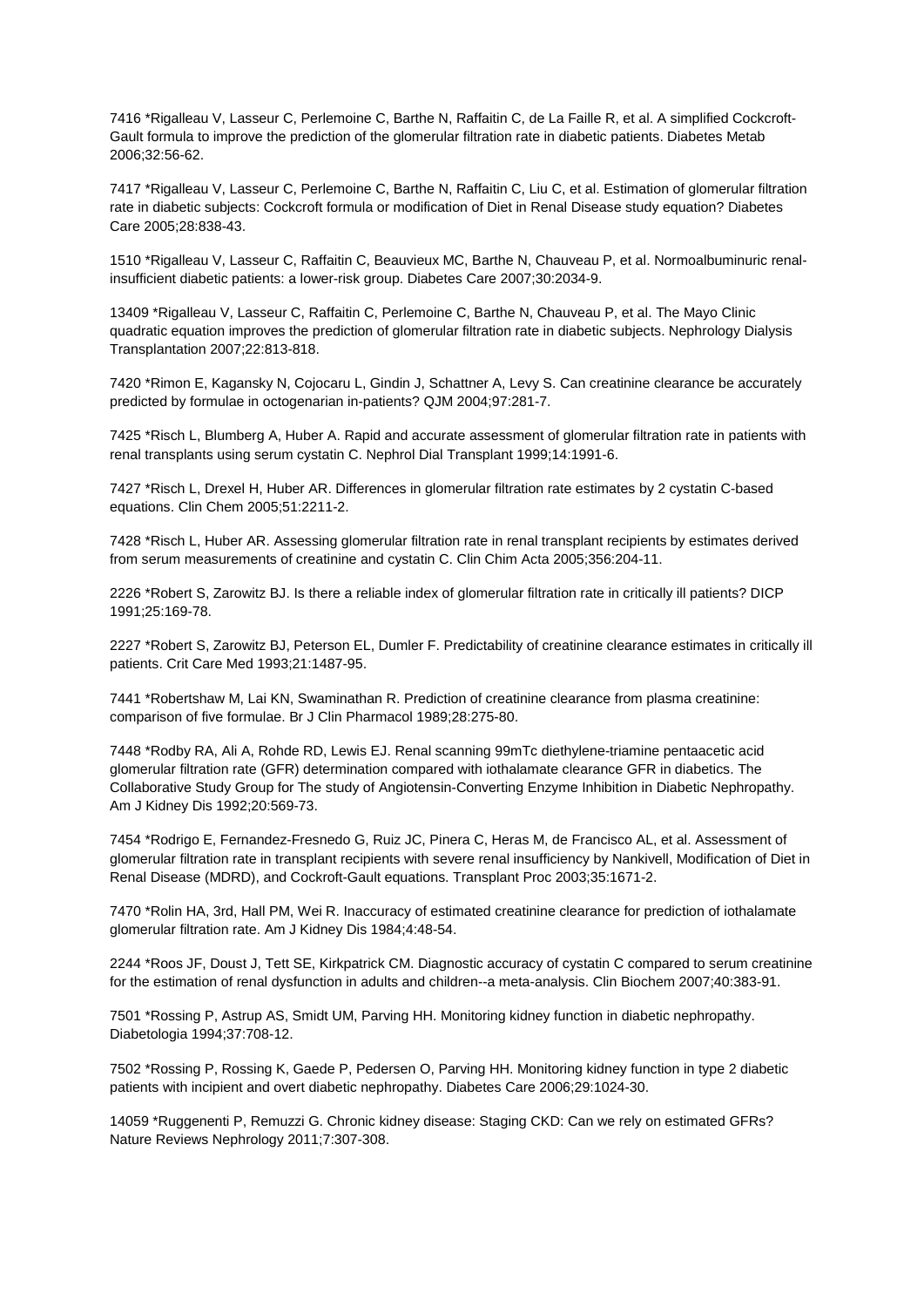13410 \*Rule AD. The CKD-EPI equation for estimating GFR from serum creatinine: Real improvement or more of the same? Clinical Journal of the American Society of Nephrology 2010;5:951-953.

7538 \*Rule AD, Bailey KR, Schwartz GL, Khosla S, Lieske JC, Melton LJ, 3rd. For estimating creatinine clearance measuring muscle mass gives better results than those based on demographics. Kidney Int 2009;75:1071-8.

7539 \*Rule AD, Bergstralh EJ, Slezak JM, Bergert J, Larson TS. Glomerular filtration rate estimated by cystatin C among different clinical presentations. Kidney Int 2006;69:399-405.

1523 \*Rule AD, Gussak HM, Pond GR, Bergstralh EJ, Stegall MD, Cosio FG, et al. Measured and estimated GFR in healthy potential kidney donors. Am J Kidney Dis 2004;43:112-9.

13411 \*Rule AD, Gussak HM, Pond GR, Bergstralh EJ, Stegall MD, Cosio FG, et al. Transplantation Measured and Estimated GFR in Healthy Potential Kidney Donors. American Journal of Kidney Diseases 2004;43:112-119.

13412 \*Rule AD, Larson TS, Bergstralh EJ, Sequist TD. Popular prediction equation underestimates glomerular filtration rate. Journal of Clinical Outcomes Management 2005;12:68-74.

1524 \*Rule AD, Larson TS, Bergstralh EJ, Slezak JM, Jacobsen SJ, Cosio FG. Using serum creatinine to estimate glomerular filtration rate: accuracy in good health and in chronic kidney disease. Ann Intern Med 2004;141:929-37.

7546 \*Rule AD, Torres VE, Chapman AB, Grantham JJ, Guay-Woodford LM, Bae KT, et al. Comparison of methods for determining renal function decline in early autosomal dominant polycystic kidney disease: the consortium of radiologic imaging studies of polycystic kidney disease cohort. J Am Soc Nephrol 2006;17:854-62.

7550 \*Rumpsfeld M, Johnson DW. A population-specific formula predicting creatinine excretion in continuous peritoneal dialysis. Perit Dial Int 2003;23:406-8; author reply 408.

7569 \*Saleem M, Florkowski CM, George PM. Comparison of the Mayo Clinic Quadratic Equation with the Modification of Diet in Renal Disease equation and radionuclide glomerular filtration rate in a clinical setting. Nephrology (Carlton) 2008;13:684-8.

7570 \*Saleem M, Florkowski CM, George PM, Woltersdorf WW. Comparison of two prediction equations with radionuclide glomerular filtration rate: validation in routine use. Ann Clin Biochem 2006;43:309-13.

13413 \*Salgado JV, Neves FA, Bastos MG, Franca AK, Brito DJ, Santos EM, et al. Monitoring renal function: Measured and estimated glomerular filtration rates - A review. Brazilian Journal of Medical and Biological Research 2010;43:528-536.

7573 \*Sampson MJ, Drury PL. Accurate estimation of glomerular filtration rate in diabetic nephropathy from age, body weight, and serum creatinine. Diabetes Care 1992;15:609-12.

7576 \*Samyn M, Cheeseman P, Bevis L, Taylor R, Samaroo B, Buxton-Thomas M, et al. Cystatin C, an easy and reliable marker for assessment of renal dysfunction in children with liver disease and after liver transplantation. Liver Transpl 2005;11:344-9.

2258 \*Sansoe G, Ferrari A, Castellana CN, Bonardi L, Villa E, Manenti F. Cimetidine administration and tubular creatinine secretion in patients with compensated cirrhosis. Clin Sci (Lond) 2002;102:91-8.

7588 \*Sanusi AA, Akinsola A, Ajayi AA. Creatinine clearance estimation from serum creatinine values: evaluation and comparison of five prediction formulae in Nigerian patients. Afr J Med Med Sci 2000;29:7-11.

7591 \*Saracino A, Morrone LF, Suriano V, Niccoli-Asabella A, Ramunni A, Fanelli M, et al. A simple method for correcting overestimated glomerular filtration rate in obese subjects evaluated by the Cockcroft and Gault formula: a comparison with 51Cr EDTA clearance. Clin Nephrol 2004;62:97-103.

13414 \*Schaeffner ES, Van Der Giet M, Gaedeke J, Tolle M, Ebert N, Kuhlmann MK, et al. The Berlin initiative study: The methodology of exploring kidney function in the elderly by combining a longitudinal and cross-sectional approach. European Journal of Epidemiology 2010;25:203-210.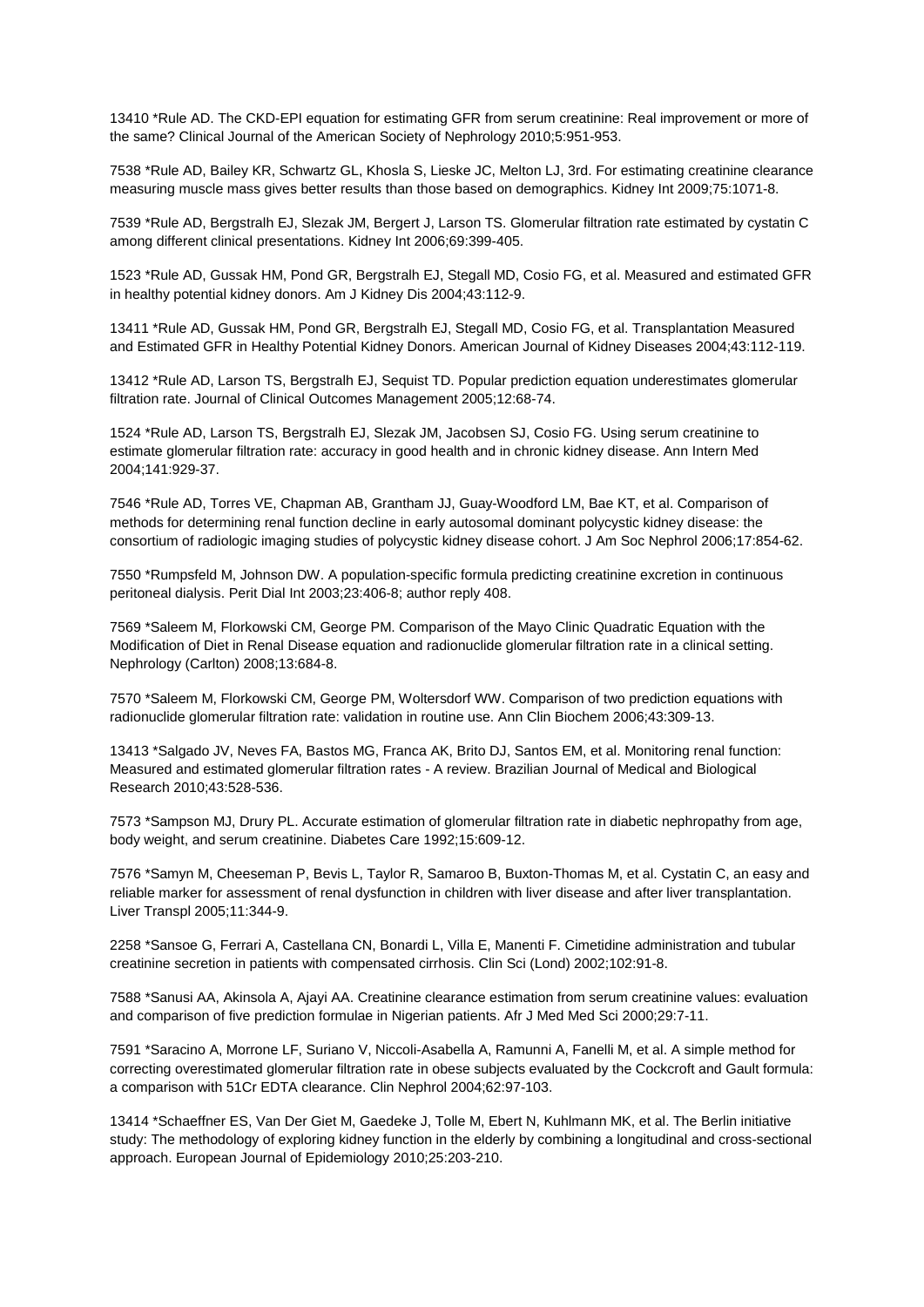7621 \*Schiff J, Paraskevas S, Keith D, Tchervenkov J, Metrakos P, Cantarovich M. Prediction of the glomerular filtration rate using equations in kidney-pancreas transplant patients receiving cimetidine. Transplantation 2006;81:469-72.

7646 \*Schuck O, Horackova M. Relationship between an increase in serum creatinine or a doubling in serum creatinine and a decrease in glomerular filtration rate estimated using prediction equations. Int J Clin Pharmacol Ther 2008;46:40-1.

2278 \*Schuck O, Teplan V, Mareckova O, Skibova J, Stollova M. MDRD formulas for GFR estimation. Is there any difference among them in prediction of renal inulin clearance? Clin Nephrol 2005;64:326-7.

2279 \*Schuck O, Teplan V, Mareckova O, Skibova J, Stollova M. Estimation of glomerular filtration rate based on the modification of diet in renal disease equation in patients with chronic renal failure. Kidney Blood Press Res 2005;28:63-7.

2283 \*Schuck O, Teplan V, Sibova J, Stollova M. Predicting the glomerular filtration rate from serum creatinine, serum cystatin C and the Cockcroft and Gault formula with regard to drug dosage adjustment. Int J Clin Pharmacol Ther 2004;42:93-7.

13415 \*Schut A, Anguelov A, Aussel C, Mameri S, Royand F, Vincent JP. Commonly used estimates of creatinine clearance are inadequate for the very elderly. Journal of Nutrition, Health and Aging 2009;13:145-148.

7664 \*Schwartz GJ. Does kL/PCr estimate GFR, or does GFR determine k? Pediatr Nephrol 1992;6:512-5.

1553 \*Schwartz GJ, Brion LP, Spitzer A. The use of plasma creatinine concentration for estimating glomerular filtration rate in infants, children, and adolescents. Pediatr Clin North Am 1987;34:571-90.

7666 \*Schwartz GJ, Feld LG, Langford DJ. A simple estimate of glomerular filtration rate in full-term infants during the first year of life. J Pediatr 1984;104:849-54.

7667 \*Schwartz GJ, Furth S, Cole SR, Warady B, Munoz A. Glomerular filtration rate via plasma iohexol disappearance: pilot study for chronic kidney disease in children. Kidney Int 2006;69:2070-7.

155 \*Schwartz GJ, Furth SL. Glomerular filtration rate measurement and estimation in chronic kidney disease. Pediatr Nephrol 2007;22:1839-48.

7669 \*Schwartz GJ, Gauthier B. A simple estimate of glomerular filtration rate in adolescent boys. J Pediatr 1985;106:522-6.

16 \*Schwartz GJ, Haycock GB, Edelmann CM, Jr., Spitzer A. A simple estimate of glomerular filtration rate in children derived from body length and plasma creatinine. Pediatrics 1976;58:259-63.

4239 \*Schwartz GJ, Munoz A, Schneider MF, Mak RH, Kaskel F, Warady BA, et al. New equations to estimate GFR in children with CKD. J Am Soc Nephrol 2009;20:629-37.

13245 \*Schwartz GJ, Work DF. Measurement and estimation of GFR in children and adolescents. Clin J Am Soc Nephrol. 2009;4:1832-43.

7682 \*Sebasky M, Kukla A, Leister E, Guo H, Akkina SK, El-Shahawy Y, et al. Appraisal of GFR-estimating equations following kidney donation. Am J Kidney Dis 2009;53:1050-8.

13795 \*Segarra A, de la Torre J, Ramos N, Quiroz A, Garjau M, Torres I, et al. Assessing Glomerular Filtration Rate in Hospitalized Patients: A Comparison Between CKD-EPI and Four Cystatin C-Based Equations. Clin J Am Soc Nephrol 2011;6:2411-20.

7694 \*Seikaly MG, Browne R, Bajaj G, Arant BS, Jr. Limitations to body length/serum creatinine ratio as an estimate of glomerular filtration in children. Pediatr Nephrol 1996;10:709-11.

7695 \*Seikaly MG, Browne R, Simonds N, Atkins C, Alexander SR. Glomerular filtration rate in children following renal transplantation. Pediatr Transplant 1998;2:231-5.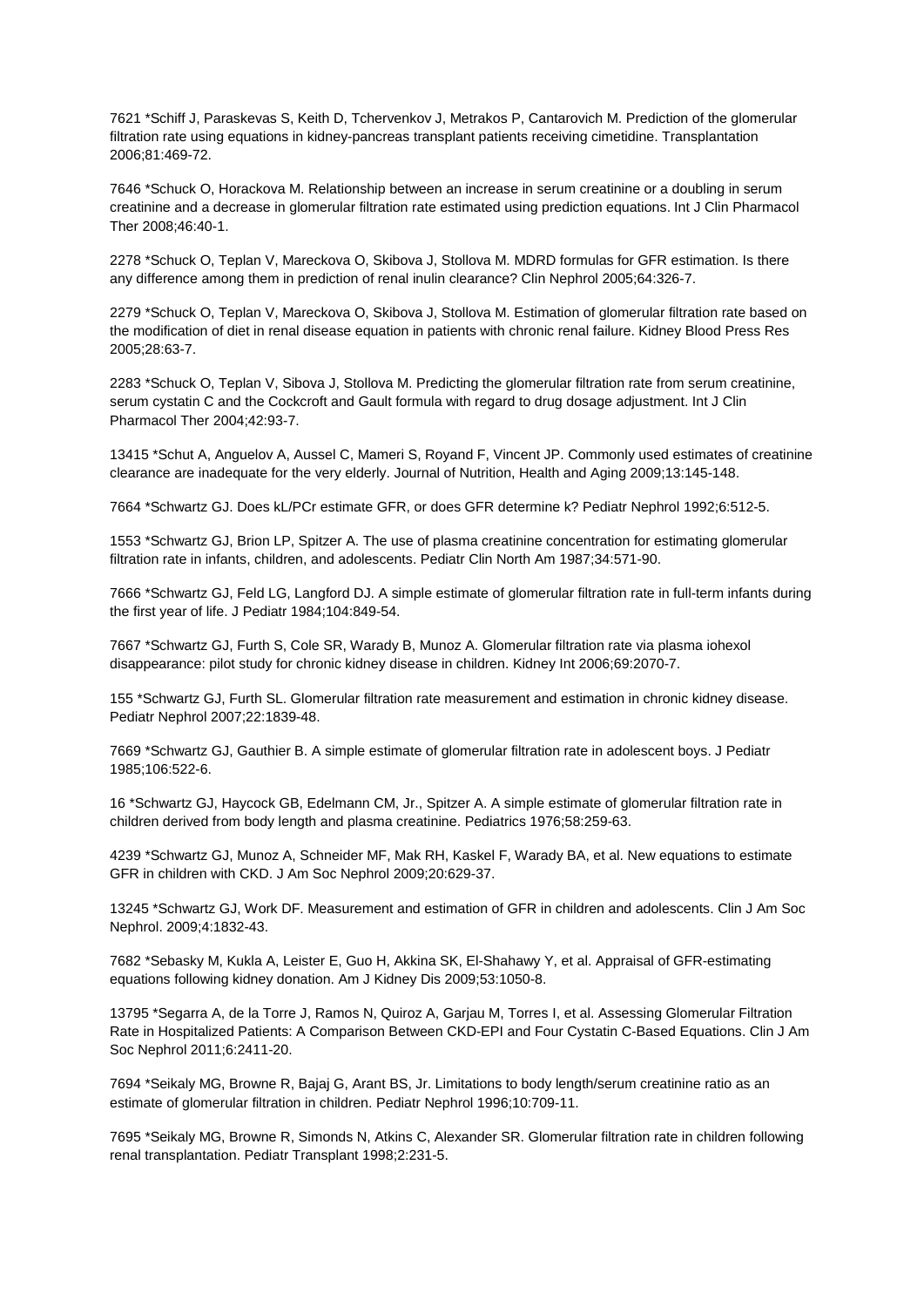7696 \*Sekar KC, Leonard JC, Puffinburger WR, Burow DM, Duke JC. Rapid determination of glomerular filtration rate in infants using Tc-99m DTPA. Clin Nucl Med 1992;17:550-2.

14060 \*Senullkowska R, Roszkowska-Blaim M. A modification of Schwartz formula for enzymatic creatinine assay. Pediatric Nephrology 2011;26:1610.

7707 \*Serdar MA, Kurt I, Ozcelik F, Urhan M, Ilgan S, Yenicesu M, et al. A practical approach to glomerular filtration rate measurements: creatinine clearance estimation using cimetidine. Ann Clin Lab Sci 2001;31:265-73.

7710 \*Seronie-Vivien S, Bouissou F, Dattez S, Coulais Y, Hanser AM, Hym B, et al. Modeling the variability of creatinine measurements improves estimates of the glomerular filtration rate. Clin Chem Lab Med 2008;46:215-8.

7711 \*Seronie-Vivien S, Delanaye P, Pieroni L, Mariat C, Froissart M, Cristol JP, et al. Cystatin C: current position and future prospects. Clin Chem Lab Med 2008;46:1664-86.

7715 \*Seronie-Vivien S, Toullec S, Malard L, Thomas F, Durrand V, Chatelut E. Contribution of the MDRD equation and of cystatin C for renal function estimates in cancer patients. Med Oncol 2006;23:63-73.

13252 \*Sharma AP, Filler G. Monitoring kidney function and renal disease in children following transplant. Pediatric Health 2009;3:155-163.

7729 \*Sharma AP, Kathiravelu A, Nadarajah R, Yasin A, Filler G. Body mass does not have a clinically relevant effect on cystatin C eGFR in children. Nephrol Dial Transplant 2009;24:470-4.

13863 \*Sharma AP, Yasin A, Garg AX, Filler G. Diagnostic accuracy of cystatin C-based eGFR equations at different GFR levels in children. Clin J Am Soc Nephrol 2011;6:1599-608.

13664 \*Shikanov S, Clark MA, Raman JD, Smith B, Kaag M, Russo P, et al. Chronic kidney disease epidemiology collaboration versus modification of diet in renal disease equations for renal function evaluation in patients undergoing partial nephrectomy. Journal of Urology 2010;184:1867-1871.

7764 \*Shoker A, Hossain MA, Koru-Sengul T, Raju DL, Cockcroft D. Performance of creatinine clearance equations on the original Cockcroft-Gault population. Clin Nephrol 2006;66:89-97.

7767 \*Shull BC, Haughey D, Koup JR, Baliah T, Li PK. A useful method for predicting creatinine clearance in children. Clin Chem 1978;24:1167-9.

13864 \*Silveiro SP, Araujo GN, Ferreira MN, Souza FD, Yamaguchi HM, Camargo EG. Chronic Kidney Disease Epidemiology Collaboration (CKD-EPI) Equation Pronouncedly Underestimates Glomerular Filtration Rate in Type 2 Diabetes. Diabetes Care 2011.

13865 \*Simon J, Amde M, Poggio ED. Interpreting the estimated glomerular filtration rate in primary care: benefits and pitfalls. Cleve Clin J Med 2011;78:189-95.

7783 \*Simonsen O, Grubb A, Thysell H. The blood serum concentration of cystatin C (gamma-trace) as a measure of the glomerular filtration rate. Scand J Clin Lab Invest 1985;45:97-101.

7788 \*Sinton TJ, De Leacy EA, Cowley DM. Comparison of 51Cr EDTA clearance with formulae in the measurement of glomerular filtration rate. Pathology 1986;18:445-7.

13262 \*Sirwal IA, Banday KA, Reshi AR, Bhat MA, Wani MM. Estimation of glomerular filteration rate (GFR). JK Science 2004;6:121-123.

7793 \*Sjostrom PA, Jones IL, Tidman MA. Cystatin C as a filtration marker--haemodialysis patients expose its strengths and limitations. Scand J Clin Lab Invest 2009;69:65-72.

7792 \*Sjöström P, Tidman M, Jones I. Determination of the production rate and non-renal clearance of cystatin C and estimation of the glomerular filtration rate from the serum concentration of cystatin C in humans. Scand J Clin Lab Invest 2005;65:111-24.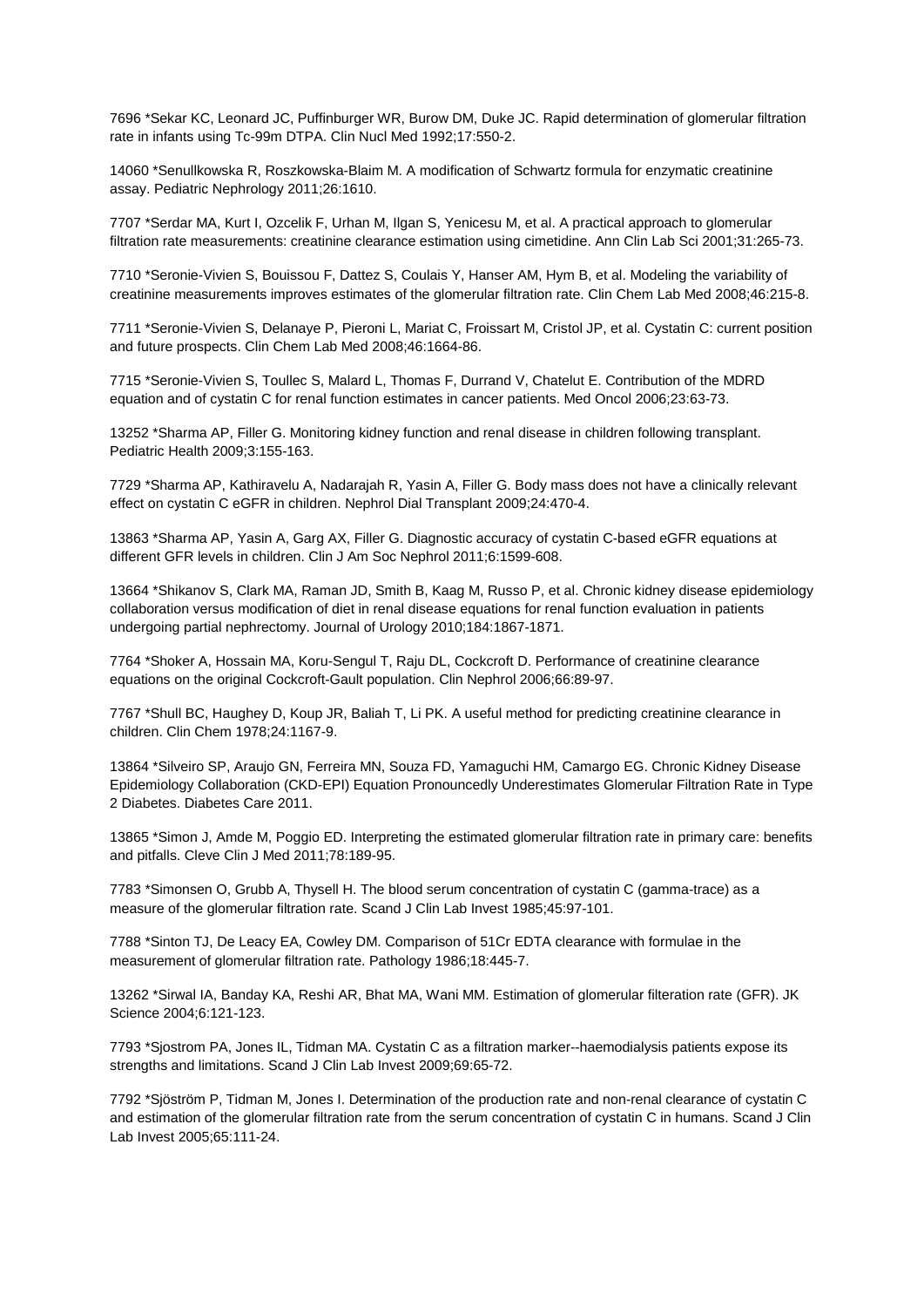7799 \*Skinner R, Cole M, Pearson AD, Keir MJ, Price L, Wyllie RA, et al. Inaccuracy of glomerular filtration rate estimation from height/plasma creatinine ratio. Arch Dis Child 1994;70:387-90.

7801 \*Skluzacek PA, Szewc RG, Nolan CR, 3rd, Riley DJ, Lee S, Pergola PE. Prediction of GFR in liver transplant candidates. Am J Kidney Dis 2003;42:1169-76.

7806 \*Sladen RN. Accurate estimation of glomerular filtration in the intensive care unit: another Holy Grail? Crit Care Med 1993;21:1424-7.

14061 \*Sladen RN. Chronic kidney disease: The silent enemy? Anesth Analg 2011;112:1277-1279.

7812 \*Smilde TD, van Veldhuisen DJ, Navis G, Voors AA, Hillege HL. Drawbacks and prognostic value of formulas estimating renal function in patients with chronic heart failure and systolic dysfunction. Circulation 2006;114:1572-80.

7819 \*Smith JS, Roizen MF, Cahalan MK, Benefiel DJ, Beaupre PN, Sohn YJ, et al. Does anesthetic technique make a difference? Augmentation of systolic blood pressure during carotid endarterectomy: effects of phenylephrine versus light anesthesia and of isoflurane versus halothane on the incidence of myocardial ischemia. Anesthesiology 1988;69:846-53.

2307 \*Smith MC, Moran P, Ward MK, Davison JM. Assessment of glomerular filtration rate during pregnancy using the MDRD formula. BJOG 2008;115:109-12.

7821 \*Smith SA. Estimation of glomerular filtration rate from the serum creatinine concentration. Postgrad Med J 1988;64:204-8.

13416 \*Soares A, Eyff T, Campani R, Ritter L, Weinert L, Camargo J, et al. Performance of the CKD Epidemiology Collaboration (CKD-EPI) and the Modification of Diet in Renal Disease (MDRD) Study Equations in Healthy South Brazilians. American Journal of Kidney Diseases 2010;55:1162-1163.

7828 \*Sobh M, Neamatallah A, Sheashaa H, Akl A, Osman Y, Gad H, et al. Sobh formula: a new formula for estimation of creatinine clearance in healthy subjects and patients with chronic renal disease. Int Urol Nephrol 2005;37:403-8.

7843 \*Sorof JM, Goldstein SL, Brewer ED, Steiger HM, Portman RJ. Serial estimation of glomerular filtration rate in children after renal transplant. Pediatr Nephrol 1999;13:737-41.

7854 \*Springate JE, Christensen SL, Feld LG. Serum creatinine level and renal function in children. Am J Dis Child 1992;146:1232-5.

7857 \*Srinivas S, Annigeri RA, Mani MK, Rao BS, Kowdle PC, Seshadri R. Estimation of glomerular filtration rate in South Asian healthy adult kidney donors. Nephrology (Carlton) 2008;13:440-6.

7859 \*Srivastava T, Alon US, Althahabi R, Garg U. Impact of standardization of creatinine methodology on the assessment of glomerular filtration rate in children. Pediatr Res 2009;65:113-6.

13417 \*Staples A, Leblond R, Watkins S, Wong C, Brandt J. Validation of the revised Schwartz estimating equation in a predominantly non-CKD population. Pediatric Nephrology 2010;25:2321-2326.

13275 \*Steffes MW. Estimating GFR From Cystatin C in Serum: Seeking to Enhance Its Clinical Application. American Journal of Kidney Diseases 2006;48:842-843.

7884 \*Sterner G, Bjork J, Carlson J, Grubb A, Nyman U. Validation of a new plasma cystatin C-based formula and the Modification of Diet in Renal Disease creatinine-based formula for determination of glomerular filtration rate. Scand J Urol Nephrol 2009;43:242-9.

206 \*Sterner G, Frennby B, Mansson S, Nyman U, Van Westen D, Almen T. Determining 'true' glomerular filtration rate in healthy adults using infusion of inulin and comparing it with values obtained using other clearance techniques or prediction equations. Scand J Urol Nephrol 2008;42:278-85.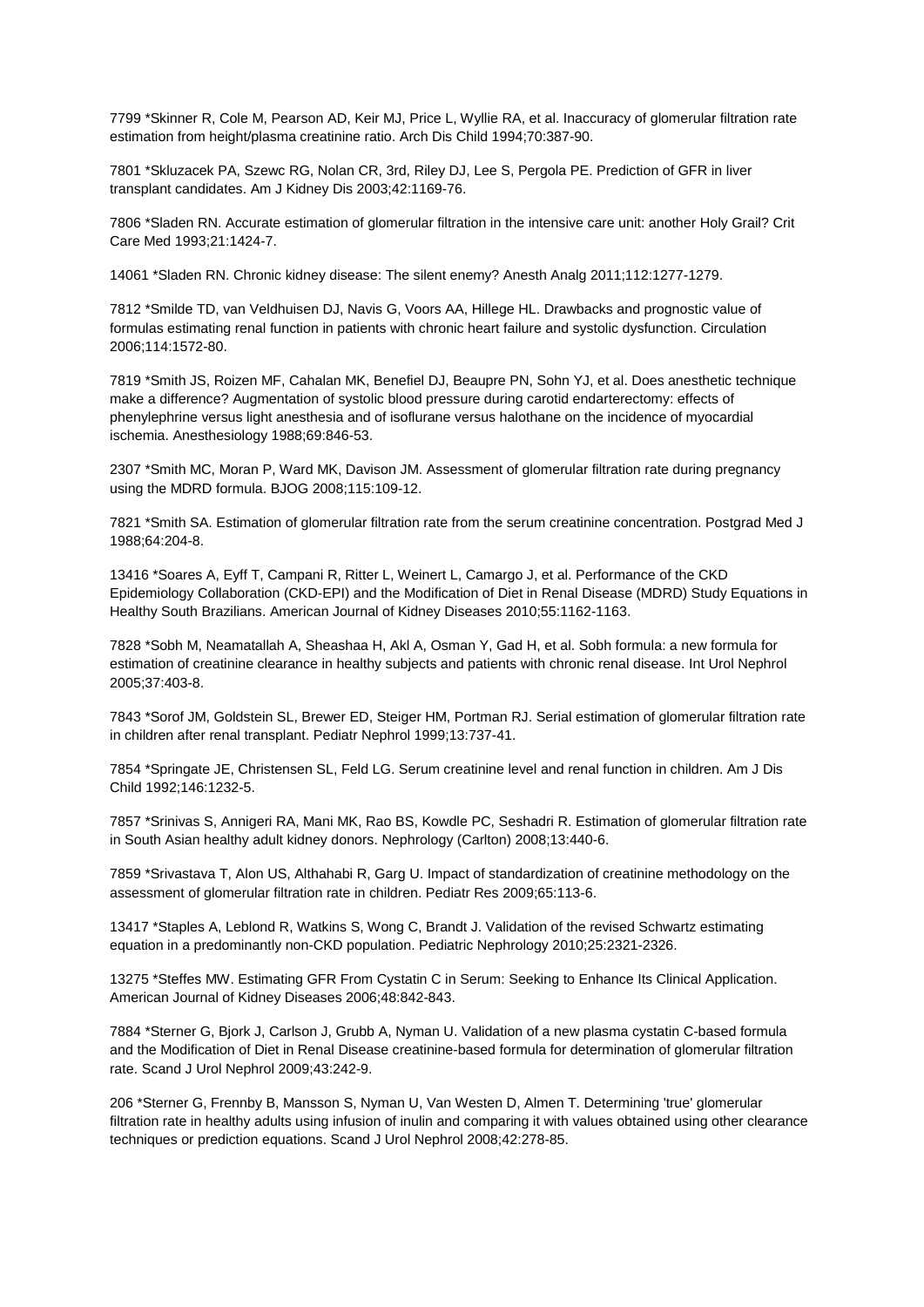13665 \*Stevens LA, Claybon MA, Schmid CH, Chen J, Horio M, Imai E, et al. Evaluation of the Chronic Kidney Disease Epidemiology Collaboration equation for estimating the glomerular filtration rate in multiple ethnicities. Kidney Int. 2011;79:555-62.

7890 \*Stevens LA, Coresh J, Feldman HI, Greene T, Lash JP, Nelson RG, et al. Evaluation of the modification of diet in renal disease study equation in a large diverse population. J Am Soc Nephrol 2007;18:2749-57.

13276 \*Stevens LA, Coresh J, Greene T, Levey AS. Assessing kidney function--measured and estimated glomerular filtration rate. N Engl J Med. 2006;354:2473-83.

7891 \*Stevens LA, Coresh J, Schmid CH, Feldman HI, Froissart M, Kusek J, et al. Estimating GFR using serum cystatin C alone and in combination with serum creatinine: a pooled analysis of 3,418 individuals with CKD. Am J Kidney Dis 2008;51:395-406.

13385 \*Stevens LA, Levey AS. Measured GFR as a confirmatory test for estimated GFR. J Am Soc Nephrol 2009;20:2305-13.

13418 \*Stevens LA, Levey AS. Current Status and Future Perspectives for CKD Testing. American Journal of Kidney Diseases 2009;53:S17-S26.

13842 \*Stevens LA, Li S, Kurella Tamura M, Chen SC, Vassalotti JA, Norris KC, et al. Comparison of the CKD Epidemiology Collaboration (CKD-EPI) and Modification of Diet in Renal Disease (MDRD) study equations: risk factors for and complications of CKD and mortality in the Kidney Early Evaluation Program (KEEP). Am J Kidney Dis 2011;57:S9-16.

7894 \*Stevens LA, Manzi J, Levey AS, Chen J, Deysher AE, Greene T, et al. Impact of creatinine calibration on performance of GFR estimating equations in a pooled individual patient database. Am J Kidney Dis 2007;50:21- 35.

13419 \*Stevens LA, Nolin T, Levey AS. In Reply to 'Estimated GFR for Drug Dosing: A Bedside Formula', 'Drug Dose Adjustments in Patients With Renal Impairment', 'Use of the MDRD Study Equation for Drug Dosing', and 'Estimated GFR vs Creatinine Clearance for Drug Dosing'. American Journal of Kidney Diseases 2009;54:985- 986.

7895 \*Stevens LA, Nolin TD, Richardson MM, Feldman HI, Lewis JB, Rodby R, et al. Comparison of drug dosing recommendations based on measured GFR and kidney function estimating equations. Am J Kidney Dis 2009;54:33-42.

13420 \*Stevens LA, Padala S, Levey AS. Advances in glomerular filtration rate-estimating equations. Current Opinion in Nephrology and Hypertension 2010;19:298-307.

13421 \*Stevens LA, Schmid CH, Greene T, Zhang Y, Beck GJ, Froissart M, et al. Comparative performance of the CKD Epidemiology Collaboration (CKD-EPI) and the Modification of Diet in Renal Disease (MDRD) Study equations for estimating GFR levels above 60 mL/min/1.73 m(2). American Journal of Kidney Diseases 2010;56:486-495.

13351 \*Stevens LA, Schmid CH, Zhang YL, Coresh J, Manzi J, Landis R, et al. Development and validation of GFR-estimating equations using diabetes, transplant and weight. Nephrol Dial Transplant 2010;25:449-57.

1587 \*Stickle D, Cole B, Hock K, Hruska KA, Scott MG. Correlation of plasma concentrations of cystatin C and creatinine to inulin clearance in a pediatric population. Clin Chem 1998;44:1334-8.

14062 \*Stojanoski S, Gjorceva DP, Gruev T, Ristevska-Miceva S, Ristevska N. Impact of thyroid dysfunction on serum Cystatin C, serum Creatinine and Glomerular Filtration Rate. Macedonian Journal of Medical Sciences 2011;4:25-30.

13422 \*Stoves J, Lindley EJ, Barnfield MC, Burniston MT, Newstead CG. MDRD equation estimates of glomerular filtration rate in potential living kidney donors and renal transplant recipients with impaired graft function [5]. Nephrology Dialysis Transplantation 2002;17:2036-2037.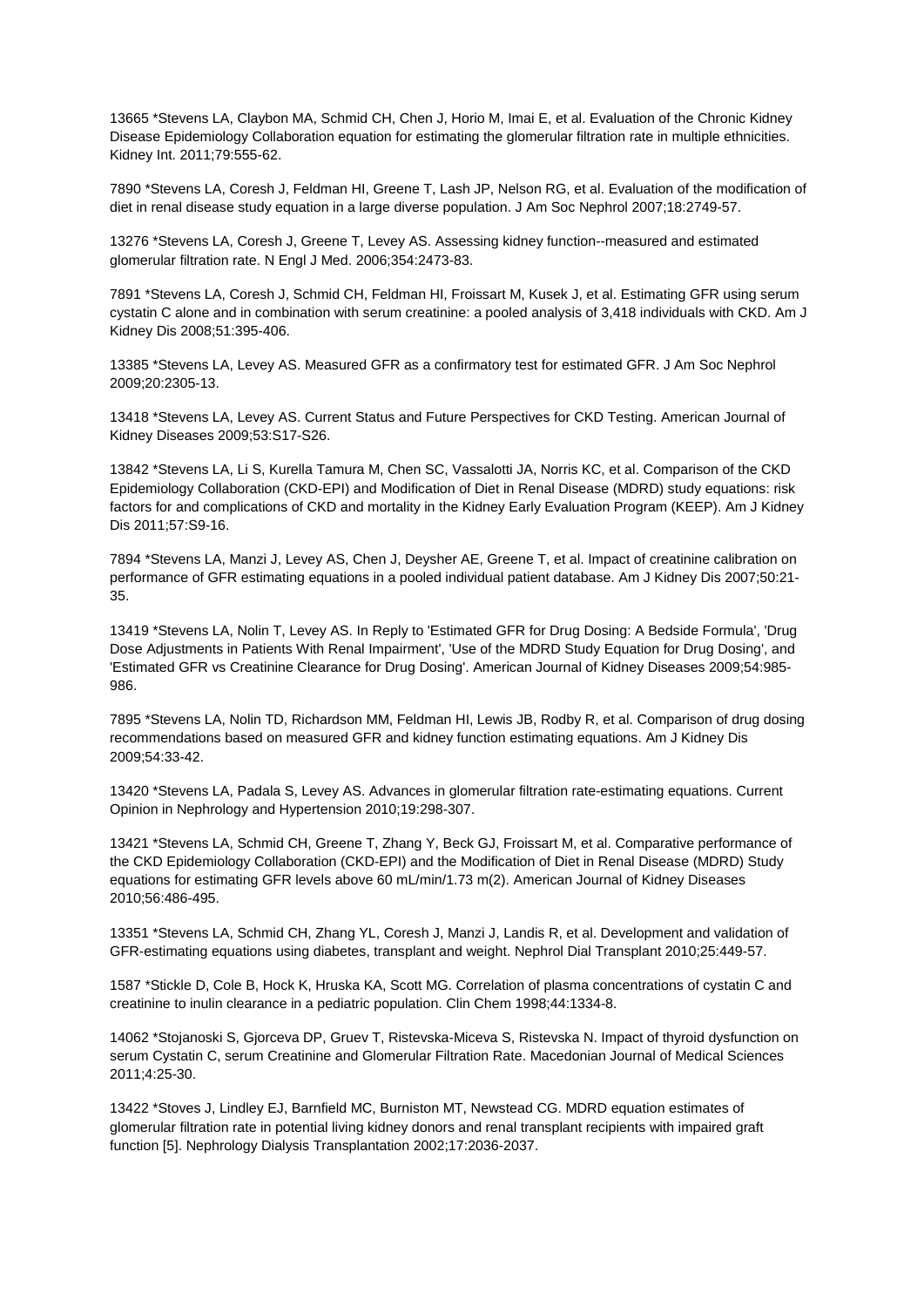7941 \*Sun X, Chen Y, Chen X, Wang J, Xi C, Lin S, et al. Change of glomerular filtration rate in healthy adults with aging. Nephrology (Carlton) 2009;14:506-13.

14063 \*Taal MW. Predicting renal risk in the general population: Do we have the right formula? Clinical Journal of the American Society of Nephrology 2011;6:1523-1525.

13866 \*Takata Y, Ansai T, Yoshihara A, Miyazaki H. Glomerular filtration rate and 10-year mortality in a 70-yearold community-dwelling Japanese population. Aging Clin Exp Res 2011;23:223-30.

1604 \*Tan GD, Lewis AV, James TJ, Altmann P, Taylor RP, Levy JC. Clinical usefulness of cystatin C for the estimation of glomerular filtration rate in type 1 diabetes: reproducibility and accuracy compared with standard measures and iohexol clearance. Diabetes Care 2002;25:2004-9.

13423 \*Tan JC, Ho B, Busque S, Blouch K, Derby G, Efron B, et al. Imprecision of creatinine-based GFR estimates in uninephric kidney donors. Clinical Journal of the American Society of Nephrology 2010;5:497-502.

14064 \*Taner T, Iqbal CW, Cosio FG, Stegall MD, Prieto M, Ishitani MB. Impact of donor age, obesity and hypertension on remaining kidney volume. American Journal of Transplantation 2011;11:308.

7997 \*Tangri N, Alam A, Giannetti N, Deedwardes MB, Cantarovich M. Predicting glomerular filtration rate in heart transplant recipients using serum creatinine-based equations with cimetidine. J Heart Lung Transplant 2008;27:905-9.

8011 \*Taylor GO, Bamgboye EA, Oyediran AB, Longe O. Serum creatinine and prediction formulae for creatinine clearance. Afr J Med Med Sci 1982;11:175-81.

8012 \*Taylor TP, Wang W, Shrayyef MZ, Cheek D, Hutchison FN, Gadegbeku CA. Glomerular filtration rate can be accurately predicted using lean mass measured by dual-energy X-ray absorptiometry. Nephrol Dial Transplant 2006;21:84-7.

13424 \*Tello A, Mondress M, Fan Y, Thomas W, Steffes M, Ibrahim H. The utility of serum creatinine based formulas in predicting the glomerular filtration rate in Type 1 diabetics with normal serum creatinine. [abstract no: SU-PO169]. In: Journal of the American Society of Nephrology; 2004. p 569a.

8021 \*Tenstad O, Roald AB, Grubb A, Aukland K. Renal handling of radiolabelled human cystatin C in the rat. Scand J Clin Lab Invest 1996;56:409-14.

13666 \*Tent H, Rook M, Stevens LA, Van Son WJ, Van Pelt LJ, Hofker HS, et al. Renal function equations before and after living kidney donation: A within-individual comparison of performance at different levels of renal function. Clinical Journal of the American Society of Nephrology 2010;5:1960-1968.

13425 \*Teo BW, Xu H, Shuter B, Wang D, Li J, Sinha AK, et al. CKD-EPI equation is more accurate than mdrdequation in a multi-ethnic Asian population. American Journal of Kidney Diseases 2010;55:A106.

13426 \*Teo BW, Xu H, Shuter B, Wang D, Li J, Sinha AK, et al. Ethnic coefficients are not required for the MDRD-equation in a multi-ethnic Asian population. American Journal of Kidney Diseases 2010;55:A106.

14065 \*Teo BW, Xu H, Wang D, Li J, Sinha AK, Shuter B, et al. GFR estimating equations in a multiethnic asian population. American Journal of Kidney Diseases 2011;58:56-63.

312 \*Tessitore N, Lo Schiavo C, Corgnati A, Previato G, Valvo E, Lupo A, et al. 125I-iothalamate and creatinine clearances in patients with chronic renal diseases. Nephron 1979;24:41-5.

14066 \*Textor SC. Atherosclerotic renal artery stenosis: Flaws in estimated glomerular filtration rate and the problem of progressive kidney injury. Circulation: Cardiovascular Interventions 2011;4:213-215.

13291 \*Thomas C, Thomas L. Renal failure--measuring the glomerular filtration rate. Dtsch Arztebl Int. 2009;106:849-54.

1613 \*Thomas L, Huber AR. Renal function--estimation of glomerular filtration rate. Clin Chem Lab Med 2006;44:1295-302.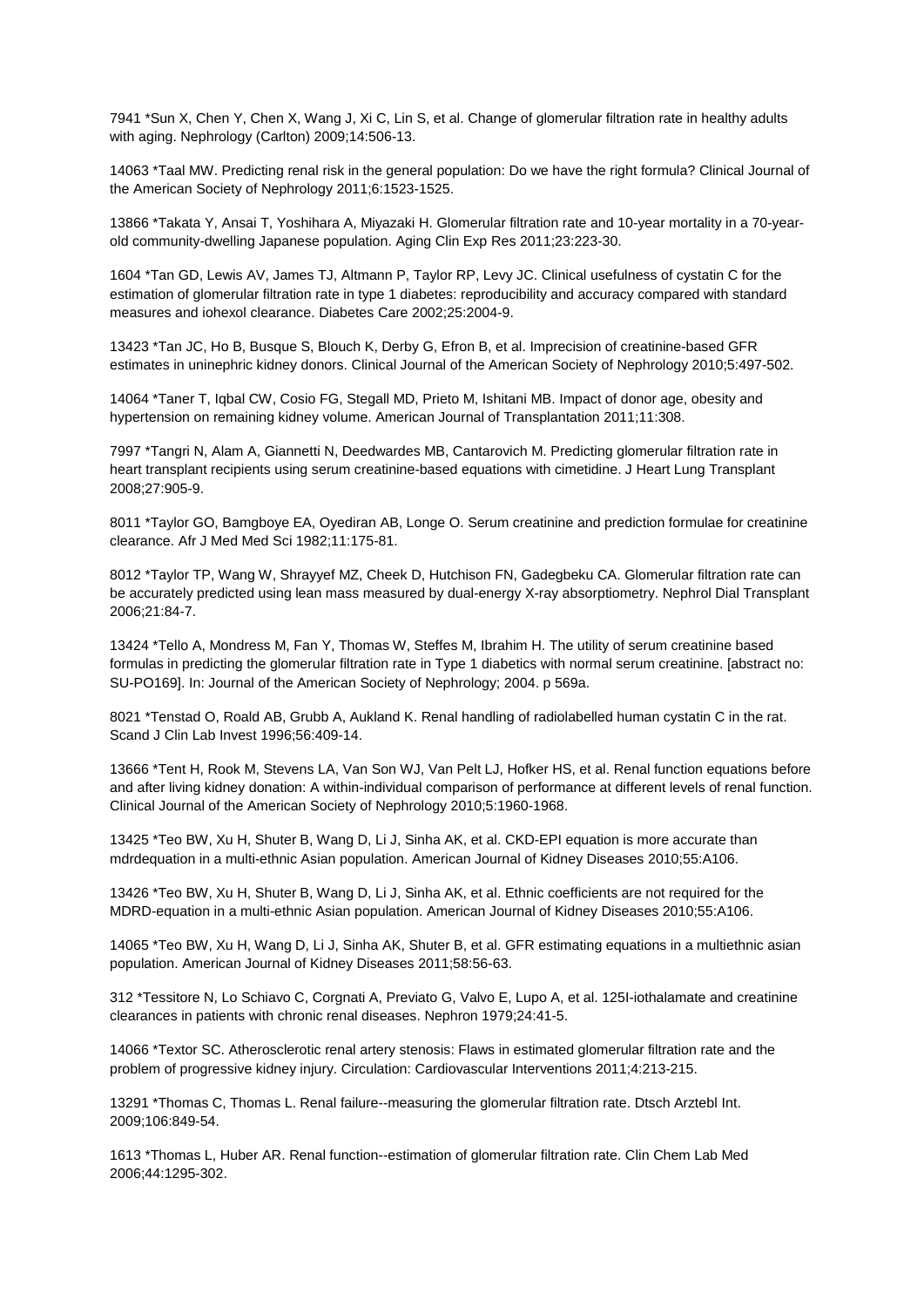8059 \*Tidman M, Sjostrom P, Jones I. A Comparison of GFR estimating formulae based upon s-cystatin C and screatinine and a combination of the two. Nephrol Dial Transplant 2008;23:154-60.

13292 \*Tidman M, Sjostrom P, Jones I. Plasma cystatin C for estimating residual GFR (rGFR) in dialysis patients. Nephrol Dial Transplant. 2008;23:1072-3; author reply 1073.

13427 \*Tinti F, Umbro I, Mecule A, Rossi M, Merli M, Nofroni I, et al. RIFLE Criteria and Hepatic Function in the Assessment of Acute Renal Failure in Liver Transplantation. Transplantation proceedings 2010;42:1233-1236.

13428 \*Toffaletti JG. Improving the clinical value of estimating glomerular filtration rate by reporting all values: A contrarian viewpoint. Nephron - Clinical Practice 2010;115:c177-c181.

13429 \*Tomer A, Odar-Cederlof I, Kallner A, Akner G. Renal function in community-dwelling frail elderly. Comparison between measured and predicted glomerular filtration rate in the elderly and proposal for a new cystatin C-based prediction equation. Aging - Clinical and Experimental Research 2008;20:216-225.

13430 \*Tondel C, Ramaswami U, Aakre KM, Wijburg F, Bouwman M, Svarstad E. Monitoring renal function in children with Fabry disease: Comparisons of measured and creatinine-based estimated glomerular filtration rate. Nephrology Dialysis Transplantation 2010;25:1507-1513.

4197 \*Torner A, Odar-Cederlof I, Kallner A, Akner G. Renal function in community-dwelling frail elderly. Comparison between measured and predicted glomerular filtration rate in the elderly and proposal for a new cystatin C-based prediction equation. Aging Clin Exp Res 2008;20:216-25.

2355 \*Toto RD. Conventional measurement of renal function utilizing serum creatinine, creatinine clearance, inulin and para-aminohippuric acid clearance. Curr Opin Nephrol Hypertens 1995;4:505-9; discussion 503-4.

8090 \*Toto RD, Kirk KA, Coresh J, Jones C, Appel L, Wright J, et al. Evaluation of serum creatinine for estimating glomerular filtration rate in African Americans with hypertensive nephrosclerosis: results from the African-American Study of Kidney Disease and Hypertension (AASK) Pilot Study. J Am Soc Nephrol 1997;8:279-87.

14067 \*Tragulpiankit P, Montakantikul P, Chulavatnatol S, Chansirikarnjana S, Thawinwang A. Measured versus estimated creatinine clearance in elderly patients. Journal of Applied Therapeutic Research 2011;8:43-51.

8104 \*Traynor JP, McManus SK, Mactier RA, Scottish Renal R. Derived equations are not precise enough to predict the adequacy of creatinine clearance in peritoneal dialysis patients. Am J Kidney Dis 2002;40:1036-44.

8110 \*Trollfors B, Alestig K, Jagenburg R. Prediction of glomerular filtration rate from serum creatinine, age, sex and body weight. Acta Med Scand 1987;221:495-8.

8111 \*Trollfors B, Alestig K, Jagenburg R. Prediction of glomerular filtration rate from changes in serum creatinine. Scand J Clin Lab Invest 1988;48:85-9.

4251 \*Tsinalis D, Thiel GT. An easy to calculate equation to estimate GFR based on inulin clearance. Nephrol Dial Transplant 2009;24:3055-61.

13431 \*Tsinalis D, Thiel GT. Reply. Nephrology Dialysis Transplantation 2010;25:1346-1347.

13432 \*Tsochatzis E, Manousou P, Thomas M, Jones K, Fatourou E, Fede G, et al. Systematic error in MELD calculation by using serum creatinine measurement in cirrhosis. SOURCE Hepatology (2009) 50 (597A) CONFERENCE NAME 60th Annual Meeting of the American Association for the Study of Liver Diseases: The Liver Meeting 2009 CONFERENCE LOCATION Boston, MA CONFERENCE DATE 2009-10-30 to 2009-11-03.

8137 \*Twomey PJ, Reynolds TM. The MDRD formula and validation. QJM 2006;99:804-5.

8144 \*Tzamaloukas AH, Murata GH. Computational formulas for clearance indices in continuous ambulatory peritoneal dialysis. Perit Dial Int 1996;16:13-4.

8145 \*Tzamaloukas AH, Murata GH. Creatinine excretion in continuous peritoneal dialysis: a systematic error of the Cockroft-Gault formula. Am J Kidney Dis 2001;38:862-6.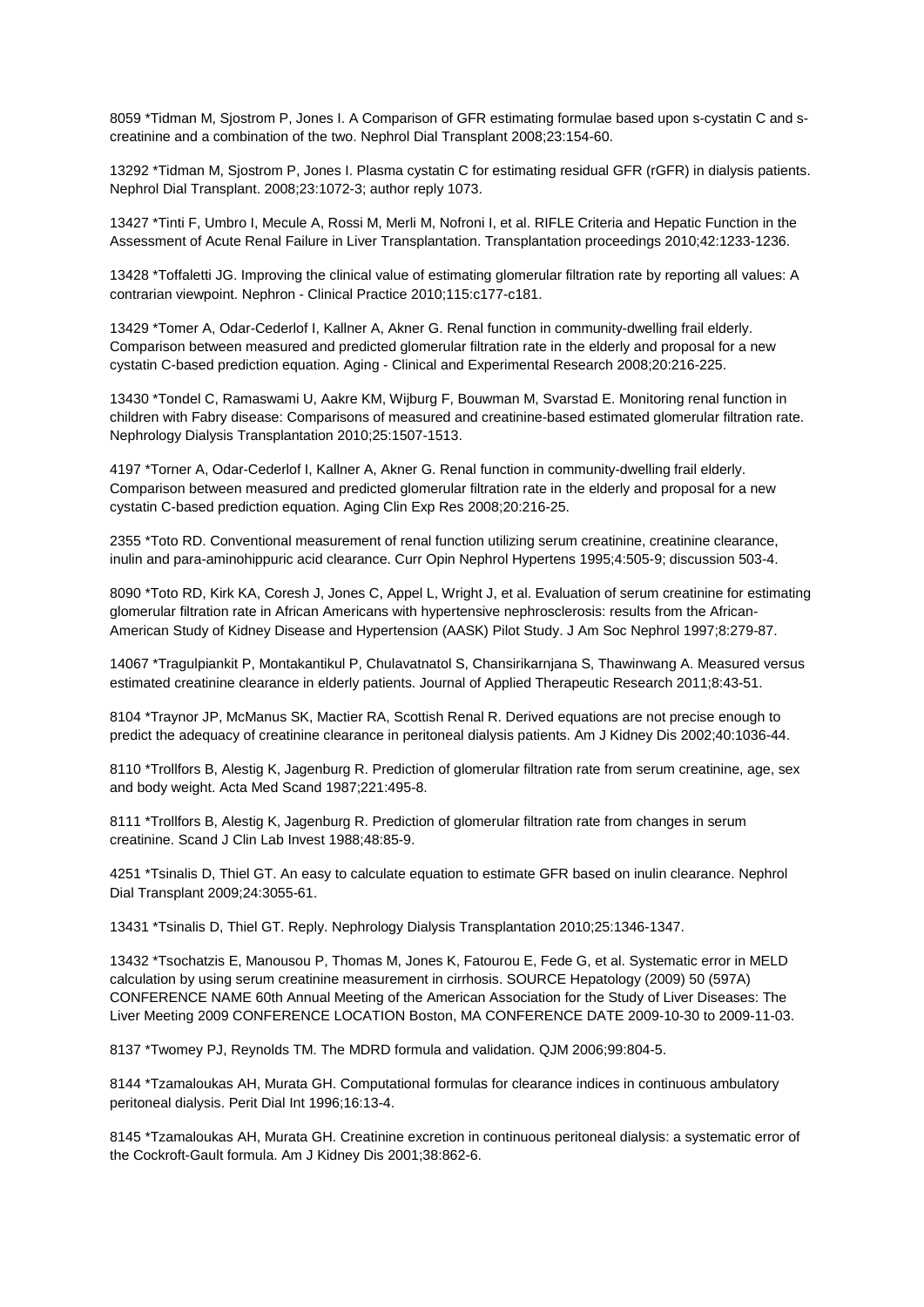8146 \*Tzamaloukas AH, Murata GH. A population-specific formula predicting creatinine excretion in continuous peritoneal dialysis. Perit Dial Int 2002;22:67-72.

14068 \*Ueda K, Miguel M, Wilson J, Bohannon L, Katznelson S, Lu L, et al. Comparison of estimated glomerular filtration rate (eGFR) calculations to radiolabeled measured GFR in kidney transplant recipients. American Journal of Transplantation 2011;11:216.

13843 \*Uemura O, Honda M, Matsuyama T, Ishikura K, Hataya H, Yata N, et al. Age, gender, and body length effects on reference serum creatinine levels determined by an enzymatic method in Japanese children: a multicenter study. Clin Exp Nephrol 2011;15:694-9.

13814 \*Uemura O, Ushijima K, Nagai T, Yamada T, Yamakawa S, Hibi Y, et al. Measurements of serum cystatin C concentrations underestimate renal dysfunction in pediatric patients with chronic kidney disease. Clin Exp Nephrol 2011;15:535-8.

8158 \*Urbaniak J, Weyde W, Smolska D, Zagocka E, Klak R, Kusztal M, et al. S-cystatin C formulae or combination of s-cystatin C and s-creatinine formulae do not improve prediction of GFR. Nephrol Dial Transplant 2008;23:2425-6; author reply 2426-7.

8167 \*Vachvanichsanong P, Saeteu P, Geater A. Simple estimation of the glomerular filtration rate in sick Thai children. Nephrology (Carlton) 2003;8:251-5.

8188 \*Waller DG, Fleming JS, Ramsey B, Gray J. The accuracy of creatinine clearance with and without urine collection as a measure of glomerular filtration rate. Postgrad Med J 1991;67:42-6.

8189 \*Waller DG, Juer L, Fleming JS. Measurement of glomerular function during cisplatin therapy. Br J Clin Pharmacol 1991;31:271-4.

8192 \*Walser M. Assessment of renal function and progression of disease. Curr Opin Nephrol Hypertens 1994;3:564-7.

8193 \*Walser M. Assessing renal function from creatinine measurements in adults with chronic renal failure. Am J Kidney Dis 1998;32:23-31.

917 \*Walser M, Drew HH, Guldan JL. Prediction of glomerular filtration rate from serum creatinine concentration in advanced chronic renal failure. Kidney Int 1993;44:1145-8.

8209 \*Van Biesen W, Vanholder R, Veys N, Verbeke F, Delanghe J, De Bacquer D, et al. The importance of standardization of creatinine in the implementation of guidelines and recommendations for CKD: implications for CKD management programmes. Nephrol Dial Transplant 2006;21:77-83.

8211 \*van de Ree MA, Christiaan G, Huisman MV, van der Vijver JC, Meinders AE. Monitoring renal function in obese patients with type 2 diabetes mellitus in daily practice. Diabetes Nutr Metab 2001;14:66-70.

2378 \*van den Anker JN, de Groot R, Broerse HM, Sauer PJ, van der Heijden BJ, Hop WC, et al. Assessment of glomerular filtration rate in preterm infants by serum creatinine: comparison with inulin clearance. Pediatrics 1995;96:1156-8.

13867 \*van den Brand JA, van Boekel GA, Willems HL, Kiemeney LA, den Heijer M, Wetzels JF. Introduction of the CKD-EPI equation to estimate glomerular filtration rate in a Caucasian population. Nephrol Dial Transplant 2011;26:3176-81.

8217 \*Van Den Noortgate N, Velghe A, Petrovic M, Vandewiele C, Lameire N, Voet D, et al. The role of ultrasonography in the assessment of renal function in the elderly. J Nephrol 2003;16:658-62.

8219 \*Van Den Noortgate NJ, Janssens WH, Delanghe JR, Afschrift MB, Lameire NH. Serum cystatin C concentration compared with other markers of glomerular filtration rate in the old old. J Am Geriatr Soc 2002;50:1278-82.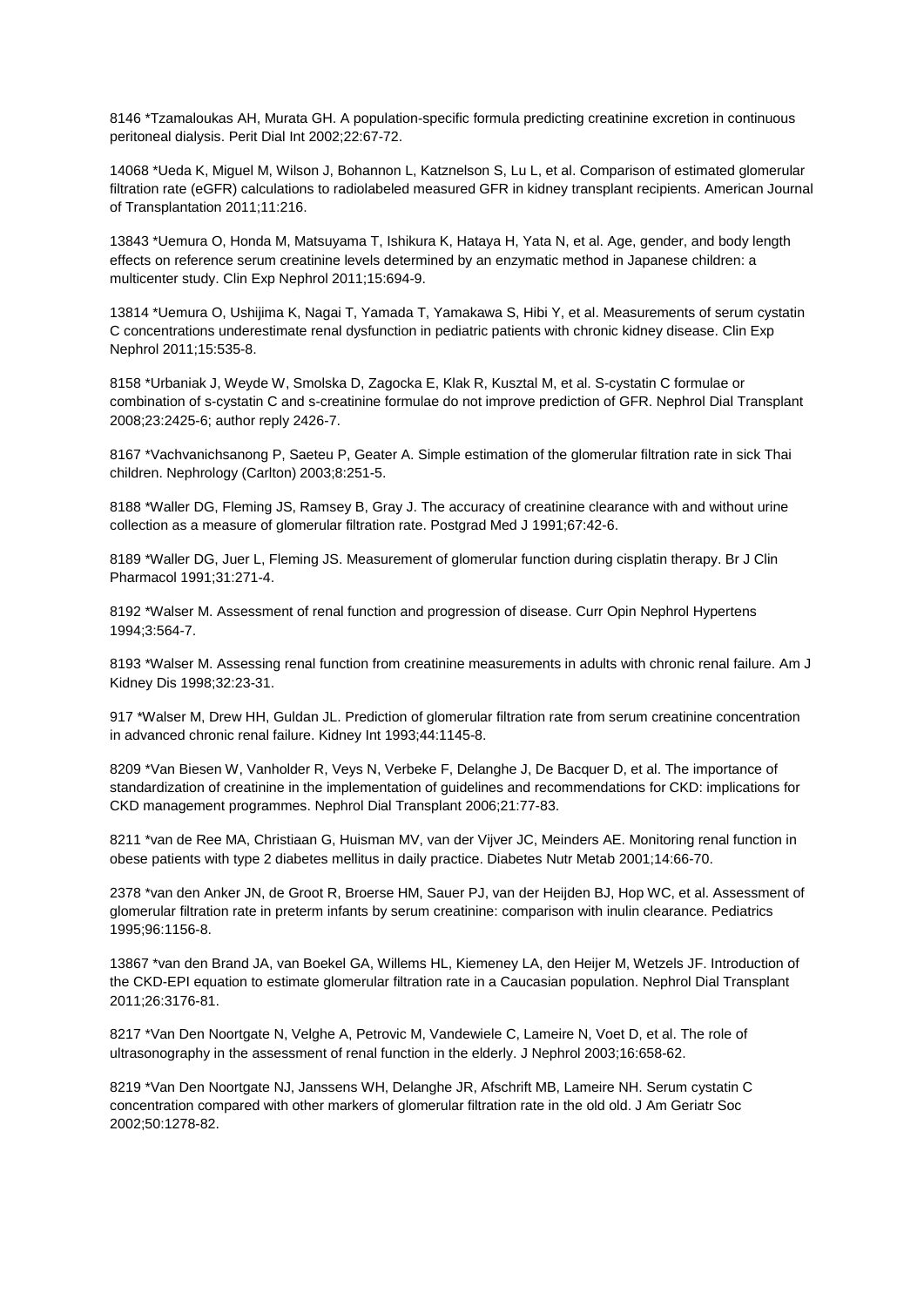8223 \*van Deventer HE, George JA, Paiker JE, Becker PJ, Katz IJ. Estimating glomerular filtration rate in black South Africans by use of the modification of diet in renal disease and Cockcroft-Gault equations. Clin Chem 2008;54:1197-202.

13610 \*van Deventer HE, Paiker JE, Katz IJ, George JA. A comparison of cystatin C- and creatinine-based prediction equations for the estimation of glomerular filtration rate in black South Africans. Nephrol Dial Transplant. 2011:1553-1558.

8231 \*Van Lente F, Suit P. Assessment of renal function by serum creatinine and creatinine clearance: glomerular filtration rate estimated by four procedures. Clin Chem 1989;35:2326-30.

13868 \*Van Pottelbergh G, Vaes B, Morelle J, Jadoul M, Wallemacq P, Degryse J. Estimating GFR in the oldest old: does it matter what equation we use? Age Ageing 2011;40:401-5.

13433 \*van Pottelbergh G, van Heden L, Mathei C, Degryse J. Methods to evaluate renal function in elderly patients: A systematic literature review. Age and Ageing 2010;39:542-548.

2385 \*van Rossum LK, Mathot RA, Cransberg K, Zietse R, Vulto AG. Estimation of the glomerular filtration rate in children: which algorithm should be used? Pediatr Nephrol 2005;20:1769-75.

8250 \*Wang JY, Lu YS, Wang SJ, Cheng CH, Shu KH, Lian JD. Comparison and correlation of measurements of glomerular filtration rates by Tc-99m DTPA and 24-hour creatinine clearance. Zhonghua Yi Xue Za Zhi (Taipei) 1995;55:432-7.

8252 \*Wang X, Lewis J, Appel L, Cheek D, Contreras G, Faulkner M, et al. Validation of creatinine-based estimates of GFR when evaluating risk factors in longitudinal studies of kidney disease. J Am Soc Nephrol 2006;17:2900-9.

13869 \*Wang X, Xu G, Li H, Liu Y, Wang F. Reference intervals for serum creatinine with enzymatic assay and evaluation of four equations to estimate glomerular filtration rate in a healthy Chinese adult population. Clin Chim Acta 2011;412:1793-7.

13434 \*Ware RE, Rees RC, Sarnaik SA, Iyer RV, Alvarez OA, Casella JF, et al. Renal function in infants with sickle cell anemia: baseline data from the BABY HUG trial. In: The Journal of pediatrics; 2010. p 66-70.e1.

8279 \*Waz WR, Quattrin T, Feld LG. Serum creatinine, height, and weight do not predict glomerular filtration rate in children with IDDM. Diabetes Care 1993;16:1067-70.

13825 \*Weinert LS, Camargo EG, Soares AA, Silveiro SP. Review: Glomerular filtration rate estimation: performance of serum cystatin C-based prediction equations. Clin Chem Lab Med 2011.

14069 \*Weinert LS, Camargo EG, Soares AA, Silveiro SP. Glomerular filtration rate estimation: Performance of serum cystatin C-based prediction equations. Clinical Chemistry and Laboratory Medicine 2011;49:1761-1771.

1654 \*Verhave JC, Balje-Volkers CP, Hillege HL, de Zeeuw D, de Jong PE. The reliability of different formulae to predict creatinine clearance. J Intern Med 2003;253:563-73.

8314 \*Verhave JC, Fesler P, Ribstein J, du Cailar G, Mimran A. Estimation of renal function in subjects with normal serum creatinine levels: influence of age and body mass index. Am J Kidney Dis 2005;46:233-41.

8318 \*Vervoort G, Klein Gunnewiek JM, Willems HL, Wetzels JF. Effect of creatinine assay standardization on the performance of Cockcroft-Gault and MDRD formula in predicting GFR. Nephrol Dial Transplant 2006;21:2998-9.

1655 \*Vervoort G, Willems HL, Wetzels JF. Assessment of glomerular filtration rate in healthy subjects and normoalbuminuric diabetic patients: validity of a new (MDRD) prediction equation. Nephrol Dial Transplant 2002;17:1909-13.

86 \*Wharton WW, 3rd, Sondeen JL, McBiles M, Gradwohl SE, Wade CE, Ciceri DP, et al. Measurement of glomerular filtration rate in ICU patients using 99mTc-DTPA and inulin. Kidney Int 1992;42:174-8.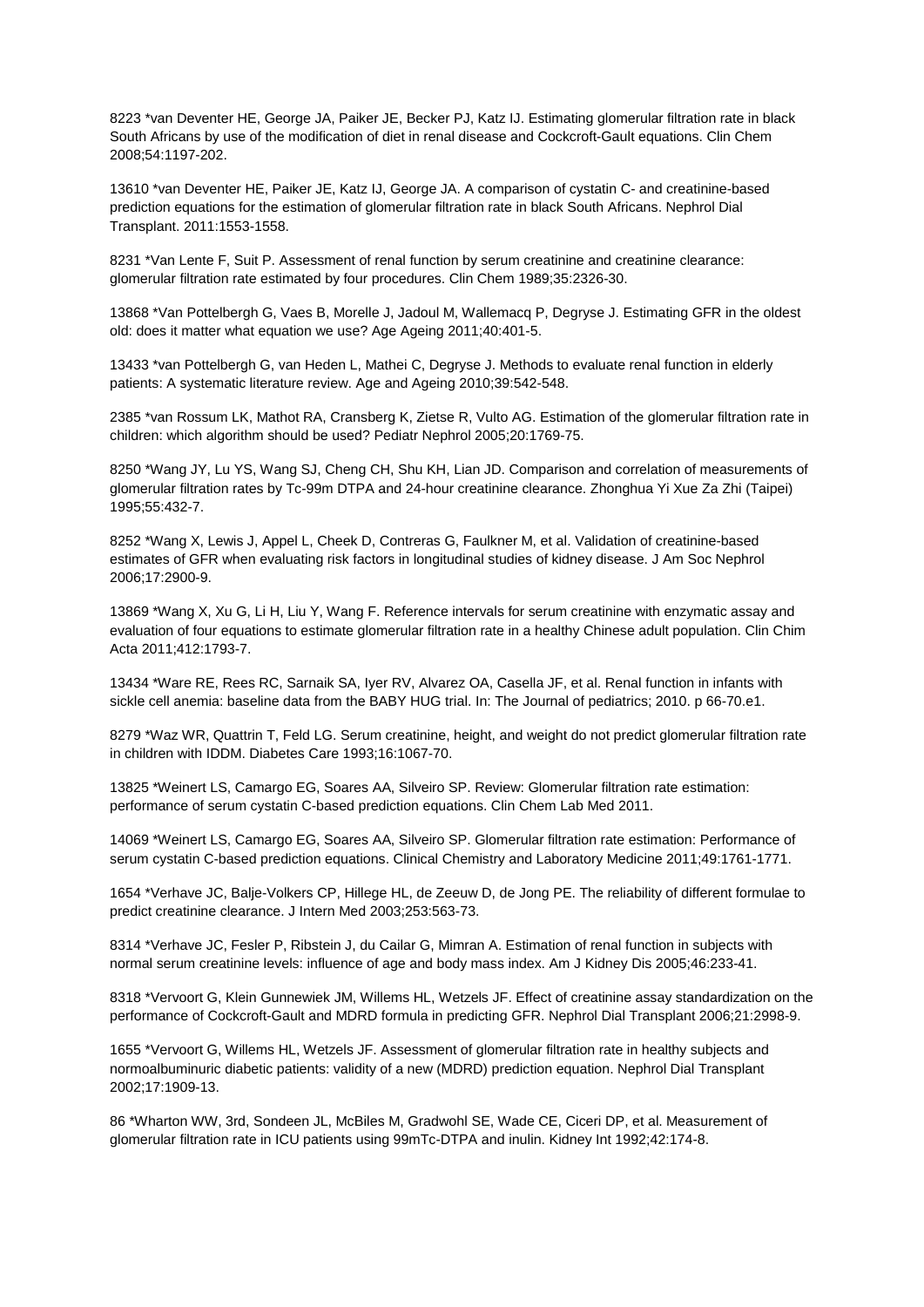8333 \*White C, Akbari A, Hussain N, Dinh L, Filler G, Lepage N, et al. Estimating glomerular filtration rate in kidney transplantation: a comparison between serum creatinine and cystatin C-based methods. J Am Soc Nephrol 2005;16:3763-70.

8334 \*White C, Akbari A, Hussain N, Dinh L, Filler G, Lepage N, et al. Chronic kidney disease stage in renal transplantation classification using cystatin C and creatinine-based equations. Nephrol Dial Transplant 2007;22:3013-20.

8335 \*White CA, Akbari A, Doucette S, Fergusson D, Hussain N, Dinh L, et al. A novel equation to estimate glomerular filtration rate using beta-trace protein. Clin Chem 2007;53:1965-8.

8336 \*White CA, Akbari A, Doucette S, Fergusson D, Hussain N, Dinh L, et al. Estimating GFR using serum beta trace protein: accuracy and validation in kidney transplant and pediatric populations. Kidney Int 2009.

13318 \*White CA, Akbari A, Doucette S, Fergusson D, Knoll GA. Estimating Glomerular Filtration Rate in Kidney Transplantation: Is the New Chronic Kidney Disease Epidemiology Collaboration Equation Any Better? Clin Chem. 2009.

13694 \*White CA, Akbari A, Doucette S, Fergusson D, Knoll GA. Estimating glomerular filtration rate in kidney transplantation: is the new chronic kidney disease epidemiology collaboration equation any better? Clin Chem 2010;56:474-7.

2401 \*White CA, Huang D, Akbari A, Garland J, Knoll GA. Performance of creatinine-based estimates of GFR in kidney transplant recipients: a systematic review. Am J Kidney Dis 2008;51:1005-15.

8351 \*Vickery S, Stevens PE, Dalton RN, van Lente F, Lamb EJ. Does the ID-MS traceable MDRD equation work and is it suitable for use with compensated Jaffe and enzymatic creatinine assays? Nephrol Dial Transplant 2006;21:2439-45.

8358 \*Wieczorowska-Tobis K, Mossakowska M, Niemir Z, Breborowicz A, Oreopoulos DG. Discrepancies in creatinine clearance in centenarians when calculated by two different mathematical formulas. Nephrol Dial Transplant 2002;17:2274-5.

8360 \*Wieczorowska-Tobis K, Niemir ZI, Guzik P, Mossakowska M. Kidney function estimated with different formulas in centenarians. Rocz Akad Med Bialymst 2004;49:219-21.

8385 \*Willems D, Wolff F, Mekhali F, Gillet C. Cystatin C for early detection of renal impairment in diabetes. Clin Biochem 2009;42:108-10.

2409 \*Willems HL, Hilbrands LB, van de Calseyde JF, Monnens LA, Swinkels DW. Is serum cystatin C the marker of choice to predict glomerular filtration rate in paediatric patients? Ann Clin Biochem 2003;40:60-4.

14070 \*Winearls CG, Lamb EJ. Chronic kidney disease: The CKD-EPI equation to estimate GFR - Better alchemy? Nature Reviews Nephrology 2011;7:127-128.

8399 \*Vinge E, Lindergard B, Nilsson-Ehle P, Grubb A. Relationships among serum cystatin C, serum creatinine, lean tissue mass and glomerular filtration rate in healthy adults. Scand J Clin Lab Invest 1999;59:587-92.

8402 \*Winston JA. Assessing kidney function in HIV infection. AIDS Read 2007;17:257-61, 264.

8404 \*Virga G, Gaspari F, Thomaseth K, Cara M, Mastrosimone S, Rossi V, A new equation for estimating renal function using age, body weight and serum creatinine. Nephron Clin Pract 2007;105:c43-53.

8405 \*Virga G, La Milia V, Russo R, Bonfante L, Cara M, Nordio M. Comparison between creatinine-based equations for estimating total creatinine clearance in peritoneal dialysis: a multicentre study. Nephrol Dial Transplant 2009.

8406 \*Visvardis G, Griveas I, Zilidou R, Papadopoulou D, Mitsopoulos E, Kyriklidou P, et al. Glomerular filtration rate estimation in renal transplant patients based on serum cystatin-C levels: comparison with other markers of glomerular filtration rate. Transplant Proc 2004;36:1757-9.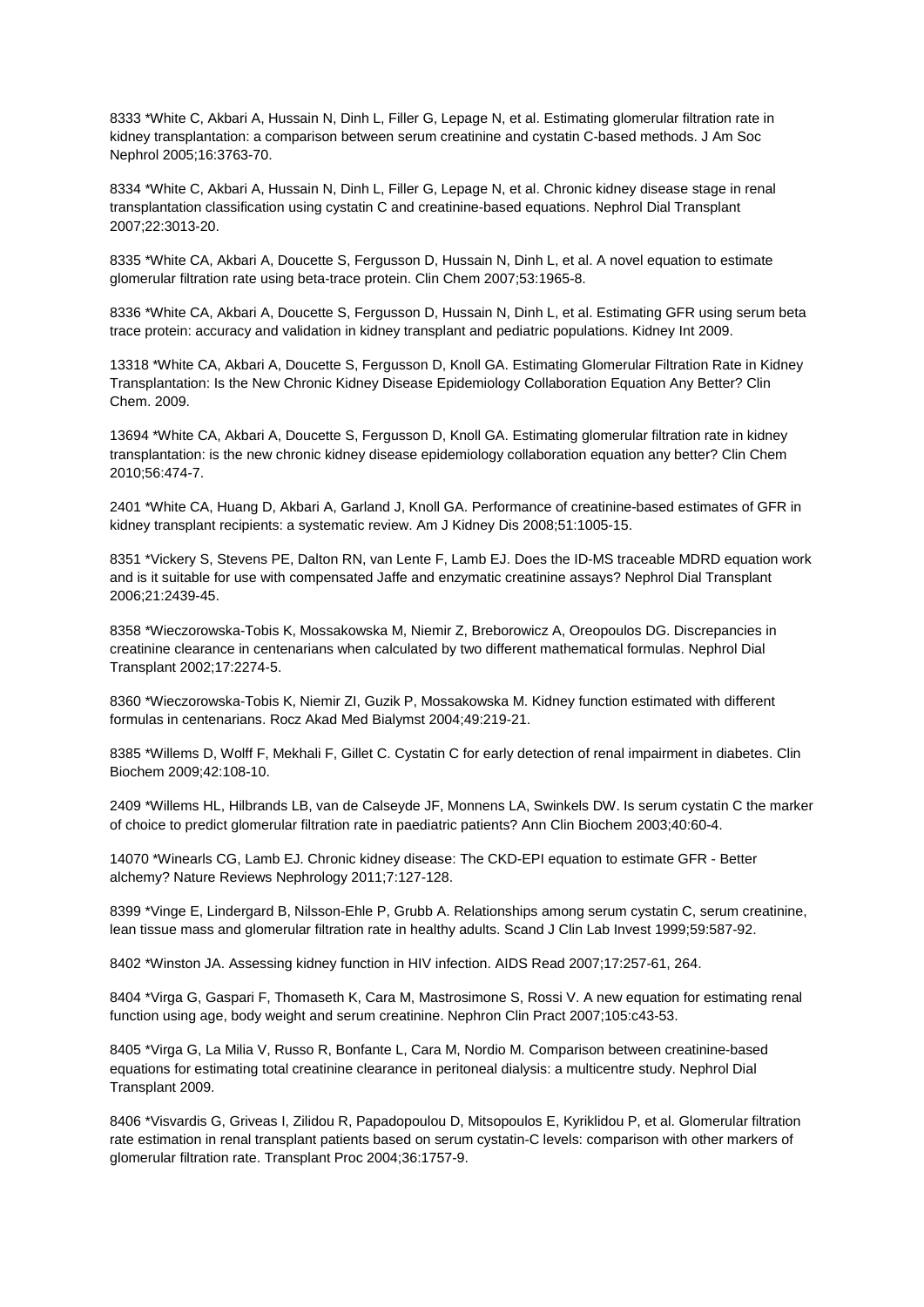209 \*Work DF, Schwartz GJ. Estimating and measuring glomerular filtration rate in children. Curr Opin Nephrol Hypertens 2008;17:320-5.

8428 \*Wright JG, Boddy AV, Highley M, Fenwick J, McGill A, Calvert AH. Estimation of glomerular filtration rate in cancer patients. Br J Cancer 2001;84:452-9.

13870 \*Wuerzner G, Bochud M, Giusti V, Burnier M. Measurement of glomerular filtration rate in obese patients: pitfalls and potential consequences on drug therapy. Obes Facts 2011;4:238-43.

321 \*Wulkan R, den Hollander J, Berghout A. Cystatin C: unsuited to use as a marker of kidney function in the intensive care unit. Crit Care 2005;9:531-2; author reply 531-2.

8438 \*Wuyts B, Bernard D, Van den Noortgate N, Van de Walle J, Van Vlem B, De Smet R, et al. Reevaluation of formulas for predicting creatinine clearance in adults and children, using compensated creatinine methods. Clin Chem 2003;49:1011-4.

8440 \*Xia LH, Bing XG, An XT. Serum cystatin C assay for the detection of early renal impairment in diabetic patients. J Clin Lab Anal 2004;18:31-5.

13612 \*Xirouchakis E, Marelli L, Cholongitas E, Manousou P, Calvaruso V, Pleguezuelo M, et al. Comparison of cystatin C and creatinine-based glomerular filtration rate formulas with 51Cr-EDTA clearance in patients with cirrhosis. Clin J Am Soc Nephrol. 2011;6:84-92.

13435 \*Xu H, Teo BW, Shuter B, Wang D, Li J, Sinha AK, et al. An ethnic Chinese coefficient for the reexpressed MDRD equation using standardized creatinine. American Journal of Kidney Diseases 2010;55:A112.

13436 \*Xu H, Teo BW, Wang D, Li J, Sethi S, Lee E. Standardized serum creatinine with cystatin C improves accuracy of GFR estimates in Asians. American Journal of Kidney Diseases 2010;55:A112.

8447 \*Xun L, Cheng W, Hua T, Chenggang S, Zhujiang C, Zengchun Y, et al. Assessing glomerular filtration rate (GFR) in elderly Chinese patients with chronic kidney disease (CKD): A comparison of various predictive equations. Arch Gerontol Geriatr 2009.

8459 \*Yap HK, Sundram FX, Yip WC, Tay JS, Ang ES, Toh HJ, et al. Estimation of glomerular filtration rate in children using 99m-technetium DTPA. A comparison with 51-chromium EDTA clearance. Acta Paediatr Scand 1985;74:579-83.

13331 \*Yeo Y, Han DJ, Moon DH, Park JS, Yang WS, Chang JW, et al. Suitability of the IDMS-Traceable MDRD Equation Method to Estimate GFR in Early Postoperative Renal Transplant Recipients. Nephron Clin Pract. 2010;114:108-117.

8467 \*Ylinen EA, Ala-Houhala M, Harmoinen AP, Knip M. Cystatin C as a marker for glomerular filtration rate in pediatric patients. Pediatr Nephrol 1999;13:506-9.

14071 \*Yu B, Zhou C, Bandinelli S. Combining multiple continuous tests for the diagnosis of kidney impairment in the absence of a gold standard. Statistics in Medicine 2011;30:1712-1721.

8495 \*Zahran A, El-Husseini A, Shoker A. Can cystatin C replace creatinine to estimate glomerular filtration rate? A literature review. Am J Nephrol 2007;27:197-205.

2424 \*Zahran A, Hossain MA, Kora MA, Galal AZ, Shoker A. Validation of the Virga GFR equation in a renal transplant population. Nephron Clin Pract 2008;109:c140-7.

2426 \*Zahran A, Qureshi M, Shoker A. Comparison between creatinine and cystatin C-based GFR equations in renal transplantation. Nephrol Dial Transplant 2007;22:2659-68.

8505 \*Zapletal C, Lorenz MW, Woeste G, Wullstein C, Golling M, Bechstein WO. Predicting creatinine clearance by a simple formula following live-donor kidney transplantation. Transpl Int 2004;17:490-4.

8506 \*Zappitelli M, Joseph L, Gupta IR, Bell L, Paradis G. Validation of child serum creatinine-based prediction equations for glomerular filtration rate. Pediatr Nephrol 2007;22:272-81.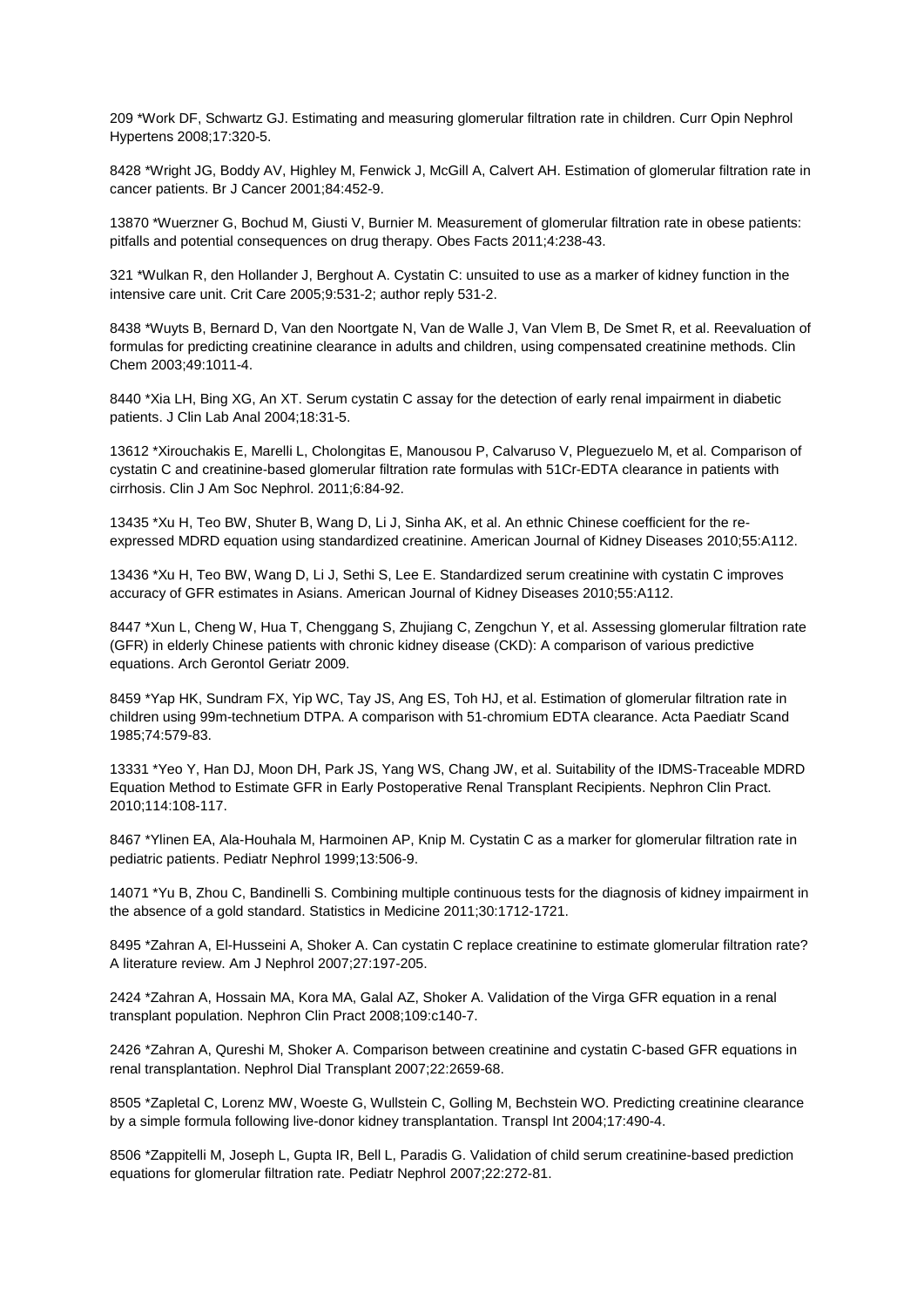1691 \*Zappitelli M, Parvex P, Joseph L, Paradis G, Grey V, Lau S, et al. Derivation and validation of cystatin Cbased prediction equations for GFR in children. Am J Kidney Dis 2006;48:221-30.

13667 \*Zappitelli M, Zhang X, Foster BJ. Estimating glomerular filtration rate in children at serial follow-up when height is unknown. Clin J Am Soc Nephrol. 2010;5:1763-9.

2428 \*Zarowitz BJ, Robert S, Peterson EL. Prediction of glomerular filtration rate using aminoglycoside clearance in critically ill medical patients. Ann Pharmacother 1992;26:1205-10.

8530 \*Zhao WY, Zeng L, Zhu YH, Wang LM, Zhou MS, Han S, et al. A comparison of prediction equations for estimating glomerular filtration rate in Chinese potential living kidney donors. Clin Transplant 2009;23:469-75.

8534 \*Zietse R, Blankestijn PJ, Pos B, Balk AH, Derkx FH, Weimar W, et al. Optimising glomerular filtration rate and effective renal plasma flow measurements using a simple pharmacokinetic model. Clin Nephrol 1995;43:29- 34.

2432 \*Zitta S, Holzer H, Reibnegger G, Estelberger W. Comment on 'Comparison between creatinine and cystatin C-based GFR equations in renal transplantation'. Nephrol Dial Transplant 2008;23:1764; author reply 1765.

8543 \*Zubairi AM, Hussain A. The glomerular filtration rate: comparison of various predictive equations based on serum creatinine with conventional creatinine clearance test in Pakistani population. J Pak Med Assoc 2008;58:182-5.

8545 \*Zuo L, Ma YC, Zhou YH, Wang M, Xu GB, Wang HY. Application of GFR-estimating equations in Chinese patients with chronic kidney disease. Am J Kidney Dis 2005;45:463-72.

8546 \*Zuo L, Ying C, Wang M, Zhang CL, Wang RF, Wang HY. Prediction of two-sample (99m)Tc-diethylene triamine pentaacetic acid plasma clearance from single-sample method. Ann Nucl Med 2005;19:399-405.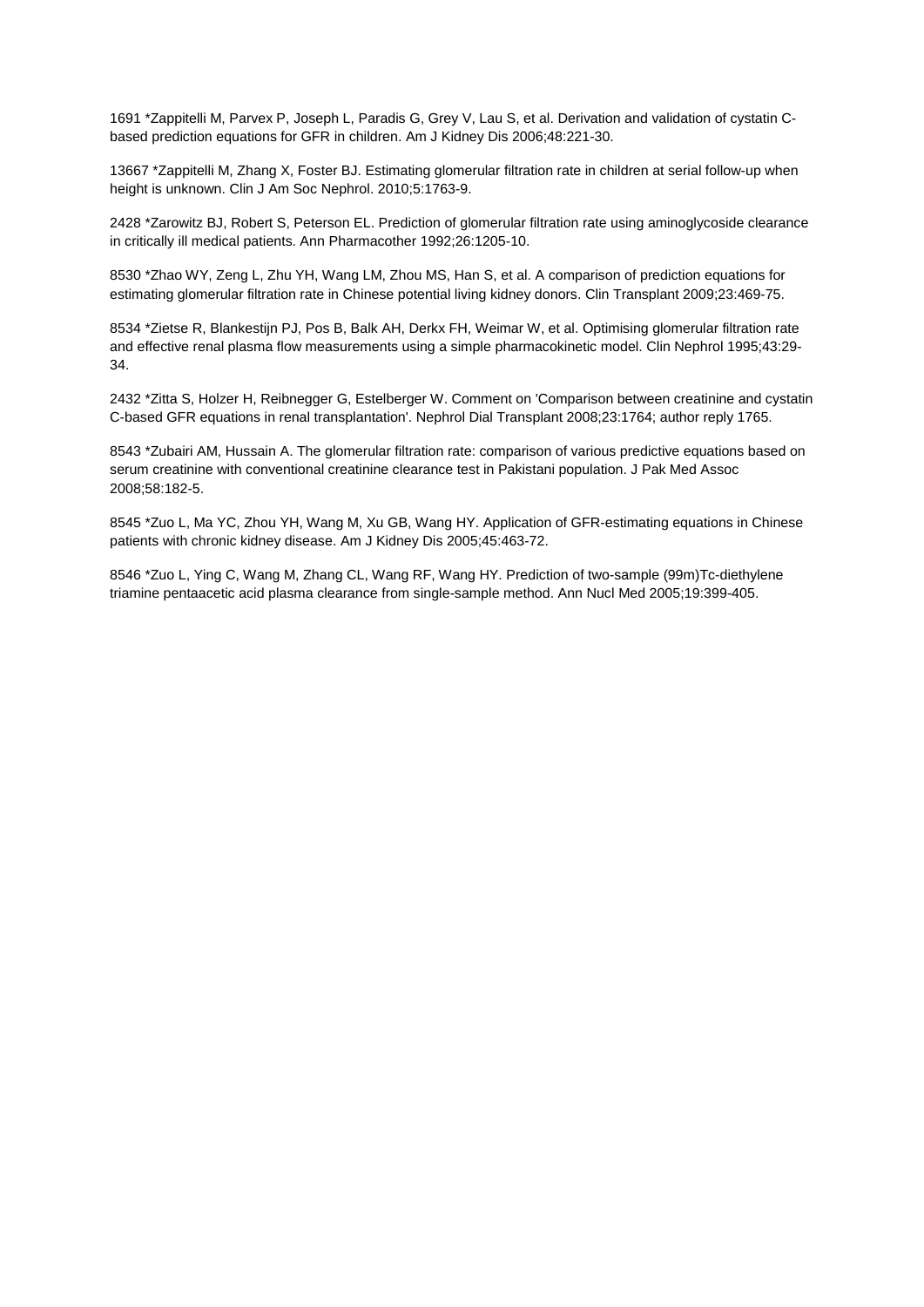## **Kapitel 3.3**

## **Record nr, författare, artikel mm.**

12857 Now for the renal side of the story. Prevention and early detection of kidney disease could save your life. Harv Health Lett. 2005;30:4-5.

12859 New kidney function test a better predictor of risk. WHO Drug Information 2005;19:115.

12860 Use of cystatin C measurement in evaluating kidney function. Nephrology 2005;10:S157-S167.

13532 Direct measurement of glomerular filtration rate. Nephrology 2005;10:S168-S171.

12862 Improved GFR estimates with a new model that incorporates both cystatin C and creatinine. Nature Clinical Practice Nephrology 2008;4:120-121.

12863 Plasma cystatin C correlates with GFR in patients with anorexia nervosa. Nature Clinical Practice Nephrology 2009;5:118.

326 \*Abdella N, Mojiminiyi OA, Akanji AO. Homocysteine and endogenous markers of renal function in type 2 diabetic patients without coronary heart disease. Diabetes Res Clin Pract 2000;50:177-85.

12864 \*Abrahamsson K, Jodal U, Sixt R, Olsson I, Sillen U. Estimation of renal function in children and adolescents with spinal dysraphism. J Urol. 2008;179:2407-9.

12866 \*Abu-Omar Y, Mussa S, Naik MJ, MacCarthy N, Standing S, Taggart DP. Evaluation of Cystatin C as a marker of renal injury following on-pump and off-pump coronary surgery. Eur J Cardiothorac Surg. 2005;27:893-8.

12867 \*Adolph E, Holdt-Lehmann B, Chatterjee T, Paschka S, Prott A, Schneider H, et al. Renal Insufficiency Following Radiocontrast Exposure Trial (REINFORCE): a randomized comparison of sodium bicarbonate versus sodium chloride hydration for the prevention of contrast-induced nephropathy. Coron Artery Dis. 2008;19:413-9.

212 \*Agarwal R. Ambulatory GFR measurement with cold iothalamate in adults with chronic kidney disease. Am J Kidney Dis 2003;41:752-9.

12868 \*Ahlstrom A, Tallgren M, Peltonen S, Pettila V. Evolution and predictive power of serum cystatin C in acute renal failure. Clin Nephrol. 2004;62:344-50.

12869 \*Aho PS, Niemi T, Lindgren L, Lepantalo M. Endovascular vs open AAA repair: similar effects on renal proximal tubular function. Scand J Surg. 2004;93:52-6.

12870 \*Akbari A, Lepage N, Keely E, Clark HD, Jaffey J, MacKinnon M, et al. Cystatin-C and beta trace protein as markers of renal function in pregnancy. BJOG. 2005;112:575-8.

4313 \*Akbas SH, Yavuz A, Tuncer M, Ruhi C, Gurkan A, Cetinkaya R, et al. Serum cystatin C as an index of renal function in kidney transplant patients. Transplant Proc 2004;36:99-101.

4317 \*Aksun SA, Ozmen D, Ozmen B, Parildar Z, Mutaf I, Turgan N, et al. Beta2-microglobulin and cystatin C in type 2 diabetes: assessment of diabetic nephropathy. Exp Clin Endocrinol Diabetes 2004;112:195-200.

12871 \*Al Wakeel JS, Hammad D, Al Suwaida A, Tarif N, Chaudhary A, Isnani A, et al. Validation of predictive equations for glomerular filtration rate in the Saudi population. Saudi J Kidney Dis Transpl. 2009;20:1030-7.

969 \*Al Wakeel JS, Memon NA, Chaudhary A, Mitwalli AH, Tarif N, Isnani A, et al. Normal reference levels of serum cystatin C in Saudi adults. Saudi J Kidney Dis Transpl 2008;19:361-70.

12872 \*Albayrak S, Ordu S, Ozhan H, Yazici M, Aydin M, Alemdar R, et al. Effect of olmesartan medoxomil on cystatin C level, left ventricular hypertrophy and diastolic function. Blood Press. 2009:1-5.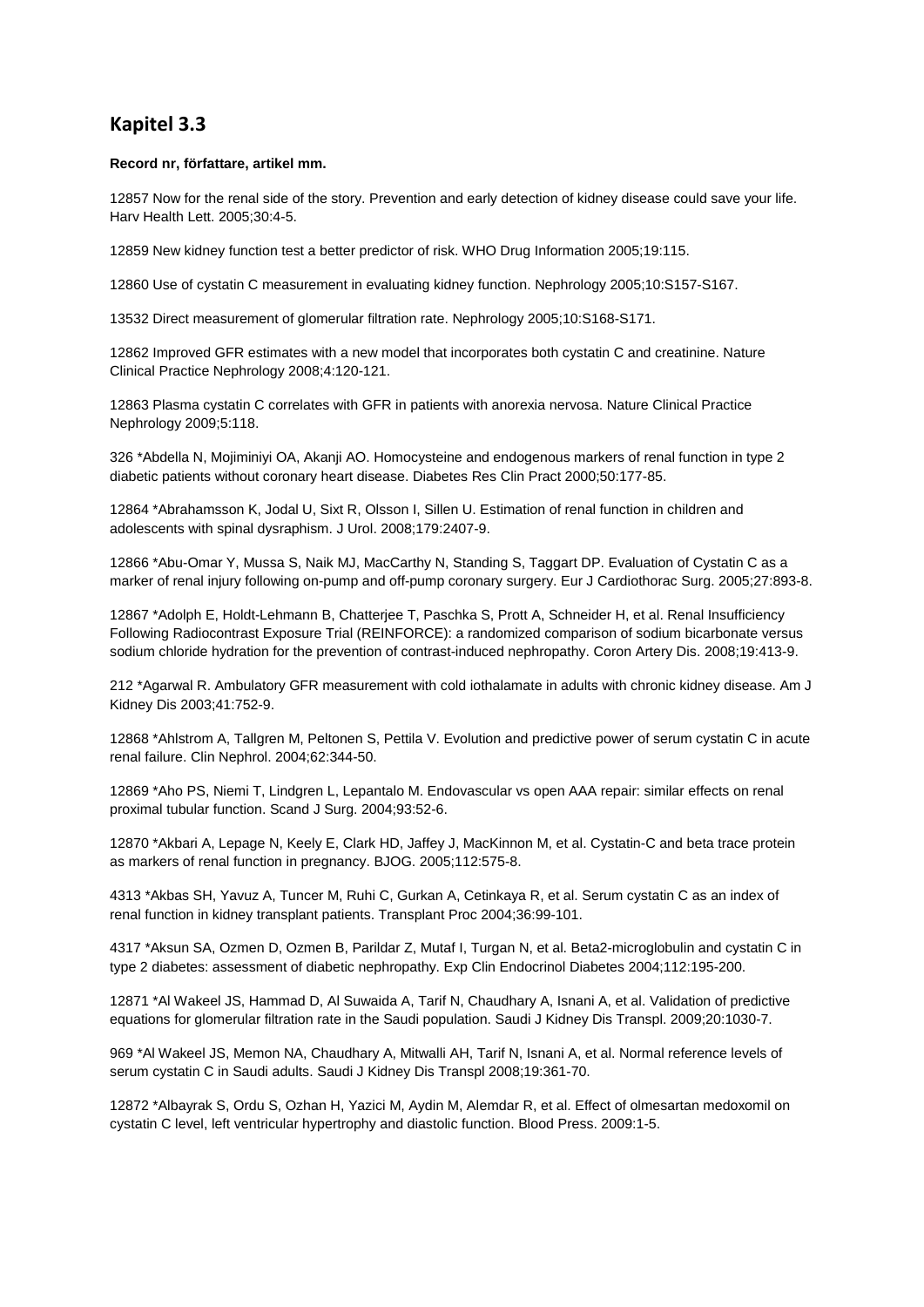12873 \*Alnaeb ME, Youssef F, Mikhailidis DP, Hamilton G. Short-term lipid-lowering treatment with atorvastatin improves renal function but not renal blood flow indices in patients with peripheral arterial disease. Angiology. 2006;57:65-71.

12874 \*Al-Tonbary YA, Hammad AM, Zaghloul HM, El-Sayed HE, Abu-Hashem E. Pretreatment cystatin C in children with malignancy: can it predict chemotherapy-induced glomerular filtration rate reduction during the induction phase? J Pediatr Hematol Oncol. 2004;26:336-41.

12876 \*Alvarez O, Zilleruelo G, Wright D, Montane B, Lopez-Mitnik G. Serum cystatin C levels in children with sickle cell disease. Pediatr Nephrol. 2006;21:533-7.

12877 \*Ambrosch A, Dierkes J, Lobmann R, Kuhne W, Konig W, Luley C, et al. Relation between homocysteinaemia and diabetic neuropathy in patients with Type 2 diabetes mellitus. Diabet Med. 2001;18:185- **92.** 

12878 \*Andersen TB, Erlandsen EJ, Frokiaer J, Eskild-Jensen A, Brochner-Mortensen J. Comparison of withinand between-subject variation of serum cystatin C and serum creatinine in children aged 2-13 years. Scand J Clin Lab Invest. 2010.

4366 \*Andersen TB, Eskild-Jensen A, Frokiaer J, Brochner-Mortensen J. Measuring glomerular filtration rate in children; can cystatin C replace established methods? A review. Pediatr Nephrol 2009;24:929-41.

14023 \*Andersen TB, Jodal L, Boegsted M, Erlandsen EJ, Morsing A, Frokiaer J, et al. GFR Prediction From Cystatin C and Creatinine in Children: Effect of Including Body Cell Mass. American Journal of Kidney Diseases 2011.

1716 \*Ansquer JC, Dalton RN, Causse E, Crimet D, Le Malicot K, Foucher C. Effect of fenofibrate on kidney function: a 6-week randomized crossover trial in healthy people. Am J Kidney Dis 2008;51:904-13.

12879 \*Anwar W, Gueant JL, Abdelmouttaleb I, Adjalla C, Gerard P, Lemoel G, et al. Hyperhomocysteinemia is related to residual glomerular filtration and folate, but not to methylenetetrahydrofolate-reductase and methionine synthase polymorphisms, in supplemented end-stage renal disease patients undergoing hemodialysis. Clin Chem Lab Med. 2001;39:747-52.

12880 \*Arbeiter K. Neonate or preterm infants with acute renal failure - Generally undertreated? Wiener Klinische Wochenschrift 2008;120:125-127.

12881 \*Arimoto T, Takeishi Y, Niizeki T, Takabatake N, Okuyama H, Fukui A, et al. Cystatin C, a novel measure of renal function, is an independent predictor of cardiac events in patients with heart failure. J Card Fail. 2005;11:595-601.

3183 \*Armangil D, Yurdakok M, Canpolat FE, Korkmaz A, Yigit S, Tekinalp G. Determination of reference values for plasma cystatin C and comparison with creatinine in premature infants. Pediatr Nephrol 2008;23:2081-3.

4198 \*Aronson JK. Drugs and Renal Insufficiency. Medicine 2003;31:103-109.

4412 \*Arpegard J, Ostergren J, de Faire U, Hansson LO, Svensson P. Cystatin C--a marker of peripheral atherosclerotic disease? Atherosclerosis 2008;199:397-401.

170 \*Artunc FH, Fischer IU, Risler T, Erley CM. Improved estimation of GFR by serum cystatin C in patients undergoing cardiac catheterization. Int J Cardiol 2005;102:173-8.

12882 \*Ascic-Buturovic B, Cavaljuga S. Cystatin C as a marker for detection of early renal failure in diabetes type 2 patients. Bosn J Basic Med Sci. 2005;5:68-71.

12883 \*Asselbergs FW, Mozaffarian D, Katz R, Kestenbaum B, Fried LF, Gottdiener JS, et al. Association of renal function with cardiac calcifications in older adults: the cardiovascular health study. Nephrol Dial Transplant. 2009;24:834-40.

12884 \*Astor BC, Levey AS, Stevens LA, Van Lente F, Selvin E, Coresh J. Method of glomerular filtration rate estimation affects prediction of mortality risk. J Am Soc Nephrol. 2009;20:2214-22.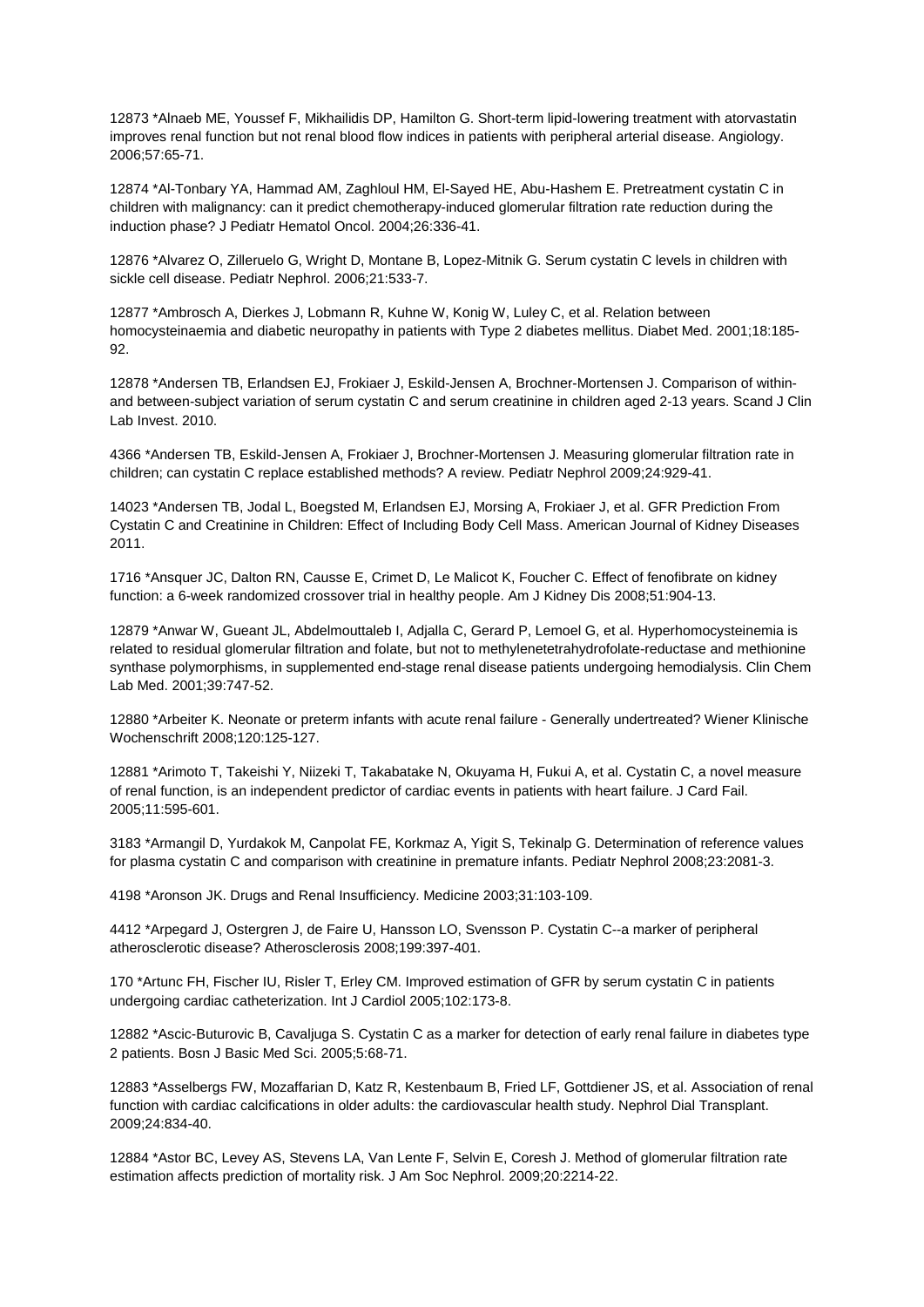12885 \*Aydn F, Tezcan G, Gungor O, Cengiz AK, Hazar V, Akman S, et al. Can serum cystatin C reflect the glomerular filtration rate accurately in pediatric patients under chemotherapeutic treatment? A comparative study with Tc-99m DTPA two-plasma sample method. Nucl Med Commun. 2010.

14072 \*Aygun B, Mortier NA, Smeltzer MP, Hankins JS, Ware RE. Glomerular hyperfiltration and albuminuria in children with sickle cell anemia. Pediatric Nephrology 2011;26:1285-1290.

997 \*Babay Z, Al-Wakeel J, Addar M, Mittwalli A, Tarif N, Hammad D, et al. Serum cystatin C in pregnant women: reference values, reliable and superior diagnostic accuracy. Clin Exp Obstet Gynecol 2005;32:175-9.

13583 \*Bacchetta J, Cochat P, Rognant N, Ranchin B, Hadj-Aissa A, Dubourg L. Which Creatinine and Cystatin C Equations Can Be Reliably Used in Children? Clin J Am Soc Nephrol. 2011;6:552-560.

12886 \*Bachorzewska-Gajewska H, Malyszko J, Sitniewska E, Malyszko JS, Dobrzycki S. Neutrophil gelatinaseassociated lipocalin (NGAL) correlations with cystatin C, serum creatinine and eGFR in patients with normal serum creatinine undergoing coronary angiography. Nephrol Dial Transplant. 2007;22:295-6.

12887 \*Bachorzewska-Gajewska H, Malyszko J, Sitniewska E, Malyszko JS, Pawlak K, Mysliwiec M, et al. Could neutrophil-gelatinase-associated lipocalin and cystatin C predict the development of contrast-induced nephropathy after percutaneous coronary interventions in patients with stable angina and normal serum creatinine values? Kidney Blood Press Res. 2007;30:408-15.

12888 \*Bachorzewska-Gajewska H, Malyszko J, Sitniewska E, Malyszko JS, Poniatowski B, Pawlak K, et al. NGAL (neutrophil gelatinase-associated lipocalin) and cystatin C: are they good predictors of contrast nephropathy after percutaneous coronary interventions in patients with stable angina and normal serum creatinine? Int J Cardiol. 2008;127:290-1.

4451 \*Back SE, Lundahl T, Isaksson A. [Regarding kidney function assessment (GFR) with formulas]. Lakartidningen 2008;105:1780-1.

12889 \*Bagshaw SM. Novel biomarkers for early diagnosis of acute kidney injury. Expert Opinion on Medical Diagnostics 2008;2:1041-1054.

12890 \*Bagshaw SM, Bellomo R. Early diagnosis of acute kidney injury. Current Opinion in Critical Care 2007;13:638-644.

12891 \*Bagshaw SM, Gibney RT. Conventional markers of kidney function. Crit Care Med. 2008;36:S152-8.

1001 \*Bahar A, Yilmaz Y, Unver S, Gocmen I, Karademir F. Reference values of umbilical cord and third-day cystatin C levels for determining glomerular filtration rates in newborns. J Int Med Res 2003;31:231-5.

4464 \*Bakoush O, Grubb A, Rippe B. Inaccuracy of GFR predictions by plasma cystatin C in patients without kidney dysfunction and in advanced kidney disease. Clin Nephrol 2008;69:331-8.

12892 \*Balik M, Jabor A, Waldauf P, Kolar M, Pavlisova M, Brest'an D, et al. Cystatin C as a marker of residual renal function during continuous hemodiafiltration. Kidney Blood Press Res. 2005;28:14-9.

1002 \*Bandaranayake N, Ankrah-Tetteh T, Wijeratne S, Swaminathan R. Intra-individual variation in creatinine and cystatin C. Clin Chem Lab Med 2007;45:1237-9.

12893 \*Banfi G, Del Fabbro M, d'Eril GM, Melegati G. Reliability of cystatin C in estimating renal function in rugby players. Ann Clin Biochem. 2009;46:428.

4485 \*Bardi E, Bobok I, Olah AV, Olah E, Kappelmayer J, Kiss C. Cystatin C is a suitable marker of glomerular function in children with cancer. Pediatr Nephrol 2004;19:1145-7.

13584 \*Bargnoux AS, Cavalier E, Cristol JP, Simon N, Dupuy AM, Garrigue V, et al. Cystatin C is a reliable marker for estimation of glomerular filtration rate in renal transplantation: validation of a new turbidimetric assay using monospecific sheep antibodies. Clin Chem Lab Med. 2011;49:265-270.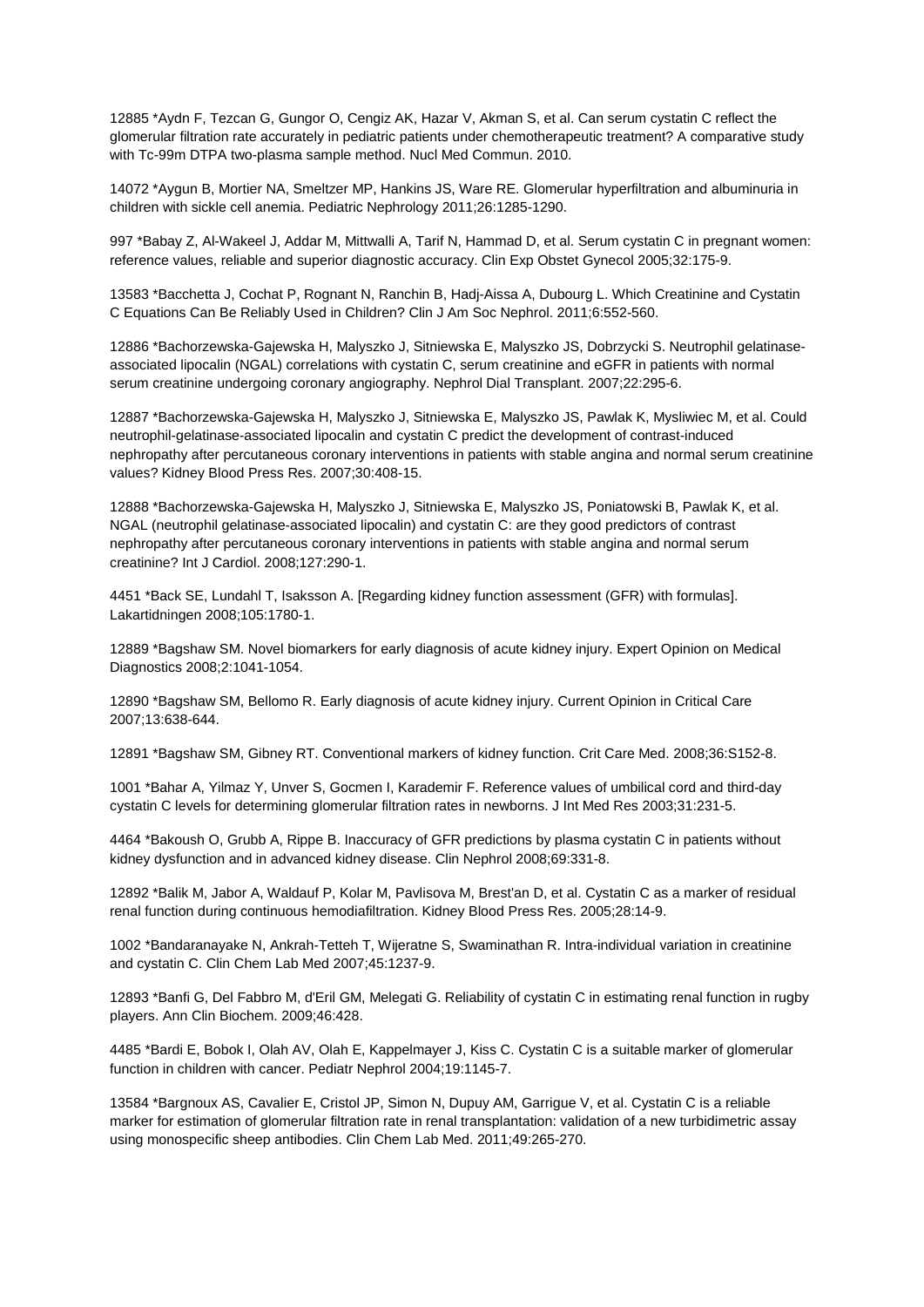13832 \*Bargnoux AS, Perrin M, Garrigue V, Badiou S, Dupuy AM, Mourad G, et al. Analytical performances of cystatin C turbidimetric assay: which impact on accuracy of glomerular filtration rate estimation in renal transplantation? Clin Chem Lab Med 2011.

4490 \*Barraclough K, Er L, Ng F, Harris M, Montaner J, Levin A. A comparison of the predictive performance of different methods of kidney function estimation in a well-characterized HIV-infected population. Nephron Clin Pract 2009;111:c39-48.

4492 \*Barraclough LH, Field C, Wieringa G, Swindell R, Livsey JE, Davidson SE. Estimation of renal function - what is appropriate in cancer patients? Clin Oncol (R Coll Radiol) 2008;20:721-6.

12896 \*Baxmann AC, Ahmed MS, Marques NC, Menon VB, Pereira AB, Kirsztajn GM, et al. Influence of muscle mass and physical activity on serum and urinary creatinine and serum cystatin C. Clin J Am Soc Nephrol. 2008;3:348-54.

4529 \*Beauvieux MC, Le Moigne F, Lasseur C, Raffaitin C, Perlemoine C, Barthe N, et al. New predictive equations improve monitoring of kidney function in patients with diabetes. Diabetes Care 2007;30:1988-94.

4531 \*Beck M, Graf C, Ellenrieder B, Bokenkamp A, Huber A, Hecher K, et al. Long-term outcome of kidney function after twin-twin transfusion syndrome treated by intrauterine laser coagulation. Pediatr Nephrol 2005;20:1657-9.

13603 \*Becker BN, Vassalotti JA. A Software Upgrade: CKD Testing in 2010. American Journal of Kidney Diseases 2010;55:8-10.

12897 \*Bell M, Granath F, Martensson J, Lofberg E, Ekbom A, Martling CR. Cystatin C is correlated with mortality in patients with and without acute kidney injury. Nephrol Dial Transplant. 2009;24:3096-102.

12899 \*Ben-Dov IZ. Why choose serum cystatin C levels over serum creatinine levels as a serologic marker of kidney function? Ann Intern Med. 2008;149:284; author reply 284.

1750 \*Benohr P, Grenz A, Hartmann JT, Muller GA, Blaschke S. Cystatin C--a marker for assessment of the glomerular filtration rate in patients with cisplatin chemotherapy. Kidney Blood Press Res 2006;29:32-5.

13585 \*Berding G, Geisler S, Melter M, Marquardt P, Luhr A, Scheller F, et al. Estimation of glomerular filtration rate in liver-transplanted children: comparison of simplified procedures using 51Cr-EDTA and endogenous markers with Sapirstein's method as a reference standard. Pediatr Transplant. 2010;14:786-95.

12900 \*Berenguer-Pina JJ, Noguera J, Canizares F, Hernandez-Bernal C, Velasco-Conesa E, Lozano-Postigo C, et al. Cystatin C: a marker of glomerular filtration rate in liver transplantation. Transplant Proc. 2002;34:268-9.

1754 \*Berg UB, Ericzon BG, Nemeth A. Renal function before and long after liver transplantation in children. Transplantation 2001;72:631-7.

12901 \*Berghout A, Wulkan RW, Den Hollander JG, Risch L, Drexel H, Huber AR, et al. Cystatin C and the risk of death [1] (multiple letters). New England Journal of Medicine 2005;353:842-844.

4578 \*Beringer PM, Hidayat L, Heed A, Zheng L, Owens H, Benitez D, et al. GFR estimates using cystatin C are superior to serum creatinine in adult patients with cystic fibrosis. J Cyst Fibros 2009;8:19-25.

13586 \*Beringer PM, Owens H, Nguyen A, Mordwinkin N, Louie S, Mak M, et al. Estimation of glomerular filtration rate by using serum cystatin C and serum creatinine concentrations in patients with human immunodeficiency virus. Pharmacotherapy. 2010;30:1004-10.

13546 \*Berman N, Hostetter TH. Comparing the Cockcroft-Gault and MDRD equations for calculation of GFR and drug doses in the elderly: Commentary. Nature Clinical Practice Nephrology 2007;3:644-645.

14027 \*Bevc S, Hojs R, Ekart R. Creatinine-based formula (MDRD) versus cistatin c-based formula (simple cystatin C formula) for estimation of GFR in patients with chronic kidney disease. European Journal of Internal Medicine 2011;22:S12.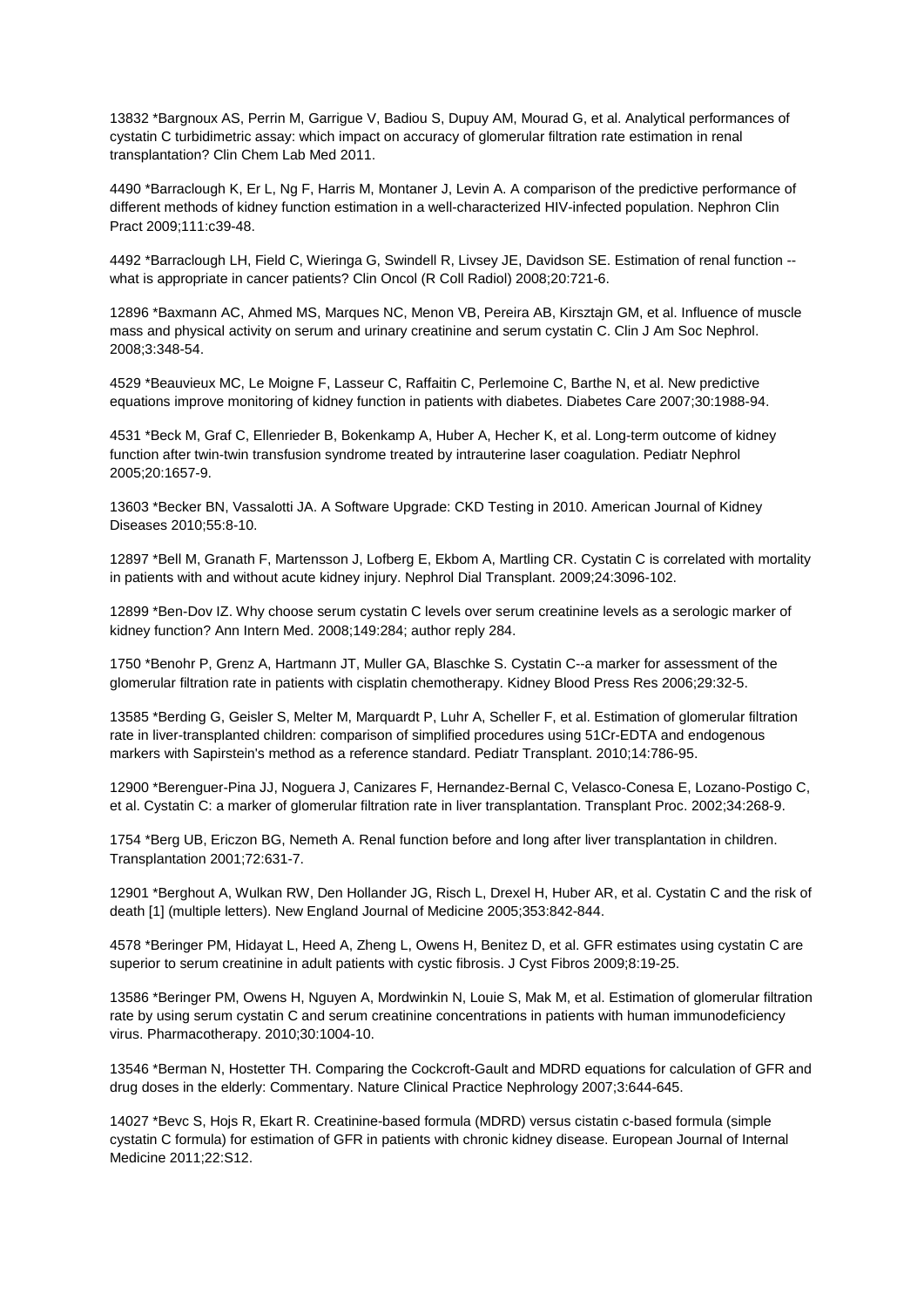13844 \*Bevc S, Hojs R, Ekart R, Gorenjak M, Puklavec L. Simple cystatin C formula compared to sophisticated CKD-EPI formulas for estimation of glomerular filtration rate in the elderly. Ther Apher Dial 2011;15:261-8.

13845 \*Bhavsar NA, Appel LJ, Kusek JW, Contreras G, Bakris G, Coresh J, et al. Comparison of Measured GFR, Serum Creatinine, Cystatin C, and Beta-Trace Protein to Predict ESRD in African Americans With Hypertensive CKD. Am J Kidney Dis 2011.

4601 \*Biancofiore G, Pucci L, Cerutti E, Penno G, Pardini E, Esposito M, et al. Cystatin C as a marker of renal function immediately after liver transplantation. Liver Transpl 2006;12:285-91.

12902 \*Bibbins-Domingo K, Chertow GM, Fried LF, Odden MC, Newman AB, Kritchevsky SB, et al. Renal function and heart failure risk in older black and white individuals: the Health, Aging, and Body Composition Study. Arch Intern Med. 2006;166:1396-402.

12903 \*Bicik Z, Bahcebasi T, Kulaksizoglu S, Yavuz O. The efficacy of cystatin C assay in the prediction of glomerular filtration rate. Is it a more reliable marker for renal failure? Clin Chem Lab Med. 2005;43:855-61.

4 \*Biglarnia AR, Wadstrom J, Larsson A. Decentralized glomerular filtration rate (GFR) estimates in healthy kidney donors show poor correlation and demonstrate the need for improvement in quality and standardization of GFR measurements in Sweden. Scand J Clin Lab Invest 2007;67:227-35.

12904 \*Bittl JA. Damage control for renal artery stenting. Circulation 2008;117:2724-2726.

13847 \*Blufpand HN, Tromp J, Abbink FC, Stoffel-Wagner B, Bouman AA, Schouten-van Meeteren AY, et al. Cystatin C more accurately detects mildly impaired renal function than creatinine in children receiving treatment for malignancy. Pediatr Blood Cancer 2011;57:262-7.

12905 \*Bokenkamp A, De Jong PE, Verhave JC, Curhan GC. Kidney function itself, and not cystatin C, is correlated with height and weight [3] (multiple letters). Kidney International 2005;67:777-779.

3230 \*Bokenkamp A, Dieterich C, Dressler F, Muhlhaus K, Gembruch U, Bald R, et al. Fetal serum concentrations of cystatin C and beta2-microglobulin as predictors of postnatal kidney function. Am J Obstet Gynecol 2001;185:468-75.

3231 \*Bokenkamp A, Domanetzki M, Zinck R, Schumann G, Brodehl J. Reference values for cystatin C serum concentrations in children. Pediatr Nephrol 1998;12:125-9.

1768 \*Bokenkamp A, Domanetzki M, Zinck R, Schumann G, Byrd D, Brodehl J. Cystatin C--a new marker of glomerular filtration rate in children independent of age and height. Pediatrics 1998;101:875-81.

12908 \*Bokenkamp A, Ozden N, Dieterich C, Schumann G, Ehrich JH, Brodehl J. Cystatin C and creatinine after successful kidney transplantation in children. Clin Nephrol. 1999;52:371-6.

12911 \*Boldt J, Wolf M. Identification of renal injury in cardiac surgery: the role of kidney-specific proteins. J Cardiothorac Vasc Anesth. 2008;22:122-32.

13547 \*Bolke E, Gripp S, Matuschek C, Hermsen D, Peiper M, Budach W. Use of cystatin C as a marker to detect renal insufficiency in head and neck cancer patients with cisplatin-based chemotherapy. Journal of Clinical Oncology 2009;27:e17048.

13872 \*Bolke E, Schieren G, Gripp S, Steinbach G, Peiper M, Orth K, et al. Cystatin C - a fast and reliable biomarker for glomerular filtration rate in head and neck cancer patients. Strahlenther Onkol 2011;187:191-201.

12913 \*Borges RL, Hirota AH, Quinto BM, Ribeiro AB, Zanella MT, Batista MC. Is Cystatin C a Useful Marker in the Detection of Diabetic Kidney Disease? Nephron Clin Pract. 2009;114:c127-c134.

12914 \*Borrows R, Cockwell P. Measuring renal function in solid organ transplant recipients. Transplantation 2007;83:529-531.

1040 \*Bosio M, Bianchi ML, Lloyd SE, Thakker RV. A familial syndrome due to Arg648Stop mutation in the Xlinked renal chloride channel gene. Pediatr Nephrol 1999;13:278-83.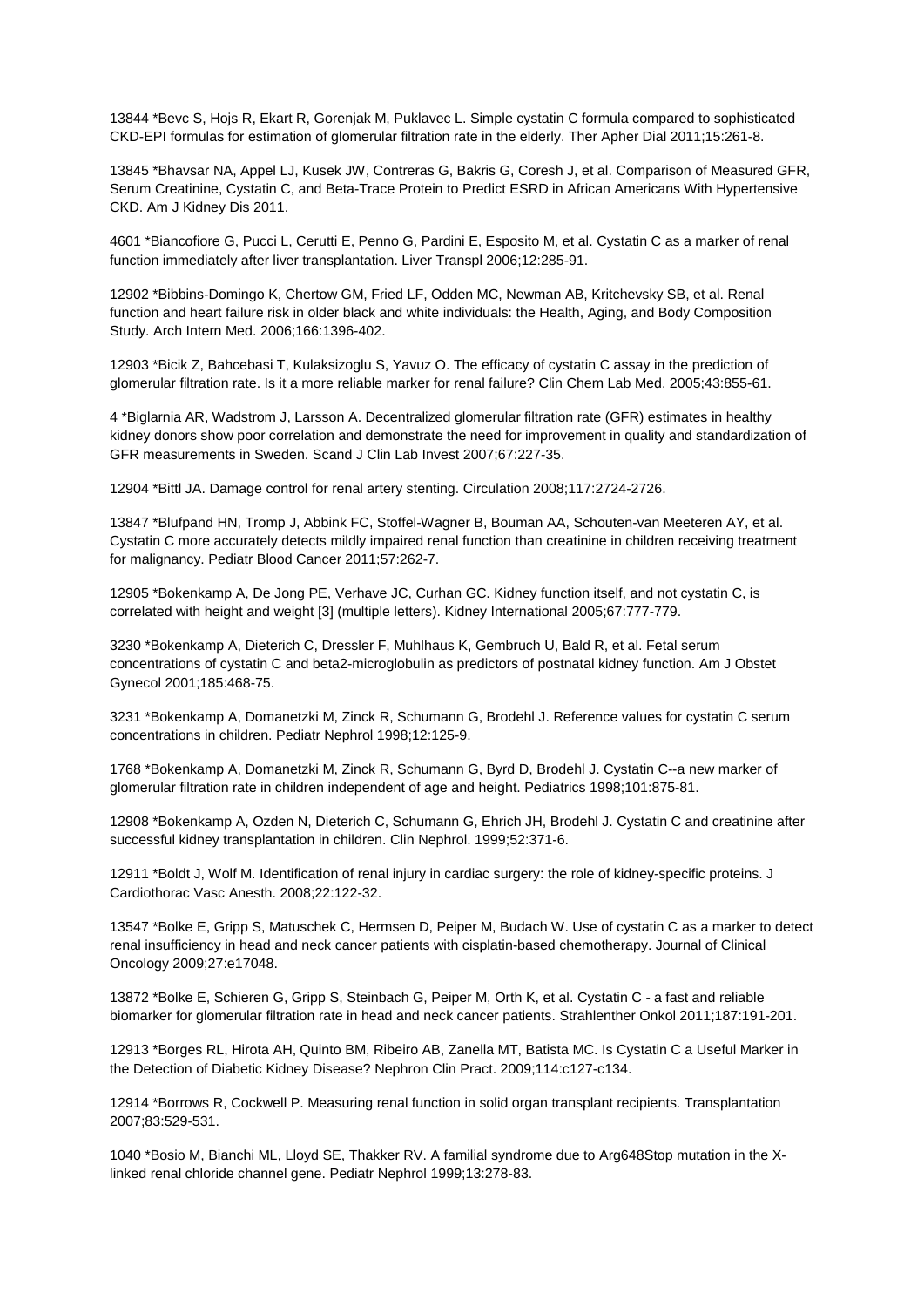3240 \*Bostom AG, Bausserman L, Jacques PF, Liaugaudas G, Selhub J, Rosenberg IH. Cystatin C as a determinant of fasting plasma total homocysteine levels in coronary artery disease patients with normal serum creatinine. Arterioscler Thromb Vasc Biol 1999;19:2241-4.

12915 \*Bostom AG, Dworkin LD. Cystatin C measurement: improved detection of mild decrements in glomerular filtration rate versus creatinine-based estimates? Am J Kidney Dis. 2000;36:205-7.

12916 \*Bostom AG, Gohh RY, Bausserman L, Hakas D, Jacques PF, Selhub J, et al. Serum cystatin C as a determinant of fasting total homocysteine levels in renal transplant recipients with a normal serum creatinine. J Am Soc Nephrol. 1999;10:164-6.

4674 \*Boudville N, Salama M, Jeffrey GP, Ferrari P. The inaccuracy of cystatin C and creatinine-based equations in predicting GFR in orthotopic liver transplant recipients. Nephrol Dial Transplant 2009;24:2926-30.

4680 \*Bouvet Y, Bouissou F, Coulais Y, Seronie-Vivien S, Tafani M, Decramer S, et al. GFR is better estimated by considering both serum cystatin C and creatinine levels. Pediatr Nephrol 2006;21:1299-306.

1042 \*Brandis M, Krause PH, Hunermund G, Bahlmann J. [Rapidly progressive glomerulonephritis in a child. Clinical and histological observation over 3 1/2 years (author's transl)]. Monatsschr Kinderheilkd 1976;124:85-9.

13873 \*Brinkert F, Kemper MJ, Briem-Richter A, van Husen M, Treszl A, Ganschow R. High prevalence of renal dysfunction in children after liver transplantation: non-invasive diagnosis using a cystatin C-based equation. Nephrol Dial Transplant 2011;26:1407-12.

13587 \*Bronden B, Eyjolfsson A, Blomquist S, Dardashti A, Ederoth P, Bjursten H. Evaluation of cystatin C with iohexol clearance in cardiac surgery. Acta Anaesthesiol Scand. 2011;55:196-202.

13588 \*Brown S. Re: estimation of glomerular filtration rate with creatinine-based versus cystatin C-based equations in kidney transplant recipients. Iran J Kidney Dis. 2010;4:169-70.

12919 \*Bulla M. Symposium on problems in renal insufficiency and replacement therapy in children: Munster, October 4th - 5th, 2000. Nieren- und Hochdruckkrankheiten 2000;29:459-468.

1791 \*Burkhardt H, Bojarsky G, Gladisch R. Diagnostic efficiency of cystatin C and serum creatinine as markers of reduced glomerular filtration rate in the elderly. Clin Chem Lab Med 2002;40:1135-8.

1793 \*Burkhardt H, Bojarsky G, Gretz N, Gladisch R. Creatinine clearance, Cockcroft-Gault formula and cystatin C: estimators of true glomerular filtration rate in the elderly? Gerontology 2002;48:140-6.

401 \*Buysschaert M, Joudi I, Wallemacq P, Hermans MP. Comparative performance of serum cystatin-c versus serum creatinine in diabetic subjects. Diabetes Metab 2003;29:377-83.

12920 \*Buysschaert M, Joudi I, Wallemacq P, Hermans MP. Performance of serum cystatin-C versus serum creatinine in subjects with type 1 diabetes. Diabetes Care. 2003;26:1320.

12907 \*Bökenkamp A, Laarman CARC, Braam KI, Van Wijk JAE, Kors WA, Kool M, et al. Effect of corticosteroid therapy on low-molecular-weight protein markers of kidney function [5]. Clinical Chemistry 2007;53:2219-2221.

12909 \*Bökenkamp A, Van Wijk JAE, Lentze MJ, Stoffel-Wagner B. Effect of corticosteroid therapy on serum cystatin C and (beta)(2)-microglobulin concentrations. Clinical Chemistry 2002;48:1123-1126.

12921 \*Cabarkapa V, Stosic Z, Deric M, Vucurevic-Ristic L, Zeravica R, Ilincic B. Serum cystatin C in estimating glomerular filtration rate. Journal of Medical Biochemistry 2008;27:46-51.

12923 \*Campo A, Lanfranco G, Gramaglia L, Goia F, Cottino R, Giusto V. Could plasma cystatin C be useful as a marker of hemodialysis low molecular weight proteins removal? Nephron Clin Pract. 2004;98:c79-82.

13548 \*Cantarovich M, Yoshida EM, Peltekian KM, Marotta PJ, Greig PD, Kneteman NM, et al. Poor prediction of the glomerular filtration rate using current formulas in de novo liver transplant patients. Transplantation 2006;82:433-436.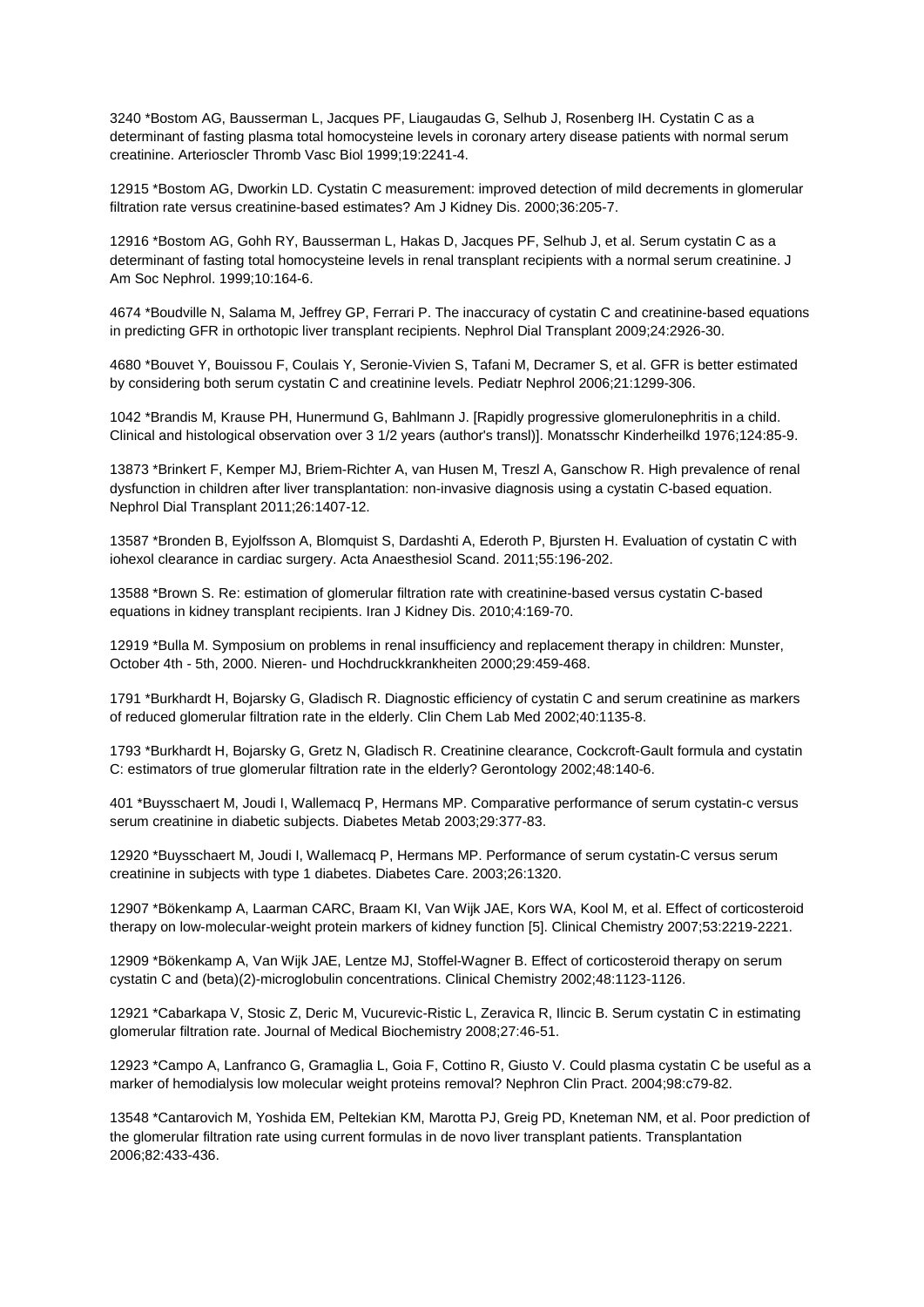13848 \*Carter JL, Lane CE, Fan SL, Lamb EJ. Estimation of residual glomerular filtration rate in peritoneal dialysis patients using cystatin C: comparison with 51Cr-EDTA clearance. Nephrol Dial Transplant 2011;26:3729- 3732.

4828 \*Carter JL, O'Riordan SE, Eaglestone GL, Delaney MP, Lamb EJ. Chronic kidney disease prevalence in a UK residential care home population. Nephrol Dial Transplant 2008;23:1257-64.

3265 \*Cataldi L, Mussap M, Bertelli L, Ruzzante N, Fanos V, Plebani M. Cystatin C in healthy women at term pregnancy and in their infant newborns: relationship between maternal and neonatal serum levels and reference values. Am J Perinatol 1999;16:287-95.

4841 \*Cepeda FJ, Fernandez E, Pobes A, Banos LM. [Utility of cystatin-C in hospitalized patients. Comparing with different methods of assessing renal function]. Nefrologia 2007;27:168-74.

13589 \*Cha RH, Lee CS, Lim YH, Kim H, Lee SH, Yu KS, et al. Clinical usefulness of serum cystatin C and the pertinent estimation of glomerular filtration rate based on cystatin C. Nephrology (Carlton). 2010;15:768-76.

12925 \*Chakrabarti S, Chattopadhyay I. Measuring renal function in old age. Reviews in Clinical Gerontology 2008;18:257-267.

1807 \*Chantrel F, Agin A, Offner M, Koehl C, Moulin B, Hannedouche T. Comparison of cystatin C versus creatinine for detection of mild renal failure. Clin Nephrol 2000;54:374-81.

13549 \*Chatelut E, Schmitt A, Lansiaux A, Bobin-Dubigeon C, Etienne-Grimaldi M, Boisdron-Celle M, et al. A universal formula based on cystatin C to perform individual dosing of carboplatin in normal weight, underweight, and obese patients. Journal of Clinical Oncology 2009;27:2527.

4891 \*Chew JS, Saleem M, Florkowski CM, George PM. Cystatin C-a paradigm of evidence based laboratory medicine. Clin Biochem Rev 2008;29:47-62.

4892 \*Chew JS, Saleem M, Florkowski CM, George PM. Estimating renal function in oncology patients using cystatin C-based equations. Clin Oncol (R Coll Radiol) 2009;21:425-6.

12929 \*Choe JY, Park SH, Kim SK. Serum cystatin C is a potential endogenous marker for the estimation of renal function in male gout patients with renal impairment. J Korean Med Sci. 2010;25:42-8.

13566 \*Choi A, Scherzer R, Bacchetti P, Tien PC, Saag MS, Gibert CL, et al. Cystatin C, albuminuria, and 5-year all-cause mortality in HIV-infected persons. Am J Kidney Dis 2010;56:872-82.

4911 \*Cholongitas E, Shusang V, Marelli L, Nair D, Thomas M, Patch D, et al. Review article: renal function assessment in cirrhosis - difficulties and alternative measurements. Aliment Pharmacol Ther 2007;26:969-78.

13590 \*Cholongitas E, Xirouchakis E, Garcovich M, Burroughs AK. Evaluation of renal function in patients with cirrhosis. J Hepatol. 2010;53:589.

4918 \*Christensson A, Ekberg J, Grubb A, Ekberg H, Lindstrom V, Lilja H. Serum cystatin C is a more sensitive and more accurate marker of glomerular filtration rate than enzymatic measurements of creatinine in renal transplantation. Nephron Physiol 2003;94:p19-27.

13591 \*Christensson A, Elmståhl S. Estimation of the age-dependent decline of glomerular filtration rate from formulas based on creatinine and cystatin C in the general elderly population. Nephron Clin Pract. 2011;117:c40- 50.

4919 \*Christensson AG, Grubb AO, Nilsson JA, Norrgren K, Sterner G, Sundkvist G. Serum cystatin C advantageous compared with serum creatinine in the detection of mild but not severe diabetic nephropathy. J Intern Med 2004;256:510-8.

13550 \*Chudleigh RA, Dunseath G, Evans W, Harvey JN, Evans P, Ollerton R, et al. How reliable is estimation of glomerular filtration rate at diagnosis of type 2 diabetes? Diabetes care 2007;30:300-305.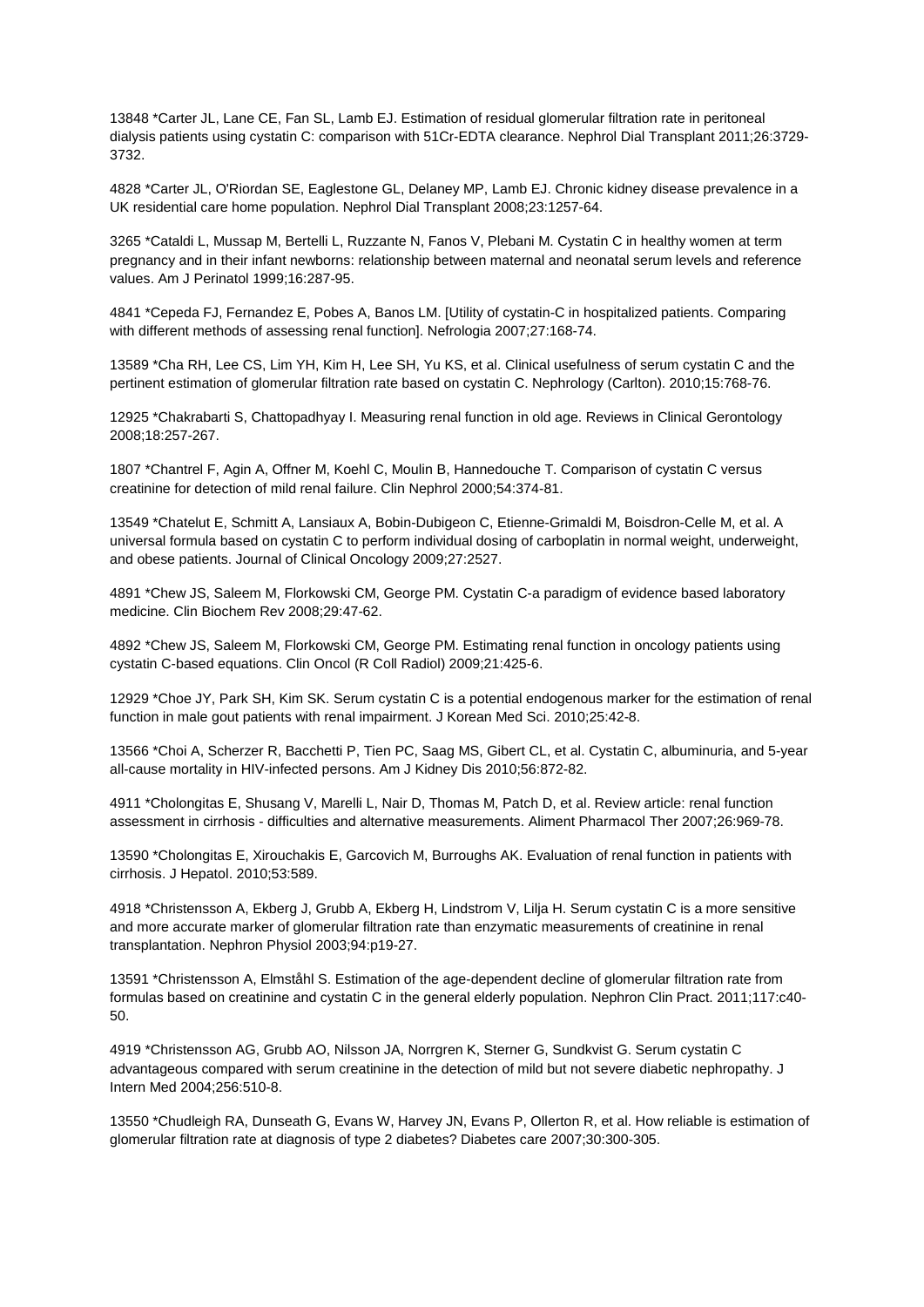4923 \*Chudleigh RA, Ollerton RL, Dunseath G, Peter R, Harvey JN, Luzio S, et al. Performance of the revised '175' Modification of Diet in Renal Disease equation in patients with type 2 diabetes. Diabetologia 2008;51:1714- 8.

4924 \*Chudleigh RA, Ollerton RL, Dunseath G, Peter R, Harvey JN, Luzio S, et al. Use of cystatin C-based estimations of glomerular filtration rate in patients with type 2 diabetes. Diabetologia 2009;52:1274-8.

13592 \*Chung MY, Jun DW, Sung SA. Diagnostic value of cystatin C for predicting acute kidney injury in patients with liver cirrhosis. Korean J Hepatol. 2010;16:301-7.

12930 \*Cimerman N, Brguljan PM, Krasovec M, Suskovic S, Kos J. Serum cystatin C, a potent inhibitor of cysteine proteinases, is elevated in asthmatic patients. Clin Chim Acta. 2000;300:83-95.

12931 \*Cimerman N, Brguljan PM, Krasovec M, Suskovic S, Kos J. Twenty-four hour variations of cystatin C and total cysteine proteinase inhibitory activity in sera from healthy subjects. Clinica Chimica Acta 2000;291:89-95.

12932 \*Claus T, Elitok S, Schmitt R, Luft FC, Kettritz R. Thyroid function and glomerular filtration--a potential for Grave errors. Nephrol Dial Transplant. 2005;20:1002-3.

12933 \*Codognotto M, Piccoli A, Zaninotto M, Mion M, Vertolli U, Tona F, et al. Cystatin C in heart failure is nothing more than a bystander of glomerular filtration. J Nephrol. 2007;20:219-27.

1081 \*Coll E, Botey A, Alvarez L, Poch E, Quinto L, Saurina A, et al. Serum cystatin C as a new marker for noninvasive estimation of glomerular filtration rate and as a marker for early renal impairment. Am J Kidney Dis 2000;36:29-34.

4977 \*Cordeiro VF, Pinheiro DC, Silva GB, Jr., Lima JW, Mota RM, Liborio AB, et al. Comparative study of cystatin C and serum creatinine in the estimative of glomerular filtration rate in children. Clin Chim Acta 2008;391:46-50.

12935 \*Coresh J, Astor B. Decreased kidney function in the elderly: clinical and preclinical, neither benign. Ann Intern Med. 2006;145:299-301.

4988 \*Corrao AM, Lisi G, Di Pasqua G, Guizzardi M, Marino N, Ballone E, et al. Serum cystatin C as a reliable marker of changes in glomerular filtration rate in children with urinary tract malformations. J Urol 2006;175:303-9.

13393 \*Corsonello A, Pedone C, Lattanzio F, Cherubini A, Onder G, Corica F, et al. Chronic kidney disease and 1-year survival in elderly patients discharged from acute care hospitals: a comparison of three glomerular filtration rate equations. Nephrol Dial Transplant 2010.

14073 \*Corsonello A, Pedone C, Lattanzio F, Onder G, Incalzi RA. Association between Glomerular Filtration Rate and Adverse Drug Reactions in Elderly Hospitalized Patients. Drugs & Aging 2011;28:379-390.

1090 \*Croda-Todd M, Juarez E, Hernandez P, Flores G, Rivera G, Bocanegra-Garcia V. Reference intervals for serum cystatin C in healthy Mexican adults. Clin Chem Lab Med 2007;45:925-7.

12936 \*Curhan G. Cystatin C: A marker of renal function or something more? Clinical Chemistry 2005;51:293- 294.

1095 \*Dajak M, Ignjatovic S, Jovicic S, Majkic-Singh N. The values of estimated glomerular filtration rate calculated with creatinine and cystatin C based equations in healthy adults. Clin Lab 2008;54:153-9.

14034 \*Damman K, van der Harst P, Smilde TDJ, Voors AA, Navis G, van Veldhuisen DJ, et al. Use of cystatin C levels in estimating renal function and prognosis in patients with chronic systolic heart failure. Heart 2011.

1833 \*Daniel JP, Chantrel F, Offner M, Moulin B, Hannedouche T. Comparison of cystatin C, creatinine and creatinine clearance vs. GFR for detection of renal failure in renal transplant patients. Ren Fail 2004;26:253-7.

12937 \*Davey P, Peaston R, Rose JD, Jackson RA, Wyatt MG. Impact on renal function after endovascular aneurysm repair with uncovered supra-renal fixation assessed by serum cystatin C. Eur J Vasc Endovasc Surg. 2008;35:439-45.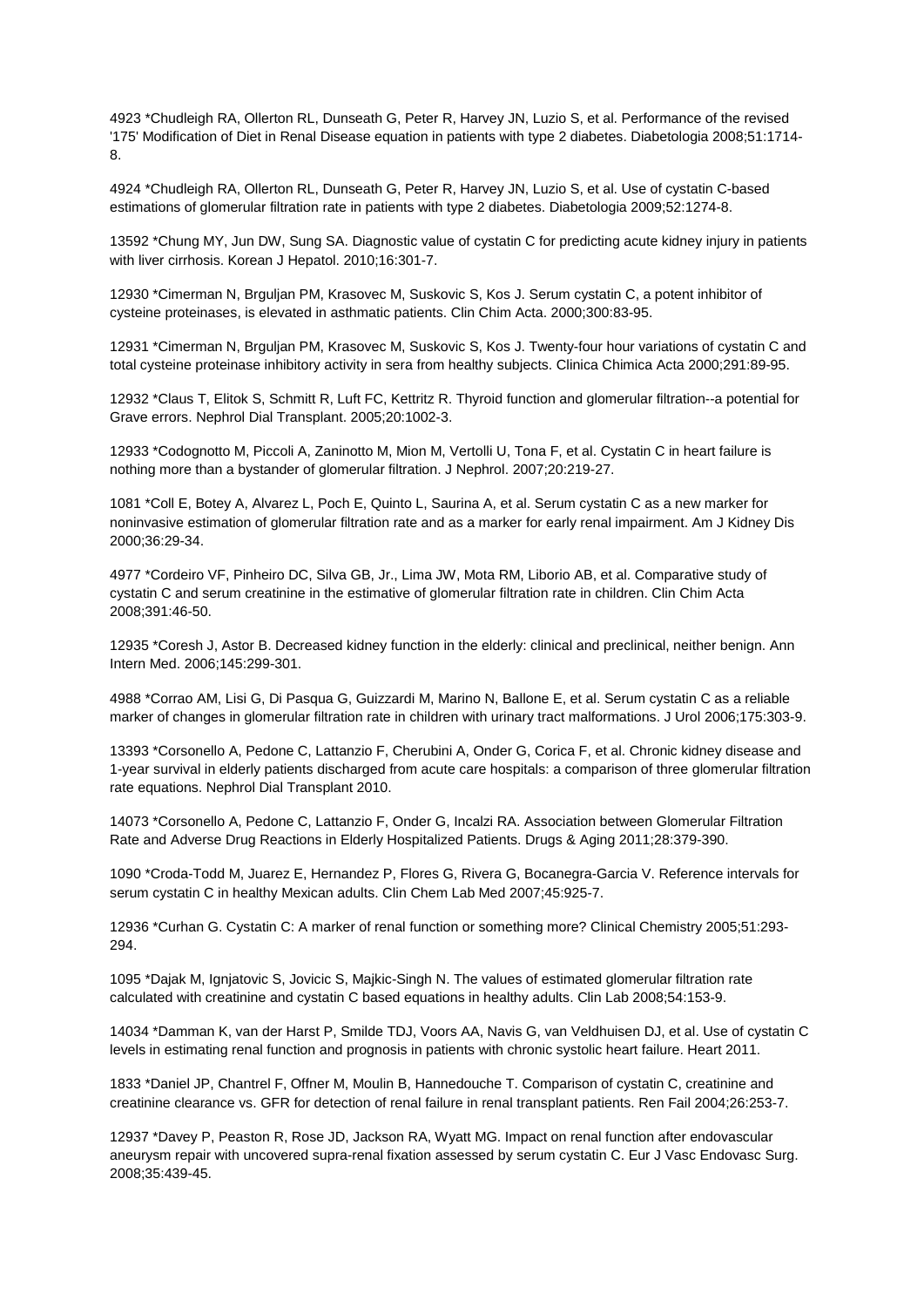12939 \*de Boer IH, Katz R, Cao JJ, Fried LF, Kestenbaum B, Mukamal K, et al. Cystatin C, albuminuria, and mortality among older adults with diabetes. Diabetes Care. 2009;32:1833-8.

12940 \*de Boer IH, Katz R, Fried LF, Ix JH, Luchsinger J, Sarnak MJ, et al. Obesity and change in estimated GFR among older adults. Am J Kidney Dis. 2009;54:1043-51.

12941 \*de Burbure C, Buchet JP, Leroyer A, Nisse C, Haguenoer JM, Mutti A, et al. Renal and neurologic effects of cadmium, lead, mercury, and arsenic in children: Evidence of early effects and multiple interactions at environmental exposure levels. Environmental Health Perspectives 2006;114:584-590.

13593 \*De Francisco ALM, Fernandez E. The importance of glomerular filtration rate (GFR) estimating equations in the care of hospitalized patients. European Journal of Internal Medicine 2011;22:120-121.

5061 \*de Jong PE, Gansevoort RT. Screening techniques for detecting chronic kidney disease. Curr Opin Nephrol Hypertens 2005;14:567-72.

13594 \*de Jong PE, Gansevoort RT. Is cystatin C the answer to detecting progression in CKD? J Am Soc Nephrol. 2011;22:9-11.

12942 \*Deinum J, Derkx FH. Cystatin for estimation of glomerular filtration rate? Lancet. 2000;356:1624-5.

1112 \*Delanaye P, Cavalier E, Depas G, Chapelle JP, Krzesinski JM. New data on the intraindividual variation of cystatin C. Nephron Clin Pract 2008;108:c246-8.

5098 \*Delanaye P, Cavalier E, Krzesinski JM, Mariat C. Cystatin C-based equations: don't repeat the same errors with analytical considerations. Nephrol Dial Transplant 2008;23:1065; author reply 1065-6.

5101 \*Delanaye P, Cavalier E, Radermecker RP, Paquot N, Depas G, Chapelle JP, et al. Cystatin C or creatinine for detection of stage 3 chronic kidney disease in anorexia nervosa. Nephron Clin Pract 2008;110:c158-63.

5102 \*Delanaye P, Cavalier E, Radermecker RP, Paquot N, Depas G, Chapelle JP, et al. Estimation of GFR by different creatinine- and cystatin-C-based equations in anorexia nervosa. Clin Nephrol 2009;71:482-91.

5103 \*Delanaye P, Cavalier E, Saint-Remy A, Lutteri L, Krzesinski JM. Discrepancies between creatinine-based and cystatin C-based equations in estimating prevalence of stage 3 chronic kidney disease in an elderly population. Scand J Clin Lab Invest 2009;69:344-9.

5108 \*Delanaye P, Lambermont B, Chapelle JP, Gielen J, Gerard P, Rorive G. Plasmatic cystatin C for the estimation of glomerular filtration rate in intensive care units. Intensive Care Med 2004;30:980-3.

5109 \*Delanaye P, Nellessen E, Cavalier E, Depas G, Grosch S, Defraigne JO, et al. Is cystatin C useful for the detection and the estimation of low glomerular filtration rate in heart transplant patients? Transplantation 2007;83:641-4.

5111 \*Delanaye P, Pieroni L, Abshoff C, Lutteri L, Chapelle JP, Krzesinski JM, et al. Analytical study of three cystatin C assays and their impact on cystatin C-based GFR-prediction equations. Clin Chim Acta 2008;398:118- 24.

12943 \*Delaney MP, Stevens PE, Al Hasani M, Stowe HJ, Judge C, Lamb EJ. Relationship of serum cystatin C to peritoneal and renal clearance measures in peritoneal dialysis: a cross-sectional study. Am J Kidney Dis. 2008;51:278-84.

14074 \*Delanghe J. Beyond cratinine stan dardisation. Clinical Chemistry and Laboratory Medicine 2011;49:S50.

1116 \*Delanghe JR. How to establish glomerular filtration rate in children. Scand J Clin Lab Invest Suppl 2008;241:46-51.

2 \*Delanghe JR. How to estimate GFR in children. Nephrol Dial Transplant 2009;24:714-6.

12944 \*Demirtas S, Akan O, Can M, Elmali E, Akan H. Cystatin C can be affected by nonrenal factors: a preliminary study on leukemia. Clin Biochem. 2006;39:115-8.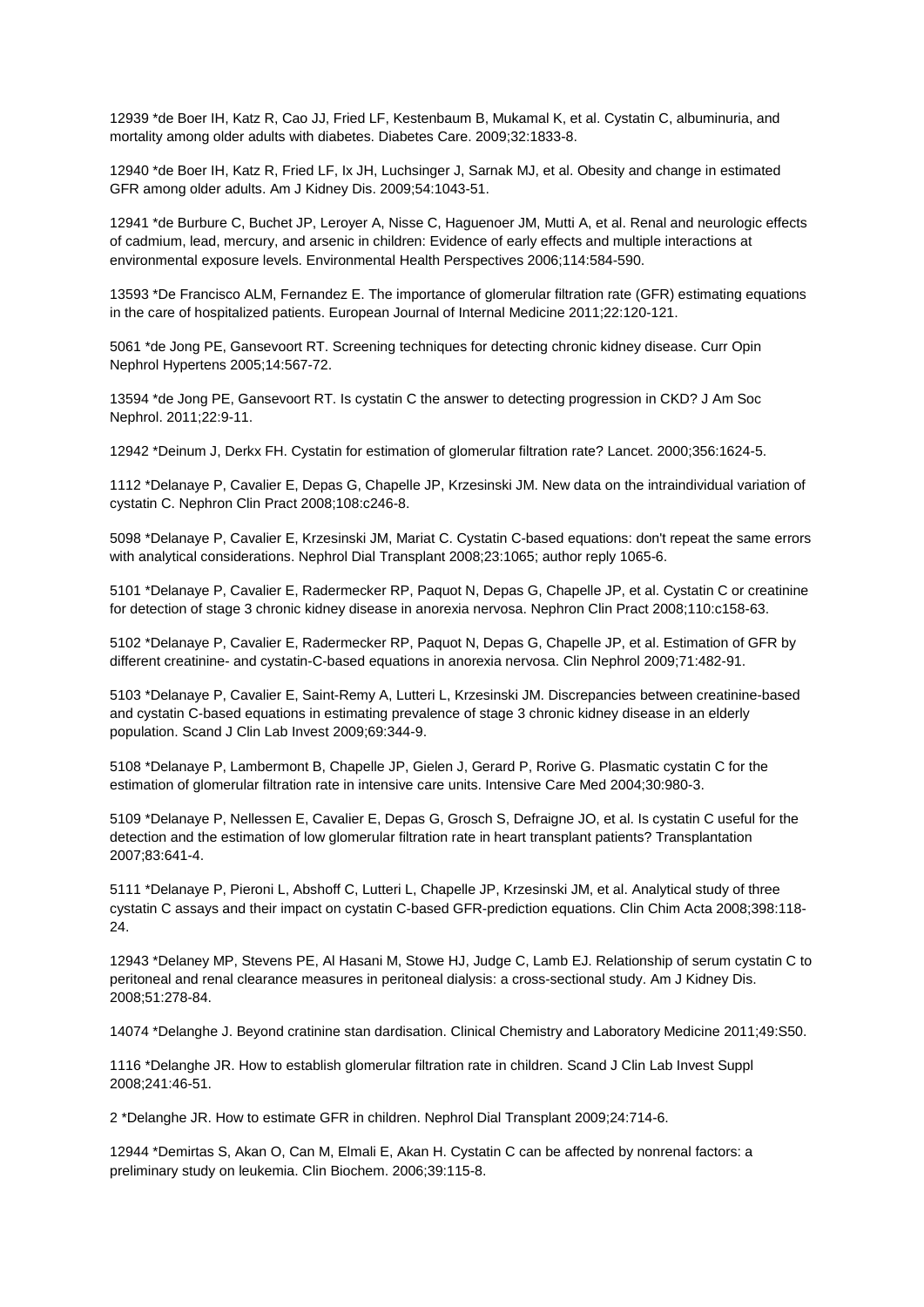5117 \*Demirtas S, Bozbas A, Akbay A, Yavuz Y, Karaca L. Diagnostic value of serum cystatin C for evaluation of hepatorenal syndrome. Clin Chim Acta 2001;311:81-9.

12945 \*Den Hollander JG, Wulkan RW, Mantel MJ, Berghout A. Is cystatin C a marker of glomerular filtration rate in thyroid dysfunction? [6]. Clinical Chemistry 2003;49:1558-1559.

12946 \*Dennen P, Parikh CR. Biomarkers of acute kidney injury: Can we replace serum creatinine? Clinical Nephrology 2007;68:269-278.

13595 \*Deo R, Sotoodehnia N, Katz R, Sarnak MJ, Fried LF, Chonchol M, et al. Cystatin C and sudden cardiac death risk in the elderly. Circ Cardiovasc Qual Outcomes. 2010;3:159-64.

12948 \*Dharnidharka VR, Kwon C, Stevens G. Serum cystatin C is superior to serum creatinine as a marker of kidney function: a meta-analysis. Am J Kidney Dis. 2002;40:221-6.

13596 \*Donadio C. Serum and urinary markers of early impairment of GFR in chronic kidney disease patients: diagnostic accuracy of urinary beta-trace protein. Am J Physiol Renal Physiol. 2010;299:F1407-23.

13597 \*Donadio C, Abdelkawy H, Grassi G. Echographic renal dimensions can predict glomerular filtration rate of potential living kidney donors. Transplant Proc. 2010;42:1035-9.

12949 \*Donadio C, Lucchesi A, Ardini M, Giordani R. Cystatin C, beta 2-microglobulin, and retinol-binding protein as indicators of glomerular filtration rate: comparison with plasma creatinine. J Pharm Biomed Anal. 2001;24:835- 42.

12950 \*Donadio C, Lucchesi A, Coll E, Botey A, Alvarez L, Piera C, et al. Serum cystatin as a marker of glomerular filtration rate [1] (multiple letters). American Journal of Kidney Diseases 2001;37:448-451.

12951 \*Donahue RP, Stranges S, Rejman K, Rafalson LB, Dmochowski J, Trevisan M. Elevated cystatin C concentration and progression to pre-diabetes: the Western New York study. Diabetes Care. 2007;30:1724-9.

12954 \*Dworkin LD. Serum cystatin C as a marker of glomerular filtration rate. Current Opinion in Nephrology and Hypertension 2001;10:551-553.

13598 \*Eaglestone G, Ellis P. Cystatin C as a marker of renal function in older adults. Nursing Standard 2009;24:35-9.

12955 \*Eggers KM, Dellborg M, Oldgren J, Swahn E, Venge P, Lindahl B. Risk prediction in chest pain patients by biochemical markers including estimates of renal function. Int J Cardiol. 2008;128:207-13.

12957 \*El-Shafey EM, El-Nagar GF, Selim MF, El-Sorogy HA, Sabry AA. Is serum cystatin C an accurate endogenous marker of glomerular filteration rate for detection of early renal impairment in patients with type 2 diabetes mellitus? Ren Fail. 2009;31:355-9.

12958 \*ElShafie AI, Elghazali G, Ronnelid J, Venge P. Cystatin C as a marker of immune complex-associated renal impairment in a Sudanese population with visceral leishmaniasis. Am J Trop Med Hyg. 2006;75:864-8.

1872 \*Emara M, Zahran A, Abd El Hady H, Shoker A. How to best define patients with moderate chronic kidney disease. Nephron Clin Pract 2008;110:c195-206.

12959 \*Epstein M, Leary E, Laskey R, Zuckerman A, Reed D, Lowe W. Atorvastatin does not induce glomerular or tubular dysfunction even at high doses. J Cardiometab Syndr. 2007;2:163-7.

13599 \*Eriksen BO, Mathisen UD, Melsom T, Ingebretsen OC, Jenssen TG, Njolstad I, et al. Cystatin C is not a better estimator of GFR than plasma creatinine in the general population. Kidney Int. 2010;78:1305-11.

13851 \*Eriksen BO, Mathisen UD, Melsom T, Ingebretsen OC, Jenssen TG, Njolstad I, et al. The Role of Cystatin C in Improving GFR Estimation in the General Population. Am J Kidney Dis 2011.

13852 \*Fabbian F, Pala M, Scanelli G, Manzato E, Longhini C, Portaluppi F. Estimation of renal function in patients with eating disorders. Int J Eat Disord 2011;44:233-7.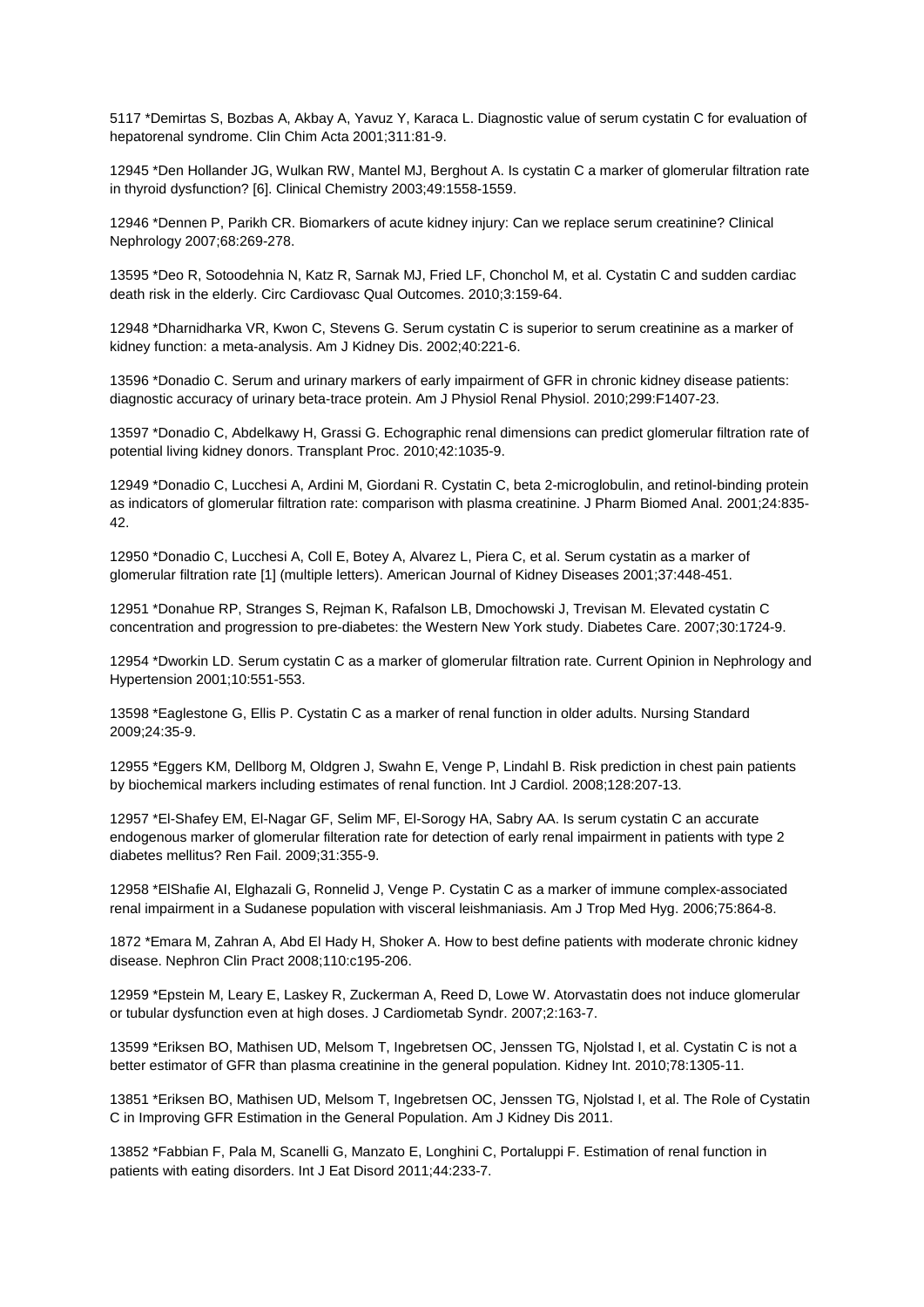5295 \*Fabre EE, Raynaud-Simon A, Golmard JL, Gourgouillon N, Beaudeux JL, Nivet-Antoine V. Interest and limits of glomerular filtration rate (GFR) estimation with formulae using creatinine or cystatin C in the malnourished elderly population. Arch Gerontol Geriatr 2009.

12961 \*Fadrowski JJ, Navas-Acien A, Tellez-Plaza M, Guallar E, Weaver VM, Furth SL. Blood lead level and kidney function in US adolescents: The Third National Health and Nutrition Examination Survey. Arch Intern Med. 2010;170:75-82.

13853 \*Fadrowski JJ, Neu AM, Schwartz GJ, Furth SL. Pediatric GFR estimating equations applied to adolescents in the general population. Clin J Am Soc Nephrol 2011;6:1427-35.

3354 \*Fanos V, Mussap M, Plebani M, Cataldi L. Cystatin C in paediatric nephrology. Present situation and prospects. Minerva Pediatr 1999;51:167-77.

5325 \*Fehrman-Ekholm I, Seeberger A, Bjork J, Sterner G. Serum cystatin C: a useful marker of kidney function in very old people. Scand J Clin Lab Invest 2009;69:606-11.

12962 \*Felicio ML, Andrade RR, Castiglia YM, Silva MA, Vianna PT, Martins AS. Cystatin C and glomerular filtration rate in the cardiac surgery with cardiopulmonary bypass. Rev Bras Cir Cardiovasc. 2009;24:305-11.

5331 \*Feriozzi S, Germain DP, Di Vito R, Legrand A, Ricci R, Barbey F. Cystatin C as a marker of early changes of renal function in Fabry nephropathy. J Nephrol 2007;20:437-43.

13600 \*Fesler P, Mimran A. Estimation of Glomerular Filtration Rate: What Are the Pitfalls? Curr Hypertens Rep. 2011.

5342 \*Filler G, Foster J, Acker A, Lepage N, Akbari A, Ehrich JH. The Cockcroft-Gault formula should not be used in children. Kidney Int 2005;67:2321-4.

13601 \*Filler G, Gharib M, Casier S, Lodige P, Ehrich JH, Dave S. Prevention of chronic kidney disease in spina bifida. Int Urol Nephrol. 2011.

5343 \*Filler G, Lepage N. Should the Schwartz formula for estimation of GFR be replaced by cystatin C formula? Pediatr Nephrol 2003;18:981-5.

1168 \*Filler G, Priem F, Lepage N, Sinha P, Vollmer I, Clark H, et al. Beta-trace protein, cystatin C, beta(2) microglobulin, and creatinine compared for detecting impaired glomerular filtration rates in children. Clin Chem 2002;48:729-36.

1169 \*Filler G, Priem F, Vollmer I, Gellermann J, Jung K. Diagnostic sensitivity of serum cystatin for impaired glomerular filtration rate. Pediatr Nephrol 1999;13:501-5.

5357 \*Finney H, Bates CJ, Price CP. Plasma cystatin C determinations in a healthy elderly population. Arch Gerontol Geriatr 1999;29:75-94.

1172 \*Finney H, Newman DJ, Price CP. Adult reference ranges for serum cystatin C, creatinine and predicted creatinine clearance. Ann Clin Biochem 2000;37 ( Pt 1):49-59.

12967 \*Finney H, Williams AH, Price CP. Serum cystatin C in patients with myeloma. Clin Chim Acta. 2001;309:1- 6.

1899 \*Fliser D, Ritz E. Serum cystatin C concentration as a marker of renal dysfunction in the elderly. Am J Kidney Dis 2001;37:79-83.

13602 \*Foley RN, Wang C, Collins AJ. Cystatin C, mortality risk and clinical triage in US adults: threshold values and hierarchical importance. Nephrol Dial Transplant. 2010.

12970 \*Foley RN, Wang C, Snyder JJ, Collins AJ. Cystatin C Levels in U.S. Adults, 1988-1994 Versus 1999- 2002: NHANES. Clin J Am Soc Nephrol. 2009.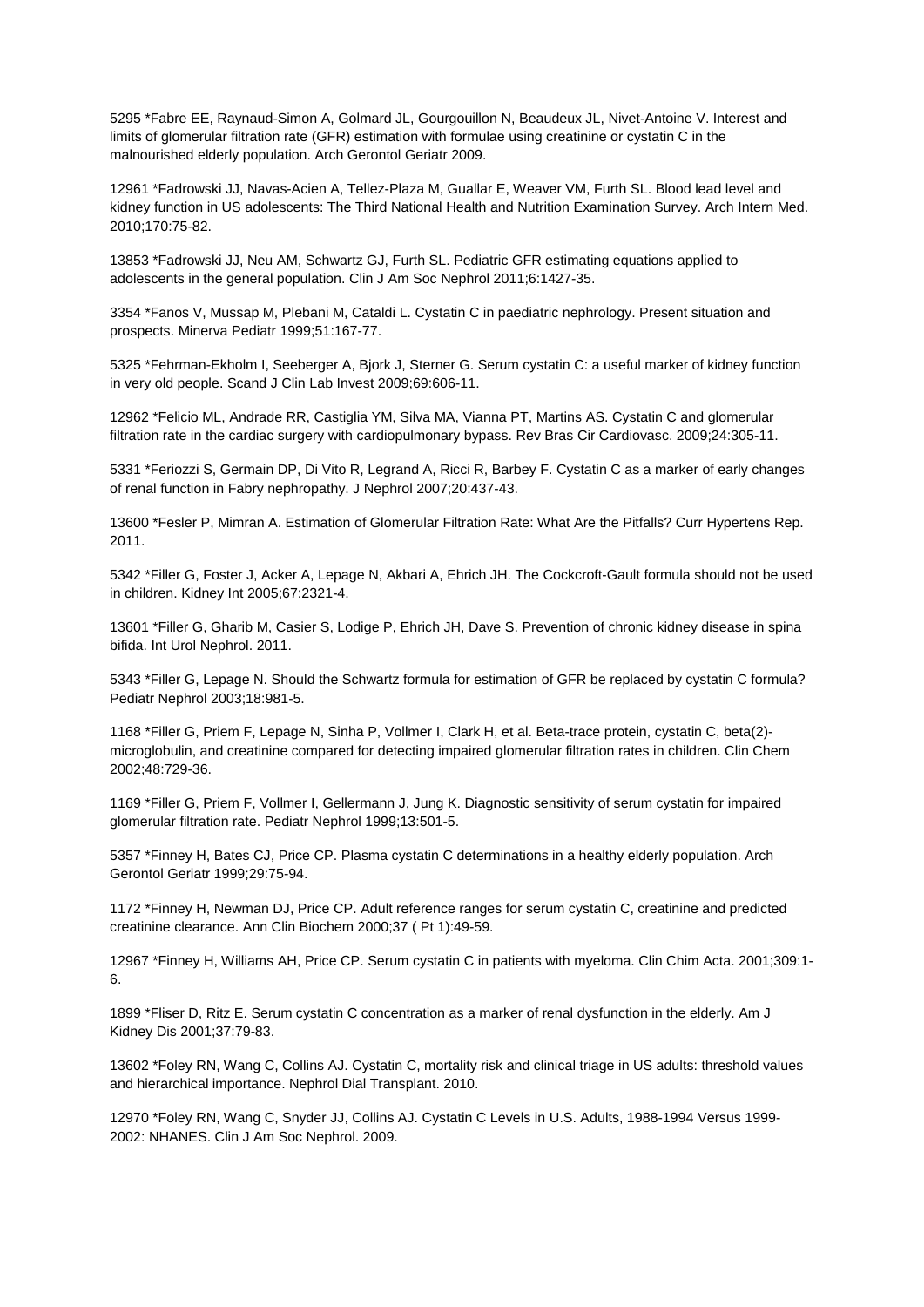5390 \*Fontsere N, Esteve V, Saurina A, Pou M, Barba N, Deulofeu R, et al. The search for a new marker of renal function in older patients with chronic kidney disease stages 3-4: usefulness of cystatin C-based equations. Nephron Clin Pract 2009;112:c164-70.

12971 \*Forsblom C, Hiukka A, Leinonen ES, Sundvall J, Groop PH, Taskinen MR. Effects of Long-Term Fenofibrate Treatment on Markers of Renal Function in Type 2 Diabetes: FIELD Helsinki Substudy. Diabetes Care. 2009.

5396 \*Foster MC, Keyes MJ, Larson MG, Vita JA, Mitchell GF, Meigs JB, et al. Relations of measures of endothelial function and kidney disease: the Framingham Heart Study. Am J Kidney Dis 2008;52:859-67.

12972 \*Franco MC, Nagasako SS, Machado PG, Nogueira PC, Pestana JO, Sesso R. Cystatin C and renal function in pediatric kidney transplant recipients. Braz J Med Biol Res. 2009;42:1225-9.

5412 \*Franco MC, Nishida SK, Sesso R. GFR estimated from cystatin C versus creatinine in children born small for gestational age. Am J Kidney Dis 2008;51:925-32.

12973 \*Fraser JS, Muller AF, Smith DJ, Newman DJ, Lamb EJ. Renal tubular injury is present in acute inflammatory bowel disease prior to the introduction of drug therapy. Aliment Pharmacol Ther. 2001;15:1131-7.

13551 \*Friedman AN, Strother M, Quinney SK, Hall S, Perkins SM, Brizendine EJ, et al. Measuring the Glomerular Filtration Rate in Obese Individuals without Overt Kidney Disease. Nephron - Clinical Practice 2010;116:c224-c234.

5455 \*Gabutti L, Ferrari N, Mombelli G, Marone C. Does cystatin C improve the precision of Cockcroft and Gault's creatinine clearance estimation? J Nephrol 2004;17:673-8.

12981 \*Garcia A, Hermida J, Tutor JC. Estimation of the glomerular filtration rate from serum creatinine and cystatin C with regard to therapeutic digoxin monitoring. J Clin Pharmacol. 2007;47:1450-5.

5469 \*Garcia Acuna JM, Gonzalez-Babarro E, Grigorian Shamagian L, Pena-Gil C, Vidal Perez R, Lopez-Lago AM, et al. Cystatin C provides more information than other renal function parameters for stratifying risk in patients with acute coronary syndrome. Rev Esp Cardiol 2009;62:510-9.

12982 \*Garg AX, Salvadori M, Okell JM, Thiessen-Philbrook HR, Suri RS, Filler G, et al. Albuminuria and estimated GFR 5 years after Escherichia coli O157 hemolytic uremic syndrome: an update. Am J Kidney Dis. 2008;51:435-44.

5484 \*Garlipp CR, Bottini PV, Queiroz RR, Afaz SH. Estimating glomerular filtration rate by measurement of cystatin C serum concentrations: a comparison with chrome-EDTA clearance. Clin Chim Acta 2008;393:125-7.

13552 \*Gaspari F, Ferrari S, Stucchi N, Centemeri E, Carrara F, Pellegrino M, et al. Performance of different prediction equations for estimating renal function in kidney transplantation. American Journal of Transplantation 2004;4:1826-1835.

12984 \*Geramizadeh B, Azarpira N, Ayatollahi M, Rais-Jalali GA, Aghdai M, Yaghoobi R, et al. Value of serum cystatin C as a marker of renal function in the early post kidney transplant period. Saudi J Kidney Dis Transpl. 2009;20:1015-7.

12985 \*Gerbes AL, Gulberg V, Bilzer M, Vogeser M. Evaluation of serum cystatin C concentration as a marker of renal function in patients with cirrhosis of the liver. Gut. 2002;50:106-10.

5511 \*Gerhardt T, Poge U, Stoffel-Wagner B, Ahrendt M, Wolff M, Spengler U, et al. Estimation of glomerular filtration rates after orthotopic liver transplantation: Evaluation of cystatin C-based equations. Liver Transpl 2006;12:1667-72.

13874 \*Gerhardt T, Poge U, Stoffel-Wagner B, Palmedo H, Sauerbruch T, Woitas RP. Is beta-trace protein an alternative marker of glomerular filtration rate in liver transplant recipients? Liver Int 2011.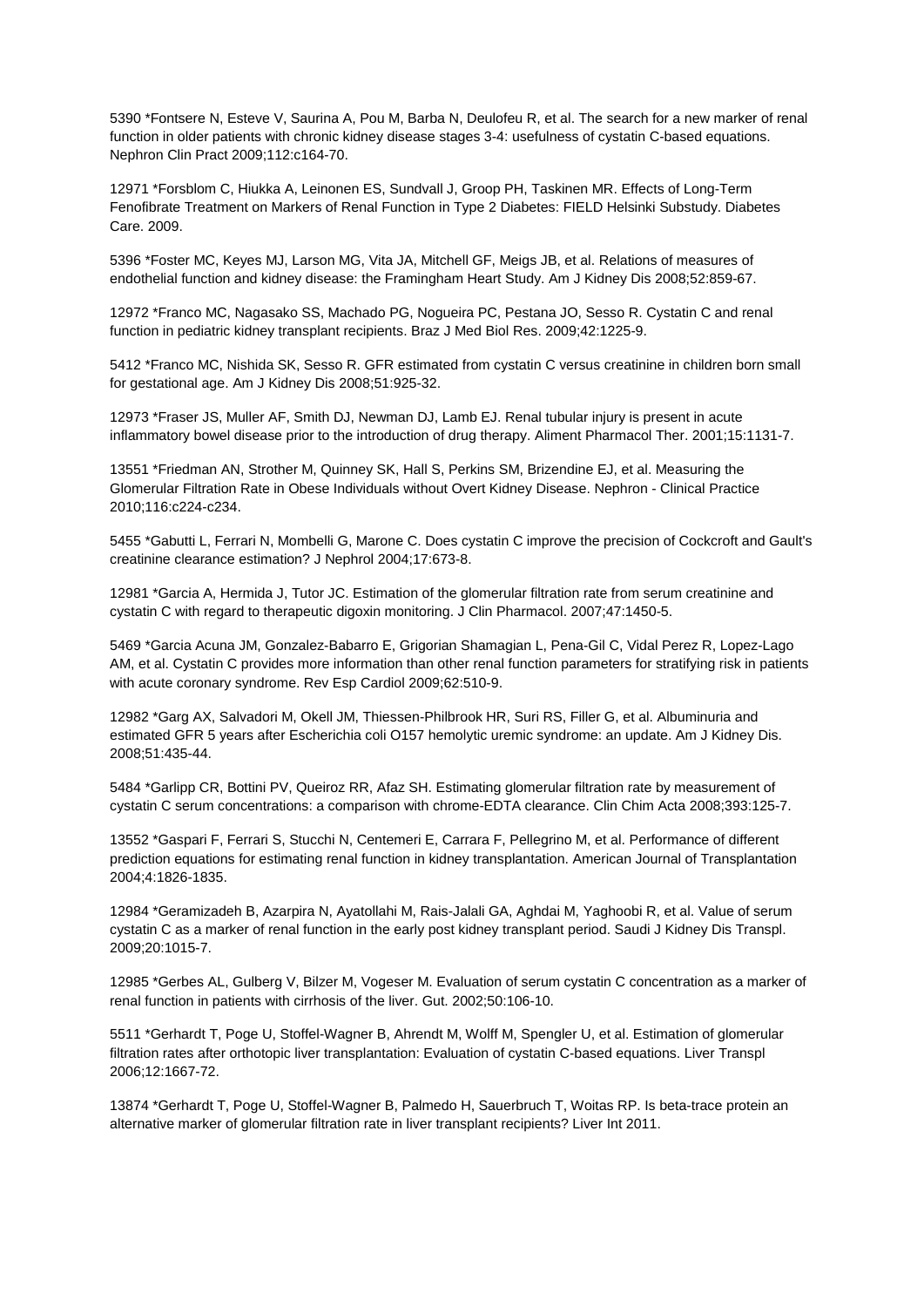14075 \*Gerhardt T, Pöge U, Stoffel-Wagner B, Palmedo H, Sauerbruch T, Woitas RP. Creatinine-based glomerular filtration rate estimation in patients with liver disease: the new Chronic Kidney Disease Epidemiology Collaboration equation is not better. European Journal of Gastroenterology & Hepatology 2011;23:969-973.

12986 \*Giessing M, Liefeldt L. Getting the measure of renal function: Determination of best predicted creatinine in living-donor kidney renal transplant recipients based on donor kidney function. Transplantation 2008;86:513-514.

5531 \*Giles PD, Rylance PB, Crothers DC. New results from the Modification of Diet in Renal Disease study: the importance of clinical outcomes in test strategies for early chronic kidney disease. QJM 2008;101:155-8.

12988 \*Gokkusu CA, Ozden TA, Gul H, Yildiz A. Relationship between plasma Cystatin C and creatinine in chronic renal diseases and Tx-transplant patients. Clin Biochem. 2004;37:94-7.

12990 \*Gomez Dammeier BH, Karanik E, Gluer S, Jesch NK, Kubler J, Latta K, et al. Anuria during pneumoperitoneum in infants and children: a prospective study. J Pediatr Surg. 2005;40:1454-8.

13338 \*Gossmann J, Wilhelm A, Kachel HG, Jordan J, Sann U, Geiger H, et al. Long-term consequences of live kidney donation follow-up in 93% of living kidney donors in a single transplant center. American Journal of Transplantation 2005;5:2417-2424.

12992 \*Gourishankar S, Courtney M, Jhangri GS, Cembrowski G, Pannu N. Serum cystatin C performs similarly to traditional markers of kidney function in the evaluation of donor kidney function prior to and following unilateral nephrectomy. Nephrol Dial Transplant. 2008;23:3004-9.

5597 \*Grassi G, Abdelkawy H, Barsotti M, Paleologo G, Tregnaghi C, Rizzo G, et al. Living kidney transplantation: evaluation of renal function and morphology of potential donors. Transplant Proc 2009;41:1121-4.

13553 \*Graziani F, Cei S, La Ferla F, Vano M, Gabriele M, Tonetti M. Effects of non-surgical periodontal therapy on the glomerular filtration rate of the kidney: an exploratory trial. Journal of Clinical Periodontology 2010;37:638- 43.

12993 \*Greco F, Hamza A, Wagner S, Hoda MR, Inferrera A, Lupo A, et al. Hand-Assisted Laparoscopic Living-Donor Nephrectomy Versus Open Surgery: Evaluation of Surgical Trauma and Late Graft Function in 82 Patients. Transplantation Proceedings 2009;41:4039-4043.

12994 \*Groesbeck D, Kottgen A, Parekh R, Selvin E, Schwartz GJ, Coresh J, et al. Age, gender, and race effects on cystatin C levels in US adolescents. Clin J Am Soc Nephrol. 2008;3:1777-85.

5611 \*Gronroos MH, Jahnukainen T, Irjala K, Harkonen R, Hurme S, Mottonen M, et al. Comparison of glomerular function tests in children with cancer. Pediatr Nephrol 2008;23:797-803.

13579 \*Grubb A. Non-invasive estimation of glomerular filtration rate (GFR). The Lund model: Simultaneous use of cystatin C- and creatinine-based GFR-prediction equations, clinical data and an internal quality check. Scand J Clin Lab Invest. 2010;70:65-70.

1215 \*Grubb A, Bjork J, Lindstrom V, Sterner G, Bondesson P, Nyman U. A cystatin C-based formula without anthropometric variables estimates glomerular filtration rate better than creatinine clearance using the Cockcroft-Gault formula. Scand J Clin Lab Invest 2005;65:153-62.

13559 \*Grubb A, Bjork J, Nyman U, Pollak J, Bengzon J, Ostner G, et al. Cystatin C, a marker for successful aging and glomerular filtration rate, is not influenced by inflammation. Scand J Clin Lab Invest 2011.

5617 \*Grubb A, Nyman U, Bjork J, Lindstrom V, Rippe B, Sterner G, et al. Simple cystatin C-based prediction equations for glomerular filtration rate compared with the modification of diet in renal disease prediction equation for adults and the Schwartz and the Counahan-Barratt prediction equations for children. Clin Chem 2005;51:1420- 31.

5618 \*Grubb A, Simonsen O, Sturfelt G, Truedsson L, Thysell H. Serum concentration of cystatin C, factor D and beta 2-microglobulin as a measure of glomerular filtration rate. Acta Med Scand 1985;218:499-503.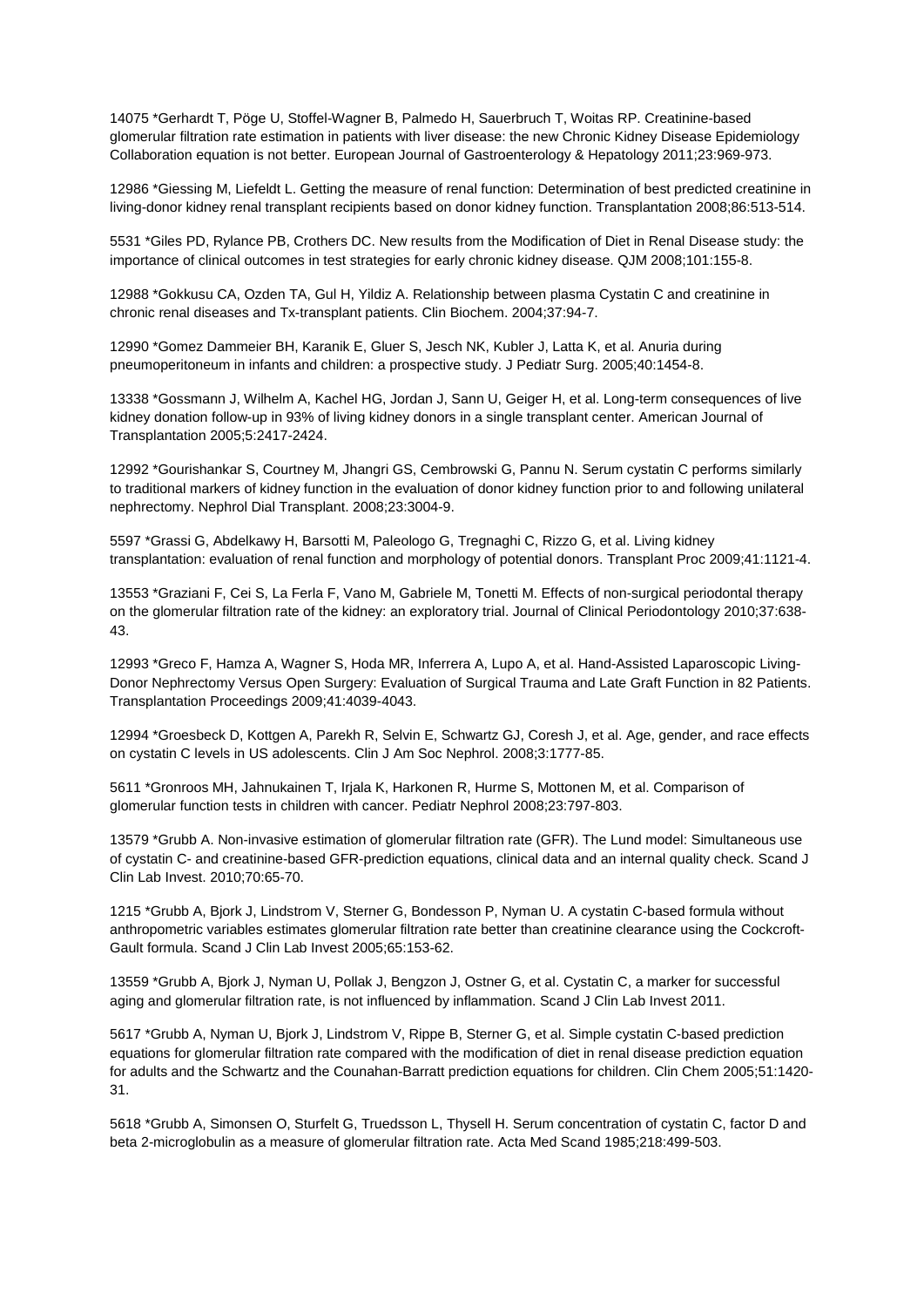12996 \*Gruev T, Chakalarovski K, Stojceva-Taneva O, Grueva A, Trenceva K. Effects of glucocorticoid immunosuppression on serum cystatin C levels. Journal of Medical Biochemistry 2009;28:191-196.

540 \*Gualano B, Ugrinowitsch C, Novaes RB, Artioli GG, Shimizu MH, Seguro AC, et al. Effects of creatine supplementation on renal function: a randomized, double-blind, placebo-controlled clinical trial. Eur J Appl Physiol 2008;103:33-40.

12998 \*Gunther A, Burchard GD, Slevogt H, Abel W, Grobusch MP. Renal dysfunction in falciparum--malaria is detected more often when assessed by serum concentration of cystatin C instead of creatinine. Trop Med Int Health. 2002;7:931-4.

12999 \*Haase M, Haase-Fielitz A, Bagshaw SM, Reade MC, Morgera S, Seevenayagam S, et al. Phase II, randomized, controlled trial of high-dose N-acetylcysteine in high-risk cardiac surgery patients. Crit Care Med. 2007;35:1324-31.

13000 \*Haase M, Haase-Fielitz A, Ratnaike S, Reade MC, Bagshaw SM, Morgera S, et al. N-Acetylcysteine does not artifactually lower plasma creatinine concentration. Nephrol Dial Transplant. 2008;23:1581-7.

13001 \*Haase-Fielitz A, Bellomo R, Devarajan P, Story D, Matalanis G, Dragun D, et al. Novel and conventional serum biomarkers predicting acute kidney injury in adult cardiac surgery--a prospective cohort study. Crit Care Med. 2009;37:553-60.

5666 \*Halacova M, Kotaska K, Kukacka J, Vavrova V, Kuzelova M, Ticha J, et al. Serum cystatin C level for better assessment of glomerular filtration rate in cystic fibrosis patients treated by amikacin. J Clin Pharm Ther 2008;33:409-17.

5671 \*Hallan S, Asberg A, Lindberg M, Johnsen H. Validation of the Modification of Diet in Renal Disease formula for estimating GFR with special emphasis on calibration of the serum creatinine assay. Am J Kidney Dis 2004;44:84-93.

13554 \*Hallan SI, Orth SR. The KDOQI 2002 classification of chronic kidney disease: For whom the bell tolls. Nephrology Dialysis Transplantation 2010;25:2832-2836.

13002 \*Hallberg P, Melhus H, Hansson LO, Larsson A. Cystatin C vs creatinine as markers of renal function in patients on digoxin treatment. Ups J Med Sci. 2004;109:247-53.

5686 \*Han H, Dwyer JT, Selhub J, Jacques PF, Houser RF, Park JH, et al. Serum cystatin C is an independent predictor of total homocysteine levels in stable Korean renal transplant recipients with normal serum creatinine. J Ren Nutr 2001;11:149-54.

13003 \*Han L, Bai X, Lin H, Sun X, Chen XM. Lack of independent relationship between age-related kidney function decline and carotid intima-media thickness in a healthy Chinese population. Nephrol Dial Transplant. 2010.

1230 \*Hari P, Bagga A, Mahajan P, Lakshmy R. Effect of malnutrition on serum creatinine and cystatin C levels. Pediatr Nephrol 2007;22:1757-61.

5697 \*Harmoinen A, Lehtimaki T, Korpela M, Turjanmaa V, Saha H. Diagnostic accuracies of plasma creatinine, cystatin C, and glomerular filtration rate calculated by the Cockcroft-Gault and Levey (MDRD) formulas. Clin Chem 2003;49:1223-5.

1231 \*Harmoinen A, Ylinen E, Ala-Houhala M, Janas M, Kaila M, Kouri T. Reference intervals for cystatin C in pre- and full-term infants and children. Pediatr Nephrol 2000;15:105-8.

5698 \*Harmoinen AP, Kouri TT, Wirta OR, Lehtimaki TJ, Rantalaiho V, Turjanmaa VM, et al. Evaluation of plasma cystatin C as a marker for glomerular filtration rate in patients with type 2 diabetes. Clin Nephrol 1999;52:363-70.

13555 \*Harris KPG, Stribling B. Automated estimated GFR reporting: A new tool to promote safer prescribing in patients with chronic kidney disease? Therapeutics and Clinical Risk Management 2007;3:969-972.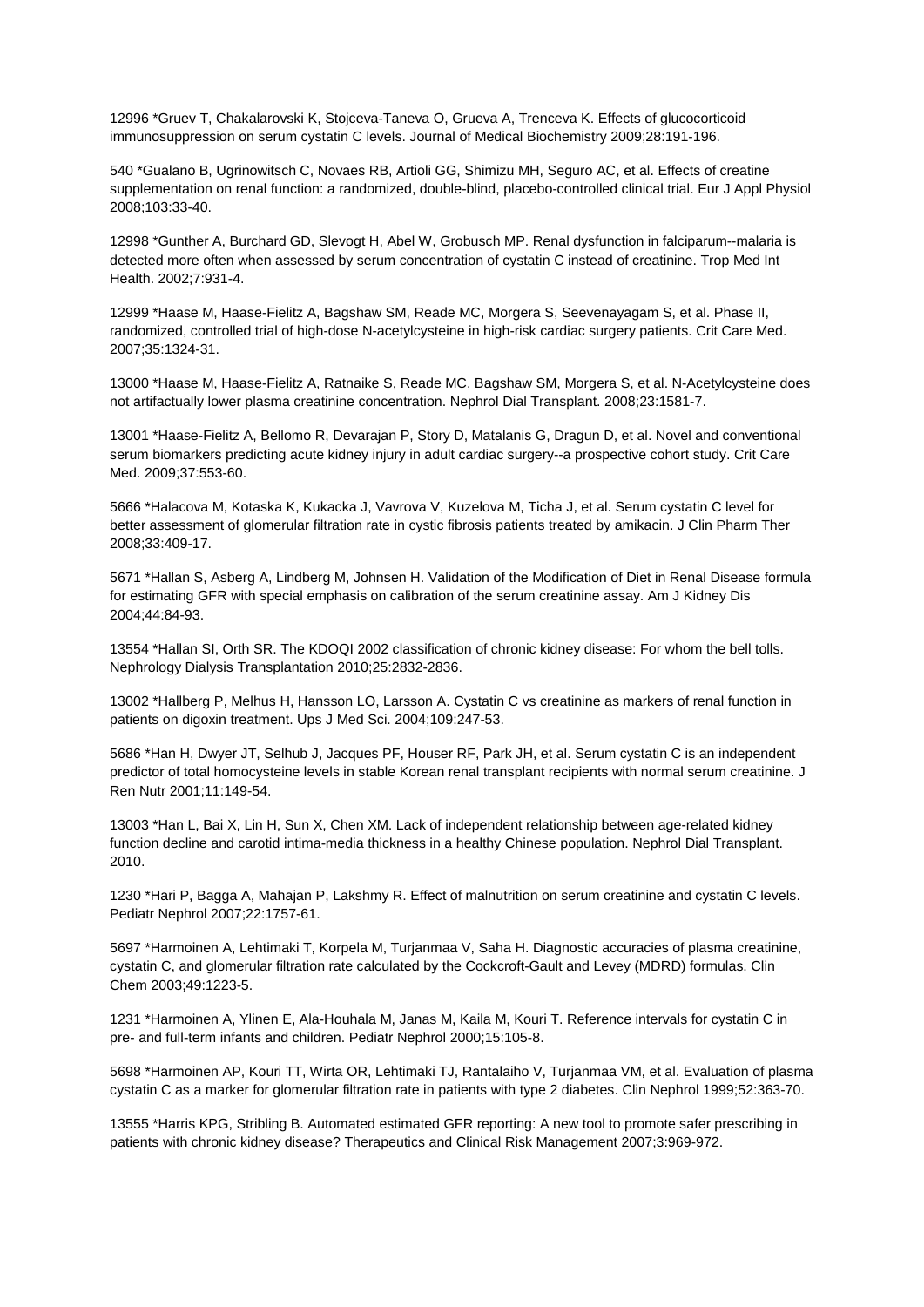13007 \*Harten J, Crozier JE, McCreath B, Hay A, McMillan DC, McArdle CS, et al. Effect of intraoperative fluid optimisation on renal function in patients undergoing emergency abdominal surgery: a randomised controlled pilot study (ISRCTN 11799696). Int J Surg. 2008;6:197-204.

5700 \*Hartlev LB, Rotbol CB, Bluhme H, Palshof T, Rehling M. [Monitoring renal function in patients treated with cytostatics]. Ugeskr Laeger 2008;170:3664-7.

1950 \*Hayashi T, Nitta K, Hatano M, Nakauchi M, Nihei H. The serum cystatin C concentration measured by particle-enhanced immunonephelometry is well correlated with inulin clearance in patients with various types of glomerulonephritis. Nephron 1999;82:90-2.

13008 \*Hayashi T, Nitta K, Uchida K, Honda K, Kobayashi H, Kawashima A, et al. Clinical assessment of serum cystatin C as a marker of glomerular filtration rate in patients with various renal diseases. Clinical and Experimental Nephrology 2000;4:133-136.

5729 \*Hazar V, Gungor O, Guven AG, Aydin F, Akbas H, Gungor F, et al. Renal function after hematopoietic stem cell transplantation in children. Pediatr Blood Cancer 2009;53:197-202.

13009 \*Hei ZQ, Li XY, Shen N, Pang HY, Zhou SL, Guan JQ. Prognostic values of serum cystatin C and beta2 microglobulin, urinary beta2 microglobulin and N-acetyl-beta-D-glucosaminidase in early acute renal failure after liver transplantation. Chin Med J (Engl). 2008;121:1251-6.

13010 \*Heilman RL, Mazur MJ. Cystatin C as a more sensitive indicator of diminished glomerular filtration rate. Liver Transplantation 2005;11:264-266.

5746 \*Heise D, Waeschle RM, Schlobohm J, Wessels J, Quintel M. Utility of cystatin C for assessment of renal function after cardiac surgery. Nephron Clin Pract 2009;112:c107-14.

13011 \*Hekmat R, Eshraghi H. Comparison of serum cystatin C and creatinine levels to evaluate early renal function after kidney transplantation. Iranian Journal of Medical Sciences 2009;34:94-99.

1236 \*Helin I, Axenram M, Grubb A. Serum cystatin C as a determinant of glomerular filtration rate in children. Clin Nephrol 1998;49:221-5.

5755 \*Hellerstein S, Berenbom M, Erwin P, Wilson N, DiMaggio S. The ratio of urinary cystatin C to urinary creatinine for detecting decreased GFR. Pediatr Nephrol 2004;19:521-5.

13013 \*Herget-Rosenthal S, Pietruck F, Volbracht L, Philipp T, Kribben A. Serum cystatin C--a superior marker of rapidly reduced glomerular filtration after uninephrectomy in kidney donors compared to creatinine. Clin Nephrol. 2005;64:41-6.

13014 \*Herget-Rosenthal S, Trabold S, Huesing J, Heemann U, Philipp T, Kribben A. Cystatin C--an accurate marker of glomerular filtration rate after renal transplantation? Transpl Int. 2000;13:285-9.

13015 \*Herget-Rosenthal S, Trabold S, Pietruck F, Holtmann M, Philipp T, Kribben A. Cystatin C: efficacy as screening test for reduced glomerular filtration rate. Am J Nephrol. 2000;20:97-102.

5778 \*Herget-Rosenthal S, van Wijk JA, Brocker-Preuss M, Bokenkamp A. Increased urinary cystatin C reflects structural and functional renal tubular impairment independent of glomerular filtration rate. Clin Biochem 2007;40:946-51.

13016 \*Heringlake M, Wernerus M, Grunefeld J, Klaus S, Heinze H, Bechtel M, et al. The metabolic and renal effects of adrenaline and milrinone in patients with myocardial dysfunction after coronary artery bypass grafting. Crit Care. 2007;11:R51.

13018 \*Hermida J, Romero R, Tutor JC. Relationship between serum cystatin C and creatinine in kidney and liver transplant patients. Clin Chim Acta. 2002;316:165-70.

3441 \*Hermida J, Tutor JC. Serum cystatin C for the prediction of glomerular filtration rate with regard to the dose adjustment of amikacin, gentamicin, tobramycin, and vancomycin. Ther Drug Monit 2006;28:326-31.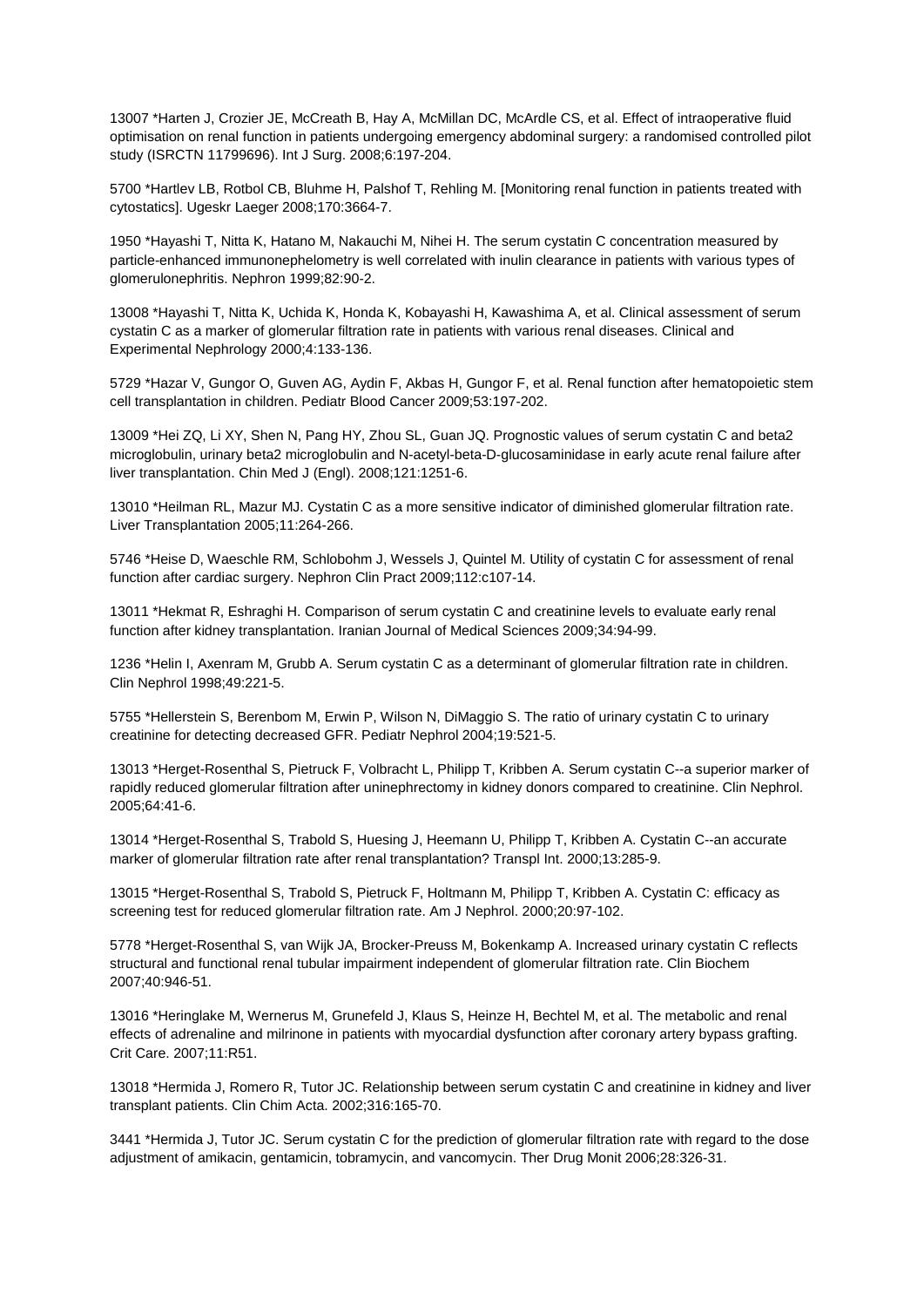13019 \*Hermida J, Tutor JC. Comparison of estimated glomerular filtration rates from serum creatinine and cystatin C in patients with impaired creatinine production. Clin Lab. 2006;52:483-90.

5793 \*Herrero-Morin JD, Malaga S, Fernandez N, Rey C, Dieguez MA, Solis G, et al. Cystatin C and beta2 microglobulin: markers of glomerular filtration in critically ill children. Crit Care 2007;11:R59.

5830 \*Hjorth L, Wiebe T, Karpman D. Correct evaluation of renal glomerular filtration rate requires clearance assays. Pediatr Nephrol 2002;17:847-51.

1246 \*Hoek FJ, Kemperman FA, Krediet RT. A comparison between cystatin C, plasma creatinine and the Cockcroft and Gault formula for the estimation of glomerular filtration rate. Nephrol Dial Transplant 2003;18:2024- 31.

5842 \*Hoek FJ, Korevaar JC, Dekker FW, Boeschoten EW, Krediet RT. Estimation of residual glomerular filtration rate in dialysis patients from the plasma cystatin C level. Nephrol Dial Transplant 2007;22:1633-8.

13023 \*Hoffmann U, Fischereder M, Kruger B, Drobnik W, Kramer BK. The value of N-acetylcysteine in the prevention of radiocontrast agent-induced nephropathy seems questionable. J Am Soc Nephrol. 2004;15:407-10.

5850 \*Hojs R, Bevc S, Antolinc B, Gorenjak M, Puklavec L. Serum cystatin C as an endogenous marker of renal function in the elderly. Int J Clin Pharmacol Res 2004;24:49-54.

5851 \*Hojs R, Bevc S, Ekart R, Gorenjak M, Puklavec L. Serum cystatin C as an endogenous marker of renal function in patients with mild to moderate impairment of kidney function. Nephrol Dial Transplant 2006;21:1855- 62.

5852 \*Hojs R, Bevc S, Ekart R, Gorenjak M, Puklavec L. Serum cystatin C-based equation compared to serum creatinine-based equations for estimation of glomerular filtration rate in patients with chronic kidney disease. Clin Nephrol 2008;70:10-7.

5853 \*Hojs R, Bevc S, Ekart R, Gorenjak M, Puklavec L. Serum cystatin C as an endogenous marker of renal function in patients with chronic kidney disease. Ren Fail 2008;30:181-6.

13505 \*Hojs R, Bevc S, Ekart R, Gorenjak M, Puklavec L. Serum cystatin C-based formulas for prediction of glomerular filtration rate in patients with chronic kidney disease. Nephron - Clinical Practice 2010;114:c118-c126.

13875 \*Hojs R, Bevc S, Ekart R, Gorenjak M, Puklavec L. Kidney function estimating equations in patients with chronic kidney disease. Int J Clin Pract 2011;65:458-64.

13580 \*Hoke M, Amighi J, Mlekusch W, Schlager O, Exner M, Sabeti S, et al. Cystatin C and the risk for cardiovascular events in patients with asymptomatic carotid atherosclerosis. Stroke. 2010;41:674-9.

13025 \*Hollevoet K, Bernard D, De Geeter F, Walgraeve N, Van Den Eeckhaut A, Vanholder R, et al. Glomerular filtration rate is a confounder for the measurement of soluble mesothelin in serum. Clinical Chemistry 2009;55:1431-1433.

5861 \*Holmquist P, Torffvit O, Sjoblad S. Metabolic status in diabetes mellitus affects markers for glomerular filtration rate. Pediatr Nephrol 2003;18:536-40.

5864 \*Holweger K, Lipp HP, Dietz K, Hartmann JT, Bokemeyer C. Novel algorithm for more accurate calculation of renal function in adults with cancer. Ann Pharmacother 2008;42:1749-57.

13027 \*Hoppe A, Seronie-Vivien S, Thomas F, Delord JP, Malard L, Canal P, et al. Serum cystatin C is a better marker of topotecan clearance than serum creatinine. Clin Cancer Res. 2005;11:3038-44.

1986 \*Horackova M, Schuck O, Komers R, Charvat J, Teplan V, Kvapil M. Effect of rofecoxib on the glomerular filtration rate, proteinuria and the renin-angiotensin-aldosterone system in elderly subjects with chronic renal impairment. Int J Clin Pharmacol Ther 2005;43:413-9.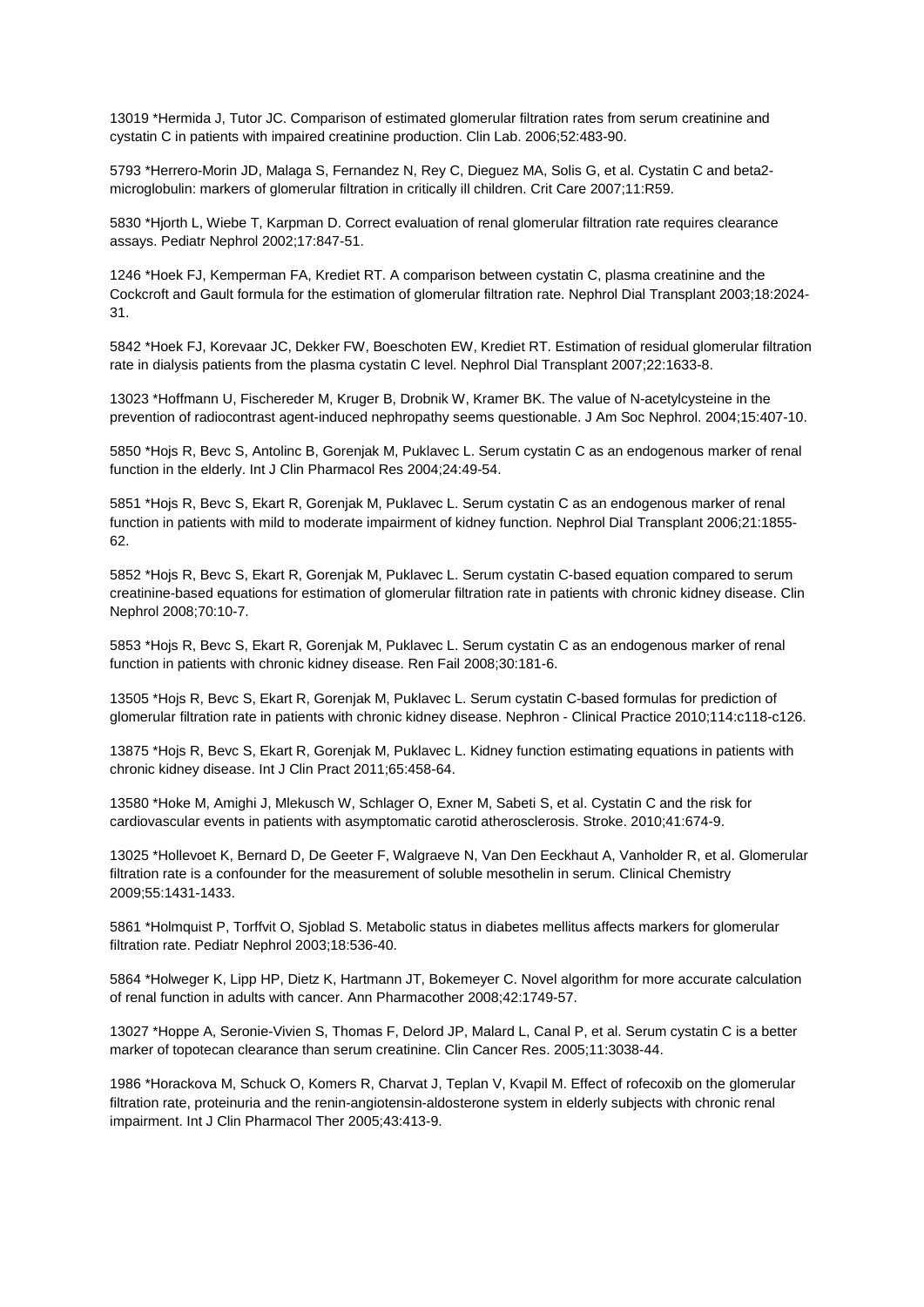13857 \*Huang SH, Macnab JJ, Sontrop JM, Filler G, Gallo K, Lindsay RM, et al. Performance of the creatininebased and the cystatin C-based glomerular filtration rate (GFR) estimating equations in a heterogenous sample of patients referred for nuclear GFR testing. Transl Res 2011;157:357-67.

13577 \*Huang SH, Sharma AP, Yasin A, Lindsay RM, Clark WF, Filler G. Hyperfiltration Affects Accuracy of Creatinine eGFR Measurement. Clin J Am Soc Nephrol. 2011;6:274-280.

14076 \*Hudson JQ, Nyman HA. Use of estimated glomerular filtration rate for drug dosing in the chronic kidney disease patient. Current Opinion in Nephrology & Hypertension 2011;20:482-491.

13031 \*Hutchison CA, Cockwell P, Harding S, Mead GP, Bradwell AR, Barnett AH. Quantitative assessment of serum and urinary polyclonal free light chains in patients with type II diabetes: an early marker of diabetic kidney disease? Expert Opin Ther Targets. 2008;12:667-76.

13032 \*Hutchison CA, Harding S, Hewins P, Mead GP, Townsend J, Bradwell AR, et al. Quantitative assessment of serum and urinary polyclonal free light chains in patients with chronic kidney disease. Clin J Am Soc Nephrol. 2008;3:1684-90.

5934 \*Hwang SJ, Yang Q, Meigs JB, Pearce EN, Fox CS. A genome-wide association for kidney function and endocrine-related traits in the NHLBI's Framingham Heart Study. BMC Med Genet 2007;8 Suppl 1:S10.

13033 \*Hynninen MS, Niemi TT, Poyhia R, Raininko EI, Salmenpera MT, Lepantalo MJ, et al. N-acetylcysteine for the prevention of kidney injury in abdominal aortic surgery: a randomized, double-blind, placebo-controlled trial. Anesth Analg. 2006;102:1638-45.

13034 \*Ichimoto E, Jo K, Kobayashi Y, Inoue T, Nakamura Y, Kuroda N, et al. Prognostic significance of cystatin C in patients with ST-elevation myocardial infarction. Circ J. 2009;73:1669-73.

13837 \*Iliadis F, Didangelos T, Ntemka A, Makedou A, Moralidis E, Gotzamani-Psarakou A, et al. Glomerular filtration rate estimation in patients with type 2 diabetes: creatinine- or cystatin C-based equations? Diabetologia 2011.

5973 \*Ishani A, Paudel M, Taylor BC, Barrett-Connor E, Jamal S, Canales M, et al. Renal function and rate of hip bone loss in older men: the Osteoporotic Fractures in Men Study. Osteoporos Int 2008;19:1549-56.

3479 \*Islekel H, Soylu A, Altun Z, Yis U, Turkmen M, Kavukcu S. Serum and urine cystatin C levels in children with post-pyelonephritic renal scarring: a pilot study. Int Urol Nephrol 2007;39:1241-50.

5979 \*Issa N, Meyer KH, Arrigain S, Choure G, Fatica RA, Nurko S, et al. Evaluation of creatinine-based estimates of glomerular filtration rate in a large cohort of living kidney donors. Transplantation 2008;86:223-30.

13037 \*Iwanaga Y, Miyazaki S. Cystatin C in a high-risk combination. Circ J. 2009;73:1593-4.

5990 \*Ix JH, Chertow GM, Shlipak MG, Brandenburg VM, Ketteler M, Whooley MA. Fetuin-A and kidney function in persons with coronary artery disease--data from the Heart and Soul Study. Nephrol Dial Transplant 2006;21:2144-51.

13581 \*Ix JH, de Boer IH, Wassel CL, Criqui MH, Shlipak MG, Whooley MA. Urinary creatinine excretion rate and mortality in persons with coronary artery disease: the Heart and Soul Study. Circulation. 2010;121:1295-303.

13341 \*Ix JH, Katz R, De Boer IH, Kestenbaum BR, Allison MA, Siscovick DS, et al. Association of chronic kidney disease with the spectrum of ankle brachial index the CHS (Cardiovascular Health Study). J Am Coll Cardiol. 2009;54:1176-84.

5992 \*Ix JH, Shlipak MG, Chertow GM, Whooley MA. Association of cystatin C with mortality, cardiovascular events, and incident heart failure among persons with coronary heart disease: data from the Heart and Soul Study. Circulation 2007;115:173-9.

6027 \*Jaroszewicz J, Wiercinska-Drapalo A, Lapinski TW, Prokopowicz D, Rogalska M, Parfieniuk A. Does HAART improve renal function? An association between serum cystatin C concentration, HIV viral load and HAART duration. Antivir Ther 2006;11:641-5.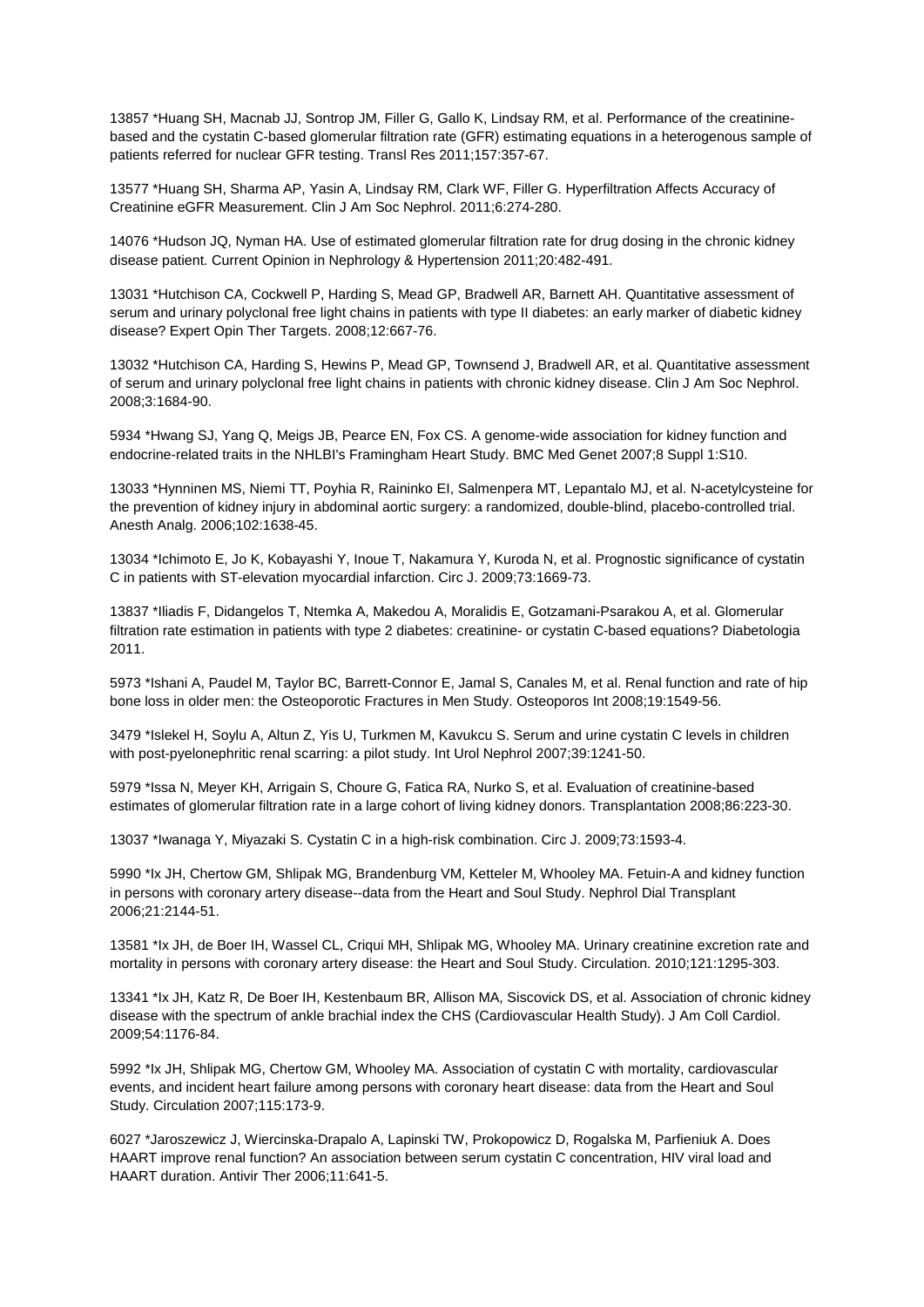13876 \*Jarvela K, Maaranen P, Harmoinen A, Huhtala H, Sisto T. Cystatin C in diabetics as a marker of mild renal insufficiency after CABG. Ann Thorac Cardiovasc Surg 2011;17:277-82.

13040 \*Jayagopal V, Keevil BG, Atkin SL, Jennings PE, Kilpatrick ES. Paradoxical changes in cystatin C and serum creatinine in patients with hypo- and hyperthyroidism. Clin Chem. 2003;49:680-1.

13041 \*Jenkins AJ, Zhang SX, Rowley KG, Karschimkus CS, Nelson CL, Chung JS, et al. Increased serum pigment epithelium-derived factor is associated with microvascular complications, vascular stiffness and inflammation in Type 1 diabetes. Diabet Med. 2007;24:1345-51.

13042 \*Jenkins MA, Brown DJ, Ierino FL, Ratnaike SI. Cystatin C for estimation of glomerular filtration rate in patients with spinal cord injury. Ann Clin Biochem. 2003;40:364-8.

13044 \*Jernberg T, Lindahl B, James S, Larsson A, Hansson LO, Wallentin L. Cystatin C: a novel predictor of outcome in suspected or confirmed non-ST-elevation acute coronary syndrome. Circulation. 2004;110:2342-8.

13045 \*John GT, Fleming JJ, Talaulikar GS, Selvakumar R, Thomas PP, Jacob CK. Measurement of renal function in kidney donors using serum cystatin C and beta(2)-microglobulin. Ann Clin Biochem. 2003;40:656-8.

6057 \*Johnson TM, 2nd, Sands JM, Ouslander JG. A prospective evaluation of the glomerular filtration rate in older adults with frequent nighttime urination. J Urol 2002;167:146-50.

13047 \*Jonasson T, Ohlin H, Andersson A, Arnadottir M, Hultberg B. Renal function exerts only a minor influence on high plasma homocysteine concentrations in patients with acute coronary syndromes. Clin Chem Lab Med. 2002;40:137-42.

13048 \*Jones CY, Jones CA, Wilson IB, Knox TA, Levey AS, Spiegelman D, et al. Cystatin C and creatinine in an HIV cohort: the nutrition for healthy living study. Am J Kidney Dis. 2008;51:914-24.

13339 \*Jones TE, Peter JV, Field J. Aminoglycoside clearance is a good estimate of creatinine clearance in intensive care unit patients. Anaesth Intensive Care. 2009;37:944-52.

6065 \*Jonsson AS, Flodin M, Hansson LO, Larsson A. Estimated glomerular filtration rate (eGFRCystC) from serum cystatin C shows strong agreement with iohexol clearance in patients with low GFR. Scand J Clin Lab Invest 2007;67:801-9.

13050 \*Jovanovic D, Krstivojevic P, Obradovic I, Durdevic V, Dukanovic L. Serum cystatin C and beta2 microglobulin as markers of glomerular filtration rate. Ren Fail. 2003;25:123-33.

13051 \*Jung K, Jung M. Cystatin C: a promising marker of glomerular filtration rate to replace creatinine. Nephron. 1995;70:370-1.

13052 \*Kalansooriya A, Holbrook I, Jennings P, Whiting PH. Serum cystatin C, enzymuria, tubular proteinuria and early renal insult in type 2 diabetes. Br J Biomed Sci. 2007;64:121-3.

6132 \*Karstila K, Harmoinen AP, Lehtimaki TJ, Korpela MM, Mustonen JT, Saha HH. Measurement of the kidney function in patients with rheumatoid arthritis: plasma cystatin C versus 51Cr-EDTA clearance. Nephron Clin Pract 2008;108:c284-90.

13054 \*Kato K, Sato N, Yamamoto T, Iwasaki YK, Tanaka K, Mizuno K. Valuable markers for contrast-induced nephropathy in patients undergoing cardiac catheterization. Circ J. 2008;72:1499-505.

13055 \*Kazama JJ, Kutsuwada K, Ataka K, Maruyama H, Gejyo F. Serum cystatin C reliably detects renal dysfunction in patients with various renal diseases. Nephron. 2002;91:13-20.

13582 \*Kees MG, Hilpert JW, Gnewuch C, Kees F, Voegeler S. Clearance of vancomycin during continuous infusion in Intensive Care Unit patients: correlation with measured and estimated creatinine clearance and serum cystatin C. Int J Antimicrob Agents. 2010;36:545-8.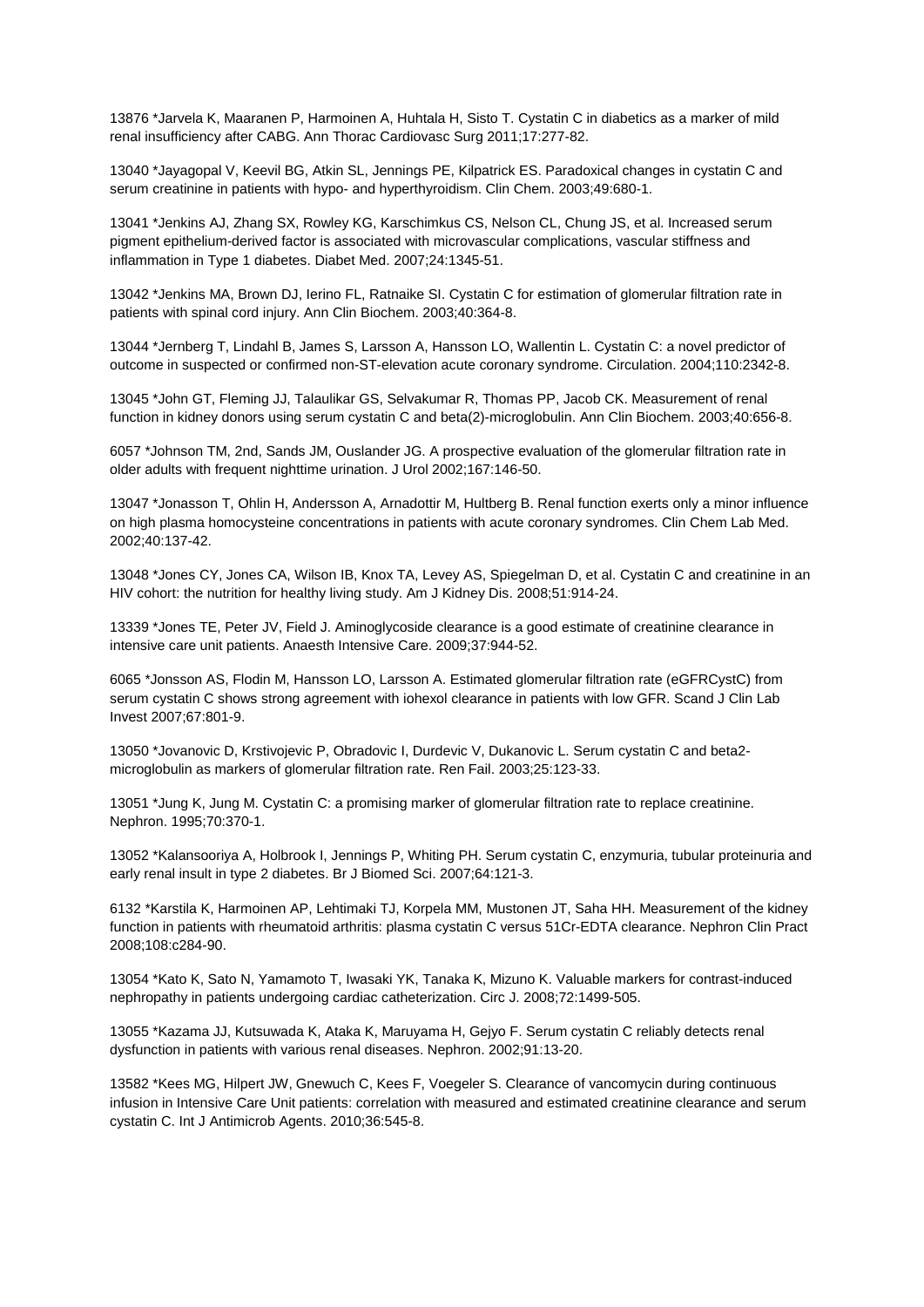6150 \*Keller C, Katz R, Cushman M, Fried LF, Shlipak M. Association of kidney function with inflammatory and procoagulant markers in a diverse cohort: a cross-sectional analysis from the Multi-Ethnic Study of Atherosclerosis (MESA). BMC Nephrol 2008;9:9.

13056 \*Keller CR, Odden MC, Fried LF, Newman AB, Angleman S, Green CA, et al. Kidney function and markers of inflammation in elderly persons without chronic kidney disease: the health, aging, and body composition study. Kidney Int. 2007;71:239-44.

13057 \*Keller T, Messow CM, Lubos E, Nicaud V, Wild PS, Rupprecht HJ, et al. Cystatin C and cardiovascular mortality in patients with coronary artery disease and normal or mildly reduced kidney function: results from the AtheroGene study. Eur Heart J. 2009;30:314-20.

13058 \*Kestenbaum B, Rudser KD, de Boer IH, Peralta CA, Fried LF, Shlipak MG, et al. Differences in kidney function and incident hypertension: the multi-ethnic study of atherosclerosis. Ann Intern Med. 2008;148:501-8.

13059 \*Keyes R, Bagshaw SM. Early diagnosis of acute kidney injury in critically ill patients. Expert Review of Molecular Diagnostics 2008;8:455-464.

13060 \*Kiefer D. In the news Cystatin C valuable in detecting kidney dysfunction. Life Extension 2006;12:14.

13061 \*Kilic T, Oner G, Ural E, Yumuk Z, Sahin T, Bildirici U, et al. Comparison of the long-term prognostic value of Cystatin C to other indicators of renal function, markers of inflammation and systolic dysfunction among patients with acute coronary syndrome. Atherosclerosis. 2009;207:552-8.

6185 \*Kilpatrick ES, Keevil BG, Addison GM. Does adjustment of GFR to extracellular fluid volume improve the clinical utility of cystatin C? Arch Dis Child 2000;82:499-502.

13062 \*Kim BJ, Sung KC, Kim BS, Kang JH, Lee KB, Kim H, et al. Effect of N-Acetylcysteine on cystatin C-Based renaL function after Elective coronary angiography (ENABLE Study): A prospective, randomized trial. Int J Cardiol. 2008.

13799 \*Kim DJ, Kang HS, Choi HS, Cho HJ, Kim ES, Keum B, et al. Serum cystatin C level is a useful marker for the evaluation of renal function in patients with cirrhotic ascites and normal serum creatinine levels. Korean J Hepatol 2011;17:130-8.

13556 \*Kim WR, Leise M, Pedersen R, Therneau T, Rosen C, Pungpapong S. Accuracy of eGFRcys in measuring renal function in liver transplant recipients. Hepatology International 2010;4:28.

13063 \*Kimmel M, Butscheid M, Brenner S, Kuhlmann U, Klotz U, Alscher DM. Improved estimation of glomerular filtration rate by serum cystatin C in preventing contrast induced nephropathy by N-acetylcysteine or zinc- preliminary results. Nephrol Dial Transplant. 2008;23:1241-5.

13574 \*Kiyosue A, Hirata Y, Ando J, Fujita H, Morita T, Takahashi M, et al. Plasma cystatin C concentration reflects the severity of coronary artery disease in patients without chronic kidney disease. Circ J. 2010;74:2441-7.

6222 \*Kleber M, Cybulla M, Bauchmuller K, Ihorst G, Koch B, Engelhardt M. Monitoring of renal function in cancer patients: an ongoing challenge for clinical practice. Ann Oncol 2007;18:950-8.

63 \*Kleinert J, Lorenz M, Hauser AC, Becherer A, Staudenherz A, Fodinger M, et al. Measurement of renal function in patients with Fabry disease. Acta Paediatr Suppl 2005;94:19-23; discussion 9-10.

13065 \*Knight EL, Verhave JC, Spiegelman D, Hillege HL, de Zeeuw D, Curhan GC, et al. Factors influencing serum cystatin C levels other than renal function and the impact on renal function measurement. Kidney Int. 2004;65:1416-21.

13066 \*Kocak H, Oner-Iyidogan Y, Gurdol F, Kocak T, Esin D. The relation between serum MDA and cystatin C levels in chronic spinal cord injury patients. Clin Biochem. 2005;38:1034-7.

13067 \*Kocak H, Oner-Iyidogan Y, Gurdol F, Kocak T, Nane I, Genc S. Cystatin-C and creatinine as indices of glomerular filtration rate in the immediate follow-up of renal transplant patients. Clin Exp Med. 2005;5:14-9.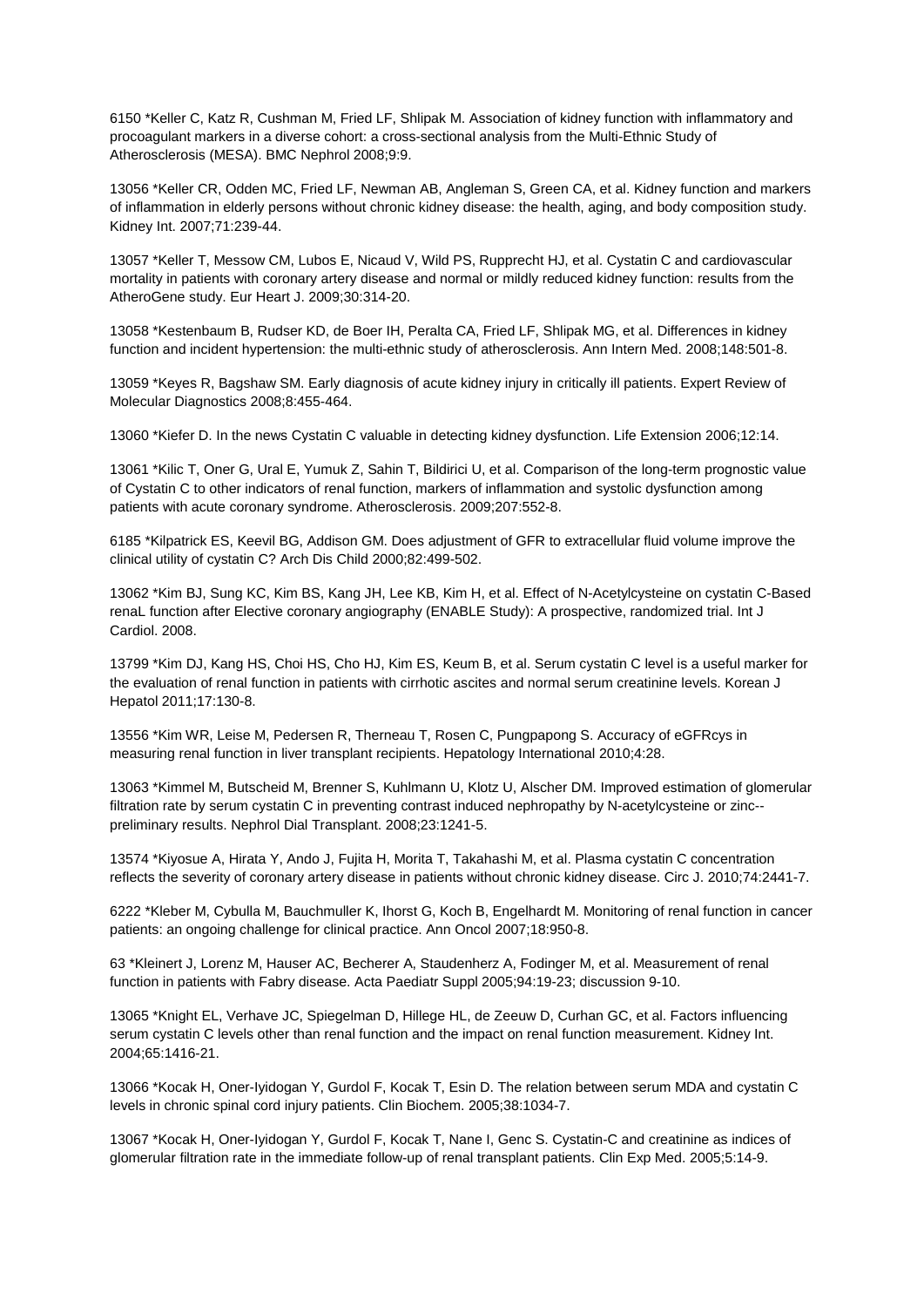2035 \*Koch M, Beien A, Fussha Ller A, Zitta S, Haastert B, Trapp R. Impact of age, body mass index, insulin resistance and proteinuria on the kidney function in obese patients with Type 2 diabetes and renal insufficiency. Clin Nephrol 2008;69:10-7.

13068 \*Kociol R, Rogers J, Shaw A. Organ cross talk in the critically ill: The heart and kidney. Blood Purification 2009;27:311-320.

13069 \*Koenig W. Is elevated cystatin C a predictor of cardiovascular risk in elderly people without chronic kidney disease? Commentary. Nature Clinical Practice Cardiovascular Medicine 2007;4:76-77.

13070 \*Koenig W, Twardella D, Brenner H, Rothenbacher D. Plasma concentrations of cystatin C in patients with coronary heart disease and risk for secondary cardiovascular events: more than simply a marker of glomerular filtration rate. Clin Chem. 2005;51:321-7.

13072 \*Kravaritou M, Thanopoulou A, Karamanos B, Kofinis A, Noutsou M, Spanou E, et al. Evidence that even "normal" albuminuria may denote incipient GFR reduction in patients with type 2 diabetes mellitus. Diabetes Res Clin Pract. 2009;85:317-21.

13073 \*Krawczuk-Rybak M, Kuzmicz M, Wysocka J. Renal function during and after treatment for acute lymphoblastic leukemia in children. Pediatr Nephrol. 2005;20:782-5.

13074 \*Krediet RT. How to preserve residual renal function in patients with chronic kidney disease and on dialysis? Nephrology Dialysis Transplantation 2006;21:ii42-ii46.

6285 \*Krieser D, Rosenberg AR, Kainer G, Naidoo D. The relationship between serum creatinine, serum cystatin C and glomerular filtration rate in pediatric renal transplant recipients: a pilot study. Pediatr Transplant 2002;6:392-5.

1321 \*Kristensen K, Lindstrom V, Schmidt C, Blirup-Jensen S, Grubb A, Wide-Swensson D, et al. Temporal changes of the plasma levels of cystatin C, beta-trace protein, beta2-microglobulin, urate and creatinine during pregnancy indicate continuous alterations in the renal filtration process. Scand J Clin Lab Invest 2007;67:612-8.

13075 \*Kristensen K, Wide-Swensson D, Schmidt C, Blirup-Jensen S, Lindstrom V, Strevens H, et al. Cystatin C, beta-2-microglobulin and beta-trace protein in pre-eclampsia. Acta Obstet Gynecol Scand. 2007;86:921-6.

13076 \*Krum H, Iyngkaran P, Lekawanvijit S. Pharmacologic management of the cardiorenal syndrome in heart failure. Current Heart Failure Reports 2009;6:105-111.

13557 \*Kukla A, El-Shahawi Y, Leister E, Kasiske B, Mauer M, Matas A, et al. GFR-estimating models in kidney transplant recipients on a steroid-free regimen. In: Nephrology, dialysis, transplantation : official publication of the European Dialysis and Transplant Association - European Renal Association; 2010. p 1653-61.

13507 \*Kwong YT, Stevens LA, Selvin E, Zhang YL, Greene T, Van Lente F, et al. Imprecision of urinary iothalamate clearance as a gold-standard measure of GFR decreases the diagnostic accuracy of kidney function estimating equations. In: American journal of kidney diseases : the official journal of the National Kidney Foundation; 2010. p 39-49.

1330 \*Kyhse-Andersen J, Schmidt C, Nordin G, Andersson B, Nilsson-Ehle P, Lindstrom V, et al. Serum cystatin C, determined by a rapid, automated particle-enhanced turbidimetric method, is a better marker than serum creatinine for glomerular filtration rate. Clin Chem 1994;40:1921-6.

13079 \*Laisalmi-Kokki M, Pesonen E, Kokki H, Valta P, Pitkanen M, Teppo AM, et al. Potentially detrimental effects of N-acetylcysteine on renal function in knee arthroplasty. Free Radic Res. 2009;43:691-6.

13080 \*Lamb E. Assessment of kidney function in adults. Medicine 2007;35:359-364.

6343 \*Lamb EJ, O'Riordan SE, Delaney MP. Kidney function in older people: pathology, assessment and management. Clin Chim Acta 2003;334:25-40.

6345 \*Lamb EJ, Tomson CR, Roderick PJ, Clinical Sciences Reviews Committee of the Association for Clinical B. Estimating kidney function in adults using formulae. Ann Clin Biochem 2005;42:321-45.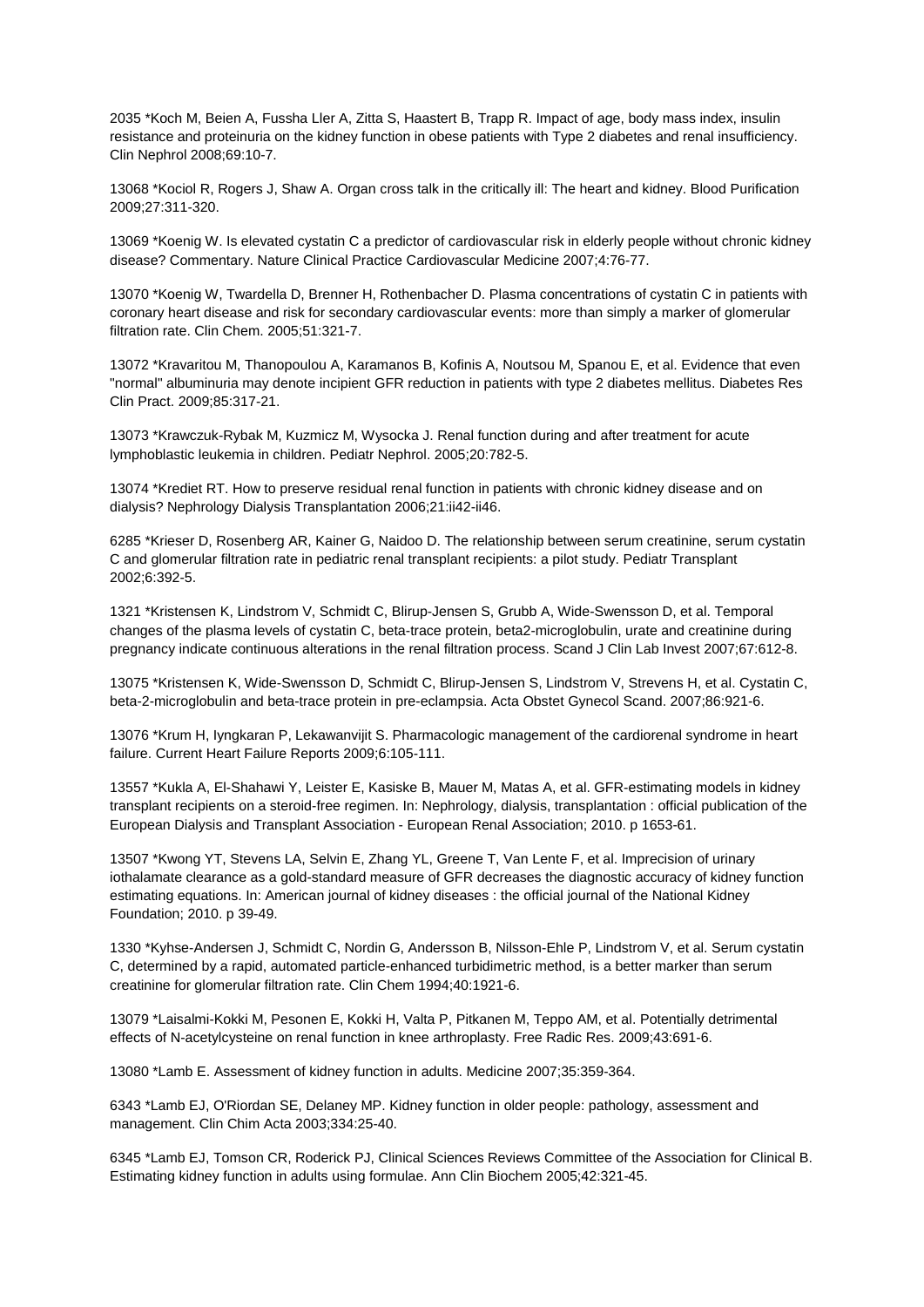6347 \*Lamb EJ, Webb MC, Simpson DE, Coakley AJ, Newman DJ, O'Riordan SE. Estimation of glomerular filtration rate in older patients with chronic renal insufficiency: is the modification of diet in renal disease formula an improvement? J Am Geriatr Soc 2003;51:1012-7.

13081 \*Lambermont B, D'Orio V. Cystatin C blood level as a risk factor for death after heart surgery. Eur Heart J. 2007;28:2818; author reply 2818-9.

13082 \*Lameire N. Contrast-induced nephropathy in the critically-ill patient: Focus on emergency screening and prevention. Acta Clinica Belgica 2007;62:346-352.

13083 \*Lameire N, Van Biesen W, Hoste E, Vanholder R. The prevention of acute kidney injury: An in-depth narrative review Part 1: Volume resuscitation and avoidance of drug- and nephrotoxin-induced AKI. NDT Plus 2008;1:392-402.

6357 \*Lane BR, Poggio ED, Herts BR, Novick AC, Campbell SC. Renal function assessment in the era of chronic kidney disease: renewed emphasis on renal function centered patient care. J Urol 2009;182:435-43; discussion 443-4.

13084 \*Lang JD, Chaiwat O. Clinical use of hydroxyethylstarch: Colloidal confusion or clarity? Critical Care Medicine 2007;35:2864-2866.

6362 \*Lankisch P, Wessalowski R, Maisonneuve P, Haghgu M, Hermsen D, Kramm CM. Serum cystatin C is a suitable marker for routine monitoring of renal function in pediatric cancer patients, especially of very young age. Pediatr Blood Cancer 2006;46:767-72.

13085 \*Lapinski TW, Parfieniuk A, Rogalska-Plonska M, Czajkowska J, Flisiak R. Prevalence of cryoglobulinaemia in hepatitis C virus- and hepatitis C virus/human immunodeficiency virus-infected individuals: implications for renal function. Liver Int. 2009;29:1158-61.

6365 \*Larsson A. Cystatin C: an emerging glomerular filtration rate marker. Scand J Clin Lab Invest 2005;65:89- 91.

13086 \*Larsson A. Author response to: Reference values for clinical chemistry tests during normal pregnancy. BJOG: An International Journal of Obstetrics and Gynaecology 2008;115:1716-1717.

644 \*Larsson A, Akerstedt T, Hansson LO, Axelsson J. Circadian variability of cystatin C, creatinine, and glomerular filtration rate (GFR) in healthy men during normal sleep and after an acute shift of sleep. Chronobiol Int 2008;25:1047-61.

5 \*Larsson A, Flodin M, Hansson LO, Carlsson L. Patient selection has a strong impact on cystatin C and Modification of Diet in Renal Disease (MDRD) estimated glomerular filtration rate. Clin Biochem 2008;41:1355-61.

13088 \*Larsson A, Helmersson J, Hansson LO, Basu S. Increased serum cystatin C is associated with increased mortality in elderly men. Scand J Clin Lab Invest. 2005;65:301-5.

6368 \*Larsson A, Malm J, Grubb A, Hansson LO. Calculation of glomerular filtration rate expressed in mL/min from plasma cystatin C values in mg/L. Scand J Clin Lab Invest 2004;64:25-30.

13089 \*Lassus J, Harjola VP, Sund R, Siirila-Waris K, Melin J, Peuhkurinen K, et al. Prognostic value of cystatin C in acute heart failure in relation to other markers of renal function and NT-proBNP. Eur Heart J. 2007;28:1841- 7.

1340 \*Laterza OF, Price CP, Scott MG. Cystatin C: an improved estimator of glomerular filtration rate? Clin Chem 2002;48:699-707.

133 \*Launay-Vacher V, Chatelut E, Lichtman SM, Wildiers H, Steer C, Aapro M, et al. Renal insufficiency in elderly cancer patients: International Society of Geriatric Oncology clinical practice recommendations. Ann Oncol 2007;18:1314-21.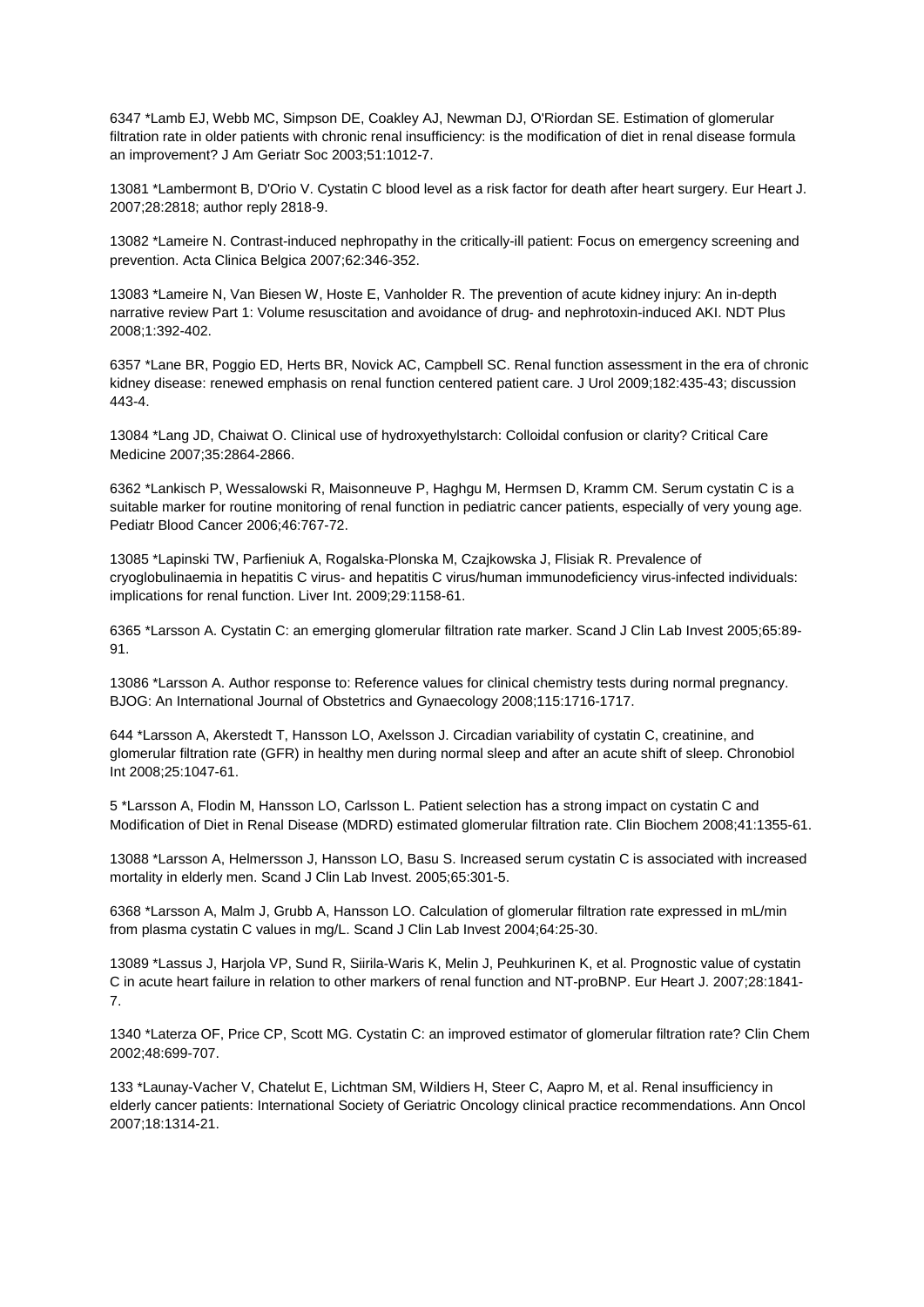6388 \*Le Bricon T, Leblanc I, Benlakehal M, Gay-Bellile C, Erlich D, Boudaoud S. Evaluation of renal function in intensive care: plasma cystatin C vs. creatinine and derived glomerular filtration rate estimates. Clin Chem Lab Med 2005;43:953-7.

6389 \*Le Bricon T, Thervet E, Benlakehal M, Bousquet B, Legendre C, Erlich D. Changes in plasma cystatin C after renal transplantation and acute rejection in adults. Clin Chem 1999;45:2243-9.

13090 \*Le Bricon T, Thervet E, Froissart M, Benlakehal M, Bousquet B, Legendre C, et al. Plasma cystatin C is superior to 24-h creatinine clearance and plasma creatinine for estimation of glomerular filtration rate 3 months after kidney transplantation. Clin Chem. 2000;46:1206-7.

13091 \*Leach TD, Kitiyakara C, Price CP, Stevens JM, Newman DJ. Prognostic significance of serum cystatin c concentrations in renal transplant recipients: 5-year follow-up. Transplant Proc. 2002;34:1152-8.

6401 \*Ledger S. Laboratory assessment of kidney function. CANNT J 2006;16:34-7; quiz 38-9.

13092 \*Ledoux D, Monchi M, Chapelle JP, Damas P. Cystatin C blood level as a risk factor for death after heart surgery. Eur Heart J. 2007;28:1848-53.

13093 \*Lee BW, Ihm SH, Choi MG, Yoo HJ. The comparison of cystatin C and creatinine as an accurate serum marker in the prediction of type 2 diabetic nephropathy. Diabetes Res Clin Pract. 2007;78:428-34.

13094 \*Lee SH, Park SA, Ko SH, Yim HW, Ahn YB, Yoon KH, et al. Insulin resistance and inflammation may have an additional role in the link between cystatin C and cardiovascular disease in type 2 diabetes mellitus patients. Metabolism. 2009.

6413 \*Lee SM, Kim JH, Lee YM, Lee JS, Kim HD. Evaluation of renal function in children with mitochondrial respiratory chain complex defect: usefulness of cystatin C. Acta Paediatr 2009;98:1014-8.

13095 \*Leung N. A tale of two markers. Liver Transpl. 2002;8:600-2.

13096 \*Lewerin C, Ljungman S, Nilsson-Ehle H. Glomerular filtration rate as measured by serum cystatin C is an important determinant of plasma homocysteine and serum methylmalonic acid in the elderly. J Intern Med. 2007;261:65-73.

13097 \*Levin A. Cystatin C, serum creatinine, and estimates of kidney function: searching for better measures of kidney function and cardiovascular risk. Ann Intern Med. 2005;142:586-8.

6450 \*Lewis J, Agodoa L, Cheek D, Greene T, Middleton J, O'Connor D, et al. Comparison of cross-sectional renal function measurements in African Americans with hypertensive nephrosclerosis and of primary formulas to estimate glomerular filtration rate. Am J Kidney Dis 2001;38:744-53.

13098 \*Li FK, Ho SKN, Yip TPS, Tse KC, Chan TM, Lai KN. Cystatin C assay for the detection of renal dysfunction in Chinese renal transplant recipients. Clinica Chimica Acta 2002;322:133-137.

13394 \*Li HX, Xu GB, Wang XJ, Zhang XC, Yang JM. Diagnostic accuracy of various glomerular filtration rates estimating equations in patients with chronic kidney disease and diabetes. Chinese Medical Journal 2010;123:745-751.

13100 \*Lindstedt G. Multifactorial regulation of plasma natriuretic peptides calls for supplementary measurements. Scand Cardiovasc J. 2001;35:355-8.

13101 \*Lindstrom K, Kindgren L, Zafirova T, Frisenette-Fich C. [Adverse drug effects among the elderly can be reduced]. Lakartidningen. 2007;104:242-4.

6504 \*Ling Q, Xu X, Li JJ, Chen J, Shen JW, Zheng SS. Alternative definition of acute kidney injury following liver transplantation: based on serum creatinine and cystatin C levels. Transplant Proc 2007;39:3257-60.

6511 \*Linzbach S, Samigullin A, Yilmaz S, Tsioga M, Zeiher AM, Spyridopoulos I. Role of N-terminal pro-brain natriuretic peptide and cystatin C to estimate renal function in patients with and without heart failure. Am J Cardiol 2009;103:1128-33.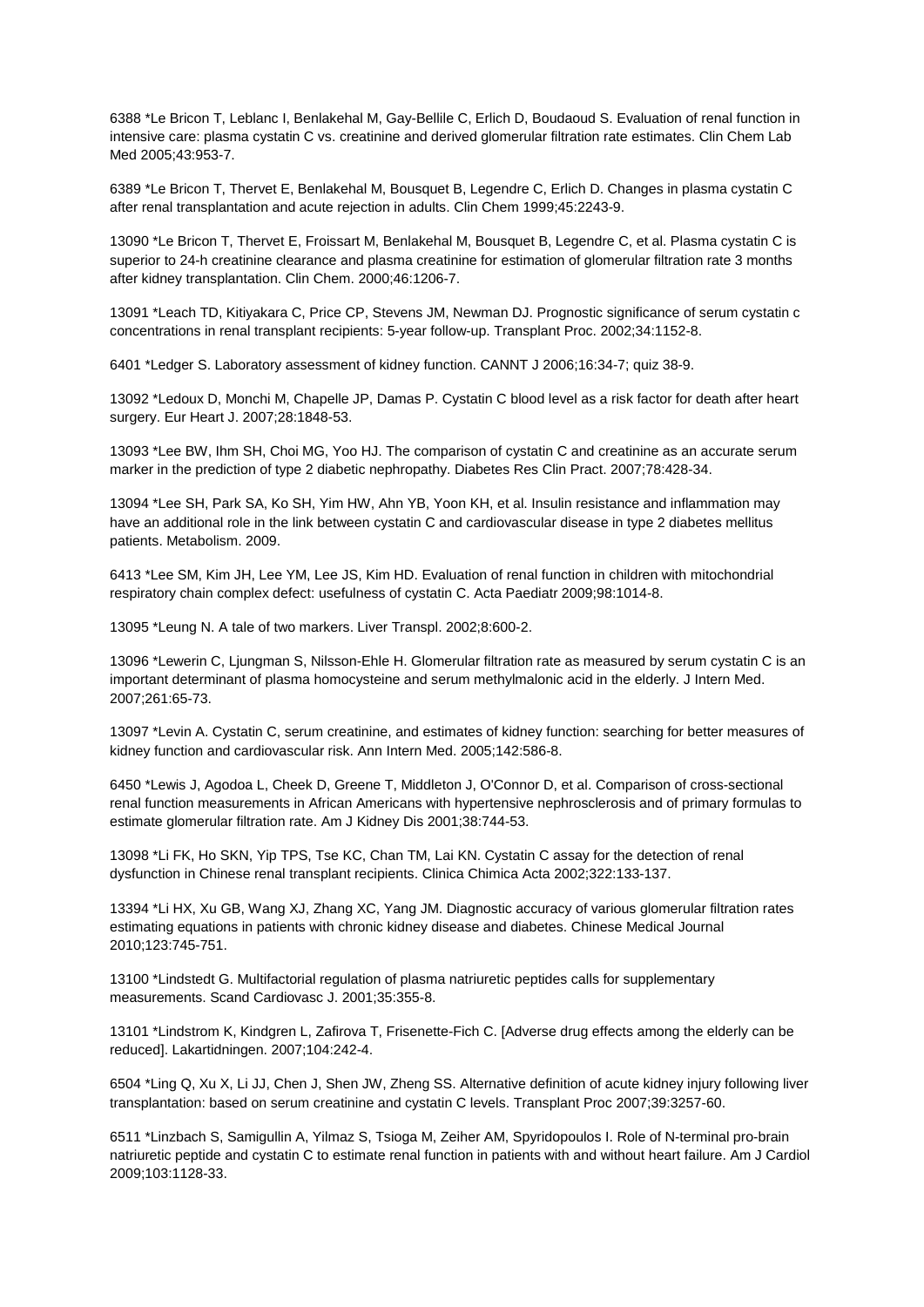13658 \*Lippi G, Franchini M, Targher G. Detection of chronic kidney disease in hospitalized patients: Is one estimating glomerular filtration rate equation better than another? European Journal of Internal Medicine 2011;22:119-120.

13103 \*Lippi G, Salvagno GL, Montagnana M, Targher G, Franchini M, Guidi GC. No correlation between lipoprotein(a) and biochemical markers of renal function in the general population. Arch Pathol Lab Med. 2008;132:1436-8.

13104 \*Liu J, Ma L, Yang J, Ren A, Sun Z, Yan G, et al. Increased serum cathepsin S in patients with atherosclerosis and diabetes. Atherosclerosis. 2006;186:411-9.

6556 \*Louvar DW, Rogers TB, Bailey RF, Matas AJ, Ibrahim HN. Cystatin C is not superior to creatinine-based models in estimating glomerular filtration rate in former kidney donors. Transplantation 2007;84:1112-7.

13106 \*Lucchese B. Diagnosis: Cystatin C is not an unbiased marker of GFR. Nature Reviews Nephrology 2009;5:305.

275 \*Lufft V, Hoogestraat-Lufft L, Fels LM, Egbeyong-Baiyee D, Olbricht CJ, Galanski M. Angiography for renal artery stenosis: no additional impairment of renal function by angioplasty. Eur Radiol 2002;12:804-9.

13107 \*Lupovitch A. More accurate alternatives to serum creatinine for evaluating glomerular filtration rate. Clin Chem. 2002;48:2297-8; author reply 2298.

1369 \*Ma YC, Zuo L, Chen JH, Luo Q, Yu XQ, Li Y, et al. Improved GFR estimation by combined creatinine and cystatin C measurements. Kidney Int 2007;72:1535-42.

6588 \*Maahs DM, Ogden LG, Kretowski A, Snell-Bergeon JK, Kinney GL, Berl T, et al. Serum cystatin C predicts progression of subclinical coronary atherosclerosis in individuals with type 1 diabetes. Diabetes 2007;56:2774-9.

13108 \*Maahs DM, Snell-Bergeon JK, Hokanson JE, Kinney GL, Berl T, Rewers M, et al. Relationship between cystatin C and coronary artery atherosclerosis progression differs by type 1 diabetes. Diabetes Technol Ther. 2010;12:25-33.

13109 \*Macdonald J, Marcora S, Lemmey A, Jibani M. In Reply. American Journal of Kidney Diseases 2007;49:561.

6598 \*Macisaac RJ, Tsalamandris C, Thomas MC, Premaratne E, Panagiotopoulos S, Smith TJ, et al. Estimating glomerular filtration rate in diabetes: a comparison of cystatin-C- and creatinine-based methods. Diabetologia 2006;49:1686-9.

1371 \*Macisaac RJ, Tsalamandris C, Thomas MC, Premaratne E, Panagiotopoulos S, Smith TJ, et al. The accuracy of cystatin C and commonly used creatinine-based methods for detecting moderate and mild chronic kidney disease in diabetes. Diabet Med 2007;24:443-8.

13110 \*Madero M, Sarnak MJ. Association of cystatin C with adverse outcomes. Curr Opin Nephrol Hypertens. 2009;18:258-63.

6606 \*Madero M, Sarnak MJ, Stevens LA. Serum cystatin C as a marker of glomerular filtration rate. Curr Opin Nephrol Hypertens 2006;15:610-6.

13111 \*Madero M, Wassel CL, Peralta CA, Najjar SS, Sutton-Tyrrell K, Fried L, et al. Cystatin C associates with arterial stiffness in older adults. Journal of the American Society of Nephrology 2009;20:1086-1093.

14077 \*Maeda Y, Araki Y, Uno T, Kuyama T, Nishigaki K. Estimated glomerular filtration rate in peritoneal dialysis practice. Clinical and Experimental Nephrology 2011;15:611-612.

1373 \*Mafham MM, Niculescu-Duvaz I, Barron J, Emberson JR, Dockrell ME, Landray MJ, et al. A practical method of measuring glomerular filtration rate by iohexol clearance using dried capillary blood spots. Nephron Clin Pract 2007;106:c104-12.

13112 \*Mahon P, Shorten G. Perioperative acute renal failure. Curr Opin Anaesthesiol. 2006;19:332-8.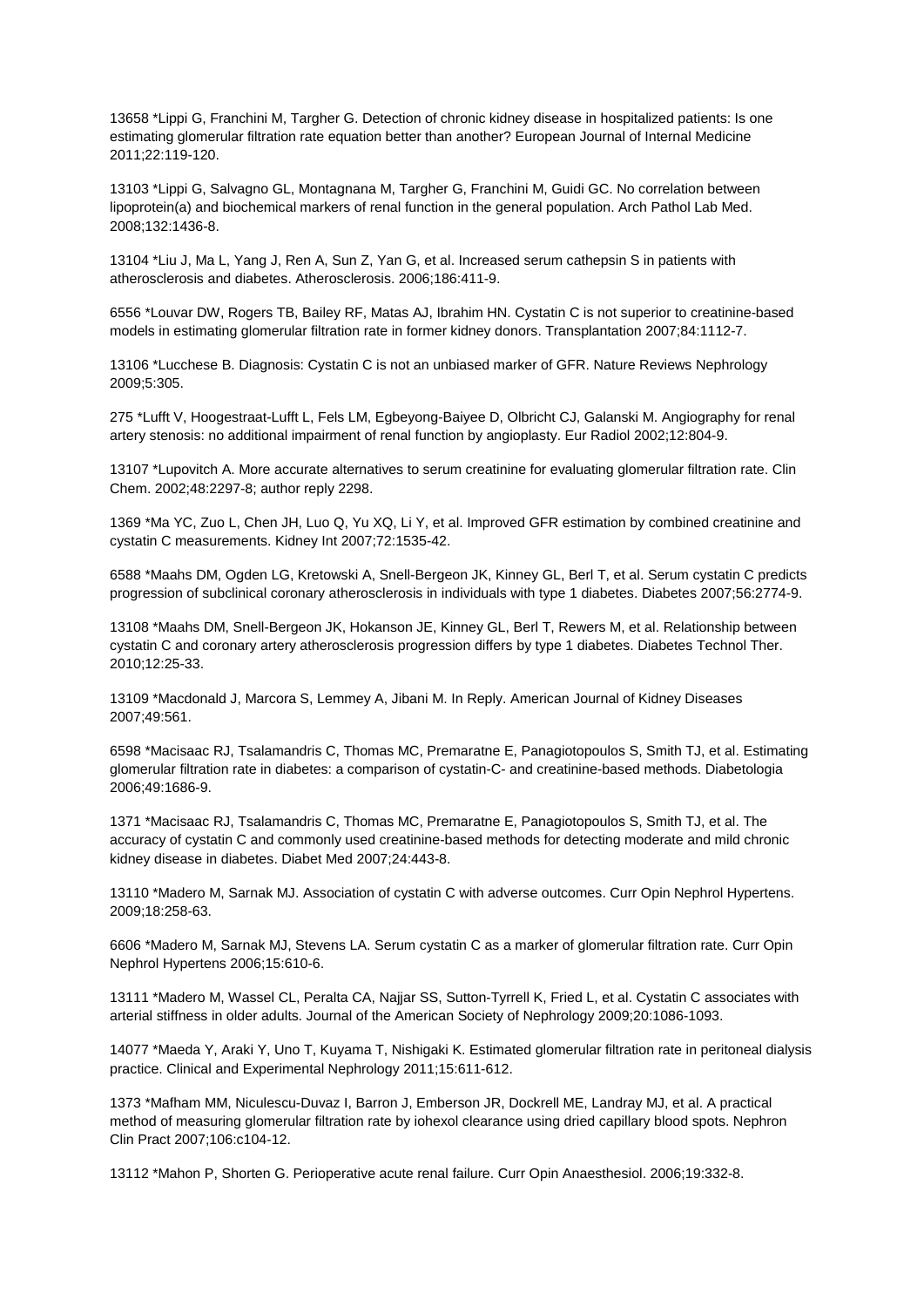2087 \*Maillard N, Mariat C, Bonneau C, Mehdi M, Thibaudin L, Laporte S, et al. Cystatin C-based equations in renal transplantation: moving toward a better glomerular filtration rate prediction? Transplantation 2008;85:1855- 8.

13397 \*Maillard N, Mehdi M, Thibaudin L, Berthoux F, Alamartine E, Mariat C. Creatinine-based GFR predicting equations in renal transplantation: Reassessing the tubular secretion effect. Nephrology Dialysis Transplantation 2010;25:3076-3082.

13114 \*Maisel AS. Cardiovascular and renal surrogate markers in the clinical management of hypertension. Cardiovascular Drugs and Therapy 2009;23:317-326.

3624 \*Malamitsi-Puchner A, Briana DD, Kontara L, Boutsikou M, Baka S, Hassiakos D, et al. Serum cystatin C in pregnancies with normal and restricted fetal growth. Reprod Sci 2007;14:37-42.

6635 \*Malyszko J, Bachorzewska-Gajewska H, Malyszko JS, Pawlak K, Dobrzycki S. Serum neutrophil gelatinase-associated lipocalin as a marker of renal function in hypertensive and normotensive patients with coronary artery disease. Nephrology (Carlton) 2008;13:153-6.

13115 \*Manetti L, Genovesi M, Pardini E, Grasso L, Lupi I, Morselli LL, et al. Early effects of methylprednisolone infusion on serum cystatin C in patients with severe Graves' ophthalmopathy [2]. Clinica Chimica Acta 2005;356:227-228.

13116 \*Mangge H, Liebmann P, Tanil H, Herrmann J, Wagner C, Gallistl S, et al. Cystatin C, an early indicator for incipient renal disease in rheumatoid arthritis. Clin Chim Acta. 2000;300:195-202.

13117 \*Mann JFE. What's new in hypertension 2008? Nephrology Dialysis Transplantation 2009;24:38-42.

13578 \*Maple-Brown LJ, Lawton PD, Hughes JT, Sharma SK, Jones GR, Ellis AG, et al. Study Protocol--accurate assessment of kidney function in Indigenous Australians: aims and methods of the eGFR study. BMC Public Health. 2010;10:80.

13637 \*Mariat C, Alamartine E, Afiani A, Thibaudin L, Laurent B, Berthoux P, et al. Predicting glomerular filtration rate in kidney transplantation: Are the K/DOQI guidelines applicable? American Journal of Transplantation 2005;5:2698-2703.

13118 \*Markou N, Kanakaki M. Sleep-disordered breathing and reductions in renal function: Are they associated in the elderly? Sleep Medicine 2008;9:598-600.

6666 \*Marouf R, Mojiminiyi O, Abdella N, Kortom M, Al Wazzan H. Comparison of renal function markers in Kuwaiti patients with sickle cell disease. J Clin Pathol 2006;59:345-51.

2099 \*Martini S, Prevot A, Mosig D, Werner D, van Melle G, Guignard JP. Glomerular filtration rate: measure creatinine and height rather than cystatin C! Acta Paediatr 2003;92:1052-7.

13119 \*Massey D. Commentary: clinical diagnostic use of cystatin C. J Clin Lab Anal. 2004;18:55-60.

13120 \*Matthews K. Cystatin-C-based estimation of GFR in patients with liver cirrhosis. Nature Clinical Practice Nephrology 2006;2:239.

6706 \*Mauss S, Berger F, Kuschak D, Henke J, Hegener P, Wolf E, et al. Cystatin C as a marker of renal function is affected by HIV replication leading to an underestimation of kidney function in HIV patients. Antivir Ther 2008;13:1091-5.

13121 \*Mauss S, Berger F, Schmutz G. Antiretroviral therapy with tenofovir is associated with mild renal dysfunction. AIDS. 2005;19:93-5.

13122 \*Mazul-Sunko B, Zarkovic N, Vrkic N, Antoljak N, Bekavac Beslin M, Nikolic Heitzler V, et al. Proatrial natriuretic peptide (1-98), but not cystatin C, is predictive for occurrence of acute renal insufficiency in critically ill septic patients. Nephron Clin Pract. 2004;97:c103-7.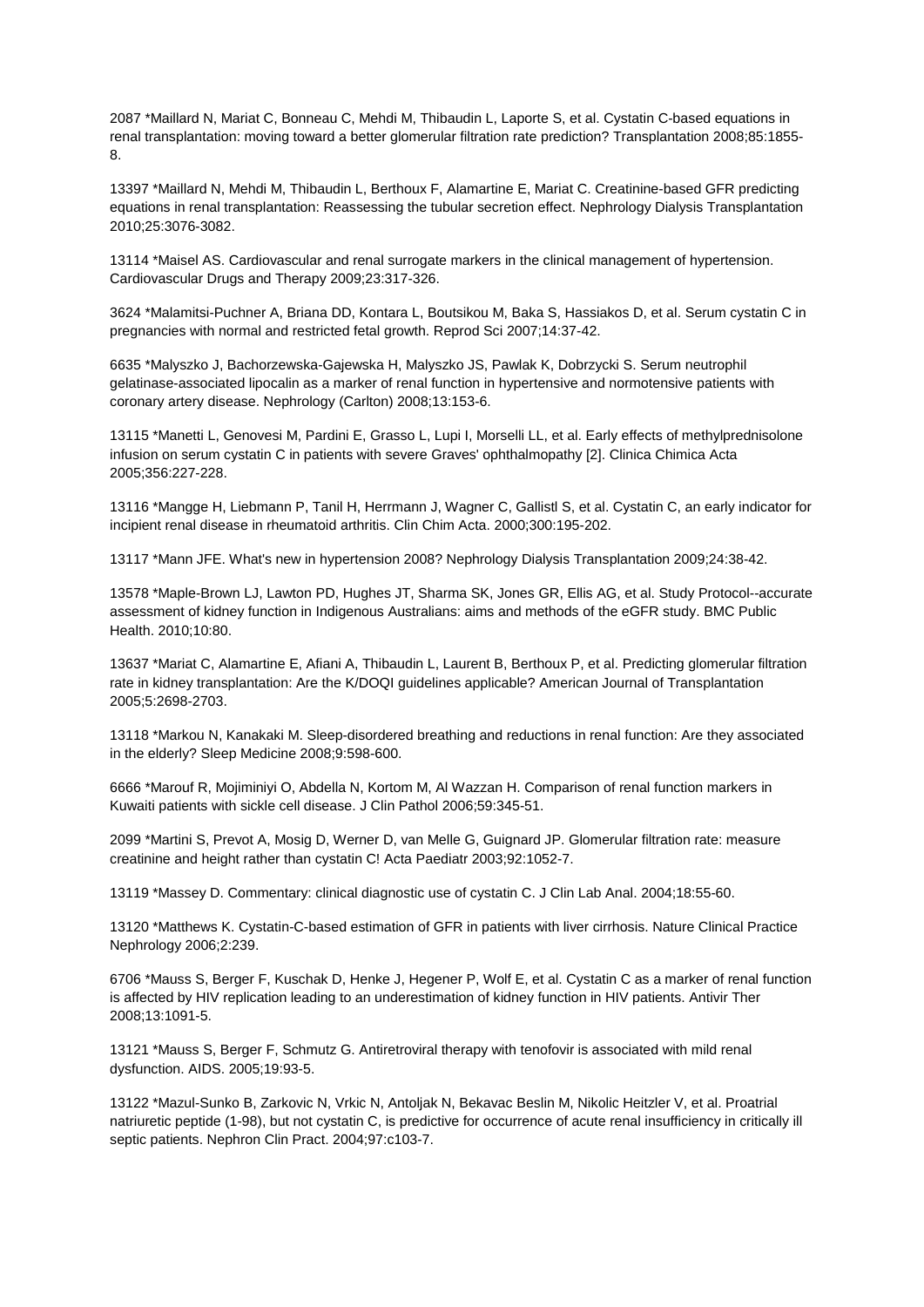13123 \*McCullough PA. Multimodality Prevention of Contrast-Induced Acute Kidney Injury. American Journal of Kidney Diseases 2008;51:169-172.

13124 \*McCullough PA, Khan M, James J. Serum cystatin C in the estimation of glomerular filtration on chronic angiotensin-converting enzyme inhibitor therapy: An illustrative case report. Journal of Clinical Hypertension 2009;11:651-655.

13125 \*McDougal WS. Early detection of acute renal failure by serum cystatin C. J Urol. 2005;174:1024-5.

687 \*McManus D, Shlipak M, Ix JH, Ali S, Whooley MA. Association of cystatin C with poor exercise capacity and heart rate recovery: data from the heart and soul study. Am J Kidney Dis 2007;49:365-72.

13126 \*McManus DD, Corteville DC, Shlipak MG, Whooley MA, Ix JH. Relation of kidney function and albuminuria with atrial fibrillation (from the Heart and Soul Study). Am J Cardiol. 2009;104:1551-5.

13127 \*McMurray MD, Trivax JE, McCullough PA. Editorial: Serum cystatin C, renal filtration function, and left ventricular remodeling. Circulation: Heart Failure 2009;2:86-89.

3655 \*McNamara NV, Chen R, Janu MR, Bwititi P, Car G, Seibel M. Early renal failure detection by cystatin C in Type 2 diabetes mellitus: varying patterns of renal analyte expression. Pathology 2009;41:269-75.

13128 \*Meier P, Froidevaux C, Dayer E, Blanc E. Cystatin C concentration and glomerular filtration rate. Lancet. 2001;357:634-5.

14078 \*Melgosa M, Cabrera M, Salas S, Espinosa L, Quero J, Navarro M. Cystatin C values during the first year of life of preterms with birth weigth less than 1500 grames. Pediatric Nephrology 2011;26:1355.

6742 \*Mendiluce A, Bustamante J, Martin D, Santos M, Bustamante R, Pascual P, et al. Cystatin C as a marker of renal function in kidney transplant patients. Transplant Proc 2005;37:3844-7.

13129 \*Menon V, Sarnak MJ, Shlipak MG. In response. Annals of Internal Medicine 2008;148:324.

6743 \*Menon V, Shlipak MG, Wang X, Coresh J, Greene T, Stevens L, et al. Cystatin C as a risk factor for outcomes in chronic kidney disease. Ann Intern Med 2007;147:19-27.

13130 \*Mercieri M, Mercieri A, Tritapepe L, Ruggeri M, Arcioni R, Repetto M, et al. High-dose aprotinin with gentamicin-vancomycin antibiotic prophylaxis increases blood concentrations of creatinine and cystatin C in patients undergoing coronary artery bypass grafting. Br J Anaesth. 1999;82:531-6.

13575 \*Metzger J, Kirsch T, Schiffer E, Ulger P, Mentes E, Brand K, et al. Urinary excretion of twenty peptides forms an early and accurate diagnostic pattern of acute kidney injury. Kidney Int. 2010;78:1252-62.

13132 \*Middleton RJ, Foley RN, Hegarty J, Cheung CM, McElduff P, Gibson JM, et al. Reply [8]. Nephrology Dialysis Transplantation 2006;21:1733-1734.

3668 \*Miklovicova D, Cervenova O, Cernianska A, Jancovicova Z, Dedik L, Vasilenkova A. Long-term follow-up of renal function in patients after surgery for obstructive uropathy. Pediatr Nephrol 2008;23:937-45.

13133 \*Miller WG. Estimating glomerular filtration rate. Clin Chem Lab Med. 2009;47:1017-9.

13134 \*Miller WG. Estimating equations for glomerular filtration rate in children: Laboratory considerations. Clinical Chemistry 2009;55:402-403.

6780 \*Mingels A, Jacobs L, Kleijnen V, Wodzig W, Dieijen-Visser M. Cystatin C a marker for renal function after exercise. Int J Sports Med 2009;30:668-71.

13135 \*Mingels AMA, Jacobs LHJ, Michielsen ECHJ, Swaanenburg JCJM, Wodzig WKWH, Van Dieijen-Visser MP. Cardiac and renal markers: Reference population versus marathon runners. Nederlands Tijdschrift voor Klinische Chemie en Laboratoriumgeneeskunde 2008;33:188-190.

13136 \*Mitsnefes M, Kimbal T, Kartal J, Kathman T, Mishra J, Devarajan P. Serum cystatin C and left ventricular diastolic dysfunction in children with chronic kidney disease. Pediatr Nephrol. 2006;21:1293-8.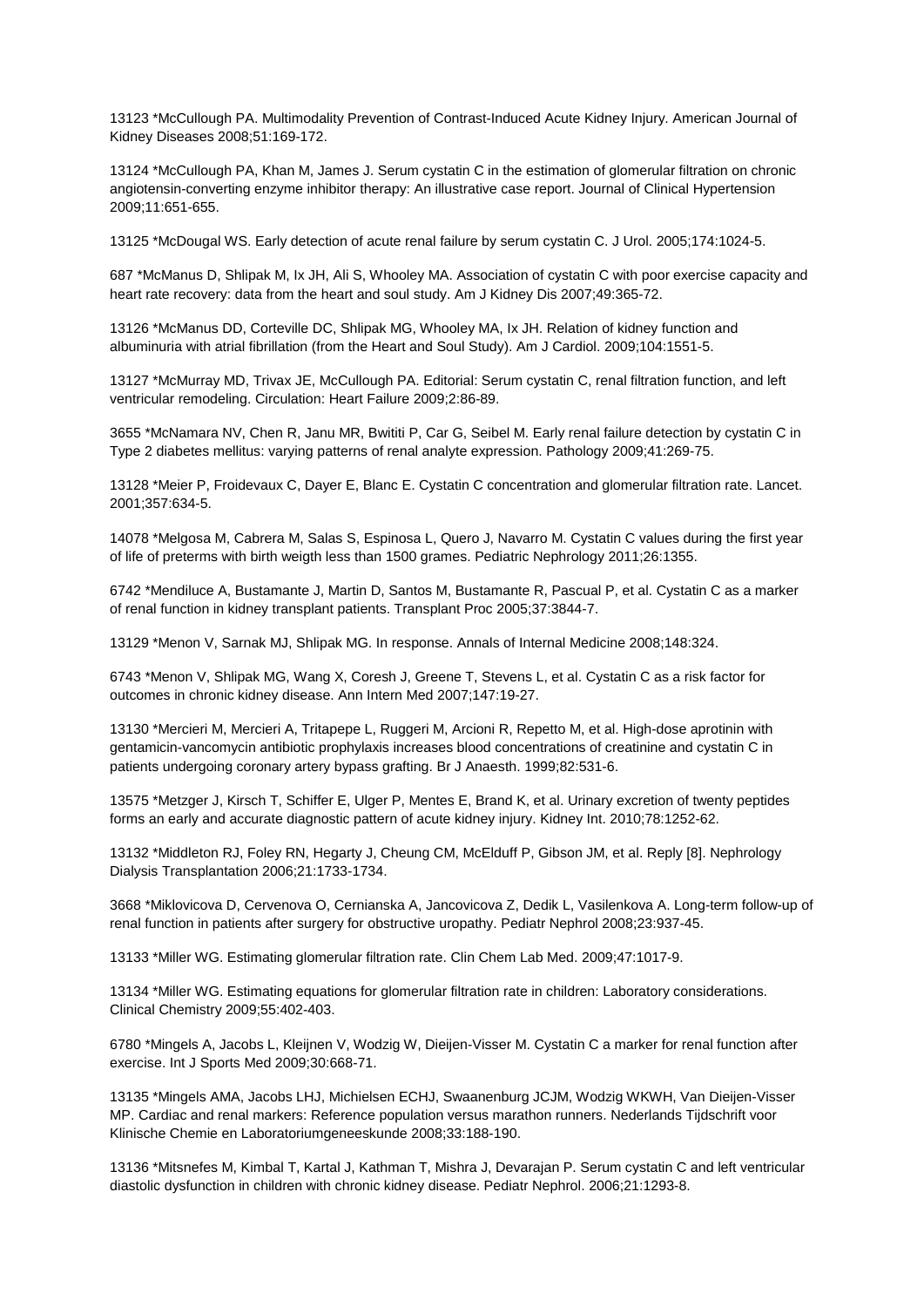13137 \*Mitsnefes MM, Khoury PR, Devarajan P. Beware of subgroup analysis. Pediatric Nephrology 2008;23:1191-1192.

13138 \*Miyagawa Y, Takemura N, Hirose H. Evaluation of the measurement of serum cystatin C by an enzymelinked immunosorbent assay for humans as a marker of the glomerular filtration rate in dogs. J Vet Med Sci. 2009;71:1169-76.

1402 \*Mojiminiyi OA, Abdella N. Evaluation of cystatin C and beta-2 microglobulin as markers of renal function in patients with type 2 diabetes mellitus. J Diabetes Complications 2003;17:160-8.

13139 \*Mojiminiyi OA, Abdella N, George S. Evaluation of serum cystatin C and chromogranin A as markers of nephropathy in patients with type 2 diabetes mellitus. Scand J Clin Lab Invest. 2000;60:483-9.

13140 \*Mojiminiyi OA, Abdella NA, Zaki MY, El Gebely SA, Mohamedi HM, Aldhahi WA. Prevalence and associations of low plasma erythropoietin in patients with Type 2 diabetes mellitus. Diabet Med. 2006;23:839-44.

13141 \*Mojiminiyi OA, Al Shayji I, George S. Serum cystatin C could replace serum creatinine as an indicator of glomerular filtration rate in routine practice. European Journal of Laboratory Medicine 1998;6:98-101.

13142 \*Mojiminiyi OA, George S. Serum chromogranin A and its relationship to endogenous markers of glomerular filtration rate. Ann Clin Biochem. 1999;36 ( Pt 2):247-9.

6810 \*Mojiminiyi OA, Marouf R, Abdella N, Kortom M, Abdul-Razzak R. Serum concentration of cystatin C is not affected by cellular proliferation in patients with proliferative haematological disorders. Ann Clin Biochem 2002;39:308-10.

6815 \*Momeni M, Baele P, Jacquet L, Mourad M, Waterloos H, Wallemacq P. Cystatin C in cardiac surgery. Acta Anaesthesiol Belg 2007;58:107-12.

140 \*Monteiro MC, Alonso G, Ajzen H, Pereira AB. Assessment of glomerular filtration rate utilizing subcutaneously injected 51Cr-EDTA. Braz J Med Biol Res 1994;27:2557-64.

2124 \*Montini G, Amici G, Milan S, Mussap M, Naturale M, Ratsch IM, et al. Middle molecule and small protein removal in children on peritoneal dialysis. Kidney Int 2002;61:1153-9.

13143 \*Moodley J, Gangaram R, Khanyile R, Ojwang PJ. Serum cystatin C for assessment of glomerular filtration rate in hypertensive disorders of pregnancy. Hypertens Pregnancy. 2004;23:309-17.

13144 \*Moran A, Katz R, Jenny NS, Astor B, Bluemke DA, Lima JA, et al. Left ventricular hypertrophy in mild and moderate reduction in kidney function determined using cardiac magnetic resonance imaging and cystatin C: the multi-ethnic study of atherosclerosis (MESA). Am J Kidney Dis. 2008;52:839-48.

6836 \*Morgan C, Senthilselvan A, Bamforth F, Hoskinson M, Gowrishankar M. Correlation between cystatin Cand renal scan-determined glomerular filtration rate in children with spina bifida. Pediatr Nephrol 2008;23:329-32.

13145 \*Mouton R, Holder K. Laboratory tests of renal function. Anaesthesia and Intensive Care Medicine 2006;7:240-243.

6865 \*Mueller TF, Raeder J, Oettl K, Zitta S, Klausmann G, Estelberger W, et al. Cystatin C does not detect acute changes in glomerular filtration rate in early diabetic nephropathy. Ren Fail 2008;30:21-9.

13147 \*Mulay A, Biyani M, Akbari A. Cystatin C and residual renal function in patients on peritoneal dialysis. Am J Kidney Dis. 2008;52:194-5; author reply 195-6.

13148 \*Muller F, Bernard MA, Benkirane A, Ngo S, Lortat-Jacob S, Oury JF, et al. Fetal urine cystatin C as a predictor of postnatal renal function in bilateral uropathies. Clin Chem. 1999;45:2292-3.

6876 \*Muntner P, Vupputuri S, Coresh J, Uribarri J, Fox CS. Metabolic abnormalities are present in adults with elevated serum cystatin C. Kidney Int 2009;76:81-8.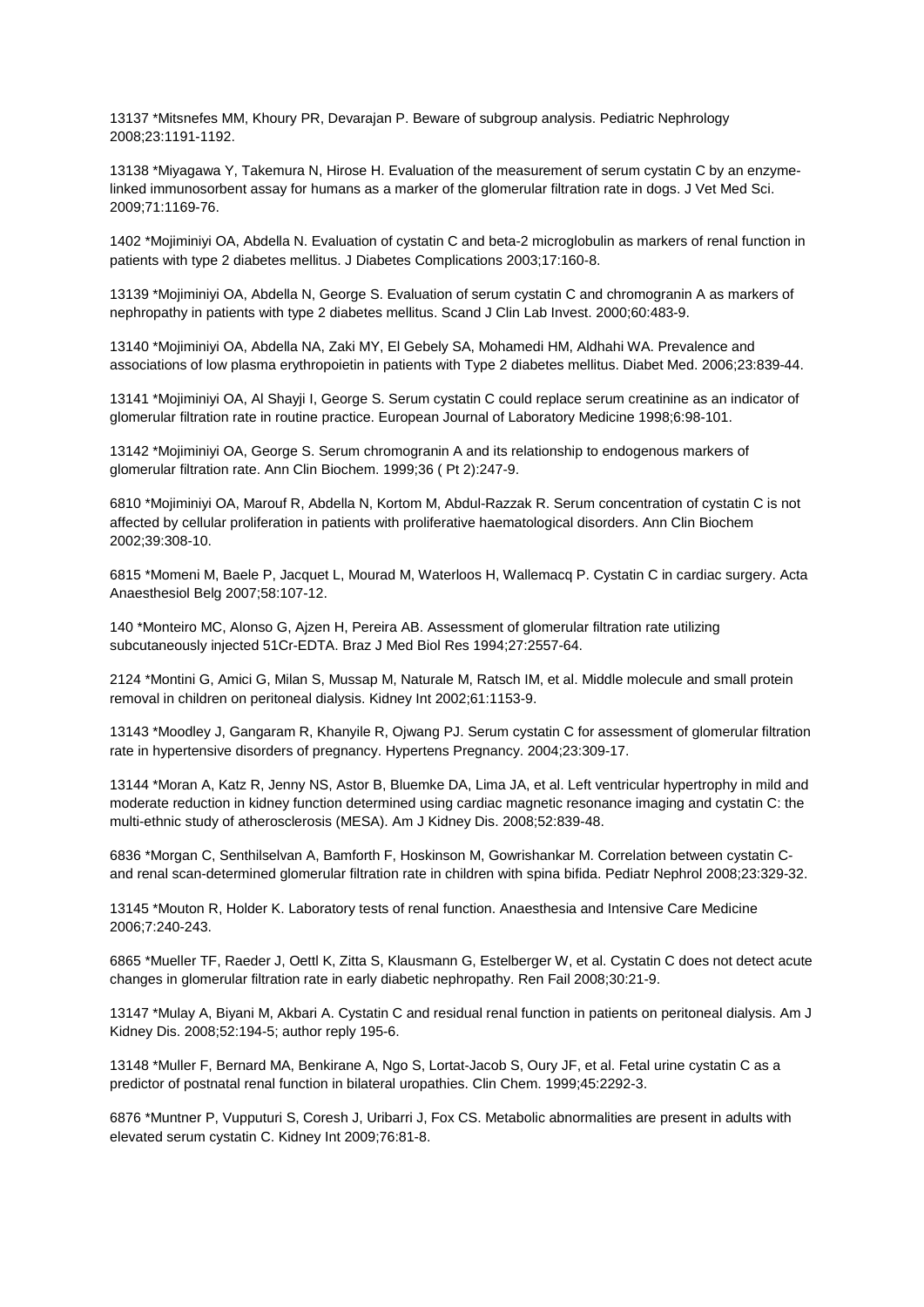13149 \*Murray AM. Editorial: The brain and the kidney connection: A model of accelerated vascular cognitive impairment. Neurology 2009;73:916-917.

144 \*Mussap M, Dalla Vestra M, Fioretto P, Saller A, Varagnolo M, Nosadini R, et al. Cystatin C is a more sensitive marker than creatinine for the estimation of GFR in type 2 diabetic patients. Kidney Int 2002;61:1453-61.

13150 \*Mussap M, Fanos V, Pizzini C, Marcolongo A, Chiaffoni G, Plebani M. Predictive value of amniotic fluid cystatin C levels for the early identification of fetuses with obstructive uropathies. BJOG. 2002;109:778-83.

14079 \*Nair DR, Mehta S, Mikhailidis DP. Assessing renal function - Searching for the perfect marker continues! Archives of Medical Science 2011;7:565-567.

1422 \*Nakai K, Kikuchi M, Fujimoto K, Kaneko Y, Omori S, Suwabe A. Serum levels of cystatin C in patients with malignancy. Clin Exp Nephrol 2008;12:132-9.

13151 \*Nakamura T, Ioroi T, Sakaeda T, Horinouchi M, Hayashi N, Saito K, et al. Serum cystatin C levels to predict serum concentration of digoxin in Japanese patients. Int J Med Sci. 2006;3:92-6.

13152 \*Naour N, Fellahi S, Renucci JF, Poitou C, Rouault C, Basdevant A, et al. Potential contribution of adipose tissue to elevated serum cystatin C in human obesity. Obesity (Silver Spring). 2009;17:2121-6.

6933 \*Naruse H, Ishii J, Kawai T, Hattori K, Ishikawa M, Okumura M, et al. Cystatin C in acute heart failure without advanced renal impairment. Am J Med 2009;122:566-73.

6936 \*Narvaez-Sanchez R, Gonzalez L, Salamanca A, Silva M, Rios D, Arevalo S, et al. Cystatin C could be a replacement to serum creatinine for diagnosing and monitoring kidney function in children. Clin Biochem 2008;41:498-503.

13153 \*Naud JF, Leblanc M. Biomarkers in acute kidney injury. Biomarker Insights 2008;2008:115-125.

13154 \*Nelson CL, Karschimkus CS, Dragicevic G, Packham DK, Wilson AM, O'Neal D, et al. Systemic and vascular inflammation is elevated in early IgA and type 1 diabetic nephropathies and relates to vascular disease risk factors and renal function. Nephrol Dial Transplant. 2005;20:2420-6.

3715 \*Newman DJ. Cystatin C. Ann Clin Biochem 2002;39:89-104.

13155 \*Newman DJ. Cystatin C: what more do we need to know? Nephron Clin Pract. 2003;93:c122-3.

13156 \*Newman DJ, Thakkar H, Edwards RG, Wilkie M, White T, Grubb AO, et al. Serum cystatin C: a replacement for creatinine as a biochemical marker of GFR. Kidney Int Suppl. 1994;47:S20-1.

13157 \*Nguyen MT, Devarajan P. Biomarkers for the early detection of acute kidney injury. Pediatr Nephrol. 2008;23:2151-7.

13158 \*Niccoli G, Conte M, Della Bona R, Altamura L, Siviglia M, Dato I, et al. Cystatin C is associated with an increased coronary atherosclerotic burden and a stable plaque phenotype in patients with ischemic heart disease and normal glomerular filtration rate. Atherosclerosis. 2008;198:373-80.

13159 \*Nickolas TL, Barasch J, Devarajan P. Biomarkers in acute and chronic kidney disease. Current Opinion in Nephrology and Hypertension 2008;17:127-132.

13160 \*Nielsen EI, Sandstrom M, Honore PH, Ewald U, Friberg LE. Developmental pharmacokinetics of gentamicin in preterm and term neonates: population modelling of a prospective study. Clin Pharmacokinet. 2009;48:253-63.

2144 \*Nitta K, Hayashi T, Uchida K, Honda K, Tsukada M, Sekine S, et al. Serum cystatin C concentration as a marker of glomerular filtration rate in patients with various renal diseases. Intern Med 2002;41:931-5.

13162 \*Noble DW. Aminoglycosides--engineering important patient-centered outcomes with antibiotics. Crit Care Med. 2009;37:2855-6.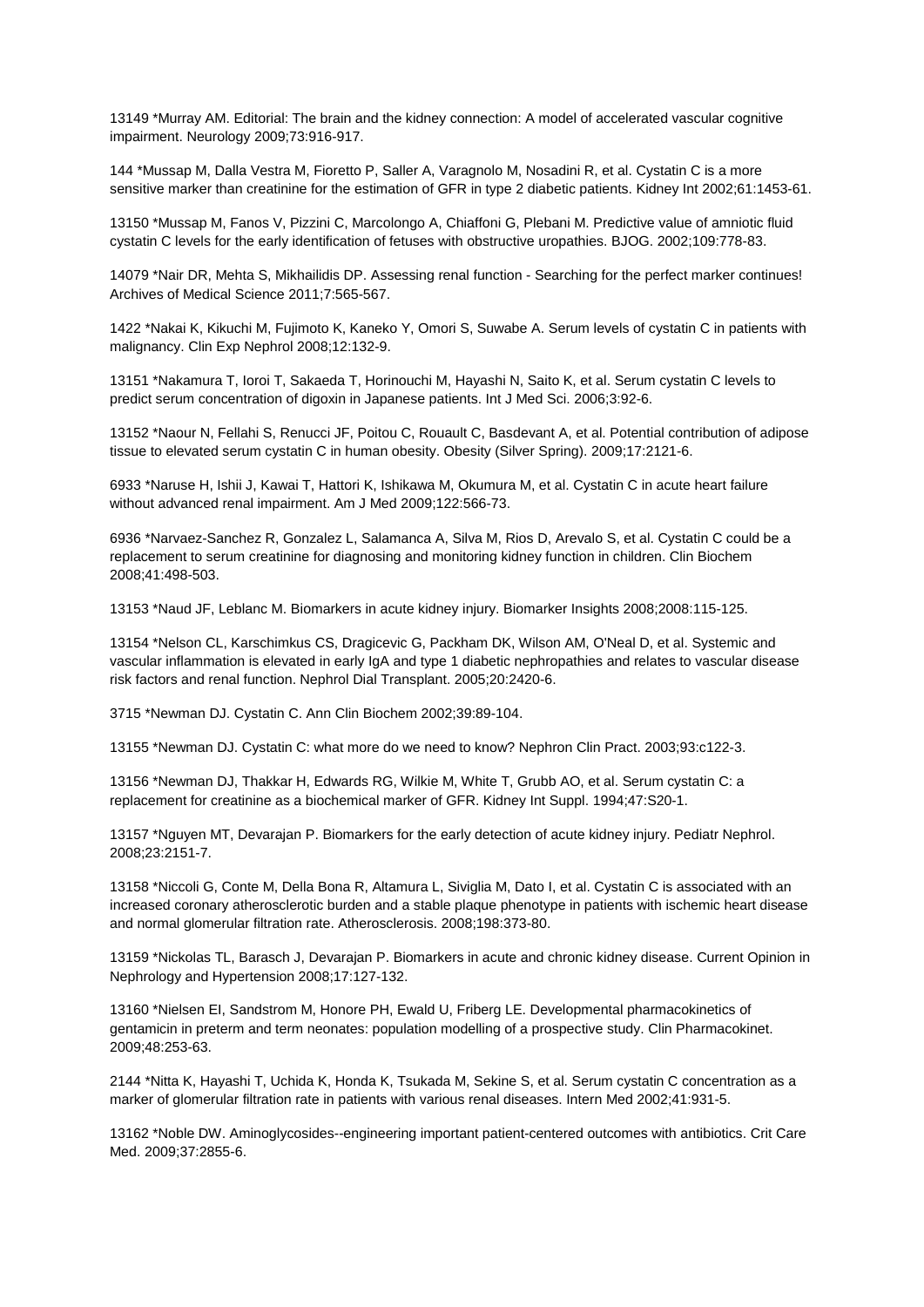1442 \*Norlund L, Fex G, Lanke J, Von Schenck H, Nilsson JE, Leksell H, et al. Reference intervals for the glomerular filtration rate and cell-proliferation markers: serum cystatin C and serum beta 2-microglobulin/cystatin C-ratio. Scand J Clin Lab Invest 1997;57:463-70.

13163 \*Norlund L, Grubb A, Fex G, Leksell H, Nilsson JE, Schenck H, et al. The increase of plasma homocysteine concentrations with age is partly due to the deterioration of renal function as determined by plasma cystatin C. Clin Chem Lab Med. 1998;36:175-8.

13164 \*Nunez JFM. The normal ageing kidney - Morphology and physiology. Reviews in Clinical Gerontology 2008;18:175-197.

12853 \*Nyman U, Bjork J, Lindstrom V, Grubb A. The Lund-Malmo creatinine-based glomerular filtration rate prediction equation for adults also performs well in children. Scand J Clin Lab Invest 2008:1-9.

7012 \*Nyman U, Grubb A, Sterner G, Bjork J. Different equations to combine creatinine and cystatin C to predict GFR. Arithmetic mean of existing equations performs as well as complex combinations. Scand J Clin Lab Invest 2009;69:619-27.

13165 \*Oberbauer R, Nenov V, Weidekamm C, Haas M, Szekeres T, Mayer G. Reduction in mean glomerular pore size coincides with the development of large shunt pores in patients with diabetic nephropathy. Experimental Nephrology 2001;9:49-53.

13166 \*Obrenovic R, Petrovic D, Majkic-Singh N, Trbojevic J, Stojimirovic B. Influence of proteinuria on cystatin C serum concentration in patients with primary glomerulonephritis. Jugoslovenska Medicinska Biohemija 2006;25:21-25.

13167 \*Odden MC, Chertow GM, Fried LF, Newman AB, Connelly S, Angleman S, et al. Cystatin C and measures of physical function in elderly adults: the Health, Aging, and Body Composition (HABC) Study. Am J Epidemiol. 2006;164:1180-9.

13168 \*Odden MC, Scherzer R, Bacchetti P, Szczech LA, Sidney S, Grunfeld C, et al. Cystatin C level as a marker of kidney function in human immunodeficiency virus infection: the FRAM study. Arch Intern Med. 2007;167:2213-9.

13169 \*Ogawa Y, Goto T, Tamasawa N, Matsui J, Tando Y, Sugimoto K, et al. Serum cystatin C in diabetic patients. Not only an indicator for renal dysfunction in patients with overt nephropathy but also a predictor for cardiovascular events in patients without nephropathy. Diabetes Res Clin Pract. 2008;79:357-61.

13171 \*O'Hare AM, Newman AB, Katz R, Fried LF, Stehman-Breen CO, Seliger SL, et al. Cystatin C and incident peripheral arterial disease events in the elderly: results from the Cardiovascular Health Study. Arch Intern Med. 2005;165:2666-70.

7041 \*Okamoto G, Sakamoto T, Kimura M, Ukishima Y, Sonoda A, Mori N, et al. Serum cystatin C as a better marker of vancomycin clearance than serum creatinine in elderly patients. Clin Biochem 2007;40:485-90.

13618 \*Okura T, Jotoku M, Irita J, Enomoto D, Nagao T, Desilva VR, et al. Association between cystatin C and inflammation in patients with essential hypertension. Clin Exp Nephrol. 2010;14:584-8.

13619 \*Okura T, Kurata M, Irita J, Enomoto D, Jotoku M, Nagao T, et al. Renal resistance index is a marker of future renal dysfunction in patients with essential hypertension. J Nephrol. 2010;23:175-80.

13173 \*Olivieri O, Bassi A, Pizzolo F, Tinazzi E, Corrocher R. Cystatin C versus creatinine in renovascular disease. Clinical Chemistry 2002;48:2256-2259.

13174 \*Olof H, Peter B. Lakartidningen 2009;106:420-421.

13401 \*Olsson CL, Rippe B, Bendz H. A comparison of plasma cystatin C and plasma creatinine for the screening of renal function in lithium-treated patients. Clinical nephrology 2010;74:132-140.

7069 \*O'Riordan S, Ouldred E, Brice S, Jackson SH, Swift CG. Serum cystatin C is not a better marker of creatinine or digoxin clearance than serum creatinine. Br J Clin Pharmacol 2002;53:398-402.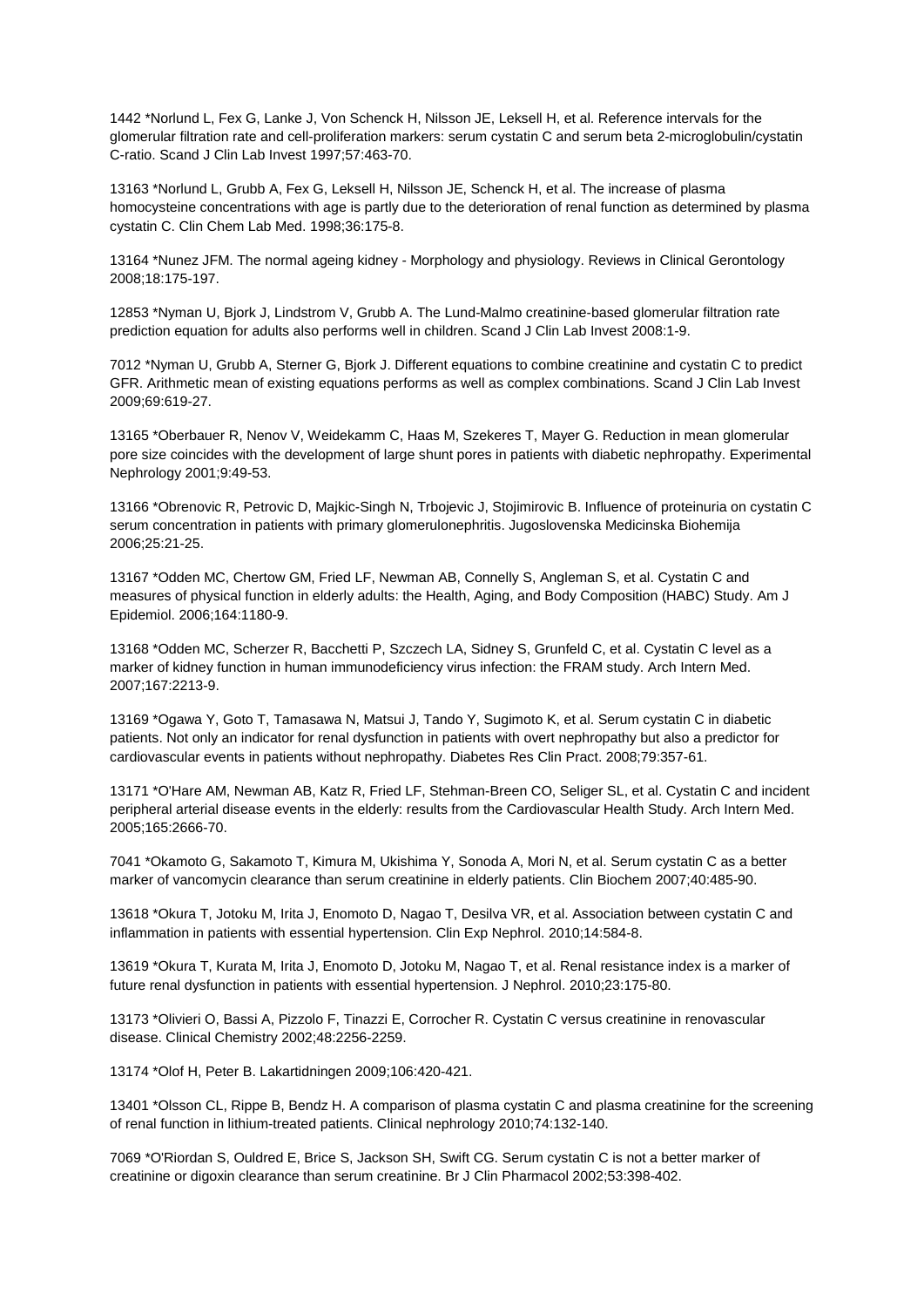1450 \*O'Riordan SE, Webb MC, Stowe HJ, Simpson DE, Kandarpa M, Coakley AJ, et al. Cystatin C improves the detection of mild renal dysfunction in older patients. Ann Clin Biochem 2003;40:648-55.

1451 \*Orlando R, Mussap M, Plebani M, Piccoli P, De Martin S, Floreani M, et al. Diagnostic value of plasma cystatin C as a glomerular filtration marker in decompensated liver cirrhosis. Clin Chem 2002;48:850-8.

13402 \*Orskov B, Borresen ML, Feldt-Rasmussen B, Ostergaard O, Laursen I, Strandgaard S. Estimating glomerular filtration rate using the new CKD-EPI equation and other equations in patients with autosomal dominant polycystic kidney disease. American journal of nephrology 2010;31:53-57.

7080 \*Ortiz F, Harmoinen A, Paavonen T, Koskinen P, Gronhagen-Riska C, Honkanen E. Is Cystatin C more sensitive than creatinine in detecting early chronic allograft nephropathy? Clin Nephrol 2008;70:18-25.

7089 \*Otsuka T, Tanaka A, Suemaru K, Inoue T, Nishimiya T, Murase M, et al. Evaluation of the clinical application of cystatin C, a new marker of the glomerular filtration rate, for the initial dose-setting of arbekacin. J Clin Pharm Ther 2008;33:227-35.

7100 \*Ozer BA, Dursun B, Baykal A, Gultekin M, Suleymanlar G. Can cystatin C be a better marker for the early detection of renal damage in primary hypertensive patients? Ren Fail 2005;27:247-53.

13177 \*Page MK, Bukki J, Luppa P, Neumeier D. Clinical value of cystatin C determination. Clin Chim Acta. 2000;297:67-72.

7114 \*Palatini P, Benetti E, Zanier A, Santonastaso M, Mazzer A, Cozzio S, et al. Cystatin C as Predictor of Microalbuminuria in the Early Stage of Hypertension. Nephron Clin Pract 2009;113:c309-c314.

14080 \*Papandreou C, Poulaki E, Pringos N, Benou N, Lykoka E, Piperaki K, et al. Cystatin C as a biomarker for glomerular filtration rate in cancer patients. Clinical Chemistry and Laboratory Medicine 2011;49:S263.

13620 \*Papassotiriou I, Margeli A, Hantzi E, Delaporta P, Sergounioti A, Goussetis E, et al. Cystatin C levels in patients with (beta)-thalassemia during deferasirox treatment. Blood Cells, Molecules, and Diseases 2010;44:152- 155.

14081 \*Pappy R, Abu-Fadel MS. Additional data supporting the use of statins to prevent contrast induced nephropathy. Int J Cardiol 2011;152:265-266.

13178 \*Parikh CR, Devarajan P. New biomarkers of acute kidney injury. Critical Care Medicine 2008;36:S159- S165.

758 \*Parikh NI, Hwang SJ, Yang Q, Larson MG, Guo CY, Robins SJ, et al. Clinical correlates and heritability of cystatin C (from the Framingham Offspring Study). Am J Cardiol 2008;102:1194-8.

13181 \*Paskalev E, Lambreva L, Simeonov P, Koicheva N, Beleva B, Genova M, et al. Serum cystatin C in renal transplant patients. Clin Chim Acta. 2001;310:53-6.

13182 \*Patel PC, Ayers CR, Murphy SA, Peshock R, Khera A, de Lemos JA, et al. Association of cystatin C with left ventricular structure and function: the Dallas Heart Study. Circ Heart Fail. 2009;2:98-104.

13186 \*Peiris H, Chandrasena LG, Lanerolle RD. Serum cystatin C as a marker to identify patients with moderately impaired renal function. Indian Journal of Clinical Biochemistry 2008;23:163-166.

13188 \*Peralta CA, Katz R, Madero M, Sarnak M, Kramer H, Criqui MH, et al. The differential association of kidney dysfunction with small and large arterial elasticity: the multiethnic study of atherosclerosis. Am J Epidemiol. 2009;169:740-8.

13565 \*Peralta CA, Katz R, Sarnak MJ, Ix J, Fried LF, De Boer I, et al. Cystatin C identifies chronic kidney disease patients at higher risk for complications. J Am Soc Nephrol 2011;22:147-55.

13692 \*Peralta CA, Shlipak MG, Judd S, Cushman M, McClellan W, Zakai NA, et al. Detection of Chronic Kidney Disease With Creatinine, Cystatin C, and Urine Albumin-to-Creatinine Ratio and Association With Progression to End-Stage Renal Disease and Mortality. JAMA 2011;305:1545-1552.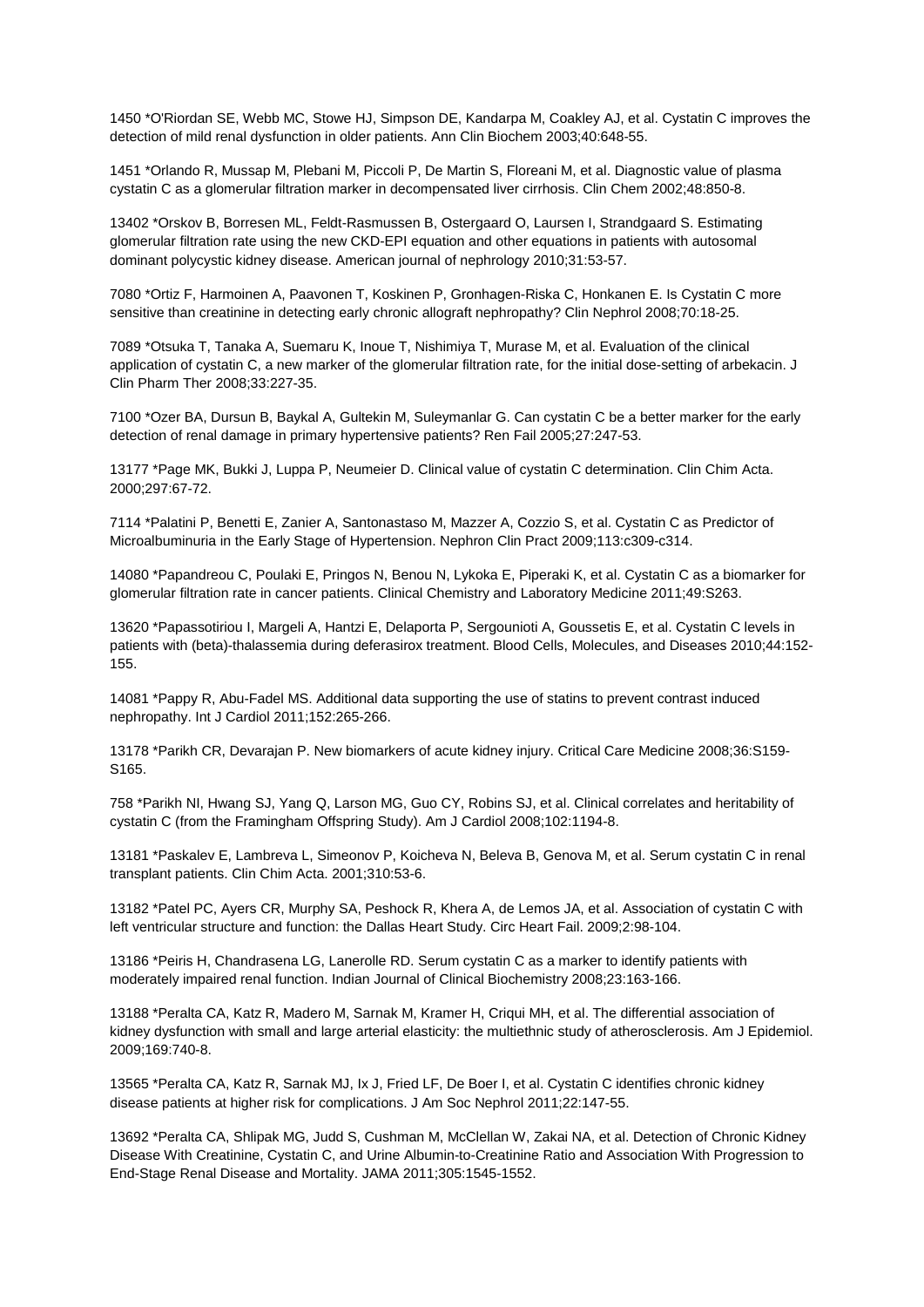13189 \*Peralta CA, Whooley MA, Ix JH, Shlipak MG. Kidney function and systolic blood pressure new insights from cystatin C: data from the Heart and Soul Study. Am J Hypertens. 2006;19:939-46.

13191 \*Perianayagam MC, Seabra VF, Tighiouart H, Liangos O, Jaber BL. Serum cystatin C for prediction of dialysis requirement or death in acute kidney injury: a comparative study. Am J Kidney Dis. 2009;54:1025-33.

13193 \*Perkins BA, Nelson RG, Krolewski AS. Cystatin C and the risk of death. N Engl J Med. 2005;353:842-4; author reply 842-4.

7175 \*Perkins BA, Nelson RG, Ostrander BE, Blouch KL, Krolewski AS, Myers BD, et al. Detection of renal function decline in patients with diabetes and normal or elevated GFR by serial measurements of serum cystatin C concentration: results of a 4-year follow-up study. J Am Soc Nephrol 2005;16:1404-12.

7177 \*Perlemoine C, Beauvieux MC, Rigalleau V, Baillet L, Barthes N, Derache P, et al. Interest of cystatin C in screening diabetic patients for early impairment of renal function. Metabolism 2003;52:1258-64.

7198 \*Pham-Huy A, Leonard M, Lepage N, Halton J, Filler G. Measuring glomerular filtration rate with cystatin C and beta-trace protein in children with spina bifida. J Urol 2003;169:2312-5.

13198 \*Pinto SWL, Sesso R, Vasconcelos E, Watanabe YJ, Pansute AM. Cystatin C is not more sensitive than creatinine for detecting early renal impairment in patients with diabetes. American Journal of Kidney Diseases 2001;38:310-316.

13199 \*Piwowar A, Knapik-Kordecka M, Buczynska H, Warwas M. Plasma cystatin C concentration in noninsulin-dependent diabetes mellitus: relation with nephropathy. Arch Immunol Ther Exp (Warsz). 1999;47:327-31.

7219 \*Pizzarelli F, Lauretani F, Bandinelli S, Windham GB, Corsi AM, Giannelli SV, et al. Predictivity of survival according to different equations for estimating renal function in community-dwelling elderly subjects. Nephrol Dial Transplant 2009;24:1197-205.

2186 \*Plebani M, Dall'Amico R, Mussap M, Montini G, Ruzzante N, Marsilio R, et al. Is serum cystatin C a sensitive marker of glomerular filtration rate (GFR)? A preliminary study on renal transplant patients. Ren Fail 1998;20:303-9.

7226 \*Podracka L, Feber J, Lepage N, Filler G. Intra-individual variation of cystatin C and creatinine in pediatric solid organ transplant recipients. Pediatr Transplant 2005;9:28-32.

2190 \*Poge U, Gerhardt T, Stoffel-Wagner B, Klehr HU, Sauerbruch T, Woitas RP. Calculation of glomerular filtration rate based on cystatin C in cirrhotic patients. Nephrol Dial Transplant 2006;21:660-4.

7228 \*Poge U, Gerhardt T, Stoffel-Wagner B, Palmedo H, Klehr HU, Sauerbruch T, et al. Cystatin C-based calculation of glomerular filtration rate in kidney transplant recipients. Kidney Int 2006;70:204-10.

7229 \*Poge U, Gerhardt T, Stoffel-Wagner B, Palmedo H, Klehr HU, Sauerbruch T, et al. Prediction of glomerular filtration rate in renal transplant recipients: cystatin C or modification of diet in renal disease equation? Clin Transplant 2006;20:200-5.

7234 \*Poge U, Stoschus B, Stoffel-Wagner B, Gerhardt T, Klehr HU, Sauerbruch T, et al. Cystatin C as an endogenous marker of glomerular filtration rate in renal transplant patients. Kidney Blood Press Res 2003;26:55- 60.

7243 \*Poletti PA, Saudan P, Platon A, Mermillod B, Sautter AM, Vermeulen B, et al. I.v. N-acetylcysteine and emergency CT: use of serum creatinine and cystatin C as markers of radiocontrast nephrotoxicity. AJR Am J Roentgenol 2007;189:687-92.

13201 \*Poniatowski B, Malyszko J, Bachorzewska-Gajewska H, Malyszko JS, Dobrzycki S. Serum neutrophil gelatinase-associated lipocalin as a marker of renal function in patients with chronic heart failure and coronary artery disease. Kidney Blood Press Res. 2009;32:77-80.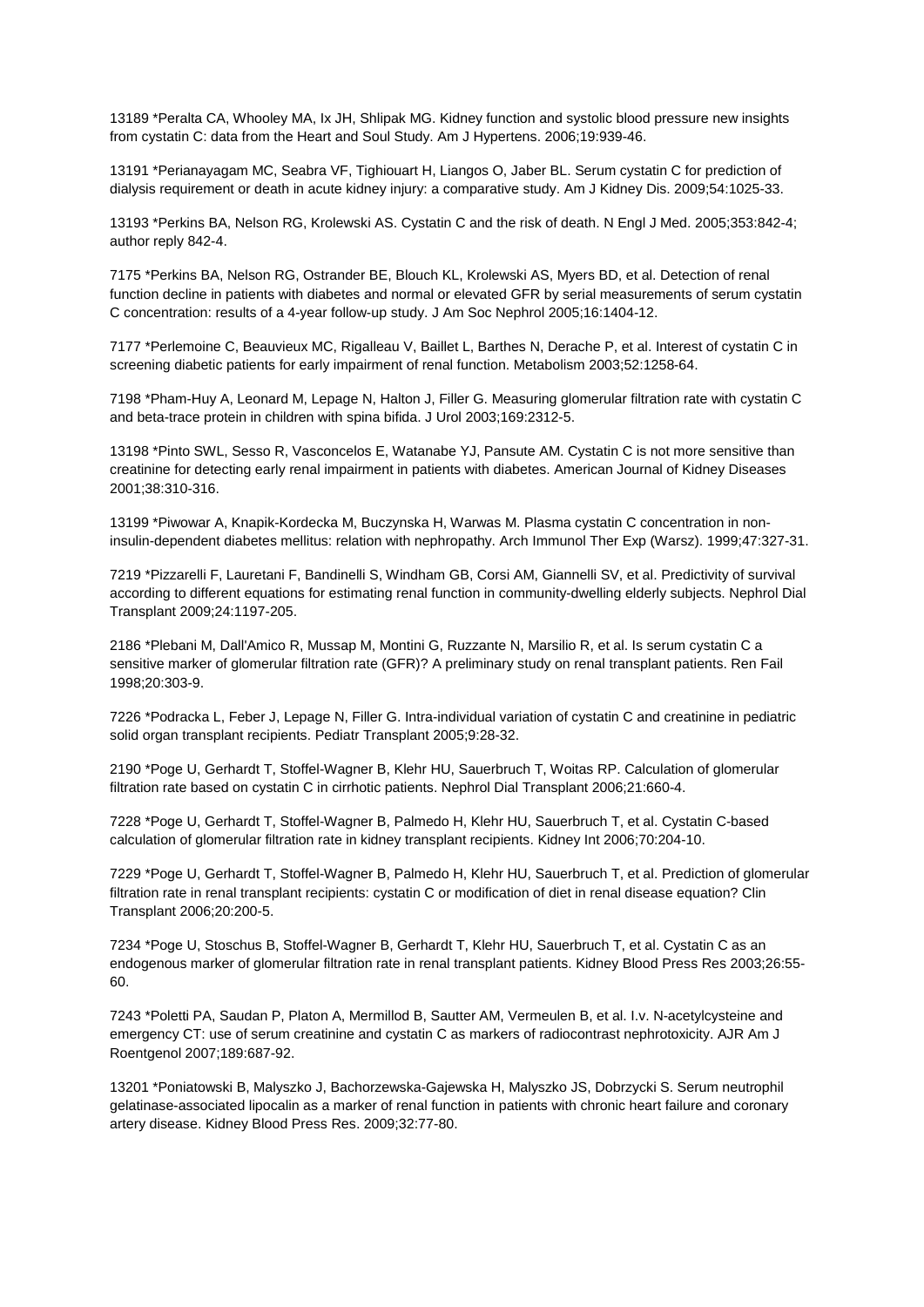7285 \*Premaratne E, MacIsaac RJ, Finch S, Panagiotopoulos S, Ekinci E, Jerums G. Serial measurements of cystatin C are more accurate than creatinine-based methods in detecting declining renal function in type 1 diabetes. Diabetes Care 2008;31:971-3.

7301 \*Pucci L, Triscornia S, Lucchesi D, Fotino C, Pellegrini G, Pardini E, et al. Cystatin C and estimates of renal function: searching for a better measure of kidney function in diabetic patients. Clin Chem 2007;53:480-8.

13200 \*Pöge U, Gerhardt T, Bokenkamp A, Stoffel-Wagner B, Klehr HU, Sauerbruch T, et al. Time course of low molecular weight proteins in the early kidney transplantation period--influence of corticosteroids. Nephrol Dial Transplant. 2004;19:2858-63.

13576 \*Qutb A, Syed G, Tamim HM, Al Jondeby M, Jaradat M, Tamimi W, et al. Cystatin C-based formula is superior to MDRD, Cockcroft-Gault and Nankivell formulae in estimating the glomerular filtration rate in renal allografts. Exp Clin Transplant. 2009;7:197-202.

7338 \*Ramel A, Jonsson PV, Bjornsson S, Thorsdottir I. Differences in the glomerular filtration rate calculated by two creatinine-based and three cystatin-C-based formulae in hospitalized elderly patients. Nephron Clin Pract 2008;108:c16-22.

13206 \*Reese PP, Feldman HI. More evidence that cystatin C predicts mortality better than creatinine. J Am Soc Nephrol. 2009;20:2088-90.

13207 \*Rehman T, Fought J, Solomon R. N-acetylcysteine effect on serum creatinine and cystatin C levels in CKD patients. Clin J Am Soc Nephrol. 2008;3:1610-4.

13208 \*Reinhard M, Erlandsen EJ, Randers E. Biological variation of cystatin C and creatinine. Scand J Clin Lab Invest. 2009;69:831-6.

13209 \*Ricci Z, Ronco C. Kidney diseases beyond nephrology: Intensive care. Nephrology Dialysis Transplantation 2008;23:820-826.

13210 \*Ricci Z, Ronco C. Today's approach to the critically ill patient with acute kidney injury. Blood Purification 2009;27:127-134.

13211 \*Rickli H, Benou K, Ammann P, Fehr T, Brunner-La Rocca HP, Petridis H, et al. Time course of serial cystatin C levels in comparison with serum creatinine after application of radiocontrast media. Clin Nephrol. 2004;61:98-102.

13212 \*Rifkin DE, Katz R, Chonchol M, Fried LF, Cao J, de Boer IH, et al. Albuminuria, impaired kidney function and cardiovascular outcomes or mortality in the elderly. Nephrol Dial Transplant. 2009.

13213 \*Rifkin DE, Shlipak MG, Katz R, Fried LF, Siscovick D, Chonchol M, et al. Rapid kidney function decline and mortality risk in older adults. Arch Intern Med. 2008;168:2212-8.

13214 \*Rigalleau V, Beauvieux MC, Lasseur C, Chauveau P, Raffaitin C, Perlemoine C, et al. The combination of cystatin C and serum creatinine improves the monitoring of kidney function in patients with diabetes and chronic kidney disease. Clin Chem. 2007;53:1988-9.

7414 \*Rigalleau V, Beauvieux MC, Le Moigne F, Lasseur C, Chauveau P, Raffaitin C, et al. Cystatin C improves the diagnosis and stratification of chronic kidney disease, and the estimation of glomerular filtration rate in diabetes. Diabetes Metab 2008;34:482-9.

13215 \*Rigalleau V, Raffaitin C, Gin H, Beauvieux MC, Le Moigne F, Lasseur C, et al. Accounting for Body Composition does not Improve Cystatin C Estimation of GFR in Diabetic Subjects with CKD. American Journal of Kidney Diseases 2007;49:560.

7425 \*Risch L, Blumberg A, Huber A. Rapid and accurate assessment of glomerular filtration rate in patients with renal transplants using serum cystatin C. Nephrol Dial Transplant 1999;14:1991-6.

7426 \*Risch L, Blumberg A, Huber AR. Assessment of renal function in renal transplant patients using cystatin C. A comparison to other renal function markers and estimates. Ren Fail 2001;23:439-48.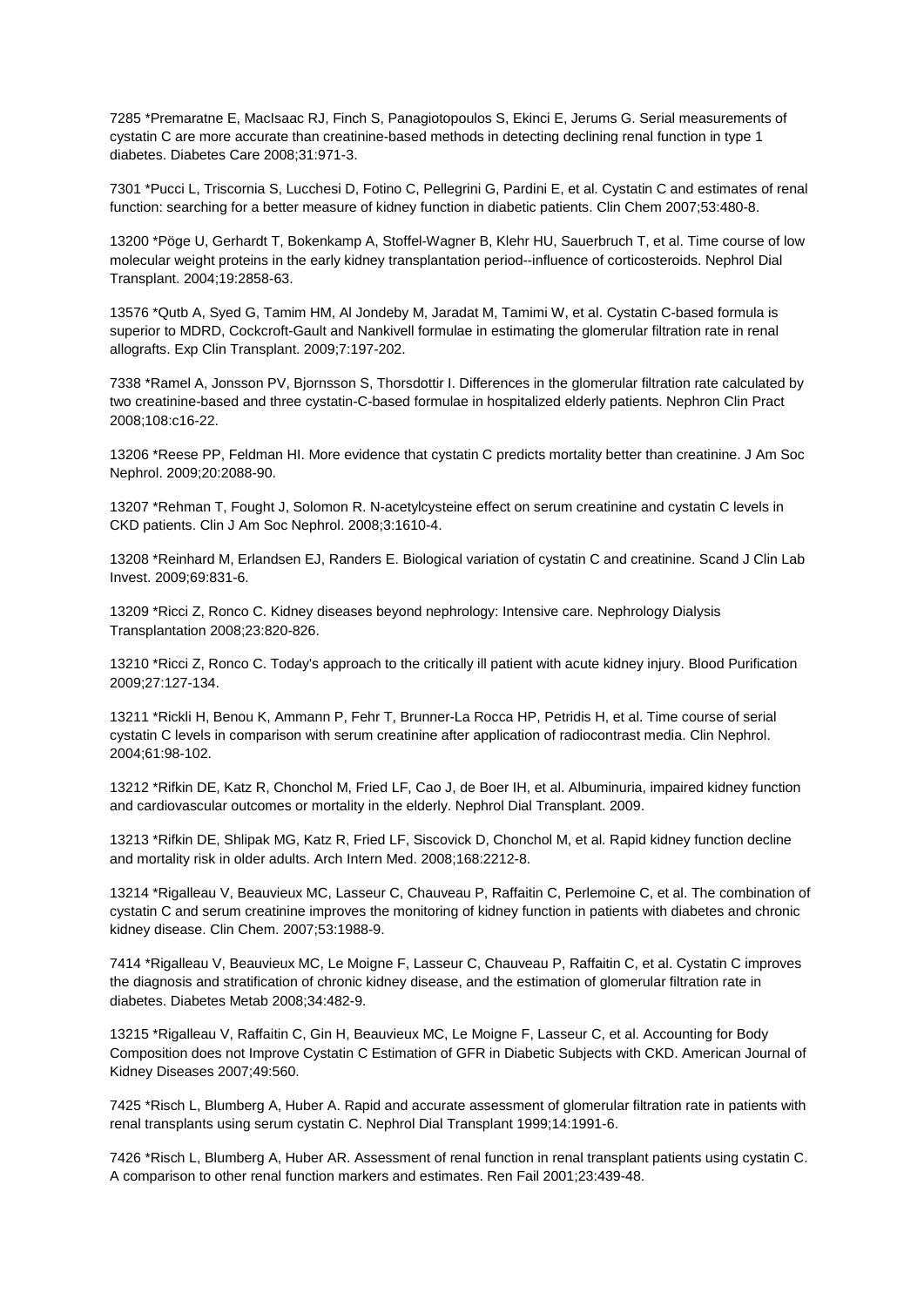13216 \*Risch L, Huber AR. Glucocorticoids and increased serum cystatin C concentrations. Clinica Chimica Acta 2002;320:133-134.

7428 \*Risch L, Huber AR. Assessing glomerular filtration rate in renal transplant recipients by estimates derived from serum measurements of creatinine and cystatin C. Clin Chim Acta 2005;356:204-11.

13218 \*Risch L, Saely C, Reist U, Reist K, Hefti M, Huber AR. Course of glomerular filtration rate markers in patients receiving high-dose glucocorticoids following subarachnoidal hemorrhage [3]. Clinica Chimica Acta 2005;360:205-207.

13621 \*Ristikankare A, Poyhia R, Kuitunen A, Skrifvars M, Hammainen P, Salmenpera M, et al. Serum cystatin C in elderly cardiac surgery patients. Ann Thorac Surg. 2010;89:689-94.

13813 \*Ristiniemi N, Savage C, Bruun L, Pettersson K, Lilja H, Christensson A. Evaluation of a new immunoassay for cystatin C, based on a double monoclonal principle, in men with normal and impaired renal function. Nephrol Dial Transplant 2011.

7452 \*Rodondi N, Yerly P, Gabriel A, Riesen WF, Burnier M, Paccaud F, et al. Microalbuminuria, but not cystatin C, is associated with carotid atherosclerosis in middle-aged adults. Nephrol Dial Transplant 2007;22:1107-14.

203 \*Rodrigo E, de Francisco AL, Escallada R, Ruiz JC, Fresnedo GF, Pinera C, et al. Measurement of renal function in pre-ESRD patients. Kidney Int Suppl 2002:11-7.

13663 \*Rognant N, Bacchetta J, Dubourg L, Ahmed SN, Radenne S, Dumortier J, et al. What is the best alternative to inulin clearance to estimate GFR in patients with decompensated alcoholic cirrhosis? Nephrol Dial Transplant. 2010;25:3569-75.

13542 \*Rombach SM, Baas MC, ten Berge IJ, Krediet RT, Bemelman FJ, Hollak CE. The value of estimated GFR in comparison to measured GFR for the assessment of renal function in adult patients with Fabry disease. Nephrol Dial Transplant 2010;25:2549-56.

2244 \*Roos JF, Doust J, Tett SE, Kirkpatrick CM. Diagnostic accuracy of cystatin C compared to serum creatinine for the estimation of renal dysfunction in adults and children--a meta-analysis. Clin Biochem 2007;40:383-91.

13224 \*Ros S, Bajo A, del Peso G, Garcia de Miguel A, Santacruz S, Fernandez E, et al. Cystatin C as marker of residual renal function in patients on peritoneal dialysis: relation with parameters of peritoneal function. J Nephrol. 2007;20:468-73.

13225 \*Rosner MH. Urinary biomarkers as a diagnostic tool for acute kidney injury. Biomarkers in Medicine 2008;2:55-66.

13226 \*Royakkers AANM, van Suijlen JDE, Hofstra LS, Kuiper MA, Bouman CSC, Spronk PE, et al. Serum cystatin C-A useful endogenous marker of renal function in intensive care unit patients at risk for or with acute renal failure? Current Medicinal Chemistry 2007;14:2314-2317.

7537 \*Rule AD. Understanding estimated glomerular filtration rate: implications for identifying chronic kidney disease. Curr Opin Nephrol Hypertens 2007;16:242-9.

7539 \*Rule AD, Bergstralh EJ, Slezak JM, Bergert J, Larson TS. Glomerular filtration rate estimated by cystatin C among different clinical presentations. Kidney Int 2006;69:399-405.

10 \*Saeed A, Svensson MK, Herlitz H, Samuelsson O. [Determination of cystatin C. Not a reliable way to estimate renal function--and rather expensive!]. Lakartidningen. 2008;105:1588-9.

13231 \*Sambasivan AS, Lepage N, Filler G. Cystatin C intrapatient variability in children with chronic kidney disease is less than serum creatinine. Clin Chem. 2005;51:2215-6.

7576 \*Samyn M, Cheeseman P, Bevis L, Taylor R, Samaroo B, Buxton-Thomas M, et al. Cystatin C, an easy and reliable marker for assessment of renal dysfunction in children with liver disease and after liver transplantation. Liver Transpl 2005;11:344-9.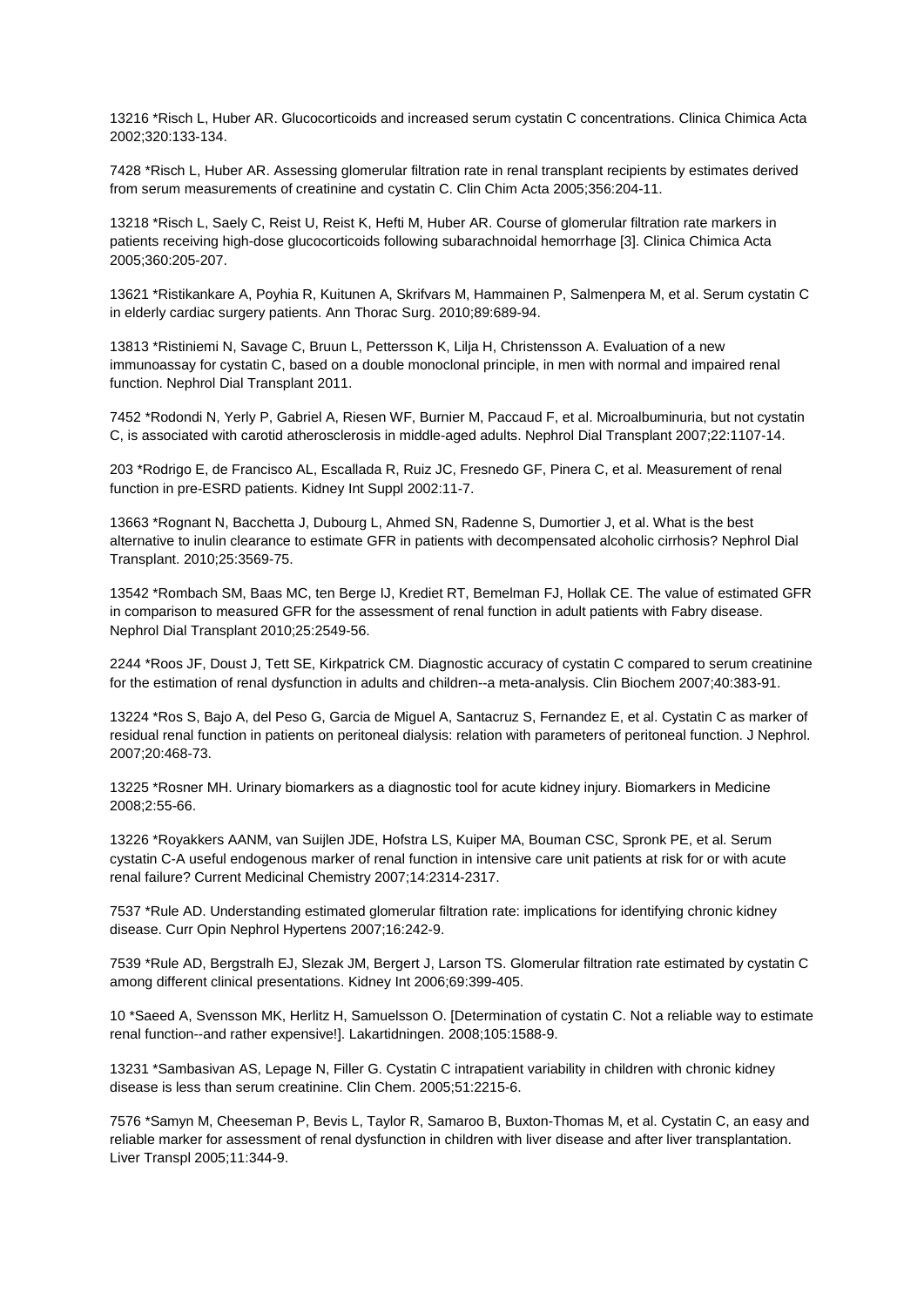13232 \*Sarasua SM, Mueller P, Kathman S, Campagna D, Uddin MS, White MC. Confirming the utility of four kidney biomarker tests in a longitudinal follow-up study. Ren Fail. 2003;25:797-817.

13233 \*Sarkar PD, Rajeshwari G, Shivaprakash TM. Cystatin C - A novel marker of glomerular filtration: A review. Indian Journal of Clinical Biochemistry 2005;20:139-144.

13234 \*Sarnak MJ, Katz R, Fried LF, Siscovick D, Kestenbaum B, Seliger S, et al. Cystatin C and aging success. Arch Intern Med. 2008;168:147-53.

13235 \*Sarnak MJ, Katz R, Stehman-Breen CO, Fried LF, Jenny NS, Psaty BM, et al. Cystatin C concentration as a risk factor for heart failure in older adults. Ann Intern Med. 2005;142:497-505.

13622 \*Sato H, Kuroda T, Tanabe N, Ajiro J, Wada Y, Murakami S, et al. Cystatin C is a sensitive marker for detecting a reduced glomerular filtration rate when assessing chronic kidney disease in patients with rheumatoid arthritis and secondary amyloidosis. Scand J Rheumatol. 2010;39:33-7.

7633 \*Schmitt A, Gladieff L, Lansiaux A, Bobin-Dubigeon C, Etienne-Grimaldi MC, Boisdron-Celle M, et al. A universal formula based on cystatin C to perform individual dosing of carboplatin in normal weight, underweight, and obese patients. Clin Cancer Res 2009;15:3633-9.

13241 \*Schmitt R, Bachmann S. Impact of thyroid dysfunction on serum cystatin C [3]. Kidney International 2003;64:1139-1140.

2283 \*Schuck O, Teplan V, Sibova J, Stollova M. Predicting the glomerular filtration rate from serum creatinine, serum cystatin C and the Cockcroft and Gault formula with regard to drug dosage adjustment. Int J Clin Pharmacol Ther 2004;42:93-7.

13615 \*Schutzer KM, Svensson MK, Zetterstrand S, Eriksson UG, Wahlander K. Reversible elevations of serum creatinine levels but no effect on glomerular filtration during treatment with the direct thrombin inhibitor AZD0837. Eur J Clin Pharmacol. 2010;66:903-10.

1551 \*Schück O, Teplan V, Jabor A, Stollova M, Skibova J. Glomerular filtration rate estimation in patients with advanced chronic renal insufficiency based on serum cystatin C levels. Nephron Clin Pract 2003;93:c146-51.

13248 \*Seco ML, Rus A, Sierra M, Caballero M, Borque L. Determination of serum cystatin C in patients with essential hypertension. Nephron. 1999;81:446-7.

13795 \*Segarra A, de la Torre J, Ramos N, Quiroz A, Garjau M, Torres I, et al. Assessing Glomerular Filtration Rate in Hospitalized Patients: A Comparison Between CKD-EPI and Four Cystatin C-Based Equations. Clin J Am Soc Nephrol 2011;6:2411-20.

13249 \*Seliger SL, Longstreth WT, Jr., Katz R, Manolio T, Fried LF, Shlipak M, et al. Cystatin C and subclinical brain infarction. J Am Soc Nephrol. 2005;16:3721-7.

13250 \*Seo YS, Jung ES, An H, Kim JH, Jung YK, Yim HJ, et al. Serum cystatin C level is a good prognostic marker in patients with cirrhotic ascites and normal serum creatinine levels. Liver Int. 2009;29:1521-7.

7711 \*Seronie-Vivien S, Delanaye P, Pieroni L, Mariat C, Froissart M, Cristol JP, et al. Cystatin C: current position and future prospects. Clin Chem Lab Med 2008;46:1664-86.

7715 \*Seronie-Vivien S, Toullec S, Malard L, Thomas F, Durrand V, Chatelut E. Contribution of the MDRD equation and of cystatin C for renal function estimates in cancer patients. Med Oncol 2006;23:63-73.

7716 \*Servais A, Giral P, Bernard M, Bruckert E, Deray G, Isnard Bagnis C. Is serum cystatin-C a reliable marker for metabolic syndrome? Am J Med 2008;121:426-32.

13616 \*Shankar A, Lee KE, Klein BE, Muntner P, Brazy PC, Cruickshanks KJ, et al. Estimating glomerular filtration rate in a population-based study. Vasc Health Risk Manag. 2010;6:619-27.

7729 \*Sharma AP, Kathiravelu A, Nadarajah R, Yasin A, Filler G. Body mass does not have a clinically relevant effect on cystatin C eGFR in children. Nephrol Dial Transplant 2009;24:470-4.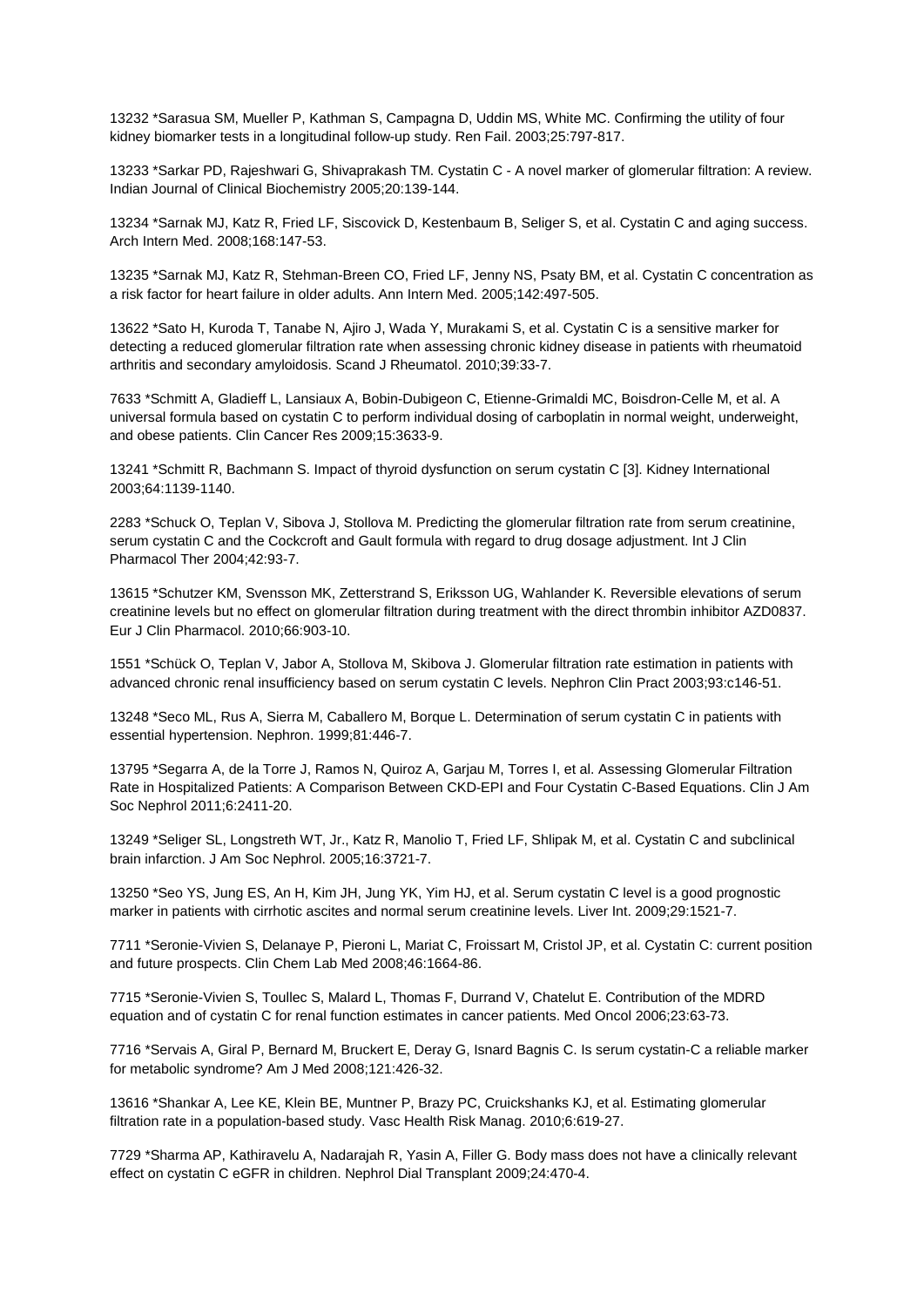13617 \*Shastri S, Katz R, Shlipak MG, Kestenbaum B, Peralta CA, Kramer H, et al. Cystatin C and Albuminuria as Risk Factors for Development of CKD Stage 3: The Multi-Ethnic Study of Atherosclerosis (MESA). Am J Kidney Dis. 2011.

13254 \*Shimizu-Tokiwa A, Kobata M, Io H, Kobayashi N, Shou I, Funabiki K, et al. Serum cystatin C is a more sensitive marker of glomerular function than serum creatinine. Nephron. 2002;92:224-6.

13255 \*Shlipak MG, Katz R, Cushman M, Sarnak MJ, Stehman-Breen C, Psaty BM, et al. Cystatin-C and inflammatory markers in the ambulatory elderly. Am J Med. 2005;118:1416.

13256 \*Shlipak MG, Katz R, Fried LF, Jenny NS, Stehman-Breen CO, Newman AB, et al. Cystatin-C and mortality in elderly persons with heart failure. J Am Coll Cardiol. 2005;45:268-71.

13257 \*Shlipak MG, Katz R, Kestenbaum B, Fried LF, Newman AB, Siscovick DS, et al. Rate of kidney function decline in older adults: a comparison using creatinine and cystatin C. Am J Nephrol. 2009;30:171-8.

7758 \*Shlipak MG, Katz R, Kestenbaum B, Fried LF, Siscovick D, Sarnak MJ. Clinical and subclinical cardiovascular disease and kidney function decline in the elderly. Atherosclerosis 2009;204:298-303.

13258 \*Shlipak MG, Katz R, Kestenbaum B, Siscovick D, Fried L, Newman A, et al. Rapid decline of kidney function increases cardiovascular risk in the elderly. J Am Soc Nephrol. 2009;20:2625-30.

7759 \*Shlipak MG, Katz R, Sarnak MJ, Fried LF, Newman AB, Stehman-Breen C, et al. Cystatin C and prognosis for cardiovascular and kidney outcomes in elderly persons without chronic kidney disease. Ann Intern Med 2006;145:237-46.

13260 \*Shlipak MG, Sarnak MJ, Katz R, Fried LF, Seliger SL, Newman AB, et al. Cystatin C and the risk of death and cardiovascular events among elderly persons. N Engl J Med. 2005;352:2049-60.

13864 \*Silveiro SP, Araujo GN, Ferreira MN, Souza FD, Yamaguchi HM, Camargo EG. Chronic Kidney Disease Epidemiology Collaboration (CKD-EPI) Equation Pronouncedly Underestimates Glomerular Filtration Rate in Type 2 Diabetes. Diabetes Care 2011.

7783 \*Simonsen O, Grubb A, Thysell H. The blood serum concentration of cystatin C (gamma-trace) as a measure of the glomerular filtration rate. Scand J Clin Lab Invest 1985;45:97-101.

7785 \*Singh D, Whooley MA, Ix JH, Ali S, Shlipak MG. Association of cystatin C and estimated GFR with inflammatory biomarkers: the Heart and Soul Study. Nephrol Dial Transplant 2007;22:1087-92.

7792 \*Sjöström P, Tidman M, Jones I. Determination of the production rate and non-renal clearance of cystatin C and estimation of the glomerular filtration rate from the serum concentration of cystatin C in humans. Scand J Clin Lab Invest 2005;65:111-24.

7796 \*Skarby T, Jonsson P, Hjorth L, Behrentz M, Bjork O, Forestier E, et al. High-dose methotrexate: on the relationship of methotrexate elimination time vs renal function and serum methotrexate levels in 1164 courses in 264 Swedish children with acute lymphoblastic leukaemia (ALL). Cancer Chemother Pharmacol 2003;51:311-20.

13265 \*Smith GL, Lichtman JH, Bracken MB, Shlipak MG, Phillips CO, DiCapua P, et al. Renal impairment and outcomes in heart failure: systematic review and meta-analysis. J Am Coll Cardiol. 2006;47:1987-96.

7827 \*Soares AA, Eyff TF, Campani RB, Ritter L, Camargo JL, Silveiro SP. Glomerular filtration rate measurement and prediction equations. Clin Chem Lab Med 2009;47:1023-32.

13268 \*Solichova P, Novackova L, Ochmanova R, Stejskal D. Assessment of serum beta-trace protein (BTP) measurement in the prediction of glomerular filtration rate. Comparison with serum cystatin C. Biomed Pap Med Fac Univ Palacky Olomouc Czech Repub. 2006;150:83-4.

13604 \*Soulsby N, Greville H, Coulthard K, Doecke C. What is the best method for measuring renal function in adults and children with cystic fibrosis? J Cyst Fibros. 2010;9:124-9.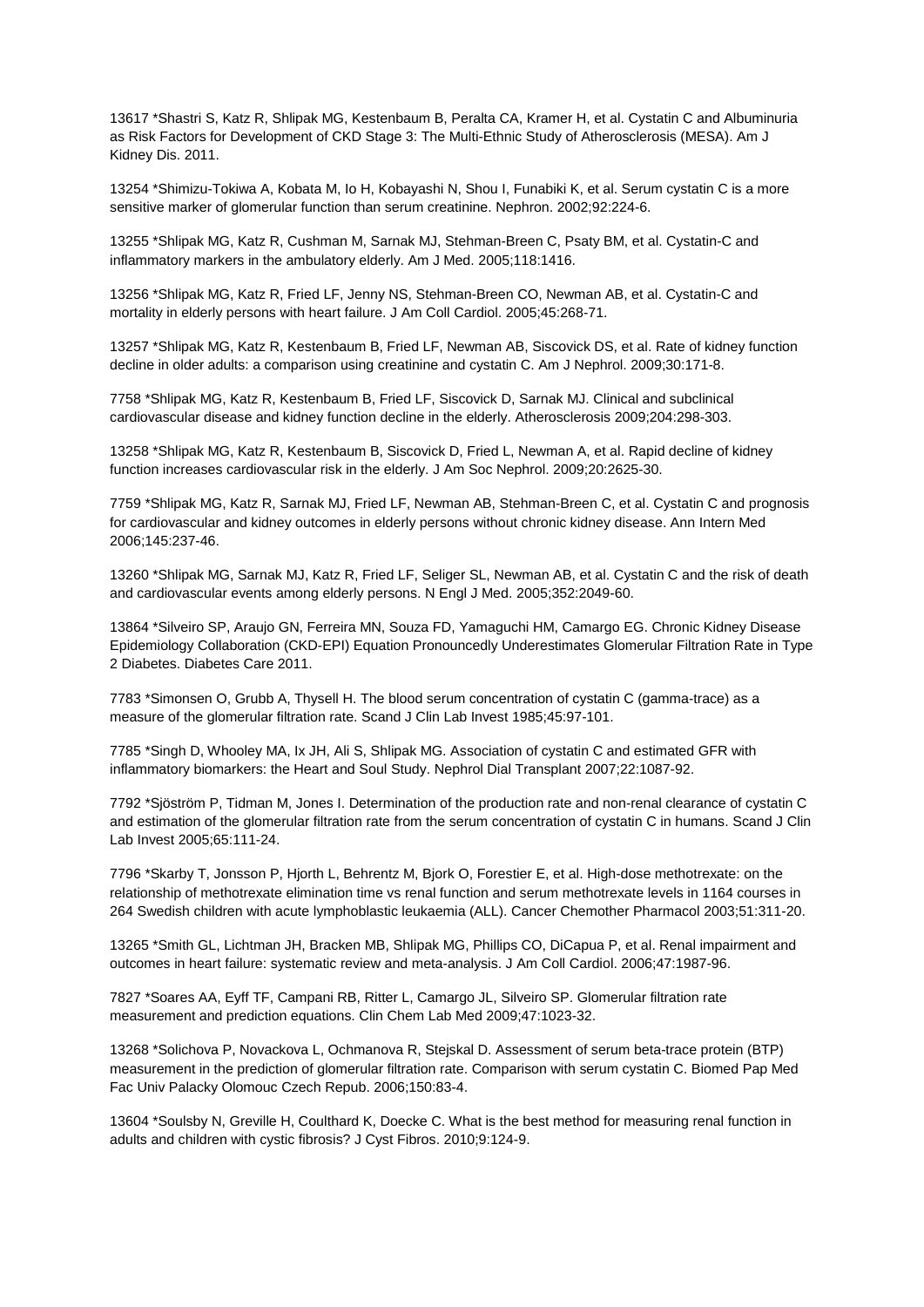13605 \*Spanaus KS, Kollerits B, Ritz E, Hersberger M, Kronenberg F, von Eckardstein A. Serum creatinine, cystatin C, and beta-trace protein in diagnostic staging and predicting progression of primary nondiabetic chronic kidney disease. Clin Chem. 2010;56:740-9.

13273 \*Stabuc B, Vrhovec L, Stabuc-Silih M, Cizej TE. Improved prediction of decreased creatinine clearance by serum cystatin C: use in cancer patients before and during chemotherapy. Clin Chem. 2000;46:193-7.

13274 \*Stefanowicz J, Kosiak M, Kosiak W, Korbus-Kosiak A, Sierota D, Owczuk R. Cystatin C and parenchymal thickness/kidney length ratio in Wilms tumor survivors. Pediatr Blood Cancer. 2010;54:41-6.

14082 \*Stefanowicz J, Kosiak M, Romanowicz G, Owczuk R, Adamkiewicz-Drozynska E, Balcerska A. Glomerular filtration rate and prevalence of chronic kidney disease in Wilms' tumour survivors. Pediatric Nephrology 2011;26:759-766.

7874 \*Stefanowicz J, Owczuk R, Sierota D, Kaczorowska-Hac B, Balcerska A. Does antineoplasm treatment decrease the glomerular filtration rate in children? Kidney Blood Press Res 2009;32:194-9.

7884 \*Sterner G, Bjork J, Carlson J, Grubb A, Nyman U. Validation of a new plasma cystatin C-based formula and the Modification of Diet in Renal Disease creatinine-based formula for determination of glomerular filtration rate. Scand J Urol Nephrol 2009;43:242-9.

7890 \*Stevens LA, Coresh J, Feldman HI, Greene T, Lash JP, Nelson RG, et al. Evaluation of the modification of diet in renal disease study equation in a large diverse population. J Am Soc Nephrol 2007;18:2749-57.

13276 \*Stevens LA, Coresh J, Greene T, Levey AS. Assessing kidney function--measured and estimated glomerular filtration rate. N Engl J Med. 2006;354:2473-83.

7891 \*Stevens LA, Coresh J, Schmid CH, Feldman HI, Froissart M, Kusek J, et al. Estimating GFR using serum cystatin C alone and in combination with serum creatinine: a pooled analysis of 3,418 individuals with CKD. Am J Kidney Dis 2008;51:395-406.

13668 \*Stevens LA, Levey AS. Use of the MDRD study equation to estimate kidney function for drug dosing. Clin Pharmacol Ther. 2009;86:465-7.

7896 \*Stevens LA, Schmid CH, Greene T, Li L, Beck GJ, Joffe MM, et al. Factors other than glomerular filtration rate affect serum cystatin C levels. Kidney Int 2009;75:652-60.

13351 \*Stevens LA, Schmid CH, Zhang YL, Coresh J, Manzi J, Landis R, et al. Development and validation of GFR-estimating equations using diabetes, transplant and weight. Nephrol Dial Transplant 2010;25:449-57.

1587 \*Stickle D, Cole B, Hock K, Hruska KA, Scott MG. Correlation of plasma concentrations of cystatin C and creatinine to inulin clearance in a pediatric population. Clin Chem 1998;44:1334-8.

14062 \*Stojanoski S, Gjorceva DP, Gruev T, Ristevska-Miceva S, Ristevska N. Impact of thyroid dysfunction on serum Cystatin C, serum Creatinine and Glomerular Filtration Rate. Macedonian Journal of Medical Sciences 2011;4:25-30.

13279 \*Strevens H, Wide-Swensson D, Grubb A. Serum cystatin C is a better marker for preeclampsia than serum creatinine or serum urate. Scand J Clin Lab Invest. 2001;61:575-80.

3977 \*Strevens H, Wide-Swensson D, Torffvit O, Grubb A. Serum cystatin C for assessment of glomerular filtration rate in pregnant and non-pregnant women. Indications of altered filtration process in pregnancy. Scand J Clin Lab Invest 2002;62:141-7.

7941 \*Sun X, Chen Y, Chen X, Wang J, Xi C, Lin S, et al. Change of glomerular filtration rate in healthy adults with aging. Nephrology (Carlton) 2009;14:506-13.

13280 \*Sun Y, Jiang T, Zeng Z, Chen P. Performance evaluation of a particle-enhanced turbidimetric cystatin C assay using the Abbott Aeroset analyser and assessment of cystatin C-based equations for estimating glomerular filtration rate in chronic kidney disease. Nephrol Dial Transplant. 2009.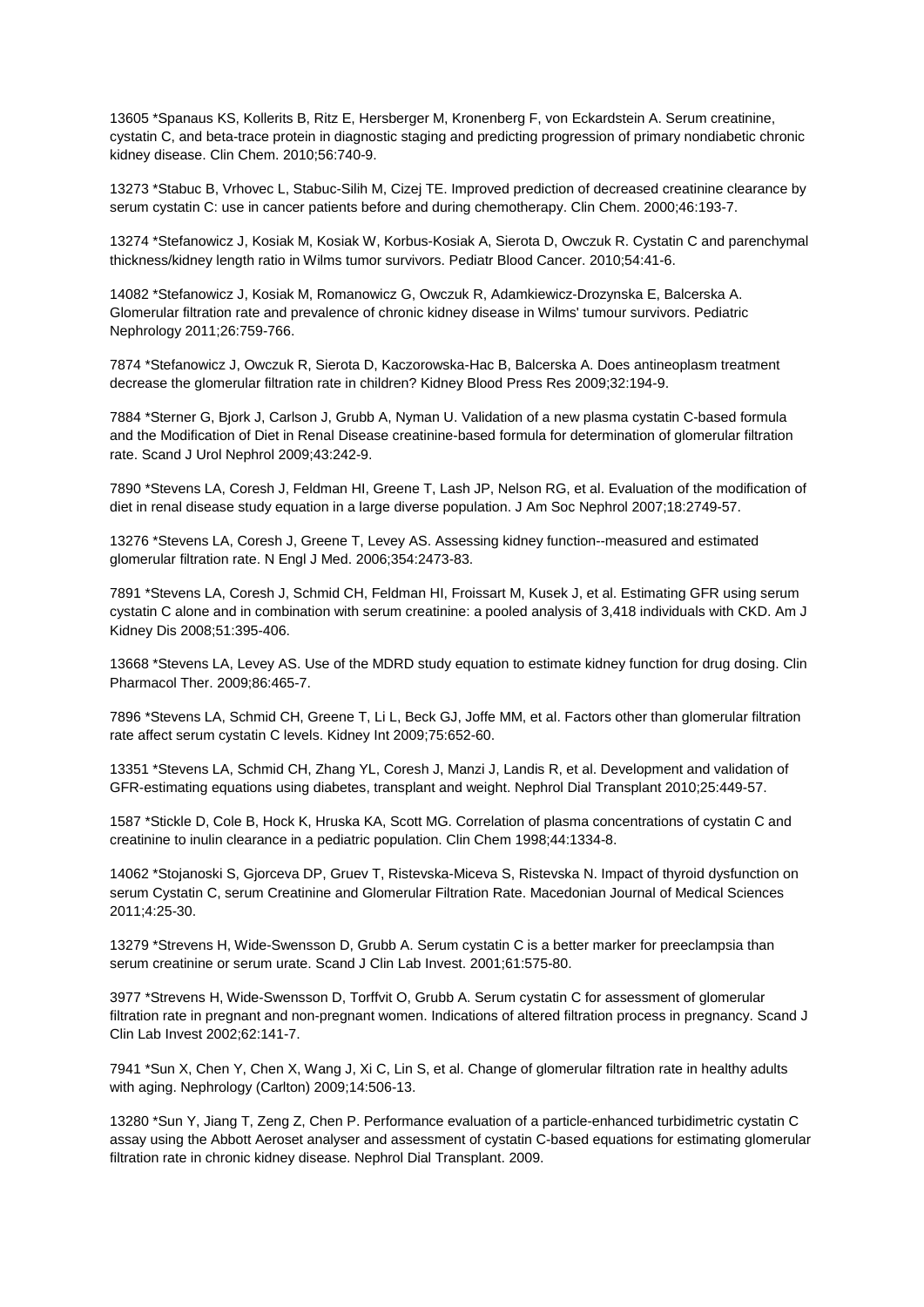13606 \*Suzuki A, Imanishi Y, Nakano S, Niwa T, Ohmori T, Shirai K, et al. Usefulness of serum cystatin C to determine the dose of vancomycin in critically ill patients. J Pharm Pharmacol. 2010;62:901-7.

13607 \*Svenmarker S, Haggmark S, Holmgren A, Naslund U. Serum markers are not reliable measures of renal function in conjunction with cardiopulmonary bypass. Interact Cardiovasc Thorac Surg. 2011.

13282 \*Szewczyk M, Wielkoszynski T, Zakliczynski M, Zembala M. Plasma neutrophil gelatinase-associated lipocalin (NGAL) correlations with cystatin C, serum creatinine, and glomerular filtration rate in patients after heart and lung transplantation. Transplant Proc. 2009;41:3242-3.

7976 \*'Taes YE, Wuyts B, Boelaert JR, De Vriese AS, Delanghe JR. Prohepcidin accumulates in renal insufficiency. Clin Chem Lab Med 2004;42:387-9.

13283 \*Taglieri N, Fernandez-Berges DJ, Koenig W, Consuegra-Sanchez L, Fernandez JM, Robles NR, et al. Plasma cystatin C for prediction of 1-year cardiac events in Mediterranean patients with non-ST elevation acute coronary syndrome. Atherosclerosis. 2009.

1602 \*Takuwa S, Ito Y, Ushijima K, Uchida K. Serum cystatin-C values in children by age and their fluctuation during dehydration. Pediatr Int 2002;44:28-31.

1604 \*Tan GD, Lewis AV, James TJ, Altmann P, Taylor RP, Levy JC. Clinical usefulness of cystatin C for the estimation of glomerular filtration rate in type 1 diabetes: reproducibility and accuracy compared with standard measures and iohexol clearance. Diabetes Care 2002;25:2004-9.

13286 \*Tanaka A, Suemaru K, Otsuka T, Ido K, Nishimiya T, Sakai I, et al. Estimation of the initial dose setting of vancomycin therapy with use of cystatin C as a new marker of renal function. Ther Drug Monit. 2007;29:261-4.

7991 \*Tanaka A, Suemaru K, Otsuka T, Ido K, Nishimiya T, Sakai I, et al. Hoek's formula, a cystatin C-based prediction formula for determining the glomerular filtration rate, is the most effective method for original adjusting the dosage of vancomycin. Int J Clin Pharmacol Ther 2007;45:592-7.

13687 \*Tangri N, Stevens LA, Griffith J, Tighiouart H, Djurdjev O, Naimark D, et al. A Predictive Model for Progression of Chronic Kidney Disease to Kidney Failure. JAMA 2011.

13608 \*Tangri N, Stevens LA, Schmid CH, Zhang YL, Beck GJ, Greene T, et al. Changes in dietary protein intake has no effect on serum cystatin C levels independent of the glomerular filtration rate. Kidney Int. 2011;79:471-7.

13288 \*Tarif N, Alwakeel JS, Mitwalli AH, Durdana H, Memon NA, Askar A, et al. Serum cystatin C as a marker of renal function in patients with acute renal failure. Saudi J Kidney Dis Transpl. 2008;19:918-23.

13666 \*Tent H, Rook M, Stevens LA, Van Son WJ, Van Pelt LJ, Hofker HS, et al. Renal function equations before and after living kidney donation: A within-individual comparison of performance at different levels of renal function. Clinical Journal of the American Society of Nephrology 2010;5:1960-1968.

8036 \*Thomas F, Seronie-Vivien S, Gladieff L, Dalenc F, Durrand V, Malard L, et al. Cystatin C as a new covariate to predict renal elimination of drugs: application to carboplatin. Clin Pharmacokinet 2005;44:1305-16.

8043 \*Thomassen SA, Johannesen IL, Erlandsen EJ, Abrahamsen J, Randers E. Serum cystatin C as a marker of the renal function in patients with spinal cord injury. Spinal Cord 2002;40:524-8.

3944 \*Tian S, Kusano E, Ohara T, Tabei K, Itoh Y, Kawai T, et al. Cystatin C measurement and its practical use in patients with various renal diseases. Clin Nephrol 1997;48:104-8.

8059 \*Tidman M, Siostrom P, Jones I, A Comparison of GFR estimating formulae based upon s-cystatin C and screatinine and a combination of the two. Nephrol Dial Transplant 2008;23:154-60.

1616 \*Toffaletti JG, McDonnell EH. Variation of serum creatinine, cystatin C, and creatinine clearance tests in persons with normal renal function. Clin Chim Acta 2008;395:115-9.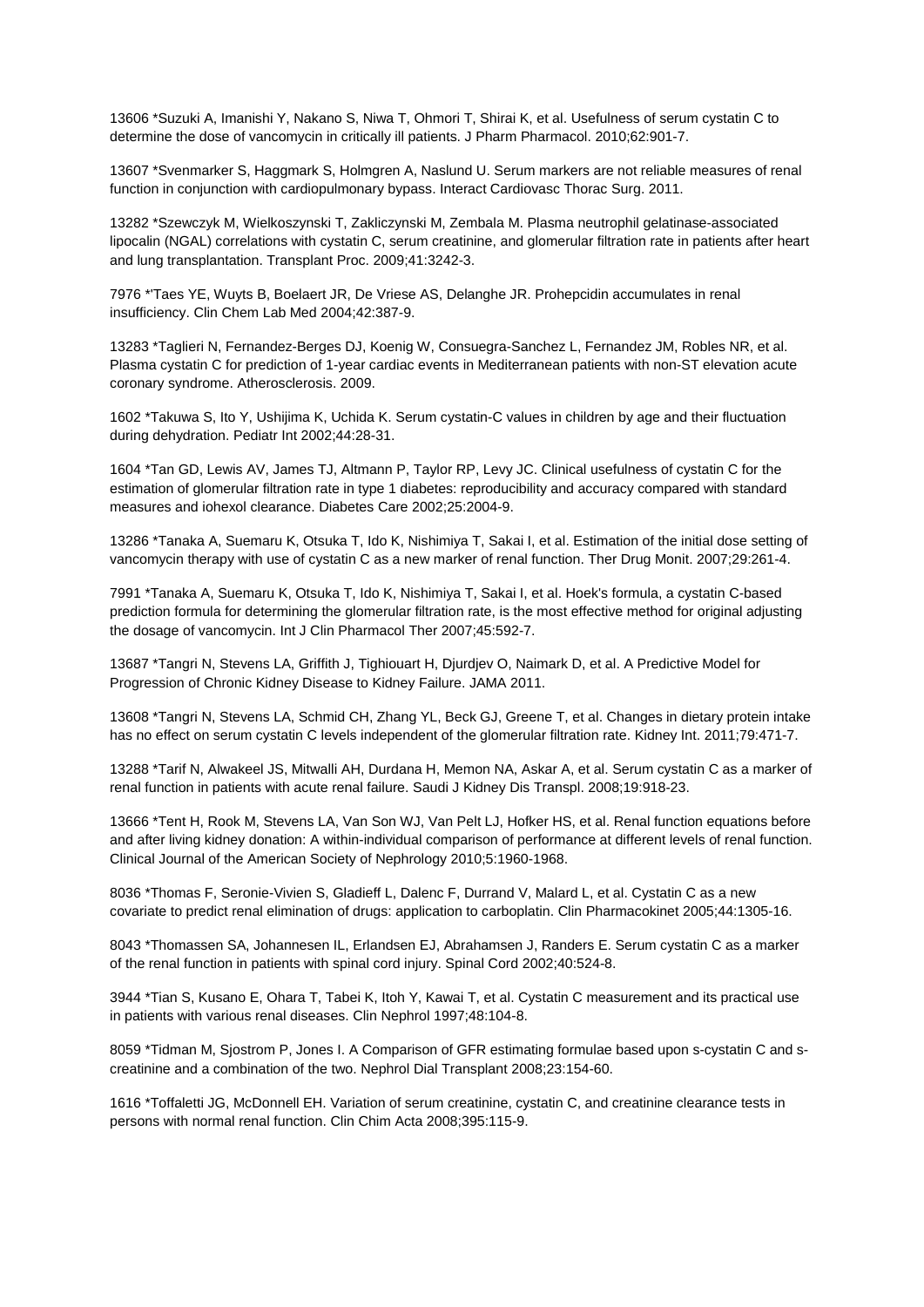13293 \*Tombach B, Bremer C, Reimer P, Kisters K, Schaefer RM, Geens V, et al. Renal tolerance of a neutral gadolinium chelate (gadobutrol) in patients with chronic renal failure: results of a randomized study. Radiology. 2001;218:651-7.

13295 \*Tondel C, Ramaswami U, Aakre KM, Wijburg F, Bouwman M, Svarstad E. Monitoring renal function in children with Fabry disease: comparisons of measured and creatinine-based estimated glomerular filtration rate. Nephrol Dial Transplant. 2009.

13693 \*Tonelli M, Manns B. Supplementing Creatinine-Based Estimates of Risk in Chronic Kidney Disease: Is It Time? JAMA 2011.

4197 \*Torner A, Odar-Cederlof I, Kallner A, Akner G. Renal function in community-dwelling frail elderly. Comparison between measured and predicted glomerular filtration rate in the elderly and proposal for a new cystatin C-based prediction equation. Aging Clin Exp Res 2008;20:216-25.

8094 \*Toyoda H, Kumada T, Kiriyama S, Sone Y, Tanikawa M, Hisanaga Y, et al. Correlation of serum ribavirin concentration with pretreatment renal function estimates in patients with chronic hepatitis C receiving combination antiviral therapy with peginterferon and ribavirin. J Viral Hepat 2008;15:651-8.

903 \*Treiber M, Pecovnik-Balon B, Gorenjak M. Cystatin C versus creatinine as a marker of glomerular filtration rate in the newborn. Wien Klin Wochenschr 2006;118 Suppl 2:66-70.

13669 \*Tsai JP, Wu SW, Hung TW, Kao WT, Hong CL, Lian JD, et al. Diagnostic performance of serum cystatin C and serum creatinine in the prediction of chronic kidney disease in renal transplant recipients. Transplant Proc. 2010;42:4530-3.

13814 \*Uemura O, Ushijima K, Nagai T, Yamada T, Yamakawa S, Hibi Y, et al. Measurements of serum cystatin C concentrations underestimate renal dysfunction in pediatric patients with chronic kidney disease. Clin Exp Nephrol 2011;15:535-8.

13302 \*Ustundag Y, Samsar U, Acikgoz S, Cabuk M, Kiran S, Kulah E, et al. Analysis of glomerular filtration rate, serum cystatin C levels, and renal resistive index values in cirrhosis patients. Clin Chem Lab Med. 2007;45:890-4.

8163 \*Uzun H, Ozmen Keles M, Ataman R, Aydin S, Kalender B, Uslu E, et al. Serum cystatin C level as a potentially good marker for impaired kidney function. Clin Biochem 2005;38:792-8.

14083 \*Wagner D, Kniepeiss D, Stiegler P, Zitta S, Bradatsch A, Meinitzer A, et al. The assessment of GFR after orthotopic liver transplantation using cystatin c and creatinine-based equations. Transplant International 2011;24:203.

13305 \*Walczak K, Rosniak-Bak K, Paradowski M, Moczulski D. Cystatin C as a marker of renal function in diabetic kidney disease. Diabetologia Doswiadczalna i Kliniczna 2009;9:69-72.

8219 \*Van Den Noortgate NJ, Janssens WH, Delanghe JR, Afschrift MB, Lameire NH. Serum cystatin C concentration compared with other markers of glomerular filtration rate in the old old. J Am Geriatr Soc 2002;50:1278-82.

13609 \*van der Velde M, Bakker SJ, de Jong PE, Gansevoort RT. Influence of age and measure of eGFR on the association between renal function and cardiovascular events. Clin J Am Soc Nephrol. 2010;5:2053-9.

13610 \*van Deventer HE, Paiker JE, Katz IJ, George JA. A comparison of cystatin C- and creatinine-based prediction equations for the estimation of glomerular filtration rate in black South Africans. Nephrol Dial Transplant. 2011:1553-1558.

13433 \*van Pottelbergh G, van Heden L, Mathei C, Degryse J. Methods to evaluate renal function in elderly patients: A systematic literature review. Age and Ageing 2010;39:542-548.

8238 \*van Rossum LK, Zietse R, Vulto AG, de Rijke YB. Renal extraction of cystatin C vs 125I-iothalamate in hypertensive patients. Nephrol Dial Transplant 2006;21:1253-6.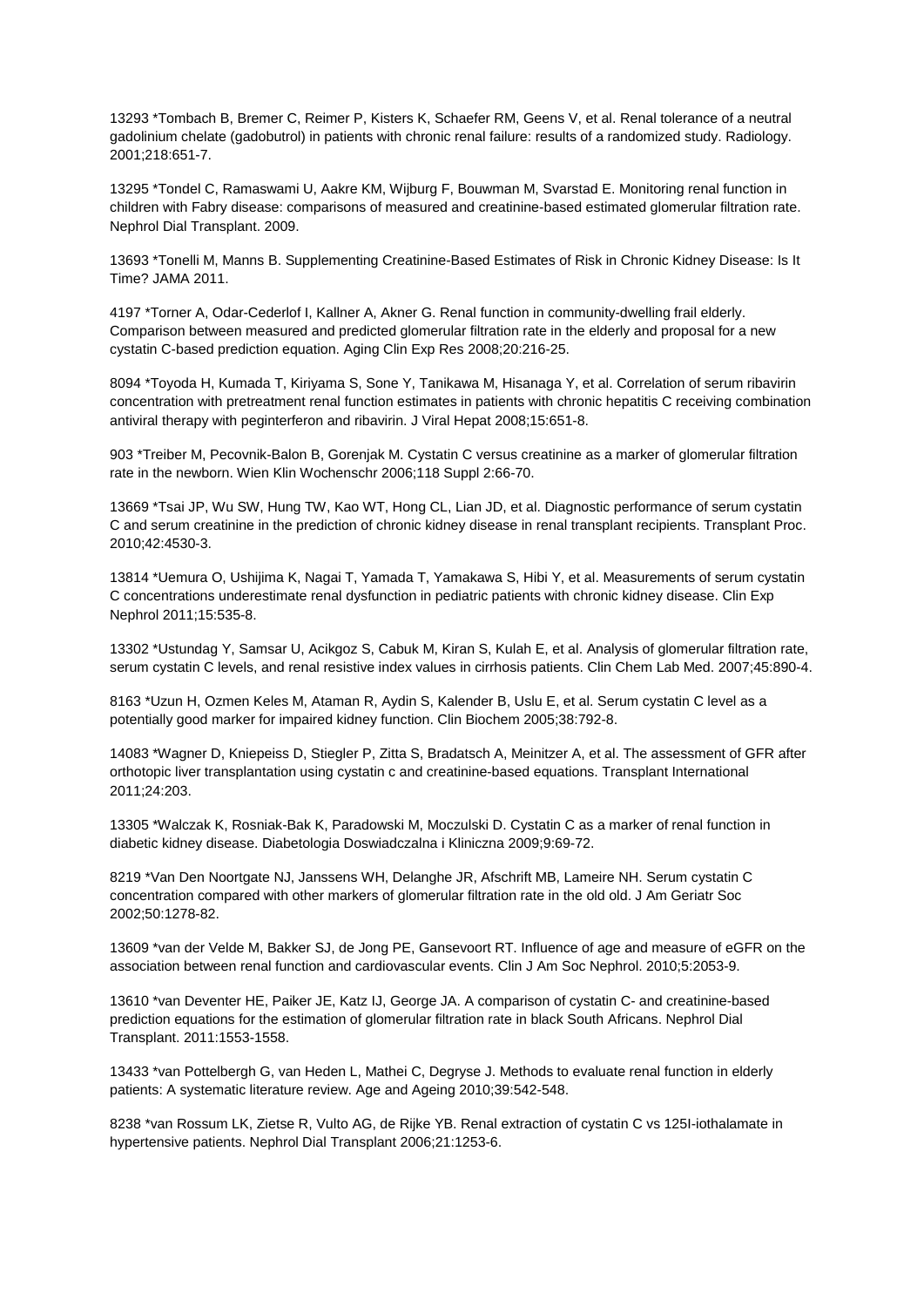13306 \*Wang J, Sim AS, Wang XL, Salonikas C, Moriatis M, Naidoo D, et al. Relations between markers of renal function, coronary risk factors and the occurrence and severity of coronary artery disease. Atherosclerosis. 2008;197:853-9.

8251 \*Wang QP, Gu JW, Zhan XH, Li H, Luo XH. Assessment of glomerular filtration rate by serum cystatin C in patients undergoing coronary artery bypass grafting. Ann Clin Biochem 2009;46:495-500.

13307 \*Wasen E, Isoaho R, Mattila K, Vahlberg T, Kivela SL, Irjala K. Serum cystatin C in the aged: relationships with health status. Am J Kidney Dis. 2003;42:36-43.

8269 \*Wasen E, Isoaho R, Mattila K, Vahlberg T, Kivela SL, Irjala K. Estimation of glomerular filtration rate in the elderly: a comparison of creatinine-based formulae with serum cystatin C. J Intern Med 2004;256:70-8.

8270 \*Wasen E, Isoaho R, Vahlberg T, Kivela SL, Irjala K. Association between markers of renal function and Creactive protein level in the elderly: confounding by functional status. Scand J Clin Lab Invest 2008;68:484-91.

8272 \*Wasilewska A, Zoch-Zwierz W, Jadeszko I, Porowski T, Biernacka A, Niewiarowska A, et al. Assessment of serum cystatin C in children with congenital solitary kidney. Pediatr Nephrol 2006;21:688-93.

13312 \*Weinert LS, Prates AB, do Amaral FB, Vaccaro MZ, Camargo JL, Silveiro SP. Gender does not influence cystatin C concentrations in healthy volunteers. Clin Chem Lab Med. 2009.

14084 \*Weir MR, Mulgaonkar S, Chan L, Shidban H, Waid TH, Preston D, et al. Mycophenolate mofetil-based immunosuppression with sirolimus in renal transplantation: a randomized, controlled Spare-the-Nephron trial. Kidney International 2011;79:897-907.

13316 \*Westphal S, Dierkes J, Luley C. Effects of fenofibrate and gemfibrozil on plasma homocysteine. Lancet. 2001;358:39-40.

13611 \*Wetmore JB, Palsson R, Belmont JM, Sigurdsson G, Franzson L, Indridason OS. Discrepancies between creatinine- and cystatin C-based equations: implications for identification of chronic kidney disease in the general population. Scand J Urol Nephrol. 2010;44:242-50.

8333 \*White C, Akbari A, Hussain N, Dinh L, Filler G, Lepage N, et al. Estimating glomerular filtration rate in kidney transplantation: a comparison between serum creatinine and cystatin C-based methods. J Am Soc Nephrol 2005;16:3763-70.

8334 \*White C, Akbari A, Hussain N, Dinh L, Filler G, Lepage N, et al. Chronic kidney disease stage in renal transplantation classification using cystatin C and creatinine-based equations. Nephrol Dial Transplant 2007;22:3013-20.

13318 \*White CA, Akbari A, Doucette S, Fergusson D, Knoll GA. Estimating Glomerular Filtration Rate in Kidney Transplantation: Is the New Chronic Kidney Disease Epidemiology Collaboration Equation Any Better? Clin Chem. 2009.

8337 \*White CA, Akbari A, Doucette S, Fergusson D, Ramsay T, Hussain N, et al. Effect of Clinical Variables and Immunosuppression on Serum Cystatin C and Beta-Trace Protein in Kidney Transplant Recipients. Am J Kidney Dis 2009;54:922-30.

13320 \*Viberg A, Lannergard A, Larsson A, Cars O, Karlsson MO, Sandstrom M. A population pharmacokinetic model for cefuroxime using cystatin C as a marker of renal function. Br J Clin Pharmacol. 2006;62:297-303.

8362 \*Wielosz E, Dryglewska M, Majdan M. Antiphospholipid antibodies and kidney involvement in patients with systemic sclerosis. Clin Rheumatol 2009;28:955-9.

13322 \*Villa P, Jimenez M, Soriano MC, Manzanares J, Casasnovas P. Serum cystatin C concentration as a marker of acute renal dysfunction in critically ill patients. Crit Care. 2005;9:R139-43.

8385 \*Willems D, Wolff F, Mekhali F, Gillet C. Cystatin C for early detection of renal impairment in diabetes. Clin Biochem 2009;42:108-10.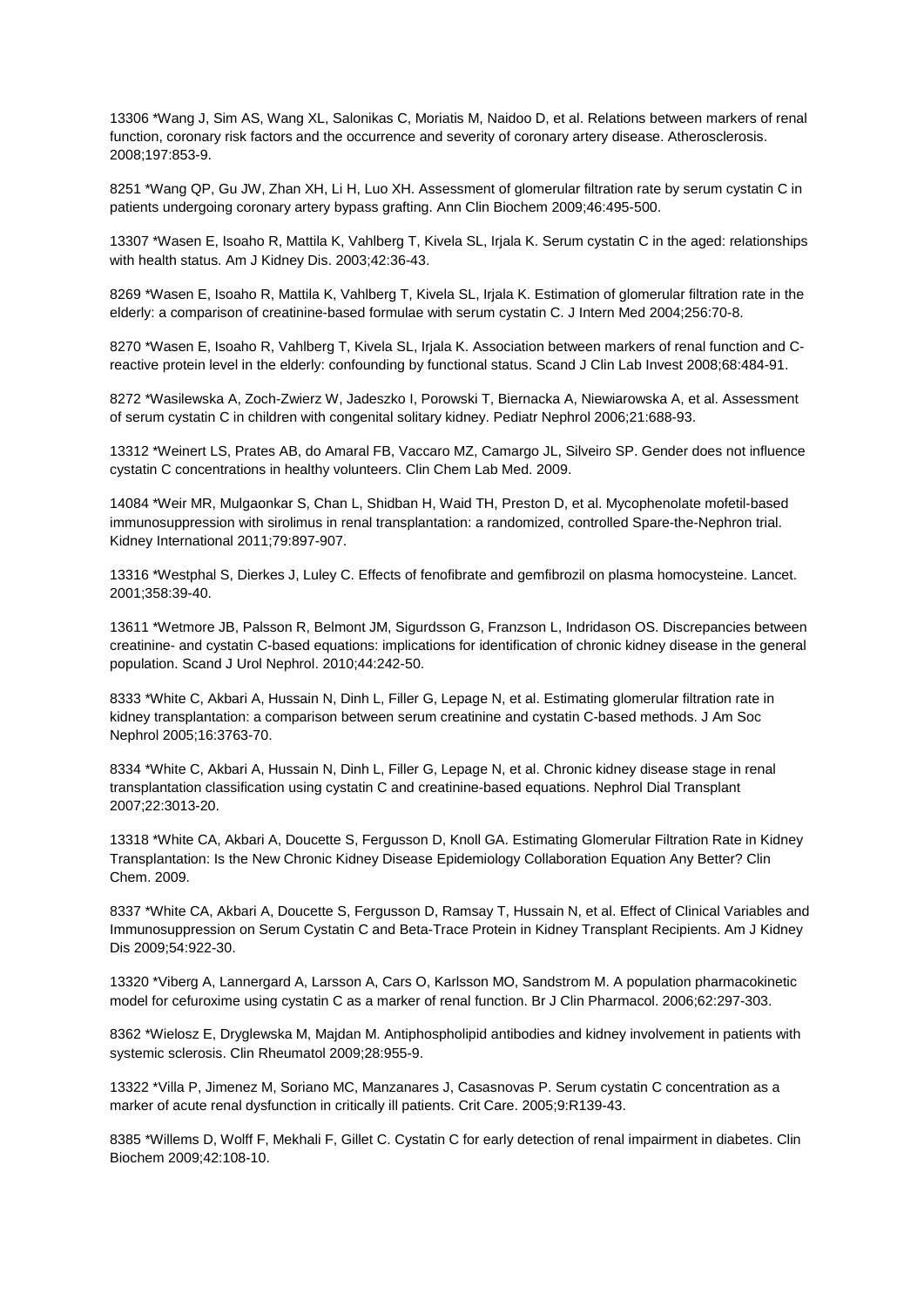2409 \*Willems HL, Hilbrands LB, van de Calseyde JF, Monnens LA, Swinkels DW. Is serum cystatin C the marker of choice to predict glomerular filtration rate in paediatric patients? Ann Clin Biochem 2003;40:60-4.

8399 \*Vinge E, Lindergard B, Nilsson-Ehle P, Grubb A. Relationships among serum cystatin C, serum creatinine, lean tissue mass and glomerular filtration rate in healthy adults. Scand J Clin Lab Invest 1999;59:587-92.

13323 \*Winston JA. Estimating glomerular filtration rate in patients with HIV infection. Semin Nephrol. 2008;28:576-80.

13324 \*Viollet L, Gailey S, Thornton DJ, Friedman NR, Flanigan KM, Mahan JD, et al. Utility of cystatin C to monitor renal function in Duchenne muscular dystrophy. Muscle Nerve. 2009;40:438-42.

8406 \*Visvardis G, Griveas I, Zilidou R, Papadopoulou D, Mitsopoulos E, Kyriklidou P, et al. Glomerular filtration rate estimation in renal transplant patients based on serum cystatin-C levels: comparison with other markers of glomerular filtration rate. Transplant Proc 2004;36:1757-9.

1671 \*Woitas RP, Stoffel-Wagner B, Flommersfeld S, Poege U, Schiedermaier P, Klehr HU, et al. Correlation of serum concentrations of cystatin C and creatinine to inulin clearance in liver cirrhosis. Clin Chem 2000;46:712-5.

13327 \*Wong H, Vivian L, Weiler G, Filler G. Patients with autosomal dominant polycystic kidney disease hyperfiltrate early in their disease. Am J Kidney Dis. 2004;43:624-8.

13870 \*Wuerzner G, Bochud M, Giusti V, Burnier M. Measurement of glomerular filtration rate in obese patients: pitfalls and potential consequences on drug therapy. Obes Facts 2011;4:238-43.

8435 \*Vupputuri S, Fox CS, Coresh J, Woodward M, Muntner P. Differential estimation of CKD using creatinineversus cystatin C-based estimating equations by category of body mass index. Am J Kidney Dis 2009;53:993- 1001.

13328 \*Vynckier L, Stove V, Delanghe JR. Macromolecular cystatin C can be a caveat for estimating glomerular filtration rate in biliary obstruction. Clinical Chemistry 2008;54:1257-1259.

8440 \*Xia LH, Bing XG, An XT. Serum cystatin C assay for the detection of early renal impairment in diabetic patients. J Clin Lab Anal 2004;18:31-5.

13612 \*Xirouchakis E, Marelli L, Cholongitas E, Manousou P, Calvaruso V, Pleguezuelo M, et al. Comparison of cystatin C and creatinine-based glomerular filtration rate formulas with 51Cr-EDTA clearance in patients with cirrhosis. Clin J Am Soc Nephrol. 2011;6:84-92.

8443 \*Xu H, Lu Y, Teng D, Wang J, Wang L, Li Y. Assessment of glomerular filtration rate in renal transplant patients using serum cystatin C. Transplant Proc 2006;38:2006-8.

1681 \*Xu X, Zou J, Ding X, Xin D, Ren Y. Clinical value of serum cystatin C by ELISA for estimation of glomerular filtration rate. J Clin Lab Anal 2004;18:61-4.

13882 \*Yang Q, Li R, Zhong Z, Mao H, Fan J, Lin J, et al. Is cystain C a better marker then creatinine for evaluating residul renal function in patients on continuous ambalatory peritoneal dialysis? Nephrol Dial Transplant 2011;26:3358-3365.

13329 \*Yang YH, He XJ, Chen SR, Wang L, Li EM, Xu LY. Changes of serum and urine neutrophil gelatinaseassociated lipocalin in type-2 diabetic patients with nephropathy: one year observational follow-up study. Endocrine. 2009;36:45-51.

1685 \*Yang YS, Peng CH, Lin CK, Wang CP, Huang CN. Use of serum cystatin C to detect early decline of glomerular filtration rate in type 2 diabetes. Intern Med 2007;46:801-6.

13330 \*Yashiro M, Kamata T, Segawa H, Kadoya Y, Murakami T, Muso E. Comparisons of cystatin C with creatinine for evaluation of renal function in chronic kidney disease. Clin Exp Nephrol. 2009;13:598-604.